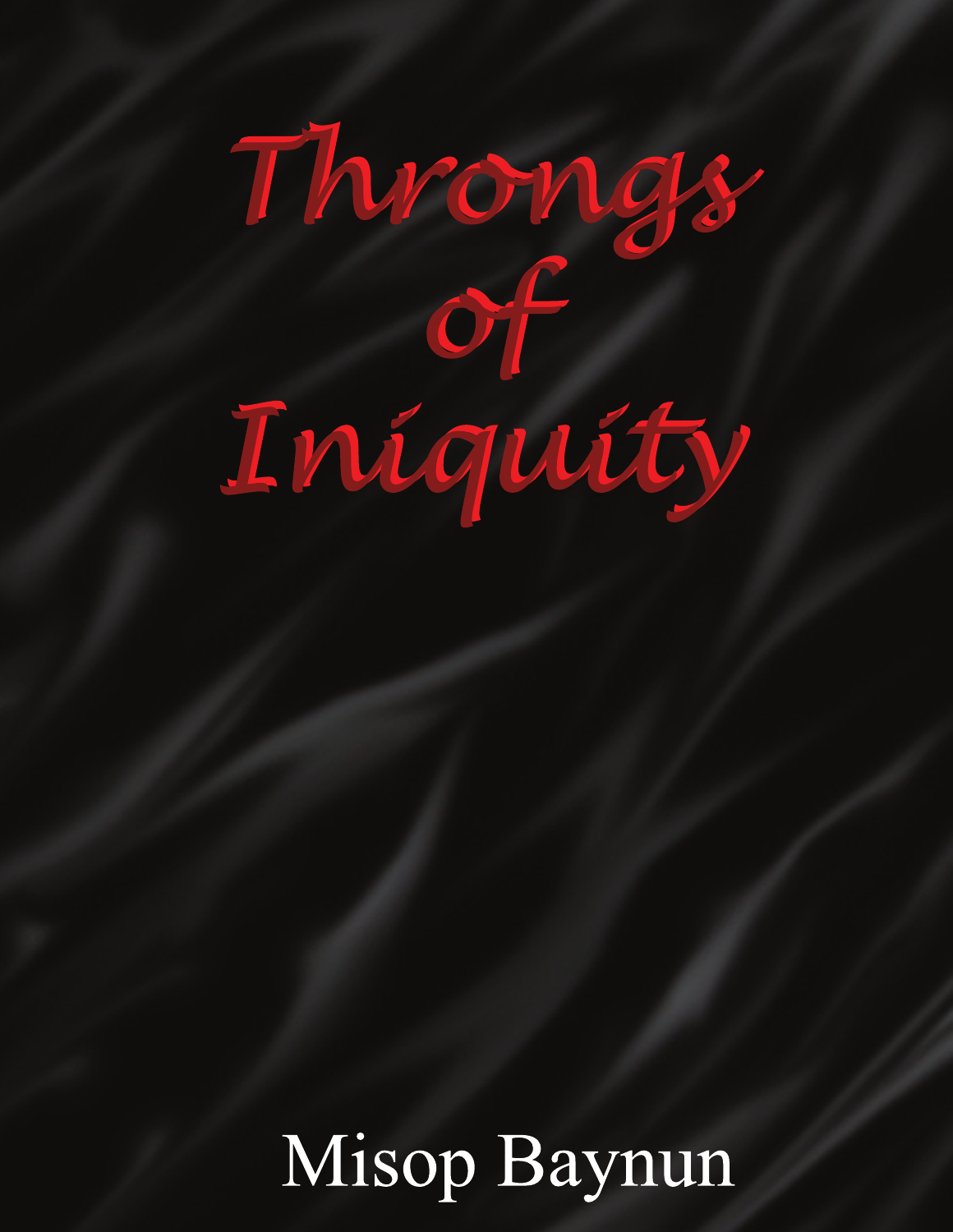# **Throngs of Iniquity**

By

#### **Misop Baynun**

A picturesque, philosophical word path that converges with and depicts the author's life, as he sees it, through agitated, dismal, longing, hopeful, etc., etc., eyes. It's a story of pain and hope, as God perseveres in his tenacity to hold on to the hearts of those to whom he won't let go.

# MagPro Publishing

**"Throngs of Iniquity" - Misop Baynun** 

#### **Table of Contents**

- 1. Shape Without Color: Agitated longings for something
- 2. Blow Cool, O Merciless Winds: Dissent-hearted moaning towards a hope of escape
- 3. Prelude to Life: Expecting a new beginning
- 4. Pockets of Eternity: A love expressed in the terms of forever
- 5. Nnne: Exhausted terms
- 6. Loves Result: Shall anything happen now?
- 7. Letter: A pathetic love letter
- 8. Thawing of Deliverance: The waiting prolongs
- 9. Consume Me Not, Oh Wretched Loneliness: Cry for joining
- 10. The Depth of Moments: The Answer, and how deep it is
- 11. Burden of Truth: A call to arms
- 12. For Long Have Jets: Feeling stronger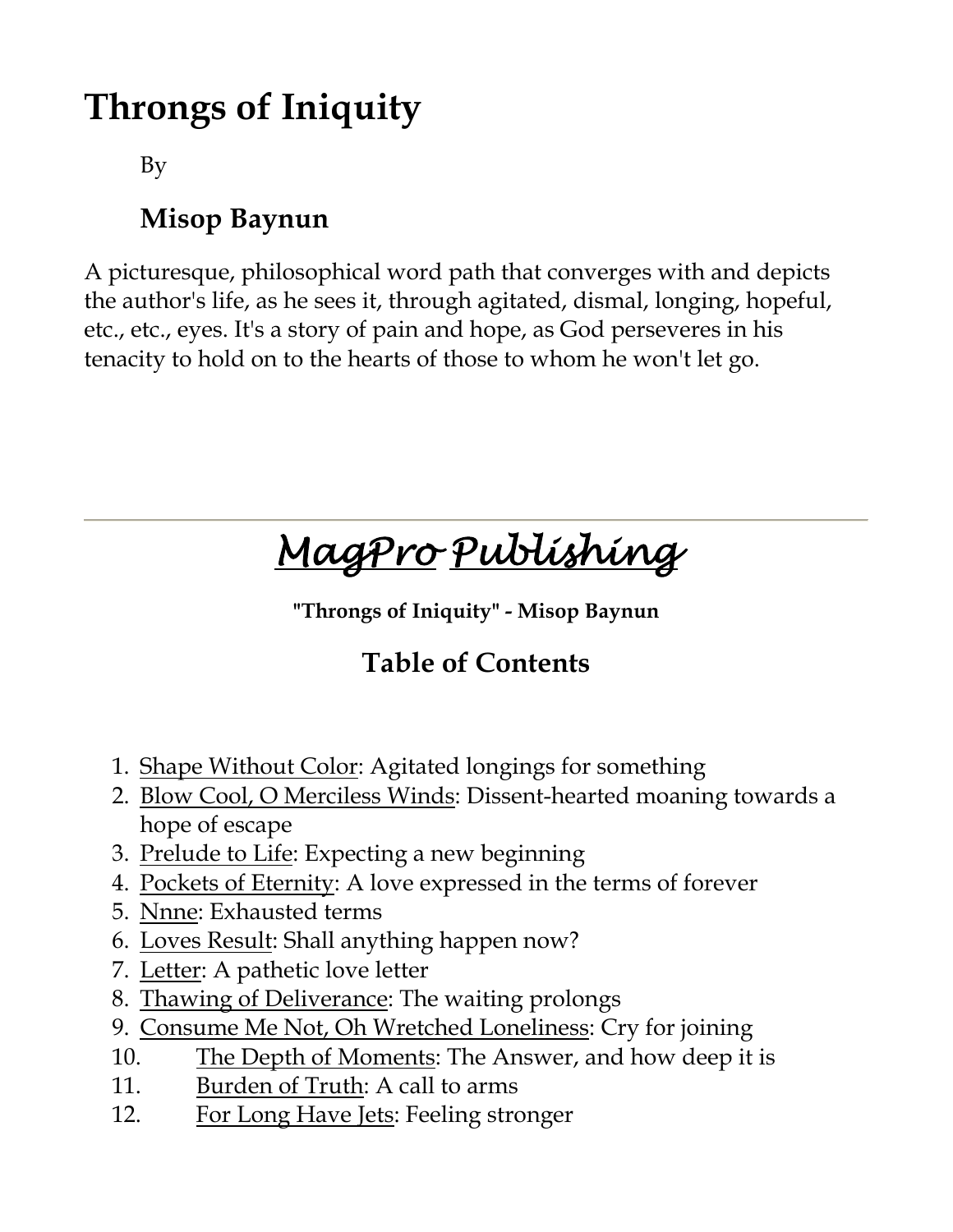- 13. Hardened Hostage: Not anymore
- 14. The Pleadings of Obstruction: Distractions, detracting from life
- 15. Lifeless Jest: An attempt at humor
- 16. To Help is to Hinder: Two forces wrapped up in one agonized body
- 17. Abstract Justice: A plea to the potential serial killer
- 18. The Bell: The bell will toll, and toll it will
- 19. Two Shades of Blue: Racial tensions
- 20. Loud: Brief story of a loud mouthed acquaintance
- 21. Snarling Leisure: Sneering youth
- 22. No one Knows: In response to being picked on
- 23. The Union of Strife: Some problems with love, marriage and the such
- 24. Hands Clasped Too Tightly: In lieu of submitting to the rules of oppression that oppressed me
- 25. Gore to Meet with Angels' Feet: The bride's stride
- 26. Toys: Toys over eternity
- 27. Every Day: Consistency, compassion, peace and fear
- 28. Lust: The waiting has been, and is now over
- 29. The Weakness of Guessing: Supposed distrust
- 30. Cornered Belligerence: The running away when faced with truth?
- 31. Morals: A strong statement of one's own weakness
- 32. Coyest of Infirmities: Idolatry exposed while equally hidden
- 33. Better Than Back: The results of Vitamin God
- 34. Royal Pond: Some pond metaphor
- 35. Morons: A problem with some "Christians"
- 36. Fate Hath No Folly: God knows just the time to trip the enemy

up

- 37. Balance: A little work, a little play
- 38. One Man: The effects of just one
- 39. Redundancy of Will: Strength turned to weakness from idolatry
- 40. "Stifling," I Thought: Waiting for someone to tear off their mask and say, ...
- 41. Levity of Being: Spiritual truth before false merriment
- 42. In Absence of Honor: What is love without respect?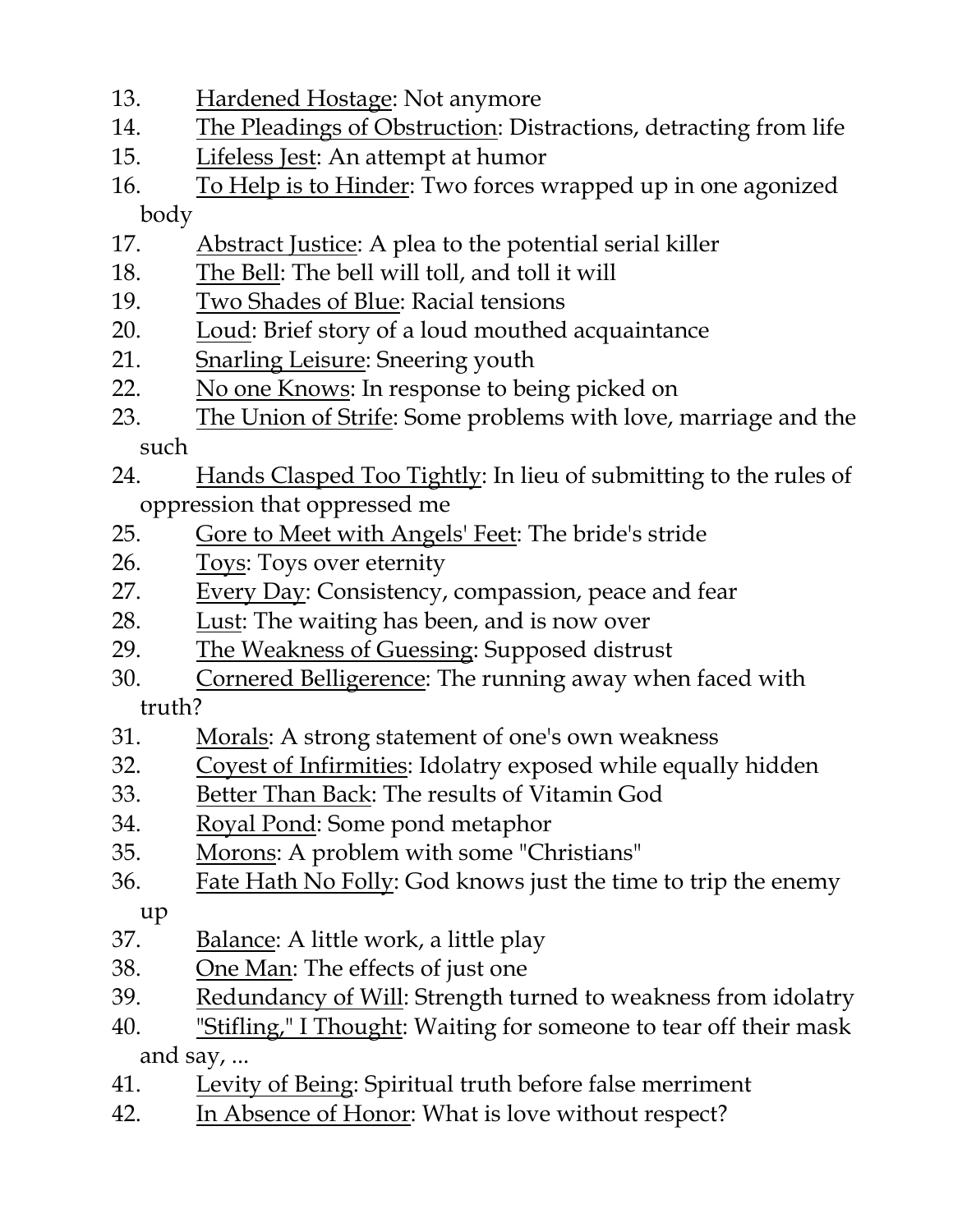- 43. River: A powerful source of force and power
- 44. The Lusts of Pieces: Can all be happy?
- 45. Street Corner Kids: Heavenly streams
- 46. The Validity of the Unseen: The measurement of whales
- 47. Foray My Child, Betray this Thought: A form of hell on earth
- 48. Bore to Salt: The grind towards good
- 49. Barter of Fools: Trust for commodity
- 50. Holy Veneer: Fake righteousness
- 51. Volley of Ignorance: Surface judgments
- 52. Pink Grenades: A strange poem that I don't know the meaning
	- of
- 53. Enlightened Darkness?: And so try too hard to be honest
- 54. Gray: When trying to define sin
- 55. Pointless Ritual: Struggling a bit
- 56. Majestic Overtones: A divine message
- 57. Seedy Whites: How much our deeds affect our lives
- 58. Abandoned Wants: A losing High School basketball season
- 59. Position: Manifestations of one's self
- 60. As Death's Pure Justice Breathes Life: To die and to live
- 61. Vacant Intimacy: The distance of our souls
- 62. Red War: War in the shadows
- 63. Lament: As they stare at dreams that cost too much
- 64. The Courtship of Fear: Who is fear to tame your love?
- 65. Decisions of Fools: The question of war
- 66. Weary Lifts: To lose myself in others' plight
- 67. The Question Considered: To help is to help
- 68. Agonies of Discontent: To not swim in them
- 69. Softening of Blows: A cry for mercy
- 70. Sin: Unable to deal
- 71. Thought: Should they only be of one?
- 72. Shy: To skirt the issue of love
- 73. Torture: For love is eternal
- 74. Benign Contrite: Unresolved half-happy smiles
- 75. The Endeavors of Pain: Why is there pain in the world? Like bearing fish in the air?
- 76. Save: A cat running from an aggressive, adoring bear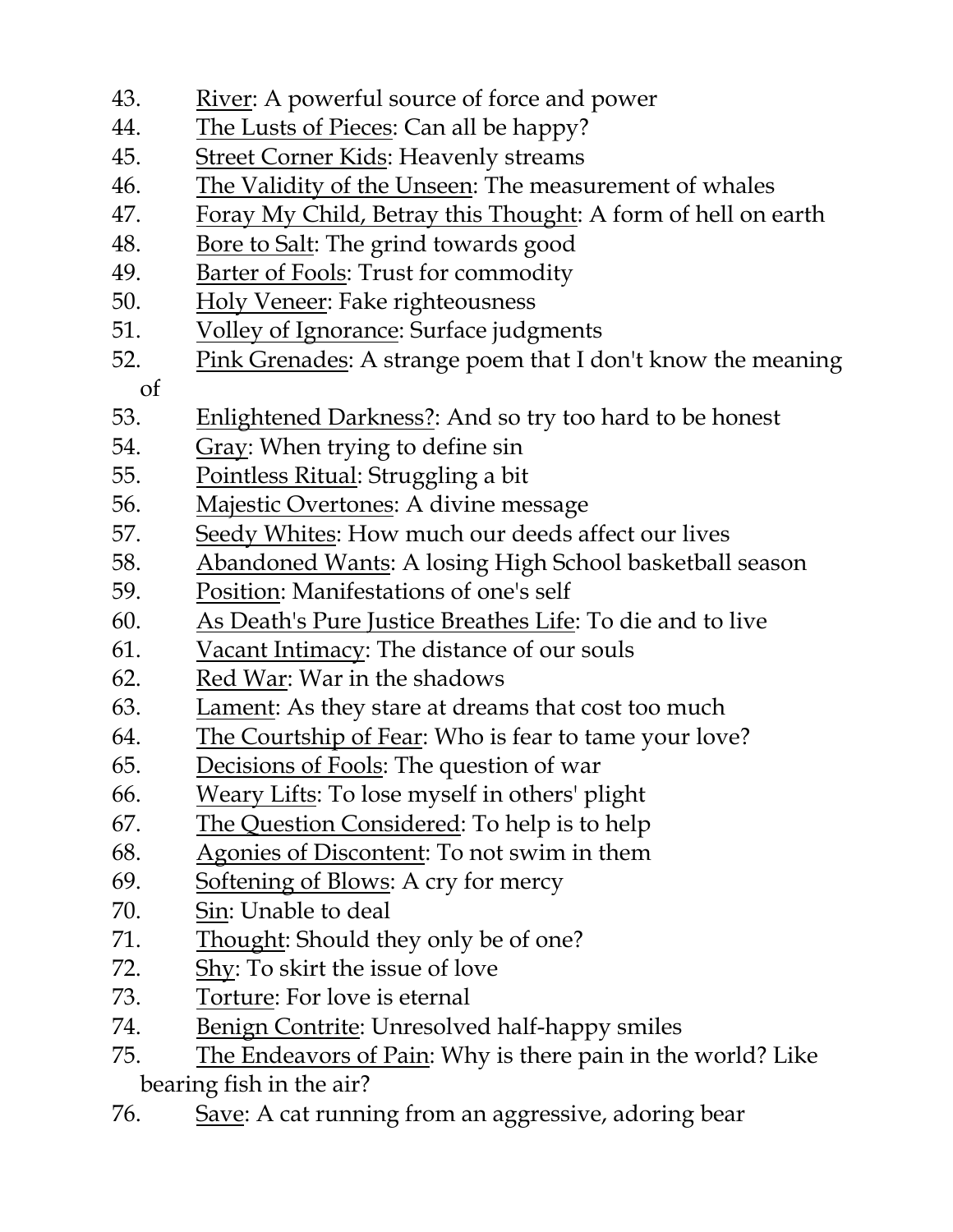- 77. Wants and Desires: Does God not care what we want?
- 78. Children of Derision: In conclusion

## $+ + +$

#### **1) Shape Without Color**

So here I sit, riding on a purple bus. My visions claim no other lust than to ride on this eternal purple bus.

Who'll wait another stop for this, and throw their chains over your loud babbling mouth and convince you to derail with me?

But I can't. I haven't. I'm worse than the same. There is no cast to play its part. I lift their arms and throw their hearts into the shameless winds...

...which I detest, but under their cool breeze, that's where I rest.

I lie there alone. No one can touch me there. No one can even come near.

You laugh and talk and get along. You sit inside an empty bong, alone together.

Oh boy, oh boy – if only I could get so far away from myself and be happy like you.

There's only one thing worse than not knowing what's going to happen, what the outcome will be when you've made your move; and that's: not knowing if you have the balls enough to even make it – the move that is.

I saw a multicolored jungle gym.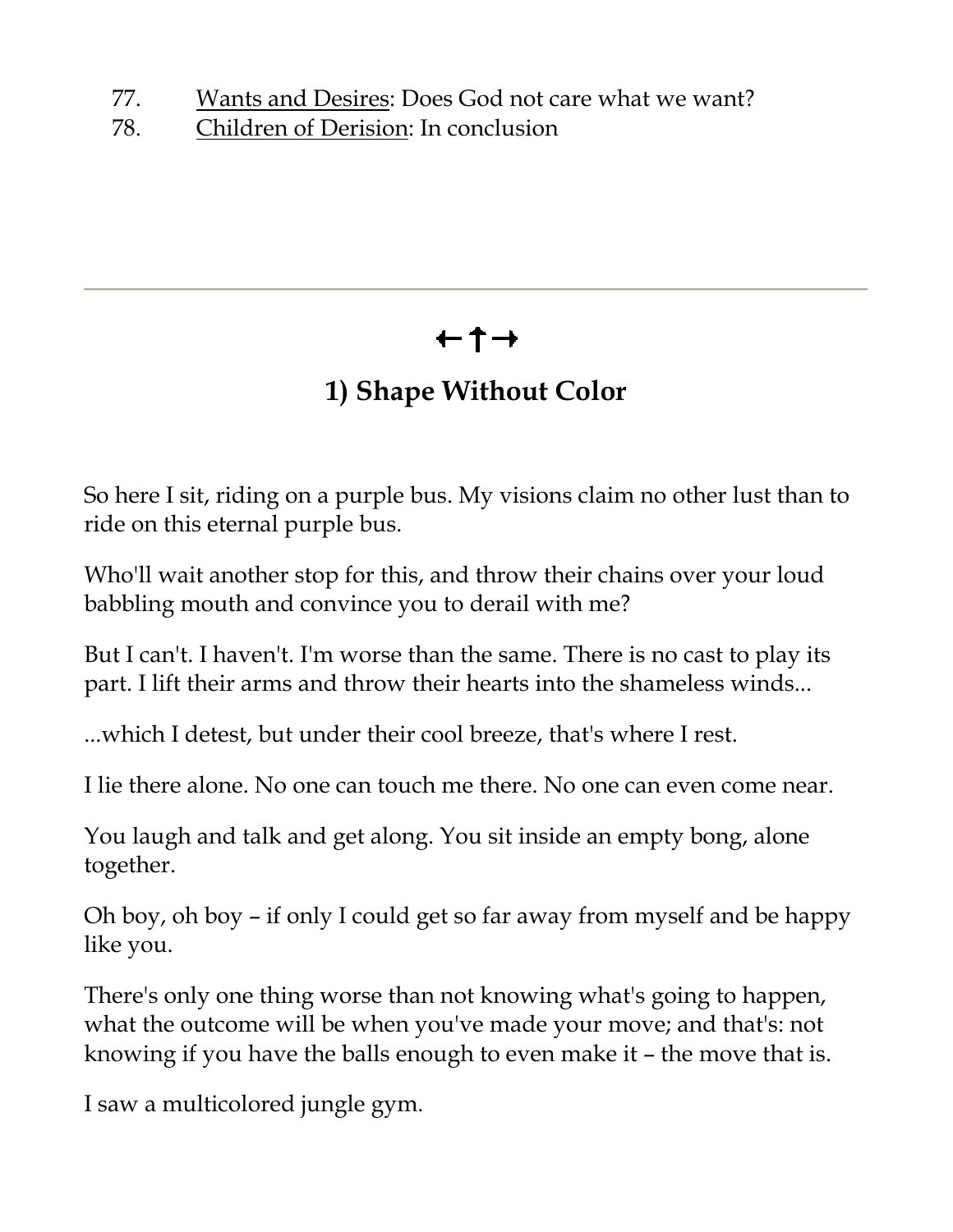Your mind drools like a mad dog for truth, doesn't it? If it doesn't, you may want it to someday. Your hands shake when she walks up to you. You smile like a goofy baboon and watch as she patronizes you one more time. Oh, but you're too smart. You've figured it out and got hard. Wear shades and lift weights till you look deformed. That's it. That's how to get 'em eating out of the palm of your hand. Now yell at her. For no good reason, just yell. Now you've got her.

If you're so freuqing happy, why do you seem so phony?

What is it with you? Why do you all taste like ice? I think I'd rather taste like two week-old fish than like ice.

And why am I mad that you taste like ice? It's not my problem or it shouldn't be.

Well maybe it should. Why not, you're in my freuqing world?

What do you think the world owes you: at least a blow job now and then – or if you're of the other sex, a good plowing?

Do you think you deserve to be worshipped, do you think you deserve to be killed; or do you go back and forth between the two?

Would you really let that arrogant bum-crevasse taste your tits right after he slaps the crap out of you? Why not, you can't get any better anyway? You're worthless.

No you're not. I'm just kidding. You're worth more than you can possibly imagine.

Freuq that; that sounds too corny. You're a snot in a piss bowl that needs to be flushed.

Okay, you're not again; but I don't know what you are – do you? Well, if you don't, maybe you should figure it out so we all won't have to deal with your ungrateful freuqing attitude and be crying all the time about what you deserve from this stinking world like I do.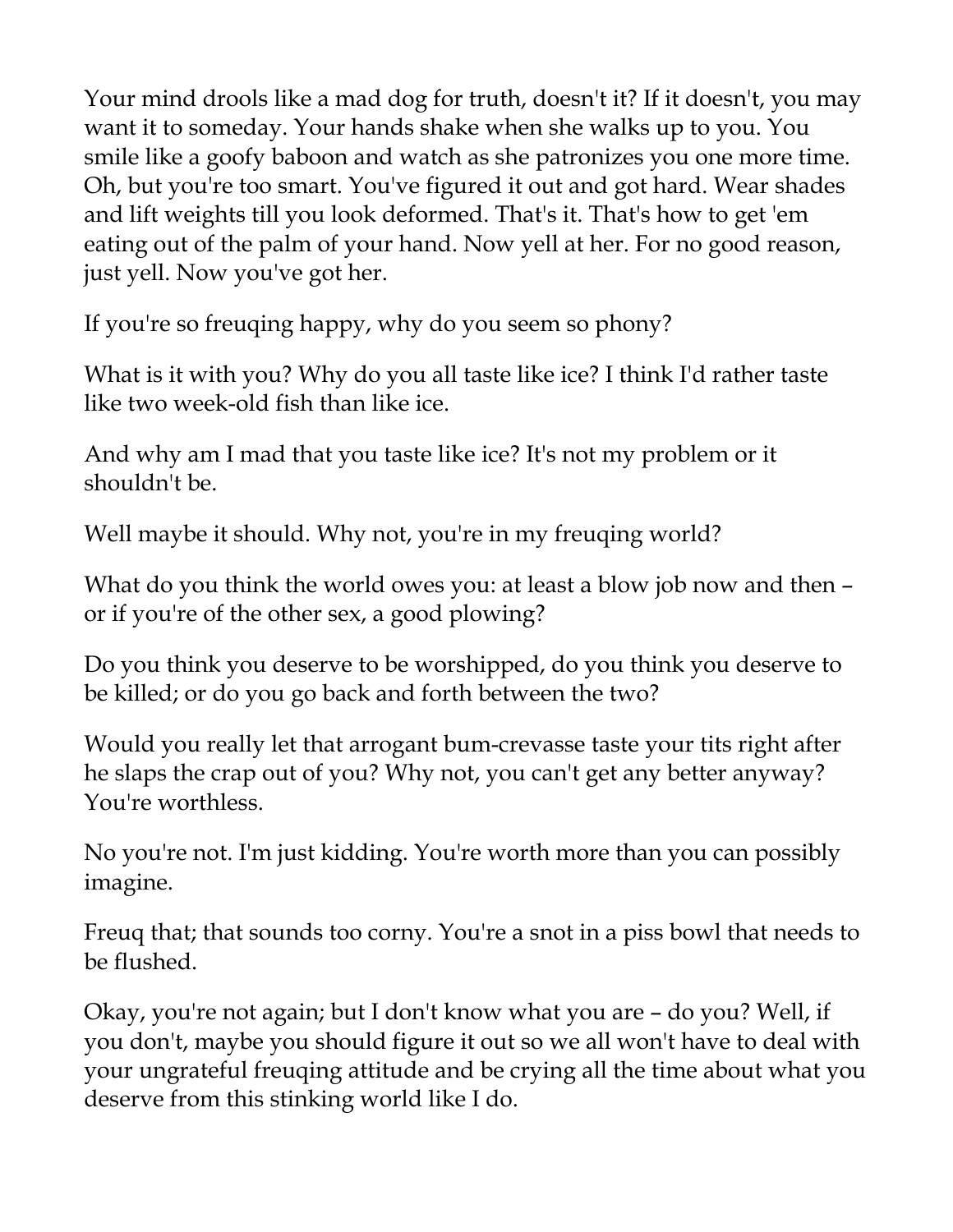Do you think like I do? I hope not, `cause you're probably freuqing miserable.

It's just so damn easy to sit back and watch everything rot around you; but to the man or woman who sees that rot and is oppressed by it, but still fights it and really attempts to cure it and not just label it...

...well there you have it. There you go.

But enough answers, we want to hear about the crap. God, we'd rather complain. Well so could I.

So what the hell is wrong with your parents? Oh, I'm sorry, enough people have complained about how lousy parents are. It's a tired subject. In fact I don't feel angry anymore. I feel a strange feeling. It's not boredom, but then again, maybe it is. Maybe it's the acceptance of boredom. Maybe I'm getting old or maybe I'm getting boring or maybe I'm getting mature.

I can actually enjoy myself at a coffee shop for hours on end.

I'm not eager to get off this bus and go out clubbing. Now that I've re-read everything up to this point, I no longer think I'm a good writer either.

But it's much safer to criticize yourself than wait for someone else to do it.

What the hell do you care what I think anyway? Who gives a freuq about anything (without trying to sound too pessimistic)? Everyone's so damn tangled up in their own little worlds, including myself, to give a freuq about anything – about God, about their grandmothers (like mine whom I haven't visited in the nursing home in two months), about their girlfriends.

You wouldn't die for your girlfriend, or your wife, would you? Of course you say, "Yes," but if you'd die for her, then why wouldn't you go out of your way to pick her up cigarettes when she needs them (even if they are going to kill her eventually)? You're too freuqing selfish. You don't care what she wants; you want what you can get from her in return for the cigarettes. If you bought `em for her, you'd want something back. You couldn't just give them to her just `cause she wanted them and not expect a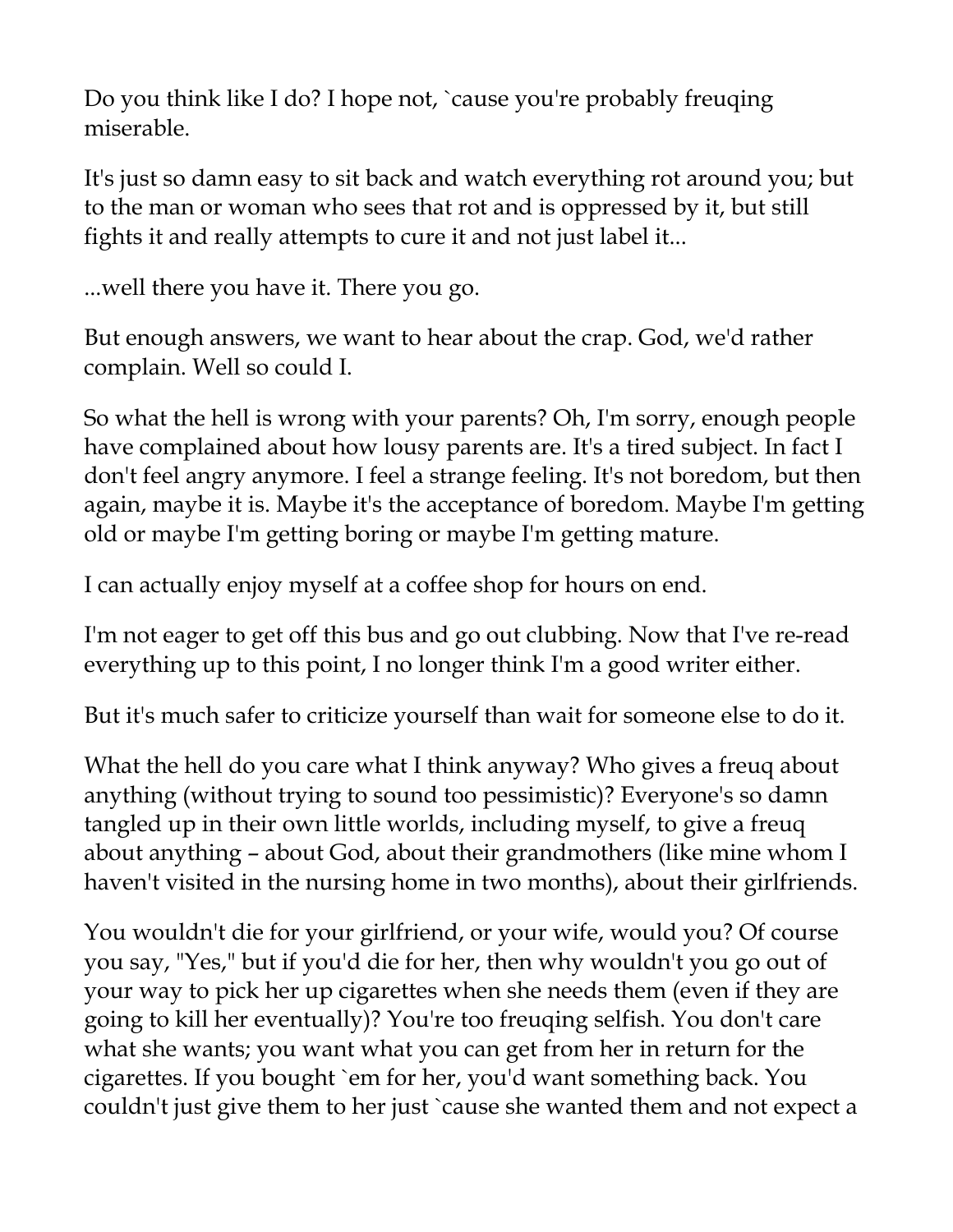single thing in return could you – not even a smile, or a "Thank you," or that little glimmer in her eyes that keeps you around even though she treats you like crap?

Yeah, and you'd freuqing die for her. You're too freuqing insecure. You're afraid of being used. Let yourself be used – not really used in the most degrading sense of the word, but more like leaned on. Don't be so freuqing worried about it.

What gives me the right to swear at you? I'm a freuqing moron. But I shouldn't have to apologize for the way I'm thinking today, should I? It's my mind. I hate the way I think and talk and write. I don't think there's anything special here. I'm just writing so some psychologist can read it and see that I'm freuqed up and come and label my mental disorders – then I'll be happy.

What the freuq are these black bum-crevasses always walking around with one hand in one pocket for, as if they're ready to pull a knife any minute with their death stares painted on their ugly faces? Give it a rest, will you? It's so freuqing tired. (PS, I'm not prejudiced – I'll explain later.)

And these poor bums, the homeless, some have nothing left to give and we're too weak to help them. They're overgrown children, whose needs were never met and now they have few to no attractive or redeeming qualities that the average human can see. They're bothersome, annoying; they themselves are uncaring. They talk to you only to eventually lead up to the ominous words that they're doomed to say, "Could you spare a little change?" Sure it's only 80 cents, or 25 cents, but once they say those fateful words, no matter how much they need the change, they've sealed their fate – because the world is too damn tight to give and give freely. It can't do it (it's not just the money, it's emotionally too).

The bum is giving nothing emotionally because he has nothing left to give. He's feeding on a black void for his power. He's selfish and empty and stuck in a world that not only won't die for him, but it won't even smile at him. "Why not," you ask? It's because you receive nothing from this person from being in contact with him. He's a mosquito that's flying around your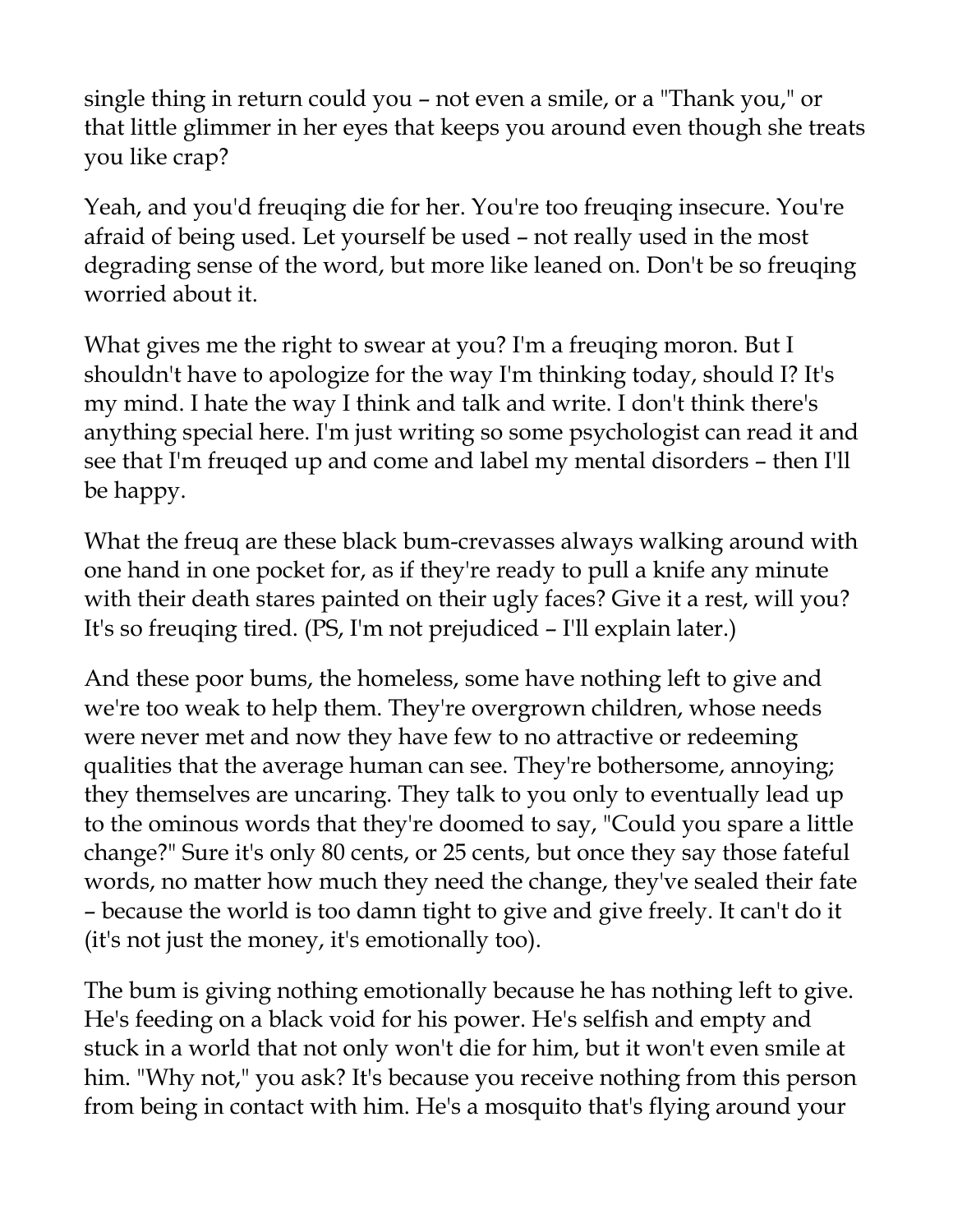head, or other exposed flesh areas, for one reason and one reason only: to get something from you, to con you into giving him something – either by his pitiful appearance or a smooth tongue or by being so annoying that you'd give him anything to get him out of your face. So you throw a quarter at him and speak coldly, `cause if you warm up he might want more – which he probably will. He'll recognize a sorry-hearted sucker when he sees one.

Is it fate or fault, and what exactly is fault? What is the way to be? Are the alcoholics right? They've found something enjoyable and use it to the fullest. Who's wiser: the man who marries and stays with his woman all her days and never strays, or the man who loves and leaves and has no chains on him? He hurts, but it may only make those he hurts stronger. He's more fun. He's free to screw any chick he wants to (if she agrees of course). But the married man, he must be patient. He must stay with the woman he marries. But what if he chose the wrong woman? What if the woman he marries... he later realizes that he married her because he was lonely and he was afraid that he'd always be alone for the rest of his life if he didn't marry her?

I'd swear you have to be stupid in order to fit in. You have to talk about the most earthly, boring things. If I want to talk about the Spirit of God, I'm a freuqing madman; but if I want to talk about the rising tax on a 12 pack, well there's a basis for a conversation. Now we're blood brothers for life.

But I don't want to talk about the Spirit of God either, `cause six-eighths of the time I'm far away from him and would much prefer to talk about the glory of a woman's butt than anything. `Cause at the time, that's where I'm at.

There really are few things as beautiful as a woman's butt, or I should say, a well-fit woman's butt. It's perfect. It's gorgeous. It bounces so prettily, so sumptuously across the floor.

Lust – we'll wait on lust. It's too big to tackle right now.

But marriage, marriage is big – at least it should be. You're becoming one flesh. Why would you become one flesh with the wrong girl? I think it's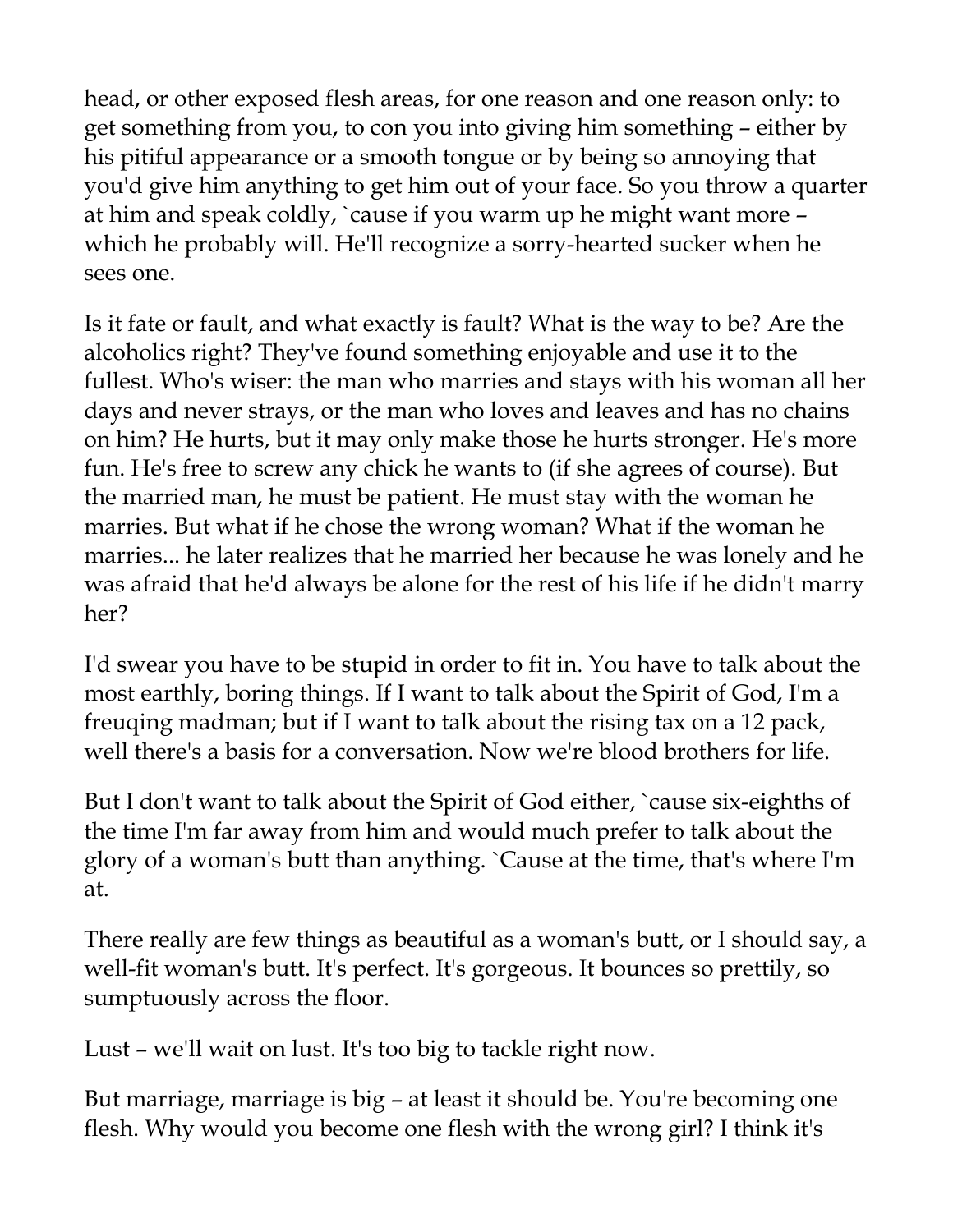better to be alone than to marry your second choice. There are many cases when your second choice becomes your first; but to marry someone you know isn't your soul mate, why do it? You'll probably only regret it, but then again maybe you'll grow to love her first.

But I think we give up too easily these days. We want the quick way out: instant results, instant relief – satisfaction at a hand signal.

Abraham waited till he was one hundred years old before he had a son [with his wife Sarah]. I'm sure he thought the whole thing was a little ridiculous (though he might not have). To wait till you're one hundred for the thing you want more than anything, and he really wanted a son; but the thing of it is... he got one – two actually, I think (I forget, read the story yourself in Genesis).

Oh, I'm sorry, you don't read the Bible.

We all have our long, sad, angry stories why religion turns us off.

Who the freuq is talking about religion? I'm talking about God.

But then again, who wants to talk about God? He's too imposing.

Sometimes I wish I didn't (I pause, can I really complete this sentence – I'm scared to; if I say it, I don't really mean it, I mean in a way it might be easier, though I know it really wouldn't be in the long run) know him (I did it, God, forgive me – I really don't mean it; I love you, but let me go on), `cause I could do whatever I want and not feel bad about it.

I always used to dance around this topic `cause I wanted to be close to God and still do whatever I wanted, but one hinders the other – sin and God that is. You can't enjoy sin fully with God around, and you can't enjoy God fully with sin around, so pick one or the other.

But even if you pick God, you can still sin. That's the nature of the beast. We're all beasts. But don't we love it when someone who claims to be a Christian, or close to God, falls? It makes us feel a little more credible for leading such pointless lives.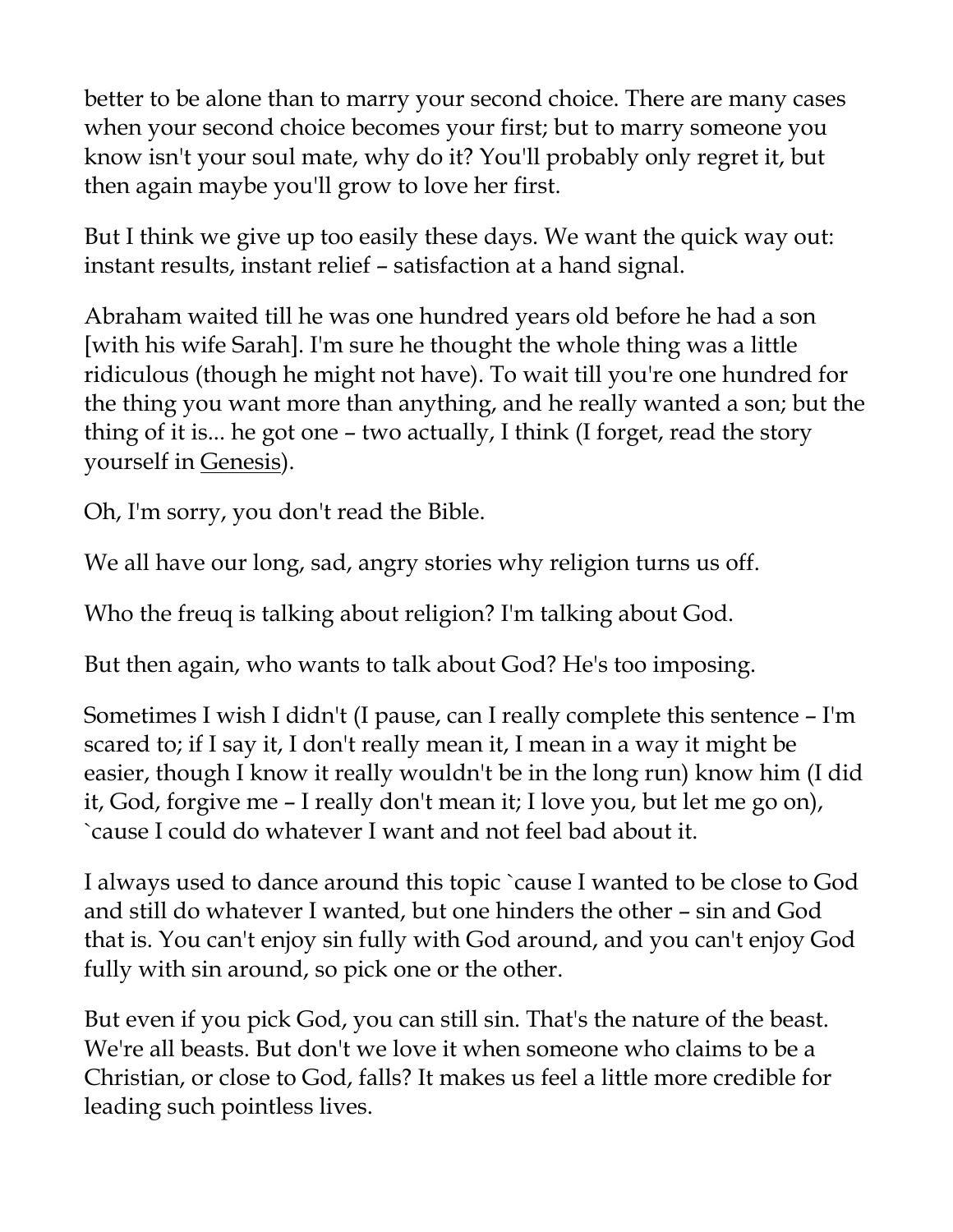We're all freuging hypocrites; we all believe in higher things than we can attain.

No, I'm sorry, we're not all hypocrites; more of us are cowards and selfabsorbed.

But if we're cowards and self-absorbed, why is that?

Thank God I haven't felt accepted by this world or I might be like it – not that I feel better than the world, though sometimes I do. That's when I'm at my worst, or maybe I'm at my worst when I feel I'm worse than it.

But my beer is low and I'm trying to figure out whether I have enough money to spare to buy my third.

It's tiring to think so much. The "Sox" are on the TV. Watching baseball can be a bit boring at times. I don't feel like writing anymore.

I'm lonely, as often I am. I had a brief high of writing these last few pages – which is good. Man should work and work hard in order to stay sane and not have too much time on his hands to feel sorry for himself.

But I'm about to anyway. I feel it coming on; but it can be good for you too, if you do it the right way – like in prayer.

I use God and prayer like I use beer or naked women, though prayers are a bit more productive, to help to deal with the pressure. I lie down and sulk before my maker. He seems to be the only one who doesn't get sick of me. I curl up in my bed in the fetal position and pout and cry and scream in pure agony of this dismal life – and I believe it works.

Oh the wise man changes his position on his vinyl comfy chair and positions his hand as if he's holding a drumstick. He formulates an intriguing jumble of sound waves, choosing very good words but putting them all in the wrong places of the sentence – all to refute the power of prayer, but hey.

I'm a cheap bastard, I just realized. The waitress took my beer and there was an ant's piss worth on the bottom, but I asked for the beer back to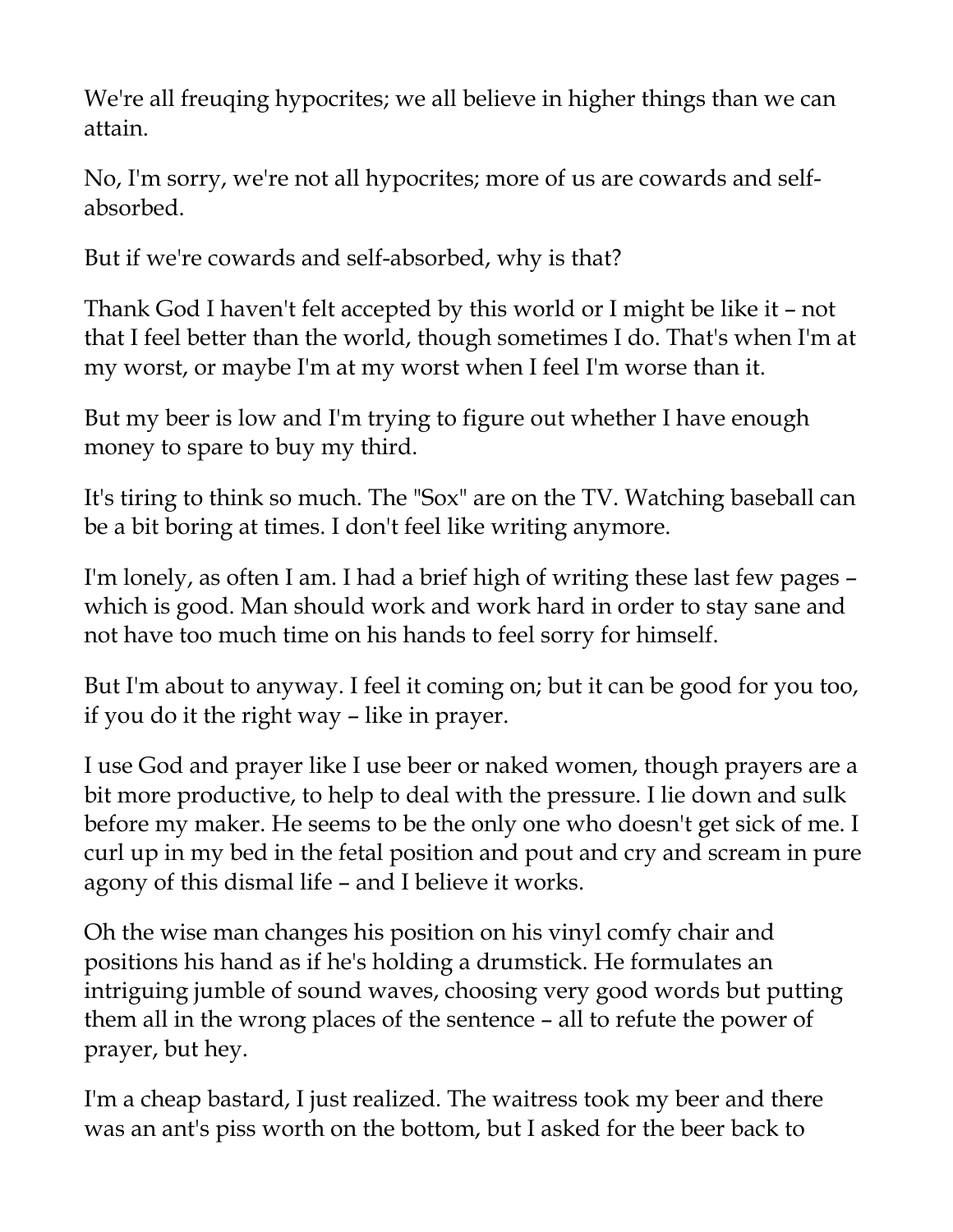finish – what a prick. She smiled anyway. And that's the answer to it all: to smile when someone is being a prick to you – because they're probably only being a prick because of overwhelming circumstances. All they need is someone to brake the circle, the vicious circle that rules America, and very few have the strength, or the whatever, to brake it.

I'm going to eat my corn muffin now. I told the waitress I was amazed at how she was taking care of the whole place so well. I never would have complimented her if she didn't smile when I acted like a prick, but she started a chain of goodness that started with a smile. Later, she came back and said, "Thank you for saying that." She then went behind the bar, feeling good `cause of what I said (I assume), and made a warm friendly comment to someone at the bar. The whole bar laughed in a chorus of relief; and I started thinking, "These guys, that earlier inspired me to write the part about, 'You have to be stupid to fit in,' were some really great guys – goodhearted men out enjoying a 'Sox' game," all because of one smile.

I've been redeemed by that smile. It changed my whole mood. Now, in the matter of ten minutes, I'm seeing the good in the people around me instead of the bad – and they can feel from me that I'm seeing the good in them and in return see the good in me. It's that freuqing simple.

But just as the last dismal circle was broken, I'm sure this good circle will be broken soon enough (but only if I let them break it).

I wonder what it will be. What will trigger me into my depression again? Just writing these last sentences opens me up to letting depression have its way with me again.

Where is stability? Where is the man who can be happy for more than an hour at a time? I'd like to hang out with him – though maybe I wouldn't. Happy people can be pretty boring and annoying when you're in the throes of self-pity.

There is a beautiful blonde at the other table distracting me a bit. I call her blonde, but I call all girls with light brown hair blonde – she's sandy blonde. But anyway, she's with three guys in white shirts. They all must work at some restaurant.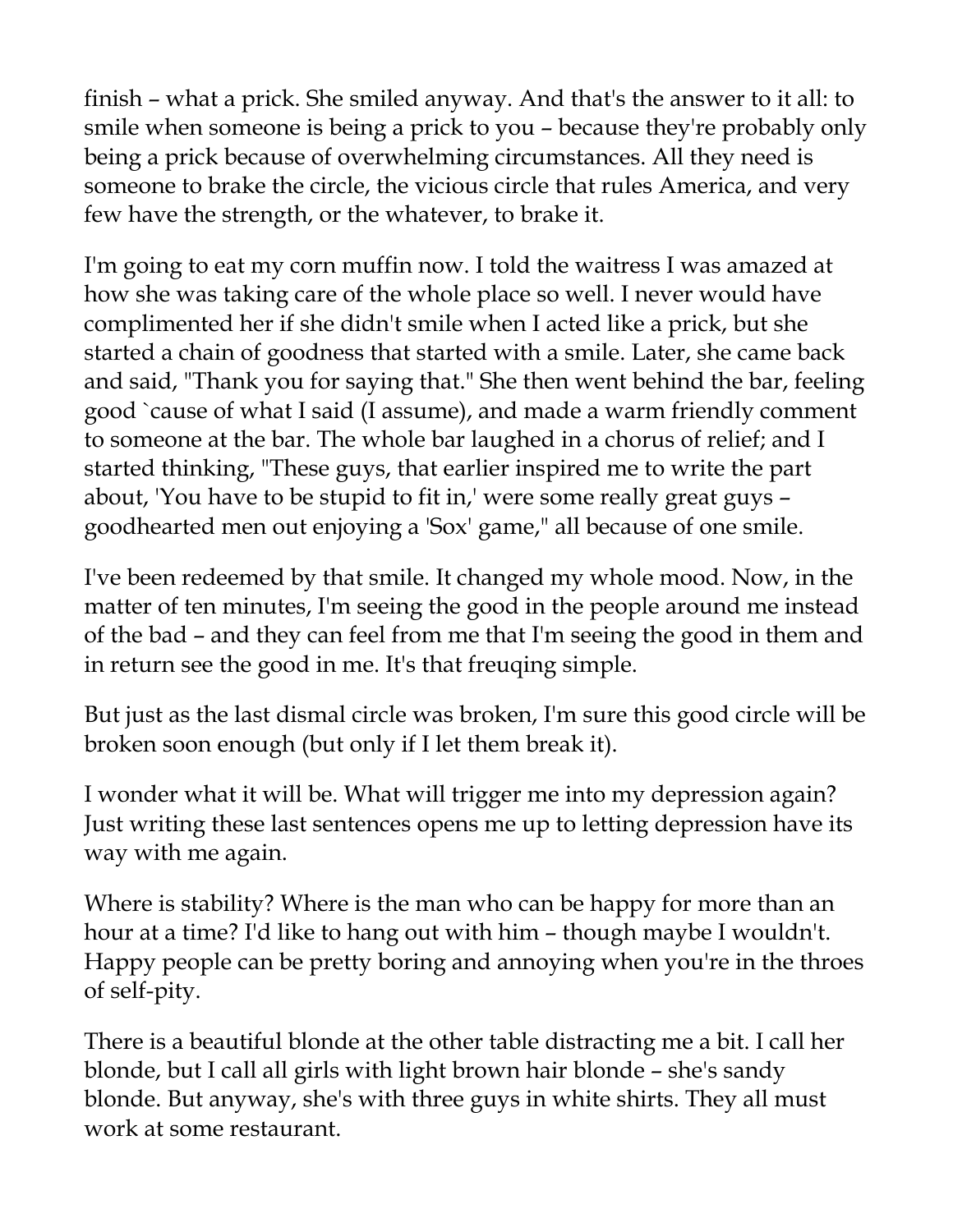She's very sexually attractive, very feminine; but I'm (well I don't know if I should write this) ... in love – have been for three and a half years (with the same girl I might add). It's kind of pathetic `cause we're not even dating, but she feels like the one (more on her later).

Why later? `Cause I'm sick of talking and thinking about her so much. It's time I do something about it instead of burdening you with another long boring story about unquenched love.

I'm listening to the battle of the bad one-liners at the bar. It seems to play all you have to do is yell something stupid and unfunny. Then the person spoken to must let out a phony (or at least it looks phony – it would have to be, it was such a stupid joke) laugh, and say something louder and less interesting in return.

But I shouldn't be so bitter towards them. What do I think ... I'm freuqing above them? (But I still wish they'd shut up – God bless their souls, and God bless mine.)

Freuq you, you bum-crevasse. Well, it's time to leave this Howard Johnson's bar. I don't think I'll be missed if I go.

Why don't I just become like the man at the bar who's been acting out his phony manly mannerisms for so long that they actually seem natural now? It's easy to act like him, and I often do.

The mindless macho bum-crevasse approach, it feels pretty good when you're so drunk that you don't realize what a bum-crevasse you look like.

### $+ + +$

#### **2) Blow Cool, O Merciless Winds**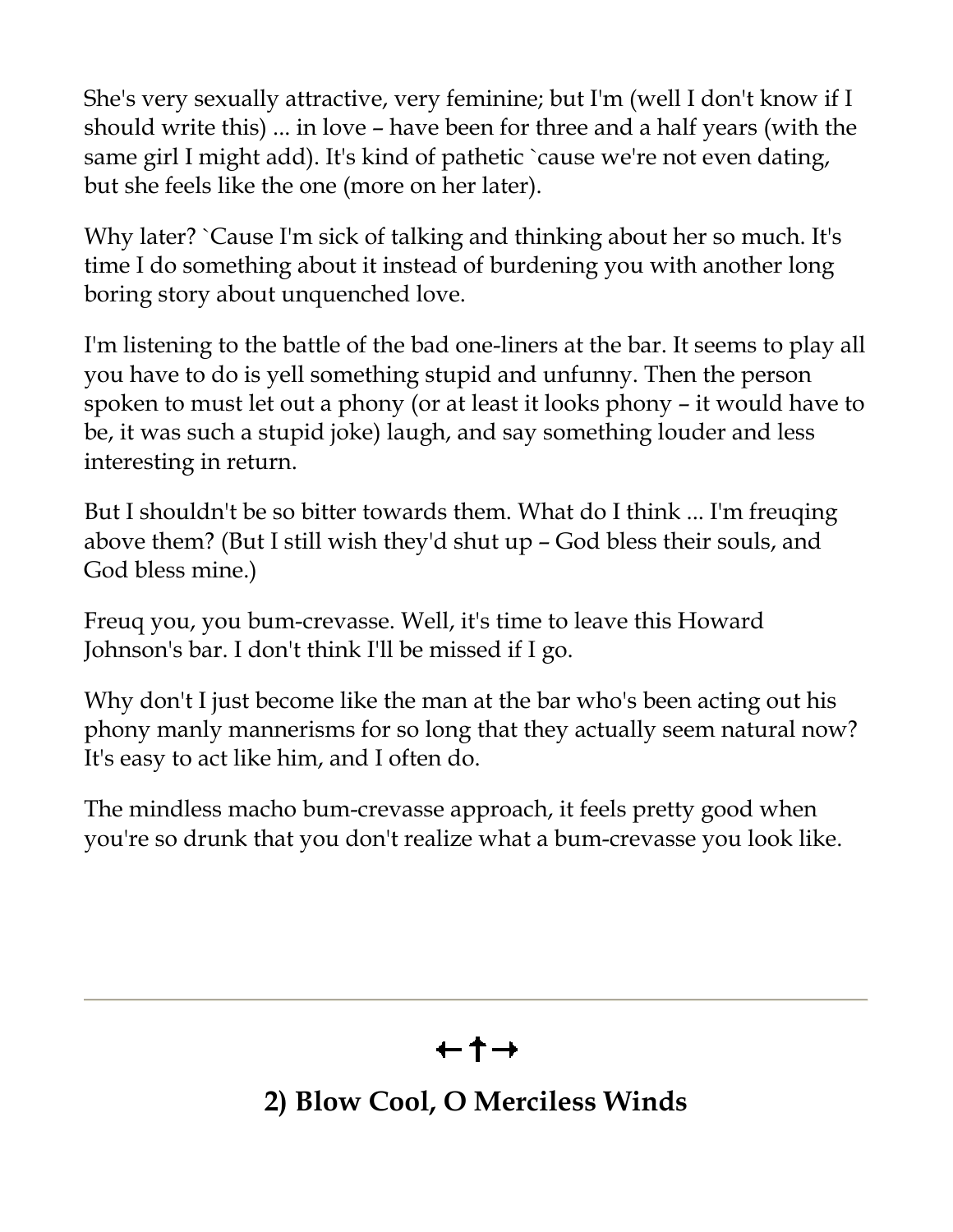The shameless merciless winds blow cold again. They give no mercy to the beaten battered women. They show no pardon for the tenderhearted children. In fact, they seem to prefer them. The weak are pushed lower. They wear their broken hearts on their sleeves for the whole world to see, and see it they do. To the merciless winds it's a bull's eye. To the heartless it's a stuffed doll to hold up for their equally heartless or cowardly mate.

Is there no mercy; is there no shelter from this wind?

Why must we break so easily? Or even worse, to be broken so much that we become so hardened that nothing is let close enough to break us.

Why when you go into a McDonald's in the city, you look around you and everyone seems crazy? Put the same people in some rural town and they would be locked up.

But there's too many in the city. We're all living like dogs, like animals: food, sex, pleasure, pride... survival.

Whose fault is it though; or is it better to live like an animal?

I don't mind it sometimes. At least you know where you stand. You're out for yourself and so are they – nothing phony about it. It's clear and simple.

You don't trust anyone. You don't show any mercy or expect any. You don't have to go through all the emotional bullcrap of reaching out. You just are.

You are miserable, but at least you can't lose anything. When you're at the bottom you can't lose anything.

You loathe your own life, so whom do you fear? You don't fear because there is nothing anyone can take from you. Now you finally know who you are – you're scum and proud of it. I think I'd rather be looked upon as scum and feel like scum and not care how I'm looked upon, than to be in fear of how I'm looked upon. That's hell, to walk on eggshells for the pitiful task of being accepted by man. Who cares?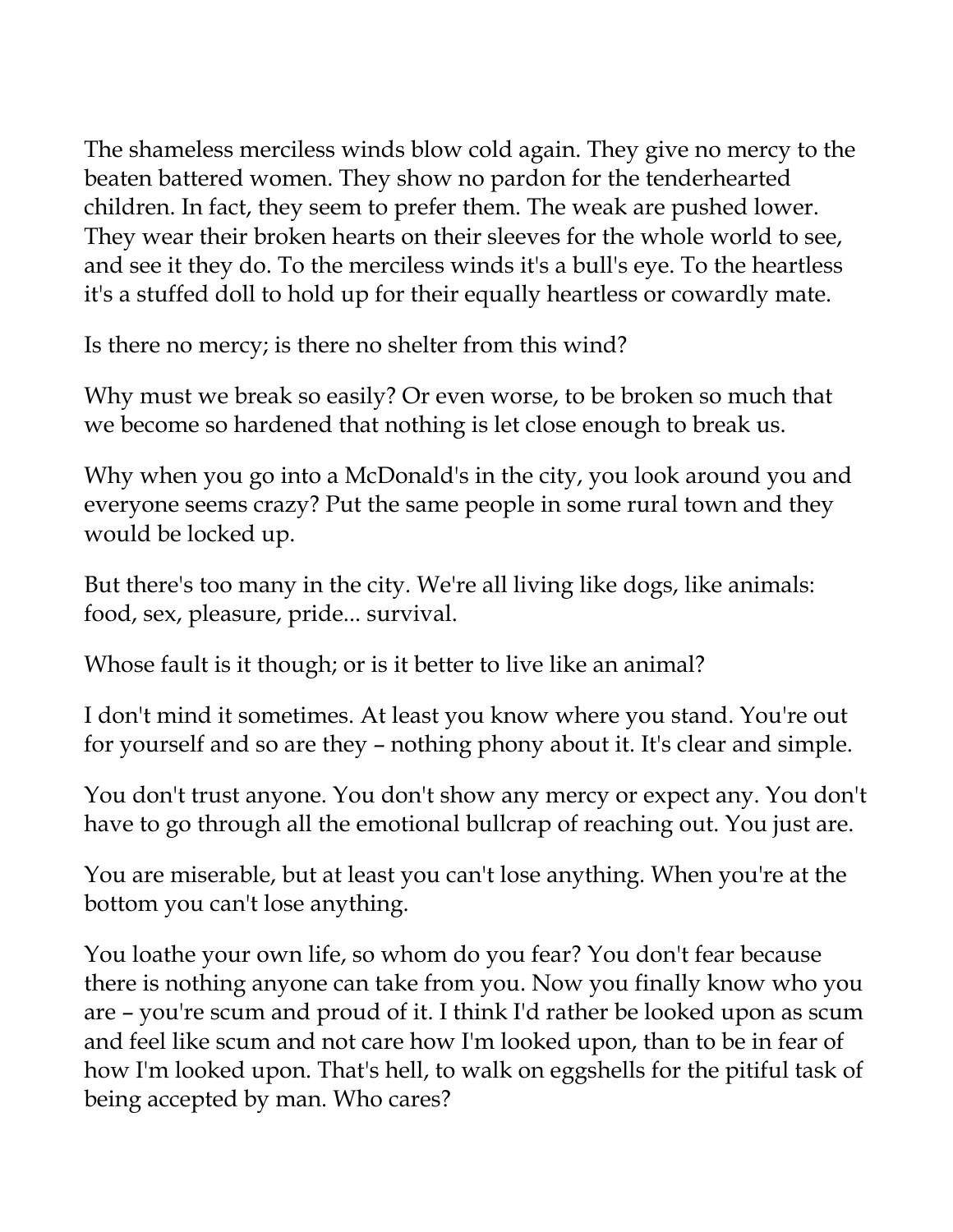But it seems like this: ... well, my train of thought was broken because my roommate asked me to sign our leaving the apartment papers. Anyway, I wouldn't want to bore you with one topic for more than twenty seconds, so off to the subject of the three-legged dog ballet.

Or better yet, I'll re-read the last few pages.

Well, I got halfway and thought to myself: ...

Where is pleasure? Where is my peace? Where is my cup flowing over? Where is my wife? Where is my acceptance in the world, my place, my security... my place of honor? Or not even that, where's my mate? That's what I want – a mate, a shapely woman to enjoy. Well, she don't have to be shapely, but she does have to be the only girl in the world for me (if there is such a thing).

I talked to an old ex-hippie security guard once, and he was telling me about his many wives of old. I asked him which one of his wives, (he had had three), if any, did he feel was his soul mate. He said none of them; the only one he felt that way about was a woman he never married.

Genius – freuqing genius! "Why didn't you wait for her and marry her?" I thought. "What are you afraid of being happy?"

That very well may have been. I'm scared to death of being happy. I'm too used to being miserable. I wouldn't be able to feel bad for myself anymore or brag about how tough my life is.

Plus, the less you have, the less you've got to lose. It's safe on the bottom `cause you can't fall.

But what I wouldn't give for a little sex right now. Well, my desire isn't as strong as it can be `cause I'm a little closer to God these days and am dwelling a bit more in the Spirit that releases a lot of lust's grip.

Plus, if you let yourself dwell on it, it can get a hold on you.

But sex would be great right now. Sex with the only woman in the world for me would be freuqing grand.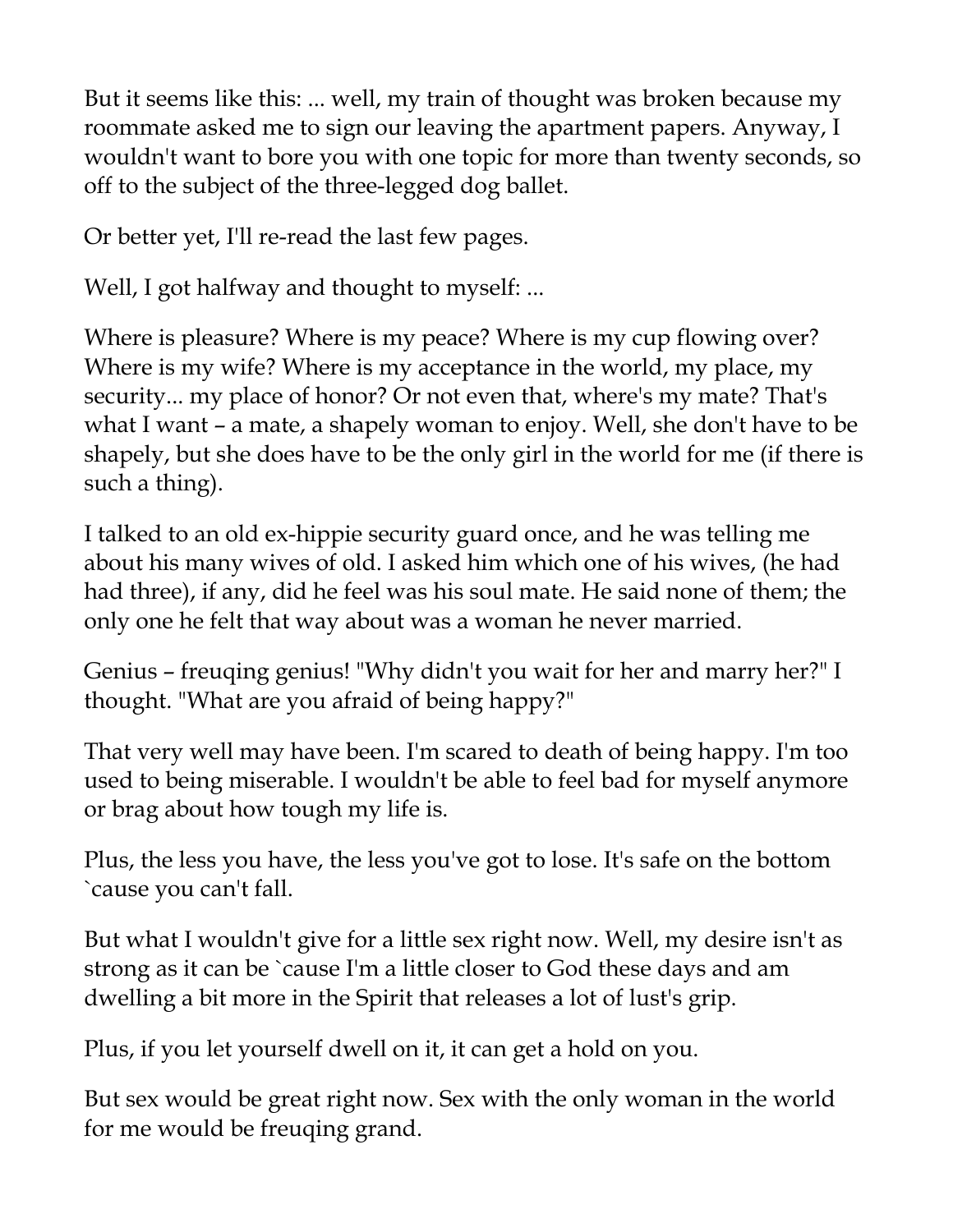But God knows if that will ever happen. Why not – why the freuq not? I was about to go on and pout but I caught myself.

Marriage – is it okay to screw a girl if you're not married? What a laugh it is to, even, ask the question; of course it is. What are you honestly going to wait till you're twenty-seven, when you finally get married, to screw a chick (or more romantically stated, to make love to her)? Come on; get realistic.

Well why not marry younger, that way you can release your juices freely within the confines of monogamy?

It seems to make a lot more sense.

When you sleep with someone (or so you don't misunderstand, I should say screw someone), in a very real sense you're becoming one flesh. You're becoming one. Why become one with the girl that doesn't even attract you until you've had two 6 packs, and then she looks kind-a cute after all? You know you could give a freuq about her. (Well maybe that's the only thing you could give her.)

You become one with her anyway `cause it'll feel good, but the pain that takes place after joining together with the one you don't want, the separation that takes place, the shallowness, may make it not worth it.

If you don't feel bad after, you're probably shallow from doing it with anything with two tits and a hole – numb from past experience or denying that it doesn't feel right.

Or maybe it does feel right to you. Maybe it is all right.

Maybe there's nothing wrong with it. You're both mutually getting your kicks – no harm done. You're fulfilling a natural desire. In fact, it's unnatural not to have sex.

But this is all kind of trivial when you're holding a gun to your head.

I was going to go on about how the family suffers because of the sexual freedom we exercise, and how we don't try to find or wait for our soul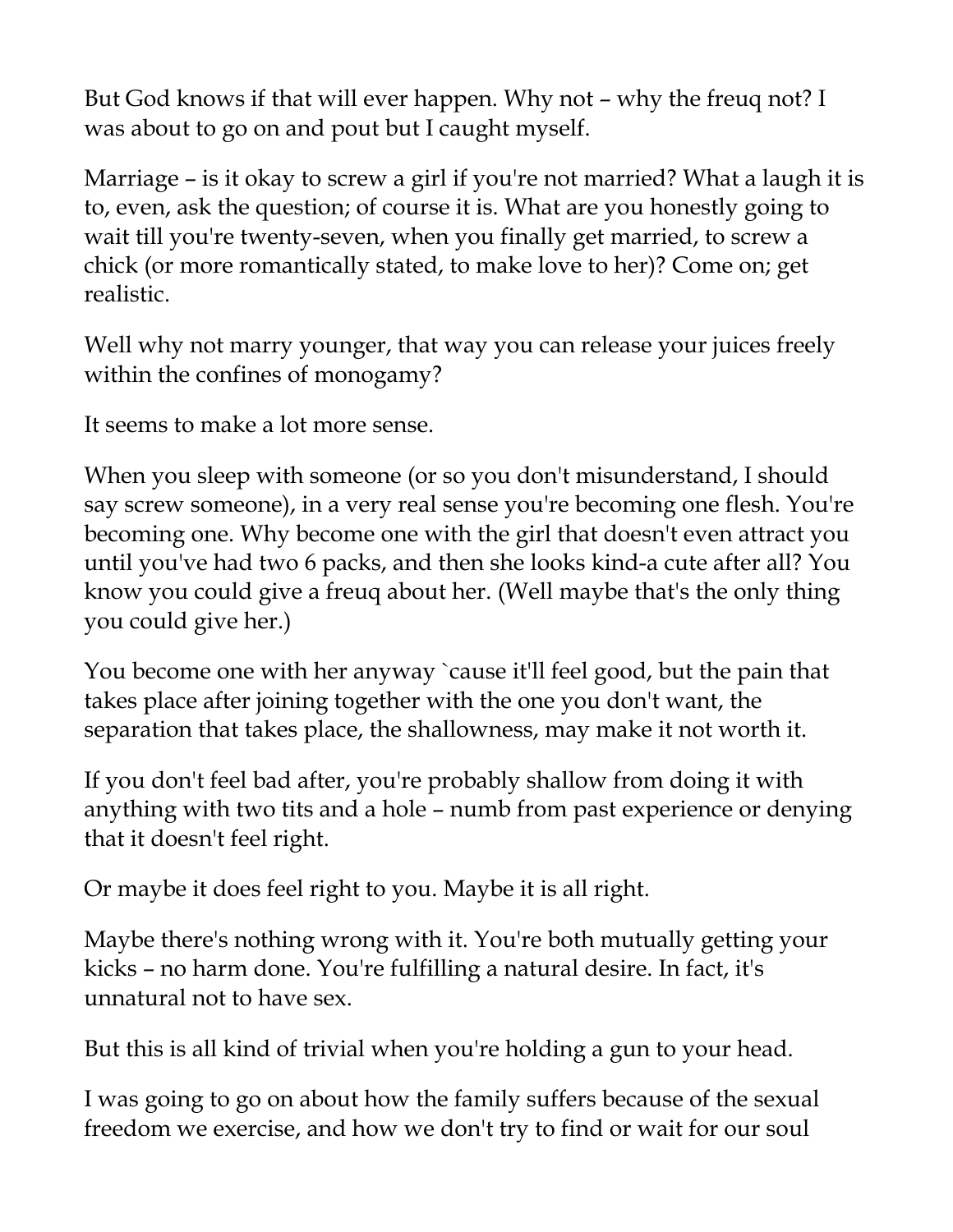mate, the one we'd rather be with than anyone, because it's too much effort. Just have shallow meaningless relationships with people of the opposite sex you don't really care that much about. It's much easier that way.

But hey, what do I know? I'm sitting here alone.

I must spend more time alone than anyone I know.

There are some a lot more alone than I am, I must admit, but that doesn't help me much when I'm still alone.

Sometimes I prefer it. A lot of the time I prefer it. Probably `cause I'm selfish, and most people expect a certain amount in return for what they give, and I generally don't equal anyone's efforts. I want them to act exactly the way I want them to; but that's how we choose our friends. I choose the ones that can deal with me being a bum-crevasse. Usually they're bumcrevasses themselves, that's why we get along.

But this section is getting screwy about friends. I love my friends. I have some of the best in the world. In this respect I'm lucky; but I've been so boring and miserable and poor lately that I'm straining my ties, and then I feel lousy. So it's best, for now, to be alone.

`Cause the only one I really want to be with right now is the only girl in the world for me. But she's not here and I don't want to see her either, I want to marry her but not see her.

It's so tiring calling her up, talking about nothing for two minutes and seeing her for two hours once a week or so `cause she's so busy. I don't want to have casual conversation with her; I want to be with her all through the day, every day, until I get sick of her. I want to get sick of her because I know I love her so much I'd never leave her. But to be in the position where I actually could get sick of her for a while, that would be great.

But instead of being with her I think I'll go beat off.

Well, I did it, and afterwards I went into a deep depression.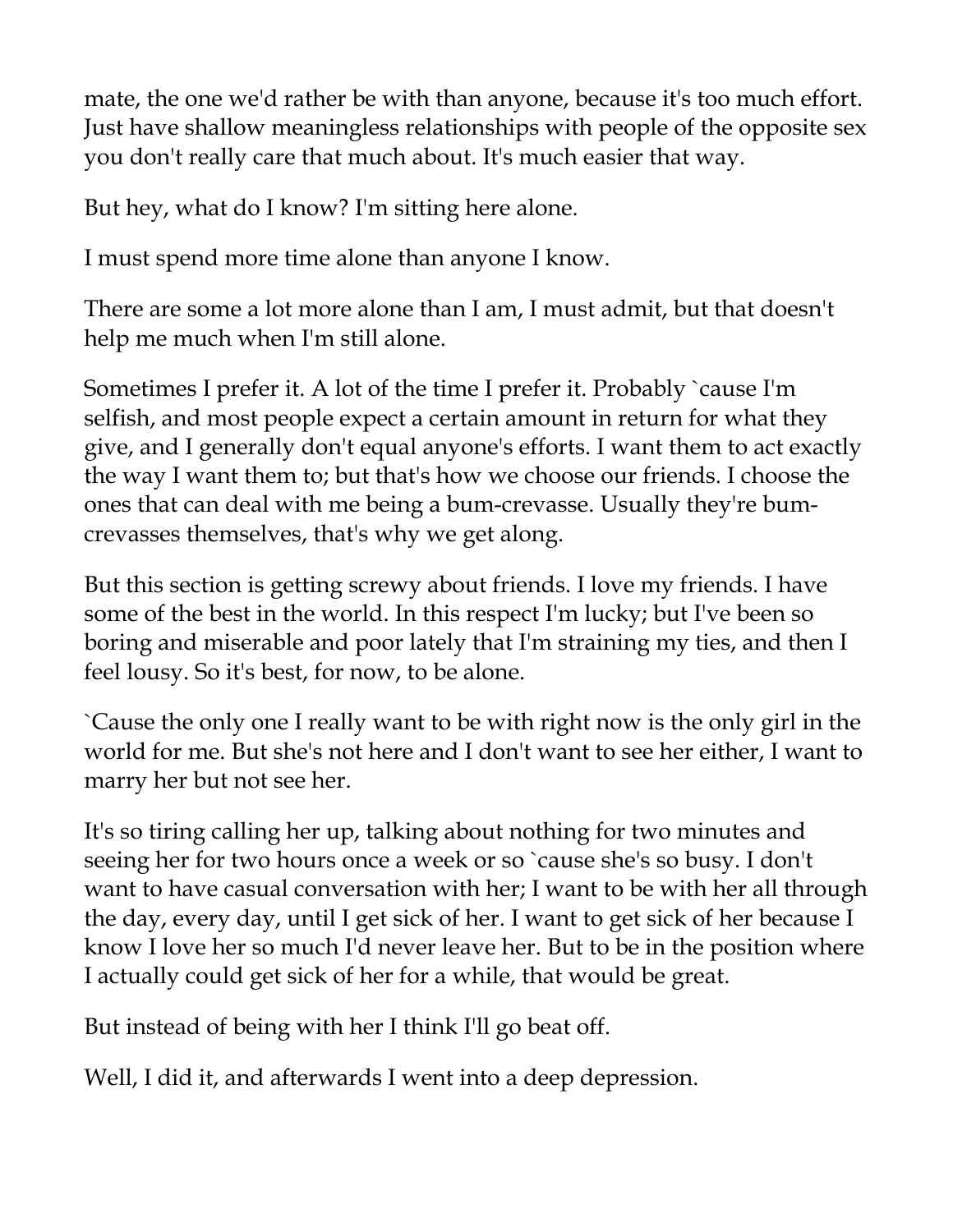I felt incredibly low, looking for some way, no praying for something to put an end to the overwhelming feelings of despair that attacked me: Like nothingness suffocating me, drowning me in my own inadequacies, afraid of the future, scarred by the past, reeling in blood spurting agony, or more of a deep blackness, a numbing of all the senses that sense joy and satisfaction, a lightless void where colorless, tasteless, soundless masses are piling on top of me weighing me down.

This lasted quite a long time. Its companionship I could not escape, like an annoying acquaintance not getting the hint that it's time for them to leave.

I prayed, "God, let something happen to get me out of this pure emotional agony."

My agony continued until my alarm clock went off and the song was rocking (Boston's "Peace of Mind" song). So I thought maybe if I crank the big stereo I'd feel better.

So then I thought maybe if I shoot heroin I'd feel better – just kidding.

But the music helped, and a few phone calls came to distract me from how miserable I was and so on...

...till I finally got enough courage to order a pizza.

Slowly but surely I came from utter blackness to just blackness, but it's a step in the right direction.

Now some may say, "Utter blackness, my eye," but they don't know unless they have had the privilege of being me. Some would say, "Until you're starving and homeless you can't complain," but that's stupid. It's not stupid to complain when you're starving and homeless (or maybe we shouldn't complain about anything), but it's stupid to think the physical needs are the only things that can depress you. Others will judge, even, degrees of emotional pain.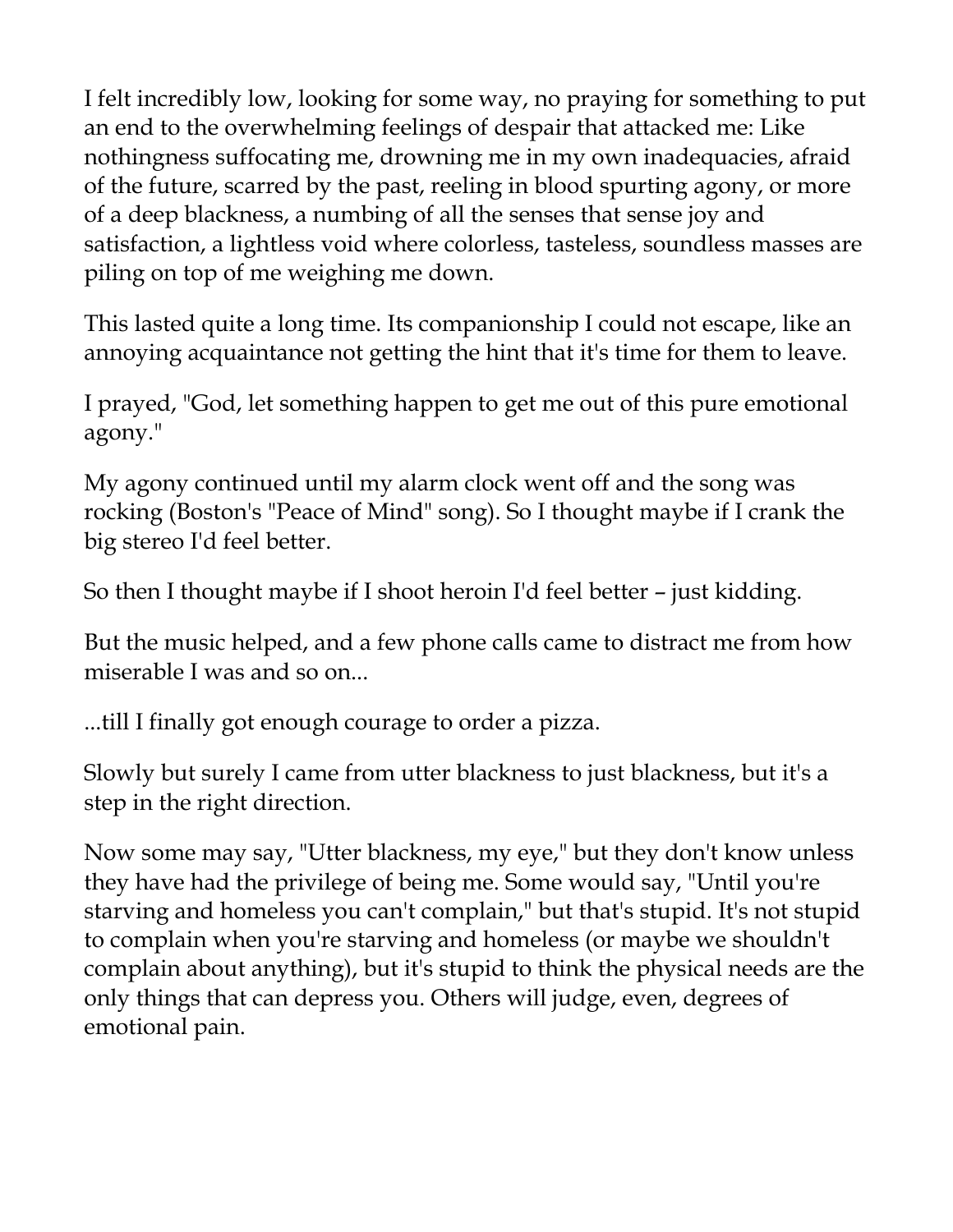You say you feel like killing yourself `cause your girlfriend left you. Someone might answer you, "Look, my wife of ten years left me and my dog hates me too, so you don't know pain you pussy."

But maybe your pain is greater than his pain. Maybe he really didn't mind seeing his wife go and his dog was a pain in the butt anyway. Maybe you loved that girl like you've never loved anything in the world; and maybe you're not strong enough to deal with the pain.

Never belittle anyone's pain, even if they're "daddy's little girl" living in a mansion.

Though some people do overdo it unnecessarily, but who's to know who's faking and who's on the edge, so be careful.

Why do you think Jesus says, "Do not judge, or you too will be judged." Probably `cause we're not equipped to judge, we don't see everything.

Once I had lain out in the sun for fifty minutes and got a bad burn. For three days after, I was in intense itching pain. I considered killing myself to end the pain – not really though.

My roommate saw me jumping around, running from room to room looking for anything to put on my skin (mainly my chest was in pain) to relieve me. He said, "God forbid you should get a real burn." He has olive skin. I have very light skin. Also, I hadn't lain out in about four years. He has no idea what I'm feeling `cause he can only judge by what fifty minutes of sun would do to him.

#### $+ + +$

#### **3) Prelude to Life**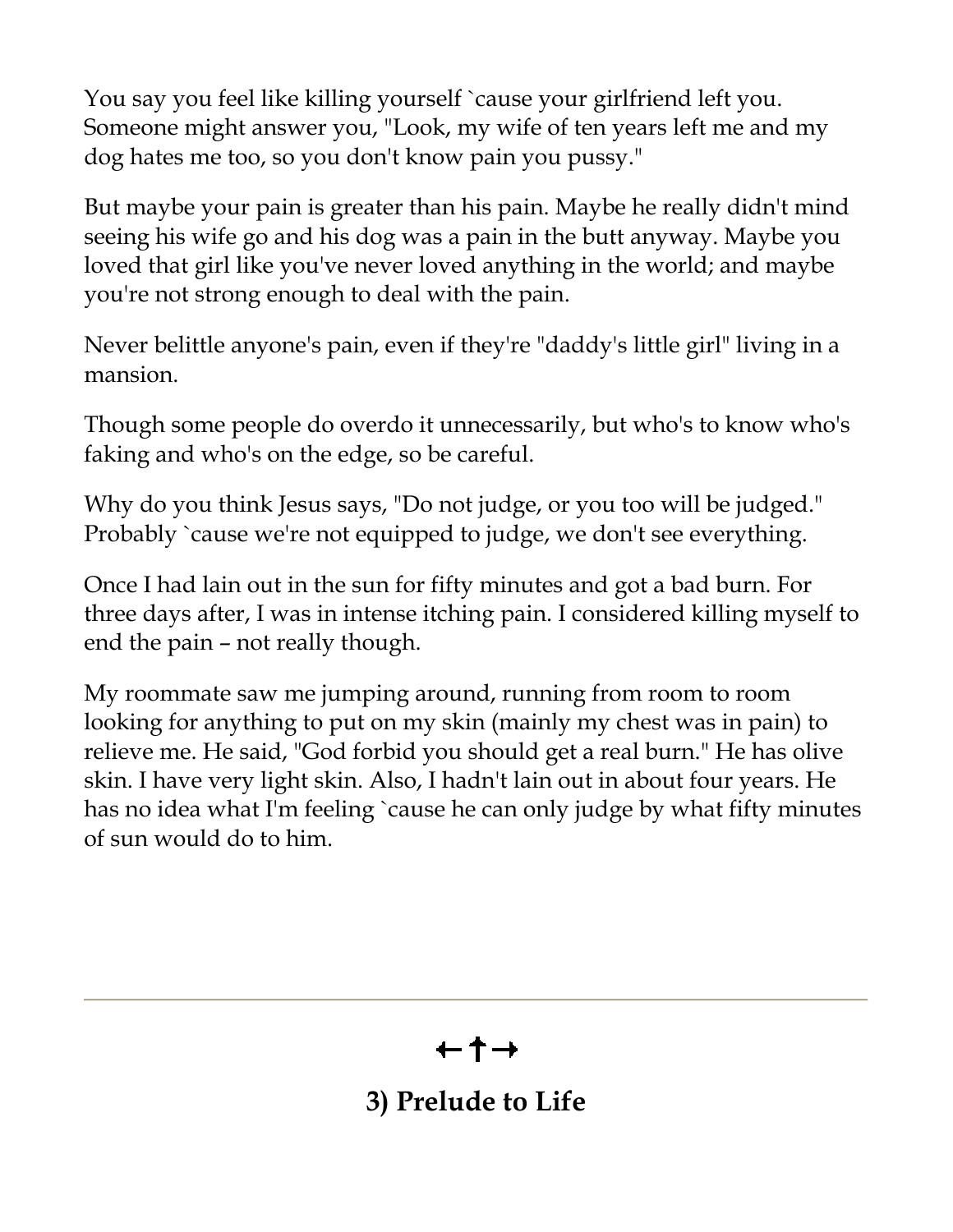So here I sit – not happy not sad, not depressed but nor elated either.

Tomorrow's the day my life changes, the day when three and a half years of emotional hell comes to a conclusion.

I plan to ask the only girl in the world for me to marry me.

Why do people still fall in love after all these years? You'd think we'd learn.

Love is for the weak, the sappy... the emotionally incomplete.

Or maybe it's for the strong. To be able to pursue what you see to be true love, to deal with the rejection and get up and come back for more until you're so strong that even if they spit in your face you'd still love them.

Are these the actions of a pathetic masochist or the sign of true Godlike (but not quite) love?

Don't misunderstand me. I don't mean invite them to spit on your face, or after they do, stick around and immediately apologize for your face accidentally getting in the way of their saliva.

But now it's later. I've finished my work for the day: The work of mending lost loves, the work of following an ex-girlfriend for a friend, to help reunite them – for money of course.

I'm alone in my room, wondering what tomorrow will bring. This may be the last night I can ever get to swim in self-pity because of my not being joined to my other half.

Tomorrow may bring the first day of a new life. Don't I deserve to be happy? Don't I deserve the girl that I would give anything to see her happy?

Whether she says yes or no, I'll still be relieved `cause at least I'll have asked her.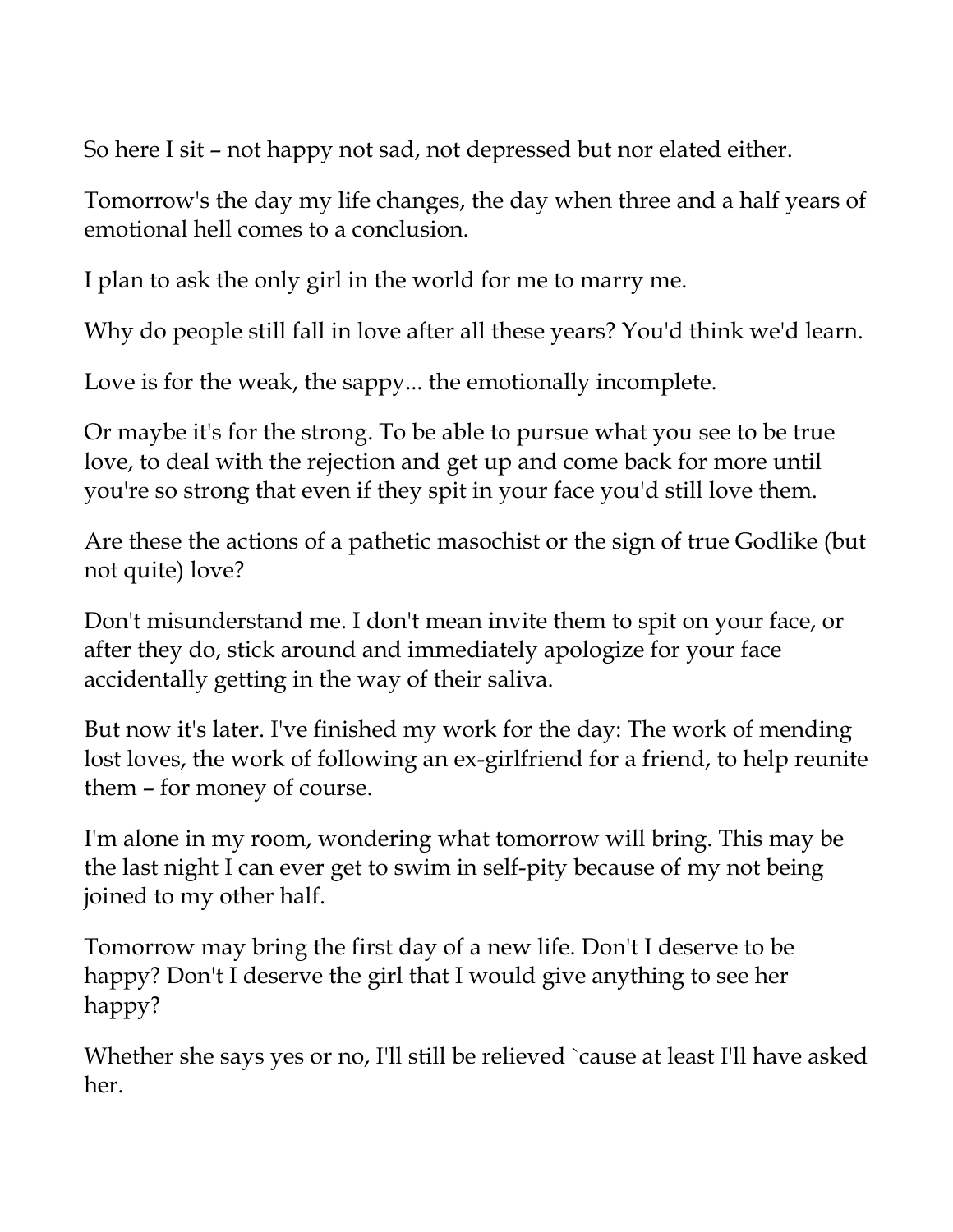That's my philosophy with women. Be as good as you can to them without being bothersome. Let her know how you feel (honestly but not desperately). Then you'll never feel guilty for having treated them wrongly; you'll know you did your best until it was time to go on.

Then when you've left, they'll miss you and come back to you – hopefully.

You may have to repeat the process quite a few times, but it may work in the long run.

But most importantly, ask God for what you want. Why not enlist the power of the hands that can shake the earth and startle the moon? Why not depend on the hands that created you: the hands that have woven your brain together strand by strand and then let you think on your own, the hands that created your desire to love and have sex and to become one with another person? These are the hands that can touch you. This is the God that knows you better than you know yourself, the God that wants you to be satisfied more than you, yourself, desire to be so; so why not ask God for help?

Trust in the LORD with all your heart and lean not on your own understanding; in all your ways acknowledge him, and he will make your paths straight.

(Proverbs 3:5-6, NIV version)

In fact, maybe a lot of the grief you're going through, now, may only be happening so as to force you, or at least convince you, to fall on your face before your maker.

Dear Lord, make my dreams come true.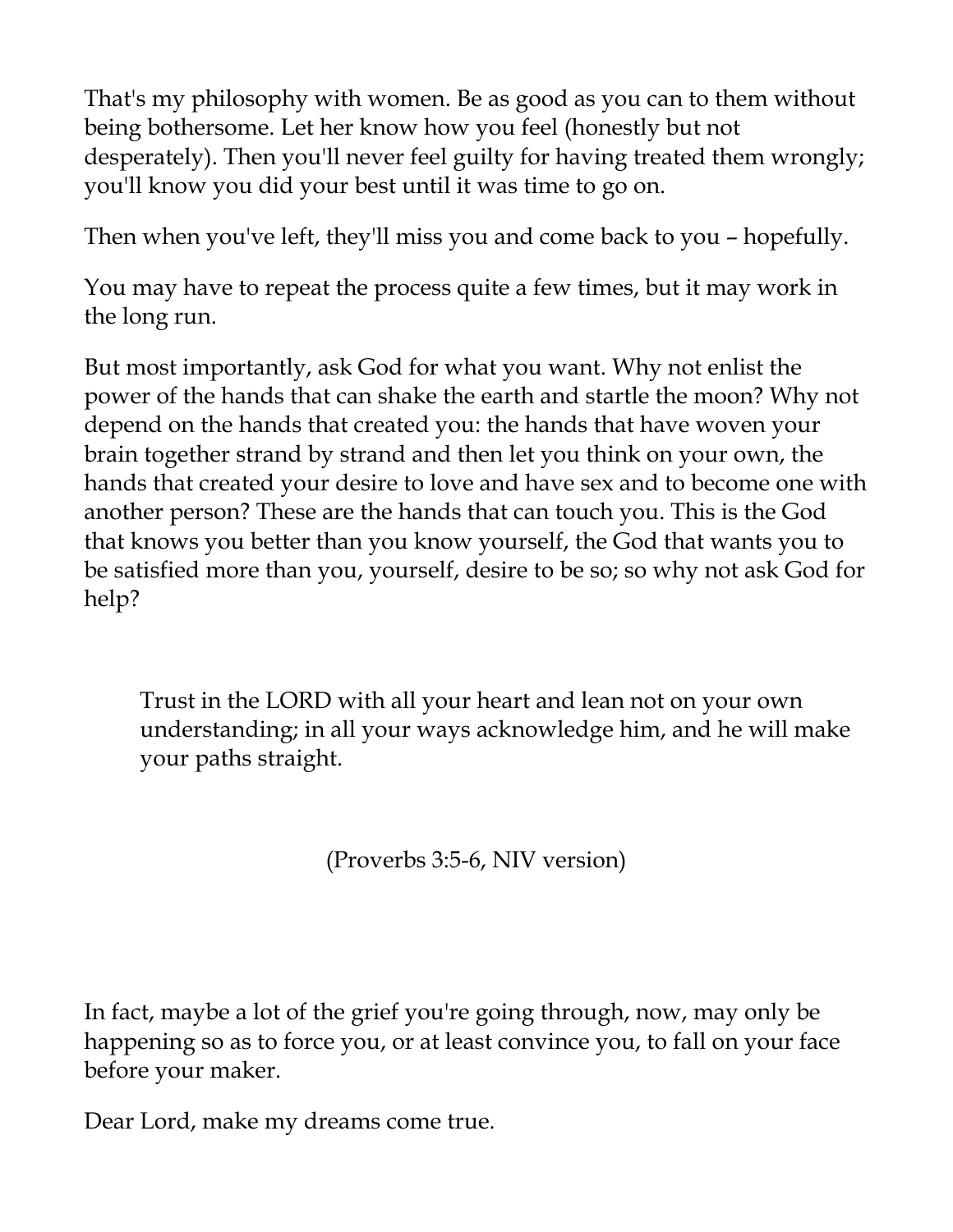# $+ + +$ **4) Pockets of Eternity**

"Did you see a lot of crap in Vietnam?" I asked.

He just walked away crying. He broke down into tears. We were talking calmly and then I asked that question. He was saying how the military is no good.

This man fought for our country and now is all freuqed up.

Everywhere I turn I see horror. Every time I get up on my emotional crutches and reach out and do something to try to make things better, some wise butt kicks one of my crutches out.

Is there no hope at all, no shortening of the days of torture? How long can you be miserable? How many terrible things can be piled up on you before you snap?

Well, I finally called her. I made up my mind to ask her to be my one and only forever.

She picked up the phone and said she'd call me right back.

She did, Hallelujah; she called back. To hear her sweet voice again was pure joy.

She proceeded to tell me that she and her ex-boyfriend were fighting. "Why?" I thought to myself; but before I could let my mind wander and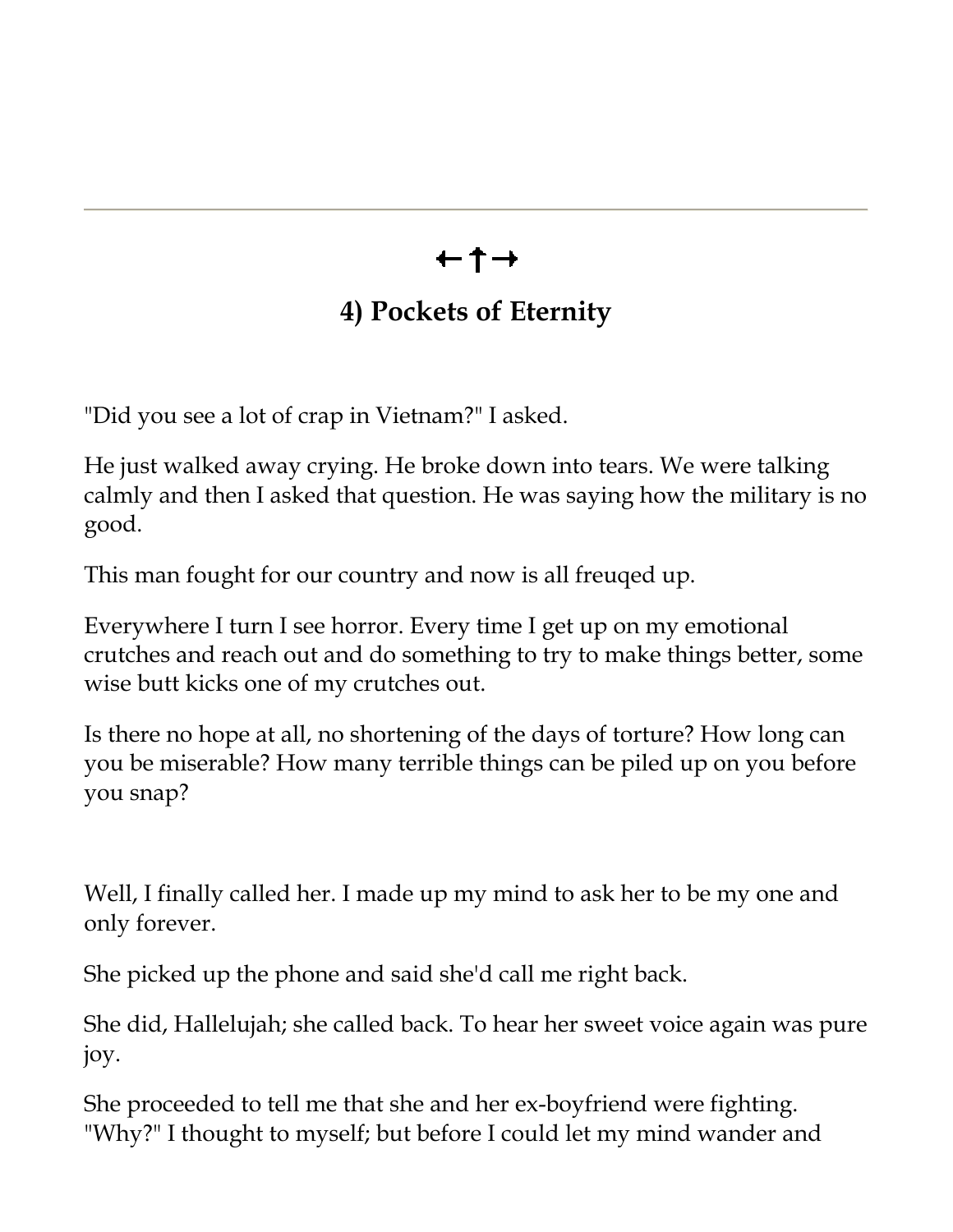dream up reasons like she told him that she only wants to be with me and will do anything to attain my hand in marriage, she told me, "I'm seeing someone."

Freuqing great...

...she doesn't see anyone (as far as I know) for about eight months, and the same freuqing day I call her up to see if I can ask her to marry me, she decides to tell me she's seeing someone. And to rub alcohol in an open wound she adds, "It's got potential."

What gorgeous freuqing timing – I should have guessed; nothing she ever does fits into my plan of events.

The only way to predict what she's going to do is to expect the opposite of what you think she's going to do, but even this doesn't work. Once you expect the opposite, she does what you originally expected.

It hit me hard, but didn't knock me down. I continued the conversation very politely, knowing in the back of my mind that next time I see her I would have to make my move.

I've waited too long. We've sat staring at each other for what seemed like pockets of eternity, but was really more like a good thirty seconds.

Our eyes transcend any words we speak or actions we make. They meet on the deepest level any two human eyes can meet, and she is the only one in the world my eyes have met in such a way.

I don't want to lose her. I honestly believe that she is the only woman that I'll ever love.

I've tried dating other girls, some of them gorgeous too. It can be a bit fun and a little of an ego-boost, but there's nothing there. I feel like I'm lying to these girls as I stare into their eyes. They can't dig as deeply as Beyonda's eyes can. Her eyes touch my very soul.

It's her eyes that have kept me on my unswerving mission for the last three and a half years. It's her eyes that call me home. I see a home in her eyes. I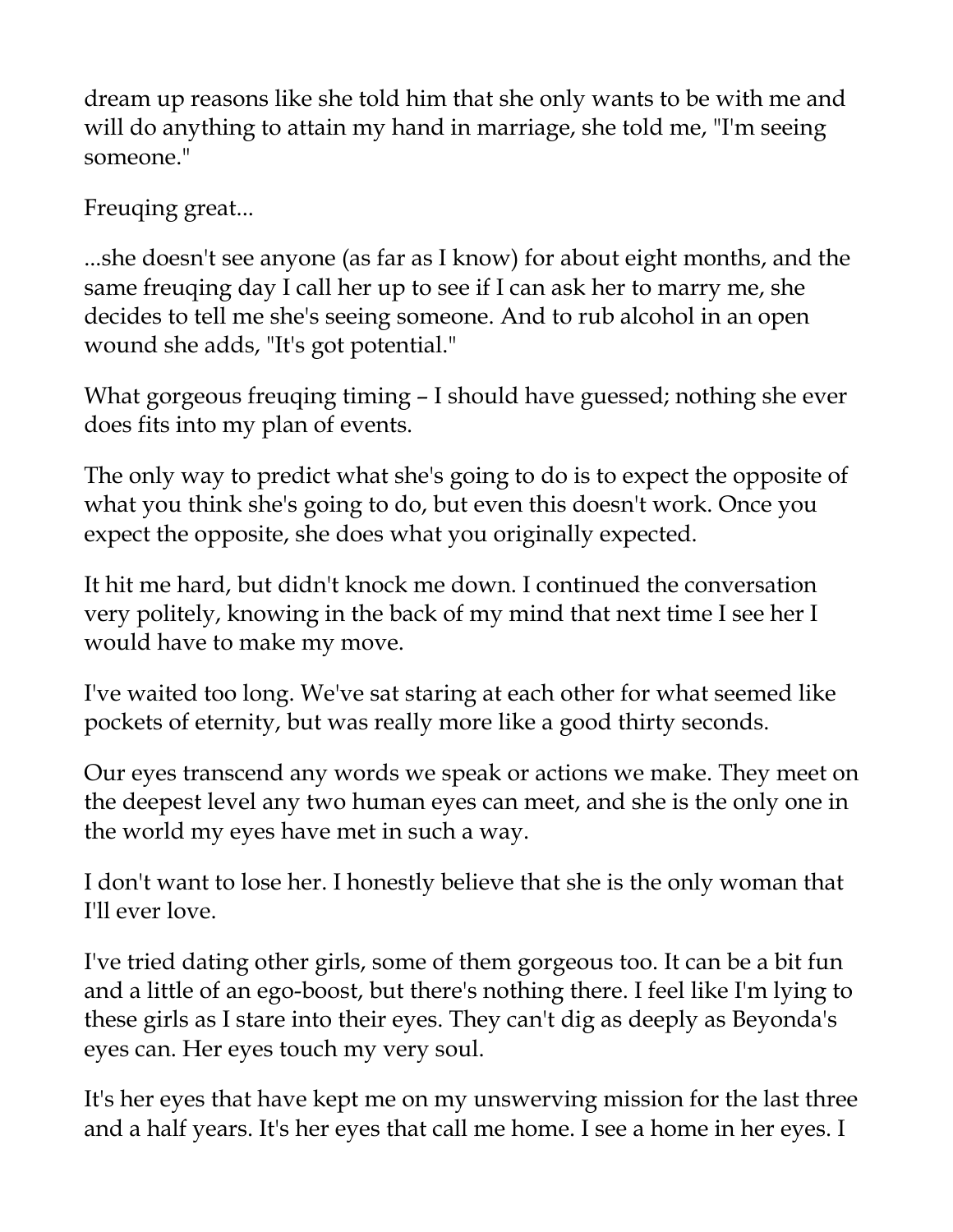honestly don't believe there is another girl in the world that will ever feel like home other than her.

I'm not desperate. At least I don't feel it now. There have been times when I've felt desperate in my attempts to win her affections, but now I feel somewhat confident. Probably `cause since the day I met her I've prayed my little heart out for her.

Sometimes I have so much faith in God that I look at life's setbacks and laugh, knowing God's only toying with me for my own benefit. Other times I don't see the long-term plan and feel like a dog wounded on the pavement beneath the summer's hot sun.

But I've never loved anything on this earth more than I love Beyonda.

I've spent hours weeping in prayer. I don't mean cumulative hours, then it would be more like days, but I mean hours at a time.

Weeping, not only because she wasn't mine, but more for her soul's happiness, more `cause I want to see her happy more than see anything in the world.

Even if she hates my guts, I still want to see her happy – and her child as well.

The trouble is my actions haven't always shown this attitude. You can get pretty freuqed up ideas on how to act towards the one you love. You see other men being selfish and jealous and demanding toward their women, and you figure that's the way to go.

Or you see someone being pussy-whipped, a wimp who will put up with any crap she throws at you just to keep her around.

I've gone through my share of both, but just when I've finally gotten to the point where I think I've found how to get along with her, it all blows up in my face.

If I'm close to God, we get along great. She may not realize that's the reason, but when I'm close to God I can be loving, understanding, patient,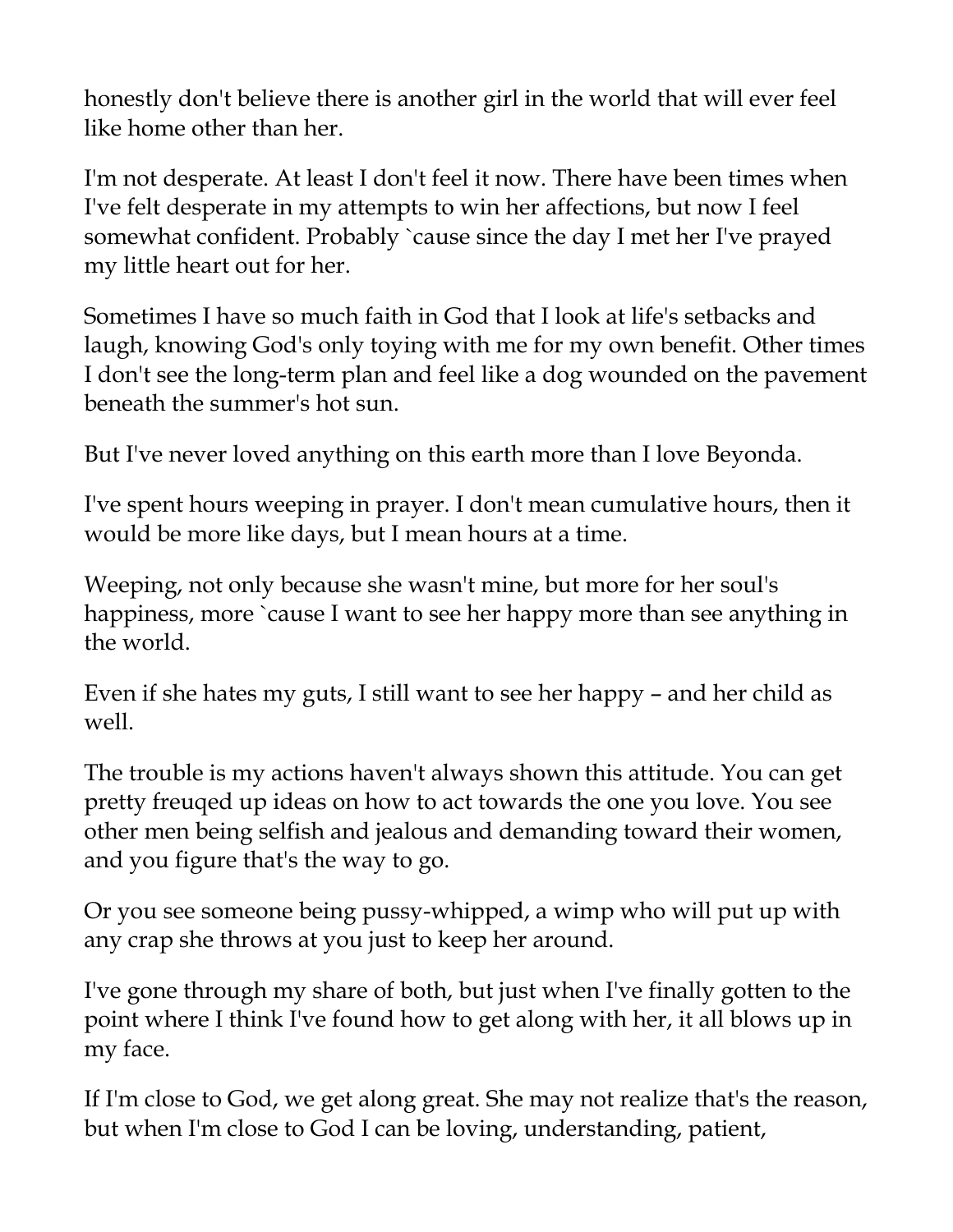confident and helpful; but when I'm not close to God I'm selfish, jealous, childish, insecure and worse.

Before I thought childishness was what she wanted. Maybe I thought she enjoyed a good fight, but now I know that was wrong.

Am I too late? Have I ruined any chance of us ever being happy together?

I know we could be extremely happy together. All I need is to know that she really loves me and it will all come so easily.

That's why I decided I wanted to marry her. If we were married and she said, "I'm tired, I want to go to bed," I'd know I'd see her in the morning and wouldn't get upset `cause I know she loves me and she's probably really tired.

As it stands now, I don't know for sure how she feels. So I could take the same situation to mean that obviously I'm not that important to her, so she can go freuq off – which is not good.

If we both expressed that we loved each other, it would be easy to deal with bad moods, hot tempers, even what seems to be flirting.

I almost feel like I can deal with her moods now, but only `cause I've been close to God.

I finally don't feel nervous with her either, maybe a little sometimes, but I'm not threatened by her bitchiness anymore. I can deal with it – even laugh at it. I've learned by dealing with my mother who can be bossy and bitchy herself.

Not that I want Beyonda to be bossy and bitchy, but I'll love her no matter how she acts.

I've put her through the true test of love. I've pictured her old, fat, bald, crippled, gray-haired, diseased and having no confidence or self-esteem – ugly and weak; and believe it or not, I still loved her. There is no other woman I've ever met that has passed this true love test of mine.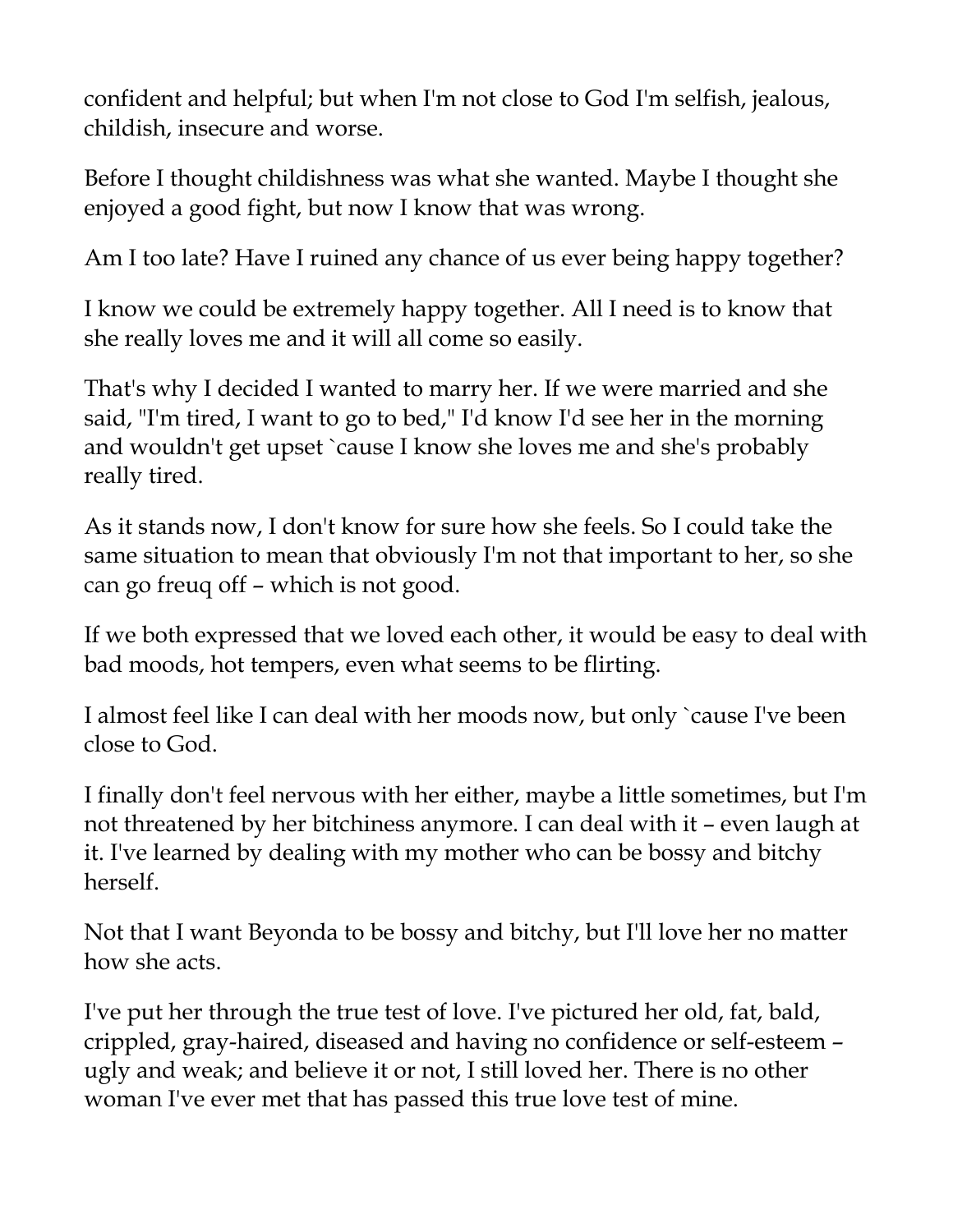In fact, sometimes I wish she wasn't so beautiful so other men who didn't really care for her wouldn't always be sniffing around her fine butt.

So many times she's been inches away from my reach and yet I've neglected to touch her. She probably thinks I'm gay. We've been right there staring at each other alone with romantic music on the tape player, but there we stayed (frozen from attaining what we, or at least I, really wanted), a perfect moment stolen by demons that couldn't stand to see two people who really love each other come together.

But to blame it on demons instead of myself would be wrong. It's hard to finally attain what you've wanted for so long.

There have been times in the past when it seemed that she and I were growing closer and closer, but I got scared, even though I had been chasing after her for about three years up to that point. Once it was right in front of my face, once it was so close that I could taste the sweetness of her lips, I got sidetracked (sidetracked by my freedom and the pleasures of dating many women). But now I'm sure that I want her, more than I am sure that the world is round. I've never walked around the world and wound up in the same spot, but I have seen this woman under every light known to man and have gone through many situations of good and bad and finally am sure that I want to marry her. She's the only girl I could marry and still be free with. I'd get the best of everything.

She is the most wonderful woman I've ever met. She holds in her soul the essence of beauty. She is to me, honestly speaking, the most beautiful girl in the world; but surprisingly enough, her soul is more beautiful.

Her heart is what I want. To make love to her would be heaven. To know that she is mine for the rest of my life would be better than being able to screw the most beautiful women in the world at my slightest whim – which happens to be the case. I would even give my own life to see her happy; and I would never harm her even if she didn't want to see me again. Even if she tried to kill me, I'd find something cute in the way she was holding the gun.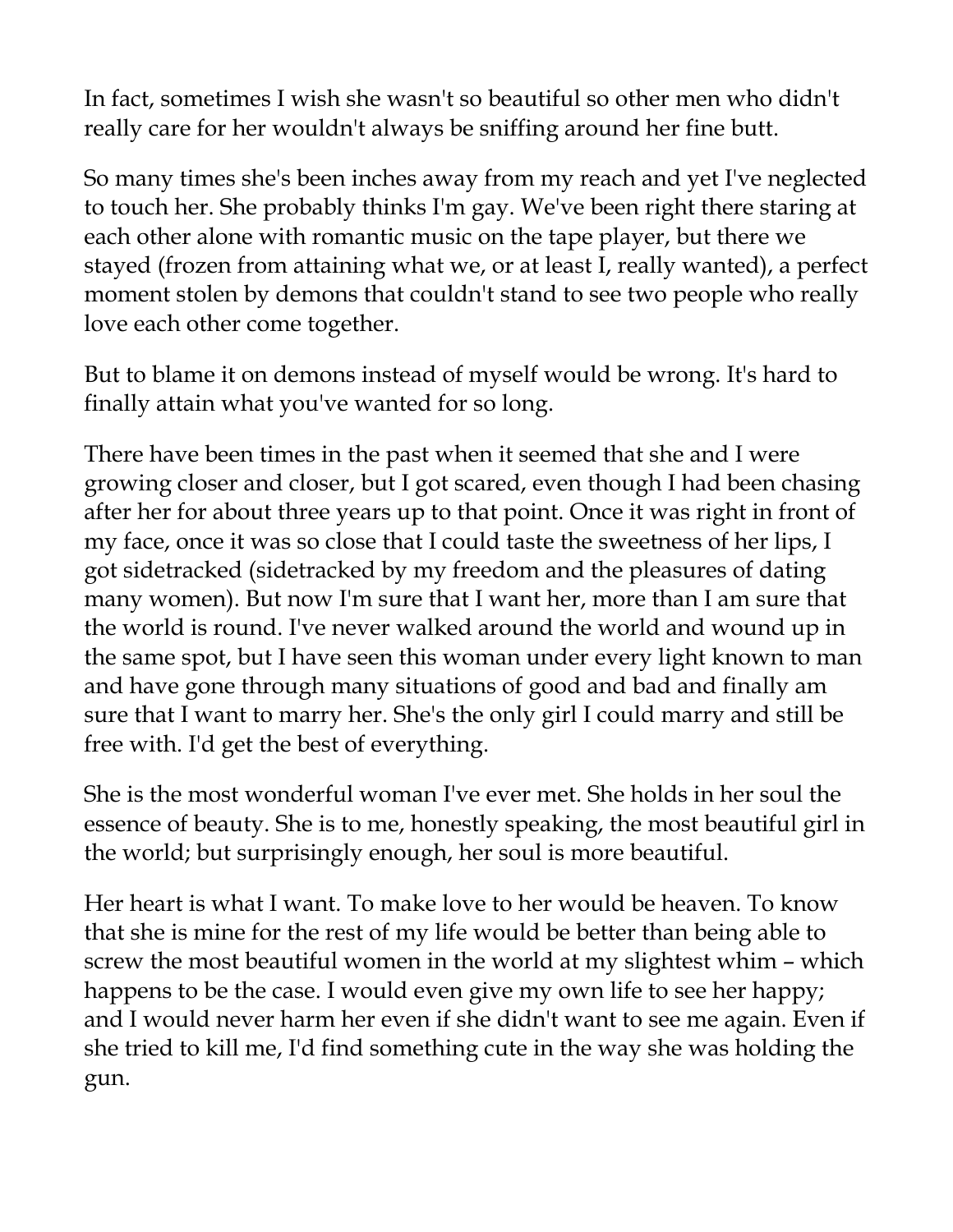Well, I've done it again. I've made a huge long speech that may get me nowhere. Tons of words jumbled together for what – where will they get me? Well, just for the hell of it... let me try one more time.

...

Words, words, they all suck. I can't find a single word to express what I want to.

Is there a lawyer of love that could take her to court and convince her to love me?

I give up.

My love falls to the floor before her and lets out a horrendous scream. A scream that says in the deepest way that these words can be said, and if they were really heard the way they were meant and understood to the fullest of their meaning, the world would stop on its axis, the trains would come to a halt, the babies would stop crying, the children would stop playing in the school yards and put down their kick balls and Frisbees, the actors on the soap operas would put down their scripts full of petty little arguments, the cats would stop licking themselves and look up, the dogs would pull their heads in from the windows of speeding cars so they could hear, the cockroaches would crawl out from under last night's dirty dishes, even at the risk of their own lives, and I would put down my pen and stop writing such stupid things, all to hear the words I say to her...

"I LOVE YOU."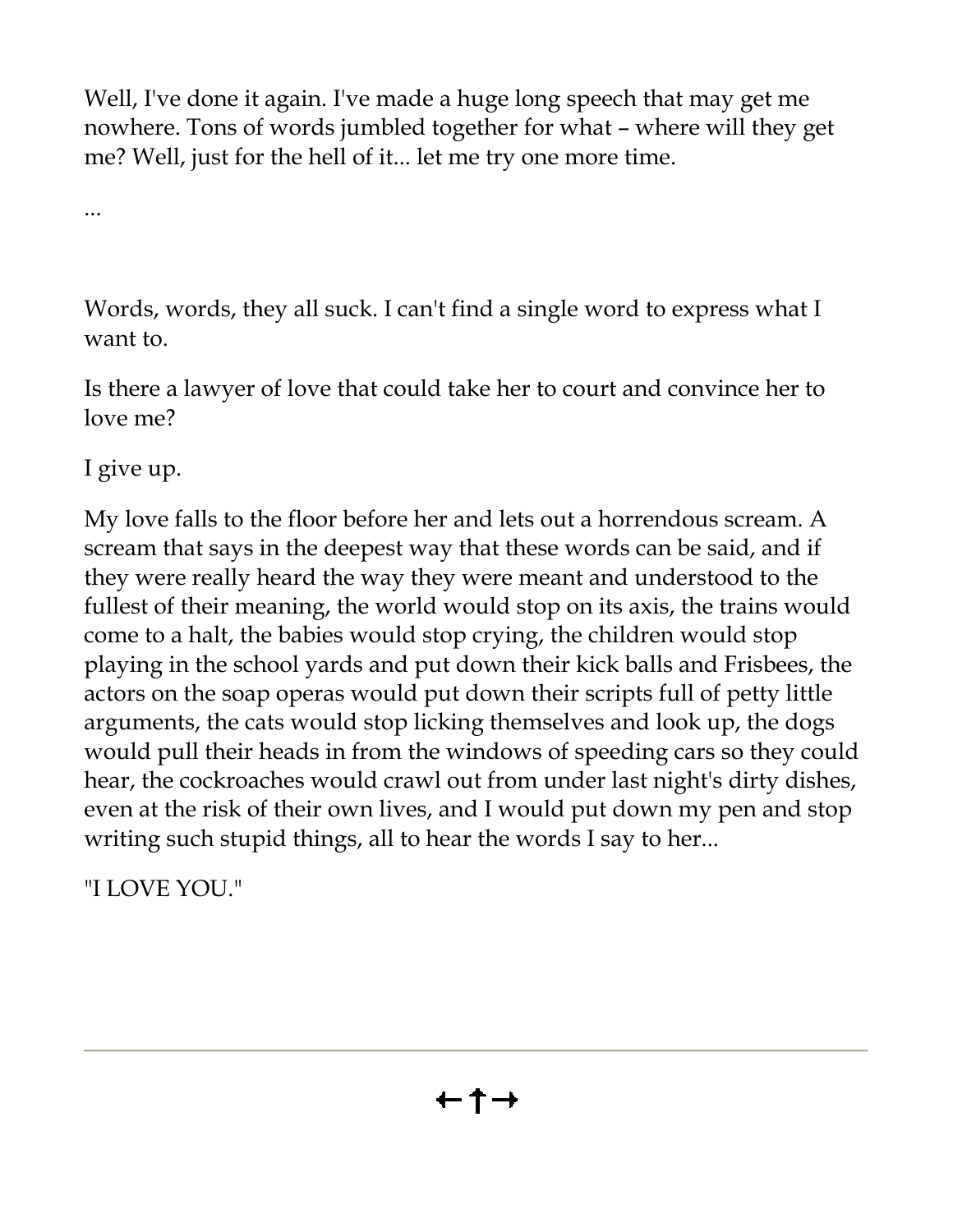#### **5) Nnne**

I'm exhausted. It took every last ounce of emotional energy I have to write all these things down and then think about them.

 $+ + +$ 

#### **6) Loves Result**

I don't think anything takes more out of you than putting yourself forth to people – reaching out. Especially when you're not used to doing it, you feel naked. I think it would be easier to storm the beaches of Iraq in battle than to bear your soul to the one you love, especially if you're not sure how they'll respond.

Over the last couple of days I reached out to people all around me more than I have in the last two months.

I gave so much that when I was finished I felt like I had nothing left to give, like my emotional gumball machine had ran out. But just when I had given out all I could, I started receiving. God gave me the strength and love to give so I could get in return.

I was scared, scared that what I wrote to Beyonda wasn't good enough. Like I could have written it better or I should have given her more of what I wrote, or that I should have taken a different approach altogether.

But I rested in the fact that I put it all in God's hands.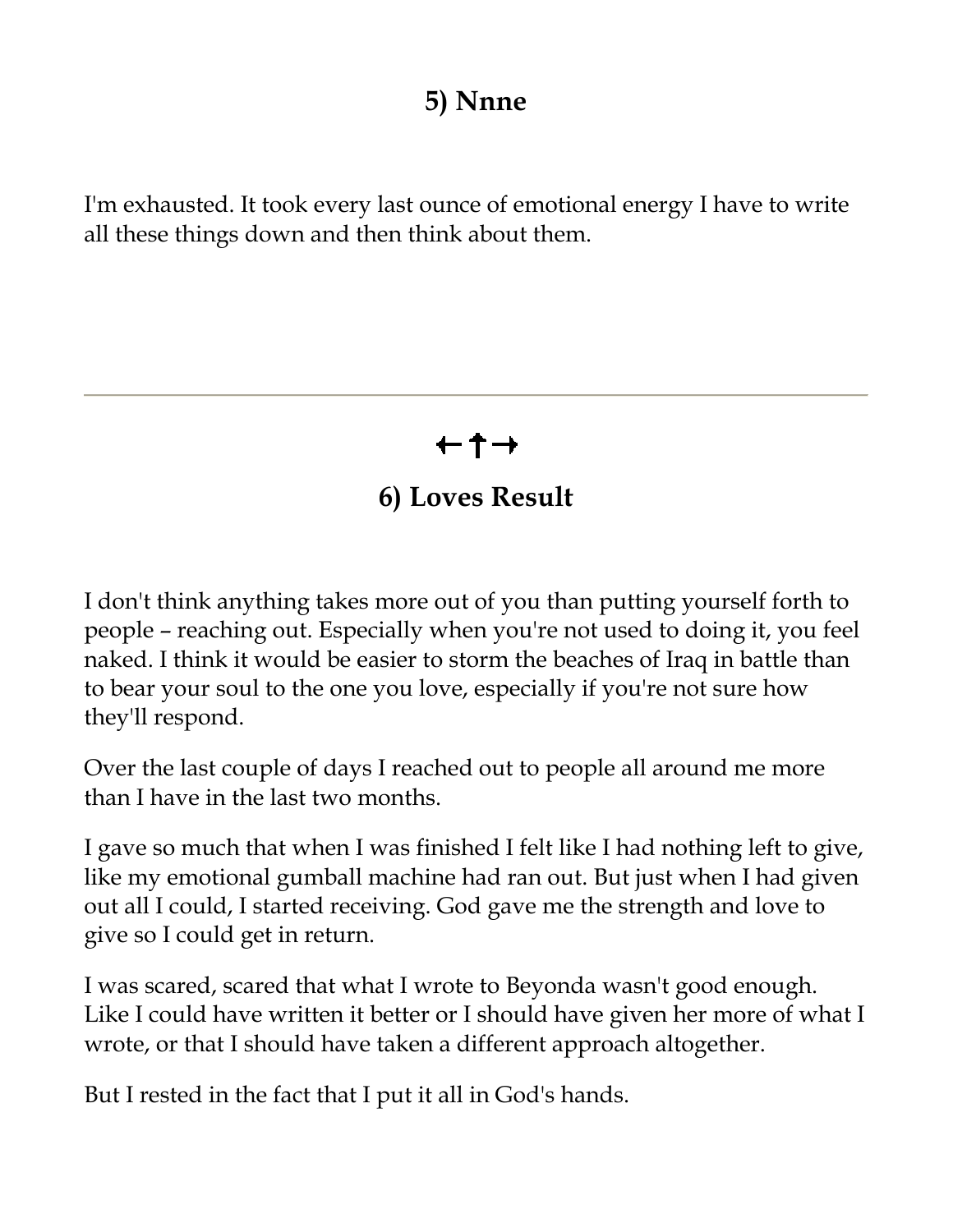I said to God, "Don't let me do anything that you don't want me to and guide me in every step I take." I trusted him with it. Sometimes I still felt uneasy, but I know my life is in his hands. I did my part the best I could. I'm no genius who can use just the right words to persuade her to love me. I just told her how I felt to the best of my abilities and then left it up to God. I hope she sees my heart and not my vocabulary.

But she knows for sure that I love her. At least I hope she believes me.

I feel so naked after giving her what I wrote. It's so hard to be honest; or was I honest enough.

Maybe I should have kept it simpler. There's nothing harder.

I felt relieved after I gave her my words of love.

I rang her bell – she wasn't home, but after about one minute she drove up. She looked in so much pain. She said she wasn't in the mood for company and I said I only came by to give this portion of a book I'm writing [the "Pockets of Eternity" Chapter], and said it's about us. She said, "Oh good, I can't wait to read it; I'll go read it right now." Then she put her hand to her head. She started crying, and said she couldn't go ten minutes without crying. I hugged her and asked what's wrong. She said she'd talk about it later and she'd call me after the weekend. I said read it and take your time. I didn't want to pressure her. She was under enough pressure as it was. She looked at me with those sweet eyes again and I left. It pained me to see her in so much pain.

So I did my part. All I can do now is pray she sees through all those stupid words and sees that I love her and she loves me.

I'm very relieved to have given it to her, but still am very excited to hear what she'll say.

Over the last two days, as I said before, I really was trying to think of others more than myself. Instead of just talking to people about exactly what I want to talk about and ending the conversation when I didn't want to talk anymore, I listened to people.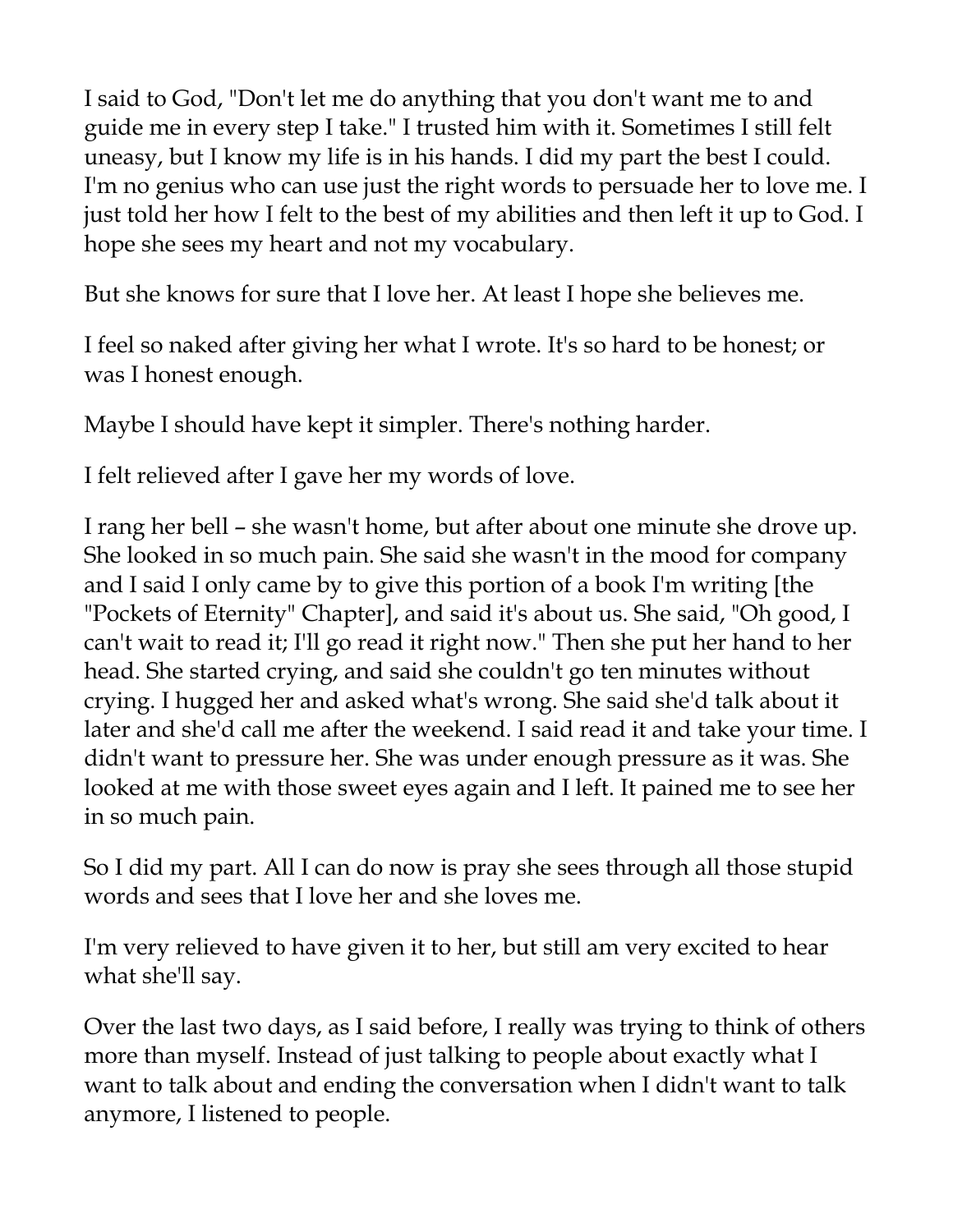I guess what turned it around was a visit to my mother. We were chatting and she started talking about something I didn't want to talk about, so I just shut down. She told me, "You do that too much. And if you do it to people in the outside world you're going to have problems because not everyone loves you and understands you like your friends and family; and to do it to us is bad because it's impolite and almost like a slap in the face."

So we talked about what was going on in my life and how I was feeling and we got closer.

Then almost everyone I ran into I got along with, which is strange for me.

I actually visited my grandmother. I was talking to my friends and listening too.

My roommate's little girl who usually avoids me was playing with me. I reached out to her and made her feel good by looking her in the eyes or smiling or complimenting her, or being understanding when she wanted to play more and I didn't (but I did anyway `cause I was thinking of her). The girl that once said, "I hate you," to me, now couldn't get enough of me. She'd pout if anyone suggested she stop playing with me. This hasn't happened to me for a long time, and it felt good.

I felt God was in on all these things. I cried for his help while I was in agony. He sent things my way that I needed to be sent, as well as him being with me himself.

Sometimes nothing in the outside world is sent my way, I just feel God's Spirit filling me with love. But he also uses people and things and songs and little girls to get his point across.

Point being: he loves me and doesn't really like to see me in pain; but sometimes pain is necessary in order to be able to appreciate true happiness and not take it for granted. Pain is also necessary to make me realize I need God and cry out for help.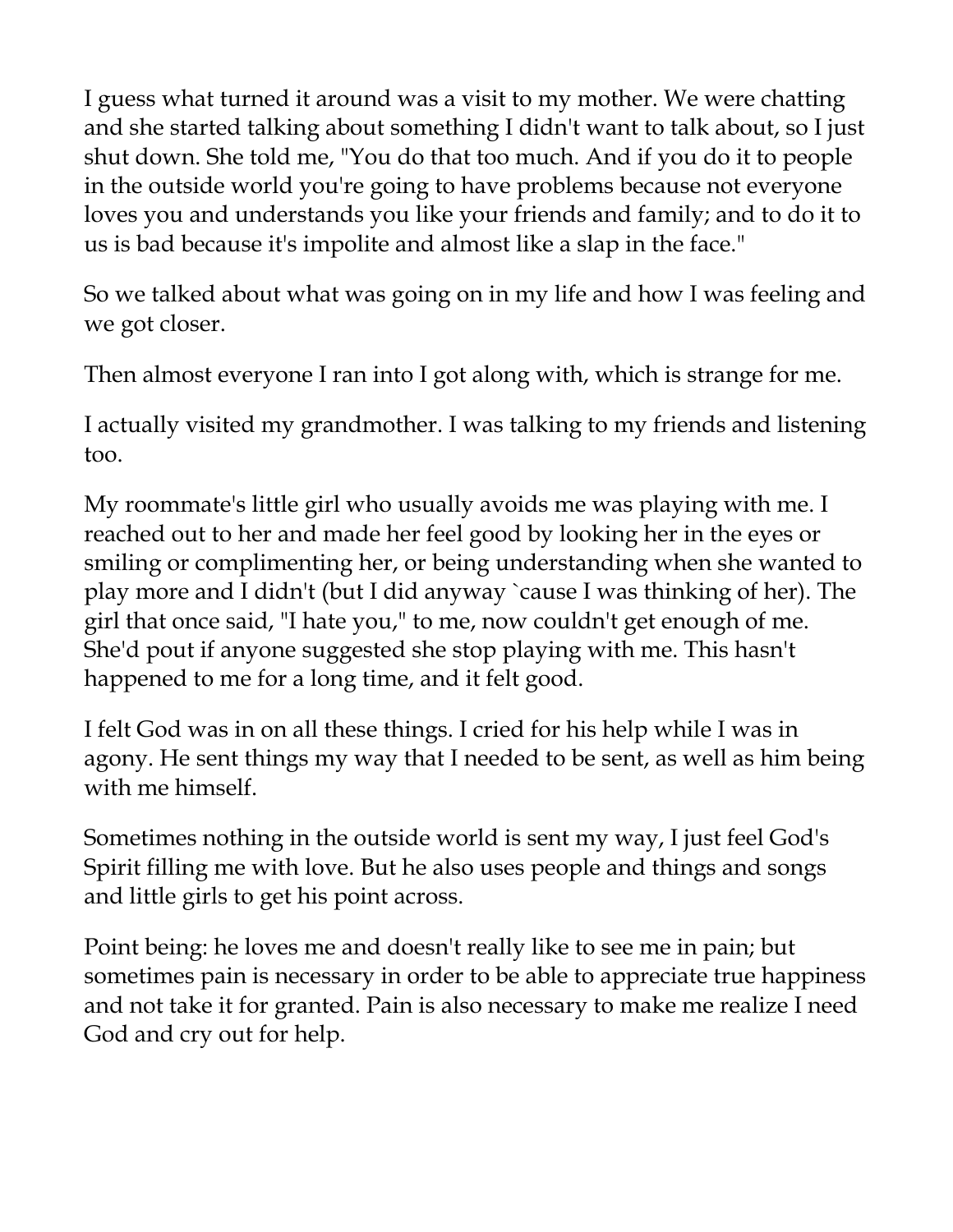Oh the poor soul who never gets anything taken away from him, `cause he may never learn to depend on God, and even may put God way out of his life and never learn how to properly deal with blessing.

So I say there is hope. There is a God. There is happiness. I don't even know if Beyonda will return my love, but I feel good now anyway. I feel strong, like I might even be able to be stable for a while: to be able to follow God more closely, to obey his way, to love others and to love God and put him first, to put my life in his hands, to share in the joy that Christ bought for me on the cross, to accept forgiveness, to accept love and give love.

My pain was not suffered in vain. I see it was necessary for me. If I hadn't gone so low, I never could be able to get so high.

I see my blessings as blessings, not as if I deserve them.

I see the people who love me as precious, not as annoyances.

I see the angry and understand for I was once there, and may be again.

But maybe it's time for God to bless me. I don't know. I feel like he already has, and I'm truly grateful. I thank him, and I'm not getting high on myself, as I would have in the past if things were going well, thinking of no one else but me or my happiness or my pain.

To follow Christ does work. It is not a false thing. It's the true way to happiness; and deep down, maybe very, very deep down, I believe we all want to be happy – and God agrees.

## $+ + +$

#### **7) Letter**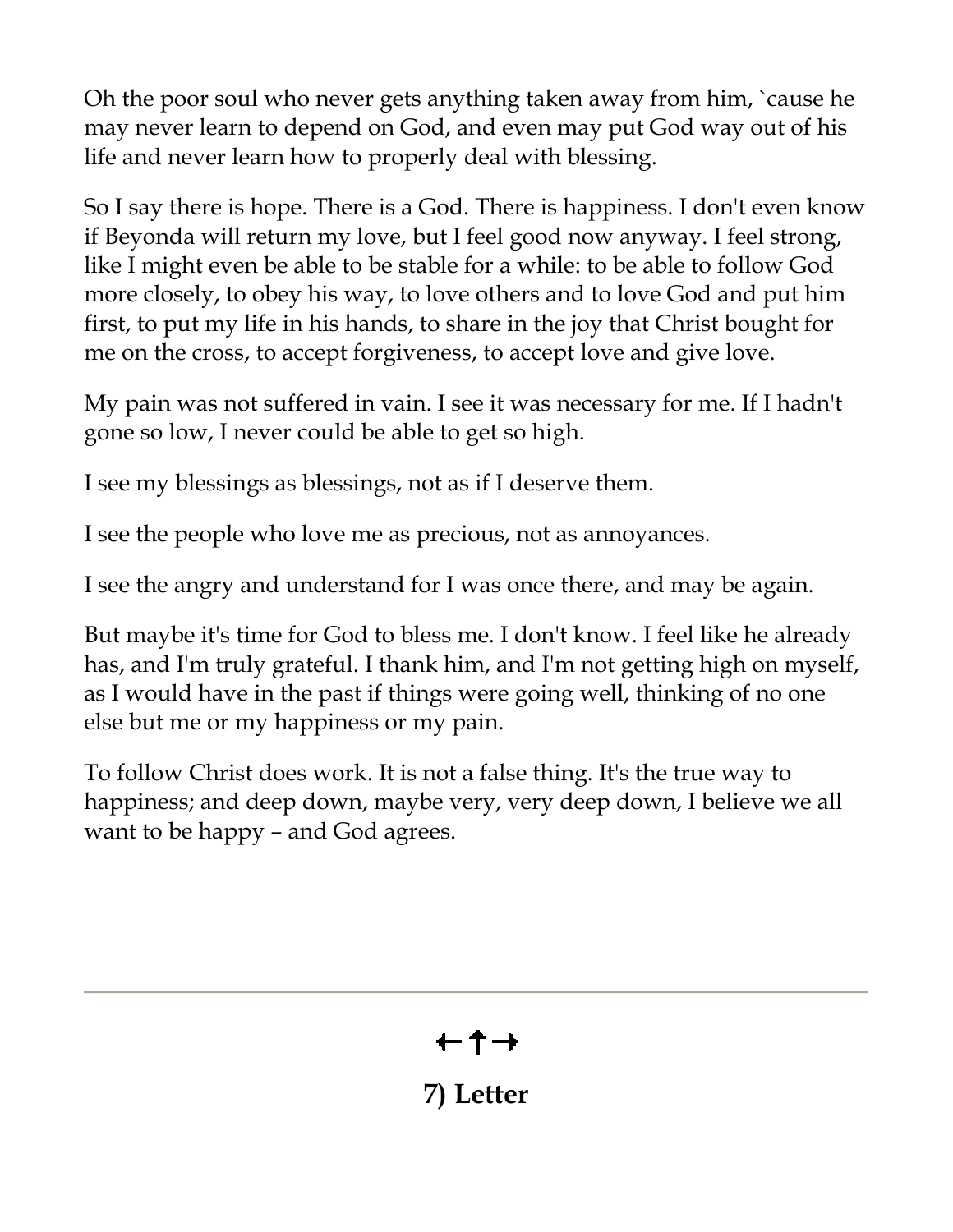I just wanted to write to you and tell you how happy I was after you called me Wednesday.

The reason I, so quickly, apologized for the letter ["Pockets of Eternity"], and tried to make light of it, was only because I was scared to death that it might have scared you away from me.

I never wrote anything more honest than that letter. I meant every word of it.

I still feel the same way. Nothing will ever change how I feel about you. I will love you forever.

When you didn't call me Monday, I kind of let my mind run wild with lies.

I started to picture you throwing big parties and passing the letter around having a great laugh.

Well, I really didn't think you were doing that, but I was getting apprehensive.

Just as you had no idea I felt this way, I had no idea how you would respond.

When you called, I was caught off guard. I didn't think you were even going to call me at all. I thought that maybe the depth of my love for you might have pushed you away.

That's the reason I went to Coneticut (forgive my spelling) to mix my band's tape. So I could have some back up. Something to show you (to win you over) if the letter didn't do what I hoped it would do.

But as it turned out, you liked the letter. I was shocked. When you invited me over, I was too shocked to even think that I could cancel my session of mixing the tape in Connecticut (which I only was rushing to do because of you) and come over and talk about what I'd rather talk about more than anything in the world, us.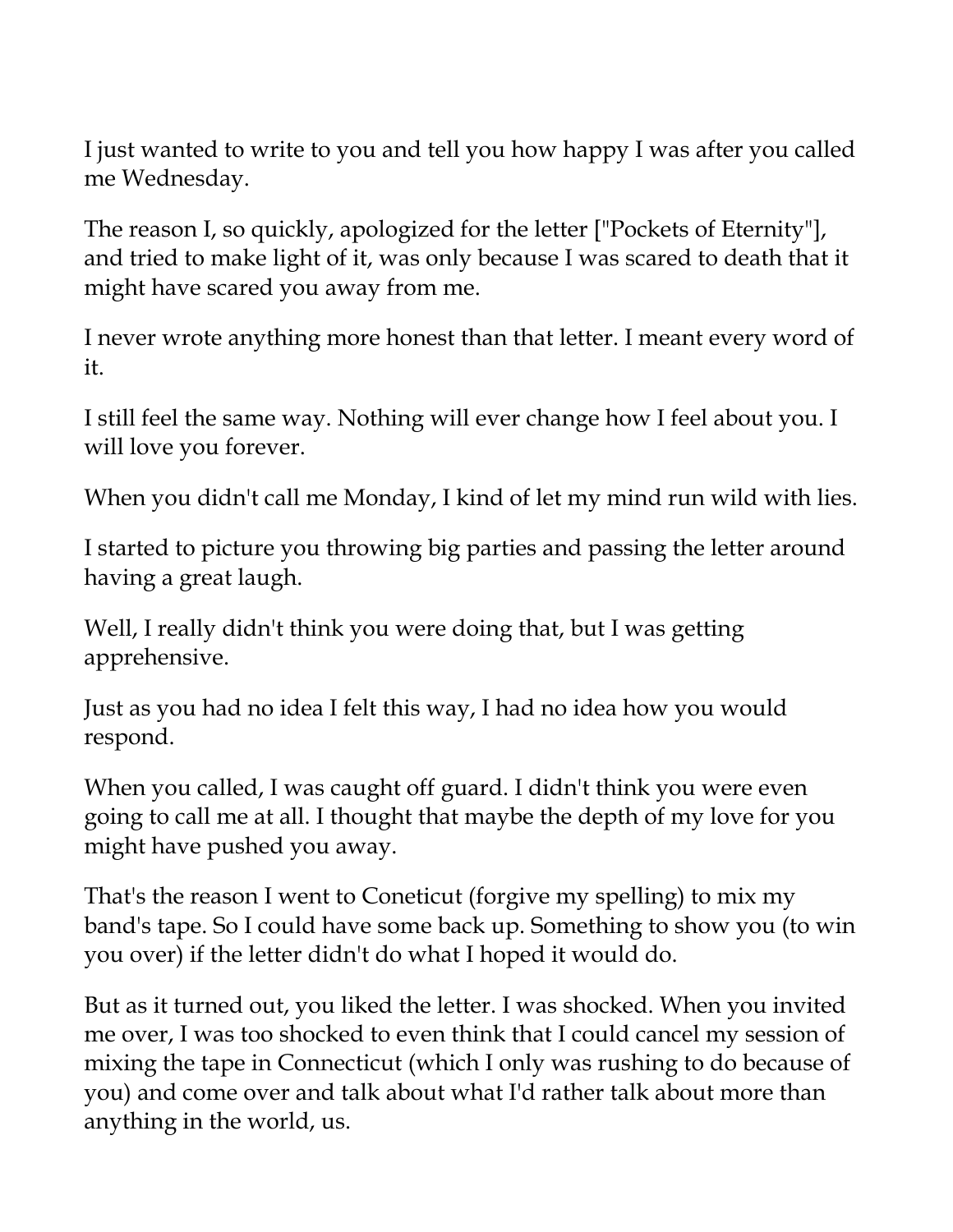If you had asked me to cancel it, I would of in a heartbeat.

You are far more important to me than my music.

If you ever needed me and I said I was busy with a gig at the Worchester Centrum to open for the Rolling Stones, all you'd have to do is make it very clear to me that you really needed me and I would run to you and forget about the show.

Maybe you weren't upset at all with me for not being available on Wednesday, but I don't want you to think (that I think) things are just casual between us. To me, you really are the most important thing in the world. I just wasn't thinking straight when you called. I honestly was in a state of shock.

One of my biggest fears in life is the fear of disappointing you. I never want to disappoint you or Emma. If I could read your mind, I'd bend over backwards to make you happy – but I can't read your mind, so I'm bound to screw up sometime. Please tell me if I ever disappoint you, so I can try and to correct my mistakes and make you happy. That's all I really want is to see you really happy. `Cause if you're happy, I'm happy.

And speaking of happiness, last Wednesday was about the happiest day of my life. I was drunk with happiness. I drove to Connecticut thanking God from the bottom of my heart that there was a chance of you and me being together at last. I cried tears of sheer joy that after I bore my heart and soul to you and stood naked before you, that you did not push me away.

I can't express, in words, the depth of the happiness I felt. It's not the chasing of you that I enjoy, it's the hope that someday the chase will be over and I will catch you... the hope that we could be at peace and in love with each other.

If I knew I had all of your love and knew that you were dedicated to me and reassured me every day of this truth, even when I disappoint you or not act my best or act childish, selfish or depressed (that you would still make me sure that you love me and weren't going to leave me or shut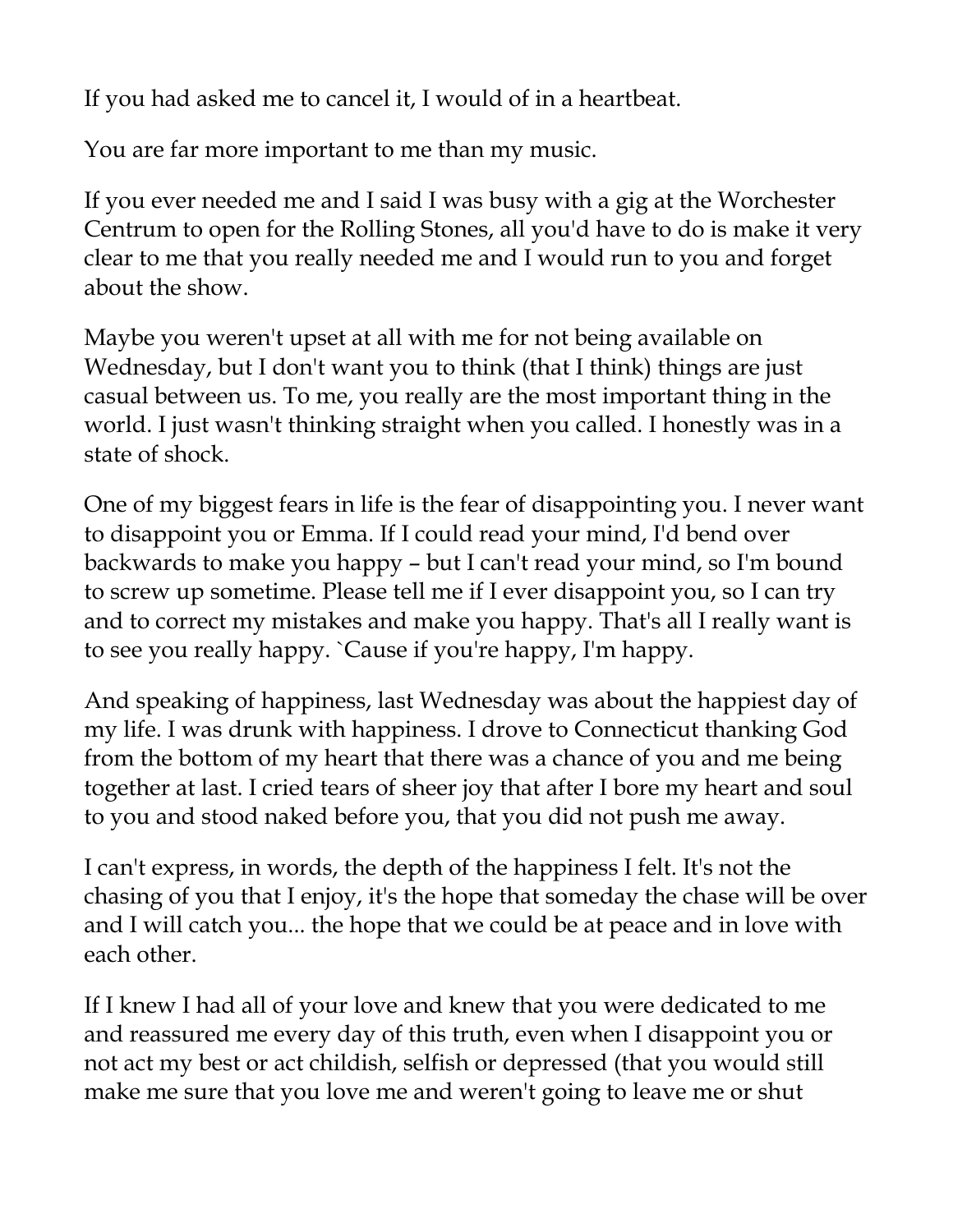down on me and act like you don't want anything to do with me), then I would be the happiest, most productive man in the world.

To be sure (beyond a shadow of a doubt) that your love was always there, no matter what, would give me such peace of mind. You have the power to make me happy or miserable; I hope you choose the former.

I want to be close to you. I want to relate to you the way these letters show I feel in person. I don't want to be casual with you, and not express how much I love you as much as possible.

I want to be drunk with our love.

I care so much about you, Beyonda. I feel things I've never felt before. When I saw you last Friday and gave you the ["Pockets of Eternity"] letter, seeing you in such pain killed me. I was in pain `cause you were in pain. When I called you this Friday, and it seemed like you were having a bad day and trouble with your car, it really bothered me.

I want to be there for you, and have you there for me.

When I called you (earlier on) Friday morning at about 10:30, and you weren't there, I was really concerned that you were all right.

I never felt this much for anyone before.

I feel like a changed man over the course of the last week or so. I feel really strong and good – close to God, close to my friends and family. All my priorities are changing.

When before, all I wanted was fame and success, now I find myself wanting love more than anything (especially your love).

I dream of how sweet life would be with you as my wife. That's all I've been able to think about lately.

Please let me into your heart, I've been on the outside for so long. I'm going crazy waiting for your love.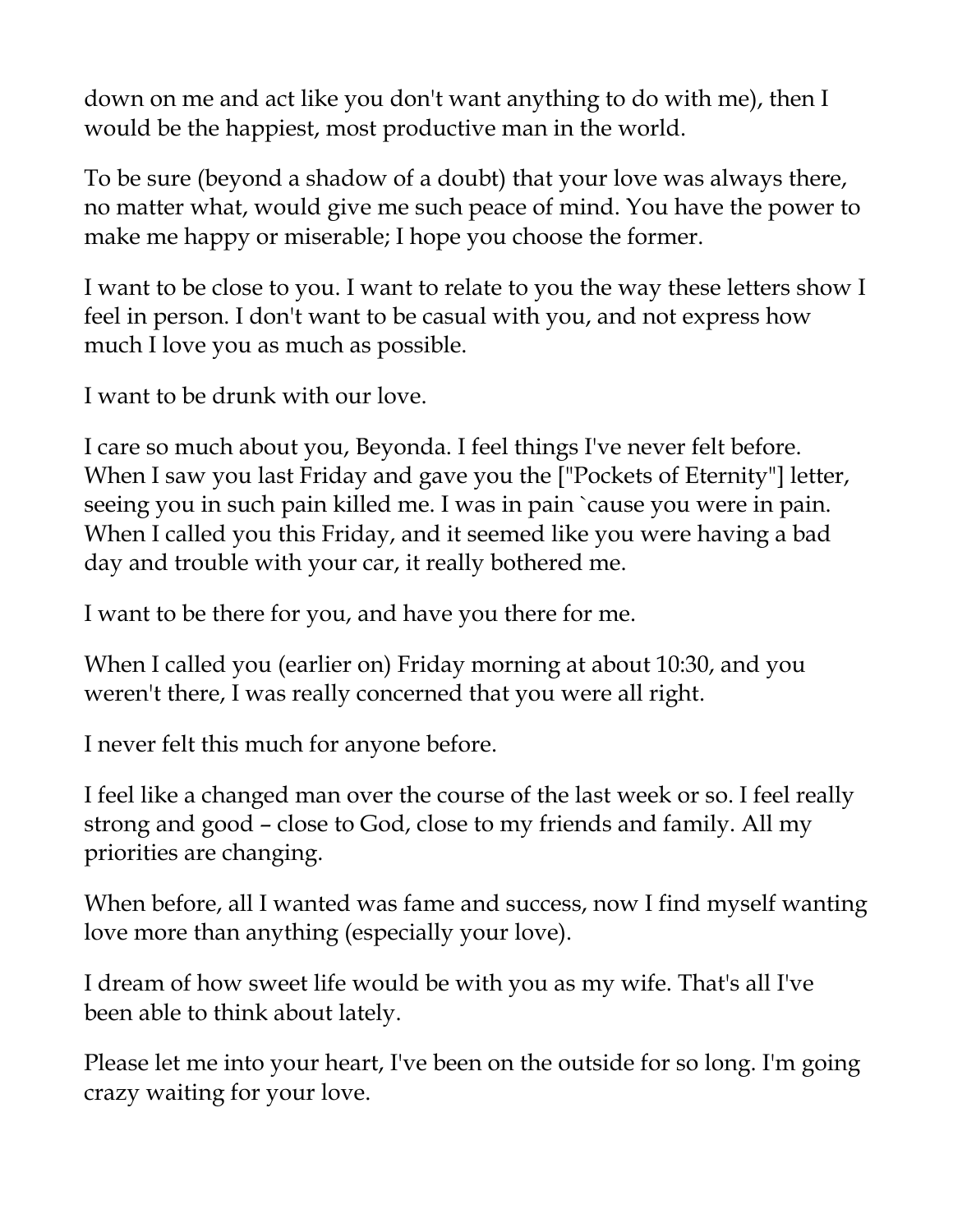So if you ever reach out to me, and I don't respond the way you'd like me too, just remember that if I knew how you wanted me to respond, I would respond the way to make you the happiest. Always remember that my love for you will never end, and you are the only one who could ever have my love in this way.

A lot of people have told me that true soul mate love only happens once in a lifetime, and that most people screw it up and end up never loving again the way they loved that one person.

I don't want that to happen to us, if you feel the way I do.

So let's get together and talk face to face; and please have patience with me. You're all that I want, and it's frightening to finally get what you've wanted for so long.

It may be difficult at first to transfer these written feelings into spoken words on the phone or in person or in actions, so just remember they are true feelings and will always be true, even if at first I have trouble showing them in person – which I hopefully won't.

Just give me time and patience and love; we can grow closer together – if you feel like I do, which I pray you do.

All my love forever,

Misop

#### $\leftarrow$   $\uparrow$   $\rightarrow$

#### **8) Thawing of Deliverance**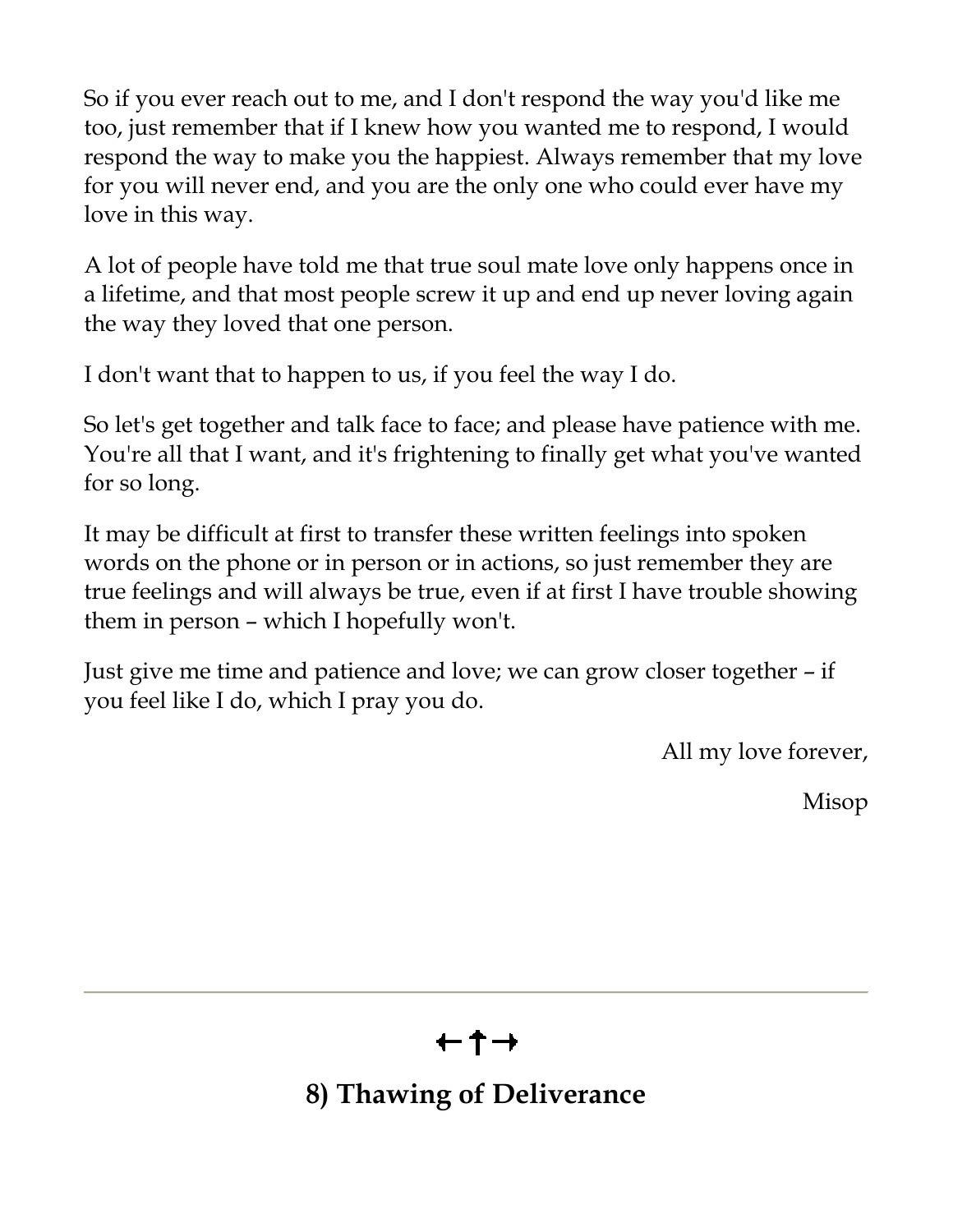Whose hands would shake on such a night That precedes the cadence of delight Or introduce the sharpest knife "Brandished love recoiled"

I sit here calmly. I sit here with God. If all goes well tomorrow, I will see Beyonda and find out if she'll marry me. Things are looking on the upside. I brought her flowers last night with a note saying...

> "Beyonda, I love you, Misop"

I figured enough had been said in my two letters, so I kept it simple.

I wonder what she's thinking. I wonder if she wants me as badly as I want her. God, I pray she's mine forever, starting tomorrow – or even tonight.

The Lord is good. My life has changed so much. God has taken over, only because I let him, and showed me what it's all about: what love really is and to treasure it, what mercy is and to give it, and in turn to receive it.

Speak and act as those who are going to be judged by the law that gives freedom, because judgment without mercy will be shown to anyone who has not been merciful. Mercy triumphs over judgment!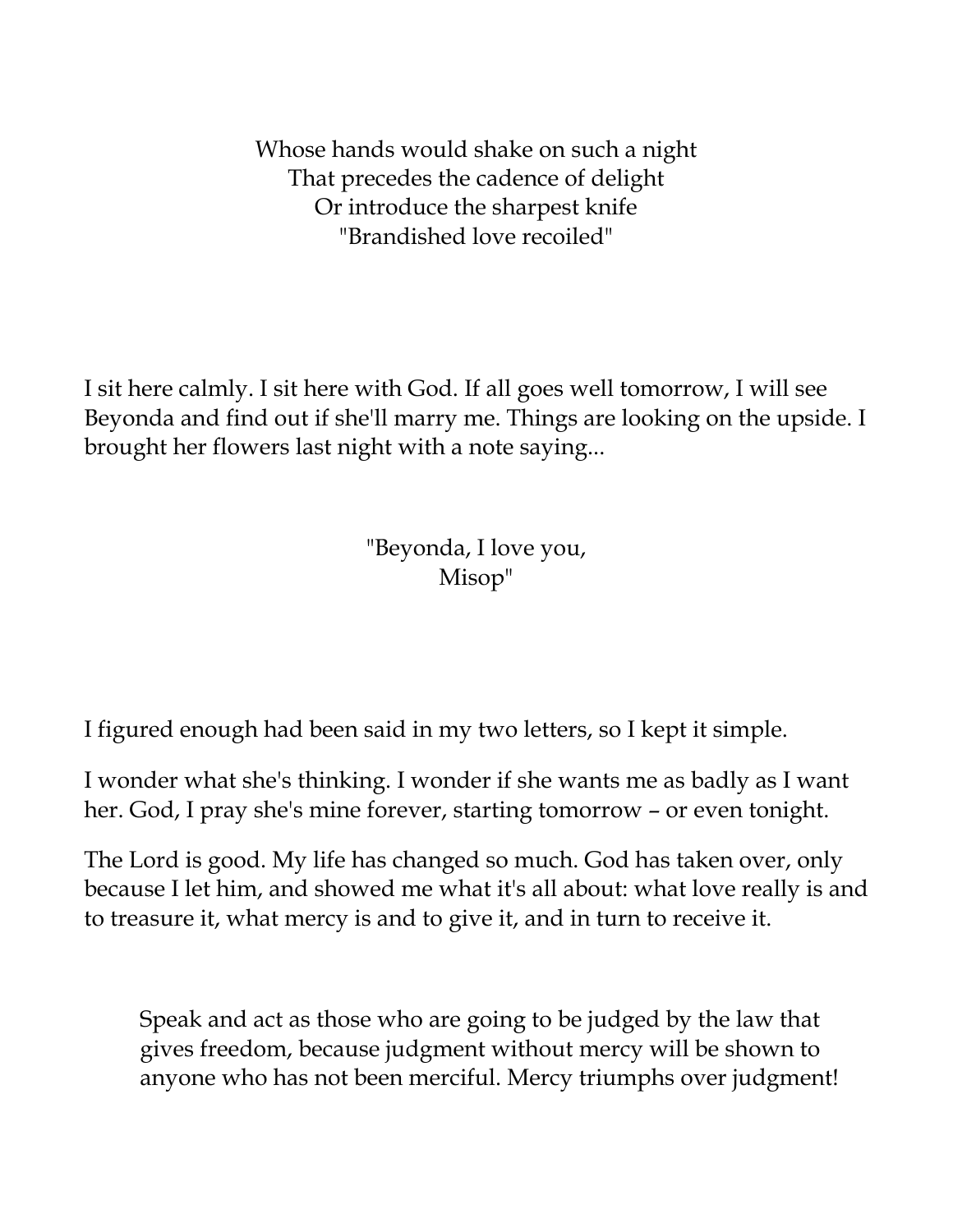#### (James 2:12-13, NIV Version)

Once you start to try to obey God and his commands, you begin to realize that they are the perfect outline for joy in life. Yes, for suffering too, but the joy outweighs the suffering.

This world really seems to fit the description of the end times...

But mark this: There will be terrible times in the last days. People will be lovers of themselves, lovers of money, boastful, proud, abusive, disobedient to their parents, ungrateful, unholy, without love, unforgiving, slanderous, without self-control, brutal, not lovers of the good, treacherous, rash, conceited, lovers of pleasure rather than lovers of God–having a form of godliness but denying its power. Have nothing to do with them. They are the kind who worm their way into homes and gain control over weak-willed women, who are loaded down with sins and are swayed by all kinds of evil desires, always learning but never able to acknowledge the truth. Just as Jannes and Jambres opposed Moses, so also these men oppose the truth–men of depraved minds, who, as far as the faith is concerned, are rejected. But they will not get very far because, as in the case of those men, their folly will be clear to everyone.

(2 Timothy 3:1-9, NIV Version)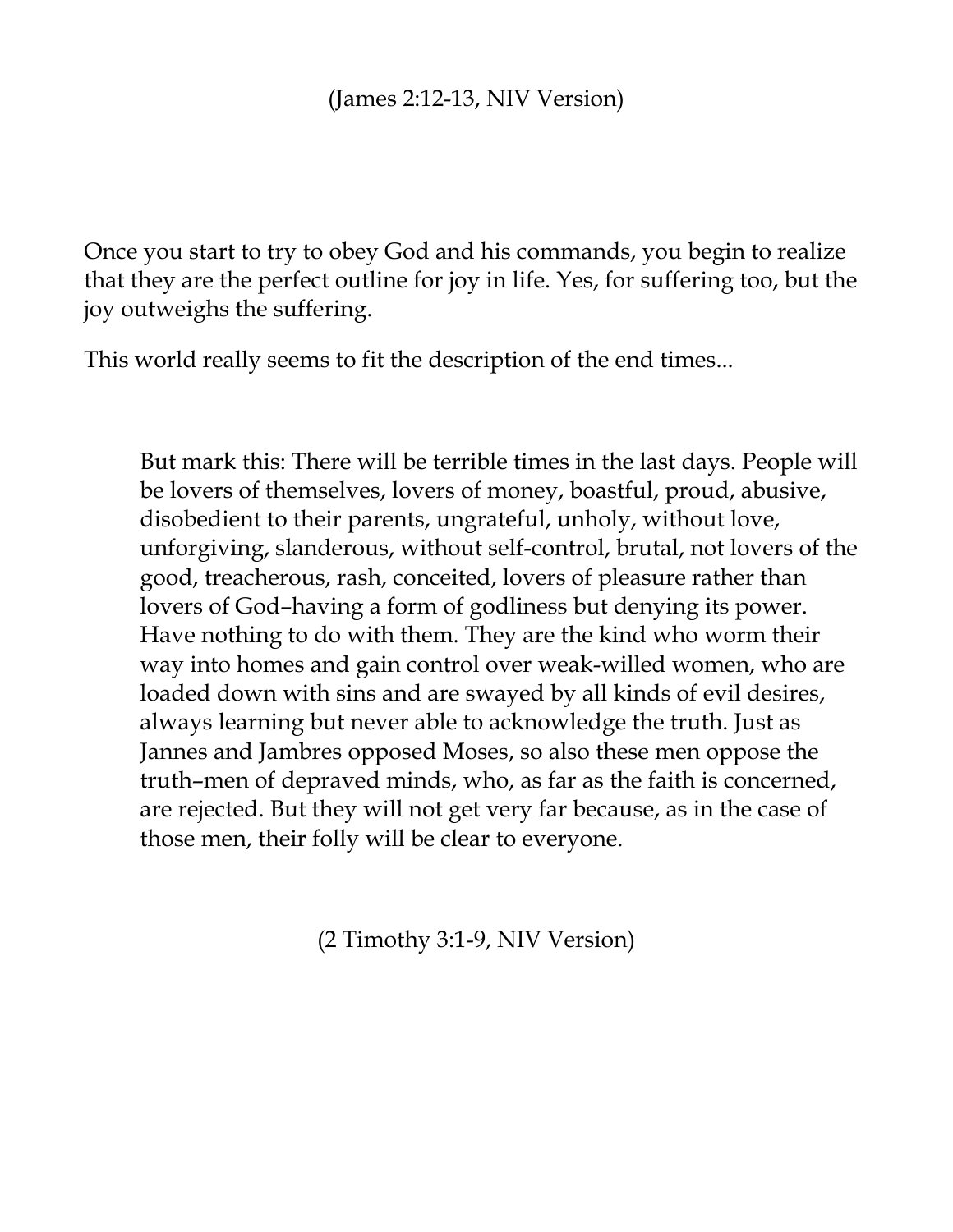...or at least in America – though maybe all over, I haven't been around the world as of yet. I guess neither did Jesus travel around the world, but his words have the power to reach any man in the world who will hear him.

There are so many people who feel they have found the true meaning of life but have not. And there are so many who have found no meaning at all: No all encompassing purpose, no loving Father guiding even when things look terrible, no feeling that these are purposeful occurrences leading to the terrific, beautiful ending authored by God. The dogs of life – even worse than dogs, for dogs usually have love and shelter and food. This is more than a lot of us have at times (especially love).

When we feel unworthy of love, few efforts of kindness are taken as such. We transform a gesture of mercy into a patronizing pat on the head. Our pride snarls to scare such belittling behavior away.

To convince someone who feels loveless that they are loved is a mammoth task of patience and hardship. (Or it could be simple, but it takes the Spirit of God to be in me working before I can be of much use to others.)

To beat down the hardened doors that usually shelter the softest of hearts is a feat like no other feat accomplishable. You must put forth without expecting anything in return. You must see their wounds and cover them. No matter how angry you may get, you must never un-bandage them for the sake of revenge or frustration due to the fact that you get little in return for your efforts.

Though you can express to them why you and others are turned off by a particular fault that they may have which may not be as obvious to them. You can address the depth of the wounds and try to help to heal the wounds, even in a hard manner at times if necessary. But to expose their wounds maliciously is only adding to the problem – though it could help in an abstract way. But you don't want to be remembered as the evil catalyst that eventually led to good.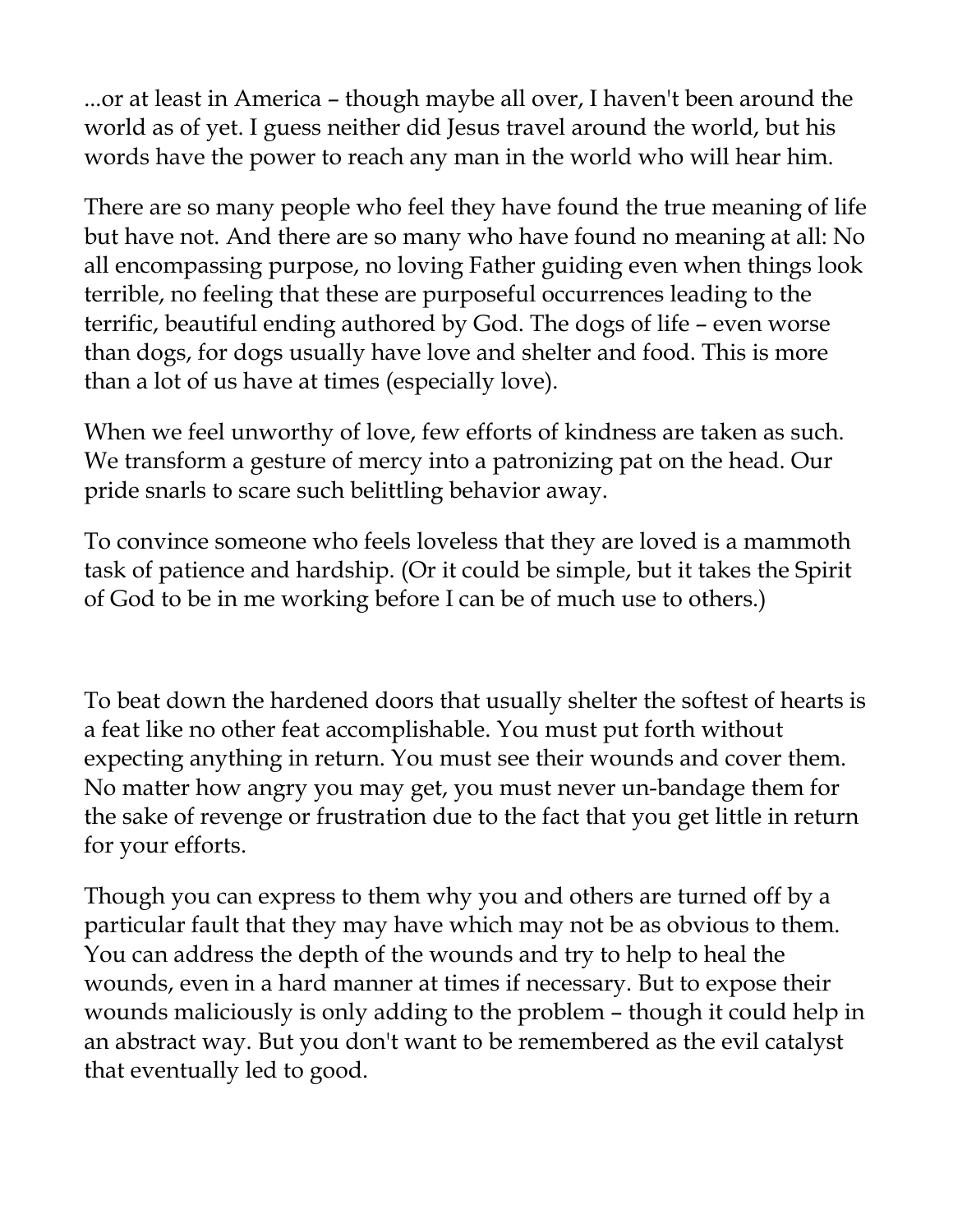Then we will no longer be infants, tossed back and forth by the waves, and blown here and there by every wind of teaching and by the cunning and craftiness of men in their deceitful scheming. Instead, speaking the truth in love, we will in all things grow up into him who is the Head, that is, Christ. From him the whole body, joined and held together by every supporting ligament, grows and builds itself up in love, as each part does its work.

(Ephesians 4:14-16, NIV version)

# $\leftarrow \uparrow \rightarrow$

## **9) Consume Me Not, Oh Wretched Loneliness**

Dear Lord, please help me. I can't do it without you. I don't even know if I've shown enough faith in this matter with my, hopefully, wife to be. If I haven't, please, still have mercy on me. Please, Lord, bring her to me.

I don't want to fight for her anymore; I want to have her. I will fight if I have to, but please bring her to me with a heaven tied bow around her neck – a gift from God, a gift that I've wanted for so damn long. If you bring us together, Lord, than I feel that we would stay together.

I'm scared – not too scared, but enough. Should I not be? Does being nervous or anxious or scared mean I'm not being faithful, not trusting my God? If so, help me to trust you. I do trust you.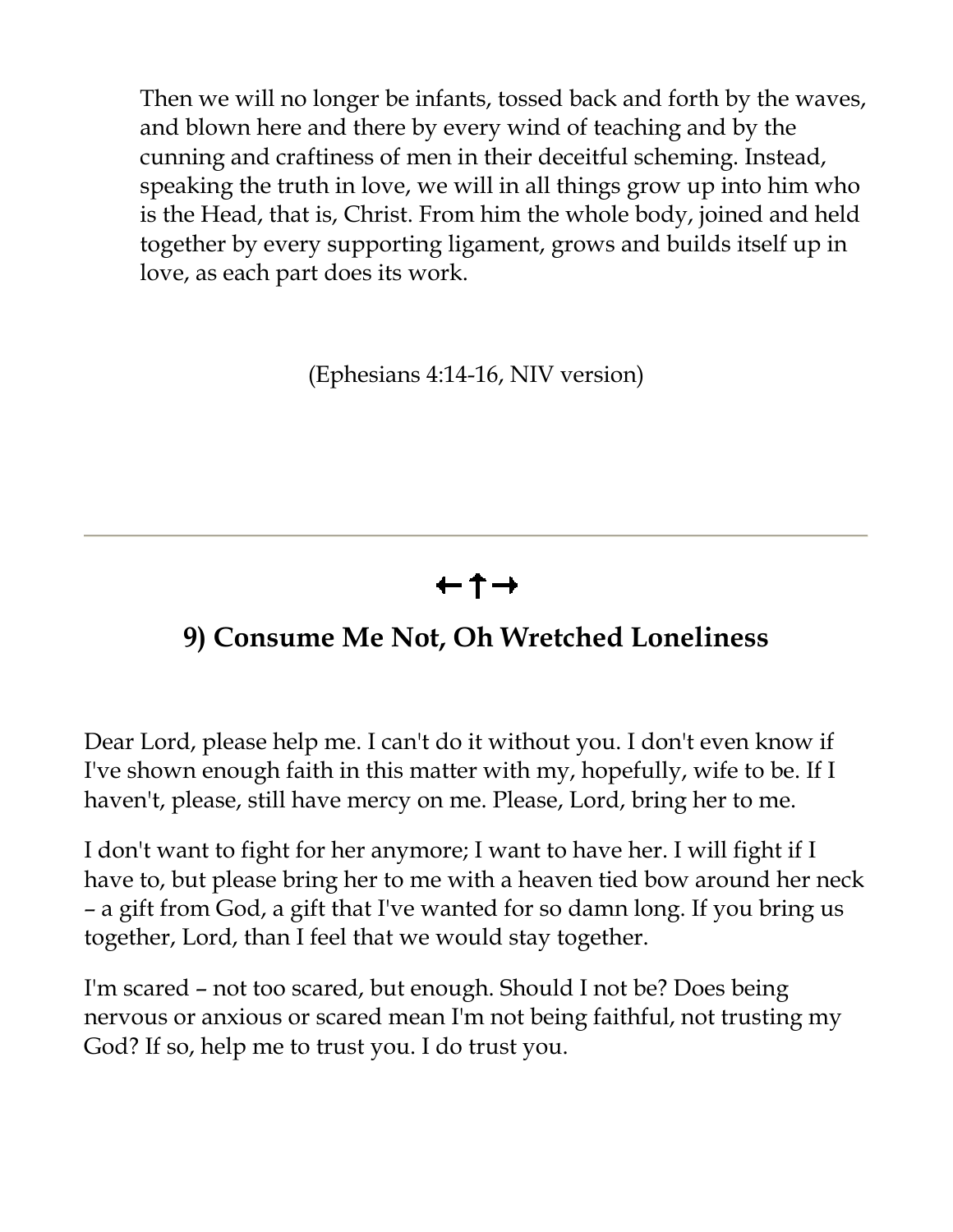She said she'd call at midnight – really an hour from eleven.

God, what can I say? Intercede for me. Make me the way you want me to be; and if it be your will, Lord, for I know you can see better into the future than I can, please bring her to me – totally and unrestrictedly.

"Which of you, if his son asks for bread, will give him a stone? Or if he asks for a fish, will give him a snake? If you, then, though you are evil, know how to give good gifts to your children, how much more will your Father in heaven give good gifts to those who ask him!

(Matthew 7:9-11, NIV version)

May he give you the desire of your heart and make all your plans succeed. We will shout for joy when you are victorious and will lift up our banners in the name of our God. May the LORD grant all your requests.

(Psalms 20:4-5, NIV version)

Hear my cry. Hear my plea – I beg of you, dear Lord.

Give me strength, give me faith, and if it's your will, give me Beyonda.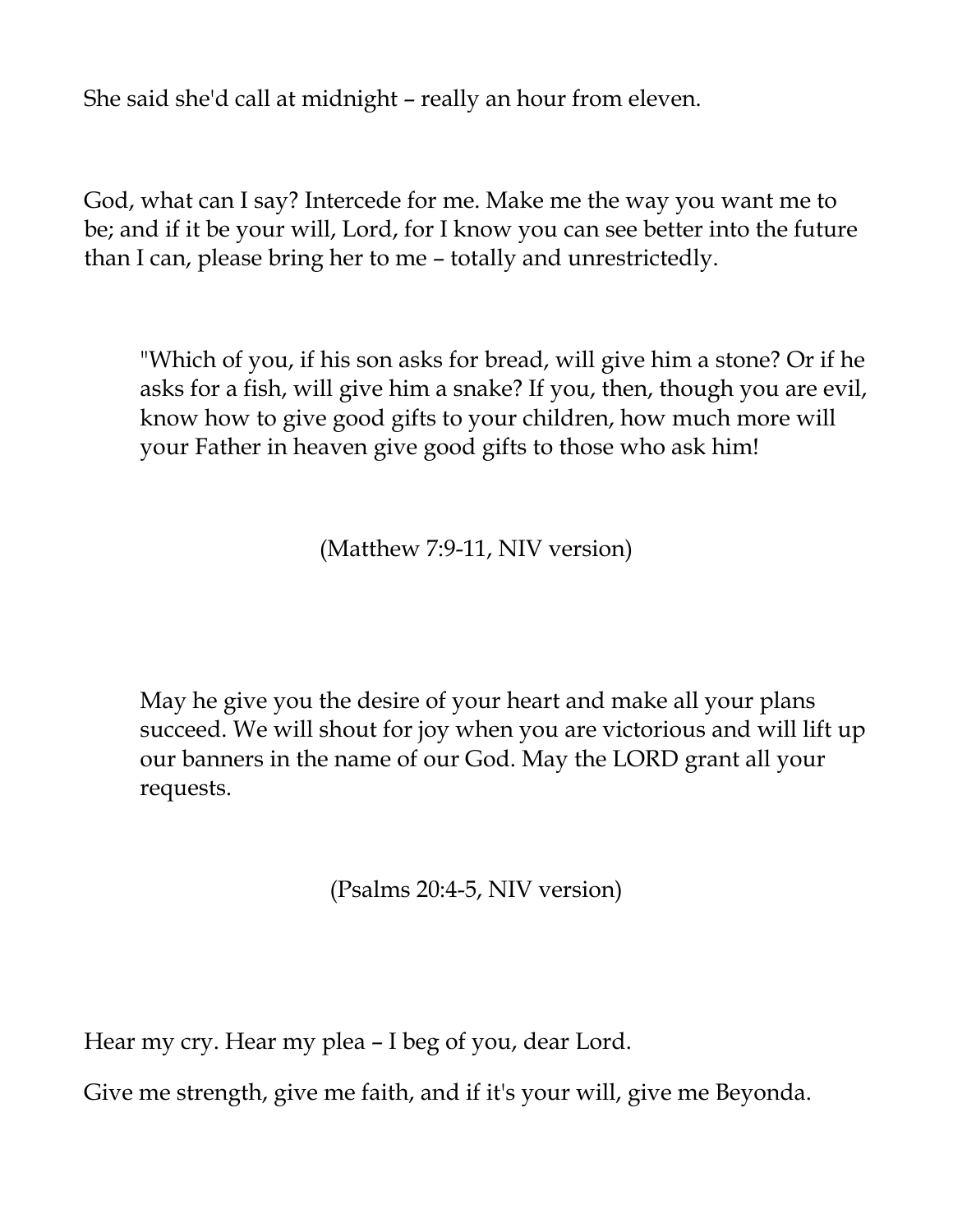#### (WEDNESDAY CONTINUED)

She hasn't called, and it's 12:35 now. She probably fell asleep. I don't blame her; she works so hard. I'm wondering why I've had to wait so long and work so hard for her. It's torture, the waiting for the final word. It's been over two and a half weeks since I gave her the first ["Pockets of Eternity"] letter, and my life has been on hold ever since.

I still feel good. I know God is in control. No matter what happens, it will happen under the guiding hand that wants my happiness more than I want it. He knows exactly what I need and need to go through in order to achieve the greatest of joy. It may be necessary for Beyonda to refuse me until she herself grows close to God.

There have been times in the past when I honestly thought it was over between us. It was tough, but I got through it because God is my shelter.

Here's a poem I wrote once when I thought it was over.

[I can't find the poem.]

I feel God's strength and love in me, and want more and more of it.

No matter which way it turns out, I know God is looking out for me. It seems like the right time to receive her, but my timetables are not always God's timetables.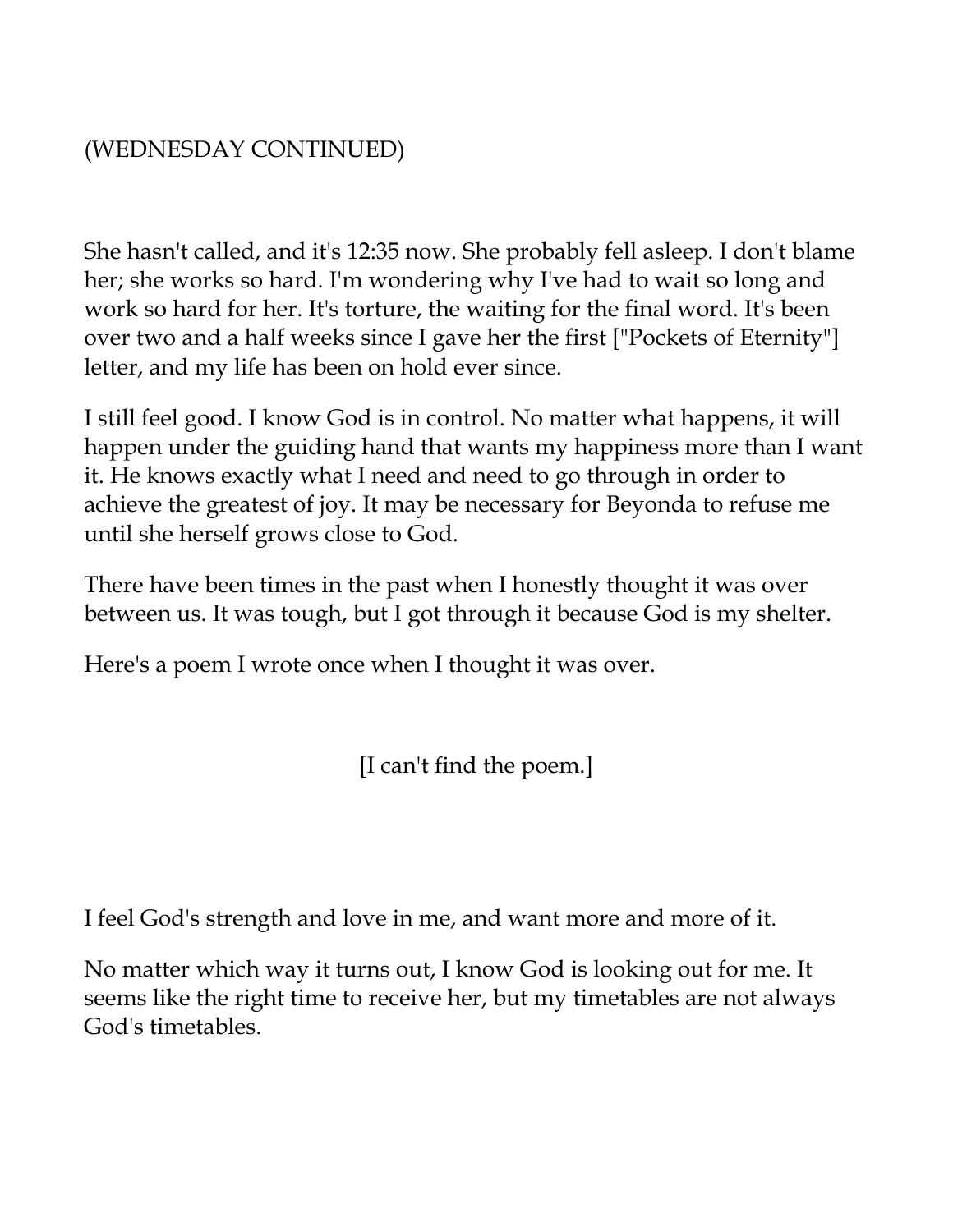He has made everything beautiful in its time. He has also set eternity in the hearts of men; yet they cannot fathom what God has done from beginning to end.

(Ecclesiastes 3:11, NIV version)

I still pray that it is time for her and I to be one.

With God's help or total command (I don't know which) I've been able to see my life turn around before my very eyes. Sin is an old scab that has been picked away until it's barely visible anymore. Love is flowing though me like water through the heavenly rivers of Jerusalem. The Lord has refined my mind into pure thoughts – not always, but much better than in the past.

I've made a huge effort to change my ways and seek the Lord...

Seek the LORD while he may be found; call on him while he is near. Let the wicked forsake his way and the evil man his thoughts. Let him turn to the LORD, and he will have mercy on him, and to our God, for he will freely pardon.

(Isaiah 55:6-7, NIV version)

...to love and trust him, to read his word and spend time in prayer. And he has blessed my efforts. The love I've given has come back to me tenfold. I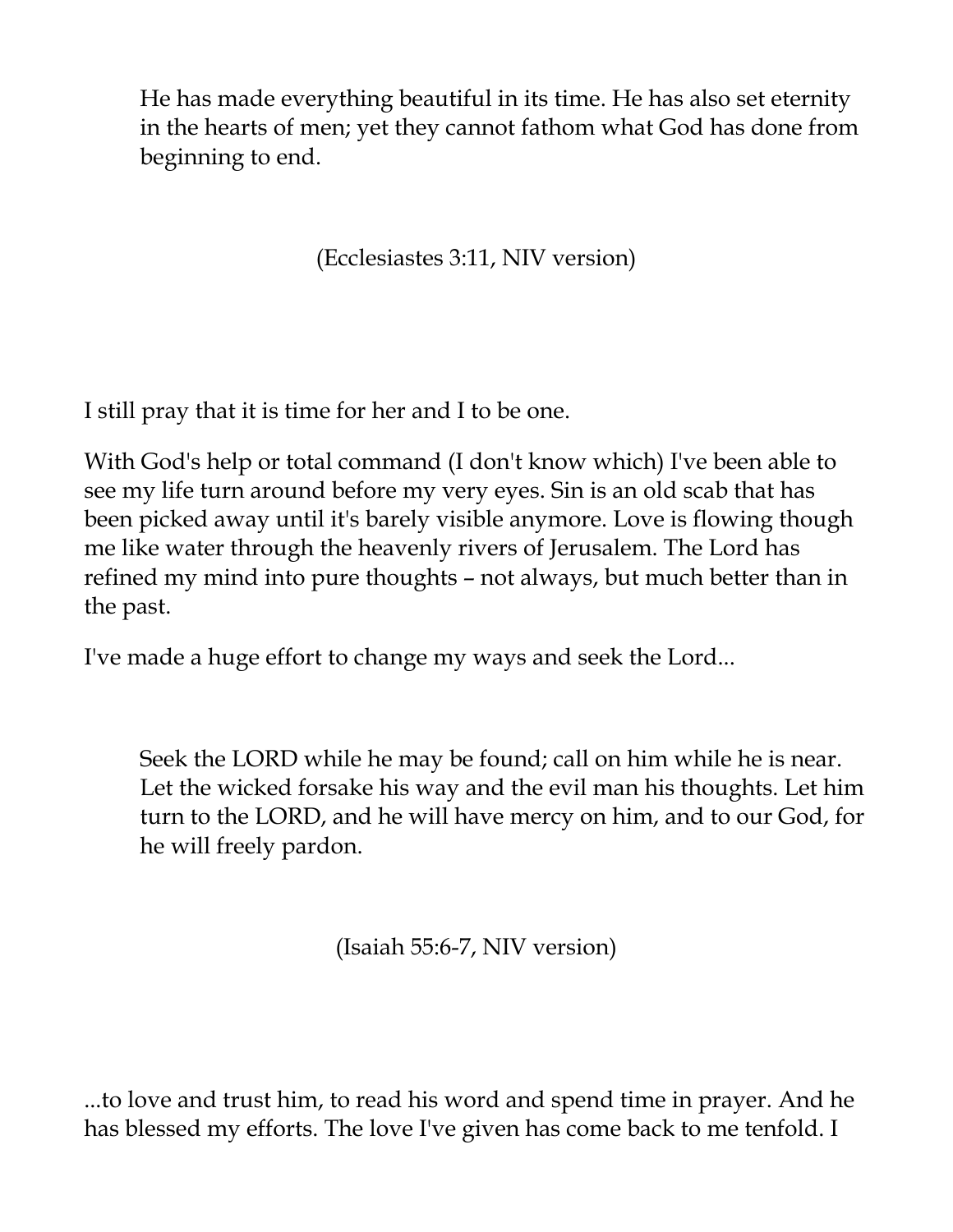have much deeper relationships now. Because God came into my heart, I was able to feed on his Spirit instead of a black void. Feeding on this Spirit gave me the ability to reach out and love, when before I'd be too insecure and selfish to do so.

Now that I've reached out, in turn, I have been flooded with reciprocal love. Now I have more allies to draw on when I'm down because I was there for them when they were down.

The Lord is my comfort, my best friend, my God, my Savior, my confidant, my loving Father, my disciplining Father. He longs to gather all his children together like chicks...

"O Jerusalem, Jerusalem, you who kill the prophets and stone those sent to you, how often I have longed to gather your children together, as a hen gathers her chicks under her wings, but you were not willing."

(Matthew 23:37, NIV version)

...and have them live pure lives...

"Be perfect, therefore, as your heavenly Father is perfect."

(Matthew 5:48, NIV version)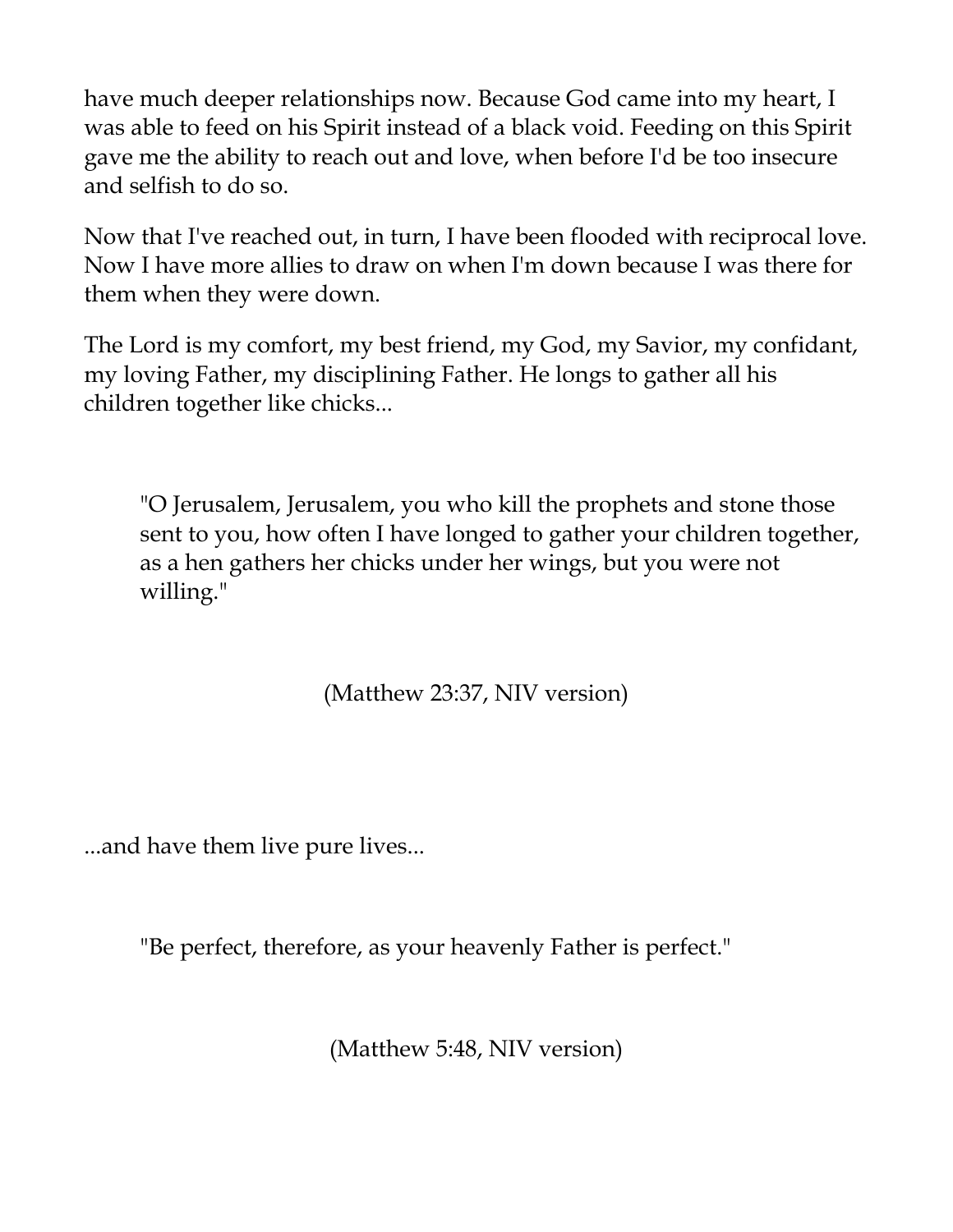...to live the lives that he instructs us to live because that's where the true happiness is.

Lord, break our wills and our egos and bring us to your feast of love where we dance like children – together in peace, under your loving guidance.

Lord, please bring her to me. It's the waiting that's driving me crazy. I've been patient. Please bring her to you and to me, for only if she's yours will she ever be completely mine.

Why would I be given such a longing for her in my heart if she were going to be denied me? Like when "for Adam no suitable helper was found" after he named all the animals, until God showed him woman and he said, "This is it!" (This is one paraphrased translation I have heard of – the NIV translation says the following.)

The man said, "This is now bone of my bones and flesh of my flesh; she shall be called `woman,' for she was taken out of man." For this reason a man will leave his father and mother and be united to his wife, and they will become one flesh.

(Genesis 2:23-24, NIV version)

God said it is not good for the man to be alone.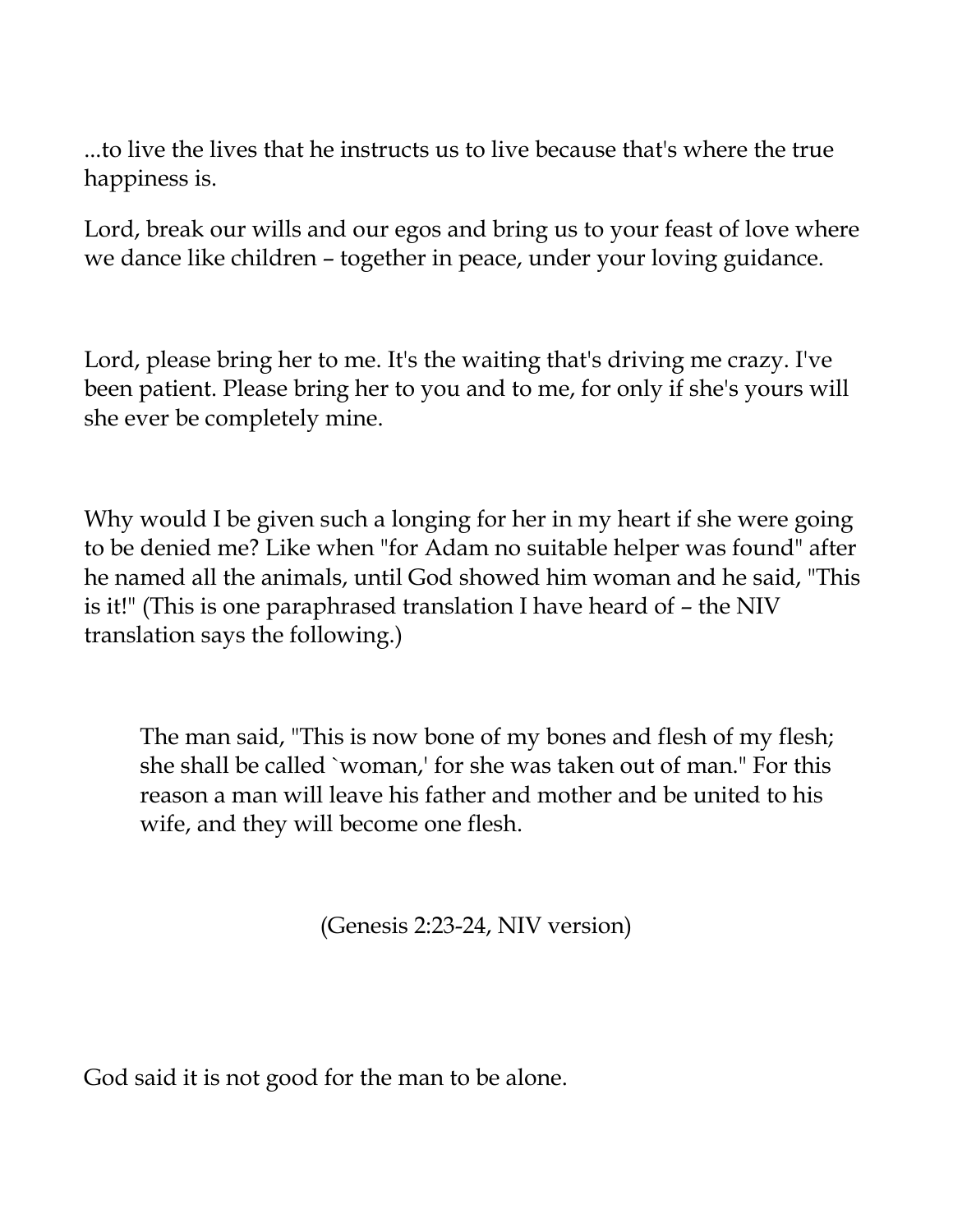The LORD God said, "It is not good for the man to be alone. I will make a helper suitable for him."

(Genesis 2:18, NIV version)

So he gave man, woman – and gave woman, man. Well, I'm a man; she's a woman. What more do you need – love? We have tons of that, at least I do, and I pray so does she.

I don't deserve her. I don't deserve happiness. I deserve long, torturous nights rolling in my loneliness. That's what I've had all my life, along with a few magazines, maybe that's all I deserve.

Even if I don't deserve her, I pray God give her to me anyway (just for the fun of it). Why not? Why not see me leap for joy and ecstasy when so often in the past he's seen me dive into my dismal pit of self-loathing? I put my best foot forward. I tried to correct my sinful ways with Gods help. I tried to be close to God.

Being close to God is a privilege that I can't be grateful enough for. Without being near to God, I could never have had the balls or the courage to make my move on Beyonda; and I would never have been able to love her so unselfishly. I would never have been able to deal with rejection, so I never would have chanced it – to get it all.

God is.

I need to pray now.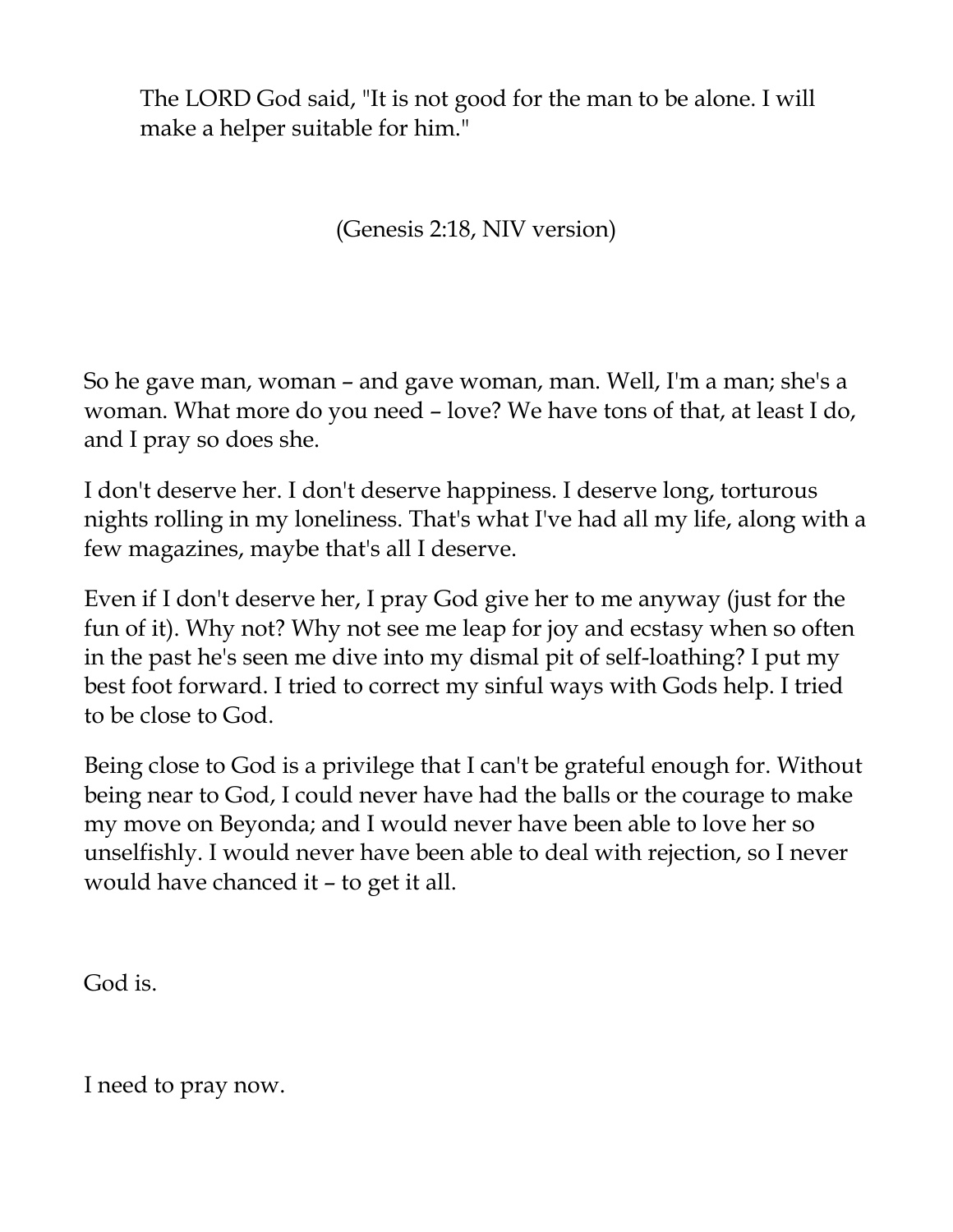## ←↑→

## **10) The Depth of Moments**

I wanted to end this writing with the simple words, ...

"She said yes."

But that would be a lie. She said no. She said get that idea out of your head. She called and said, "Don't be sending me flowers anymore, and I'll call you later."

I called back to see if she had received my second letter. She said she did and started to talk about us. I said I'd rather talk in person, but she said she "may not have time;" so we talked.

You may think my world had ended when she said no, but it didn't. I wasn't silent with remorse. I calmly restated how I felt. She said it didn't seem possible that I could feel this much love for her; she said it didn't seem realistic.

I told her that it was true, and that the only reason I could love her this deeply was because I knew God; and if I didn't, I'd probably still (what seemed like) love her, but in a much more selfish way.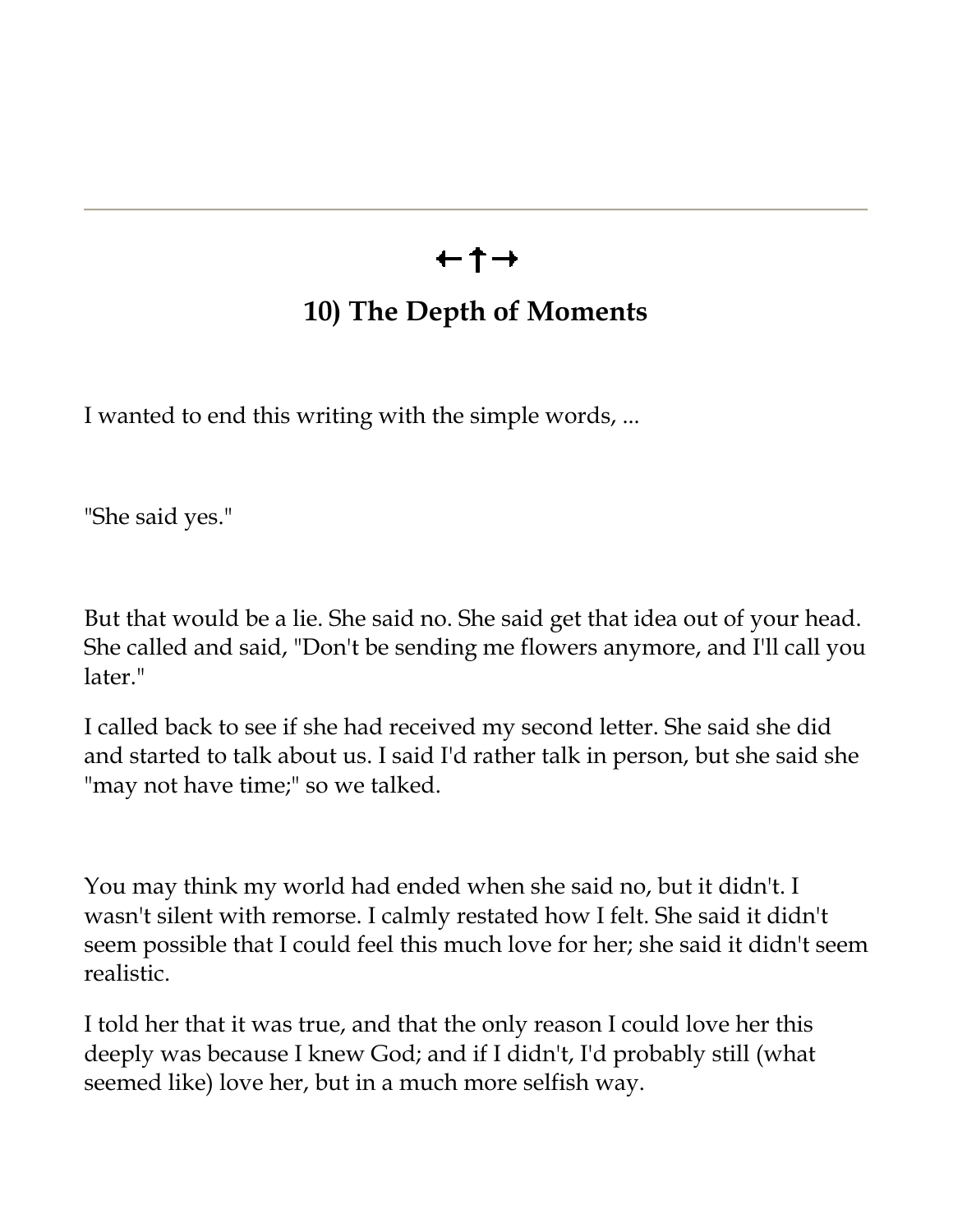I kind of guessed that she was either swept off of her feet or scared to death at this point, and scared she was.

I asked her if she was scared, and she said yes. She said, "I don't know how sane you are." I laughed, `cause I know I can come off like I'm crazy, and sometimes am crazy, but lately (as stated earlier) I feel saner and more stable than most of the world.

So her comments amused me.

She felt I was obsessed and it wasn't healthy. I said, "I'm not obsessed, I'm in love."

There's a fine line between true love and obsession. They both want deeply, but love stops at the line where obsession crosses.

Love is patient, love is kind. It does not envy, it does not boast, it is not proud. It is not rude, it is not self-seeking, it is not easily angered, it keeps no record of wrongs. Love does not delight in evil but rejoices with the truth. It always protects, always trusts, always hopes, always perseveres.

(1 Corinthians 13:4-7, NIV version)

Love would put down its own life for the other's happiness, while obsession would kill the person that doesn't return its feelings. Love would say I want you to be happy even if I'm not involved (while still stating its wishes to be so). Obsession would never let the object of their obsession be happy if it wasn't with them.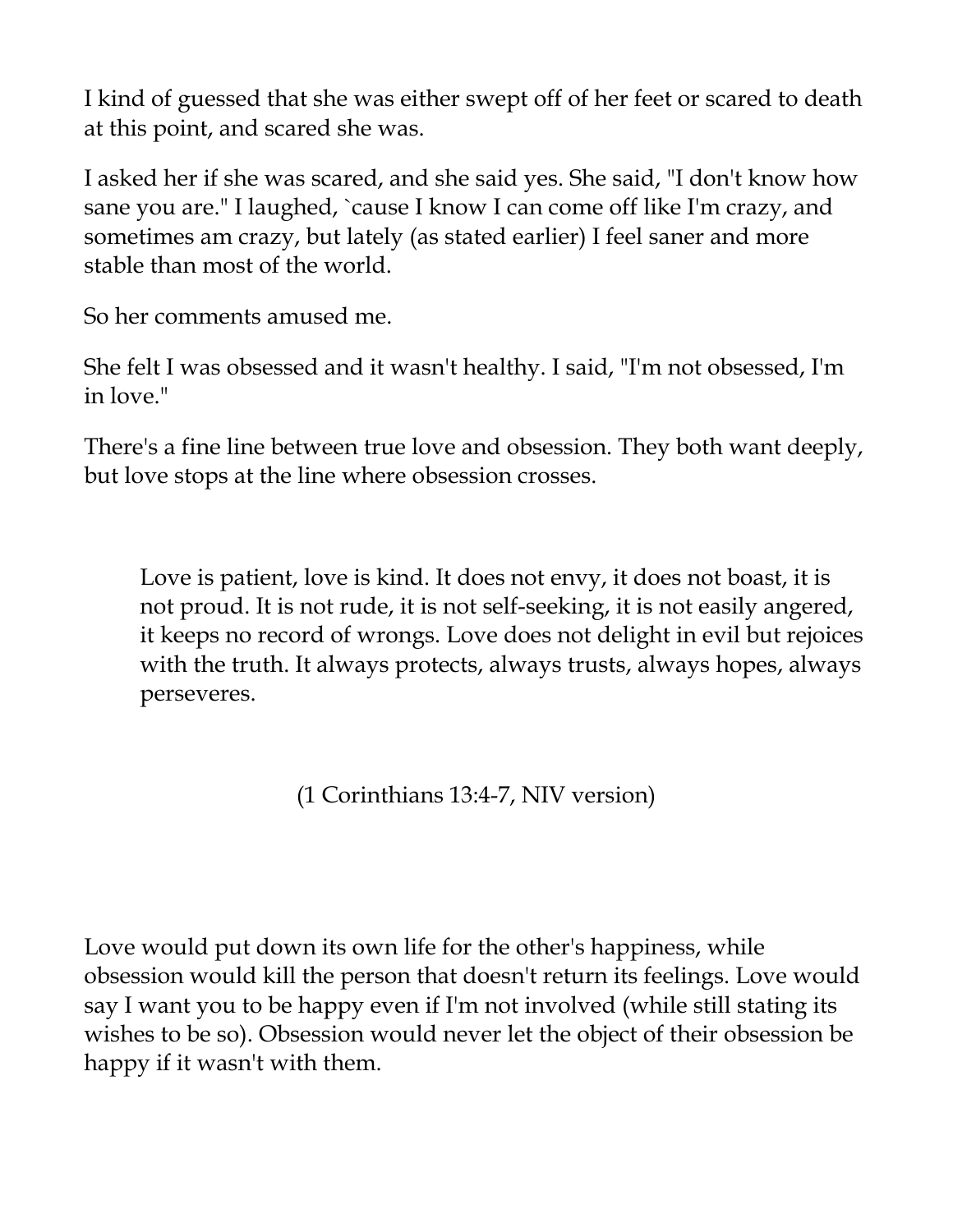I told her that what I feel for her is true love, and I assured her that I would never, ever harm her. Even if she brought her new boyfriend over and rubbed it in my face, I told her I would never hurt her.

She said you always hurt the people you love. I said yeah, but I wouldn't do anything drastic, and that she never has to worry about that.

She said that's good to know.

I don't blame her for being so scared. Those were some heavy emotions I laid on her – all true, but still a lot to deal with. She said she still hopes we could be friends, and I agreed. I told her that my love for her is still true whether as friends or whatever; the love will always be there.

(Thursday continues)

I told her earlier in the conversation (we talked for about ten minutes), when asked why I feel this way and when did it start, that it started the day I met her. I told her I feel like (even though we're distant at times) we have the potential to be incredibly close to one another. I said that I never felt so much love for anyone before her – the type of love that I could spend my life with her and not loose love over the years when she's old and gray.

I told her I even bought her a diamond. She said I'm insane. I said, "I'm not insane, I'm in love."

At the end of the conversation, as she was saying she still wanted to be friends, after I reassured her that I'm not obsessed and would never harm her (reason being: I've been close to God, and as deep as my love is, because of God, I have the strength to walk away – I am strong), I said, "Would you like to see the diamond?" We laughed and she said, "Yes, if you still have it."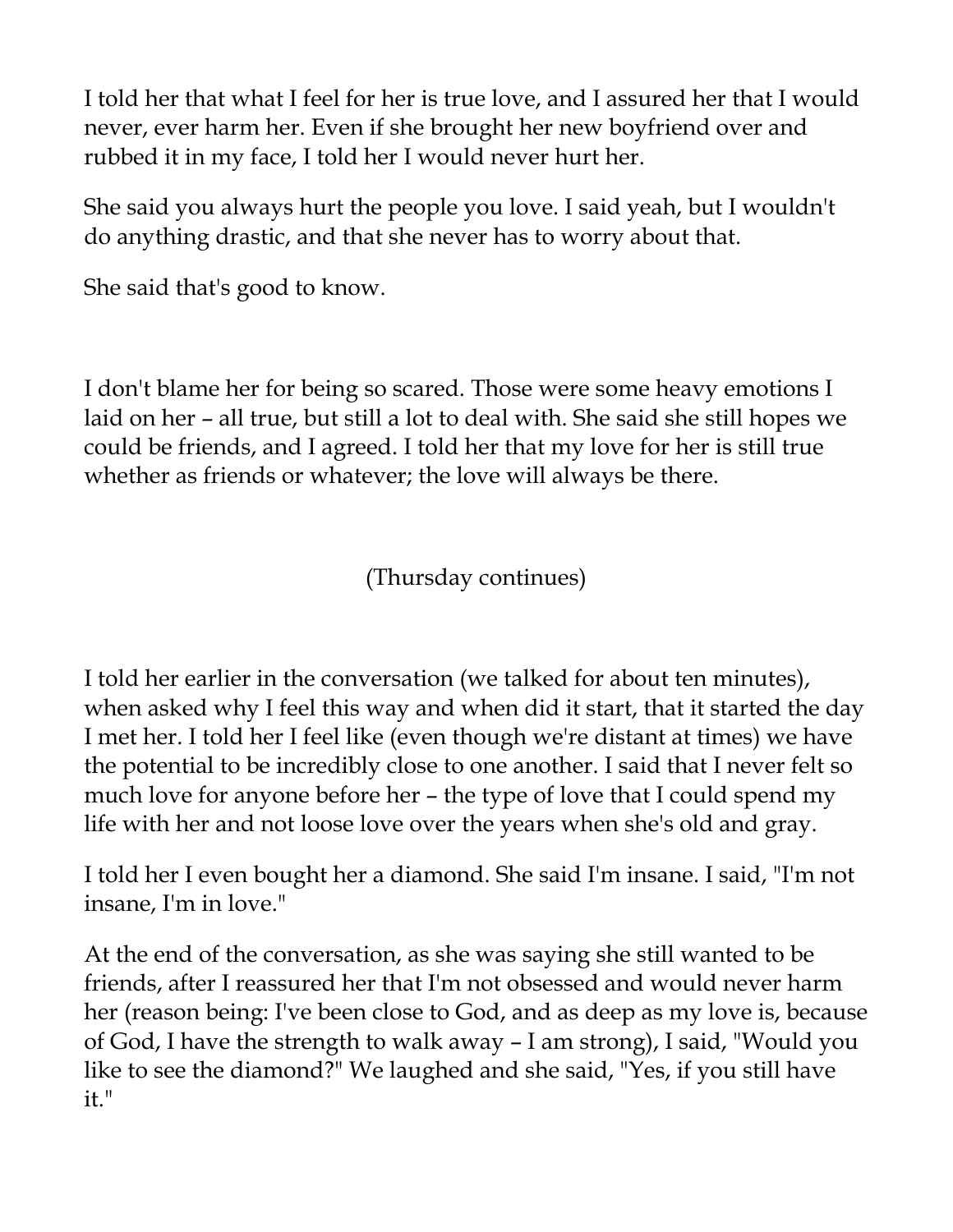We ended on good terms and she said she'd call me next week.

So all in all, she turned me down. She strongly said, "Give up your obsession and get on with your life."

Then why do I feel so good right now? Why am I happy?

What the hell is going on? I should be down at the bar getting as drunk as the small change in my pockets would let me, and then rob some convenient store and get even more trashed. Then go into the Combat Zone and pick up two hookers, bang 'em all night, and then get pissed off at one of `em and beat the crap out of her. Then commit homicide; and as a grand finale, shoot myself in the head with a shotgun with a note pinned to my chest reading, "Freuq You All!"

Or better yet, I should become hardened – arrogant and selfish. I'll attain power somehow, so everybody's got to kiss my butt. I'll get all the girls I want because of this power, and I'll abuse them till there's nothing left of their hearts and they're as miserable as I am, all for my sick twisted revenge against Beyonda.

Or why not just wear my broken heart on my sleeve for "all the world" to see, so I can have a self-pity party every day? Everyone I meet, I'll lift my sorry-drunken head, my eyes will meet theirs, and I'll spill my sad tale of unrequited love (oh what fun to feel so bad for myself). People will understand my lifelong depression and cater to it. I will grow the longest face in the history of mankind.

Or I'll submerge myself in a phony religion – or even in a true religion in a phony way. I'll follow it precisely – to a T. I'll be good to others, do all sorts of kind deeds (begrudgingly of course, or maybe so happily that I'll separate myself from myself and wear a plastic, phony smile for the rest of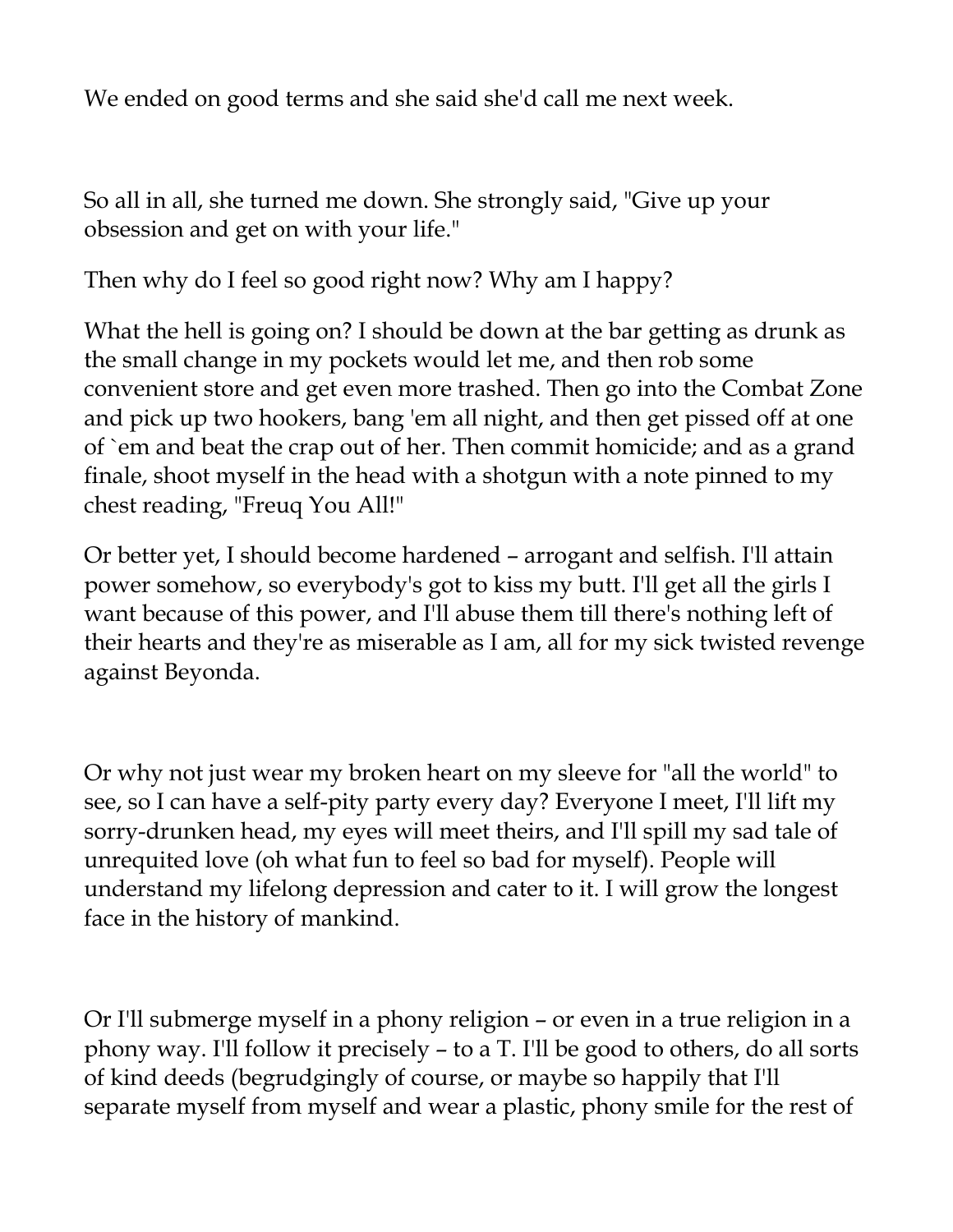my life). I'll be so good to people that I make them sick, and I'll praise the name of the God that I don't even believe in the power of.

But No, I've found the truth. I stood straight up and laughed in the face of my rejection from the person I love, as stated before, more than anyone in the world – the person I feel is the only woman I will ever love this deeply.

I'm cast away by her, condemned to be apart from her, condemned to go through life apart from my self-proclaimed soul mate – the woman I would give my life for, to see her happy. The gift I'd rather have than worldwide fame along with huge fortunes and power, I'd prefer her; but I am not allowed her. She is denied me.

My face is pressed close to the lips of many beautiful women on the train. They only merely interest me. She still has my heart. She does not want me.

But I say, "God is enough." I have every right to give up on life, but all I feel is strong and filled with God's love. I feel almost superhuman, like nothing could faze me.

God has shown himself to be true. He did not fail me.

I prayed for strength; he gave it to me. I prayed for faith; he gave it to me. I prayed for Beyonda; and he did not give her to me, but God is enough.

I run around like a madman, a crazed lunatic waking up the drunks on the park benches screaming in their ears, "God is enough!" I sit next to the insecure, saddened, middle-aged, divorced mothers of nineteen saying, "Life is good!"

"Trust God," I say.

"Come, all you who are thirsty, come to the waters; and you who have no money, come, buy and eat! Come, buy wine and milk without money and without cost. Why spend money on what is not bread, and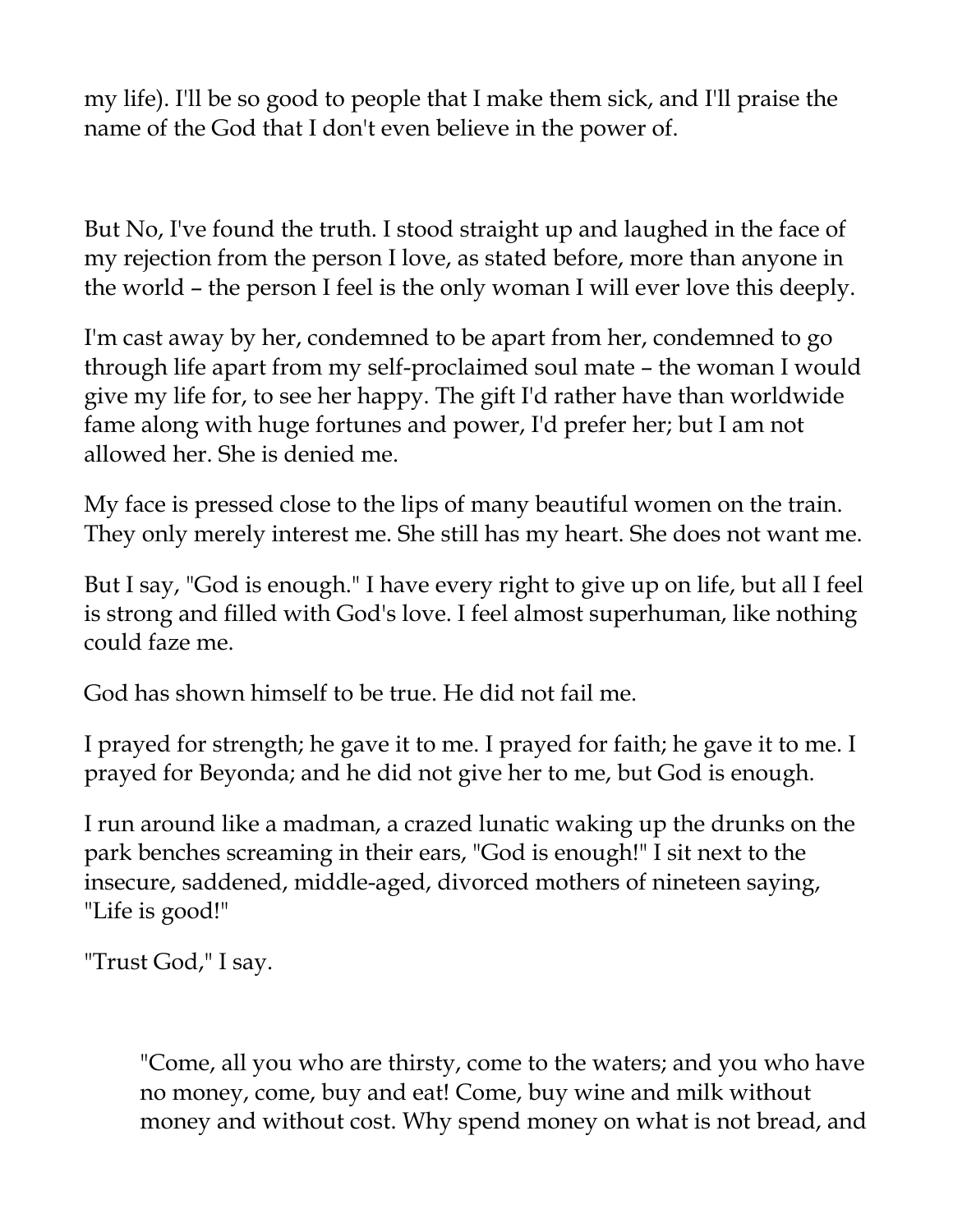your labor on what does not satisfy? Listen, listen to me, and eat what is good, and your soul will delight in the richest of fare. Give ear and come to me; hear me, that your soul may live. I will make an everlasting covenant with you, my faithful love promised to David. See, I have made him a witness to the peoples, a leader and commander of the peoples. Surely you will summon nations you know not, and nations that do not know you will hasten to you, because of the LORD your God, the Holy One of Israel, for he has endowed you with splendor." Seek the LORD while he may be found; call on him while he is near. Let the wicked forsake his way and the evil man his thoughts. Let him turn to the LORD, and he will have mercy on him, and to our God, for he will freely pardon. "For my thoughts are not your thoughts, neither are your ways my ways," declares the LORD. "As the heavens are higher than the earth, so are my ways higher than your ways and my thoughts than your thoughts."

(Isaiah 55:1-9, NIV version)

His plan may not fit in exactly with ours, but have faith.

And we know that in all things God works for the good of those who love him, who have been called according to his purpose.

(Romans 8:28, NIV version)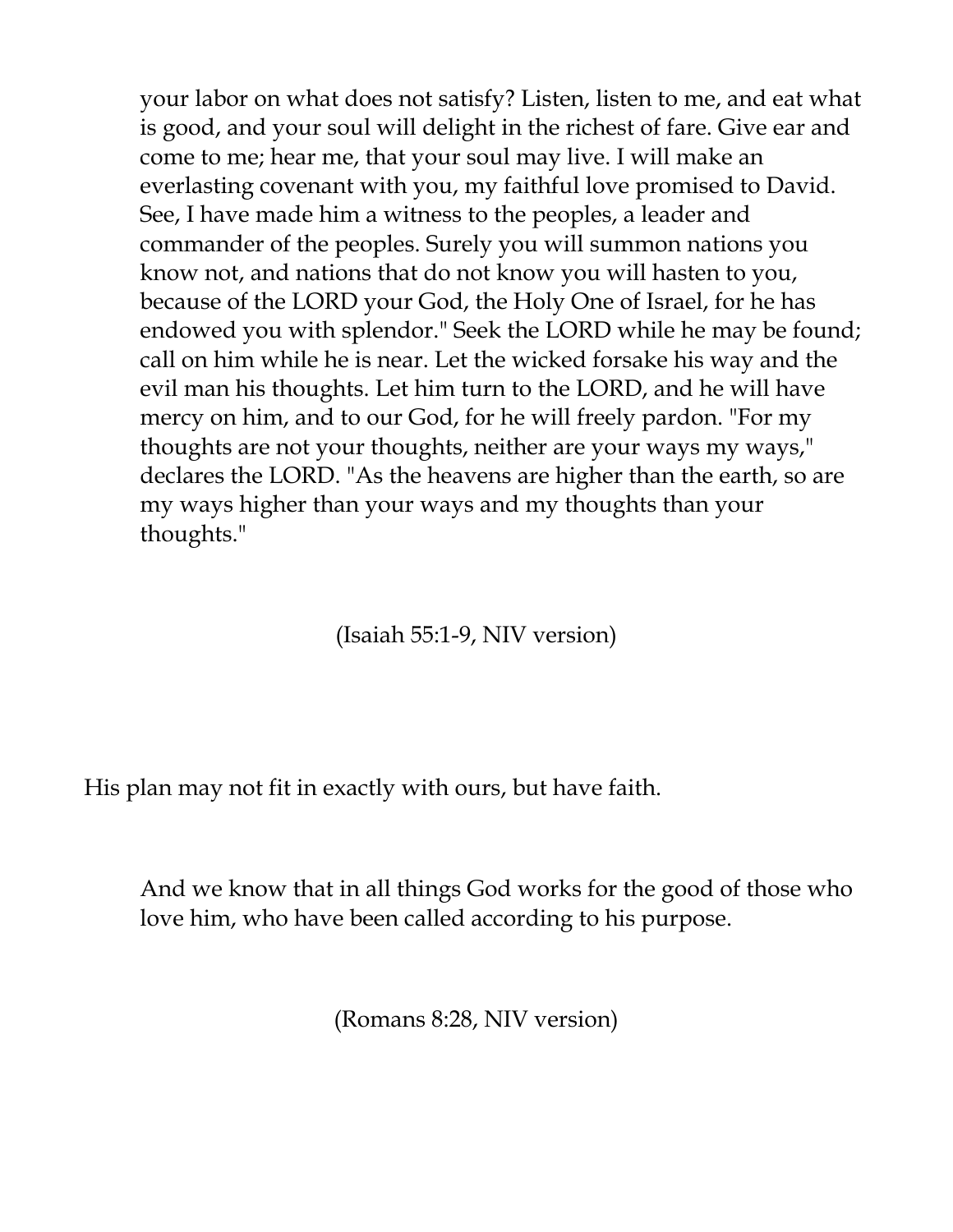God has shown me that he is enough. It sounds like a cop out to even say it, but I'm not faking it. I'm not convincing myself that I feel strong and have hope even though I really feel terrible.

My friend who works at a store asked me what I'm writing. I said I'd show him when I'm done. He said you'd be better off doing crack than writing. Maybe he's right. Maybe he's wrong.

It's later now. I no longer feel like waking up the drunks and yelling in their ears; they'd probably only tell me to shut up and fall back to sleep. The Middle-aged women would only tell me to mind my own business.

But I still feel strong, very strong (peaceful). A little saddened by the news, but not depressed.

I feel "a calm," a loss of ego – barely aware of all the egocentric things I used to be aware of.

The loss of ego is a good thing. Some would say I made a complete fool of myself, but I'd gladly risk looking like a fool than to let my life rush by me.

I feel alive. I did not sit back and let her slide from my hands; she openly ran. But hey, at least I know I tried and wasn't a pussy about it, like I can be sometimes.

I seized life; it told me to leave it alone. But I'm still glad I tried.

Now it's out in the open. Why go through life hiding how we feel?

It seems so odd these days to even show true love. It would be more acceptable to insult her and trash her house from time to time than to admit that you'd die for her happiness – what a freuqed up world. It really is; I realize it now more than ever. We all deal with pain (and unreturned love) the wrong way – and our lives suffer because of it. We're all depraved.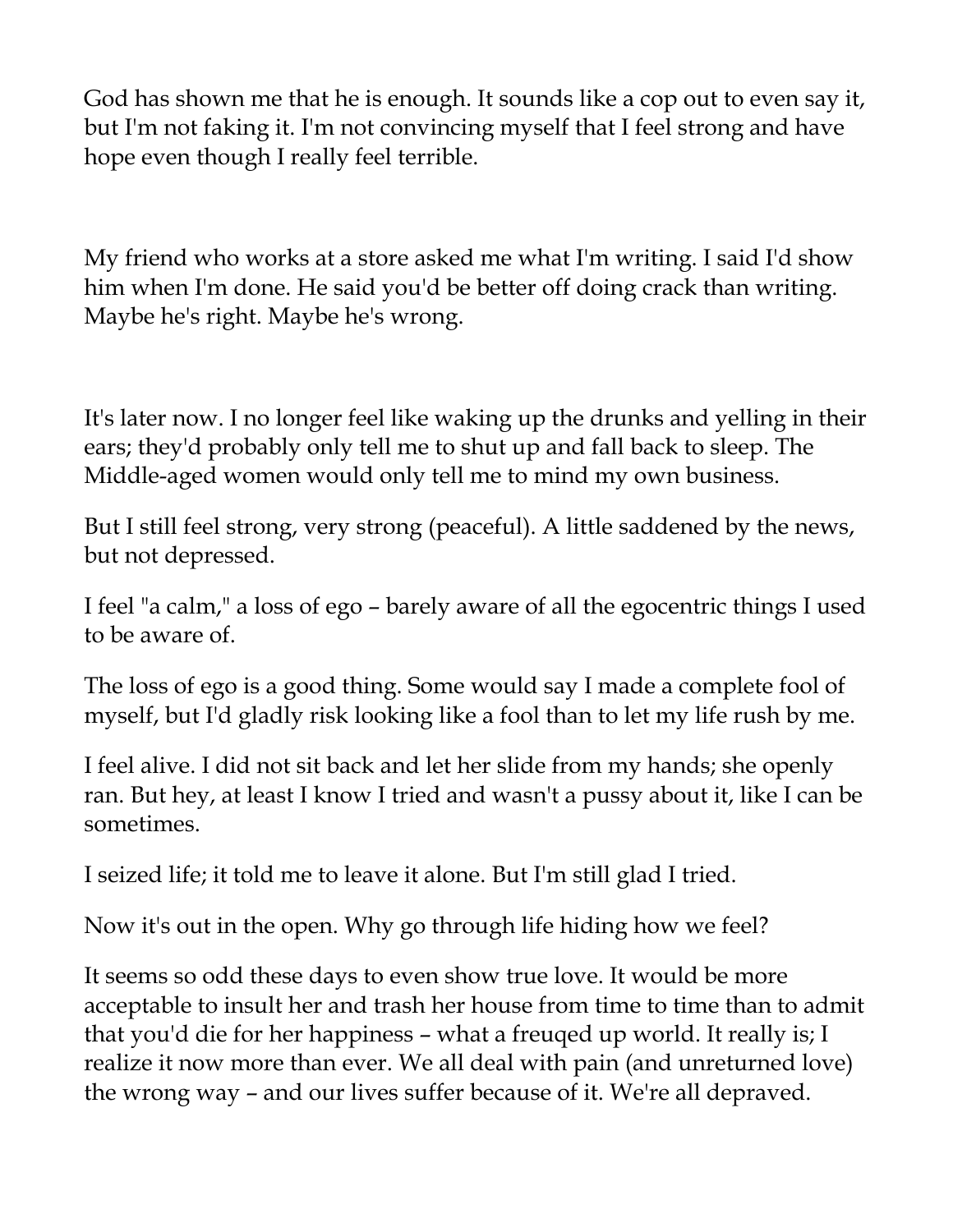I feel delivered from fear. God delivered me. Jesus Christ held my hand and babied me through my blackest fears till we stood strongly together.

I've lived a pretty fearless life for the past four years. I've stood in the face of death and laughed. I've put my life on the edge of a cliff and danced and teased the onlookers to push me over. I've seen my life pass before me several times, and compared to facing my love with my feelings, these were mere exercises; but I did it. Hallelujah, Praise God; I did it. I'm free now. I didn't hide in the shadows. I made my claim, was refused, and honorably and gracefully retreated. It's so freeing to know you did something instead of wondering your whole damn miserable life. Who knows what will happen? God knows. That's why I need not worry.

I feel like I'm from another planet. Everyone's insecurities and fears seem so plain to me, so obvious and so pointless. I see arrogance ... covering the soft, tender, sensitive hearts – all because it's easier to cut people off and be hard than to risk the hurt or the abuse.

With God's Spirit you can laugh at abuse, as if it's not even happening to you – as if you're watching it on a movie screen. You can be above the pain and fear of rejection, and live life to the fullest.

Well, I've re-read everything up to this point, and it sounds to me like the writings of a madman.

But if there's one thing I've learned, it's that truth often sounds crazier than a lie.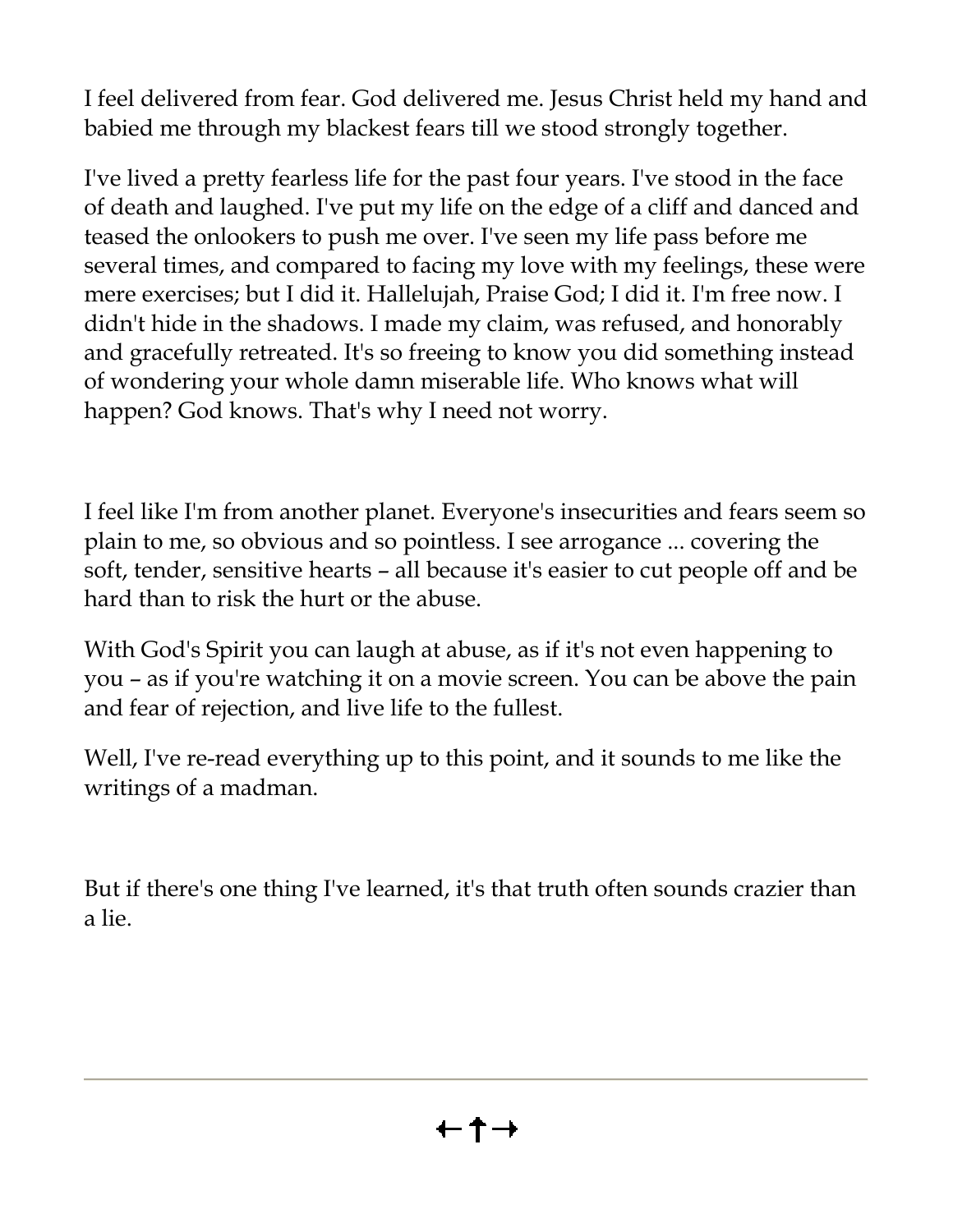## **11) Burden of Truth**

The insults of wisdom clang awkwardly against our indignant helmets of blissful ignorance.

The burden of truth is great, too great for the average man to bear. Who will take on the burdens of truth, as heavy as they are? Who will come forth and share in the sufferings and hardship of being a true disciple of Christ?

Oh Lord, I long to see the whole world come to you to share in your heavenly blessings; but we're all so set in our ways, so used to the way things are – too tired to change.

Dear Lord, may their road be softer than mine. If it "be your will," make it easier for them to come to you; or make them stronger so they will come after you at any risk, at any cost.

Why are we so turned off by God? Does God seem boring to you? Does purity have a dull ring to it?

Well, if it does, look at it this way: Have you ever been with a group of people (friends or family, people you really cared about and loved that were important to you) and felt strangely free and good (not insecure yet not arrogant, all of the people there feeling like they belong – no one unnecessarily ruling and no one awkwardly in the way) with understanding and love surrounding you so you felt secure and safe, wishing the moment would never end? Well, that's God, that's heaven, that's life. Love is what it's all about, and God is the author of love. And we all know true love (true, true love) is not something to sneeze at.

That's what endorsing God brings you, that kind of love – the ability to give it and receive it.

Think about it. Would you need a 12 pack a day if you were really loved? Would you really need to be so arrogant and callused if you were cradled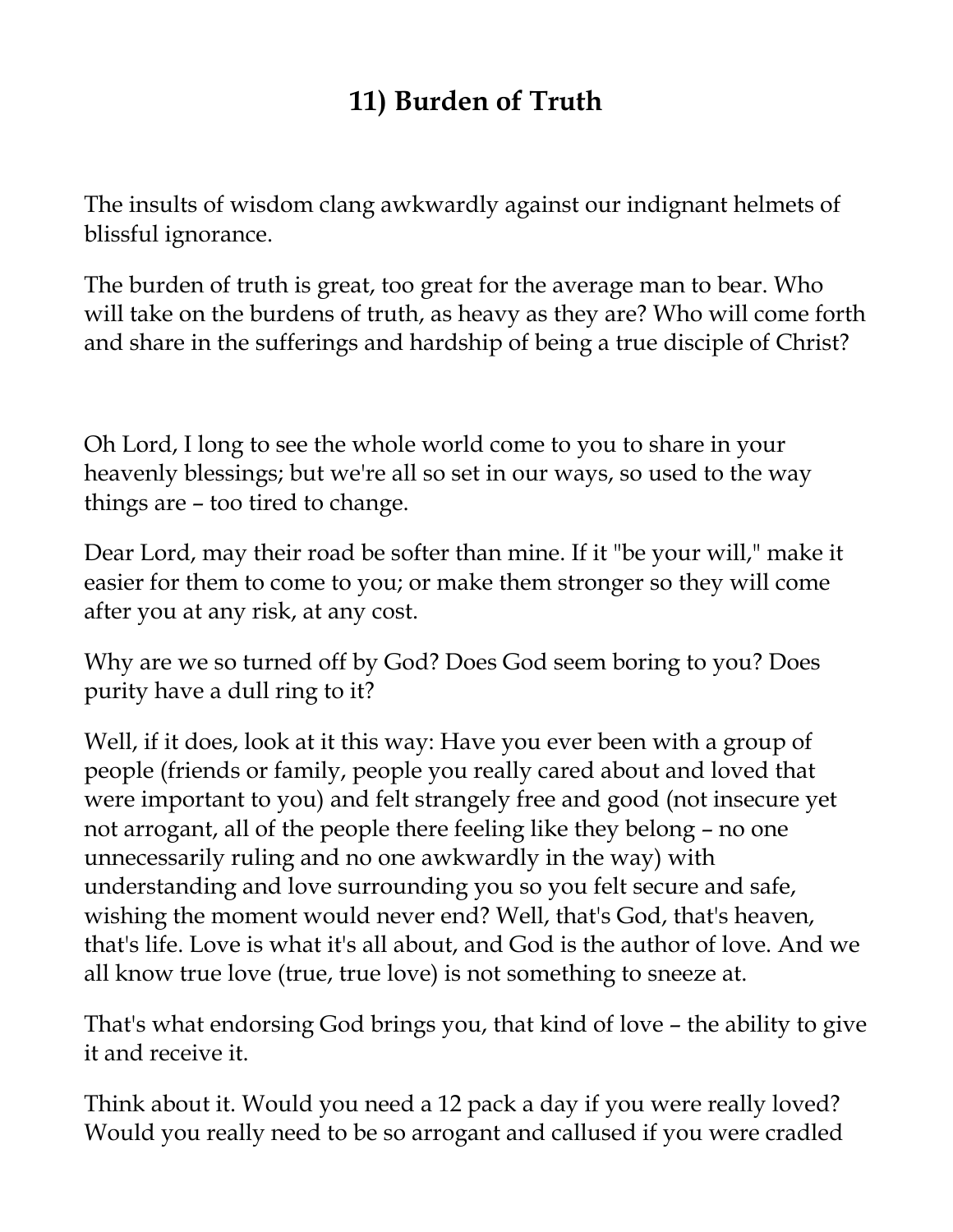in the arms of true love? God offers his love to you – and the love of others also.

Behind her rough exterior, her harsh talk, her cold abrupt answers, her impatient walk, her angry looks, her subtle yet poignant insults, lies the sweetest little girl, longing to play on the swings with her Daddy – a little girl whose smile would cause a statue to break down and cry after seeing the pure sweetness and sincerity of this little girl's love. Her love could warm the frozen Tundra. What sweetness in her eyes.

The hardest exteriors of men and women can often hide the softest of hearts.

But in this world, more often then not, Daddy is a bum-crevasse and doesn't have a clue as to how to love his daughter – because he was depraved himself. So that sweet, innocent girl begins to close down, because Daddy or whoever shut her down when she reached out and just wanted to play. Maybe they even went so for as to abuse her or rape her. How freuqing awful! Why must things like these happen? But it does happen.

But God steps in that father's place and lends a perfectly loving hand that may not be trusted at first. Why should she trust God? He calls himself the heavenly Father, and her father played a big part in screwing her up. But this Father is different. This Father longs to see her dance again like she danced as a child...

"I will ruin her vines and her fig trees, which she said were her pay from her lovers; I will make them a thicket, and wild animals will devour them. I will punish her for the days she burned incense to the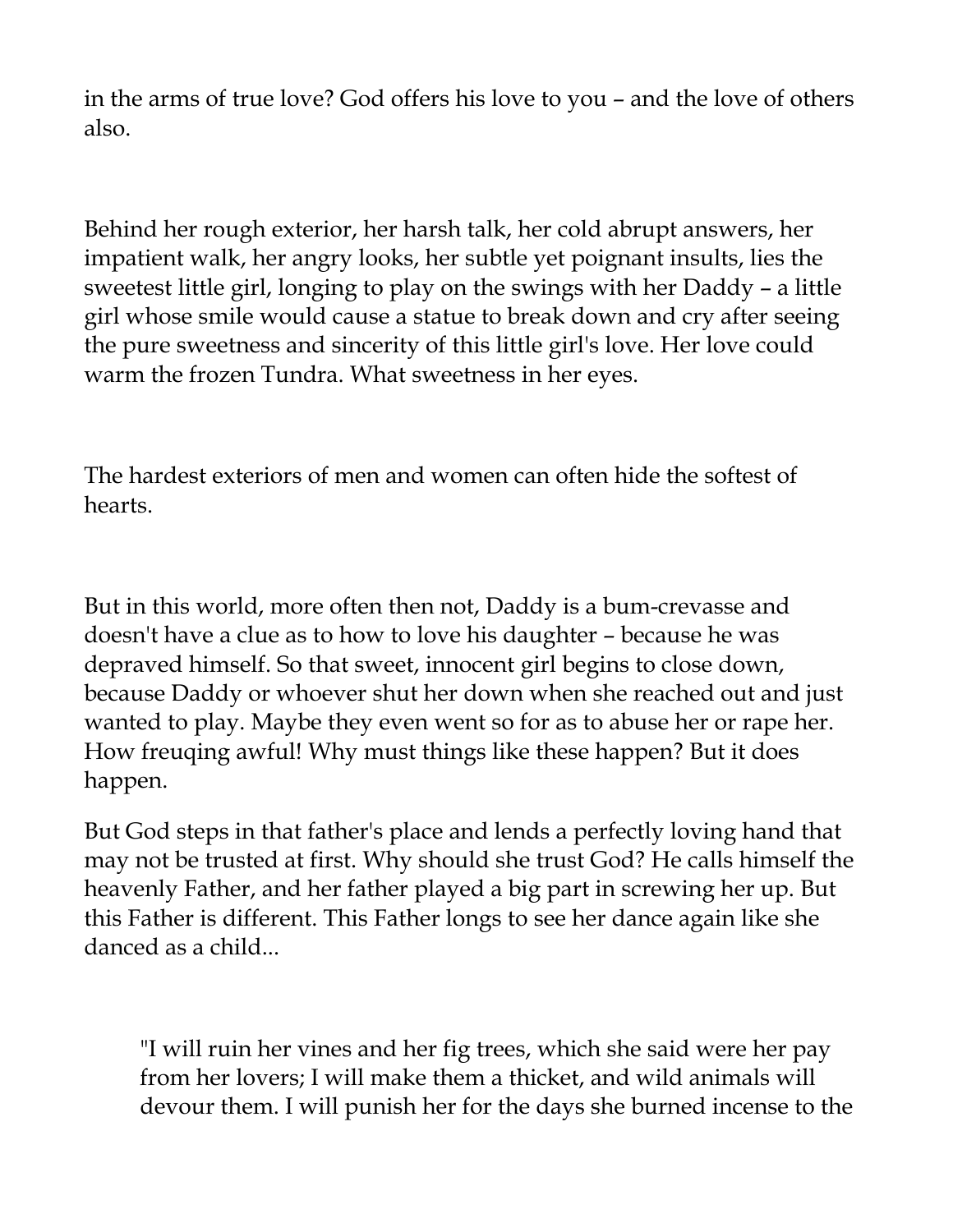Baals; she decked herself with rings and jewelry, and went after her lovers, but me she forgot," declares the LORD. "Therefore I am now going to allure her; I will lead her into the desert and speak tenderly to her. There I will give her back her vineyards, and will make the Valley of Achor a door of hope. There she will sing as in the days of her youth, as in the day she came up out of Egypt. "In that day," declares the LORD, "you will call me `my husband'; you will no longer call me `my master.""

#### (Hosea 2:12-16, NIV version)

"In that day I will make a covenant for them with the beasts of the field and the birds of the air and the creatures that move along the ground. Bow and sword and battle I will abolish from the land, so that all may lie down in safety. I will betroth you to me forever; I will betroth you in righteousness and justice, in love and compassion. I will betroth you in faithfulness, and you will acknowledge the LORD."

(Hosea 2:18-20, NIV version)

...in the pure, boundless, unrestricted, unembarrassed, corny joy that she once danced with before she knew how to spell rejection or knew the horrors of abuse – before she knew sorrow.

Instead of coming to God she may take her deep resentment against her father (or some other male figure) out on the men in her life. Whether she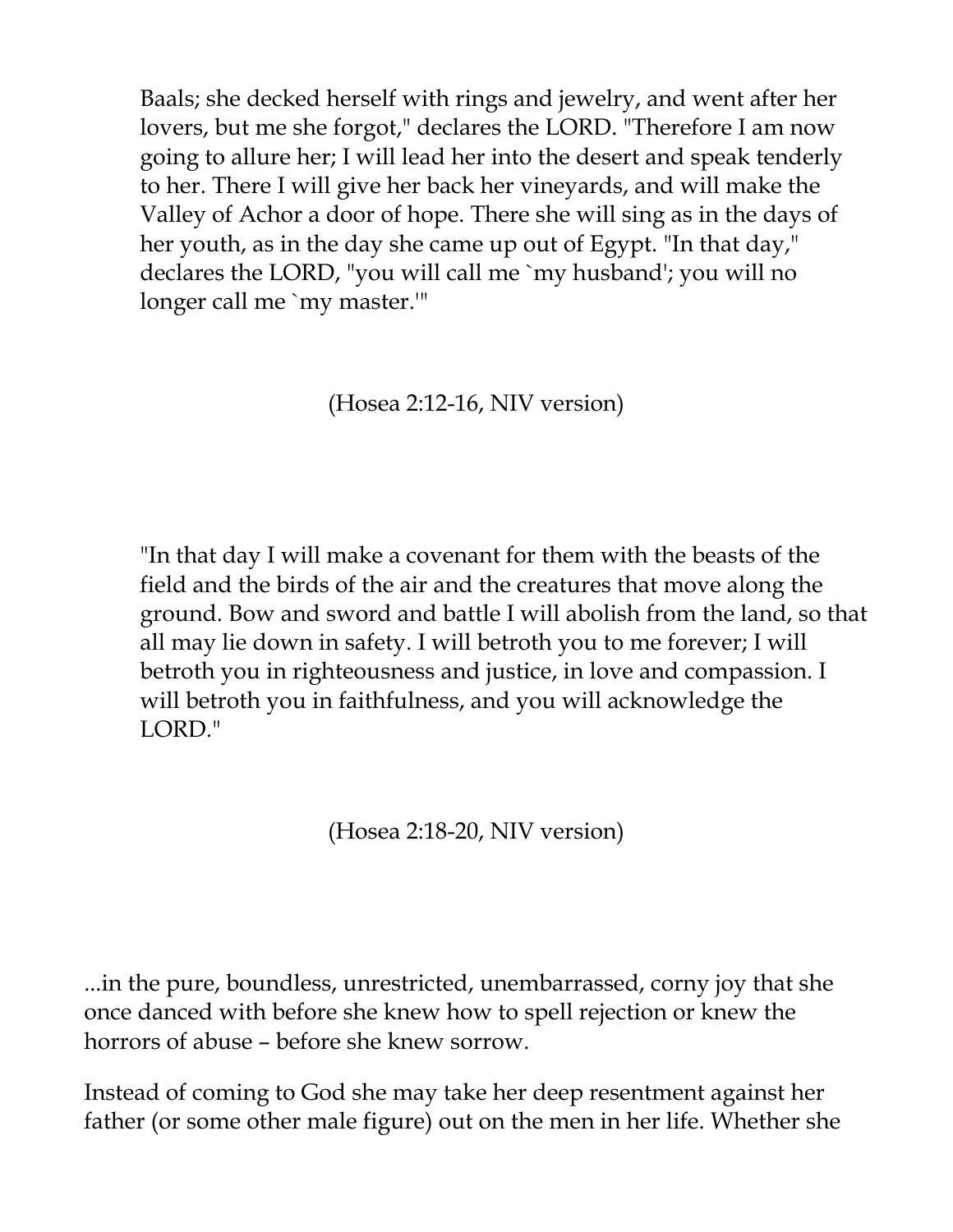knows it consciously or not, it seems this often happens; and unless that man in her life is feeding on the power of God, he is in grave danger of having the life sucked out of him.

That sweet innocent girl is turned into a man-killer, and may mow quite a few down. She'll steal their balls and make them feel inadequate no matter how hard they try. And once she has his balls she'll get sick of him and leave him (because he now has no balls, and is rendered unattractive). The man may give up his manhood to keep her around, and she'll demand it by demanding her way or else so he'll...

But both are victims. Still God offers a way out of this tragic, painful ritual; he offers his Son. The only way to break the curse of sin is through Jesus Christ the Son of God. He poured out his blood on the cross, not for the fun of it, but so that we may lose the evil chains that hang from our every limb since the moment we leave our mother's womb, so that the weights of these chains are lost forever, and we break forth free and truly at peace.

Why do we have to go through Christ to get to God? Why did Christ have to go to the cross to get to us? I'm not entirely sure why; though I could think of a lot of good reasons. But as I said before, I've found that the truth often seems crazier than a lie.

"Do not be afraid; you will not suffer shame. Do not fear disgrace; you will not be humiliated. You will forget the shame of your youth and remember no more the reproach of your widowhood. For your Maker is your husband–the LORD Almighty is his name–the Holy One of Israel is your Redeemer; he is called the God of all the earth. The LORD will call you back as if you were a wife deserted and distressed in spirit–a wife who married young, only to be rejected," says your God. "For a brief moment I abandoned you, but with deep compassion I will bring you back. In a surge of anger I hid my face from you for a moment, but with everlasting kindness I will have compassion on you," says the LORD your Redeemer.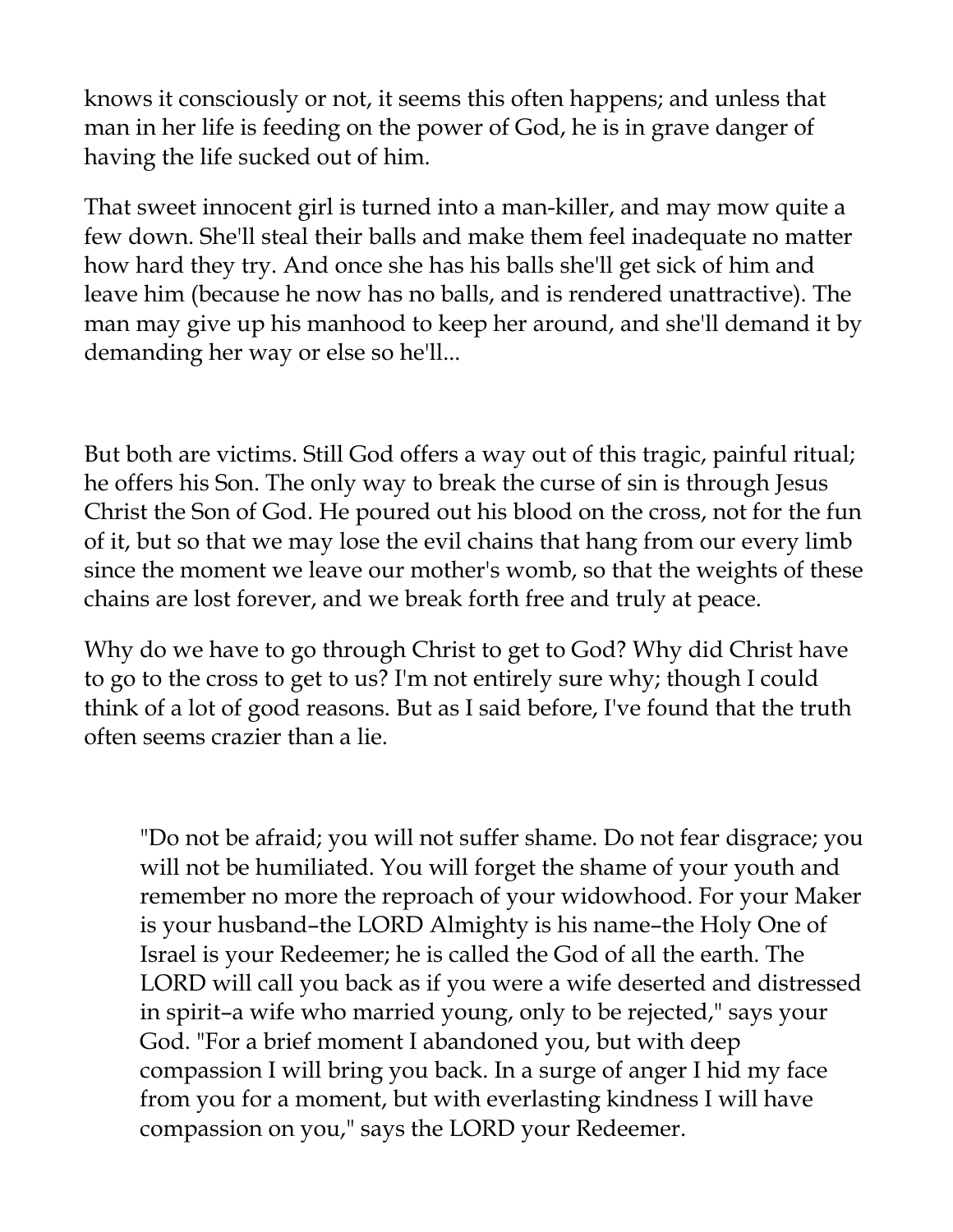(Isaiah 54:4-8, NIV version)

## $+ + +$

## **12) For Long Have Jets**

When before, I couldn't get away from depression, now, I can't get away from strength. I've spent too many years feeling sorry for myself; now is a new beginning.

## $+ + +$

#### **13) Hardened Hostage**

Well, so much for that. My strength is leaving me. It's my own damn fault. I haven't been making any effort to spend time with God; I've just been hoping I could ride on the past few days, but it doesn't work for long.

I feel weakness and insecurity coyly stepping into my way of thinking (so coyly that I barely notice – but I realize my fault). I have to make an effort, every day, to know God and feed on his Spirit.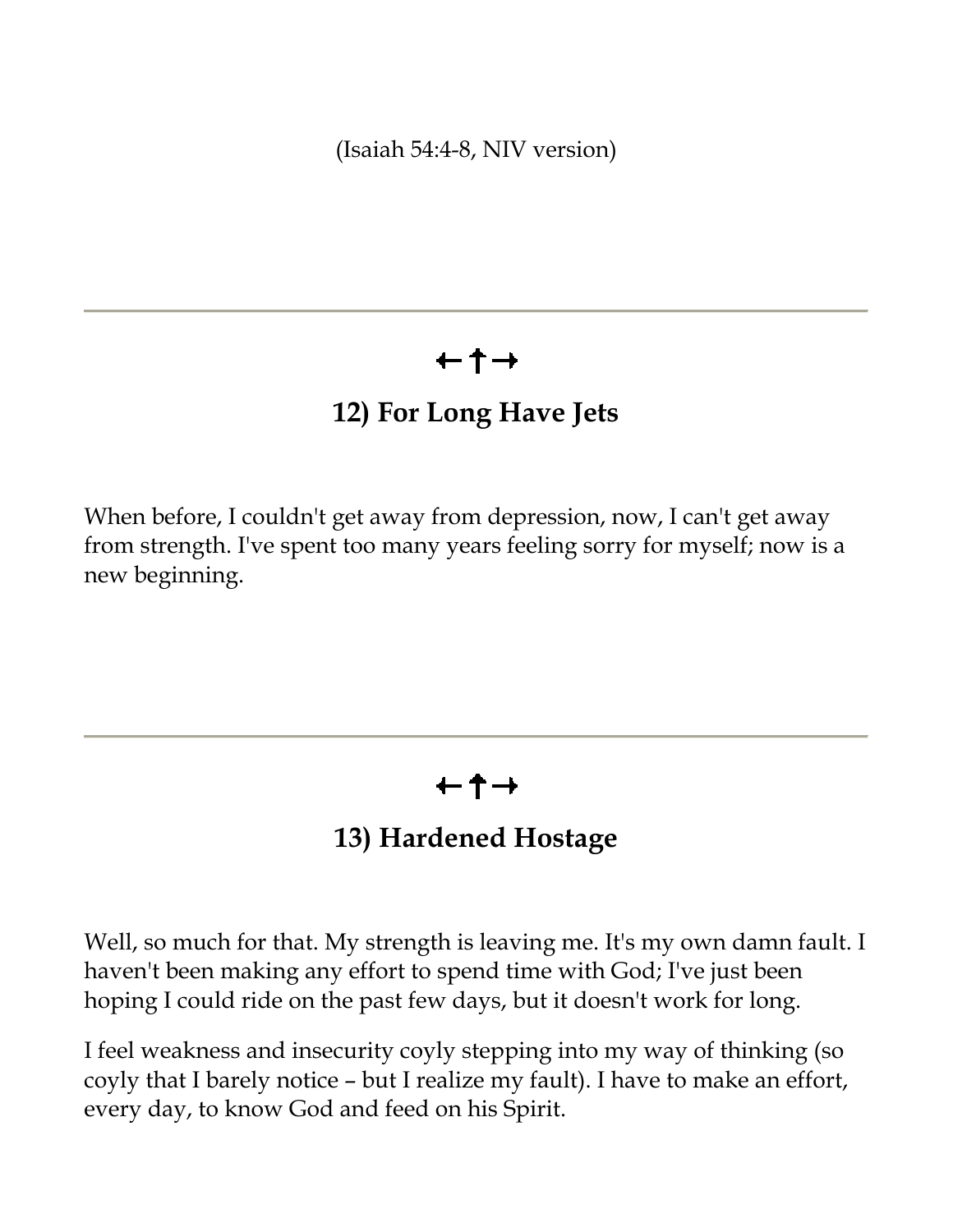"Be still, and know that I am God; I will be exalted among the nations, I will be exalted in the earth."

(Psalms 46:10, NIV version)

Then Jesus declared, "I am the bread of life. He who comes to me will never go hungry, and he who believes in me will never be thirsty."

(John 6:35, NIV version)

It's a daily thing. To come to God, I think, is a once in a lifetime thing. To come to God through Christ sets up (I think) a forever relationship – that even if you feel far away from where you once were, that God has still not left you.

But to feel the power of God in your everyday life is a day-to-day thing.

"Therefore do not worry about tomorrow, for tomorrow will worry about itself. Each day has enough trouble of its own."

(Matthew 6:34, NIV version)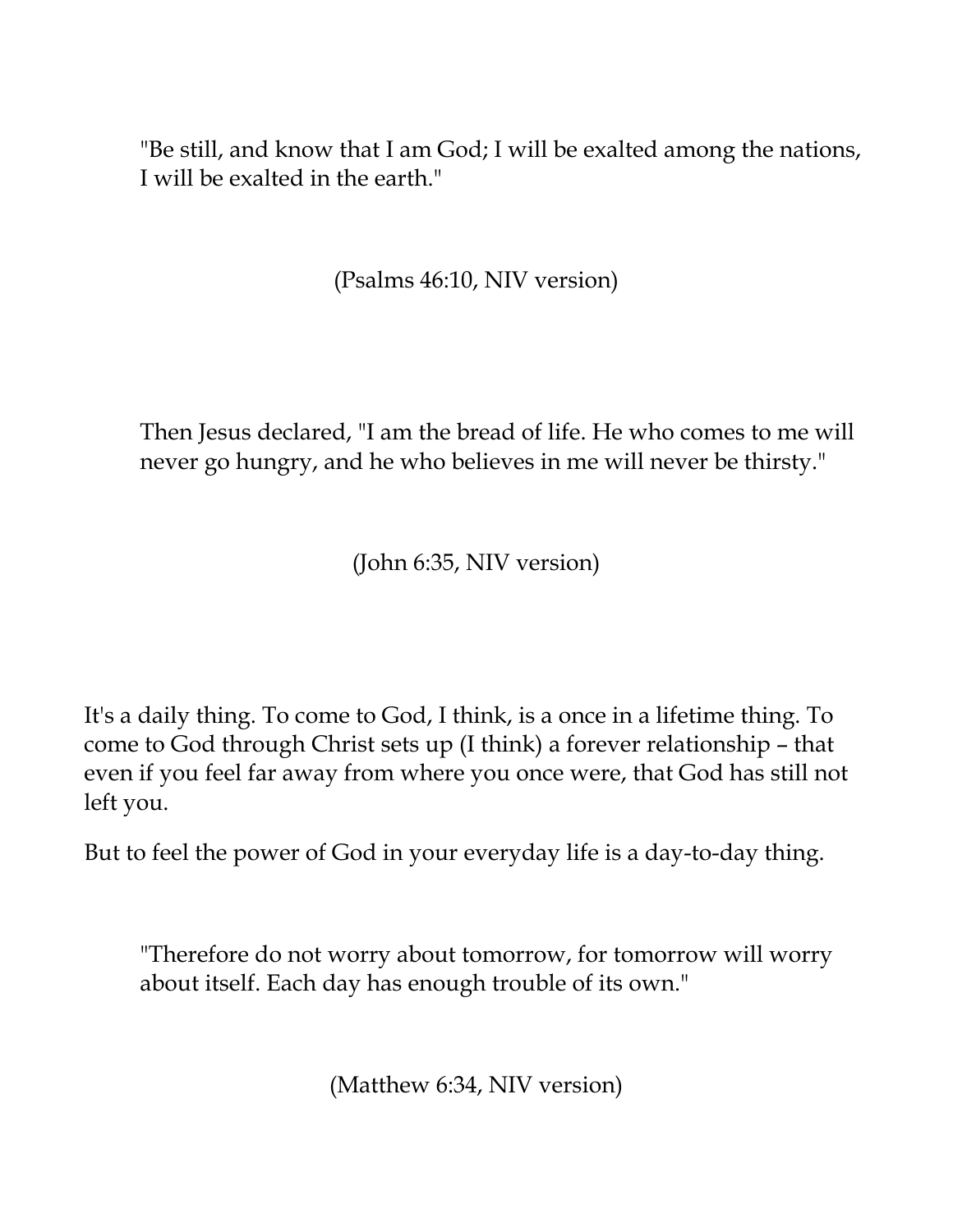Then he said to them all: "If anyone would come after me, he must deny himself and take up his cross daily and follow me."

(Luke 9:23, NIV version)

See to it, brothers, that none of you has a sinful, unbelieving heart that turns away from the living God. But encourage one another daily, as long as it is called Today, so that none of you may be hardened by sin's deceitfulness.

(Hebrews 3:12-13, NIV version)

Well, if weakness and insecurity make a strong claim on me, then I'll be forced to become hard and callused and uncaring again. I know there is a perfect mix between strength and sensitivity that exists, but to find it requires God – and it seems maybe experience too. I can't do it any other way.

It's hard to walk the line between the two. If you're caring, you're running the risk of that caring to be taken for weakness. If it is, you may be seen as vulnerable; and once some people see vulnerability, this opens the door for them to abuse or take advantage of you. So it's easier just to come off hard and aggressive and untouchable, that way no one will freuq with you.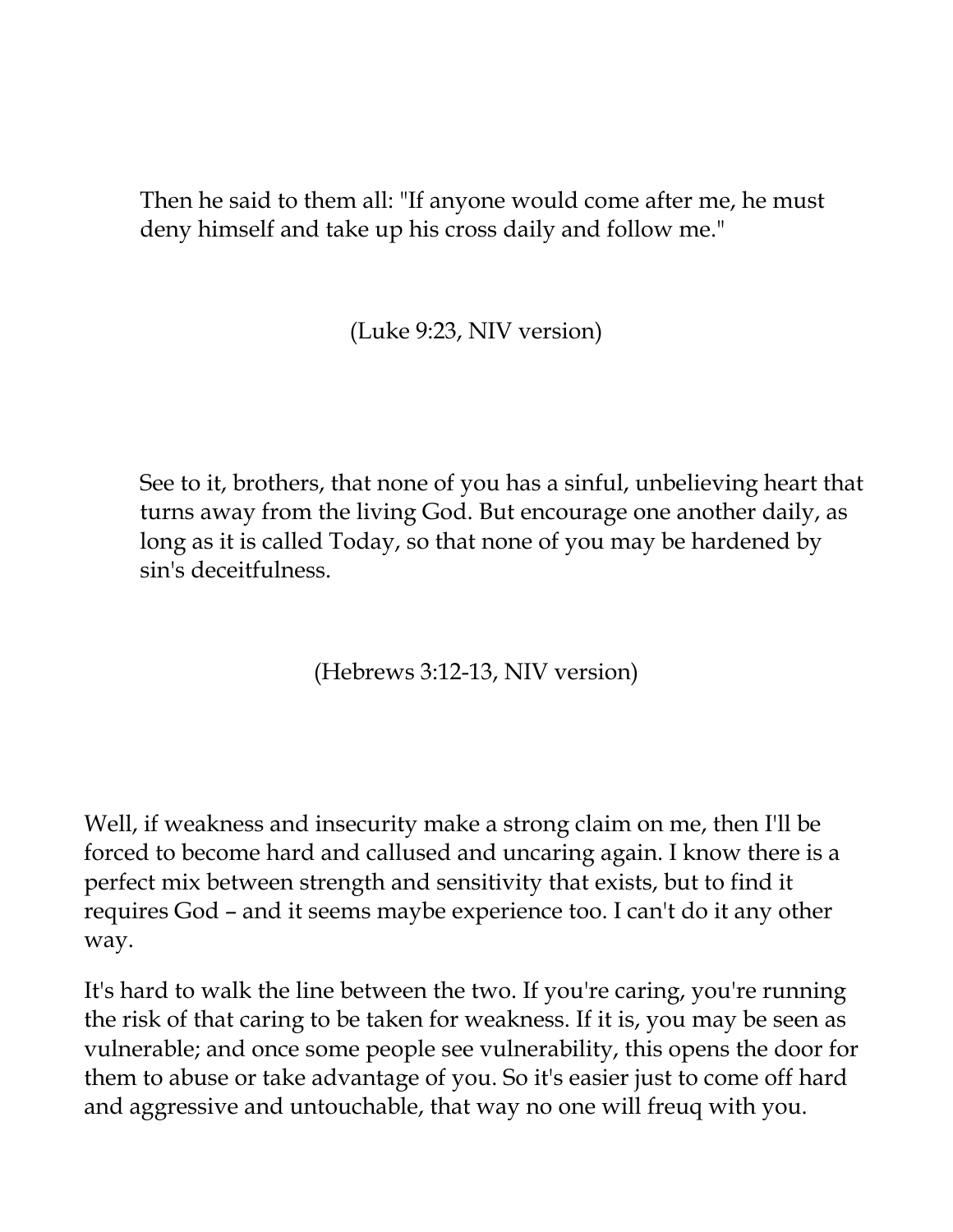If you do this, though people probably won't freuq with you, they probably won't be attracted to you either. Though some will, `cause they're either savior "wannabes" or they like the abuse `cause they're use to it from past family or relationship experiences (or they're hard and callused themselves, so they don't mind it).

Strength and callousness are two different things, though. If you don't have the strength to love, even with the possibility of rejection, then callousness is a natural alternative. Harshness can be a sign of weakness.

But who cares; there is no need for an equation here, is there?

Is being able to label behavioral patterns worth anything? I don't know.

## $+ + +$

## **14) The Pleadings of Obstruction**

Caffeine lives are what we lead. Things move too fast to even recognize what they are. We impatiently fidget in the face of eternal love anticipating our favorite TV series. We step over the homeless to quicken our route to the video store. We can't stand to sit for five minutes and talk to the people who love us, but will spend hours preparing ourselves in the mirror for those who would trade our confidences and tell the devil our weaknesses in exchange for cheap whiskey.

The ones who love us best Are the ones we'll lay to rest And visit their graves on holidays at best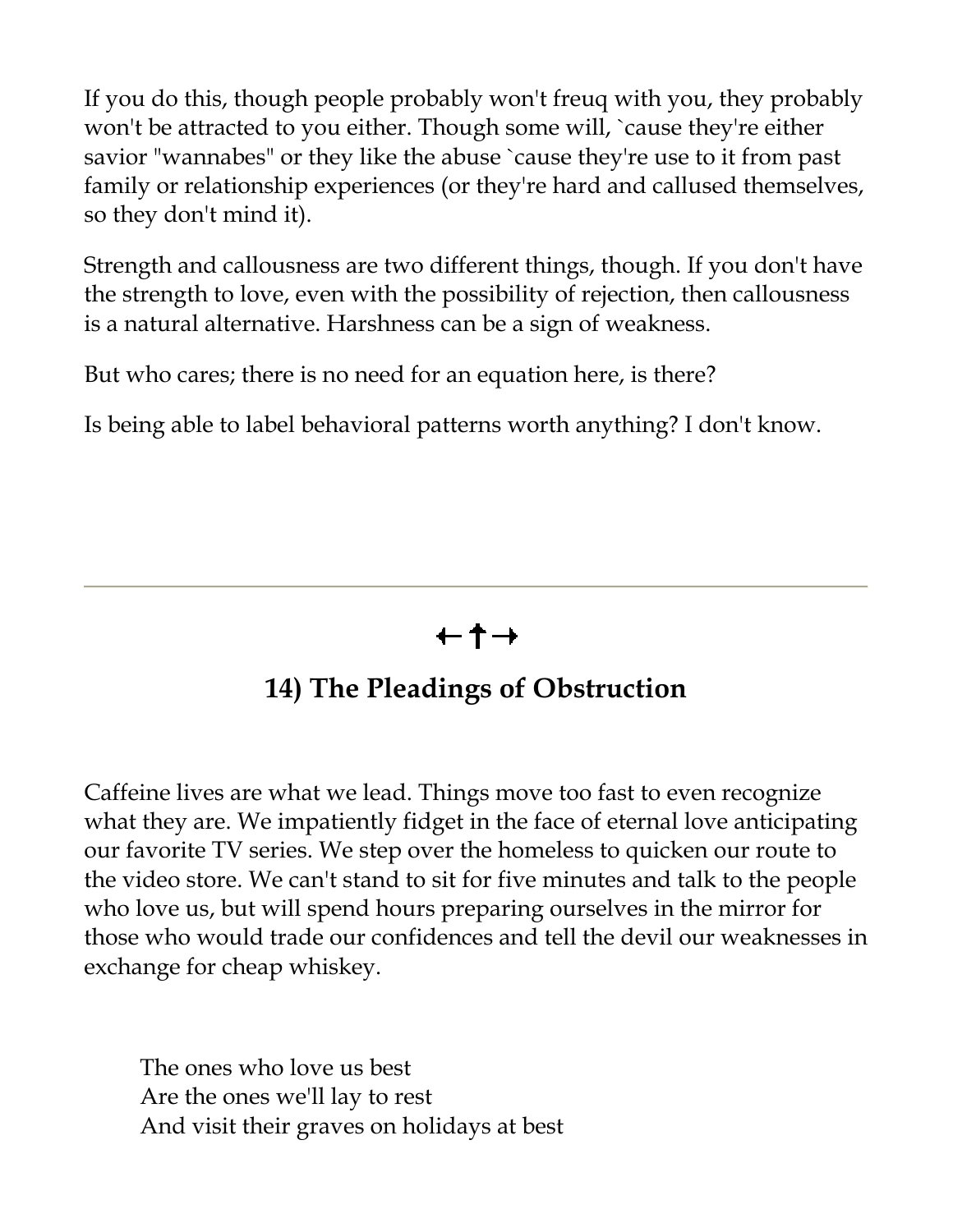The ones who love us least Are the ones we'll die to please If it's any consolation, I don't begin to understand them

("Bastards Of Young" by Paul Westerberg, from The Replacements album "Tim")

Pleasure comes too easily. Distraction is all around us. The TV has no soul and sucks us into its way of life. We watch the plastic lives of the successful, portrayed with the stability of a caffeine-high, and long to imitate them.

We watch the TV shows with no meaning other than the purpose of distraction. We use them to distract us from pain instead of dealing with pain correctly; so in turn, the pain still manifests itself and turns up in all sorts of subtle (or unsubtle), freuqed up, backwards places.

[Entertainment in the right amount is great, but why would you leave God out of it?]

We do not face our pain; we displace it. We drown it in alcohol. We answer it with sexual pleasure. We forget it with movies. We hide it beneath a busy work schedule.

"America, the Land of the Phony." Those who have achieved what seems like success are probably the most unfortunate. They've learned to separate themselves from themselves, from who they really are. They've suppressed that and have given into a phony world of false confidence where they have truly become king, but at the cost of their own souls.

They are the saddest creatures ever to walk the earth. They know honor. They know praise. They know glory, and thrive on it. They will rape you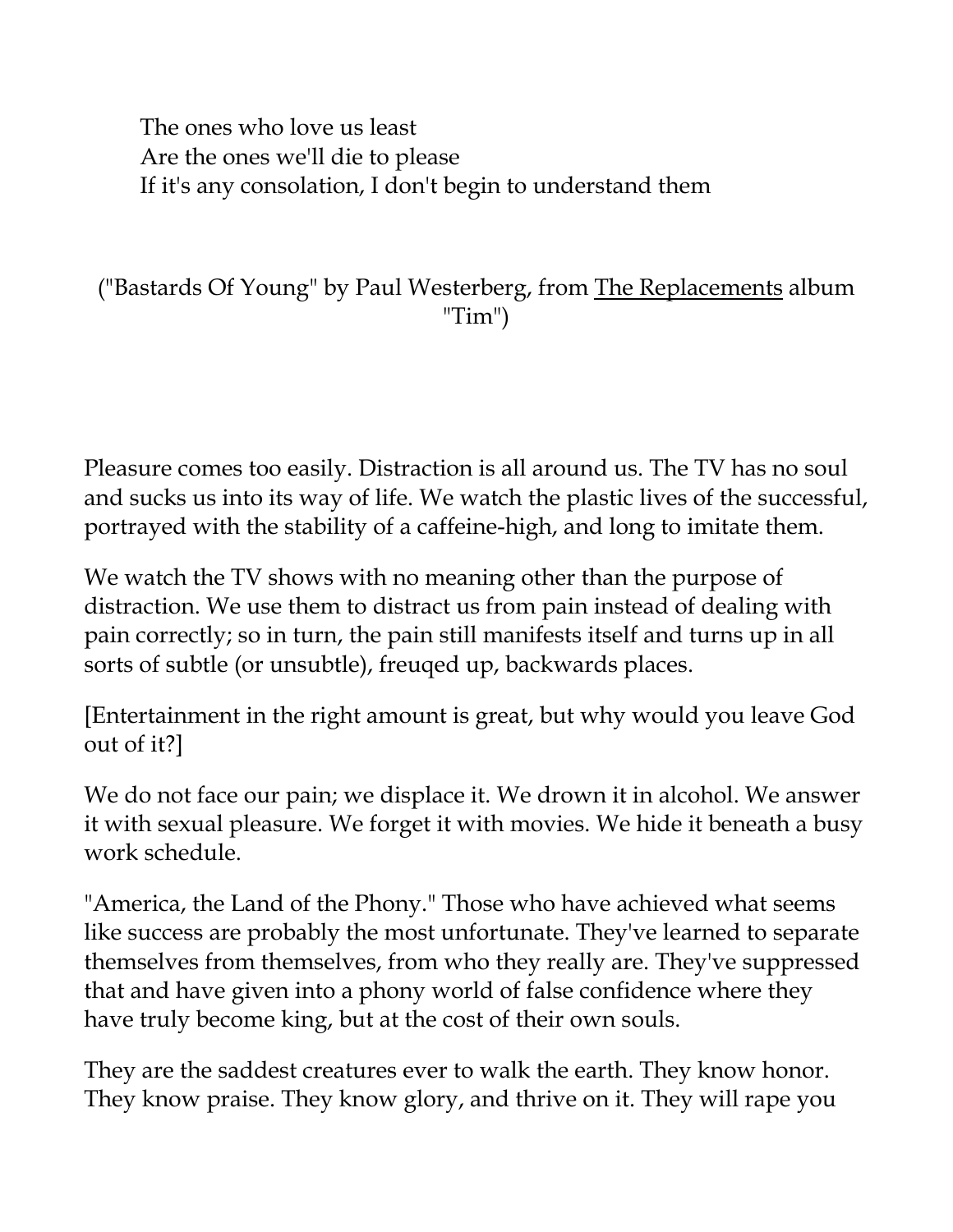for it. They will intimidate you to keep you in your subservient role to them.

Their response to heartache and rejection is the most tragic response there is. The weak and abused are far better off. They may not have overcome their oppressors, but at least they never became the oppressors themselves.

"I, wisdom, dwell together with prudence; I possess knowledge and discretion. To fear the LORD is to hate evil; I hate pride and arrogance, evil behavior and perverse speech. Counsel and sound judgment are mine; I have understanding and power. By me kings reign and rulers make laws that are just; by me princes govern, and all nobles who rule on earth. I love those who love me, and those who seek me find me. With me are riches and honor, enduring wealth and prosperity. My fruit is better than fine gold; what I yield surpasses choice silver. I walk in the way of righteousness, along the paths of justice, bestowing wealth on those who love me and making their treasuries full."

(Proverbs 8:12-21, NIV version)

But even the arrogant have hope. If they are lucky, their thrones will be taken away from them. They will go to sit down on them and fall backwards and hit the floor. Those whom this phony king has oppressed will see that their power has been stripped and will laugh with scorn and delight. These former masters of their surroundings will quickly become aware of the flesh that hangs from their bones, and their cheeks will soon relearn the once forgotten task of turning red from embarrassment.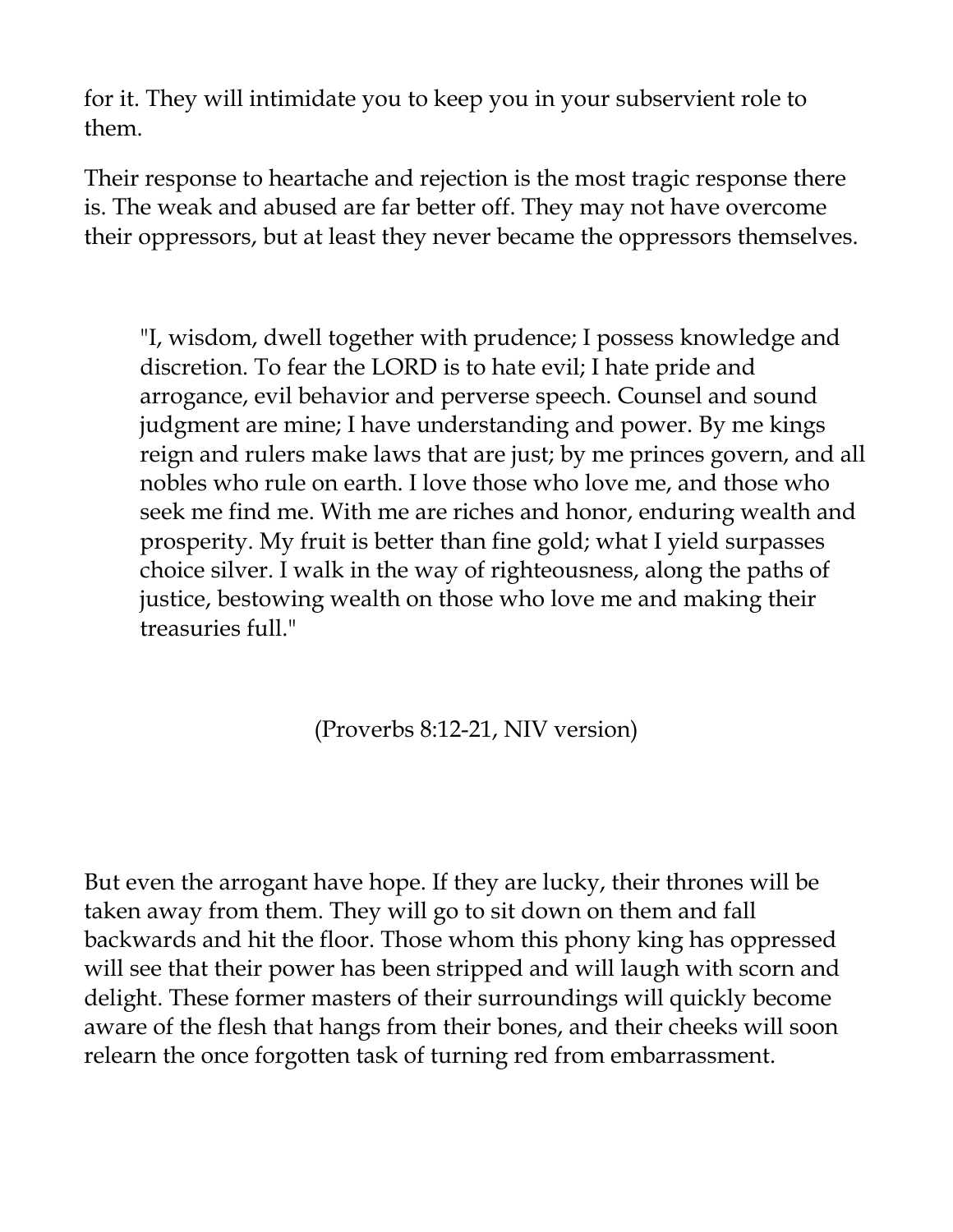They will realize that the control they once had was only an illusion painted by Satan to keep them from bowing in worship to the God that made them, to keep them from knowing that...

"The LORD brings death and makes alive; he brings down to the grave and raises up. The LORD sends poverty and wealth; he humbles and he exalts. He raises the poor from the dust and lifts the needy from the ash heap; he seats them with princes and has them inherit a throne of honor. "For the foundations of the earth are the LORD's; upon them he has set the world. He will guard the feet of his saints, but the wicked will be silenced in darkness. "It is not by strength that one prevails; those who oppose the LORD will be shattered. He will thunder against them from heaven; the LORD will judge the ends of the earth. "He will give strength to his king and exalt the horn of his anointed."

(1 Samuel 2:6-10, NIV version)

...to keep them from heaven and keep them from love, to keep them from Christ, to keep them from God.

But they may still turn to God. In their destruction they may find their concrete hope. They'll trade their shell of arrogance for a glow of contentment. Instead of instilling fear in others to gain control, they will instill confidence and acceptance and love; but only if they finally bow to their maker and assume the role that they were constructed for.

They were not constructed to be God, not even gods of their own lives. They were constructed to depend on their maker, and go against the grain of the universe as long as they don't bow to this eternal truth.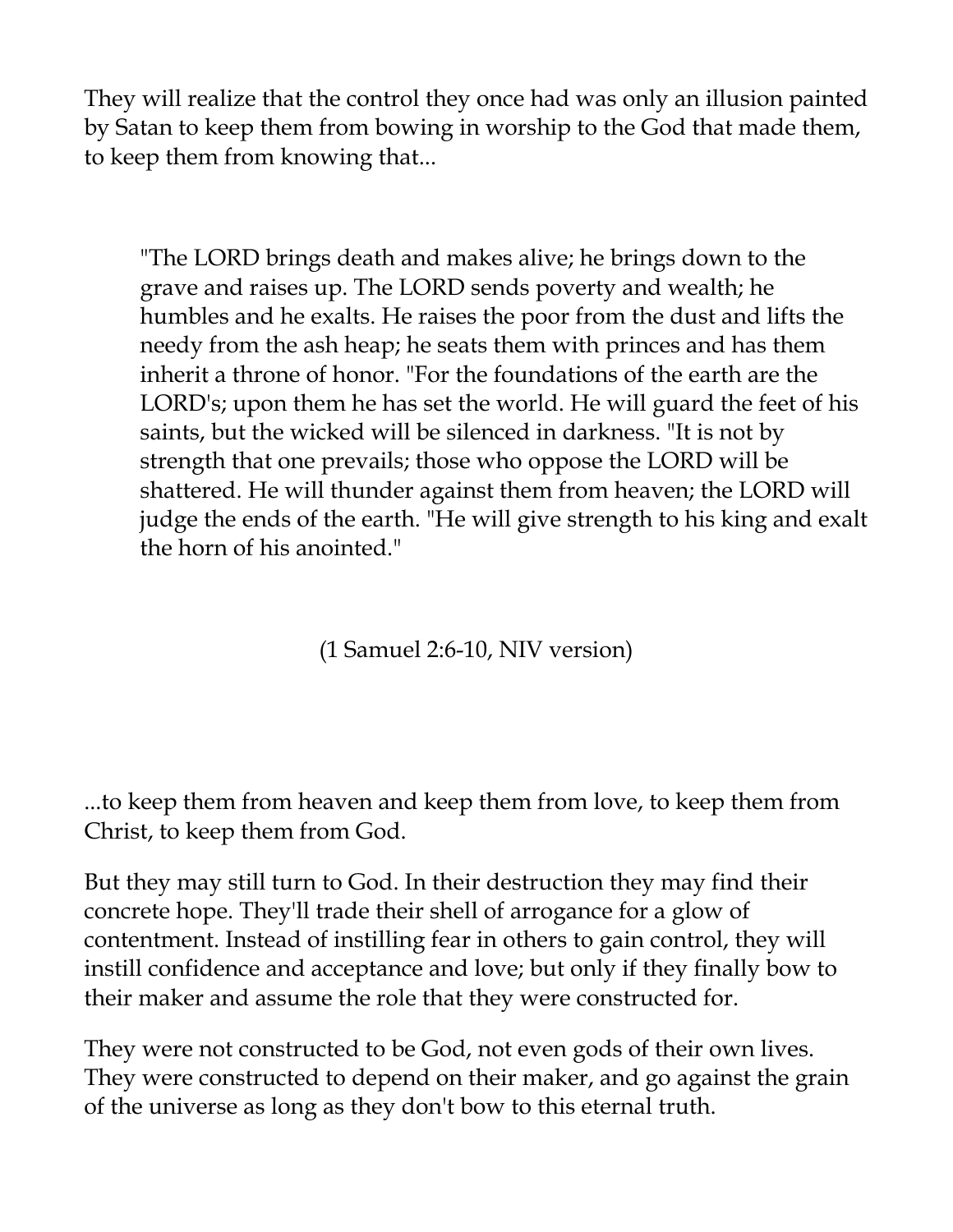The process in which God allows us to know him is through the belief in his Son, and the belief that his Son interceded for us and bore the penalty of our own sins on the cross and rose again from the dead – the personal affirmation that this is as truth for us, and accepting his way of forgiveness and redemption.

Jesus Christ came to this earth to redeem man to God, to restore the union that was broken in the Garden of Eden.

And the things that separated Adam and Eve from their maker are the same things that keep us from accepting the plan of salvation, the plan of forgiveness that God offers us today. We will not listen to God for we believe we know better. We do not obey God because God is silly and asks for silly things.

The man and his wife were both naked, and they felt no shame. Now the serpent was more crafty than any of the wild animals the LORD God had made. He said to the woman, "Did God really say, `You must not eat from any tree in the garden'?" The woman said to the serpent, "We may eat fruit from the trees in the garden, but God did say, `You must not eat fruit from the tree that is in the middle of the garden, and you must not touch it, or you will die.'" "You will not surely die," the serpent said to the woman. "For God knows that when you eat of it your eyes will be opened, and you will be like God, knowing good and evil." When the woman saw that the fruit of the tree was good for food and pleasing to the eye, and also desirable for gaining wisdom, she took some and ate it. She also gave some to her husband, who was with her, and he ate it. Then the eyes of both of them were opened, and they realized they were naked; so they sewed fig leaves together and made coverings for themselves. Then the man and his wife heard the sound of the LORD God as he was walking in the garden in the cool of the day, and they hid from the LORD God among the trees of the garden. But the LORD God called to the man, "Where are you?" He answered, "I heard you in the garden, and I was afraid because I was naked; so I hid." And he said, "Who told you that you were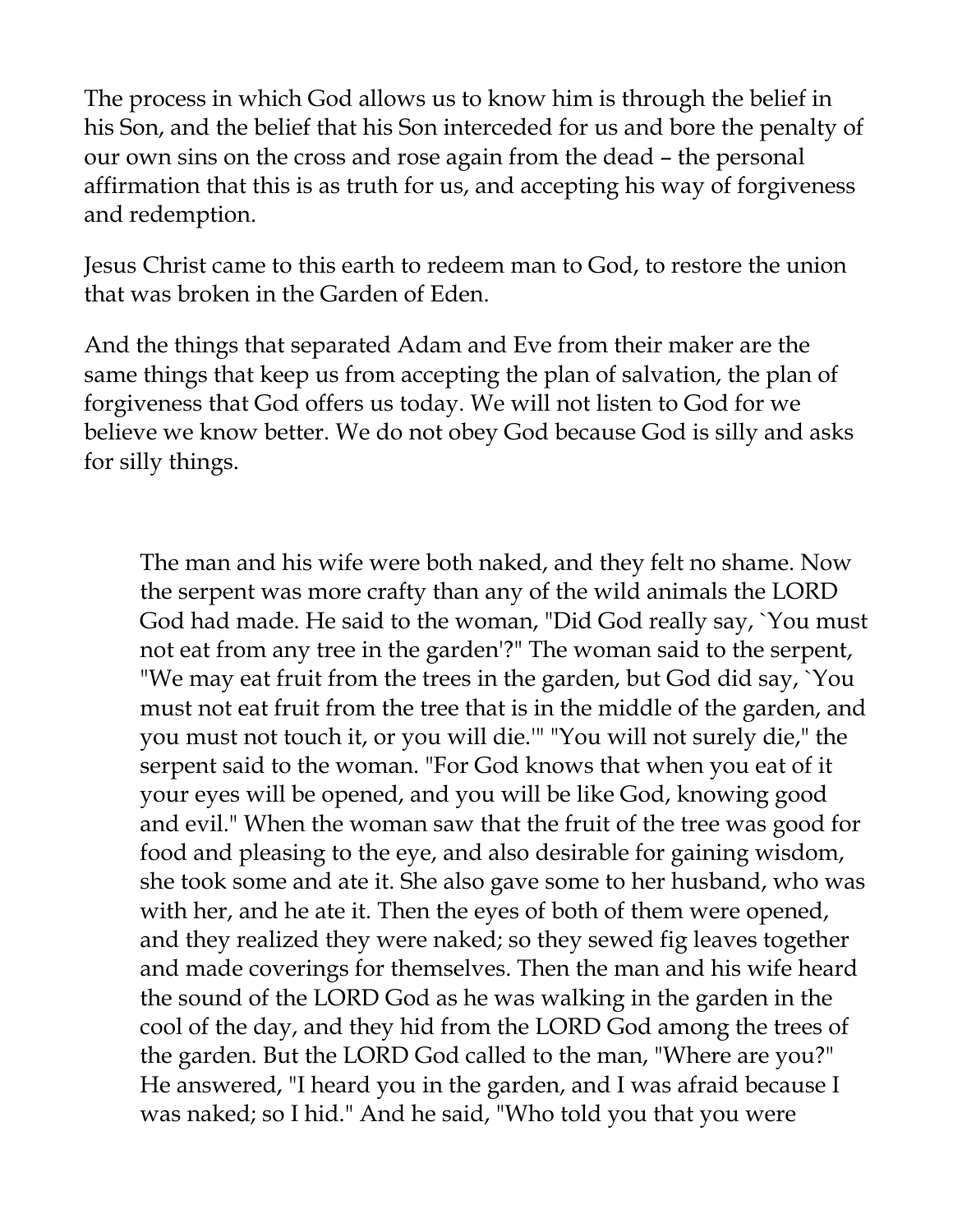naked? Have you eaten from the tree that I commanded you not to eat from?" The man said, "The woman you put here with me–she gave me some fruit from the tree, and I ate it." Then the LORD God said to the woman, "What is this you have done?" The woman said, "The serpent deceived me, and I ate." So the LORD God said to the serpent, "Because you have done this, "Cursed are you above all the livestock and all the wild animals! You will crawl on your belly and you will eat dust all the days of your life. And I will put enmity between you and the woman, and between your offspring and hers; he will crush your head, and you will strike his heel." To the woman he said, "I will greatly increase your pains in childbearing; with pain you will give birth to children. Your desire will be for your husband, and he will rule over you." To Adam he said, "Because you listened to your wife and ate from the tree about which I commanded you, `You must not eat of it,' Cursed is the ground because of you; through painful toil you will eat of it all the days of your life. It will produce thorns and thistles for you, and you will eat the plants of the field. By the sweat of your brow you will eat your food until you return to the ground, since from it you were taken; for dust you are and to dust you will return." Adam named his wife Eve, because she would become the mother of all the living. The LORD God made garments of skin for Adam and his wife and clothed them. And the LORD God said, "The man has now become like one of us, knowing good and evil. He must not be allowed to reach out his hand and take also from the tree of life and eat, and live forever." So the LORD God banished him from the Garden of Eden to work the ground from which he had been taken. After he drove the man out, he placed on the east side of the Garden of Eden cherubim and a flaming sword flashing back and forth to guard the way to the tree of life.

(Genesis 2:25-3:24, NIV version)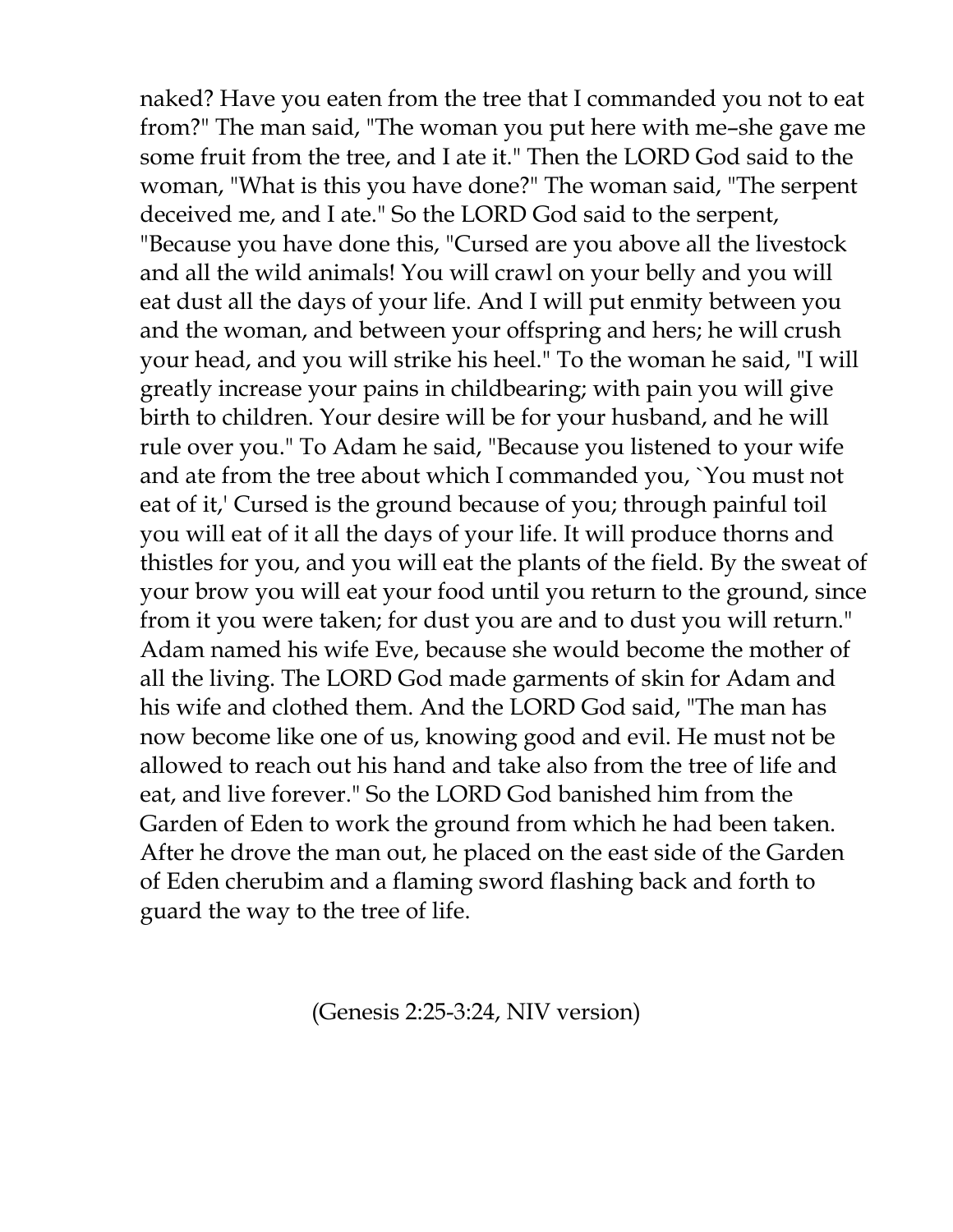Don't eat that fruit, God says; but we listen to the serpent (the devil – Revelation 12:9) that might try to deceive us with persuasions like the following: Why not eat that fruit; there's nothing wrong with it? God only tells you not to eat it because if you do, you'll become like God yourself. You don't need God to lead and guide you; you've gotten your own mind. You can control your own life. There is nothing above or greater than you. And even if there is, who cares? Do what you want.

So we eat the fruit, and sin. It's a sin because you've disobeyed a command of God. And once you've sinned, once you've tasted the sweetness of the forbidden fruit (no matter how innocently you were enticed, no matter how devious someone has been to persuade you to do so – if you knew God didn't want you to do it, but you did it anyway), you will now suffer the consequences. You may now find out what the direct result of disobeying God is: Separation from God.

Separation from God, the three most tragic words ever uttered. We don't realize the horror of these three words. Sometimes we don't even realize who God really is. He's so often spoken of as a distant, cold, impersonal, white bearded, boring burden that he is robbed of his true characteristics.

He created you. He created the people you love. He created the people who love you. He gave you the freedom to choose to seek God or choose not to seek him. He gave you the choice to obey him or not to obey him. He created your cat. He created your emotions. He knows what you feel and think. He knows what you need and desire.

God holds the patent on love, and love is all you want. If you want love, why don't you want God? He's hurt that you don't want his love. He's hurt that you won't give him his place in your life. He cries heavenly tears from his throne as he sees you running around in circles chasing your own tail while he screams at the top of his lungs through his prophets and apostles. He cries out through nature and through your life experience and people in your life. He leaps in the air and waves through the sacrifice of his only begotten Son, all to get your hardened heart to come to him. He bends over and reaches down, day after day, for your very soul.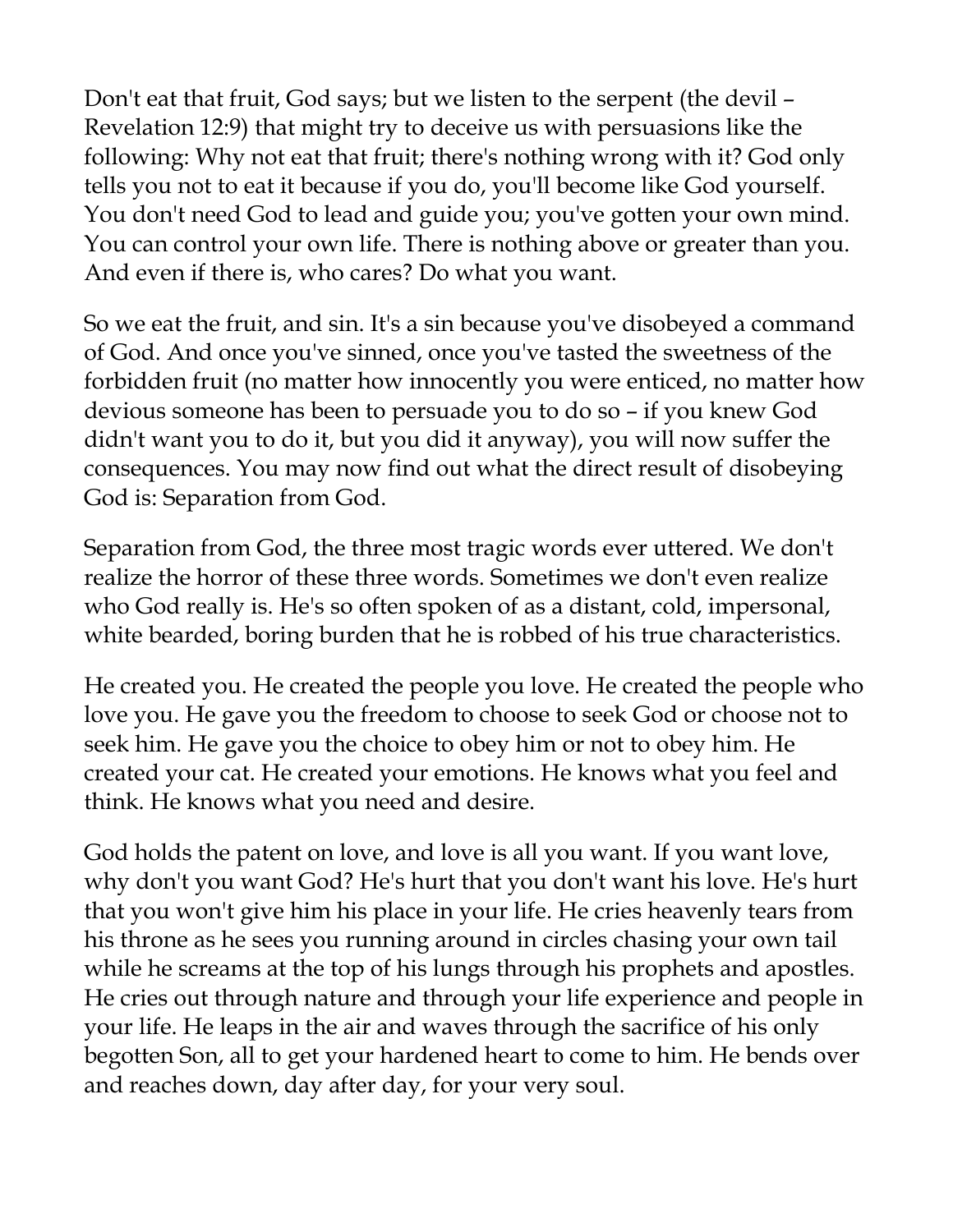"I revealed myself to those who did not ask for me; I was found by those who did not seek me. To a nation that did not call on my name, I said, `Here am I, here am I.' All day long I have held out my hands to an obstinate people, who walk in ways not good, pursuing their own imaginations–a people who continually provoke me to my very face, offering sacrifices in gardens and burning incense on altars of brick; who sit among the graves and spend their nights keeping secret vigil; who eat the flesh of pigs, and whose pots hold broth of unclean meat; who say, `Keep away; don't come near me, for I am too sacred for you!' Such people are smoke in my nostrils, a fire that keeps burning all day."

(Isaiah 65:1-5, NIV version)

He longs to see you happy and made it impossible for you to be happy without him, so he could have the joy of seeing measly you come to him. He wants you that badly; he loves you that much. So turn to him; tell him that you want him to be your God. Receive Christ into your heart.

Jesus said to her, "I am the resurrection and the life. He who believes in me will live, even though he dies; and whoever lives and believes in me will never die. Do you believe this?" "Yes, Lord," she told him, "I believe that you are the Christ, the Son of God, who was to come into the world."

(John 11:25-27, NIV version)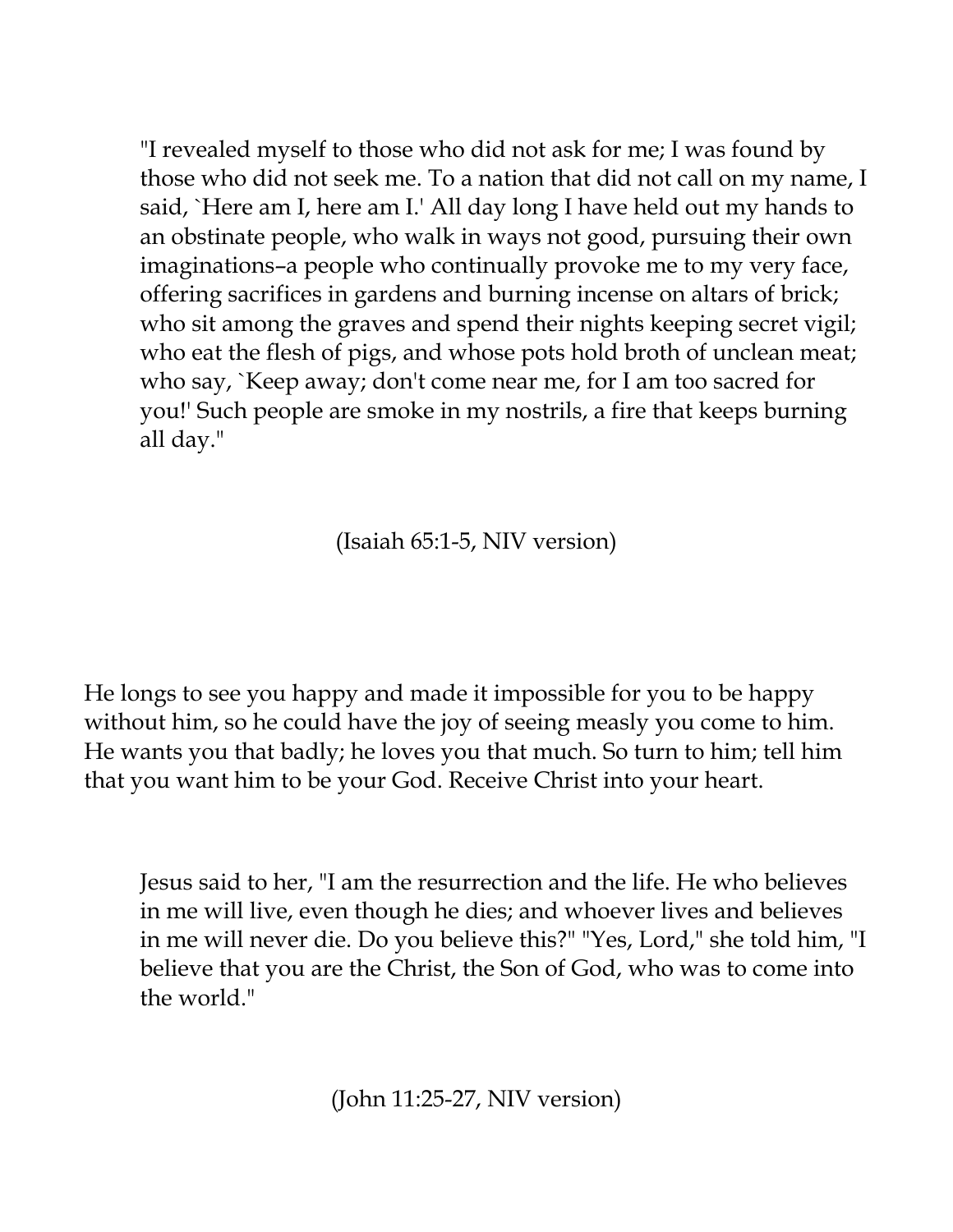Accept the work Christ has done on the cross for you as the erasing of your sins before God: so you may have that great void that separates you from God immediately closed, so you may finally connect (though you may not feel anything right then, but maybe you will; but even if you don't, if your prayer was sincere, then you are accepted and forgiven by God – he promises this), so the veil is torn down, so you may spend all eternity away from the pain and agony of being separated from God and from his kingdom of heaven – truly at peace, where love is, where people you love are, where God is.

These words are inadequate to show God to the fullest; so seek him...

"For I know the plans I have for you," declares the LORD, "plans to prosper you and not to harm you, plans to give you hope and a future. Then you will call upon me and come and pray to me, and I will listen to you. You will seek me and find me when you seek me with all your heart. I will be found by you," declares the LORD, "and will bring you back from captivity. I will gather you from all the nations and places where I have banished you," declares the LORD, "and will bring you back to the place from which I carried you into exile."

(Jeremiah 29:11-14, NIV version)

And find out for your self what I can't adequately describe.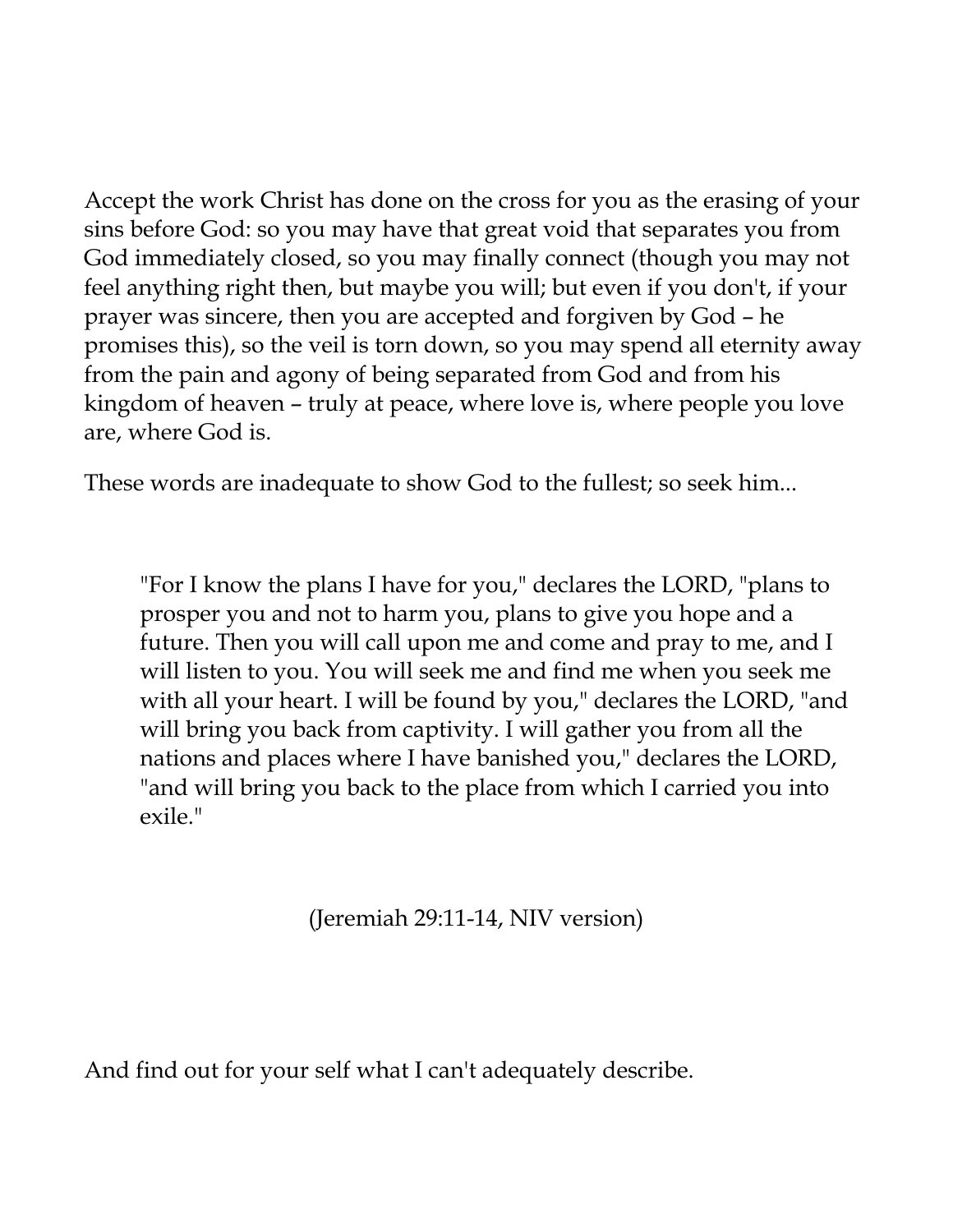Read about Jesus, about God and about the Spirit in The Bible (Old and New Testaments). Pray, follow, obey, love and begin to travel on the toughest, truest, narrowest road there is to eternity and truth and love and God.

"Enter through the narrow gate. For wide is the gate and broad is the road that leads to destruction, and many enter through it. But small is the gate and narrow the road that leads to life, and only a few find it."

(Matthew 7:13-14, NIV version)

And especially pray; begin to talk to God as much as possible. It can be formal or informal, while you're on your knees or while you're doing the dishes.

Ask him to fill you with his Spirit and mean it, and you will wonder why you ever did drugs. Of course you may fall away and not depend on God and do drugs again sometime or commit some other sin, but God will never leave you. [Not to say doing drugs is always a sin, that's between you and God. But falling away from God's leading, I believe is almost always a sin.]

No, in all these things we are more than conquerors through him who loved us. For I am convinced that neither death nor life, neither angels nor demons, neither the present nor the future, nor any powers, neither height nor depth, nor anything else in all creation, will be able to separate us from the love of God that is in Christ Jesus our Lord.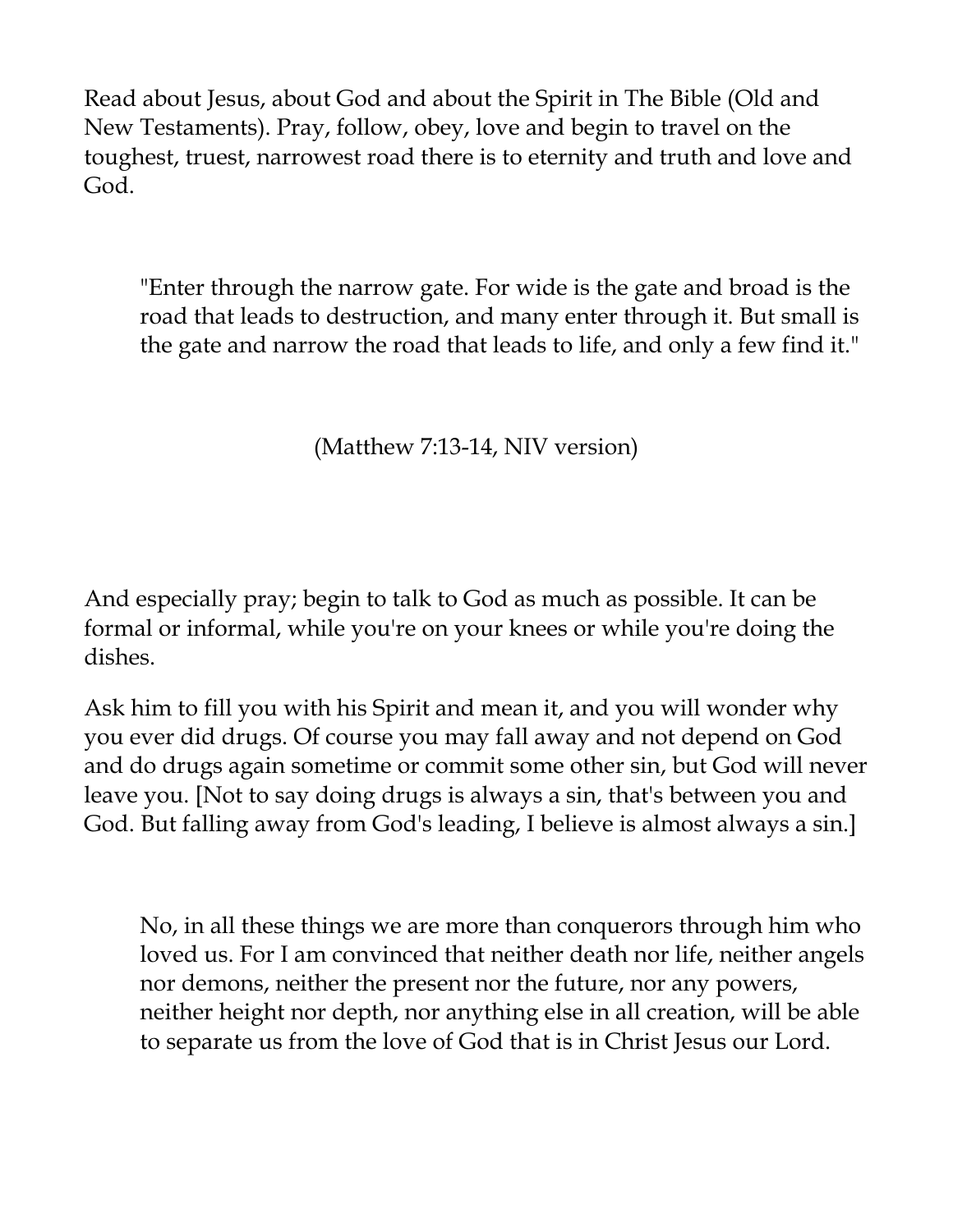I feel strange after writing all this. I am in fear of what the world will think and say of me if I believe this way. The world is so light. I almost wish I could be light with it, and not know the deep meanings of things and the grave responsibilities of eternity the lie on our heads. To choose God or to choose not to choose God, it's all so heavy and so deep. But only in dealing with these heavy issues can true happiness come, and can the real meaning of joy be understood.

You prepare a table before me in the presence of my enemies. You anoint my head with oil; my cup overflows. Surely goodness and love will follow me all the days of my life, and I will dwell in the house of the LORD forever.

(Psalms 23:5-6, NIV version)

It's so much to consider. It would be easier, in a way, to give into the pleasures of the world and never burden anyone with the questions of God and heaven and hell. I guess it must be done or else people I love might end up far away from God and happiness and their true selves. And things can be light too. There is laughter, but more so in heaven then in this life (and eternity is a lot longer than sixty-eight years).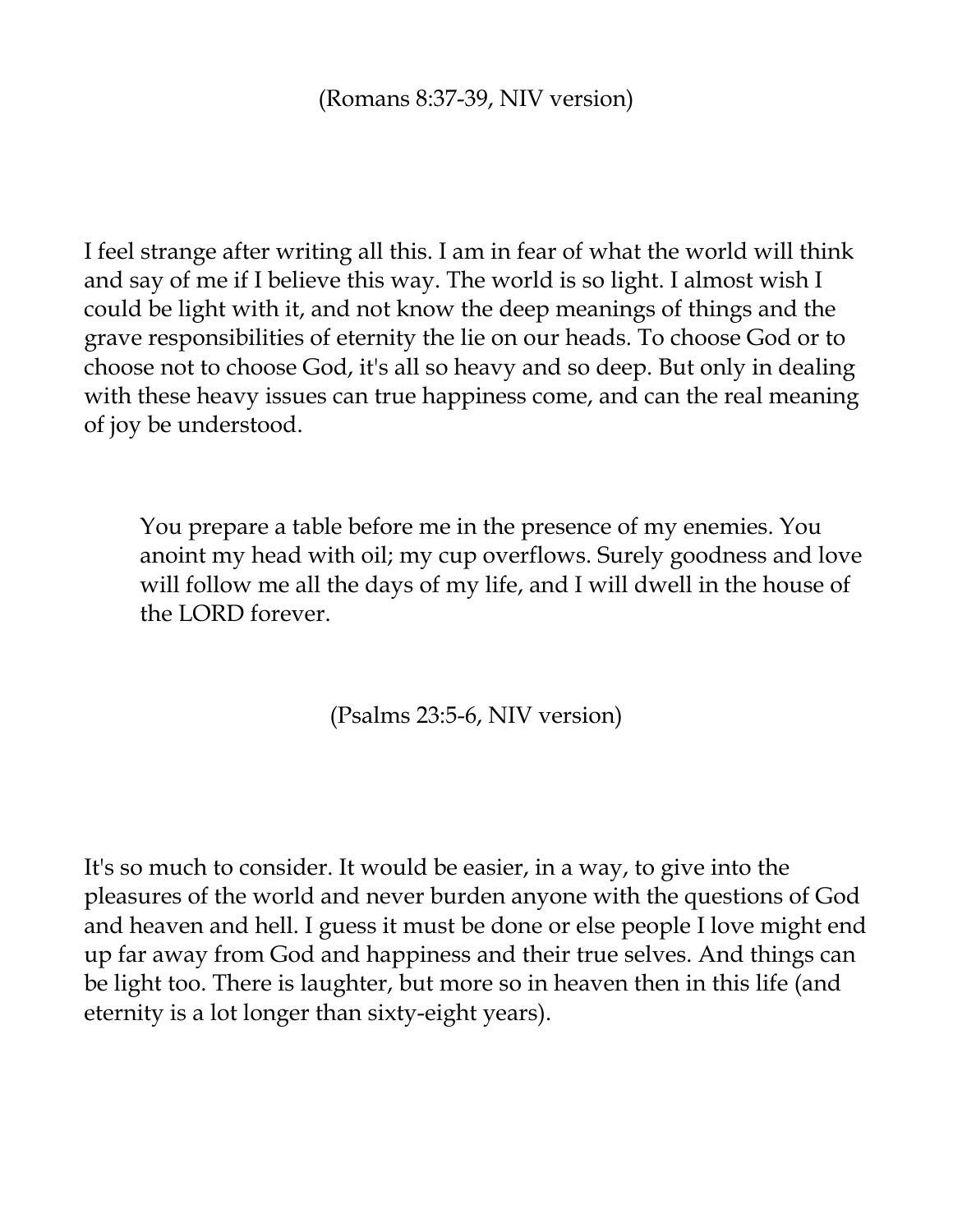## $+ + +$

## **15) Lifeless Jest**

I feel worthless. After writing all those things, I feel drained and naked – but hey.

I've switched coffee shops to write in – so what.

C.C.R.'s on the radio and the coffee tastes evil, so I have a new outlook on life. I've promised myself only to write about sports from now on: sports and the rising tax on beer – which truly upsets me. There is no greater cause than to join with me in my fight to reduce this unlawful, outrageous tax and to uphold the honorable activities of sport.

The #3 breakfast is waiting for me, so...

I'm done and am off of my high horse and don't feel like preaching anymore.

I want to golf, to reduce my handicap. There is no better thing to do than golf, so golf. But do not slice, for there is no greater evil on this earth than to slice a tee shot. So be careful, and do not slice.

"The House of the Rising Sun" is on the radio. It's about a whorehouse I'm told. So you know what I'm thinking about.

I'm still drained even after my attempts at humor. I can't pretend I'm so close to God that everything is great all the time. I'm empty after putting out so much. I need to go to sleep and "start fresh" tomorrow. I've been drinking caffeine all night, so sleep will be tough – plus, I'm supposed to work at 9:30 AM and it's 6:25 AM now. So if I fall asleep, I won't get up. But that's not your problem, though I wish it were. I can't get out of this on a good note, so I won't even try – later.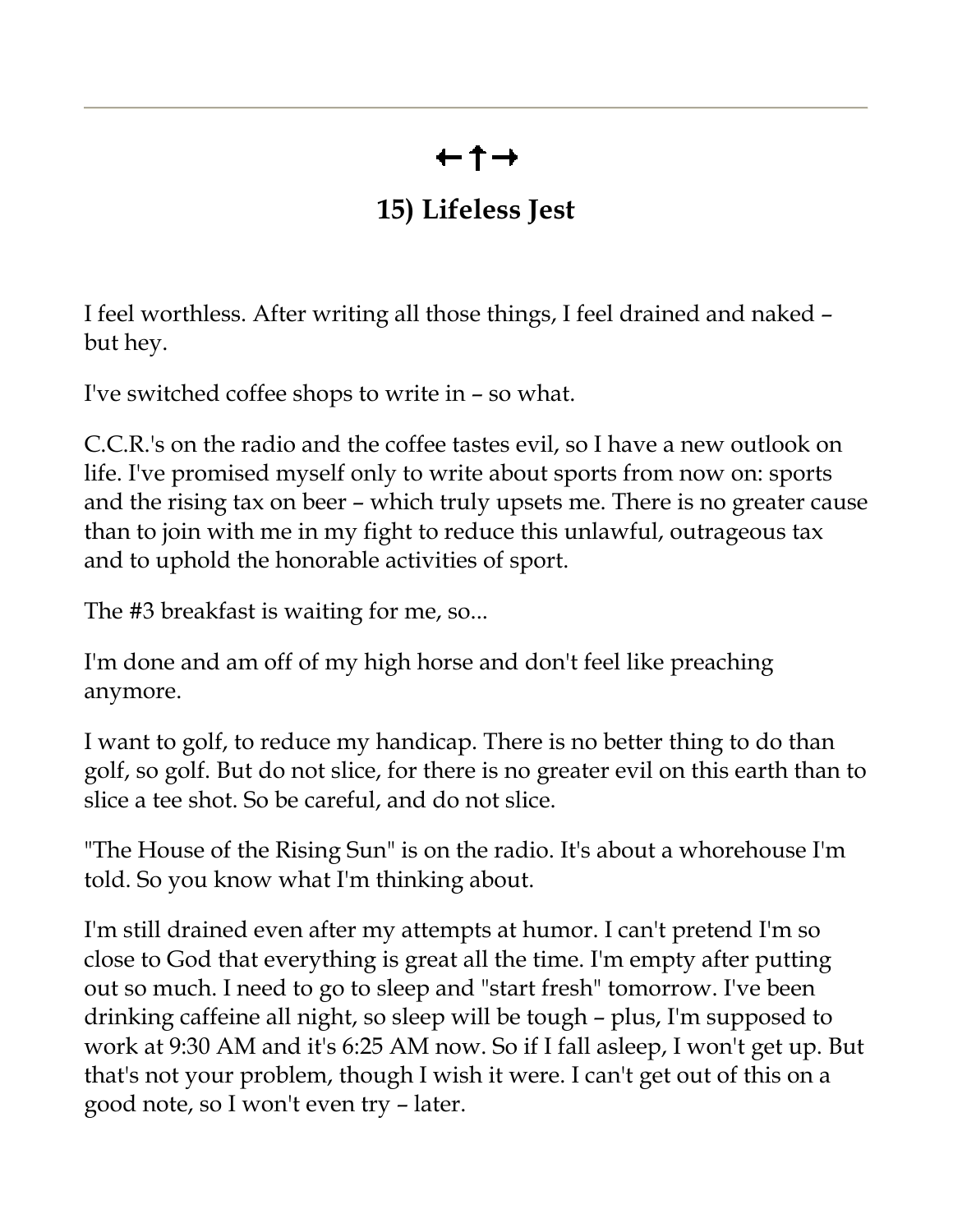# $+ + +$ **16) To Help is to Hinder**

As I thumb through my roommate's **Playboy**, I begin to feel guilty as I start to think how I would feel if the woman in the pictures was my wife and how robbed I would feel having her shared with the entire world (picturing her striking these poses for men who know nothing about her, care nothing for her, but still get the pleasure of seeing her in all her glory).

I don't know this girl in the pictures, so how could I care for her – other than in an abstract way? But she's somebody's wife or girlfriend, she's somebody's daughter; maybe she's somebody's mother, and I'm thinking of her only as a piece of meat to give me pleasure. I'm contributing to the businesses that allow her to reveal herself for money. Whether she's comfortable with this concept or not, I'm making it easy for her to make a living at selling pictures of herself to quench man's almost unquenchable lust.

She does a good job at it, but I only contribute to her doing things that might make her shallow. Not that she's shallow. She may be close to God and a deep individual, but chances are the "Porn Biz" is not a Christian organization [though I wish it were], and I'm only helping her stay in that world by looking at her pictures – but she's so damn gorgeous.

To lie to ourselves and lie to the world as Christians and say, or give off the impression, that we are now beyond holy and pure and perfect is not good – that sin is beyond us. It only feeds the unbeliever's cynical fire when we fall, which we very possibly will.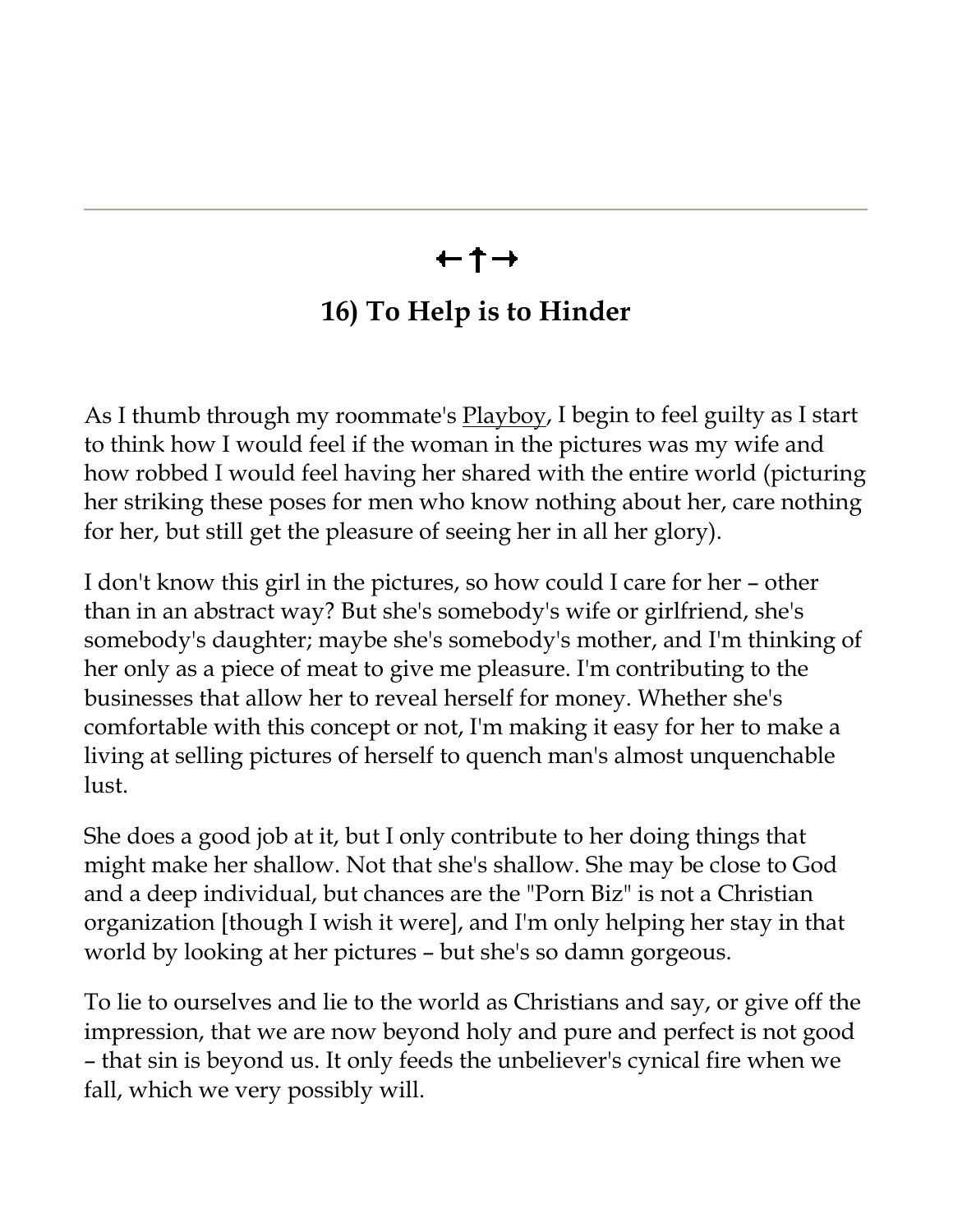Now as believers in Christ we take on an even tougher battle.

For we now have two forces fighting back and forth inside us: the spiritual and the unspiritual. The physical does not go away. The old man and the new man, the sinner and the saved, wrapped up in one agonized body. For every time the sinner wins, the soul is grieved. And if the soul is winning, the sinner can try hard to break out – and can break out, over and over again.

We know that the law is spiritual; but I am unspiritual, sold as a slave to sin. I do not understand what I do. For what I want to do I do not do, but what I hate I do. And if I do what I do not want to do, I agree that the law is good. As it is, it is no longer I myself who do it, but it is sin living in me. I know that nothing good lives in me, that is, in my sinful nature. For I have the desire to do what is good, but I cannot carry it out. For what I do is not the good I want to do; no, the evil I do not want to do–this I keep on doing. Now if I do what I do not want to do, it is no longer I who do it, but it is sin living in me that does it. So I find this law at work: When I want to do good, evil is right there with me. For in my inner being I delight in God's law; but I see another law at work in the members of my body, waging war against the law of my mind and making me a prisoner of the law of sin at work within my members. What a wretched man I am! Who will rescue me from this body of death? Thanks be to God–through Jesus Christ our Lord! So then, I myself in my mind am a slave to God's law, but in the sinful nature a slave to the law of sin.

(Romans 7:14-25, NIV version)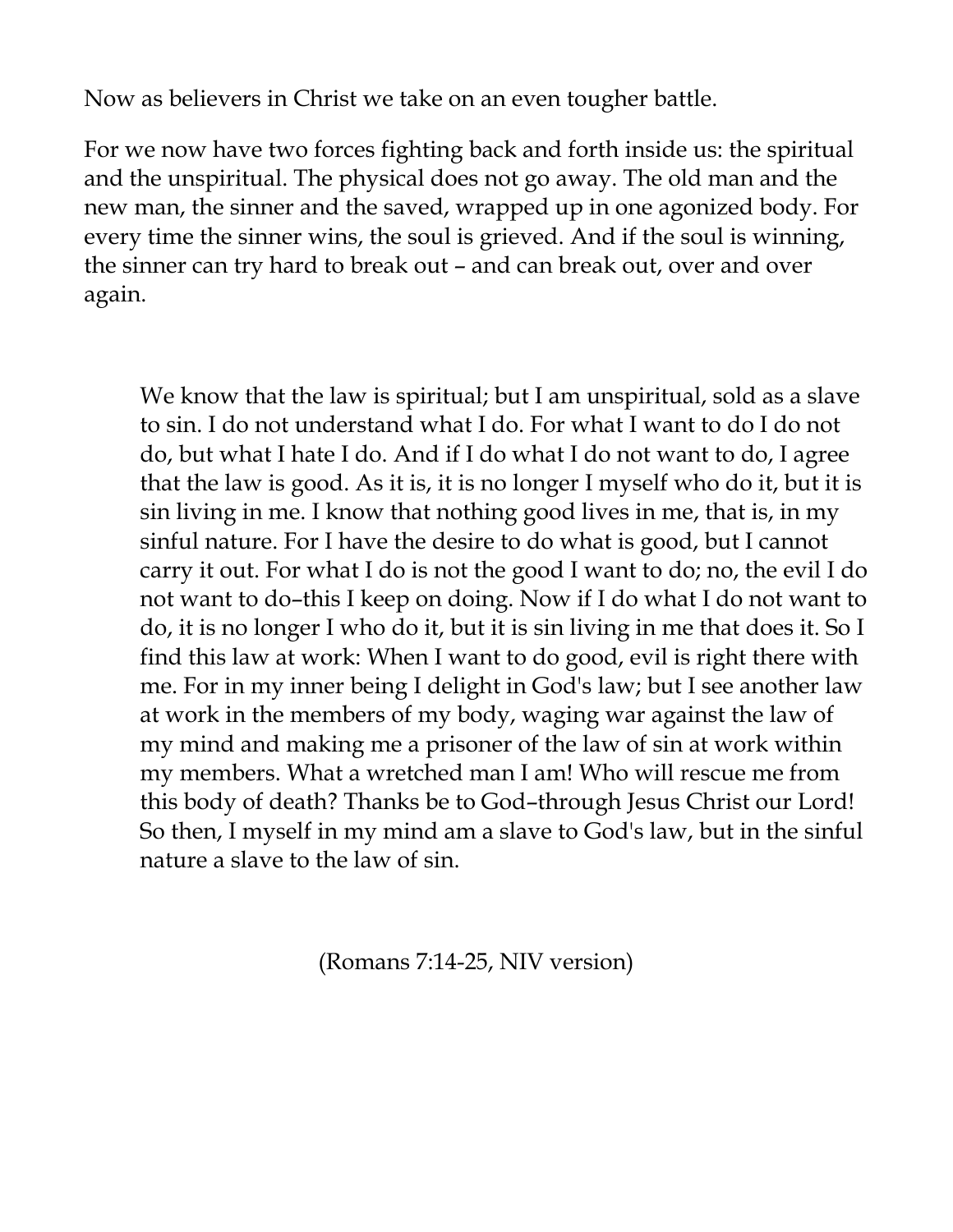[But is looking sexually at a beautiful woman wrong – let's say, if you're not married? Who knows? Should the fact that we have sexual desires separate us from God? I don't think so; he invented them. There is peace in Christ.]

### $+ + +$

#### **17) Abstract Justice**

So what have I got? I have a cold apartment for two more days, I have no job, three pairs of pants (which I wear for two weeks at a time), and I have a burning glob of cheese in my toaster oven – which I just put out. So I can't complain; I have a lot.

To chasten the winds that drift you down To cure the force with force unsound To hold its neck and strangle justice To rape its corpse and neither shame or cuss this

The serial killer is among you. In fact it is you. You have the potential to kill. Just change a few circumstances in your life, and maybe change your parents, and you too may become as hideous as the men we watch on TV news trial footage and gasp in horror of.

Take away the mother that loves you and nurtures you, and replace her with an aggressive domineering bitch who never lets you feel good about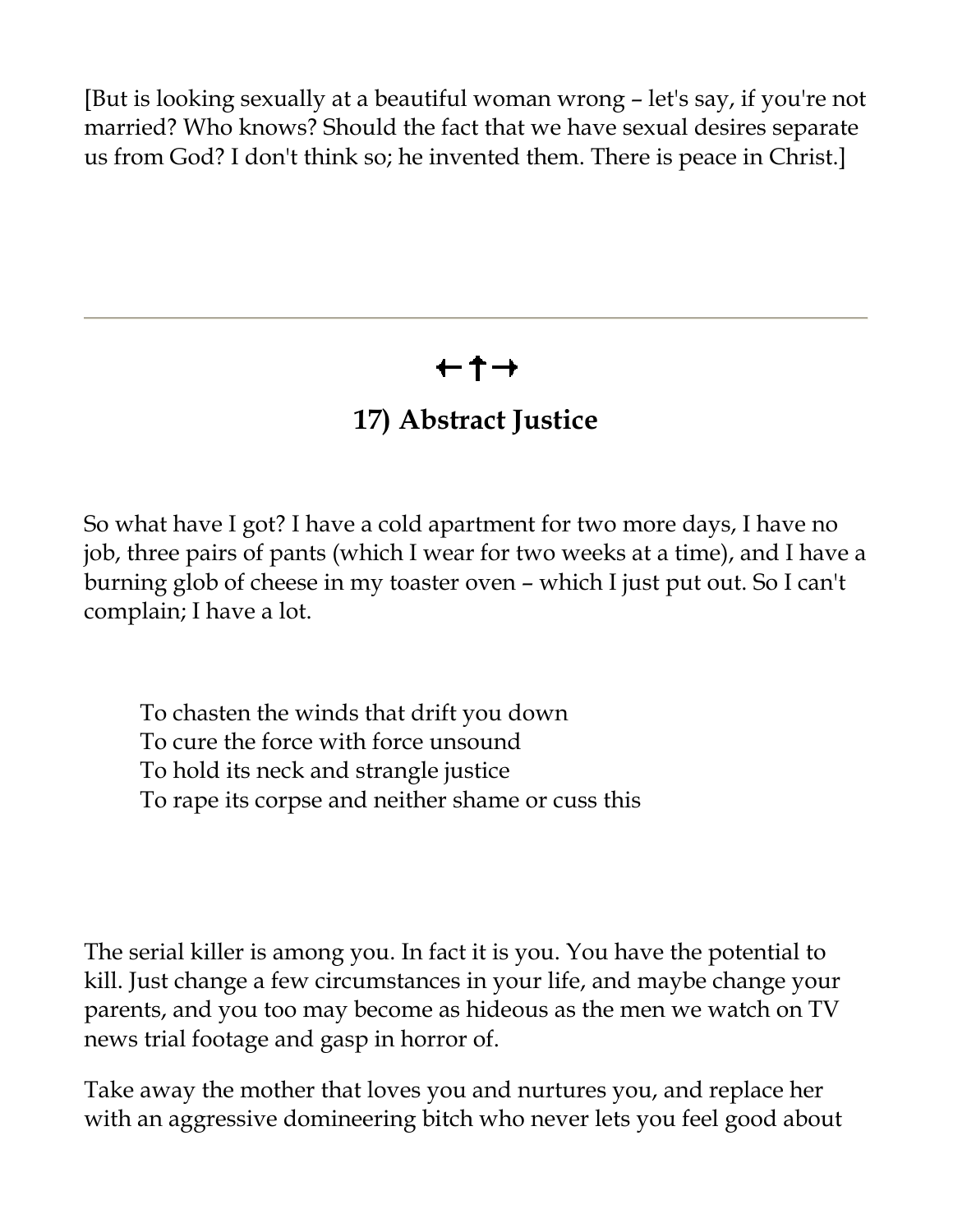yourself and makes you feel inadequate and unloved, a woman that controls you and therefore emasculates you and leaves you a man with no balls – unable to relate to women in a natural way. All your attempts at relationships with the opposite sex are quickly thwarted, so you grow to resent these women and they come to represent your terrible mother.

But you could not be controlled by your mother if you didn't love her so much and long to be accepted by her. So you take out your aggressions on her representatives, her substitutes – innocent women.

Now you're a serial killer.

Once you open the door to sin (be it murder, alcoholic indulgence, adultery, sexual perversion or whatever) you only invite its power to control you to grow.

Once the thought of the aggression takes place, do not give into it. If everyone were convicted for thinking of violent acts, there would be no one left to secure the jails, for we all would be in prison. (Or maybe women would, because I don't think most women think as violently as men do.)

If life's misfortunes have piled up so heavily on you that murder has actually become a way to deal with your pain, stop. You're about to ruin yourself. Cry out to the Lord God Jehovah to take control and stop you from doing this.

#### $+$  1  $+$

#### **18) The Bell**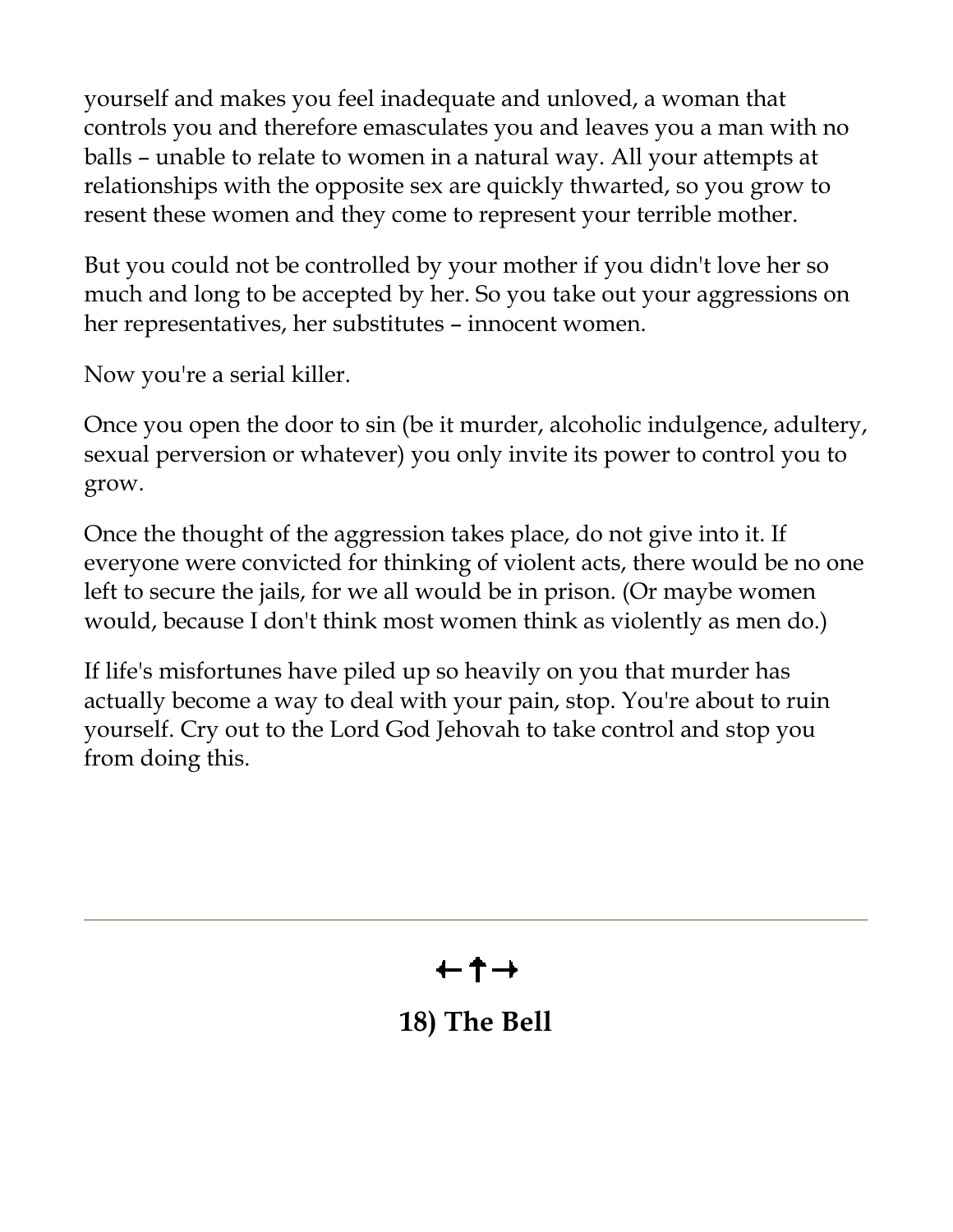The bell will toll, and toll it will And belly up its soul until

Oneness looses half its charm And all the planets bruise your arms

They'll batter you and leave you calm Calm to hold your battered arms

The sheets will burn instead of cool The picture breathe and not stay still As banter wraps in of the pure And densely folds into no cure

My knee!

# $+ + +$

#### **19) Two Shades of Blue**

"I was freuqing dreaming and shooting freuqing Nigers," says my new roommate.

Obviously, I just moved to Southie. He was mugged by three blacks near Broadway Station about two weeks ago (he says), but he hated black people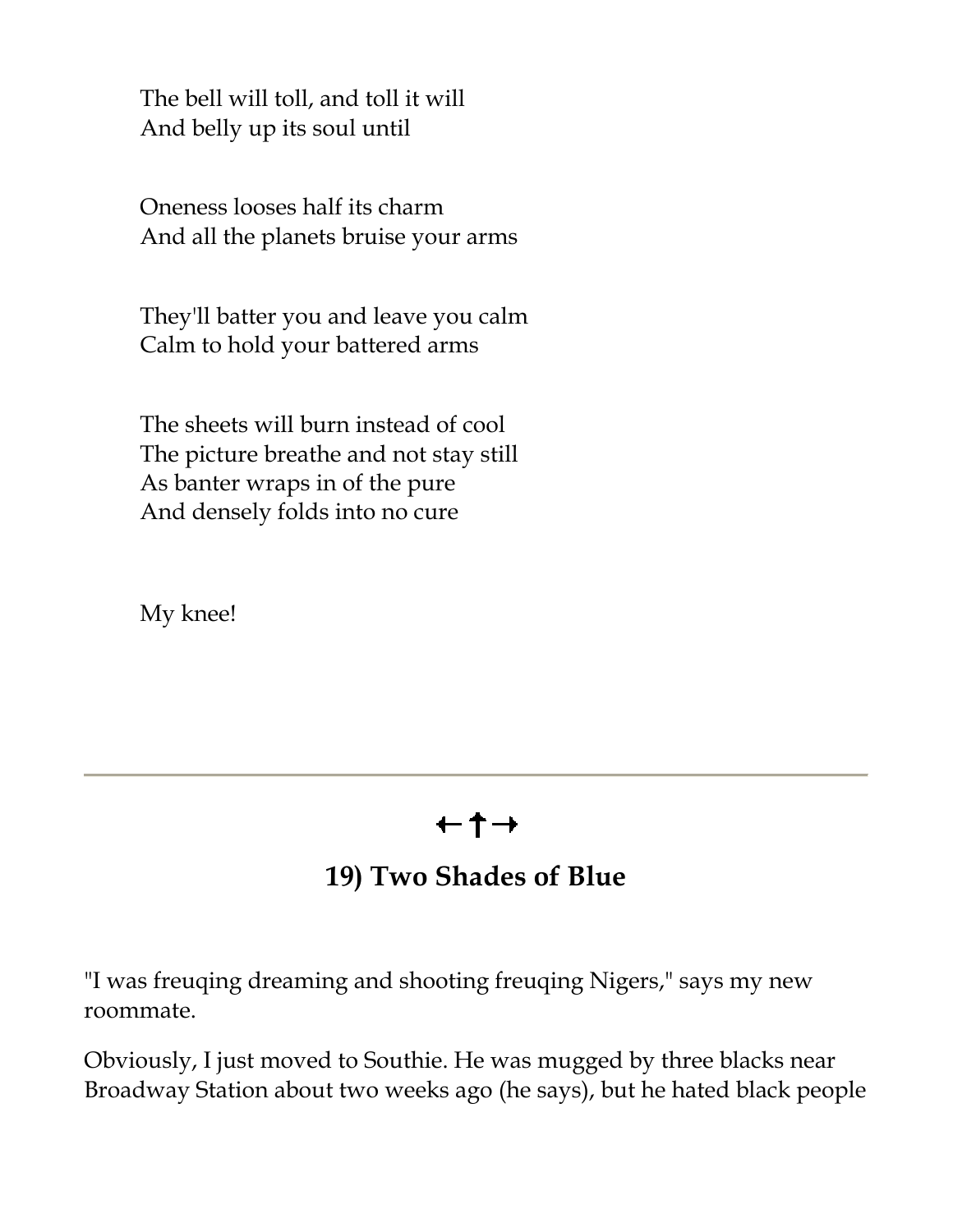long before. He wants to keep Southie white. He wants to keep Southie safe.

In Roxbury, where there are almost all black people living, if you have an enemy or you look like an easy target, your life is at stake. People will freuq with you for no reason, and kill you if you cross them (and cut or shoot you without a second thought). It can happen any day.

In Southie, this happens to a much less degree. People aren't as apt to freuq with you without reason. [Though, I've realized later, this in not always the case.] They even look out for you. There's a sense of respect. Fights break out all the time, and some of the toughest people around live here, but a fight is more likely to end with both parties alive in Southie than in Roxbury.

In Southie, where the people are mostly of Irish descent, there are a lot of murders. It's in the city; so sure, people will drink too much, get frustrated with their family or enemy, and murders occur [not that this is good].

But why is there so much more violence in Roxbury (the black area) than in Southie (the white area)?

A guy I used to work security with (who lived in Roxbury) explained it to me this way. He said black people don't (just listen and smile no matter what silly thing is being said to you, just act interested but not phony, and most importantly, look them calmly straight in the eye, and people should open up to you – but anyway, he said black people don't) naturally have as much pride as white people do. He says white people are just born with it and black people have to fight for it, and how they attain it is usually by becoming as dangerous as possible.

Their trophies are the people they've killed. Their medals are their scars. Their reward is the fear others have for them, and another way of looking at fear is respect – and if you're respected you have pride. [But pride, in the arrogant sense of the word, can be the root of the problem.]

The same is true for a lot of white people, but not as much I don't think. Probably `cause, sometimes, white people are generally more respected by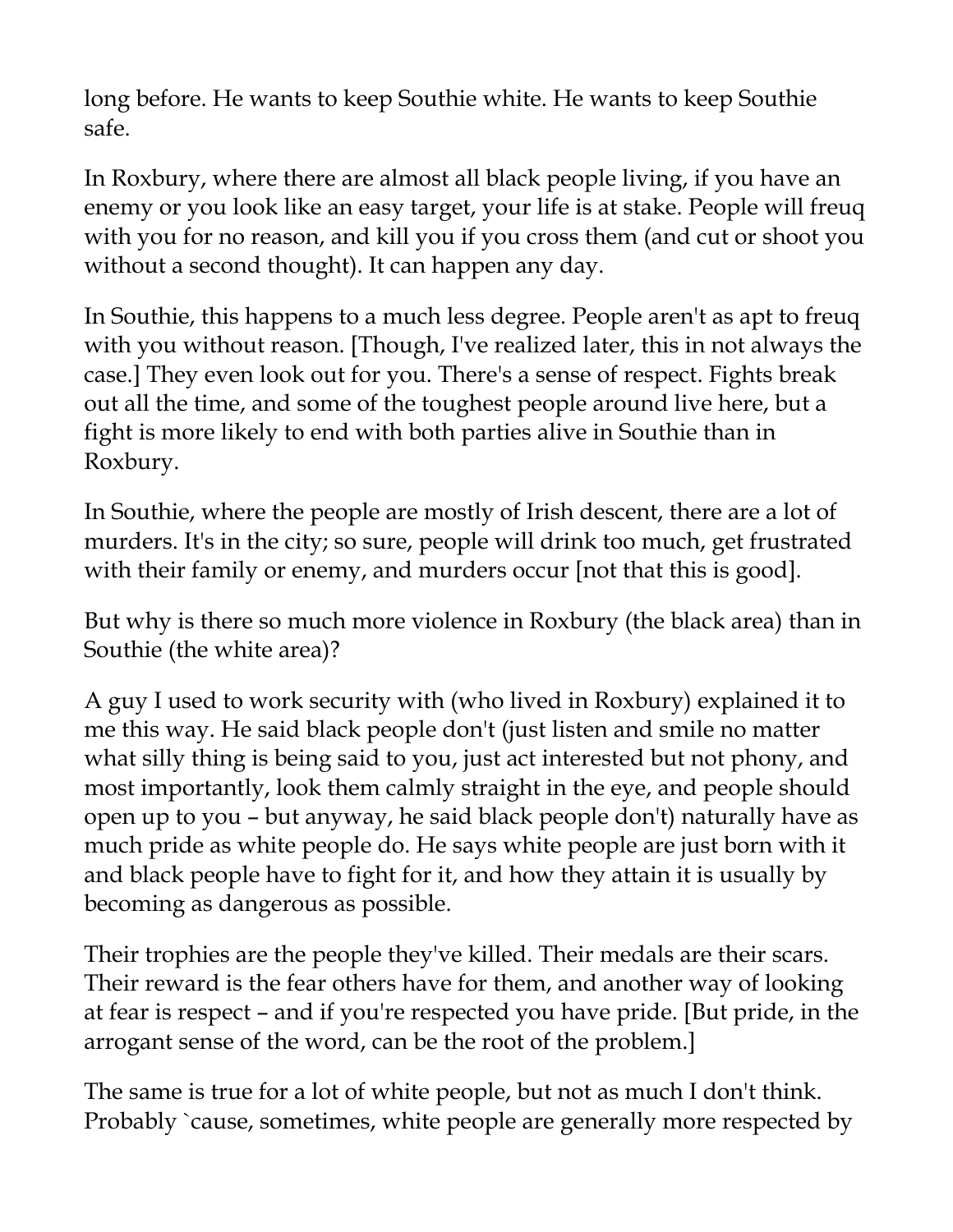other white people. If you're white and another white person sees you walking by, he may not naturally assume you're a scumbag just because you're white [though he could]. If you look somewhat respectable, you might be respected. But if you're black, you're more apt to be assumed to be a scumbag, and the white person is more likely to treat the black person like he's subhuman – like he's an animal.

When you're treated subhuman or like an animal, whether because of your skin color, the length of your hair, your sex, your age, your beliefs, your clothes, your lack of cleanliness, your lack of intelligence, your attitude or for whatever reason, you'll probably react in one of three ways:

1) Accept your subhuman role and kiss your oppressor's butt – so he doesn't carry out his anger to the full extent on you.

2) Be above it; be Christ like. Look it straight in the eye and explain to it its silliness – or don't even explain it. Your respect comes from the knowledge that you are respected by God. Christ washed his disciples' feet. Christ, the Son of God (and God himself), bent over and washed the feet of his servants and said I've come to serve you. The maker of heaven and earth (we can talk about whether you believe Christ is God or not later) leaned over and washed their dirty feet, and said, "I no longer call you servants... I have called you friends..."

"You are my friends if you do what I command. I no longer call you servants, because a servant does not know his master's business. Instead, I have called you friends, for everything that I learned from my Father I have made known to you."

(John 15:14-15, NIV version)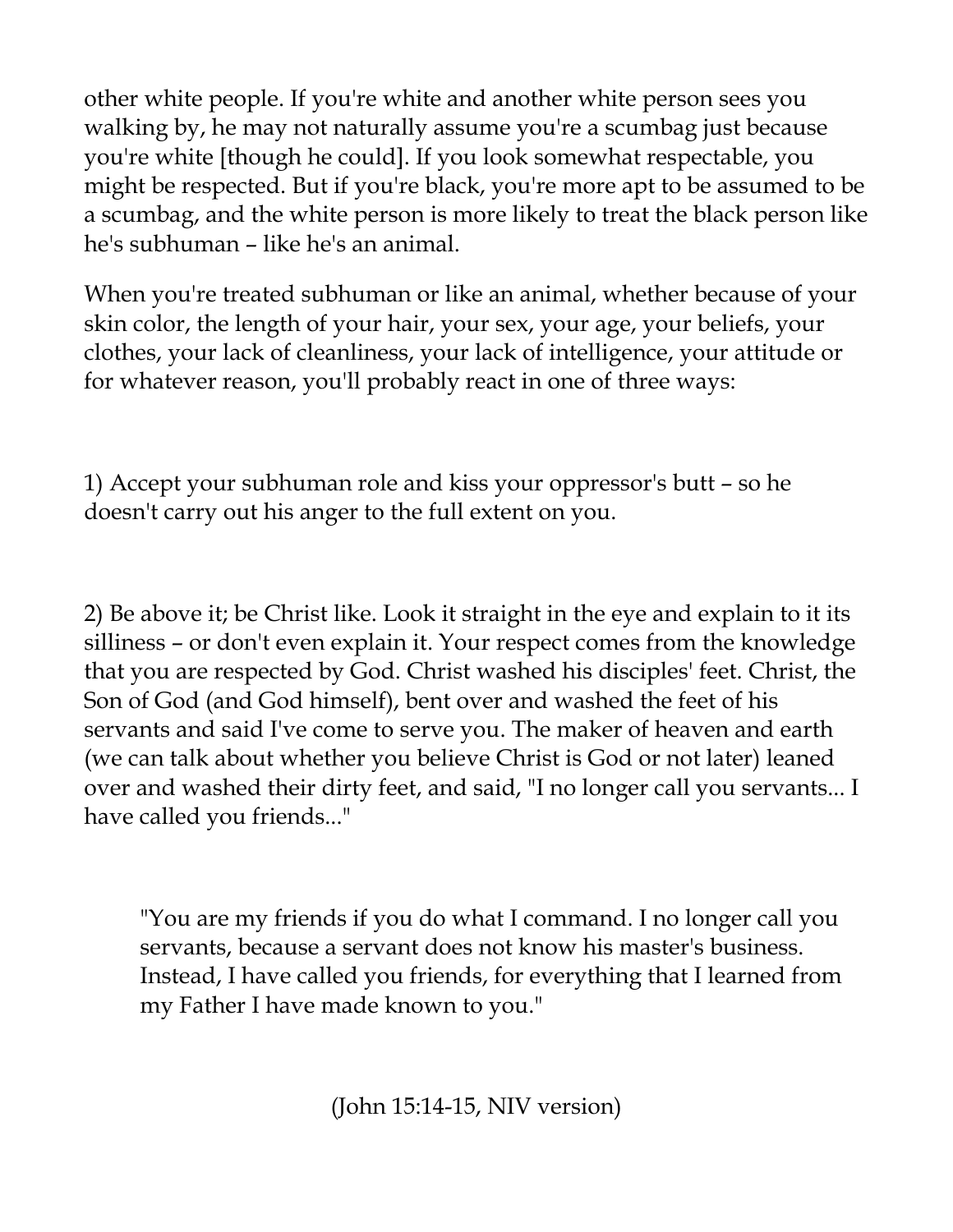So if you know you have respect from God, who cares what man thinks of you. Of course we all want respect from others, but unless you respect yourself, most other people won't respect you either – which brings us to the third response.

3) To act like twice the animal they treat you as. It's only natural. Why do white people wonder why these black people are the cities predominant muggers, murderers, and malice makers? Sometimes the only time black people are respected is by the fear they instill by acting like violent animals, like predators – by being dangerous. So, if you treat people like animals, don't be surprised if they act like animals. But if you're treated like an animal, don't lower yourself and let their treatment of you define you. Be above it. With God on your side, who can be against you?

What, then, shall we say in response to this? If God is for us, who can be against us? He who did not spare his own Son, but gave him up for us all–how will he not also, along with him, graciously give us all things?

(Romans 8:31-32, NIV version)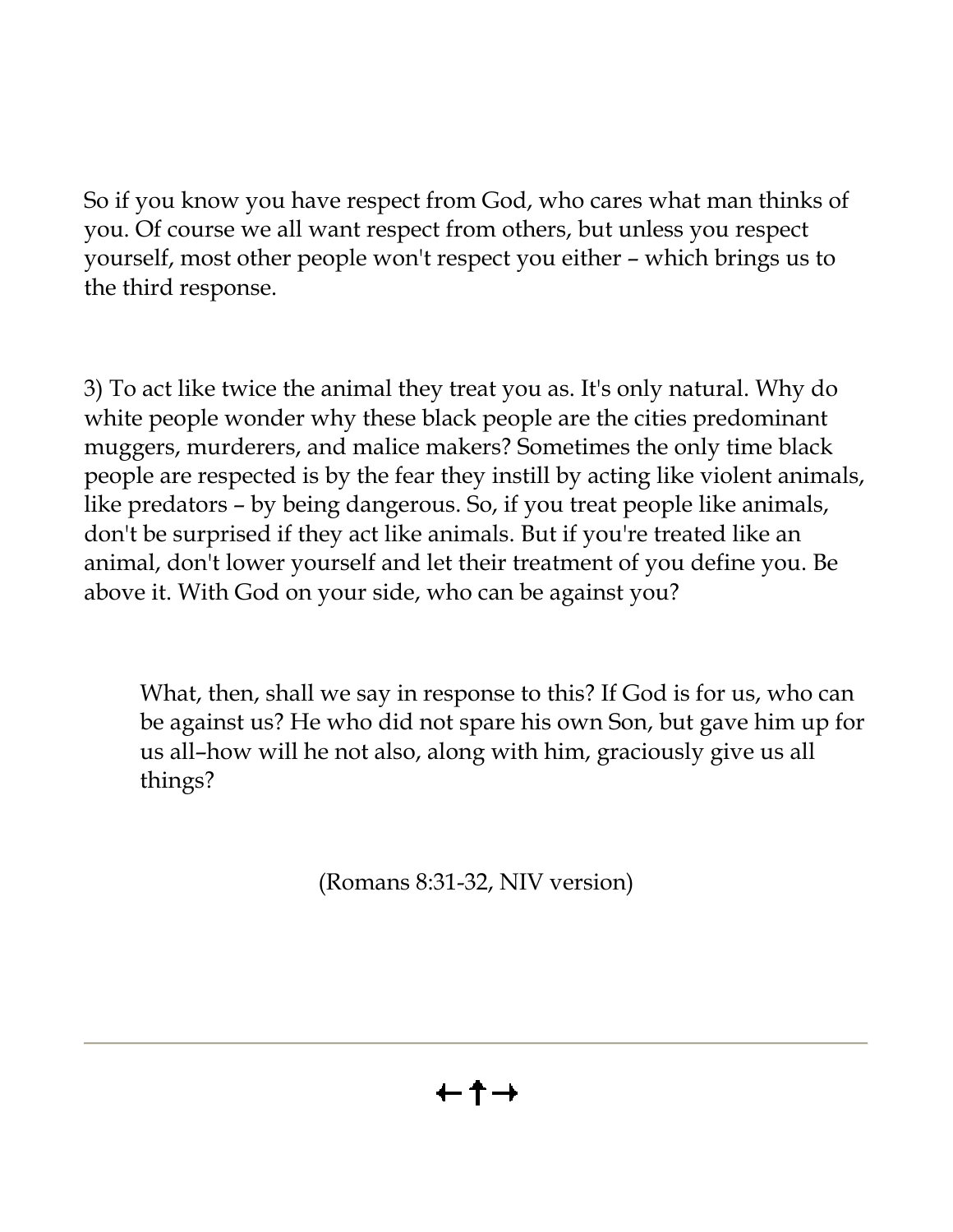### **20) Loud**

Well, a loudmouthed old acquaintance just walked in and broke my train of thought. He's the type of person who has to control the conversation to feel comfortable. The kind of person that makes half the people's day that he runs into with brash friendly comments and pisses off the other half that picks up on his condescending, controlling mind set. Deep down, he's a good guy – just a little insecure, so he has to overcompensate. It's fun to throw half insults back and forth with such a person for about one minute if you're in the mood; but after that sixtieth second, where do you go?

### $+ \uparrow \rightarrow$

### **21) Snarling Leisure**

Theirs are the feet that run to sneer

The silly boys who think they're marred Marred and loosed to fling their hate The easiest of prey is their mark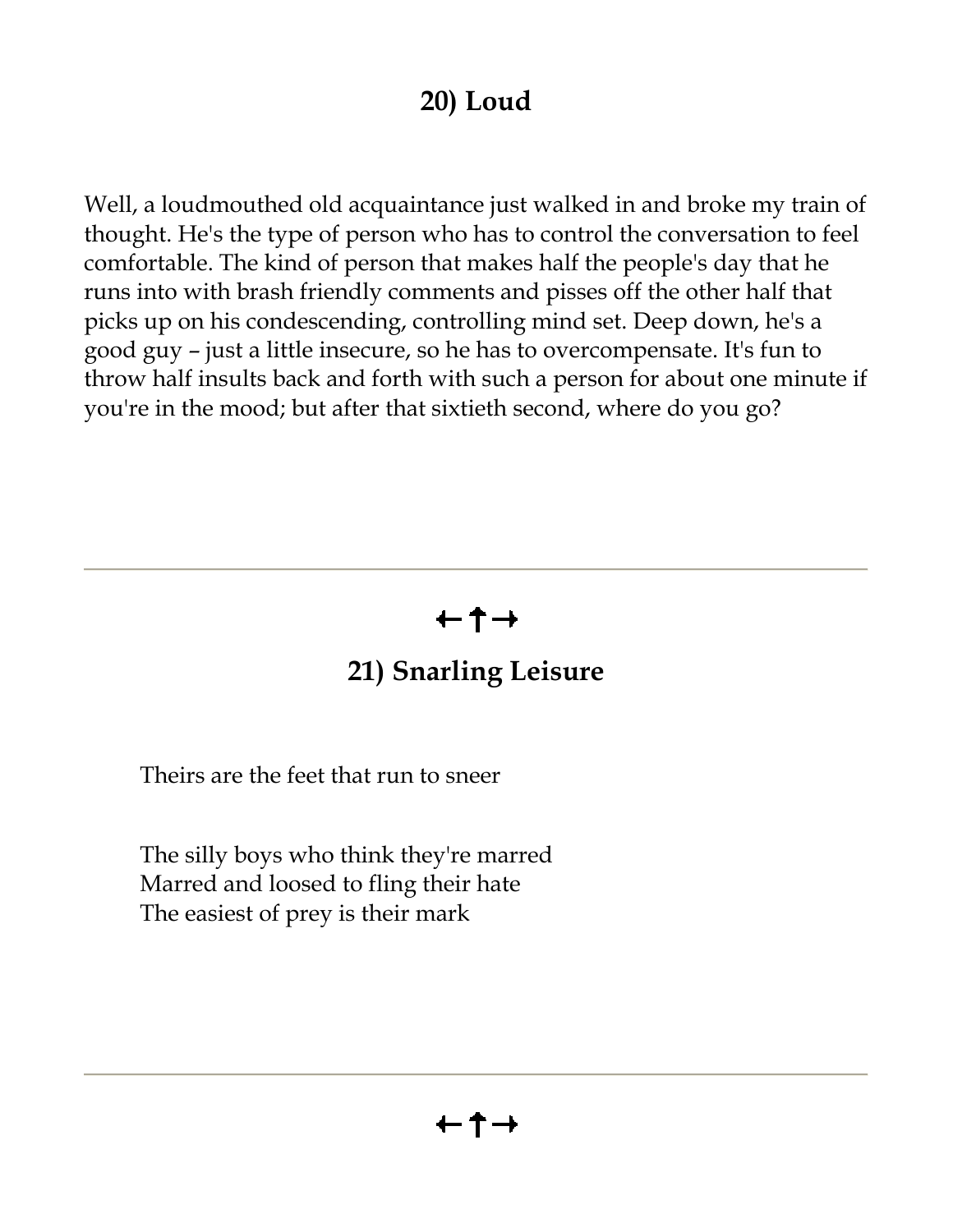### **22) No one Knows**

I hadn't been picked on in a long time, and these High School boys decided my time had come.

The four people hanging out on the corner had to say something about my hair. "Is that a boy or a girl?" they said as I was going into my house.

So I went back out after I clipped my nails in case I had to use my fists. I walked by them and looked them all in the eye. One kid said, "A whisker for your thoughts." He was real young; and I didn't know what he meant, so I didn't say anything to him. But I sized up my aggressors. They seemed like a million other punks that I grew up with, of which I had been one of. So I knew where they were coming from, and I knew they were little threat to me. All four of them might have been able to kick my butt, but I even doubt that. Of course it's easier to say that now that it's over, but they were too young to be much of a threat.

So when I walked back after making a phone call, one of them said, "Didn't you just walk by?" I said, "I went to make a phone call," and then we all started talking. They knew I wasn't afraid of them and I knew they were just young punks hanging out, so we got along all right. I told them about the spray paint we found on our door, `cause I assumed they might have done it, but they didn't admit to it.

We chatted serenely and formally for a few minutes. I asked, "How old you guys were?" They said seventeen to eighteen.

I said, "You're old enough to drink at fourteen around here."

He agreed and said, "I've been screwing girls since I was twelve," as he turned to the two quiet girls standing on the steps. They just turned away.

I really didn't envy this kid. He'll probably be washed up at age twentytwo. The best part of his life will have been used up. He invests little to nothing in his future. He just wants to be tough, get drunk and get laid,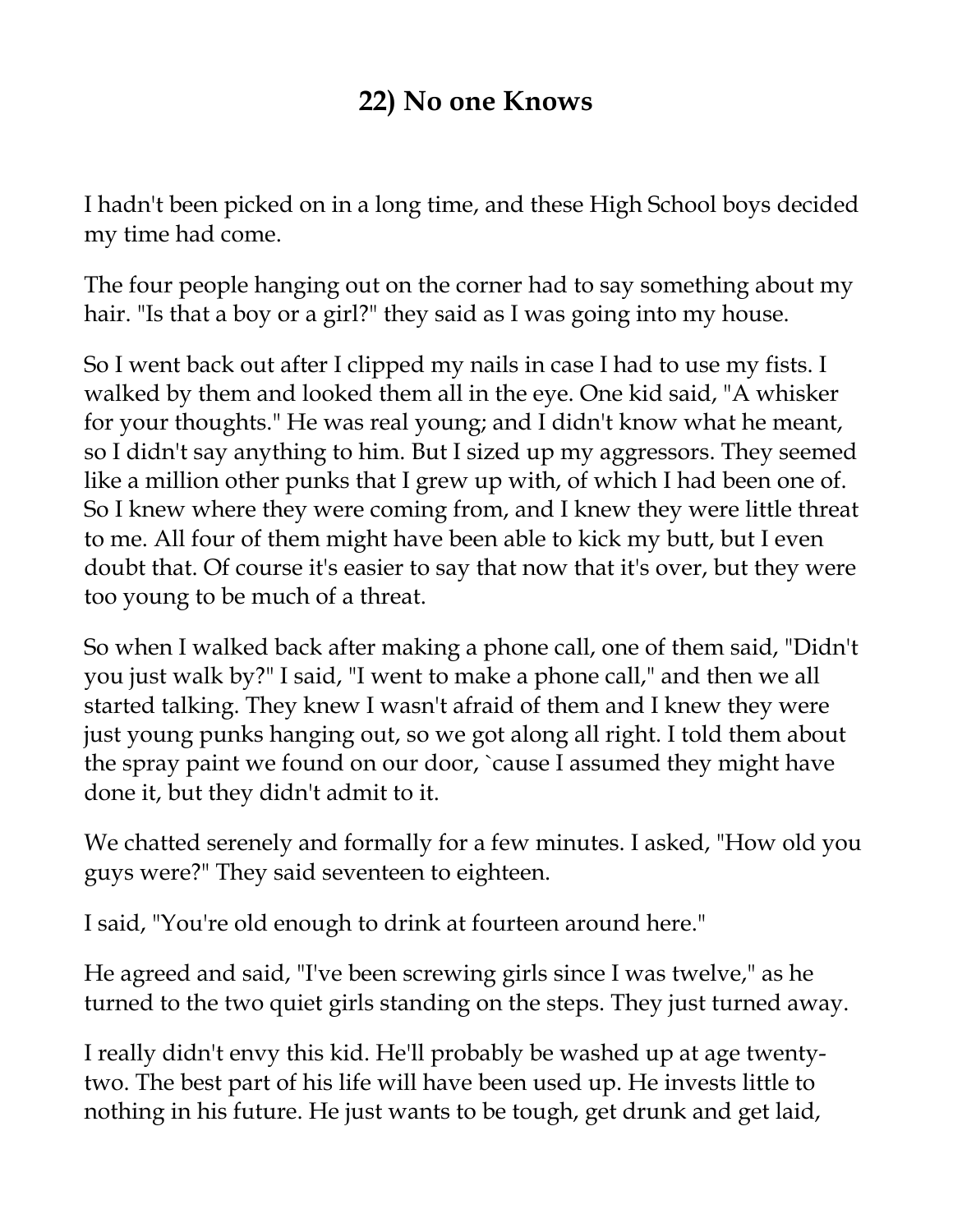which will do him well in High School. He'll be riding high on life in his youthful glory days of being a bum-crevasse to anyone he wants to, being respected by his peers `cause he's in the upper class of the party boys and he's got a good left hook; but after High School, his future don't look too bright – but I hope I'm wrong.

I was a lot like him once in some respects. Once, being tough was the most important thing in the world. Actually, at the time it didn't seem that important to me, but it just came naturally. I was naturally a bully and a bum-crevasse and a scrapper. I'd mess with people for no good reason. I'd kick people with my big mountain boots for the fun of it. Most of it was in fun to me. I'd play fight so much with the other tough kids that when I asked anyone to fight I knew they'd say no.

If someone said, "Yeah, I'll fight you," I'd be stunned.

That's a good way to deal with aggression: Stand right up to it. Look it in the eye and confront it (and pray); and know that if you call on God he will be there. You may still get beat up; I don't know, probably not. You'll probably win in the short or long run, or both. If you turn away with the aggression unchallenged, it may only spur them on to hassle you more and not do you much good – though I don't know if outward aggression is the right manner to deal with it, `cause then you're just playing their game.

Jesus said, "Do not resist an evil person. If someone strikes you on the right cheek, turn to him the other also." But he also tore up the synagogue in a fit of rage because people were using the temple as a marketplace. He didn't calmly walk from table to table gently suggesting to everyone that they kindly use the temple properly, and if they didn't agree, shake their hands and say I understand your position. He went nuts, and flipped their tables over. When questioned by the Pharisees and Sadducees about certain things, he knew their hearts and knew the evils that lurked behind their questions and he went for their throats. Right in front of everyone, he'd call them whitewashed tombs. He was straightforward: aggressive to those who needed to be dealt with aggressively, and merciful to those who were worthy of his mercy.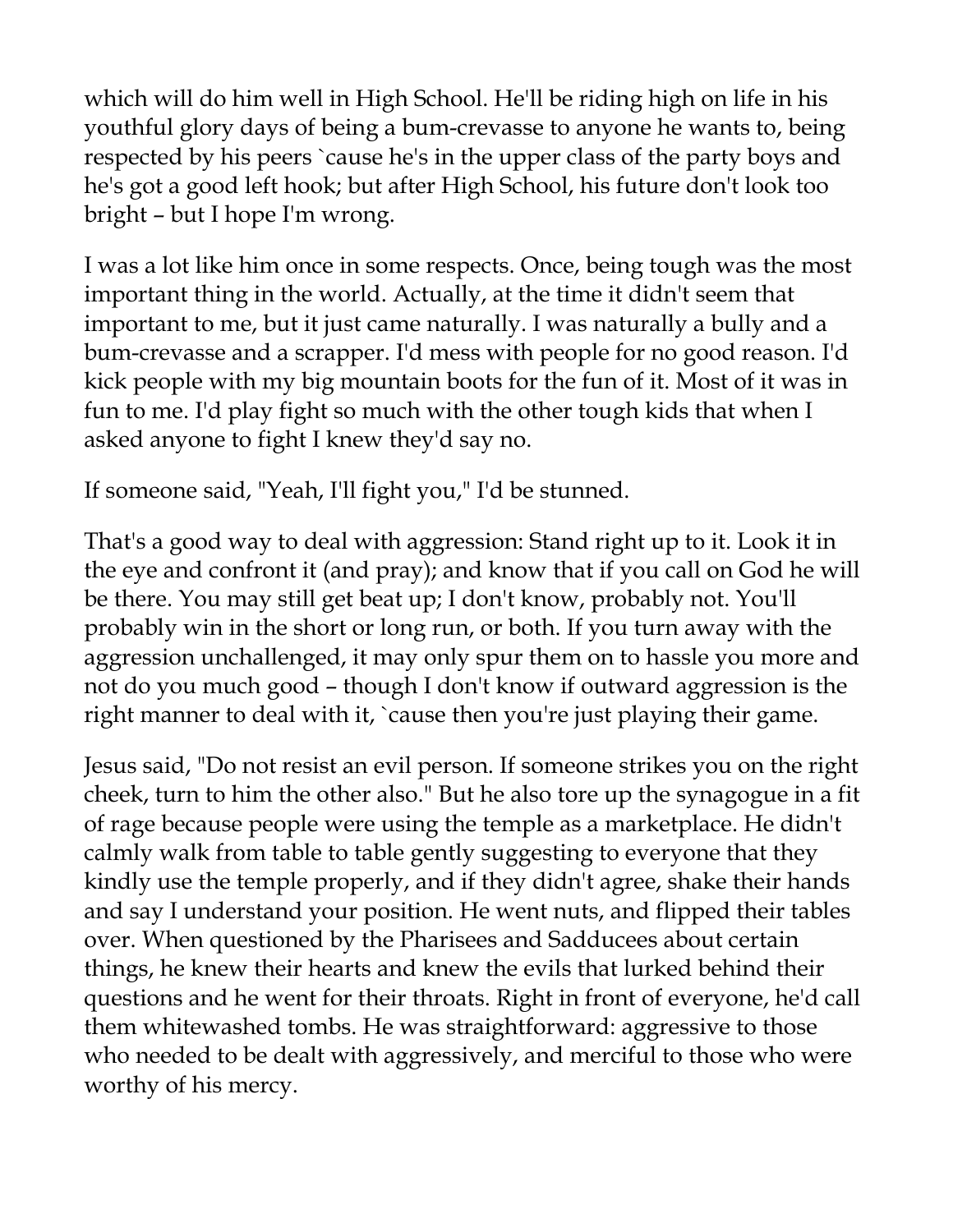Jesus talked a lot about the Spirit, and I feel the Spirit is the key to successful living, good decision making, and in dealing with life's pain. The Spirit of God is the key; it can take the place of any addiction you have. It can relieve you of your fear. It can empower you to love, which is the key to receiving love.

God gives us more than just a rulebook along with our wretched flesh that's inclined to seek anything that will relieve us from pain and give us pleasure, however temporary it may be, or to battle our natural inclination to be arrogant power mongers. Whether it's world power or family power, our arrogance is easily unmasked from the White House to our own house. To battle the inclination towards sin and living our lives apart from God that we all have, he does not just list the things that we shouldn't do and should do – a cold written word of judgment and that's it.

He gives us something else, something that the unbeliever may have difficulty understanding, and the wise man may explain away the powers that believers "think" they experience.

God gives us the Holy Spirit, the Comforter.

John answered them all, "I baptize you with water. But one more powerful than I will come, the thongs of whose sandals I am not worthy to untie. He will baptize you with the Holy Spirit and with fire."

(Luke 3:16, NIV version)

Jesus said something like: After I leave here, the Father will send the Holy Spirit to look after you.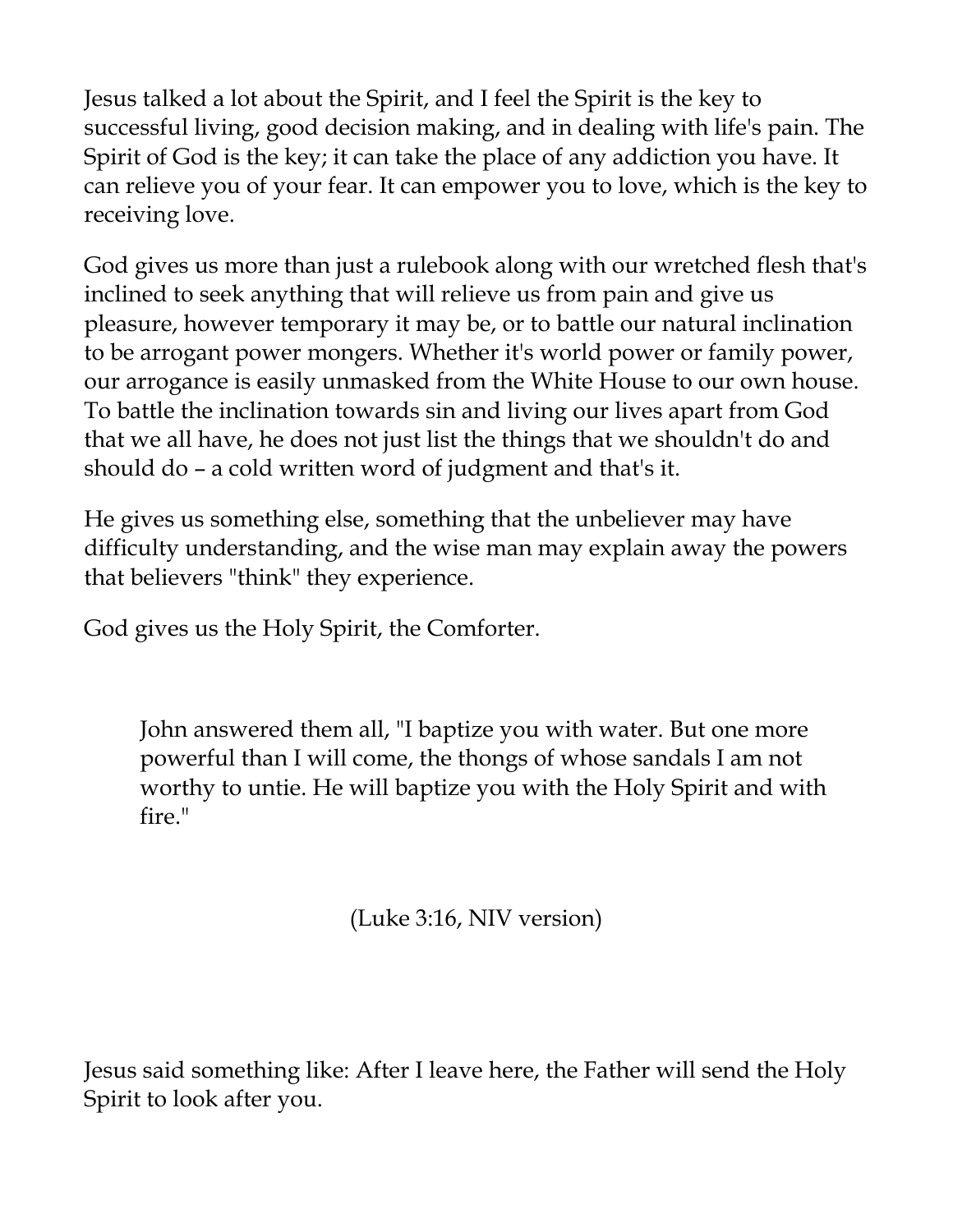"If you then, though you are evil, know how to give good gifts to your children, how much more will your Father in heaven give the Holy Spirit to those who ask him!"

(Luke 11:13, NIV version)

"When you are brought before synagogues, rulers and authorities, do not worry about how you will defend yourselves or what you will say, for the Holy Spirit will teach you at that time what you should say."

(Luke 12:11-12, NIV version)

Jesus replied, "If anyone loves me, he will obey my teaching. My Father will love him, and we will come to him and make our home with him."

(John 14:23, NIV version)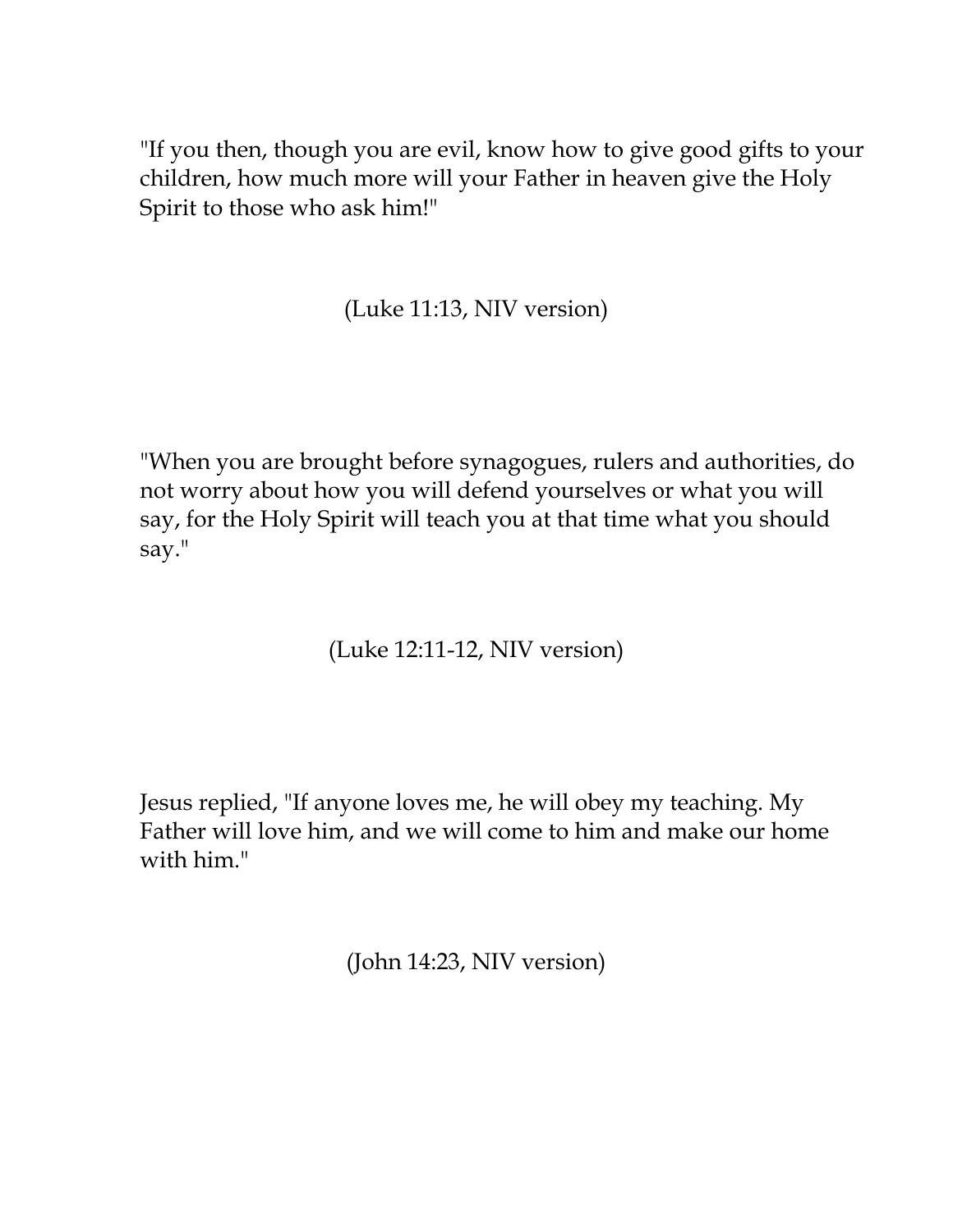"But the Counselor, the Holy Spirit, whom the Father will send in my name, will teach you all things and will remind you of everything I have said to you."

(John 14:26, NIV version)

"But I tell you the truth: It is for your good that I am going away. Unless I go away, the Counselor will not come to you; but if I go, I will send him to you. When he comes, he will convict the world of guilt in regard to sin and righteousness and judgment: in regard to sin, because men do not believe in me; in regard to righteousness, because I am going to the Father, where you can see me no longer; and in regard to judgment, because the prince of this world now stands condemned."

(John 16:7-11, NIV version)

When the day of Pentecost came, they were all together in one place. Suddenly a sound like the blowing of a violent wind came from heaven and filled the whole house where they were sitting. They saw what seemed to be tongues of fire that separated and came to rest on each of them. All of them were filled with the Holy Spirit and began to speak in other tongues as the Spirit enabled them.

(Acts 2:1-4, NIV version)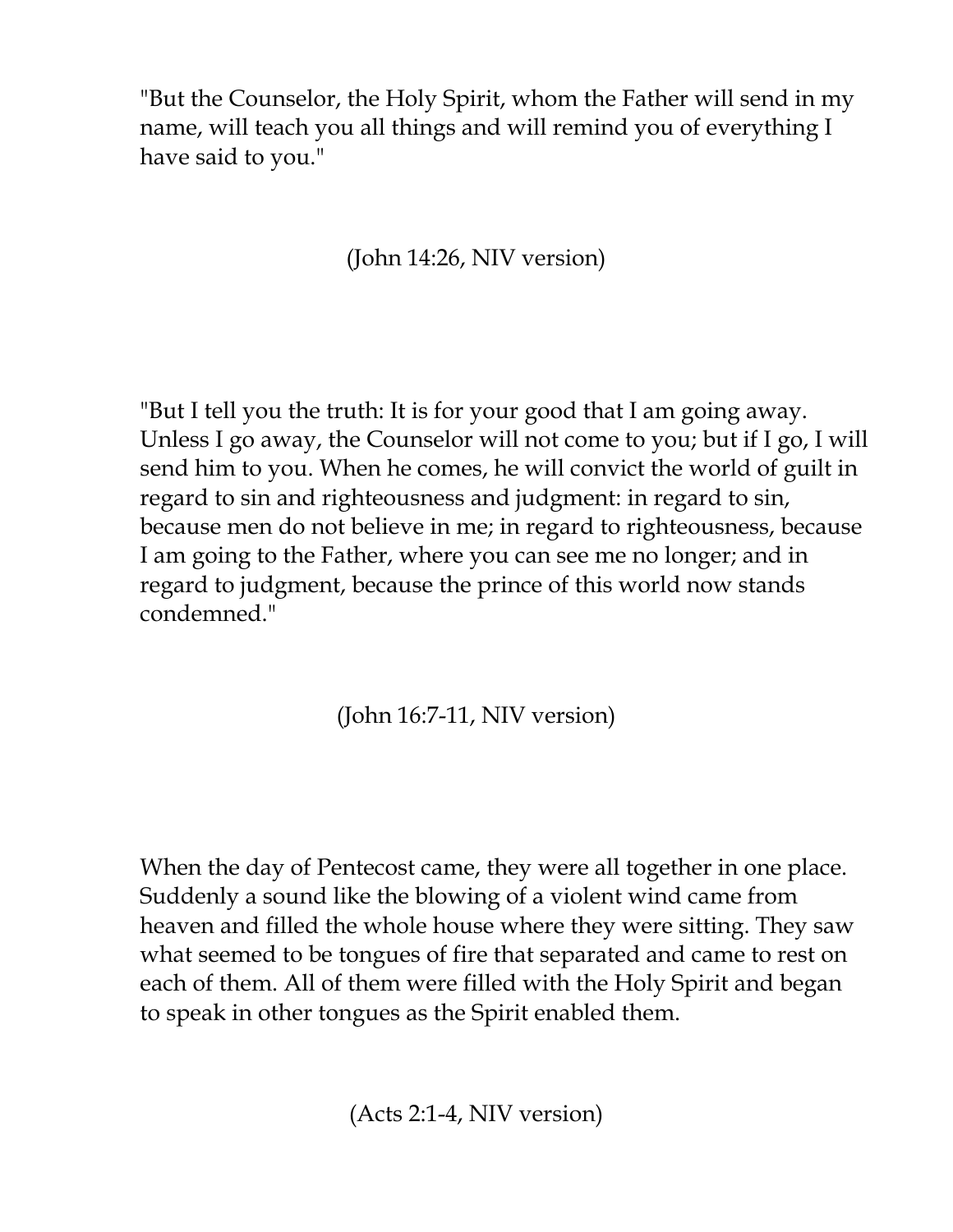The Spirit is what we receive when we come to truly believe in Jesus Christ as our personal Savior and Lord and the only Son of God. When you receive the Spirit, in a very real sense you're born again.

In reply Jesus declared, "I tell you the truth, no one can see the kingdom of God unless he is born again."

(John 3:3, NIV version)

If you come to God through Jesus, you may not feel a thing (or maybe you will feel more than you ever have), but if you are sincere, you have received the Holy Spirit (I believe) and also your name is written in the book of life as your assurance of eternal life through Christ.

That Spirit of God that now dwells in you is the reason why you see people who once were hardened criminals with seedy eyes, now having the clearest eyes around. A person full of hate and anger, without going through six years of intensive therapy, without having done anything but laying their miserable lives in God's hands, now full of love, compassion and understanding.

A wild animal turned into a Christ like person. This can't happen from just an idea, not true reform. People can fake a lot of things, but time usually weeds the truth out.

To change this drastically in a matter of months or days or hours or even minutes, has to be the work of God.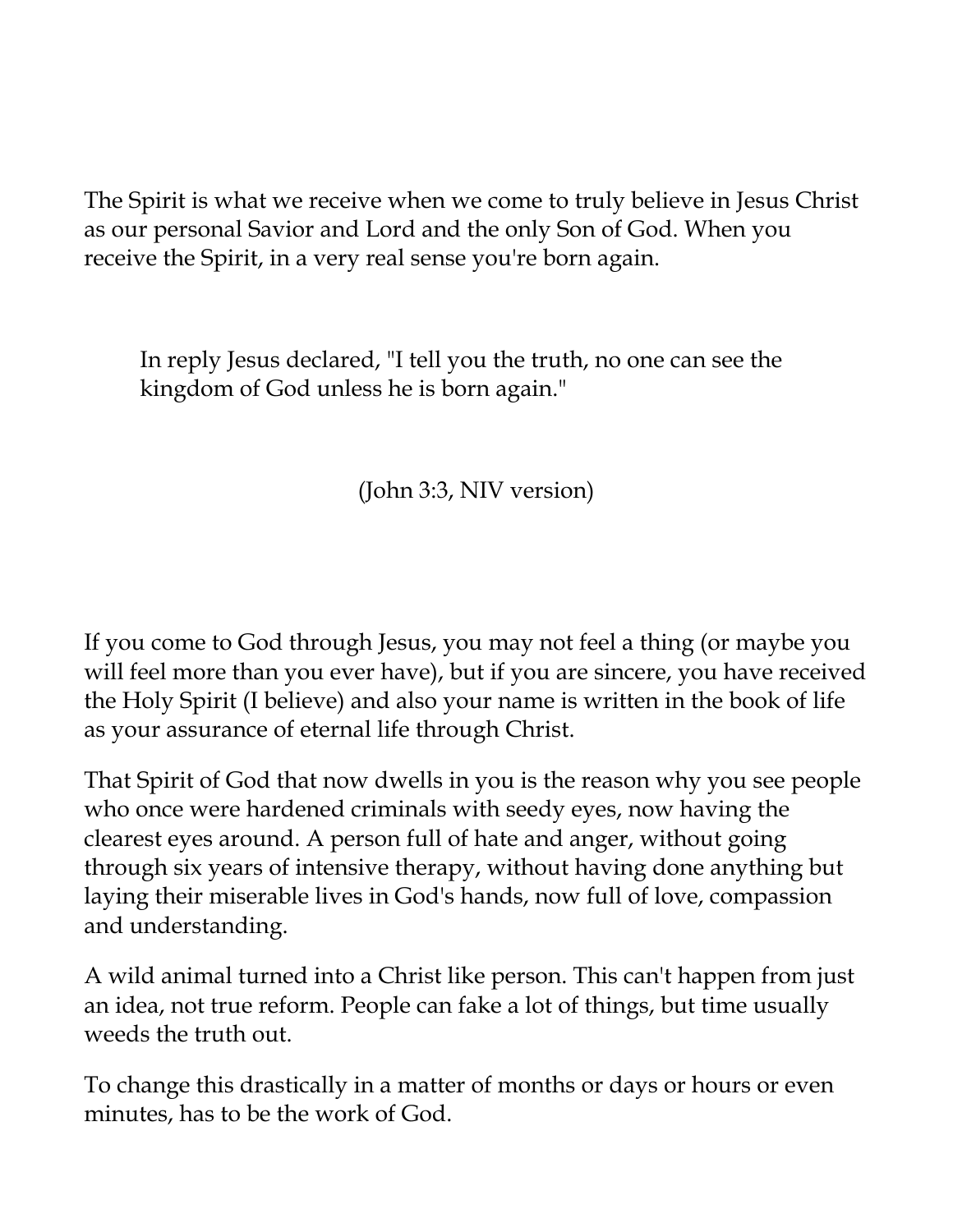The work of the Spirit of God breaking down all the barriers that kept that man or woman from their true selves and from their heavenly Father.

## $+ + +$

## **23) The Union of Strife**

What do you tell your thirteen-year-old son when he tells you he has visions of stabbing his mother to death? My friend's son told him this.

Why do so many marriages end in divorce? Probably the main reason is people don't truly believe in God and his word and his power.

The man hears that the man is the man, the leader of the household – all very biblical (I'm sure lots of women would hate to know).

Wives, submit to your husbands as to the Lord. For the husband is the head of the wife as Christ is the head of the church, his body, of which he is the Savior. Now as the church submits to Christ, so also wives should submit to their husbands in everything.

(Ephesians 5:22-24, NIV version)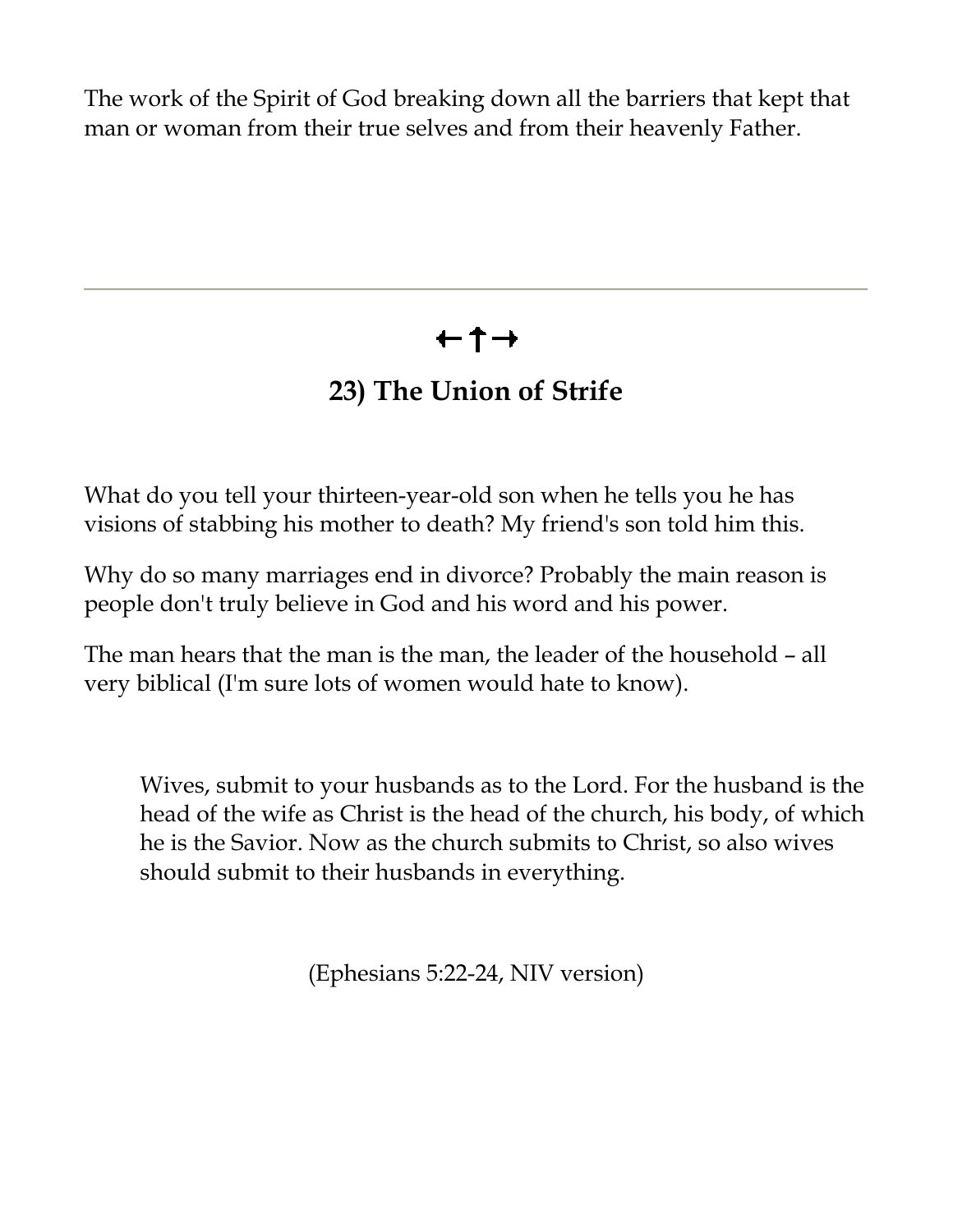Wives, in the same way be submissive to your husbands so that, if any of them do not believe the word, they may be won over without words by the behavior of their wives, when they see the purity and reverence of your lives. Your beauty should not come from outward adornment, such as braided hair and the wearing of gold jewelry and fine clothes. Instead, it should be that of your inner self, the unfading beauty of a gentle and quiet spirit, which is of great worth in God's sight. For this is the way the holy women of the past who put their hope in God used to make themselves beautiful. They were submissive to their own husbands, like Sarah, who obeyed Abraham and called him her master. You are her daughters if you do what is right and do not give way to fear.

(1 Peter 3:1-6, NIV version)

So man hears this, and of course he distorts it. Instead of the leader, he becomes the raving domineering, controlling, unreasonable, insulting dictator. The woman may at first be attracted to his air of arrogance or his, what seems like, strength; but later she finds out that what once attracted her to him is the same thing (once seen in its full-blown state) that now repulses her.

Man gets the idea that he should be in control and carries that to extremes.

But Scripture also says...

Husbands, love your wives, just as Christ loved the church and gave himself up for her to make her holy, cleansing her by the washing with water through the word, and to present her to himself as a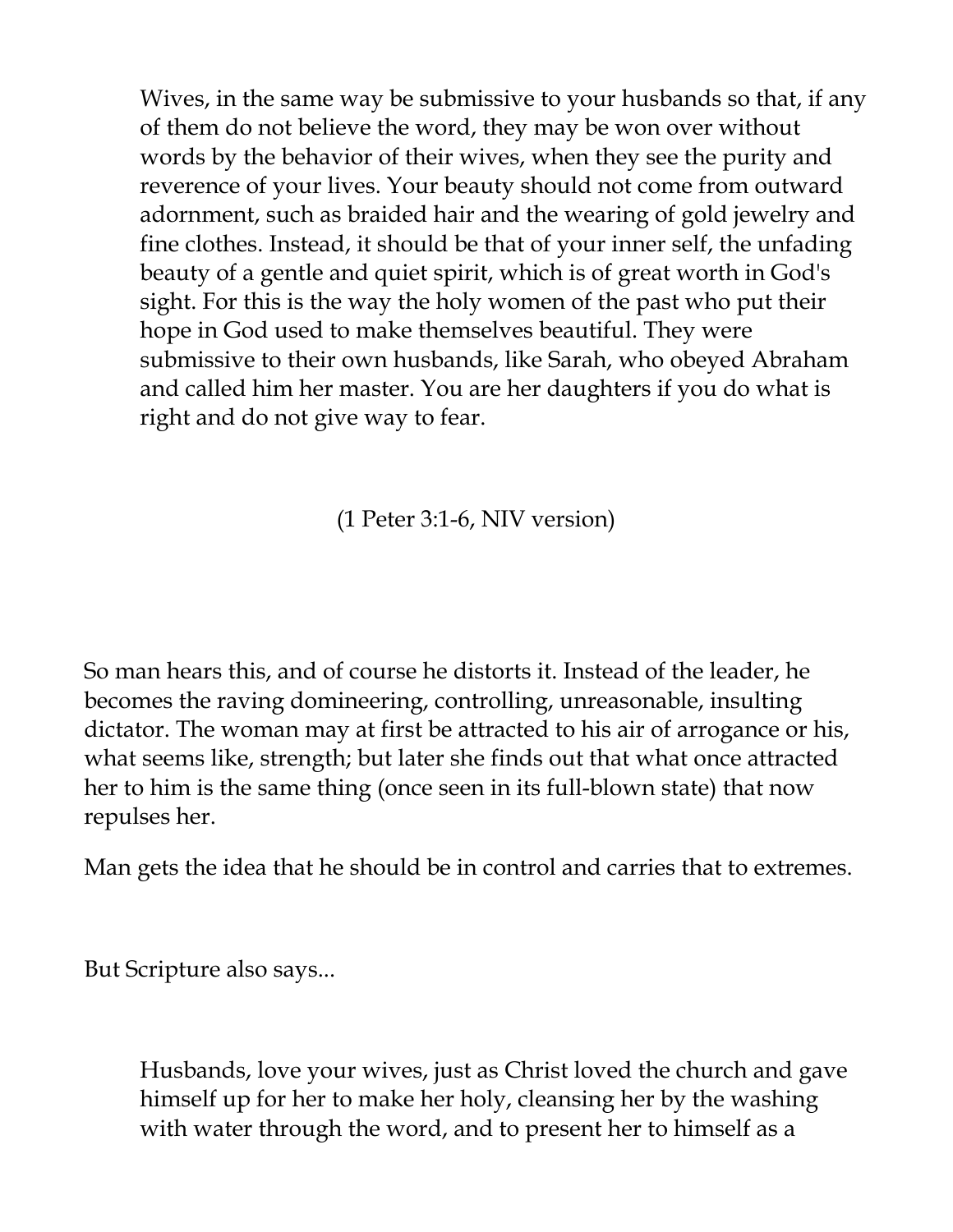radiant church, without stain or wrinkle or any other blemish, but holy and blameless. In this same way, husbands ought to love their wives as their own bodies. He who loves his wife loves himself. After all, no one ever hated his own body, but he feeds and cares for it, just as Christ does the church–for we are members of his body. "For this reason a man will leave his father and mother and be united to his wife, and the two will become one flesh." This is a profound mystery– but I am talking about Christ and the church. However, each one of you also must love his wife as he loves himself, and the wife must respect her husband.

(Ephesians 5:25-33, NIV version)

Husbands, in the same way be considerate as you live with your wives, and treat them with respect as the weaker partner and as heirs with you of the gracious gift of life, so that nothing will hinder your prayers.

(1 Peter 3:7, NIV version)

So the man abuses his leadership role (as many leaders will) and treats his wife, and maybe his children too, like dirt. Instead of leading, he'll demand their every attention and throw fits of rage when he doesn't get it. The slightest fault is seen in his wife and quickly described and insulted.

He goes out and drinks all night to come home and make everyone miserable. If his wife wants something and asks him for it, before he even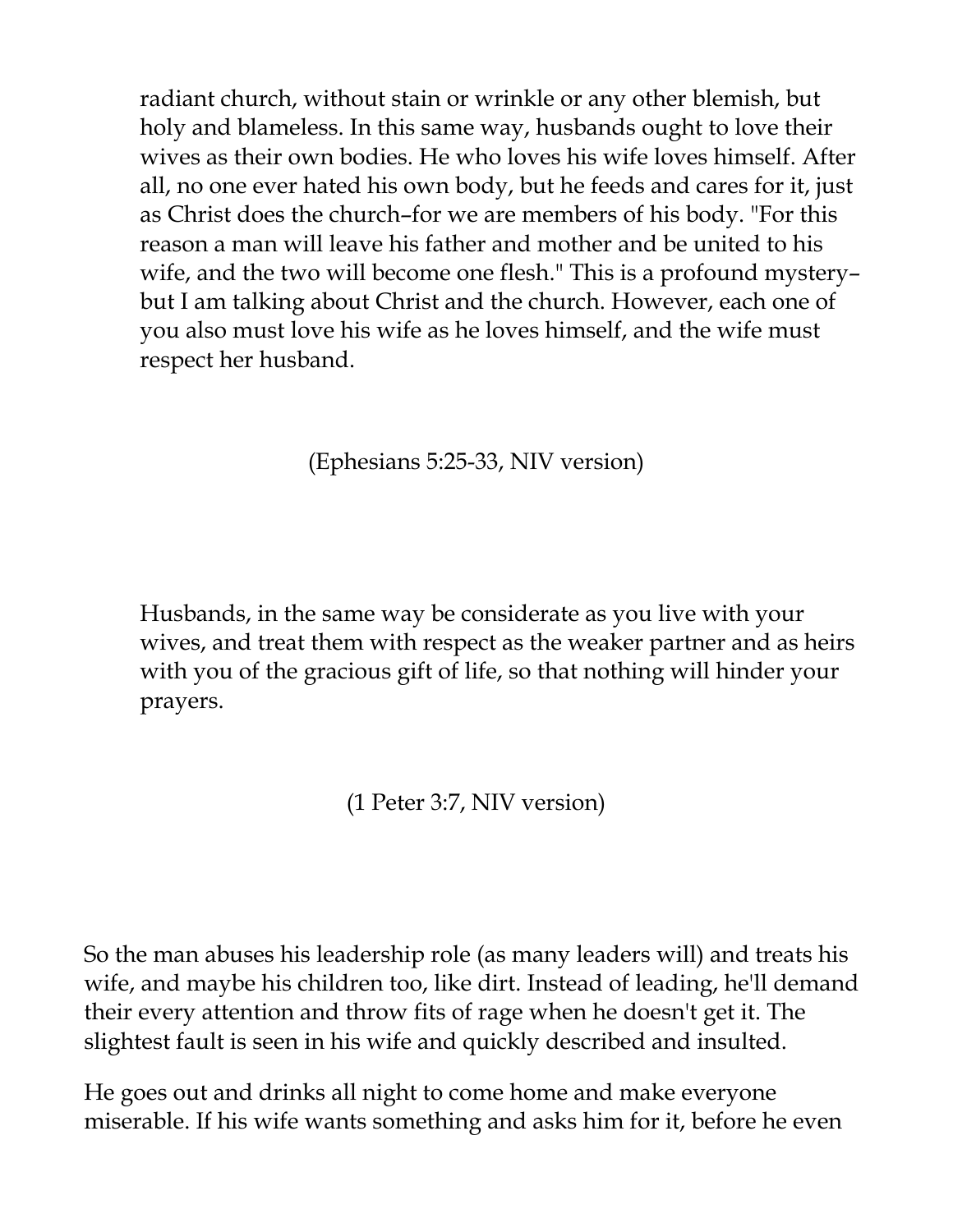considers his wife's position and desires, he considers himself only and tries to control her and keep her on his leash. He may even threaten her with violence or death to keep her in line, or he may try to unreasonably control her in a reasonable manner. He'll calmly rationalize away his wife's reason for wanting something, when he doesn't even consider her – though he says he does.

After a while, the wife realizes that she's getting nowhere with you and finally says, "Freuq off, you arrogant putz," and his false kingdom is ruined. Then he wonders why she is not obeying him anymore.

His phony ideas of what being a man is ruined everything, or maybe just his selfishness did it; but either way the wife says, "To hell with you," and begins to take some or all of the control by simply saying good-bye – by pure leaving power.

If the husband wants respect from his wife and family, he has to earn it, not force it. If he forces it, he probably will get it out of fear. Respect through fear alone is bound to run out. Respect through love and strength is the kind that will last.

If the husband wants his wife to act like a caring woman, he must love her and care for her. If he wants her to be a bitch, or leave him, or live a timid existence in fear of him, then the arrogant bum-crevasse approach will do it.

It all comes back to God, as do most or all problems with human beings.

Most men don't have the capacity to love another so deeply that they'd do anything to see them happy or put another first in their decision making or to love and understand in the face of hardship, to even give their own lives for their wife's, because they aren't drawing on the love that God can place in them. They aren't drinking from the wells that could make them strong enough to lead and love, but not control through evil forces. So, in turn, the woman will not give into such horrid leadership, and so will fight you at every step or leave you.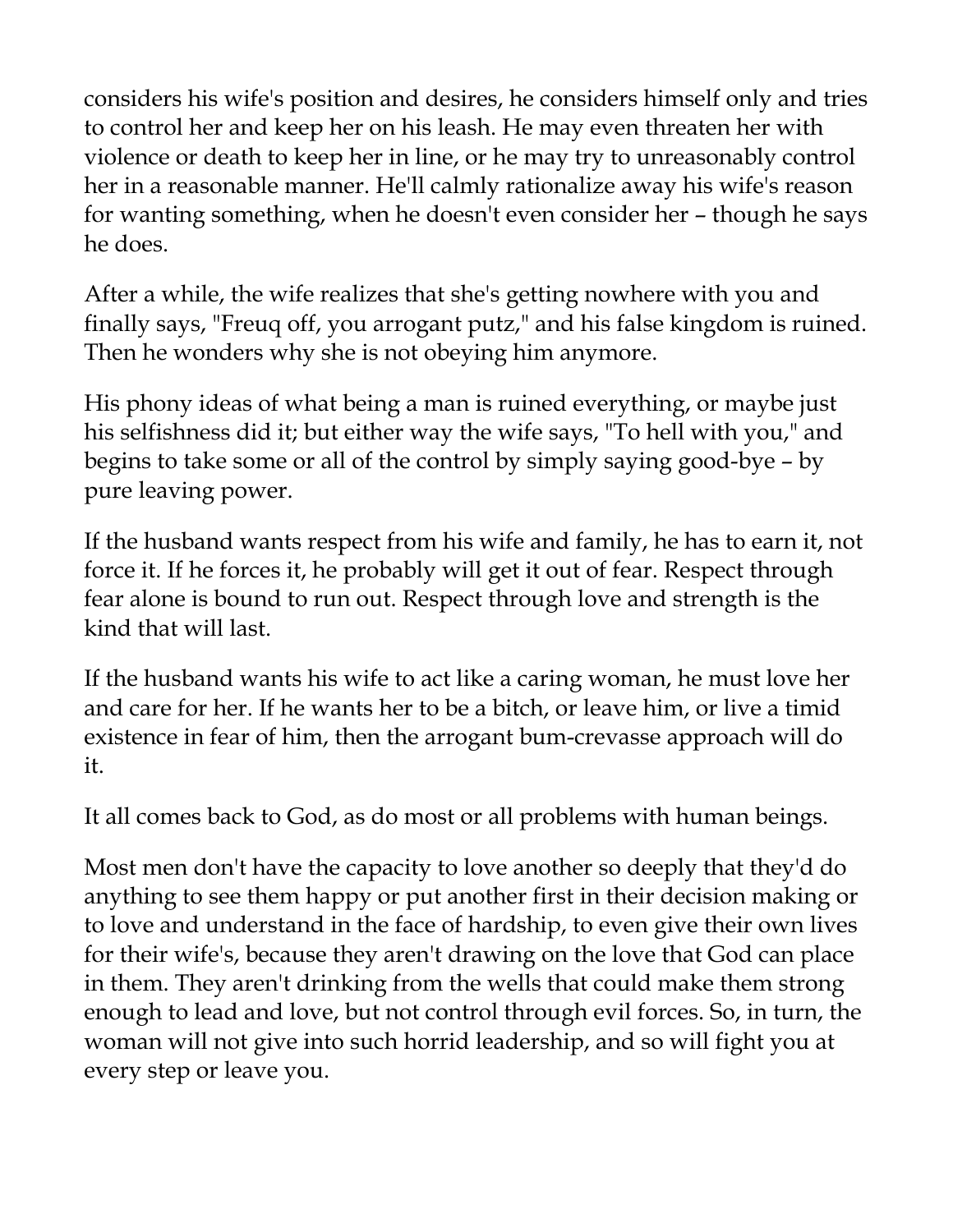So they miss out on a way that God provides for a happy family; and everyone suffers: the husband, the wife, and, of course, the children.

It's amazing how "God with us" can change you; it's indescribable.

All this took place to fulfill what the Lord had said through the prophet: "The virgin will be with child and will give birth to a son, and they will call him Immanuel"–which means, "God with us."

(Matthew 1:22-23, NIV version)

Well, anyway, about this woman that figures out that all men are evil and takes control, watch out for her. Whether she learned this false truth at a young age from her father, or from a previous relationship, she may become the dreaded yet adored "man-killer."

She is in no mood to give up any of her personal control to a man. She'll probably always have men around though (maybe `cause she's insecure and needs all these men's affections to make her feel worth while, or maybe to try to destroy and take out her wrath against the evil race – men), but she may steal your balls right away from you and then not be attracted to you `cause you have no balls anymore. You can't win (unless you have God's patience and strength). If you stand up to her and put your foot down and don't let her have her way every time, she just says, "Freuq you, I do what I want," and leaves. If you give into her and turn into a wimp (and let her have her way all the time), she gets sick of you `cause you're less the man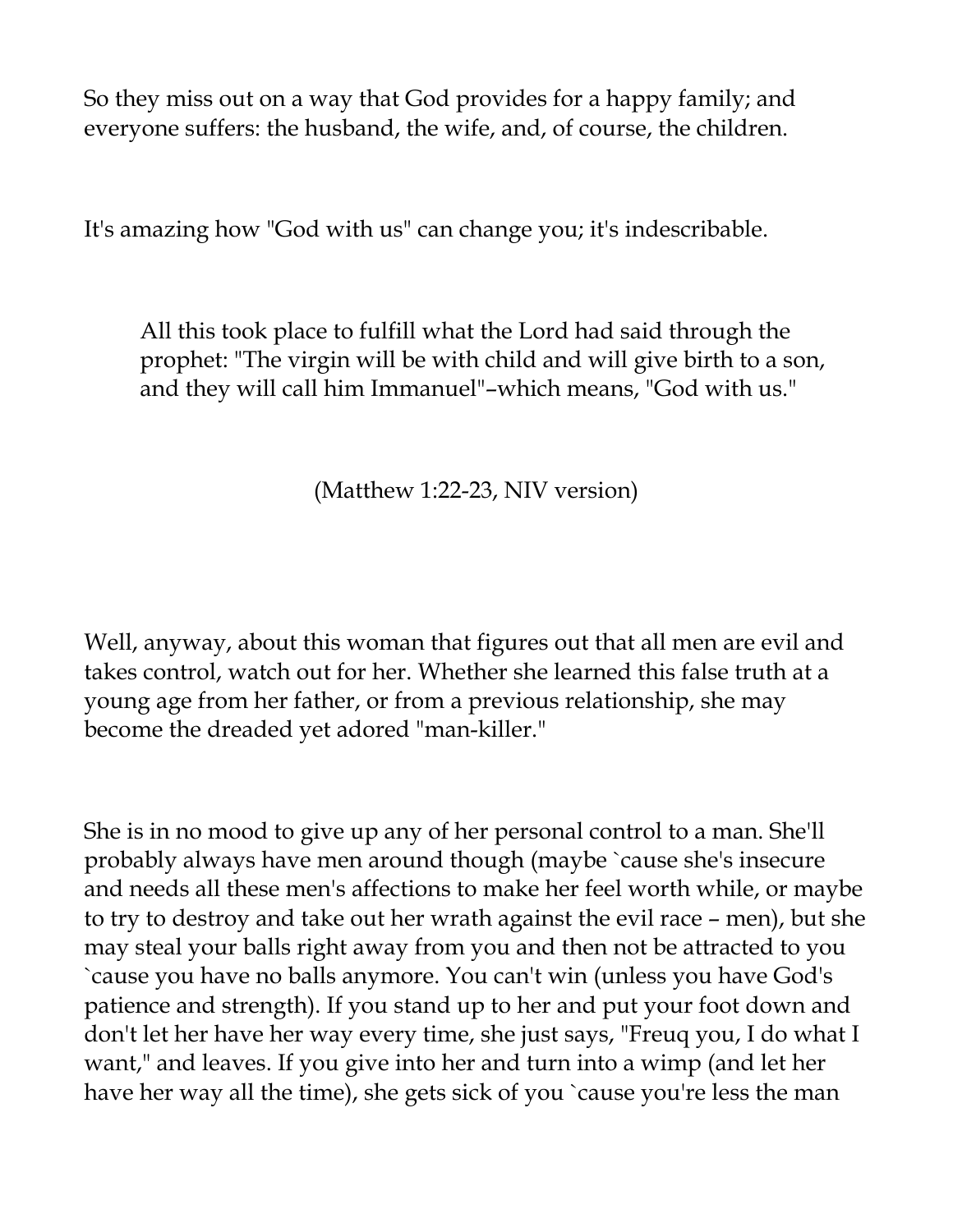you were when she met you and so she leaves also. You must have God's patience and strength and love to deal with her.

She doesn't need to be such a bitch though; she needs God.

If anyone teaches false doctrines and does not agree to the sound instruction of our Lord Jesus Christ and to godly teaching, he is conceited and understands nothing. He has an unhealthy interest in controversies and quarrels about words that result in envy, strife, malicious talk, evil suspicions and constant friction between men of corrupt mind, who have been robbed of the truth and who think that godliness is a means to financial gain. But godliness with contentment is great gain. For we brought nothing into the world, and we can take nothing out of it.

(1 Timothy 6:3-7, NIV version)

But you, man of God, flee from all this, and pursue righteousness, godliness, faith, love, endurance and gentleness. Fight the good fight of the faith. Take hold of the eternal life to which you were called when you made your good confession in the presence of many witnesses.

(1 Timothy 6:11-12, NIV version)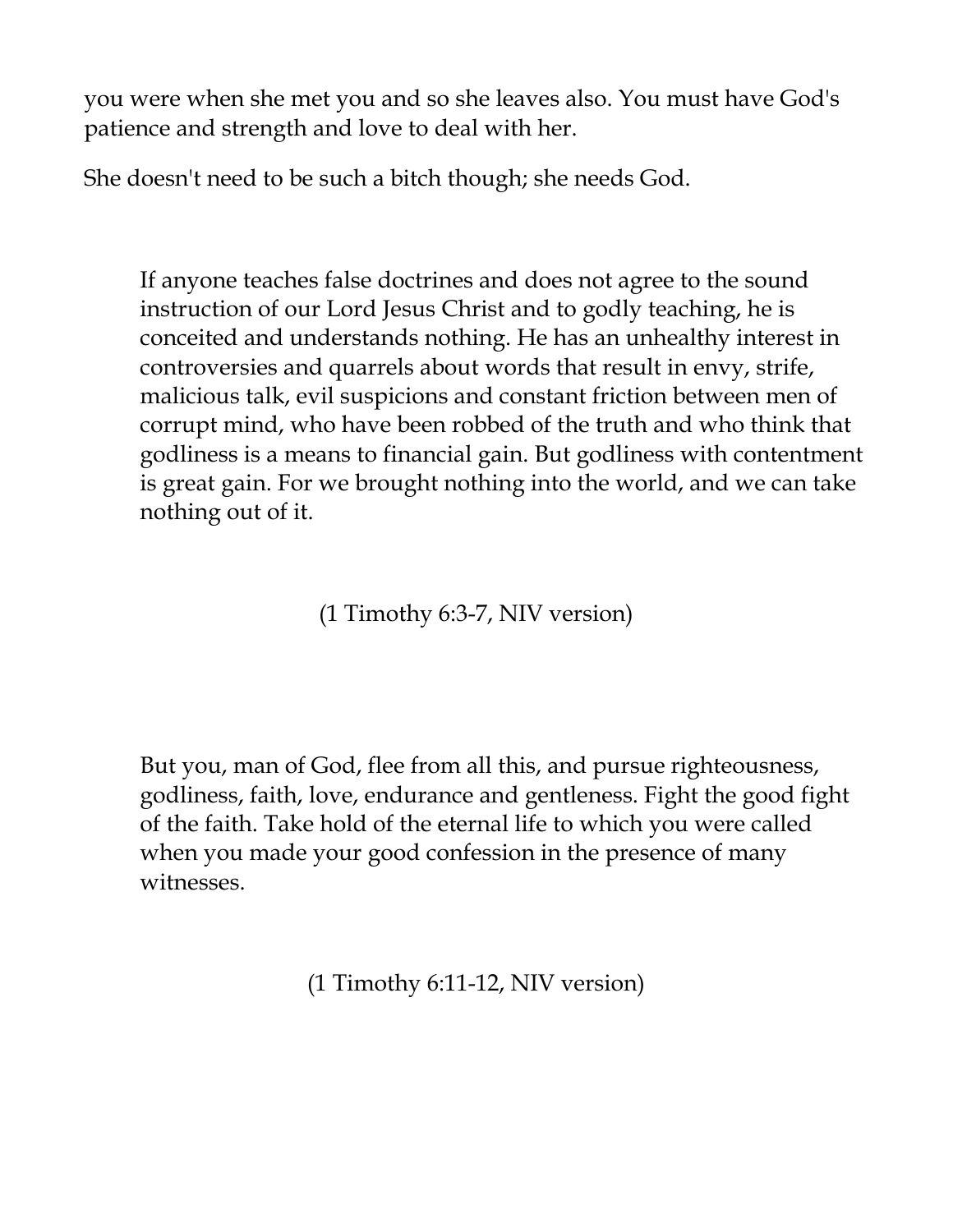She needs God to help her to stop resenting these stupid men and choose one that would love her and treat him like her hero, not her slave. If she wants a man, she should treat him like a man and not threaten him with her leaving power, or by making him feel jealous or inadequate – and vice versa. Should the man make his wife, or his woman, feel insecure in the relationship for no good reason? If he wants a woman, he should treat her like a woman.

She should nurture him and love him, instead of ruining both your lives with petty arguments and demand her way all the time so he ends up feeling like less then a man. Pick a man who loves you deeply and will put you before his own life. If you make such a man feel like a man, or even a hero (and in control), than you've made yourself a man and a hero who will truly love you and will try to see to it that you are happy. For he needs your love and support to become his best, and in turn (if all goes according to the text) will treat you like gold and not try to unreasonably control you, but rather look out for your benefit as you look out for his. It's better than being each other's worst enemies and spending your whole lives getting nothing done other than the work of tangling up relationships. Surely there are greater goals to obtain.

Few things go by the text and it's all not so simple, but God has all the answers and can weed out all of your personal details and provide the best answer for you. He describes for us how to live in his word, but we think it's unrealistic. We're so used to the world's way (in love, in marriage or in anything). We copy those who are not in touch with God; and even if we hear the way of God, it seems impossible to live up to. Which it is, it is impossible to follow God – like Jesus says about the rich man...

"Again I tell you, it is easier for a camel to go through the eye of a needle than for a rich man to enter the kingdom of God."

(Matthew 19:24, NIV version)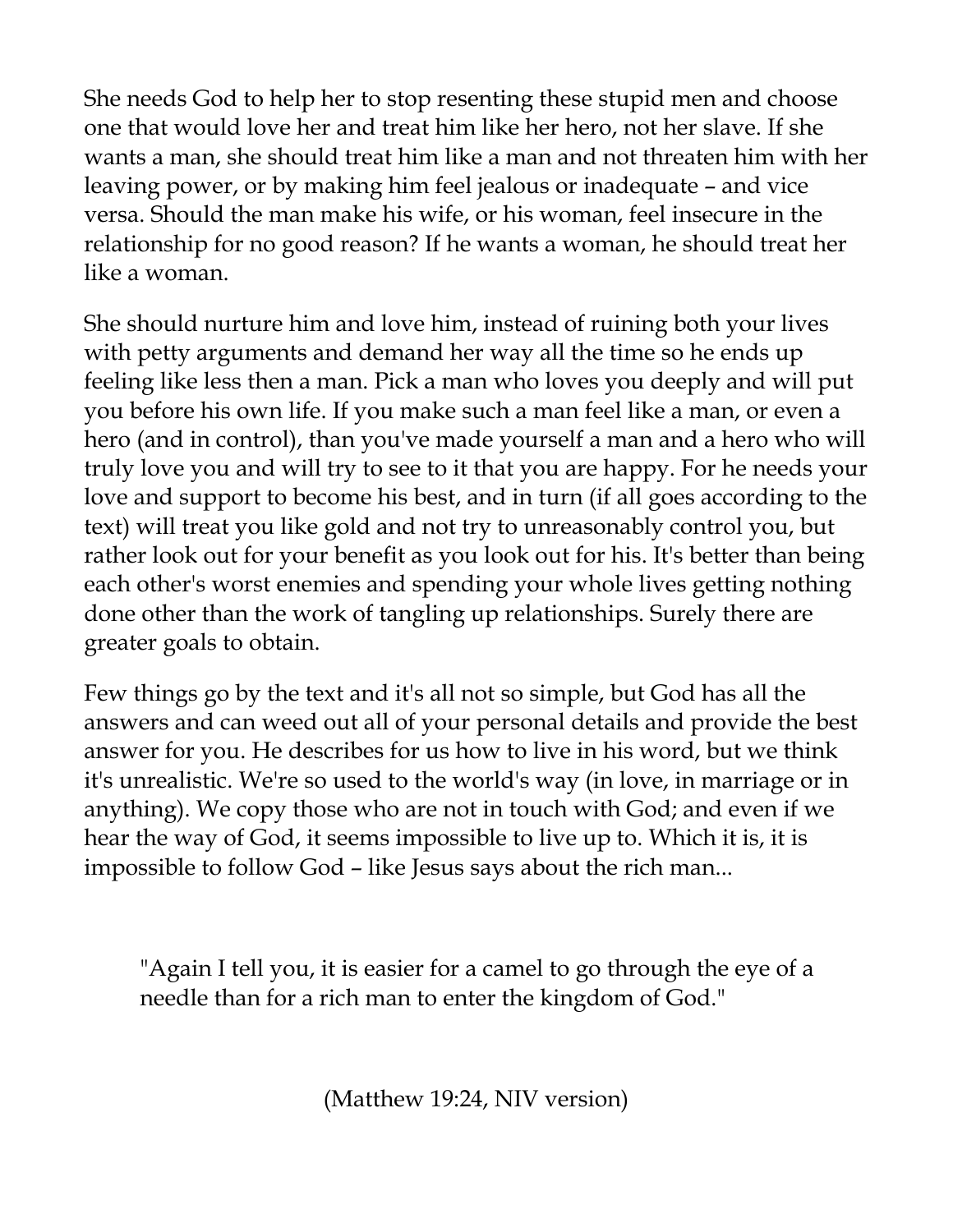When the disciples heard this, they were greatly astonished and asked, "Who then can be saved?" Jesus looked at them and said, "With man this is impossible, but with God all things are possible."

(Matthew 19:25-26, NIV version)

So following God's law and way of life is impossible if all you have is the law, but if God is real and God is alive and you believe and have faith, then he can work in you so you can do the impossible.

When once you thought it impossible to go a day without a drink, now you find no need for it. When once you hated almost everyone you met, and even your loved ones irritated you to the point of sheer revulsion, now, with God, you find you love even the filthy bums lying in the gutter, and cry tears of joy when you see your loved ones. You now see only the love behind all the annoying things they do, and correct them gently.

Brothers, if someone is caught in a sin, you who are spiritual should restore him gently. But watch yourself, or you also may be tempted.

(Galatians 6:1, NIV version)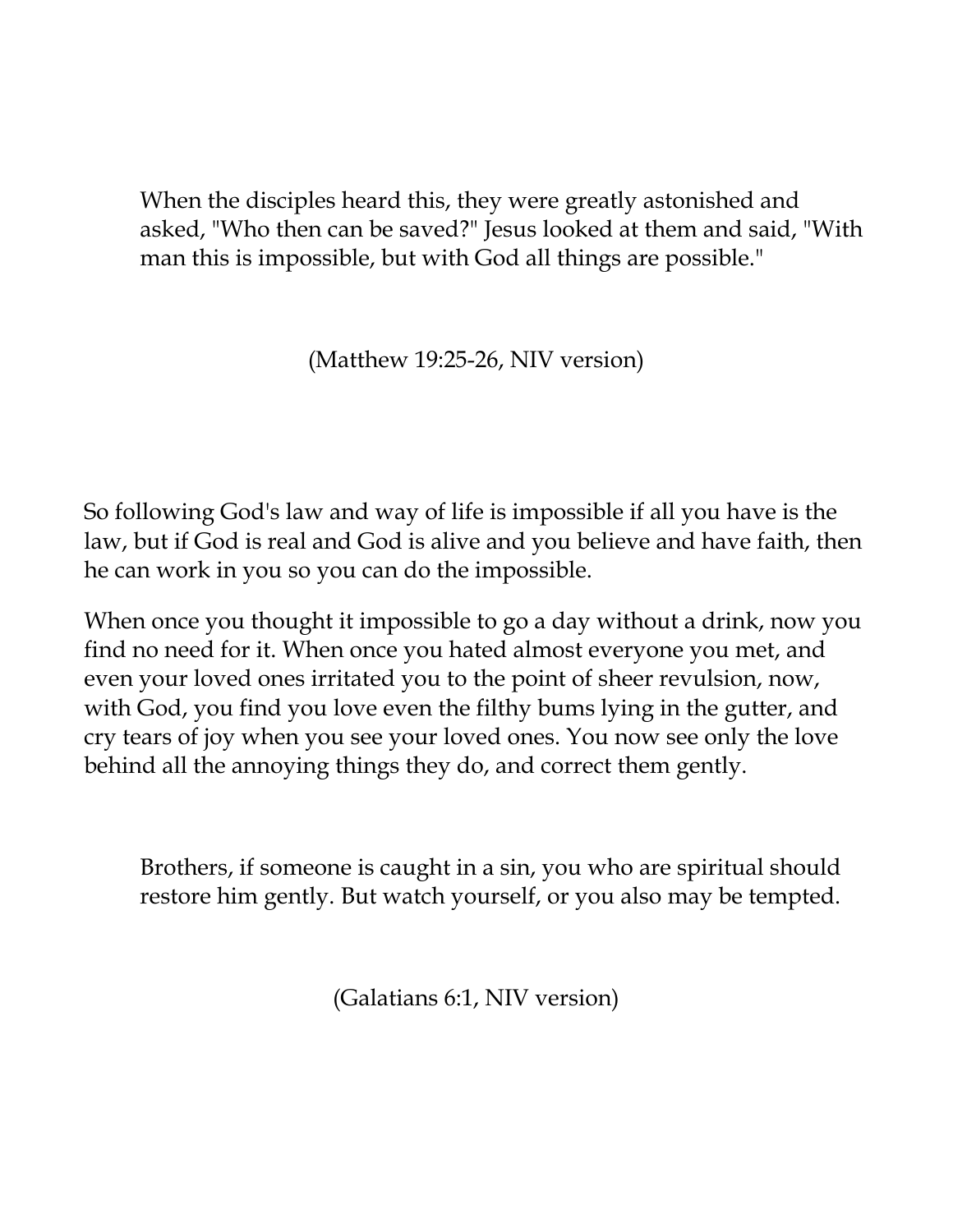This can't happen by just a concept or an old religious idea. This can happen because of a living God whose power is unending and love is unstoppable.

It's amazing what God can do for you. I almost don't want to talk about it `cause it sounds like bragging, but it's really not, for I know it's God's work in me. Anyway, I feel strong and full of love. I have more friends, because when before insecurity and lack of ability to love got in the way, now people are more important to me. People notice the difference from when you're talking to them to get it over with and to be polite, and when you're talking to them `cause you like or love them.

But enough talk for me. It's time to talk, or listen, to God from whence my long awaited and much appreciated strength and love comes from.

Even now, God knocks on your soul and asks you to let him in.

"Here I am! I stand at the door and knock. If anyone hears my voice and opens the door, I will come in and eat with him, and he with me."

(Revelation 3:20, NIV version)

He only knocks because he loves you, and doesn't want to be robbed any longer by you denying him to know you.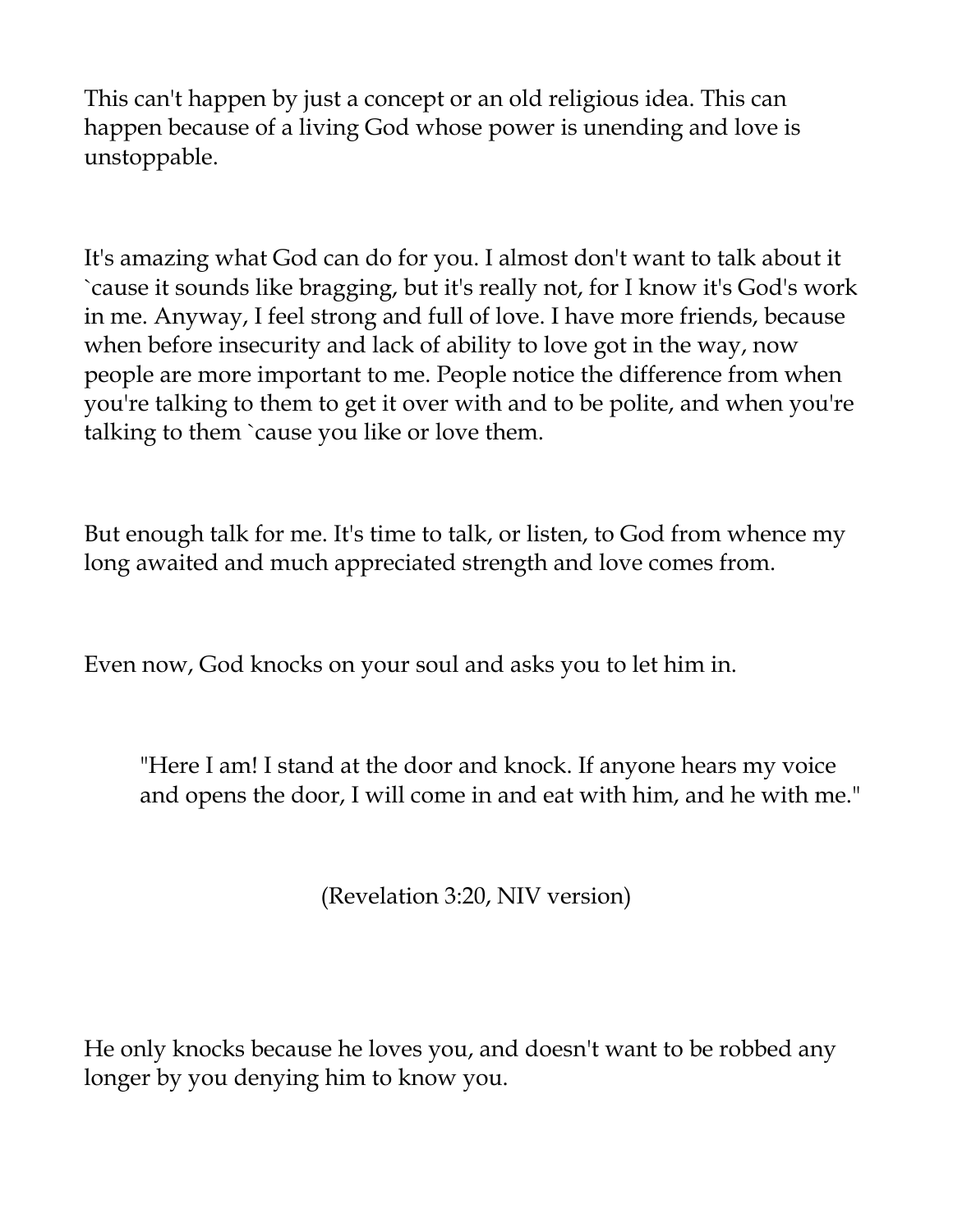# $+ + +$

## **24) Hands Clasped Too Tightly**

I don't think there is a time before this time, ever, when circumstances have been worse. I'm technically homeless – not really, I do have a roof over my head, but it's not my place.

I can't seem to hold a job recently. They go as quickly as they come. I was working a good security job for a couple of weeks, about a month and a half ago, but unfortunately I was injured on the job and couldn't walk well enough to continue my appointed rounds. I screwed up my knee by walking into a low strung cable while eating nachos and fell over, slamming my knee into the hard brick ground.

No one saw it happen, so I'm sure all my fellow employees think I staged the incident as to receive Workers Compensation. I have not received Workers Compensation. I offered to go back to work with less strenuous rounds, but my employers did not seem willing to cooperate, not even returning my phone calls; so that's the end of that.

Then about two weeks ago I landed a mover's job. I worked for a week with a bad knee. It was such good money that I ignored the pain of my knee and the damage I was doing to it. I worked hard twelve-hour days, moving up to sixteen thousand pounds of home furniture and knickknacks. One day we worked fourteen hours, and I didn't even get to eat because I was broke. It was great though. I think so much that I need to use my body and do something physical to balance my self out. All I did was pick up heavy boxes and bring them to the truck. I thought I finally was gonna get my piece of "American Pie" and make some money and get out of debt and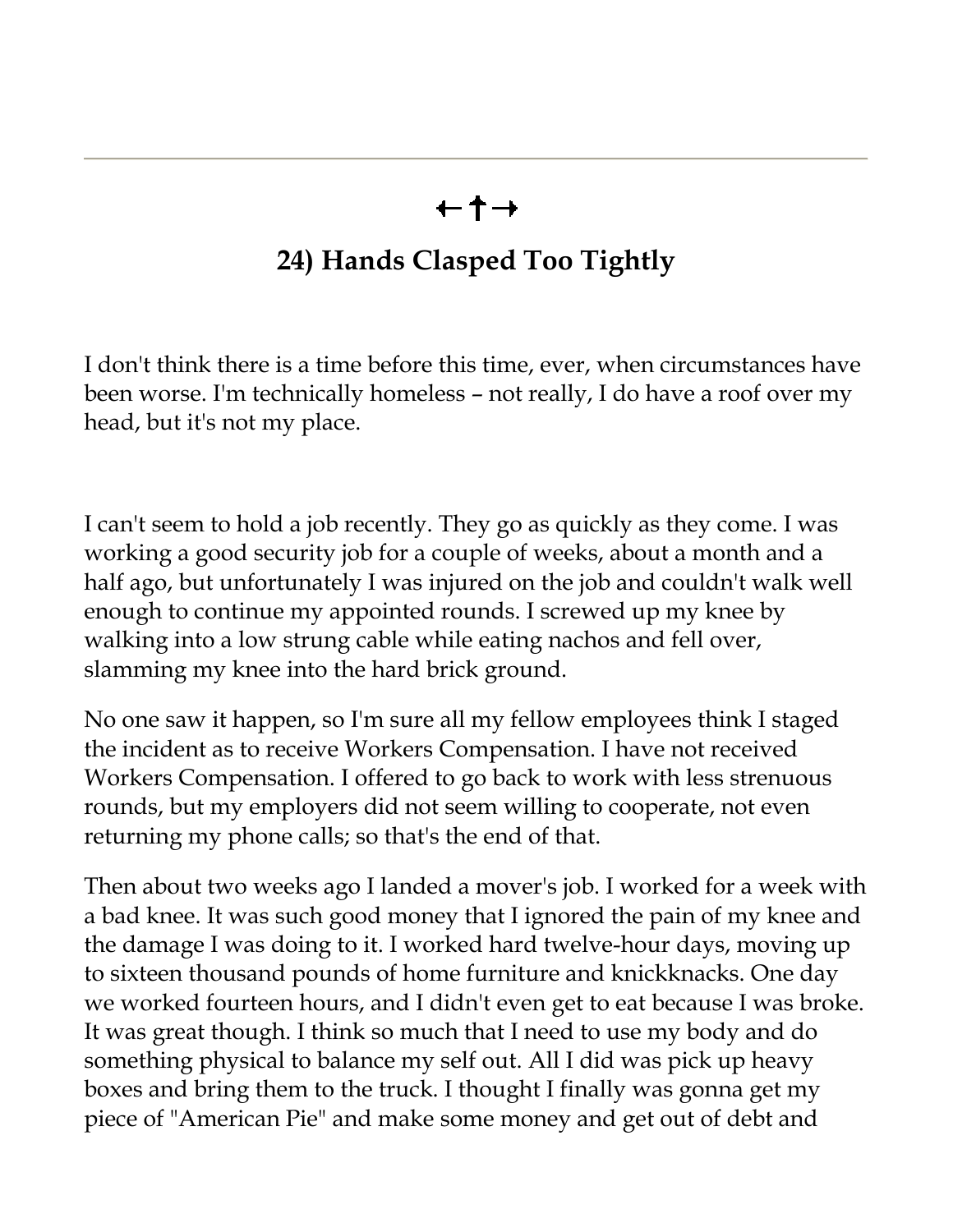have some left over so I don't have to sell my amp or my guitar or borrow money to get by; but unfortunately I was hired at the end of the month when a lot of the moving business takes place, and so after the first of the month there was no more work for me. I was left with a bad knee (which cuts out a lot of jobs for me, unless I want to continue damaging my knee) and no job.

Because of these circumstances, I was forced to sell my amp – my 4X12 Marshall with vintage 25 watt Celestians to be specific. I never plugged it in till the day I sold it, and it sounded so good, I wished the guy who was looking at it had tried to bargain with me so I could say I'll think about it and give you a call back later. That way I could change my mind and keep the cab without feeling like a bum-crevasse for making him come fifty miles to find I've backed down on my original offer. He didn't want to bargain and took my cab. I needed the money.

I wish my knee would heal so I could join the Marine Reserves. I need a break like that to get my life in gear. [I realized later, it wasn't quite the break I expected.] I need to be a grunt for a while, and then come back, hopefully, and work hard at my music and writing or whatever God leads me to do. It would be great to do it, and get out of debt at the same time from the money I'd make and couldn't spend till I got out.

So my knee is holding me back. I feel like I'm living the life of a senior citizen at age twenty-two. I walk with a cane and have no job. I lived in a senior citizen building for more than ten years, so I might as well give up and join them. I sit at coffee shops as much as an elderly person. I do a lot of writing there. There's just enough distraction around to keep me going; whereas if I'm in a room alone, I get bored too quickly and put the pen down – though lately, I've been able to write in a house alone.

The woman I love wants nothing to do with my love. She has her own life and doesn't want me to be a big part of it.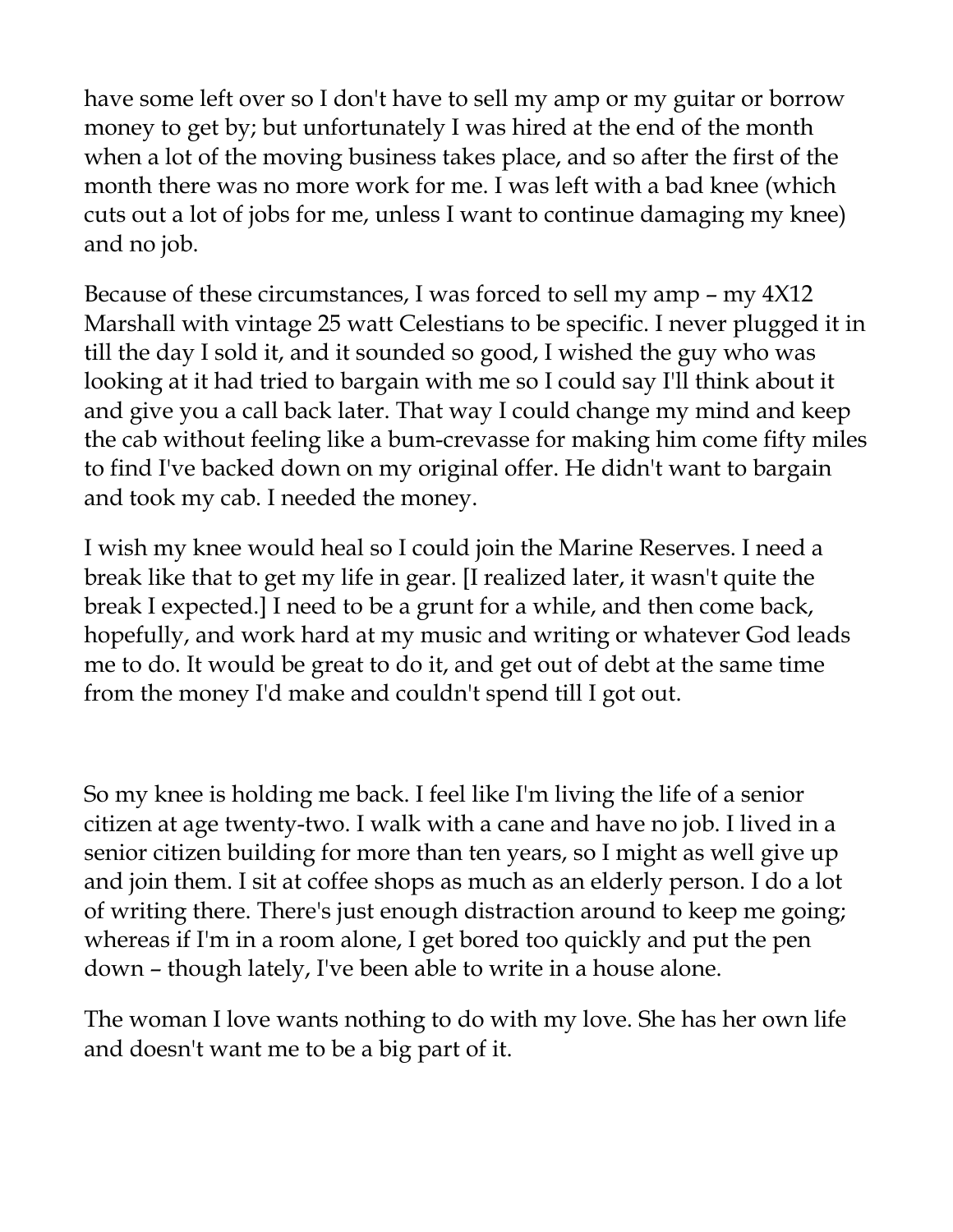I've spent years working on music, and now my band is barely playing together. The prospects of making a living at it are dim. So I don't get to spend as much time on it as I'd like.

If my knee heals and I do go to the Marines, there's a good possibility that a war will break out; and who knows, I could be killed at age twenty-two or twenty-three: never to see any significant payback for my work in life, or for my suffering, never to have made love to the woman I love from the depth of my soul, never having to have children, never having success, climbing up the steep, treacherous hill of life in hope of being able to run gleefully down the other side, only to be ambushed once I hit the top of the hill.

For some strange reason, while my friends are dying around me, and the world gets more sick and merciless and dangerous and colder every day, I feel "a calmness," "a peace."

At another time, under such circumstances, I would have given up. I would have given in to this world's way of playing the game. This world or life would have beaten me into submission, beaten me into acting as detrimentally and negatively as the forces that dragged me to this point. I would take out my childhood (or adulthood) anger on all who cross my path. I would return my unreturned love with bitterness and possibly violence. I would submit to the rules of oppression that oppressed me, and carry out my outrage of these rules by obeying them in even greater detail.

I wouldn't care whom I hurt, as long as I'm amused. I'd lead people on as if I care about them, knowing full well I really don't. I'd use them selfishly for my benefit. And once I've drained them till they're of no use to me, I'll drop them like a knife at a murder scene.

Though, I'd probably be so screwed up that I couldn't even get someone interested in me enough so I could use that person. So I'd probably have even shallower relations with women, like one night long, and get heavy into excessive sexual pleasure and pornography. Also, I'd surely start to drink heavy, and maybe pick up a new habit like cocaine or heroine.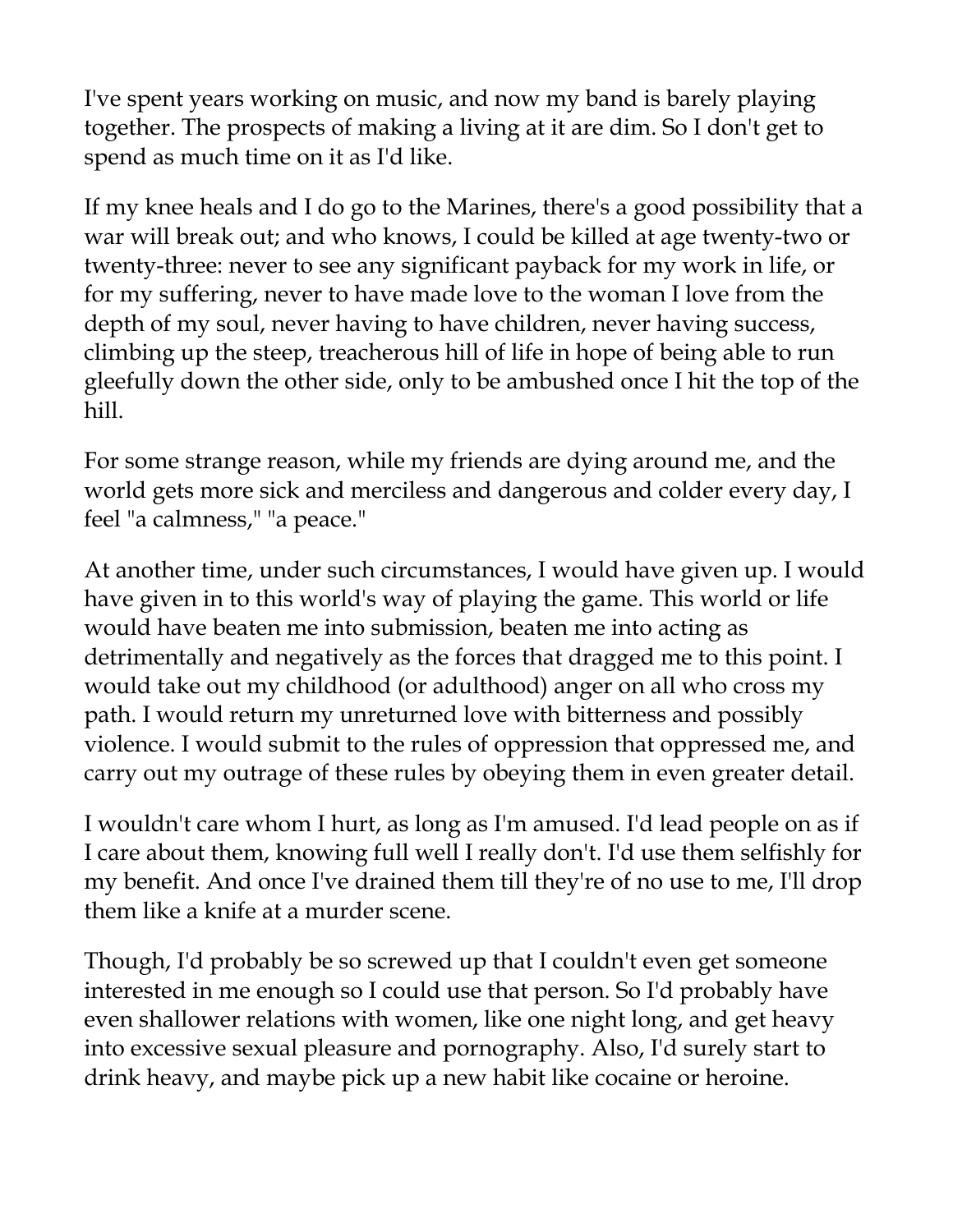I'd nourish my anger with thoughts of why God was doing all these terrible things to me, and display my anger to all. Not even small dogs and little children would be pardoned my unforgiving anger, as I yell at them on my way to the liquor store.

That's what happens to a lot of people, and has happened to me in the past. We become beat by the evil ordinances that rule our world, that have been at work for so long that it only seems natural to join them. If your father was aggressive towards you in an unreasonable manner, instead of rising above it and living a better way, we imitate it and return it on our own children – consciously or subconsciously.

If you've been abused to the point where you don't care about yourself, why not abuse those around you?

If your ex-girlfriend freuqed you up, freuq up the next girl you're with. If anything goes wrong, run like a little child to the nearest thing that will help you forget your pain, as if it were your mother's arms. Even if that thing will hurt you, or somebody else, it doesn't matter; all that matters is your relief.

Our mothers are our alcohol Our fathers are our dreams Our children are our sorrows Our wives... our magazines

Play this world's game. Join hands in the circle and spit at the person across from you, as well as on yourself. Become an arrogant, selfish, uncaring bum-crevasse that will only look out for his or her self (whether in an aggressive manner or in a subdued manner). No one looked out for you, why should you act any different? Have children and relationships, and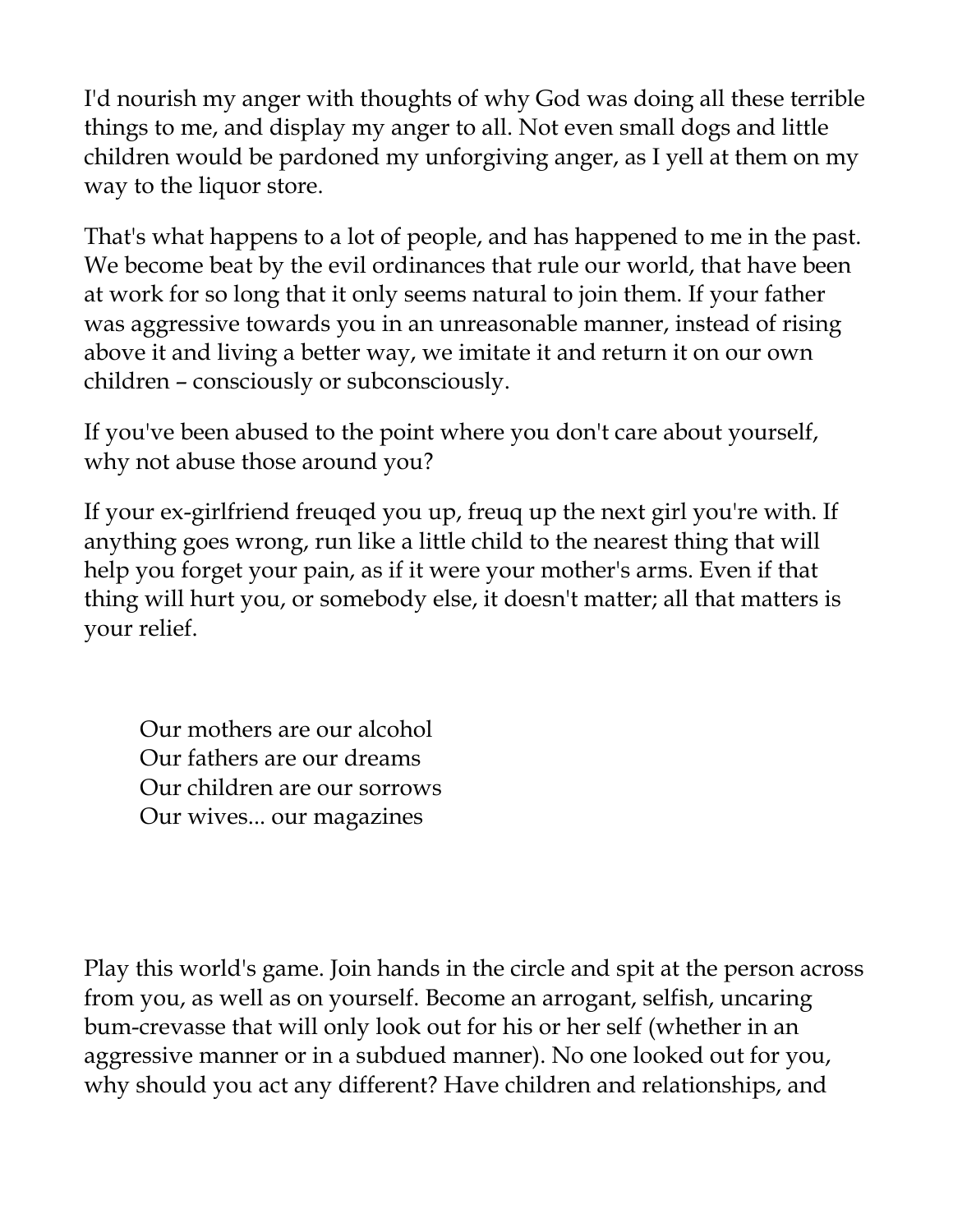screw them up twice as bad as your parents, or people around you, screwed you up.

We forfeit what God had planned for us by trusting ourselves more than trusting God. We have no patience. We cannot face adversity without selfdestructing (whether we realize we're destroying ourselves or think we're happy). We don't depend on God or on his Spirit to give us strength and patience to deal with unpleasant circumstances, or on his power to control our future and our ultimate destiny. If we did, we wouldn't be so freuqed up.

If we really believe that God is all-powerful, why do we give into the world's way of doing things, and laugh at God's way? We never even give God a fair chance to work in our lives. We don't even ask for his help. (Maybe we're afraid of the coldness it seems to offer, in the falseness by which a relationship with God is portrayed through movies or by people.)

God may put seemingly unbeatable circumstances around you only to show you his strength, and to see you turn to him. If you did, you may be amazed at what God can really do.

An ancient idea can't help you, but God knows he's alive and wants you to find this out also.

He may put or permit an army of two thousand machine-gun totting madmen to surround you on all sides while you are alone and have just woken up so your head is reeling as you lose your sight in a morning daze. All you have as a weapon is an old toothpick, softened by your gums from sucking on it, held limply by your five broken fingers. Your shoes have been tied together as a prank from a friend, ignorant to your future predicament.

All this, so that he could see you turn to him and ask for his help. If you do ask for help, you will have the advantage. If you believe God, and have faith in him...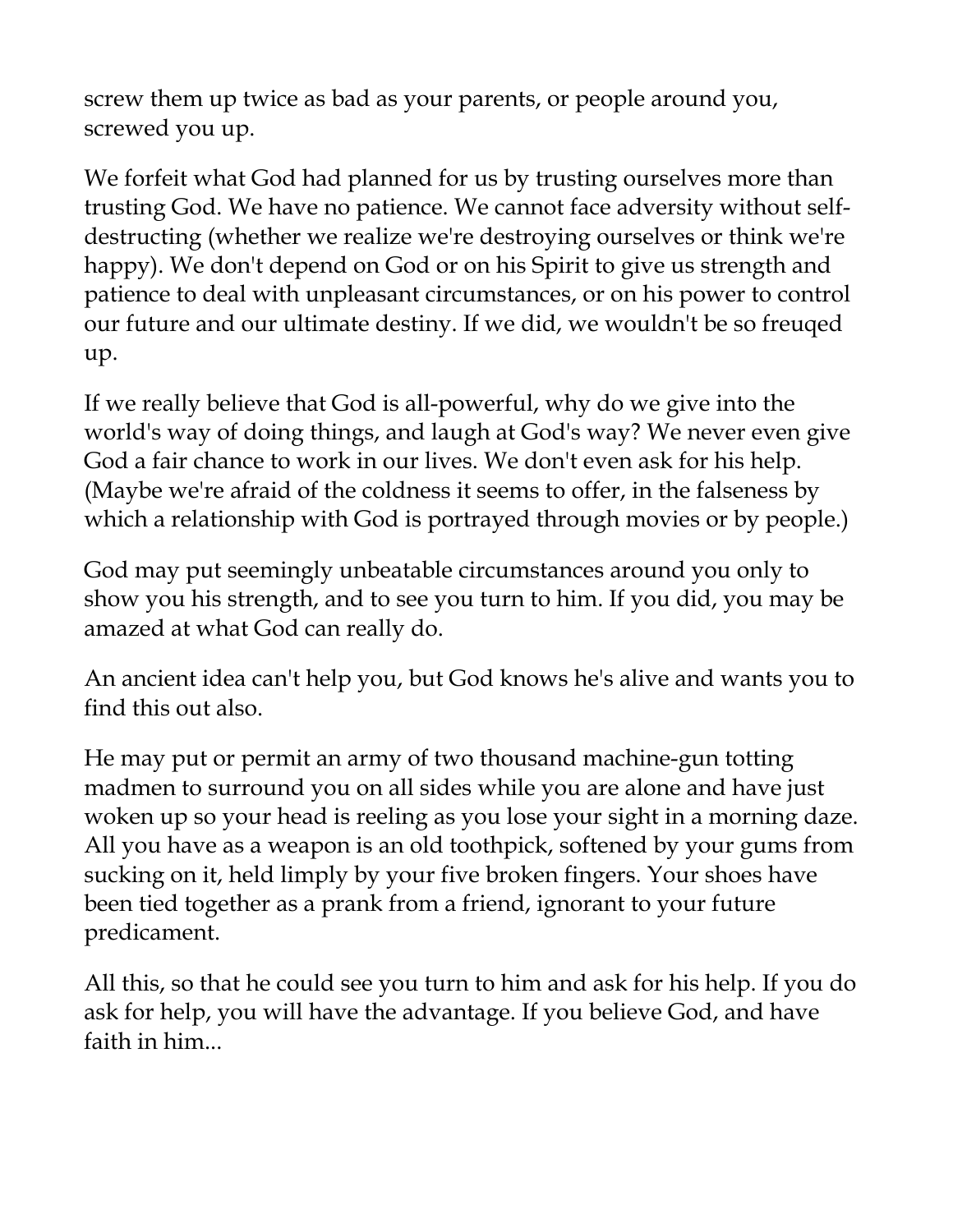What, then, shall we say in response to this? If God is for us, who can be against us? He who did not spare his own Son, but gave him up for us all–how will he not also, along with him, graciously give us all things? Who will bring any charge against those whom God has chosen? It is God who justifies. Who is he that condemns? Christ Jesus, who died–more than that, who was raised to life–is at the right hand of God and is also interceding for us. Who shall separate us from the love of Christ? Shall trouble or hardship or persecution or famine or nakedness or danger or sword?

(Romans 8:31-35, NIV version)

...you will find out what David found out when he fought Goliath the giant.

"All those gathered here will know that it is not by sword or spear that the LORD saves; for the battle is the LORD's, and he will give all of you into our hands." As the Philistine moved closer to attack him, David ran quickly toward the battle line to meet him. Reaching into his bag and taking out a stone, he slung it and struck the Philistine on the forehead. The stone sank into his forehead, and he fell facedown on the ground.

(1 Samuel 17:47-49, NIV version)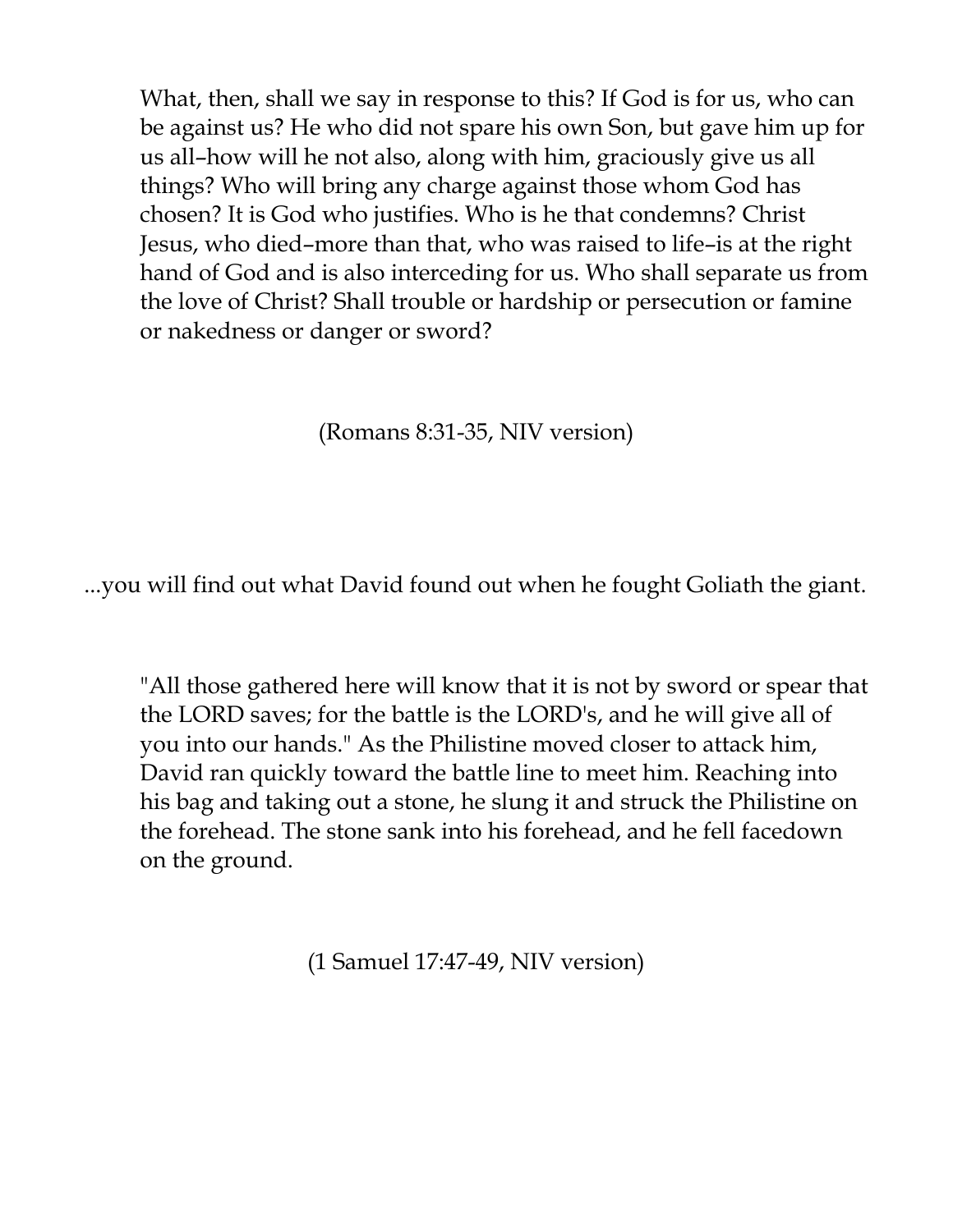You will see what Shadrach, Meshach and Abednego saw when they were thrown into a fire and came out unburned.

He said, "Look! I see four men walking around in the fire, unbound and unharmed, and the fourth looks like a son of the gods."

(Daniel 3:25, NIV version)

You will understand why the armies of Israel fought against unbeatable odds and won.

Then the LORD said to Joshua, "Do not be afraid; do not be discouraged. Take the whole army with you, and go up and attack Ai. For I have delivered into your hands the king of Ai, his people, his city and his land."

(Joshua 8:1, NIV version)

You will know why Jesus Christ accepted the task of torture and death on a cross; for on the third day he rose again, and conquered death itself.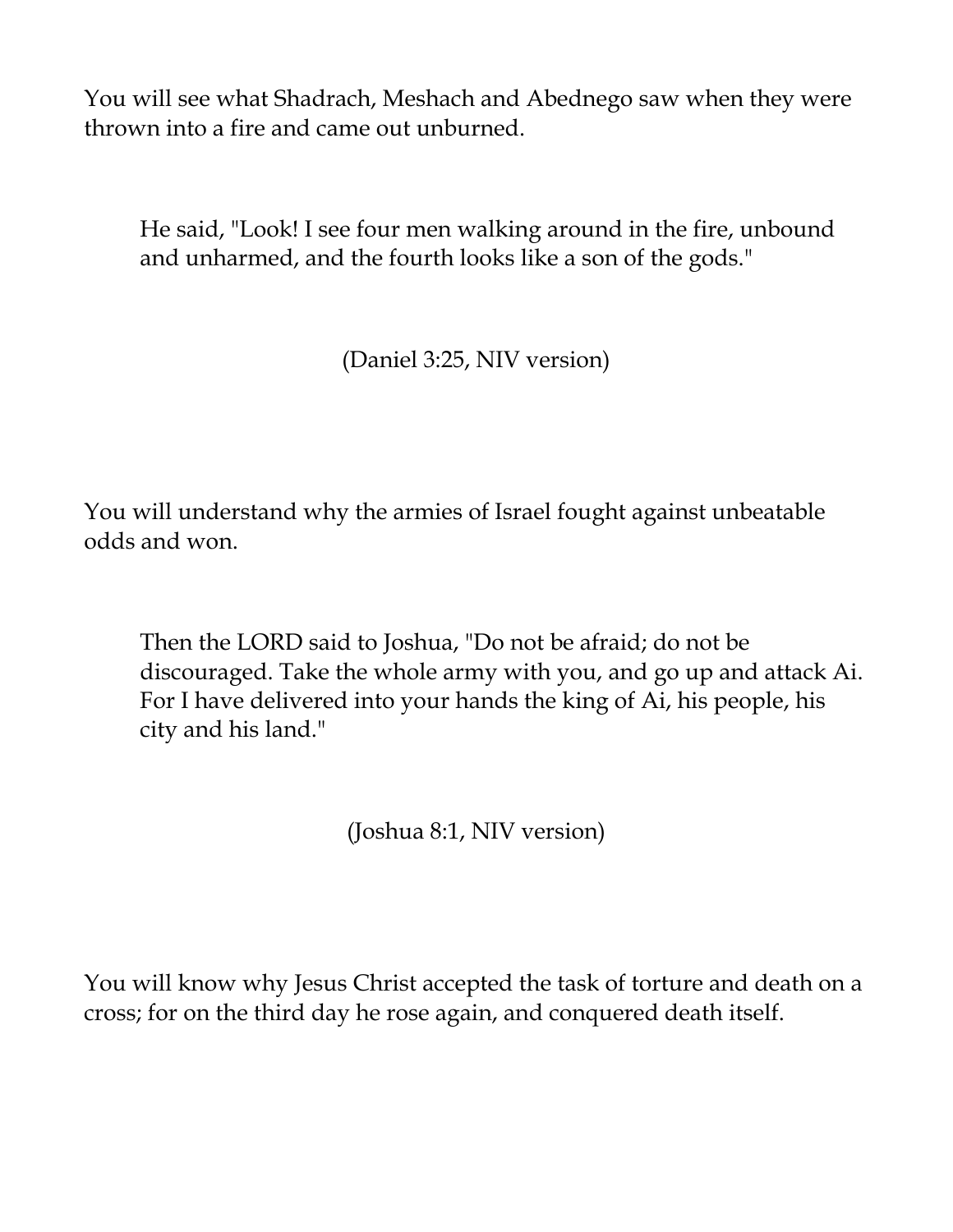In their fright the women bowed down with their faces to the ground, but the men said to them, "Why do you look for the living among the dead? He is not here; he has risen! Remember how he told you, while he was still with you in Galilee: `The Son of Man must be delivered into the hands of sinful men, be crucified and on the third day be raised again.'"

(Luke 24:5-7, NIV version)

Why do we give in so easily when we have a God to call on that is so powerful and strong? But God's time is not always our time.

There is a time for everything, and a season for every activity under heaven: a time to be born and a time to die, a time to plant and a time to uproot, a time to kill and a time to heal, a time to tear down and a time to build, a time to weep and a time to laugh, a time to mourn and a time to dance, a time to scatter stones and a time to gather them, a time to embrace and a time to refrain, a time to search and a time to give up, a time to keep and a time to throw away, a time to tear and a time to mend, a time to be silent and a time to speak, a time to love and a time to hate, a time for war and a time for peace.

(Ecclesiastes 3:1-8, NIV version)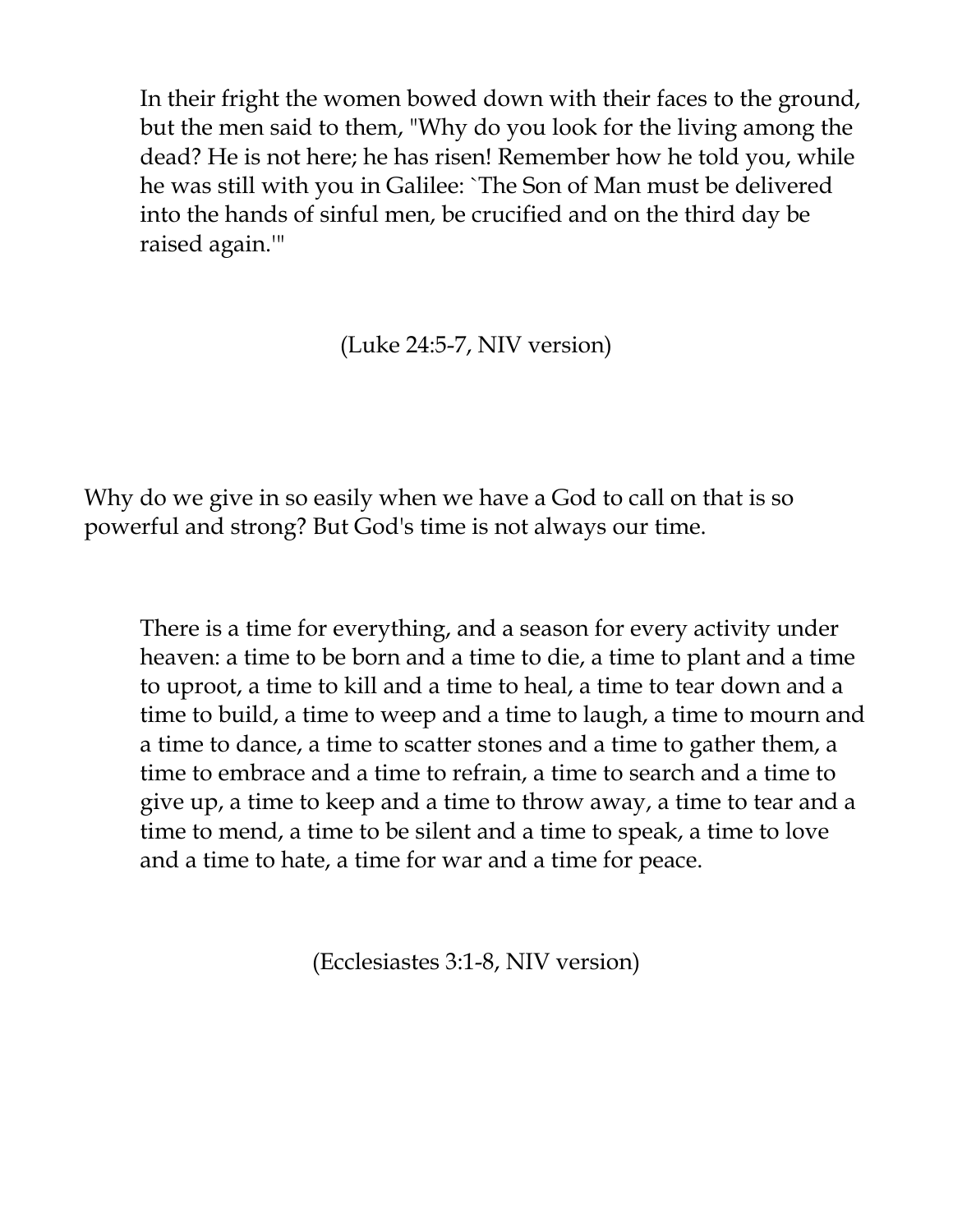So patience, faith, trust... et cetera, is so important. Even if things look so terrible that life is barely worth living, draw on his Spirit for strength and patience. Trust that:

And we know that in all things God works for the good of those who love him, who have been called according to his purpose.

(Romans 8:28, NIV version)

Wait on God's answer while you do everything in your power to help yourself, if the circumstances call for your participation, and trust in him.

The strange thing is, even under all the seemingly bad things presently happening in my life, I feel strong and good, though I'd love to see things go my way a bit, but all in due time if it's God's will. Hardship may be good for me for a while.

Consider it pure joy, my brothers, whenever you face trials of many kinds, because you know that the testing of your faith develops perseverance. Perseverance must finish its work so that you may be mature and complete, not lacking anything.

(James 1:2-4, NIV version)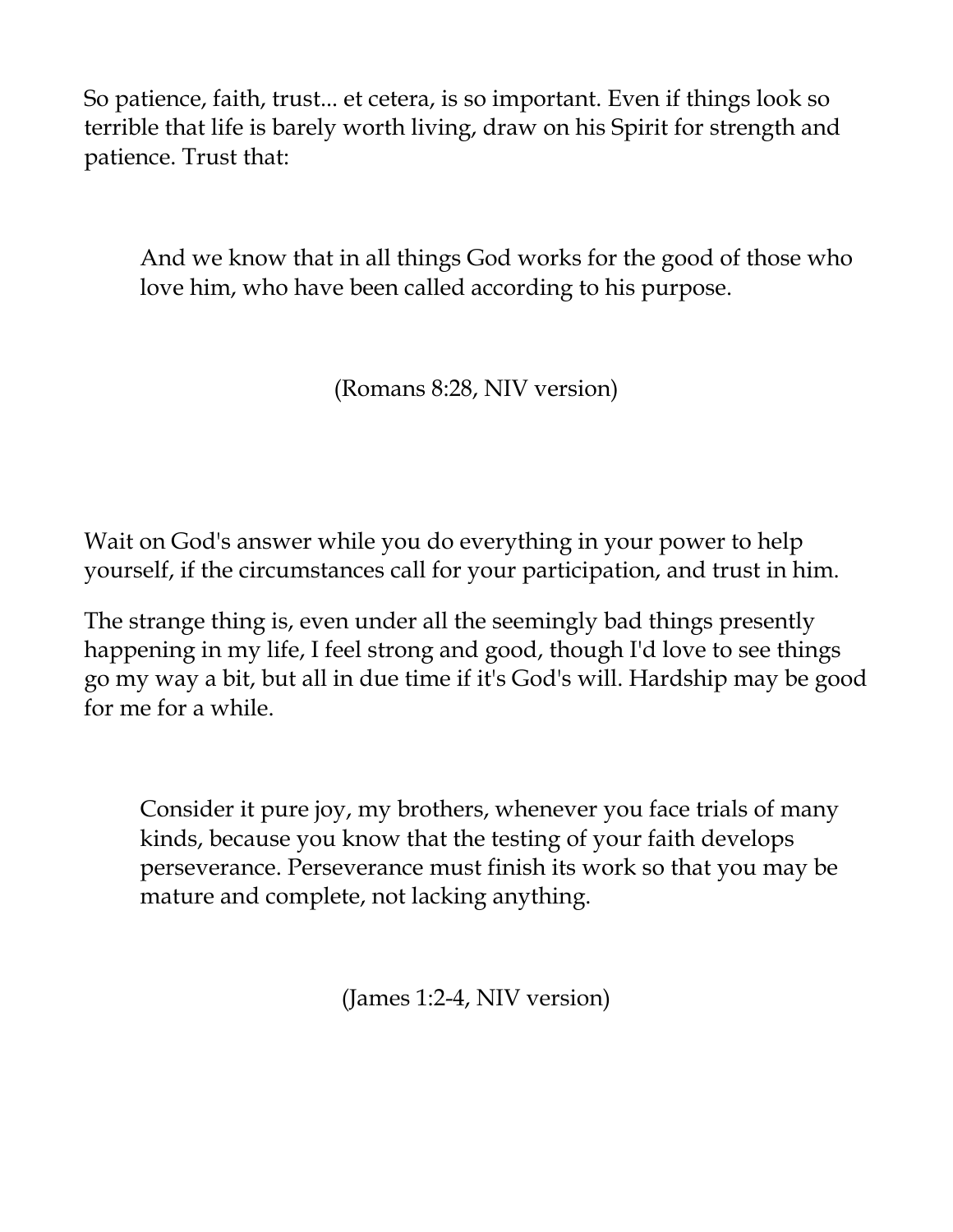Pain is character building. The angels even want to look into these things concerning God's grace and mercy.

Concerning this salvation, the prophets, who spoke of the grace that was to come to you, searched intently and with the greatest care, trying to find out the time and circumstances to which the Spirit of Christ in them was pointing when he predicted the sufferings of Christ and the glories that would follow. It was revealed to them that they were not serving themselves but you, when they spoke of the things that have now been told you by those who have preached the gospel to you by the Holy Spirit sent from heaven. Even angels long to look into these things.

(1 Peter 1:10-12, NIV version)

If I never knew pain, I couldn't say for sure that God is greater than it.

Though it is tough sometimes, I must admit. It's hard for my human eyes (even as fervently as I write about these things) to always trust in God's way. I'm scared that God's way may be different from what I really, truly want – that I may have a fear of penguins, and God will lead me to be a missionary in Antarctica to paint the penguins all white, so they look pure.

Deep down, I really believe that God wants for me what I truly would want for myself if I could see everything into the ends of eternity, and knew all the secrets of life that are presently hidden from me. I believe they are hidden for a reason, so that I trust in the person of God through Jesus Christ without knowing the reasons for everything and exactly where I will end up (even in the face of the world seeming to be against me – and him). So he knows I truly believe in him and where he'll lead me, without a game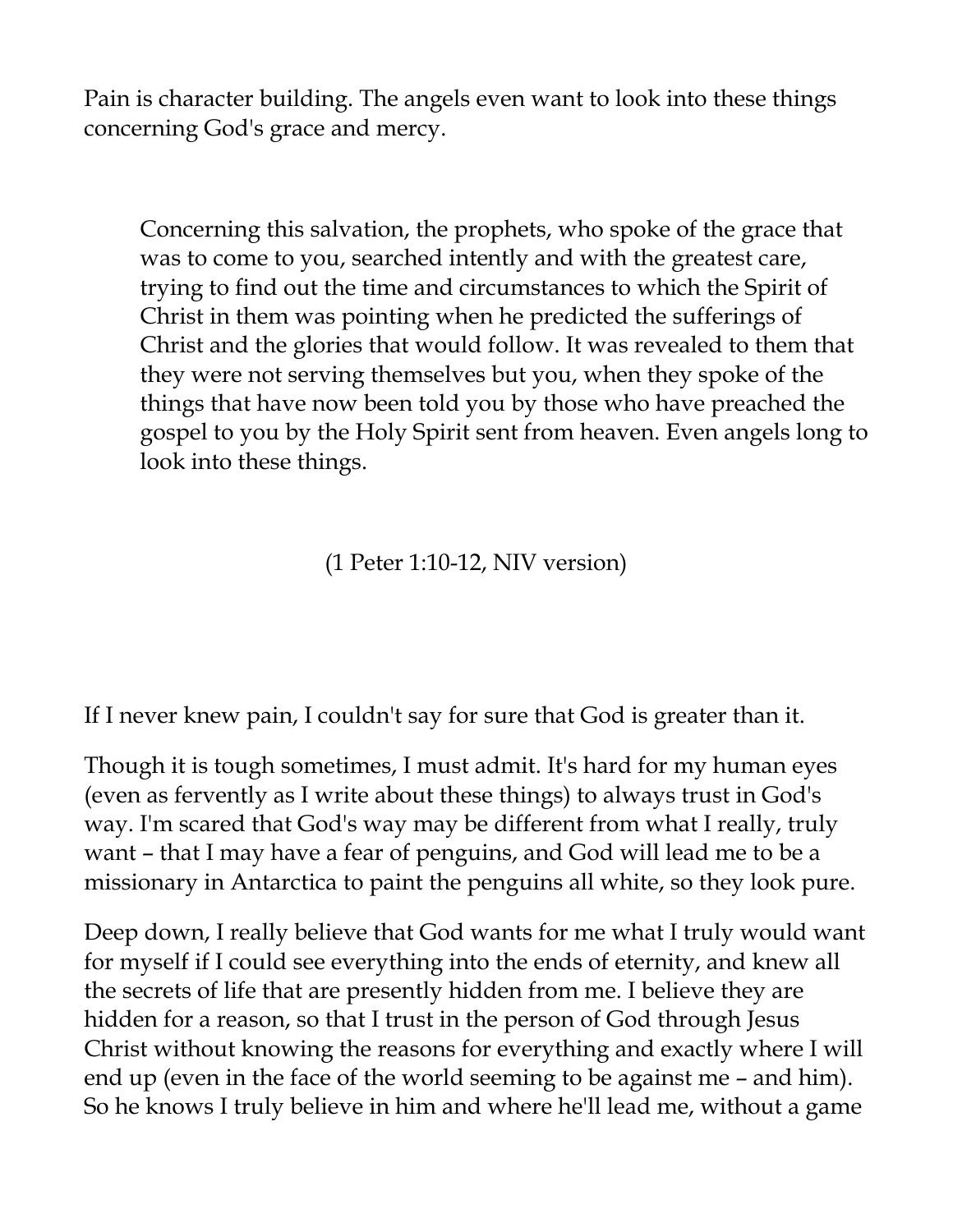plan or a blue print. So he knows (and I know) I have true faith, and that I love him.

In this you greatly rejoice, though now for a little while you may have had to suffer grief in all kinds of trials. These have come so that your faith–of greater worth than gold, which perishes even though refined by fire–may be proved genuine and may result in praise, glory and honor when Jesus Christ is revealed.

(1 Peter 1:6-7, NIV version)

Just like a soldier who trusts his commanding officer and gets killed – no, just kidding. Your commanding officer may or may not be trustworthy. That's for you to decide whether to follow or not; but I believe God is trustworthy. So I will follow, or try to, even if everything doesn't always make perfect sense to my little mind. This is because I've met God through Scripture, through people who know God, and through personal experience. I have grown to see that he is true and trustworthy and will not let me down, even if it seems that way circumstantially.

#### $+ + +$

#### **25) Gore to Meet with Angels' Feet**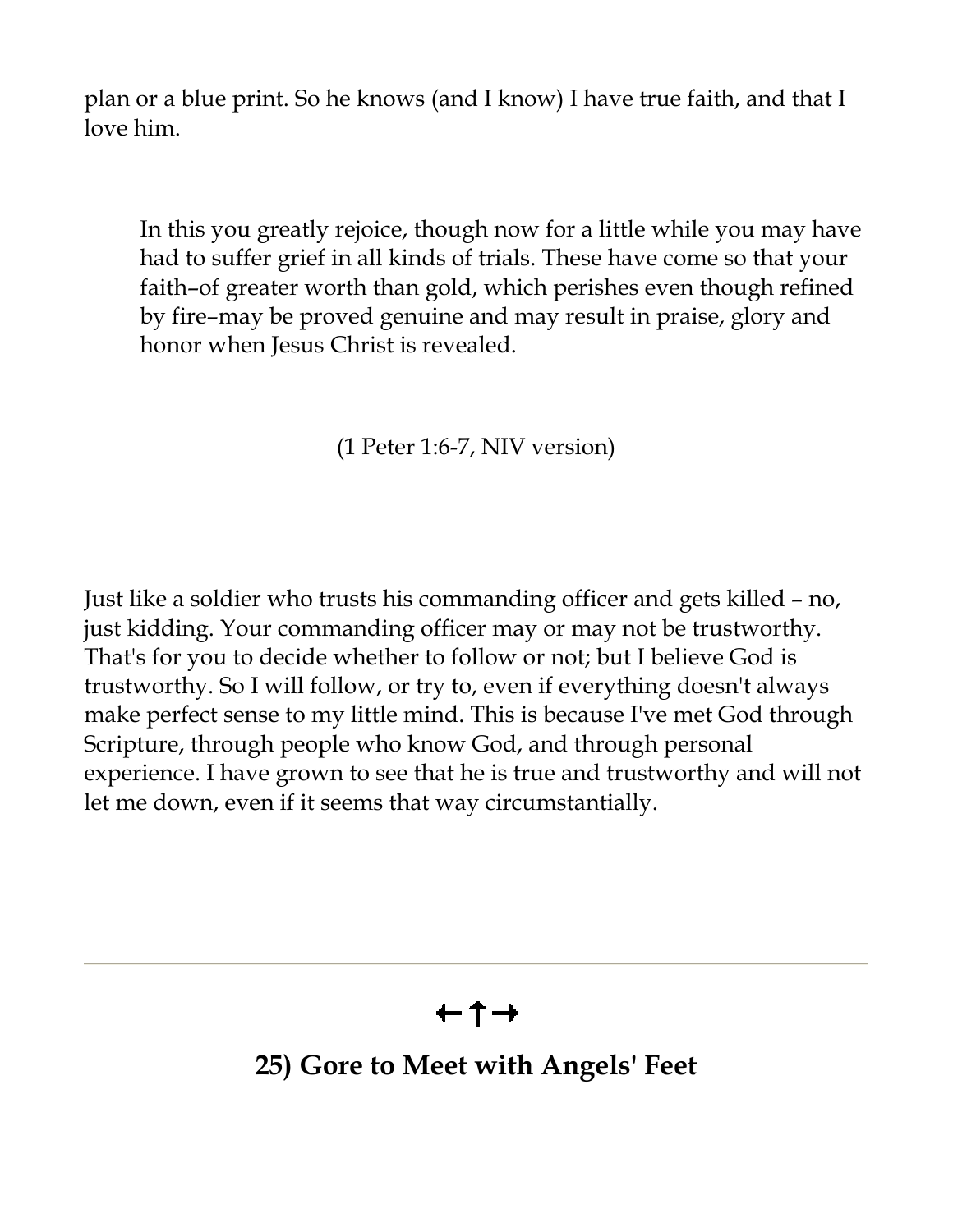The earth was born in seven days How many days to trace its maze? The burning hearts reply in gore:

"The ransomed bride will weep no more Her eyes will see and not go blind Her eyes will plead and surely find Where here meets there and up meets down There is no speck to stain her gown There is no word to cause her fall Nor break her stride Her name is called"

Their battered bodies lie in ruins Their shameless lives left still For the angry children of the world to mock and scorn them The martyrs' deaths were left without mourning No king to write their handsome names on the shore of walls But their names were in the book of life And thus they knew that when their foes Had placed their bitter knives Deep into their hearts To pierce their very souls Their souls would not die There souls could not die For they were not born of flesh and blood They soared like gulls above the seven plagues That lavished down on these holy grounds

"These grounds were defiled by stubborn darts To reach their goals, they whipped their hearts And taught them to be still To gain as much as the world could provide 'The glory years of suicide!'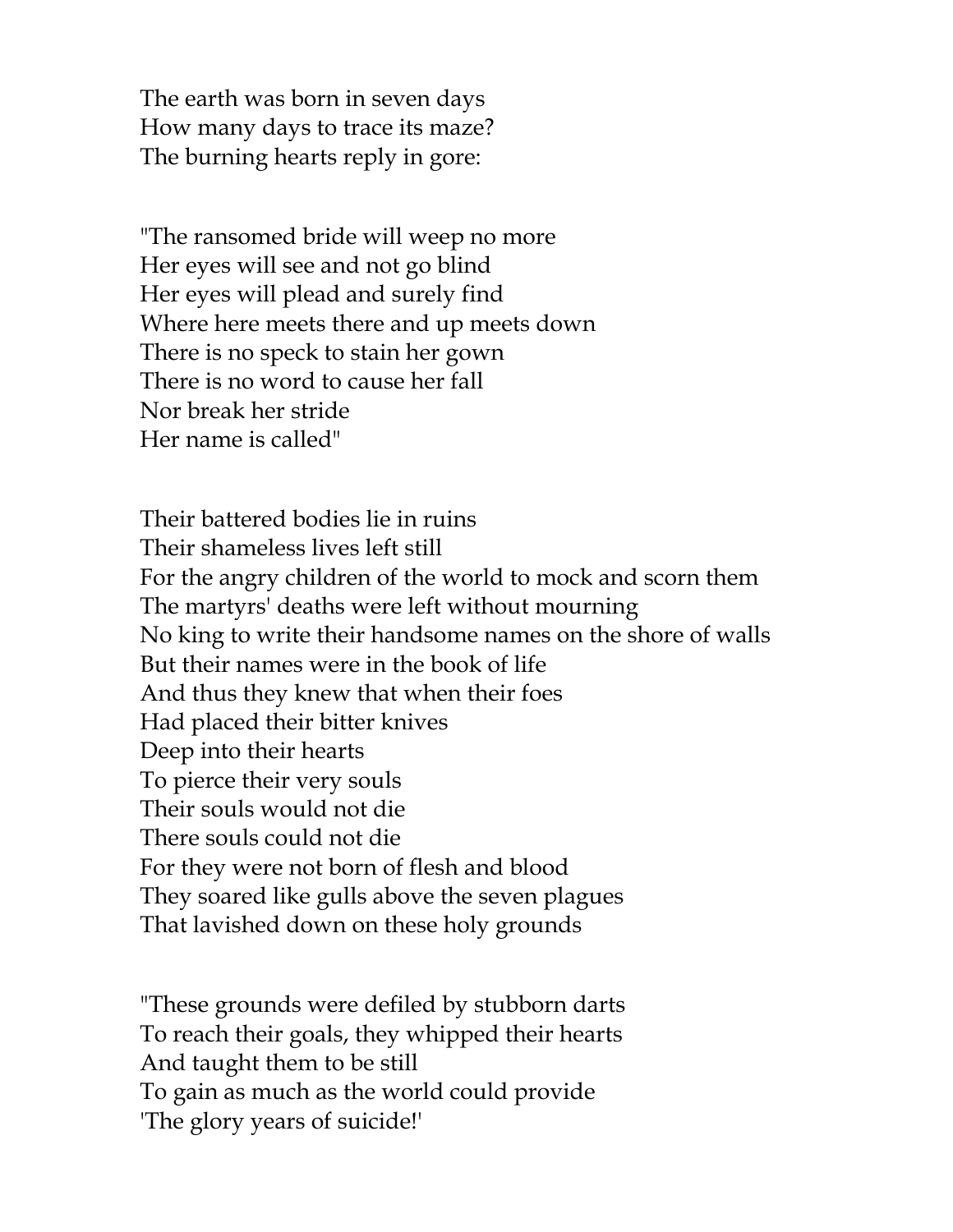They waved their arms up in the air They ruled the earth with violent stares Lies and truth were mixed together The liar's teeth, their ankles fetter They threw their souls away like lint They threw their souls away like trash They saw no need to cultivate The seed of the word of God And learn of the Spirit's power They threw away their very souls As if their souls were trash"

### $+ \uparrow \rightarrow$

#### **26) Toys**

The empty days of savagery Are destined soon to fail

Eternity is laughed away Forever has gone stale

"Live today and die this way Your earthly dreams set sail

Amass your plastic toys and grin Accumulate your power"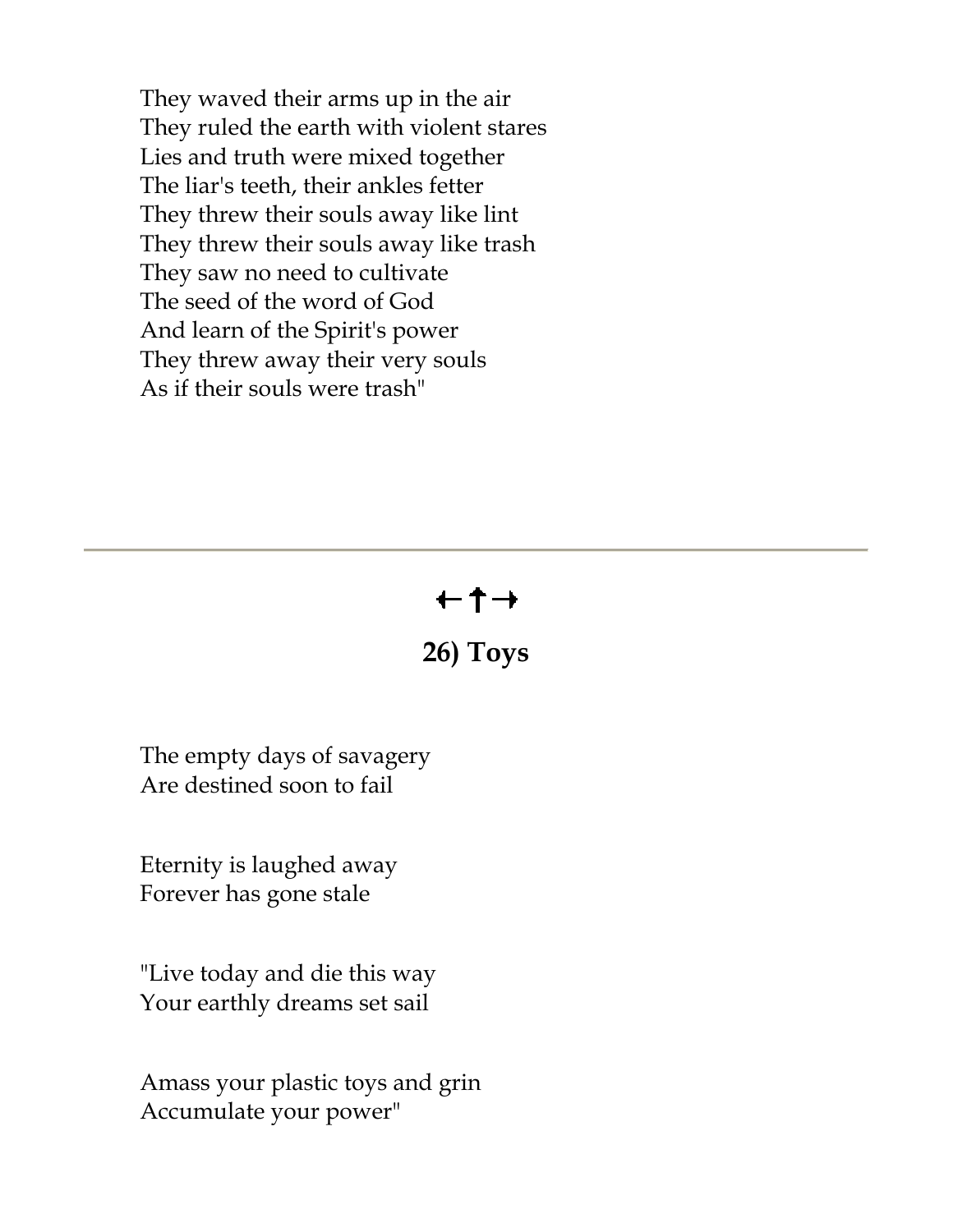# $+ \uparrow \rightarrow$ **27) Every Day**

Every day is a new day, and every day I have to seek God. Can I just come to God and that's it, never having to seek him again? I have to continue every day to drink from the water of life and eat the bread of life that is Christ Jesus (and feed on the Spirit). When I do this I am not left with the normal void of agony that I would usually carry with me into all facets of my life.

But I don't feel like writing anymore.

I'm at a fast-food restaurant, and am now finished with my sandwich. I'm in the rich, intellectual section of the city, Coolidge Corner, where people use their minds to distance themselves from reality. Though, many would argue that I distance myself from reality by my belief in the so-called Spirit of God, of course understandingly patting me on the head with the words, "If it works for you, then that's great," which is understanding of them to say. So why don't I return such empathetic and compassionate sentiments? Because if I said anything to the contrary of what Jesus said...

Jesus answered, "I am the way and the truth and the life. No one comes to the Father except through me. If you really knew me, you would know my Father as well. From now on, you do know him and have seen him."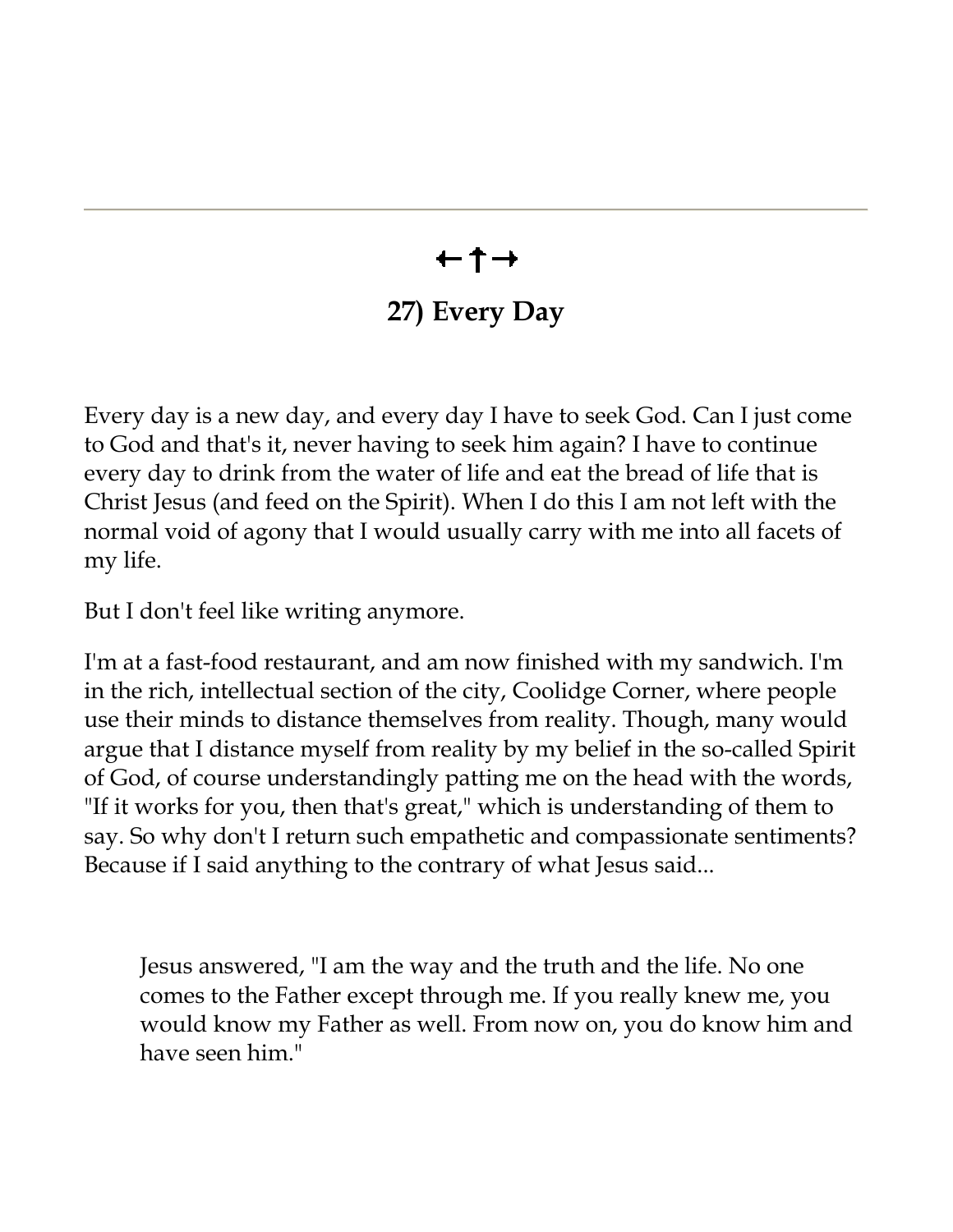#### (John 14:6-7, NIV version)

"I and the Father are one."

#### (John 10:30, NIV version)

"For God so loved the world that he gave his one and only Son, that whoever believes in him shall not perish but have eternal life. For God did not send his Son into the world to condemn the world, but to save the world through him. Whoever believes in him is not condemned, but whoever does not believe stands condemned already because he has not believed in the name of God's one and only Son. This is the verdict: Light has come into the world, but men loved darkness instead of light because their deeds were evil. Everyone who does evil hates the light, and will not come into the light for fear that his deeds will be exposed. But whoever lives by the truth comes into the light, so that it may be seen plainly that what he has done has been done through God."

(John 3:16-21, NIV version)

The Son is the radiance of God's glory and the exact representation of his being, sustaining all things by his powerful word. After he had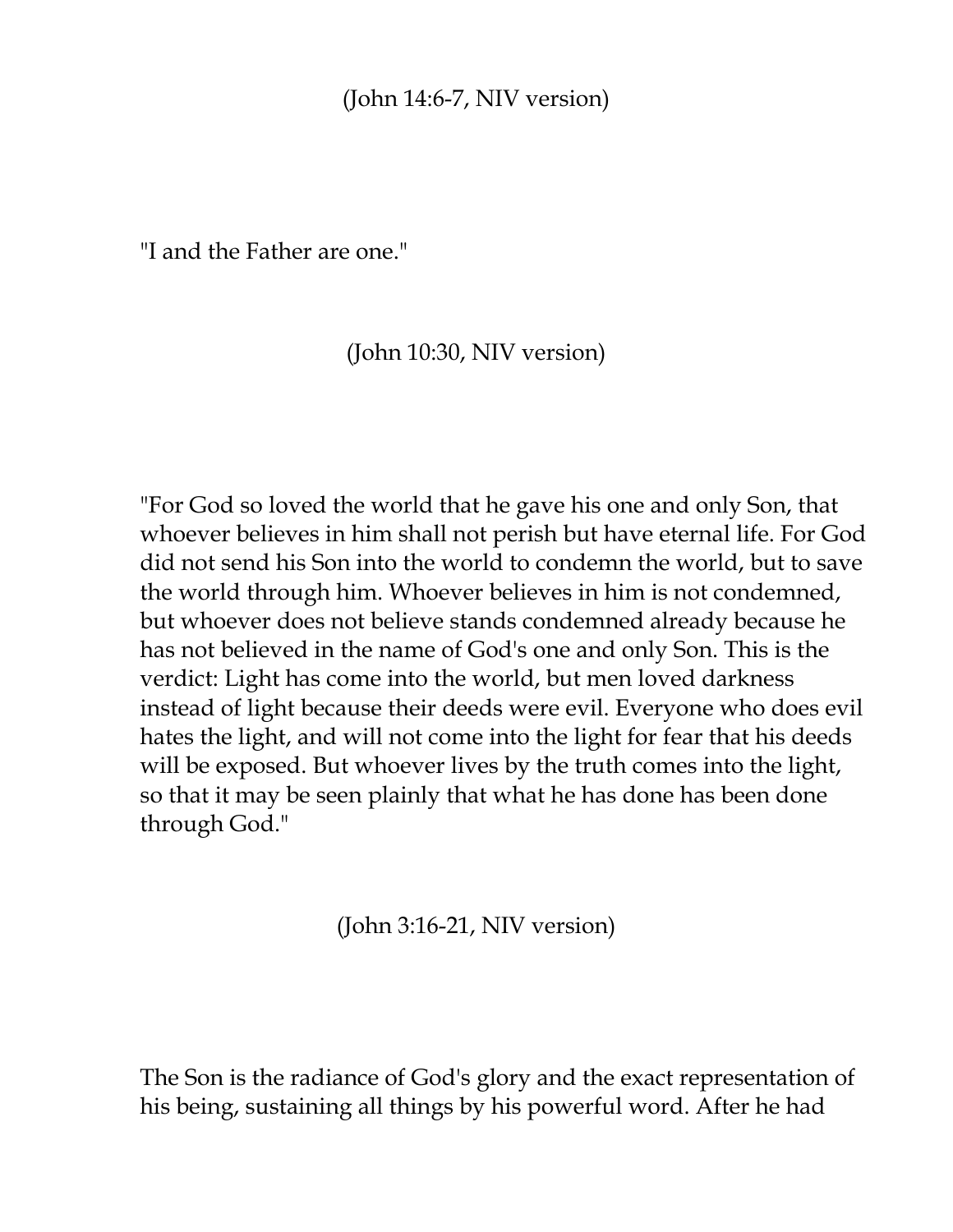provided purification for sins, he sat down at the right hand of the Majesty in heaven.

(Hebrews 1:3, NIV version)

...I feel I would only be misleading people. If the Scriptures did not say...

Just as man is destined to die once, and after that to face judgment, so Christ was sacrificed once to take away the sins of many people; and he will appear a second time, not to bear sin, but to bring salvation to those who are waiting for him.

(Hebrews 9:27-28, NIV version)

...then my beliefs and their beliefs would not be a pressing matter, only a matter of amusing conversation of cultural differences and of varying philosophies of living life.

I sit here alone at the restaurant, thinking that I have found the secrets of life and have been blessed with the greatest gift known to man: The knowledge of the living God and a relationship, even a friendship, with this God. I feel that I have found the cure-all to all problems and for all people, as silly as it sounds. Dear Lord, forgive me if I do not shout from the hills about this wonderful peace I've found.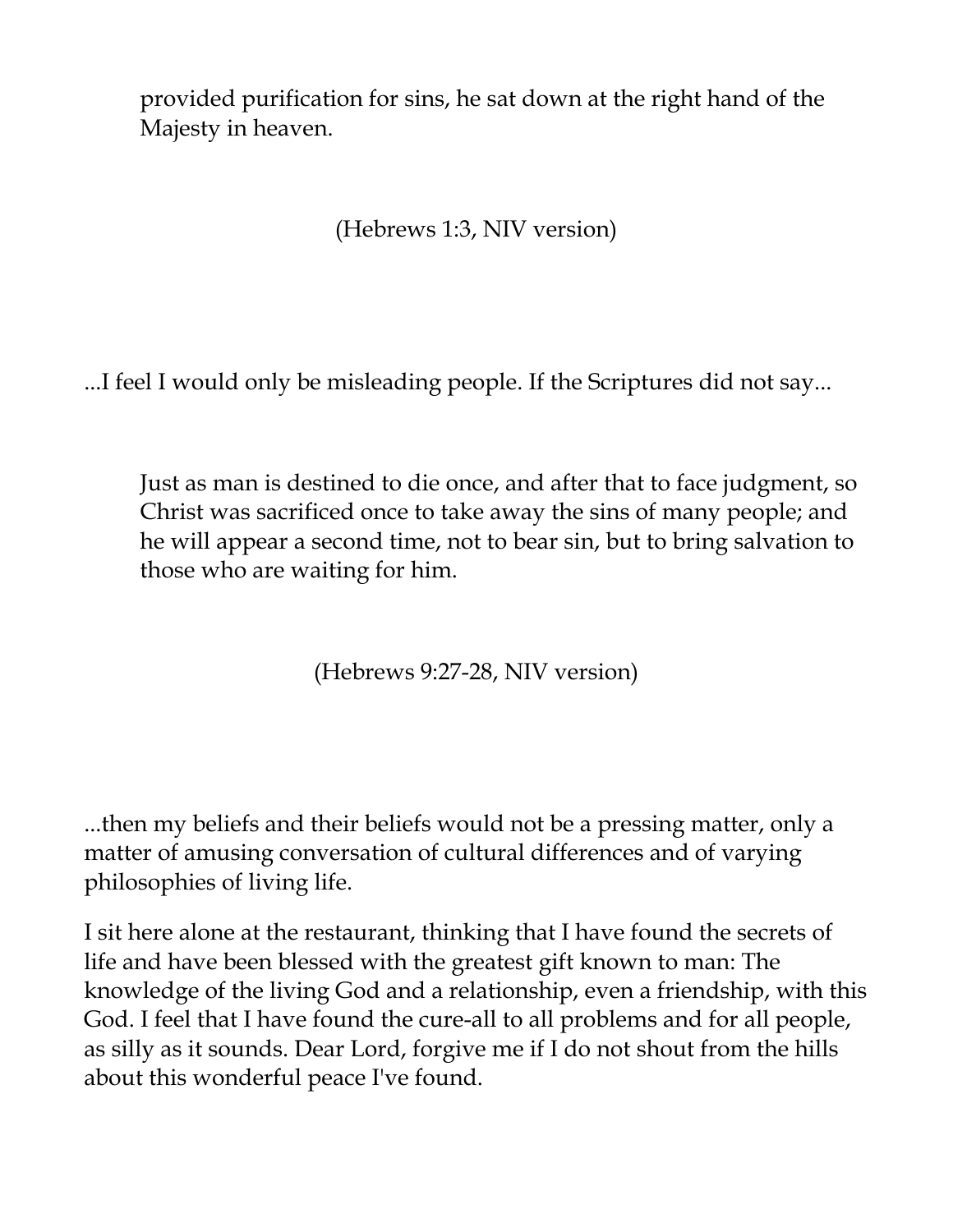Peace? Before, I didn't want peace. I would have thrown it away for two tickets to a ball game, or for free beers at a strip joint, but now I want and have peace, and I see so few around me who have peace also. I see many with docile resignation, sitting quietly and waiting for their lives to end, without the courage or the energy to even live before they die. Fear has their epitaph etched in cold marble for them, "I just went along, didn't bother anyone, saw a few movies, ate a few hamburgers and died – sorry."

What are the biggest problems we have, the biggest obstacles that inhibit us? I think a few of the biggest are fear, selfishness and lack of love.

If fears were taken away from us, think of what doors would be open that are now closed. Think of all the girls (or boys) that have walked by unspoken to that might have ended up a good relationship. Fear, fear of rejection: Think of all the things unsaid to the ones you love, as they slip further and further away from you.

Stubbornness and pride court fear in the dark.

A "noble" statesman, persuading the masses with his speeches, may truly be a fearful child tapping in on others fear and hate.

But what about just plain, "I'm a pussy," fear. It's horrible to live in fear, and many do. Many don't leave their houses for fear of what's outside.



**28) Lust**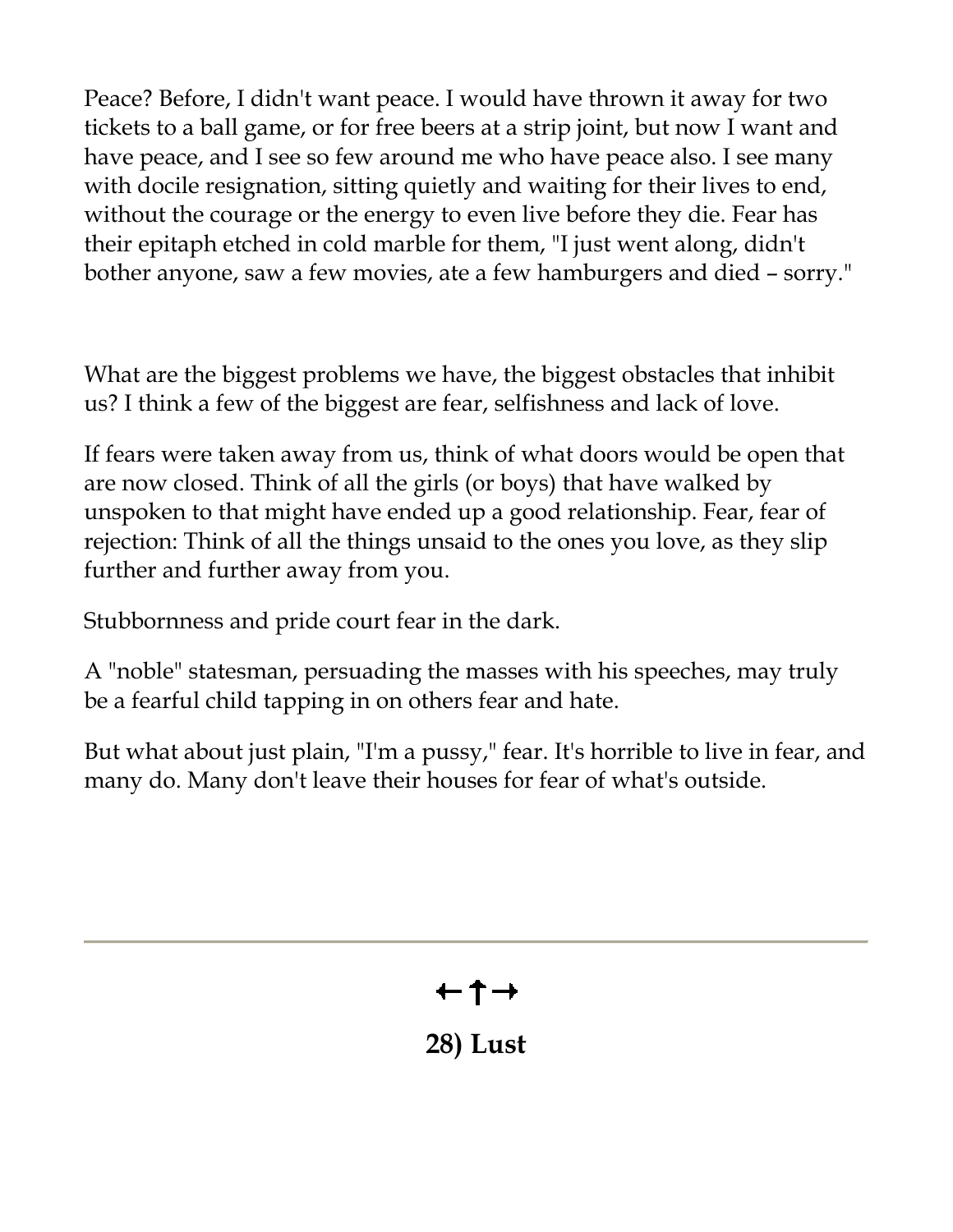If I had to pick my favorite addiction, I would have to say it's women – not true love, though love can be an addiction, but more so lust. Lust is like a drug in that it gives you a... – well, I don't wanna get into it, but it's there, waiting for me to bow to its pleasures and rely of it for my satisfaction, my relief, instead of God. But I know that there is no temptation known to man that God does not provide a way out.

So, if you think you are standing firm, be careful that you don't fall! No temptation has seized you except what is common to man. And God is faithful; he will not let you be tempted beyond what you can bear. But when you are tempted, he will also provide a way out so that you can stand up under it.

(1 Corinthians 10:12-13, NIV version)

If you look for it, and pray for it, your escape will come. You will not be tempted beyond your power to resist; God promises this. Many will say, "There was no way out, I had no choice, I had to do it," but they only considered the immediate pleasure ahead of them and welcomed, if not invited, their temptation to encompass them. They chose to bow to it, to rely on something other than God that goes against God's will or law to deal with their empty void – or to just enjoy the pleasure of whatever it is that temps them.

Just as I leave the restaurant, after writing about having found the secrets of life, I soon find myself looking at the "Porn" section in the nearest video store – my heart aflutter at the glorious sights I see of the woman's body, only seconds after I scream from the hills of God's power. How is this? Am I a liar, is this okay, or am I in constant battle between the fleshly minded and the spiritually minded self? (And the winner depends on my ability to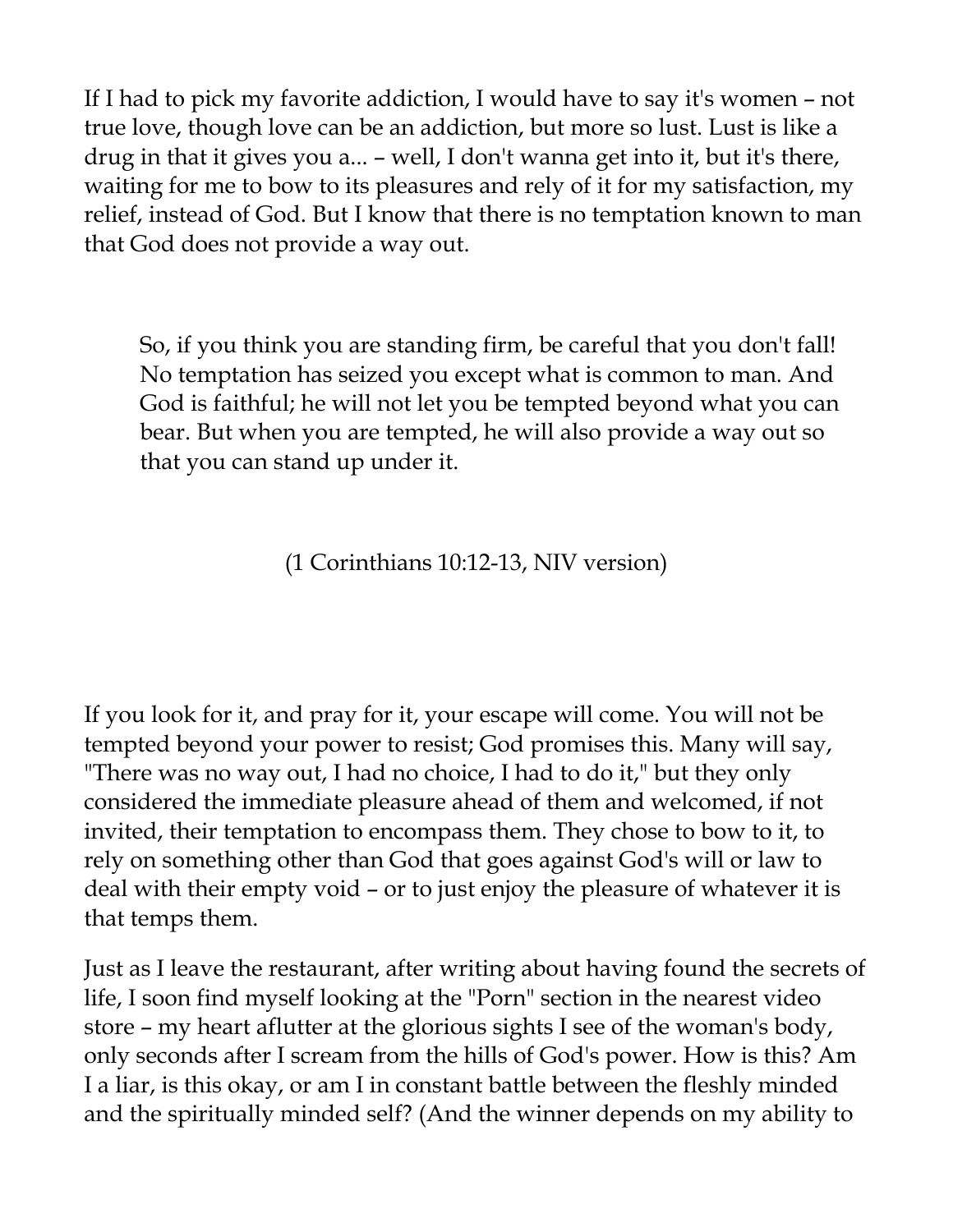let God win or let the flesh win.) [But should we really beat ourselves up for having God given sexual desires? Sexual pleasure, experienced in his will, is God's blessing on us.]

This train I'm on speeds incredibly loudly as if to destruction – but it did stop.

 $+ + +$ 

### **29) The Weakness of Guessing**

We only seem to inhibit ourselves. We, or at least I, sometimes have the tendency to act towards others in the way we think that they perceive us, instead of acting the way we want to act – or the way we would want them to act towards us. If I thought that you really didn't want to see me, and I happen to run into you, I might act antagonistic and wise as if to combat your supposed ill feelings of me. I'd do this to get a sense of being in control, though, in reality you may actually like me and have no ill feelings of me. I second-guessed you and was so insecure that I had to cover myself by acting a certain way – a certain defensive way.

So I only inhibit our relationship by my insecurity and defensiveness. What I should do is act towards you the way I really want to act towards you, or the way I would want you to act towards me.

This is no new psychological concept, but only the restating of the words we may all have heard spoken by the Lord Jesus Christ.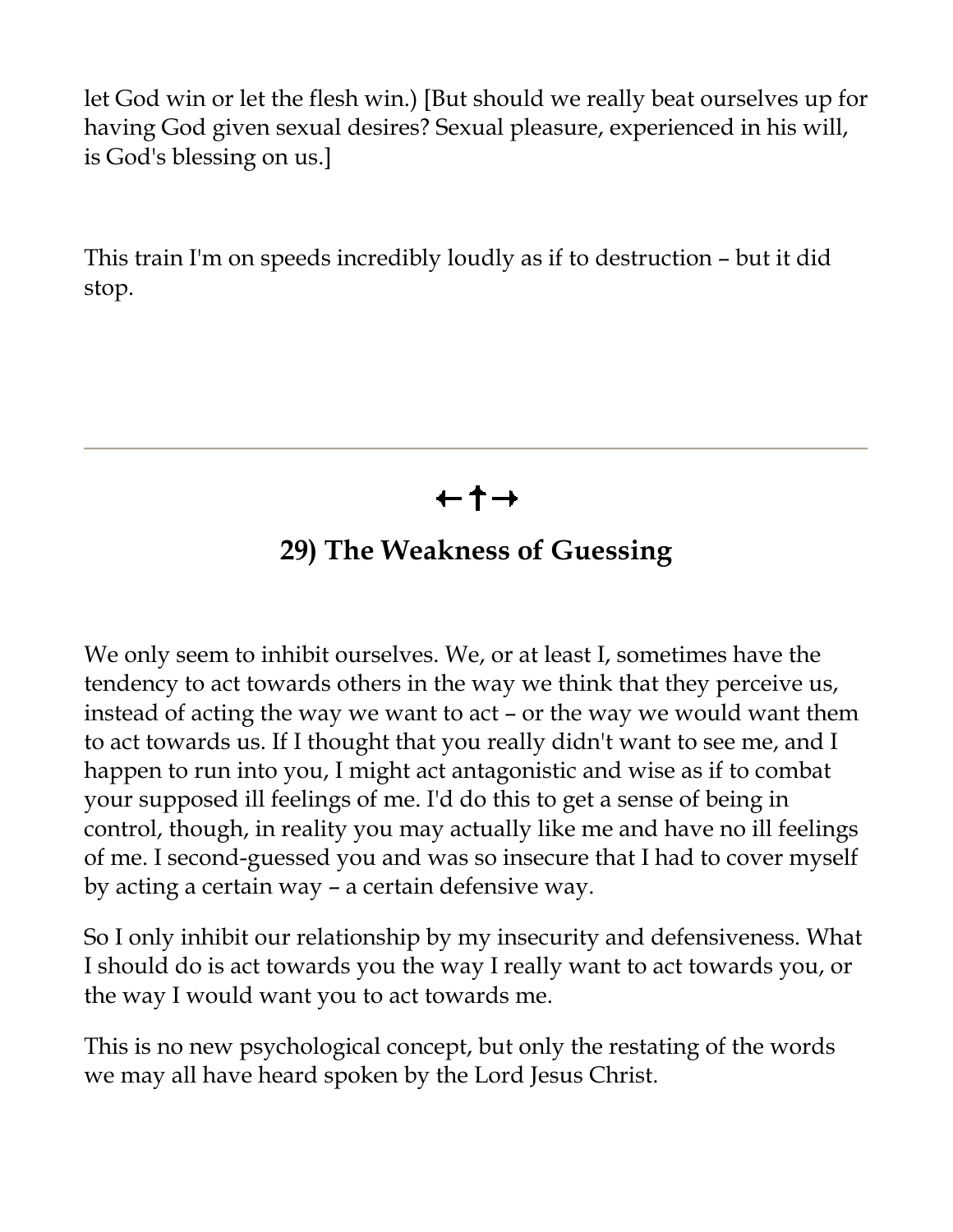"So in everything, do to others what you would have them do to you, for this sums up the Law and the Prophets."

(Matthew 7:12, NIV version)

This applies to both parties: the second-guessing defensive one, and the misunderstood, second-guessed, unfairly treated one. Both should rise above the other's treatment and treat the other as if they were themselves.

Rarely does even one of the two parties take this stand. If only one of them did this, it may well eventually lead the other to act the same way.

But again, you, or at least I, need God in order to have the strength (the release from the fear of rejection) and the love (the ability to even care about the other person) before we can treat anyone in this manner.

This doesn't necessarily mean always being nice either. Sometimes it would be more helpful to someone to be stern then friendly – but only if it was done to ultimately benefit the person. It depends on the situation.

Instead of treating someone we like as a close friend, we might treat him or her as an enemy or a cold acquaintance. Instead of treating the woman we love as a princess, we might treat her like a wart faced bar hag – `cause that's how her last boyfriend treated her... and she still loves him. So you figure I'll treat her like dirt and she'll love it – and she may love you for it, `cause it's what she's used to. We all have a soft spot for what we're used to, even if what we're used to is agony. But why not be different and do things God's way for a change, instead of trusting the soap operas or the movies? If you do love her, why not treat her like you love her – what an insane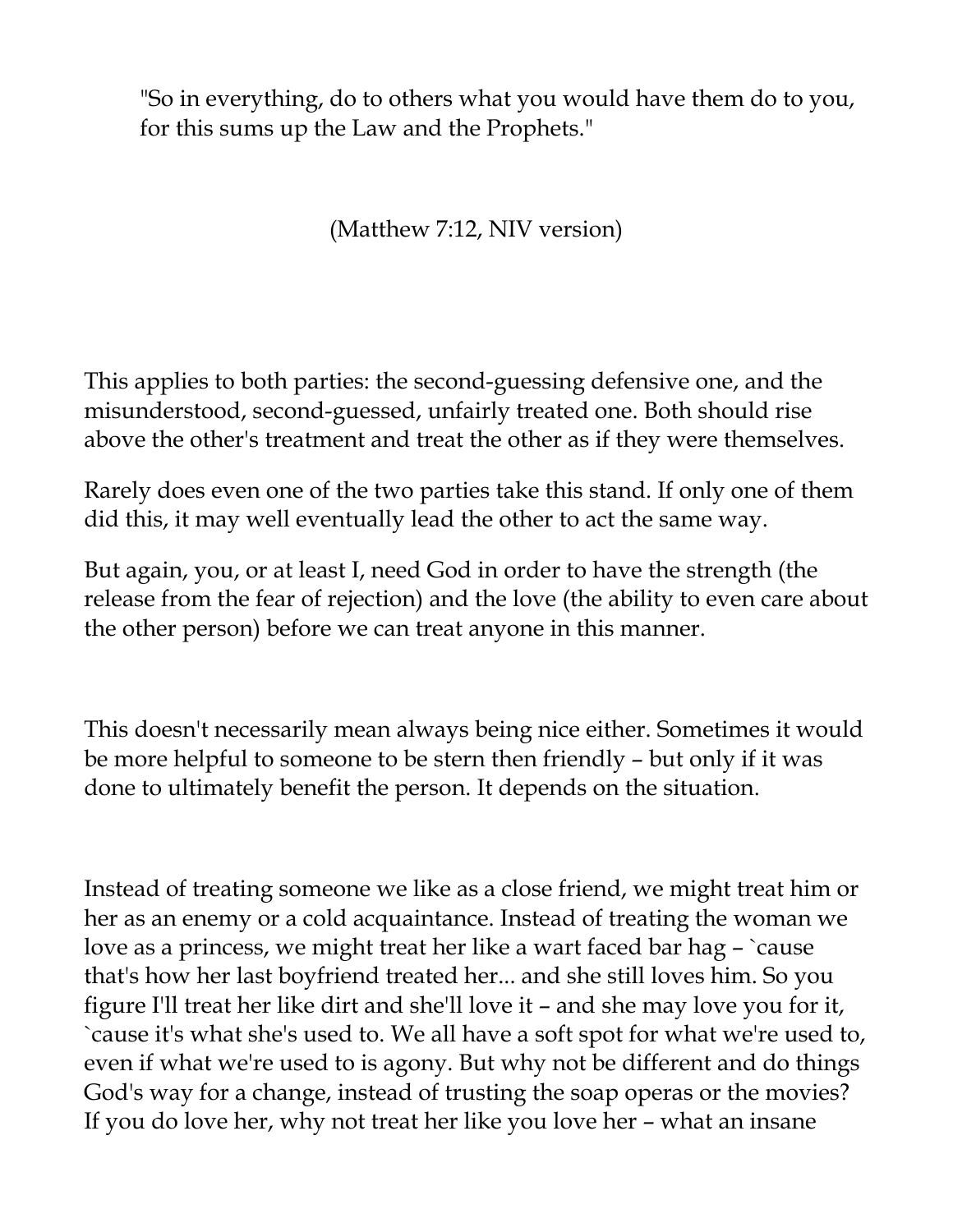freuqing concept – even if she acts like a bitch? If you do, instead of going down to her level, you might bring her up to yours. Not that you're any better, just that you tried this weirdo God-love thing first.

## $+1+$

## **30) Cornered Belligerence**

I can't write. I feel like I've been climbing a never-ending thorn bush ladder. My hands are scarred; my feet are bleeding; yet I still climb – because the alternative is far worse than my temporary hardship. I could compromise a little every day: bend a little and give a little, not be so idealistic, pick the easy things that God asks of me and forget the rest.

"God is great, but this is the real world you're living in, kid." It's been told to me a thousand times, and these are probably the second saddest words ever uttered – the first saddest, "Separation from God," the second saddest, "Sure, I believe, but I'll do things my way."

I watch a television interview, and a famous actor is asked, "How do you deal with your movies, where your actions in the movies go against your personal beliefs?" He was stumped. A tear swelled in his millions of women adored eyes. He mumbled something, but you could tell he was thrown off guard and hurt by the situation caused by the question.

I liked this guy, and still do. From the interview he seemed like a nice guy. I felt bad for him, for he may have gained worldly success at the expense of compromising what he truly believed in. I'm not judging, because I have done and probably will do the same thing again – compromise. Take the ball away from God because he didn't shoot it when I thought it was time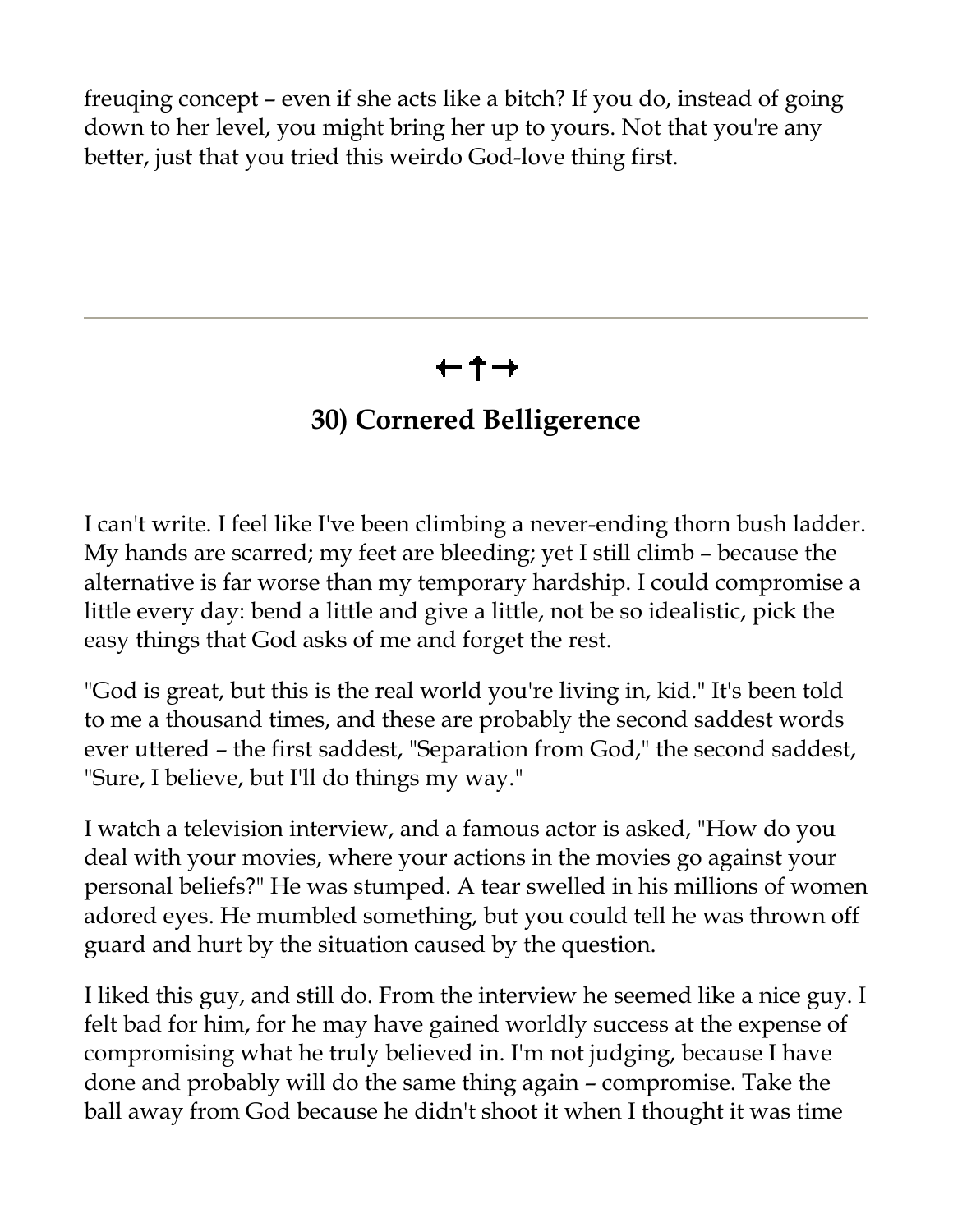to shoot (like Stevie Wonder taking the ball away from Larry Bird) and so find my own way.

Every time you compromise yourself and your beliefs, you get shallower and shallower and more and more phony, until you finally end up a normal American. One person's compromise will make him poor, while another person's compromise will make him rich, but still one is no better than the other.

It's amazing how people will actually run away from you if you talk about these things, like being true to God and not compromising yourself – or just God in general. It's as fearful to some as a bloody knife waved in anger.

For the word of God is living and active. Sharper than any doubleedged sword, it penetrates even to dividing soul and spirit, joints and marrow; it judges the thoughts and attitudes of the heart. Nothing in all creation is hidden from God's sight. Everything is uncovered and laid bare before the eyes of him to whom we must give account.

(Hebrews 4:12-13, NIV version)

I approached two people (one might call them bums, but I'll call them people – street people) out stemming (asking for money) at the Store 24. One of the guys, Jack, I had spoken to a few days earlier. He was facing a possible six months in Walpole Prison and had been thrown out by his wife for hitting her, and so was now plastered (drunk). Though, he did have a secret hideaway where he could sleep.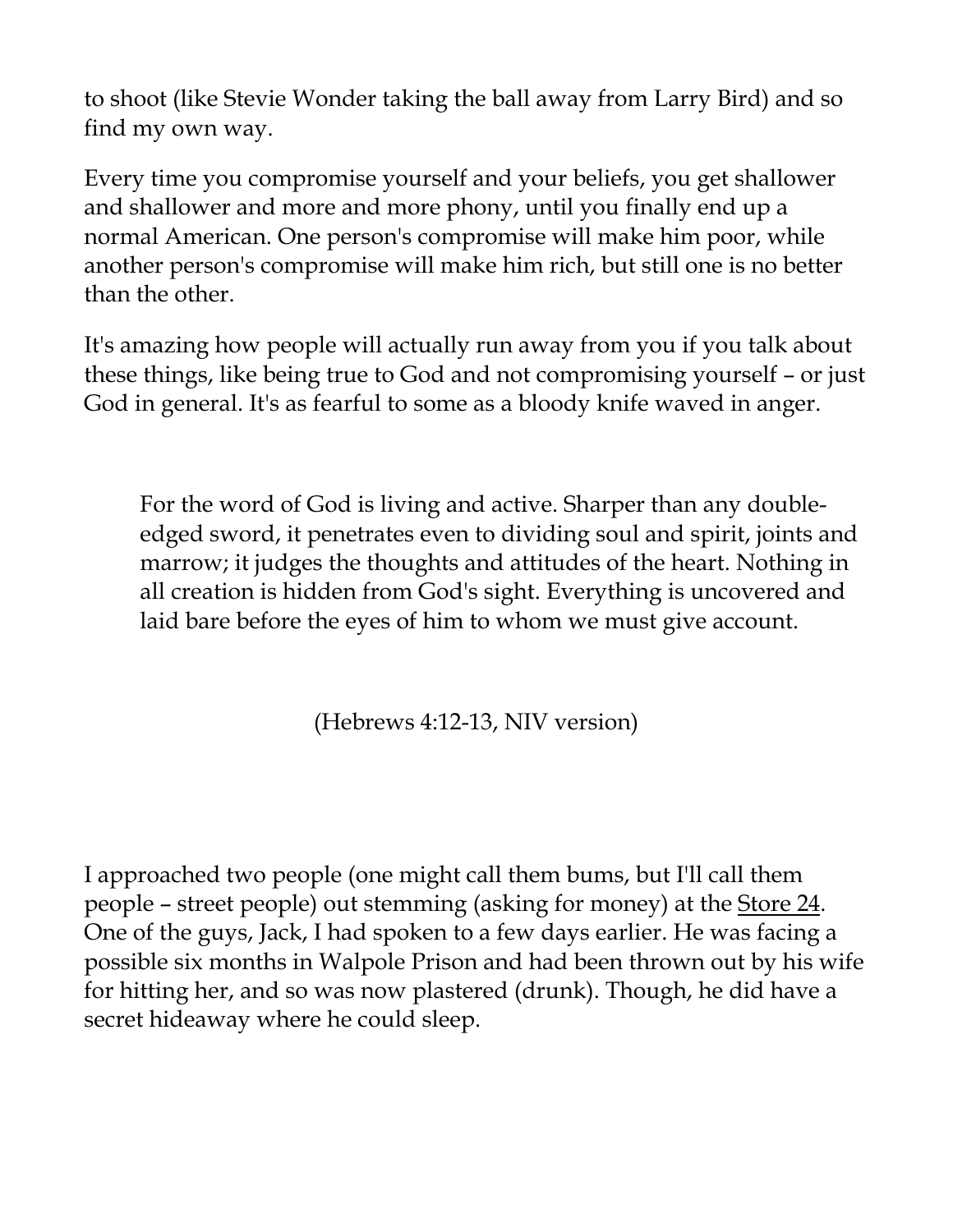I left you in your angry dreams Never to... Never to...

I was talking to Jack, and this other fellow approached me from the nearby stairway – his name was Eddie. He was a relatively young guy, compared to the older street guys I usually see, about thirty-five to forty, and was missing a few teeth. He warmed up to me pretty quickly, though almost angrily. He invaded my space, which didn't bother me too much, and asked me in a rhetorical manner, "Do you know what the problem is?" These probably weren't his exact words, but I don't think he'll sue me for misrepresentation (nor even remember what he said himself). I thought he was gonna get deep on me [though actually, he may have], but he answered his own question by talking about the lack of street cleaning and said the prisoners should do it. He also said, which is kind of deep, that people like me, Jack and himself, should be the politicians.

All three of us kept talking for a while longer, and I figured I'd try the empty void filled by alcohol instead of God spiel. Eddie truly got scared. He said, "Wait a minute; what's going on here?" After getting his money from Jack, he walked quickly away. He couldn't bear to hear it, but I know what he feels like.

I remember a good friend trying to talk to me about my drinking too much and getting into fights, and not being close to God anymore or even trying to deal with God the way I had used to – not to mention my being selfish, childish, impatient, rude, uncaring, callused, unforgiving, devoid of understanding and arrogant. He had been watching me destroy myself and felt he had to bring it up, for my own sake – but I didn't want to hear it. I knew full well I was a self-absorbed jerk (though maybe I didn't fully understand the repercussions) and also that I was miserable, but at the same time was enjoying it. That enjoyment was more real to me, at the time, than the relationship I had once had with God (or with anyone else).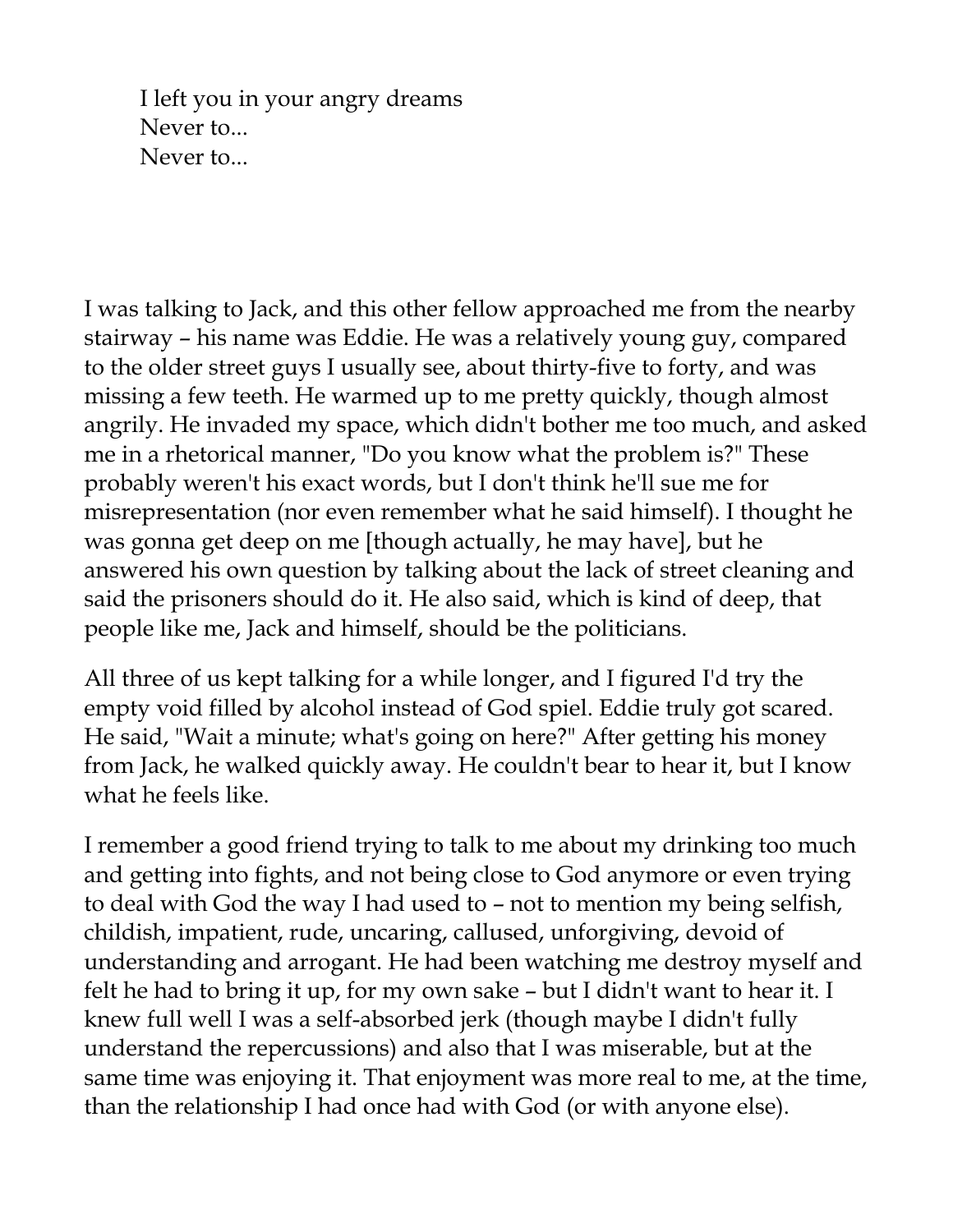I was enjoying my misery and wanted to get the most out of it.

Jesus continued: "There was a man who had two sons. The younger one said to his father, `Father, give me my share of the estate.' So he divided his property between them. Not long after that, the younger son got together all he had, set off for a distant country and there squandered his wealth in wild living. After he had spent everything, there was a severe famine in that whole country, and he began to be in need. So he went and hired himself out to a citizen of that country, who sent him to his fields to feed pigs. He longed to fill his stomach with the pods that the pigs were eating, but no one gave him anything. When he came to his senses, he said, `How many of my father's hired men have food to spare, and here I am starving to death! I will set out and go back to my father and say to him: Father, I have sinned against heaven and against you. I am no longer worthy to be called your son; make me like one of your hired men.' So he got up and went to his father. But while he was still a long way off, his father saw him and was filled with compassion for him; he ran to his son, threw his arms around him and kissed him. The son said to him, `Father, I have sinned against heaven and against you. I am no longer worthy to be called your son.' But the father said to his servants, `Quick! Bring the best robe and put it on him. Put a ring on his finger and sandals on his feet. Bring the fattened calf and kill it. Let's have a feast and celebrate. For this son of mine was dead and is alive again; he was lost and is found.' So they began to celebrate."

(Luke 15:11-24, NIV version)

I felt I had a right to be miserable because of unfair circumstances, and so I felt I had a right to be angry. So I enjoyed my anger. Even though in one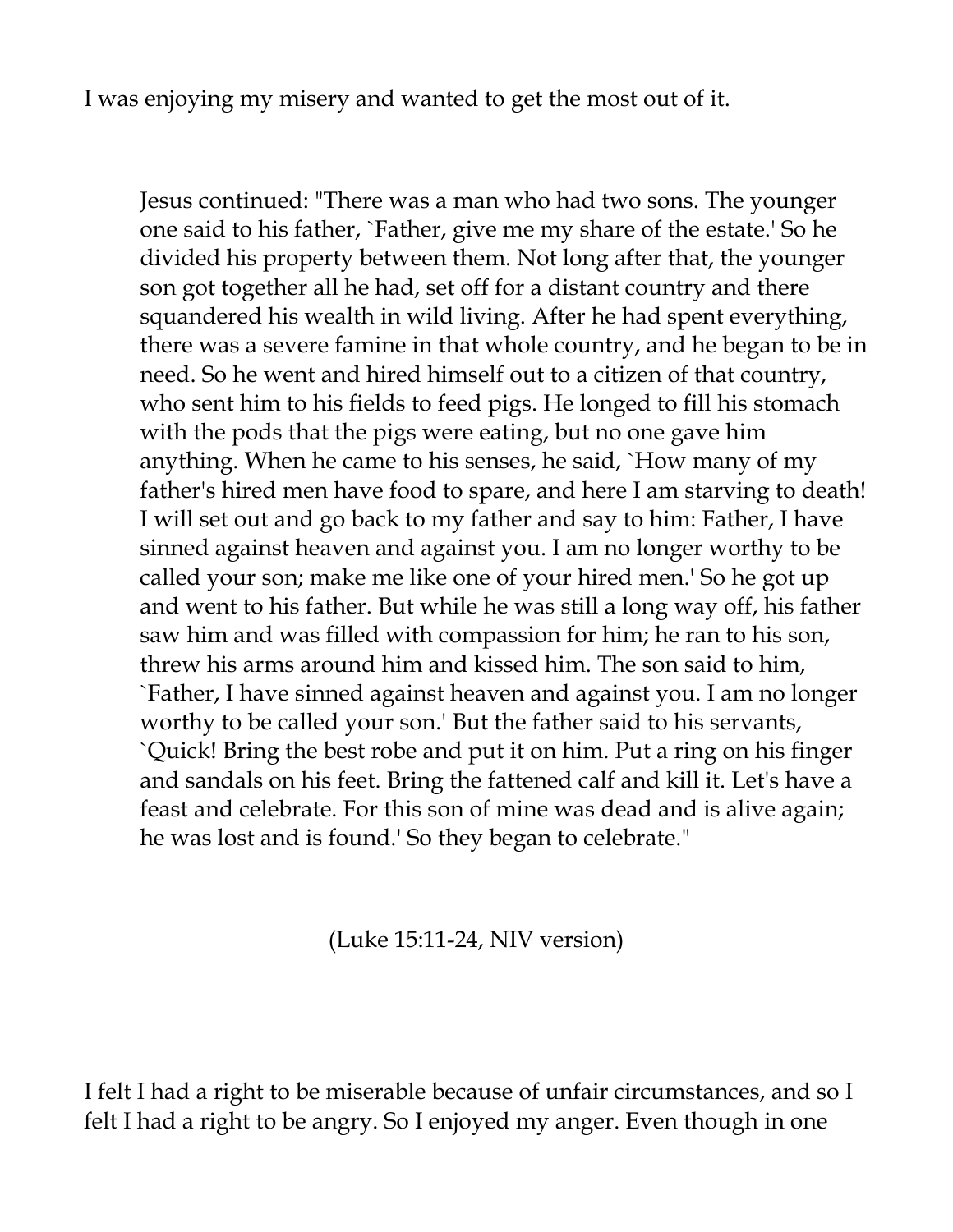way it was destroying me, in another way, I loved every second of it. There's a look you get when you're so angry at the world that you don't care whether you live or die, and that look isn't always an angry one. Sometimes it is, but sometimes it's more of a fearless, freuq it-all, even comical look. When you're teetering on the edge and your emotions are a whirlwind, there is a certain look you get. I've seen it in myself, and I've seen it in many close friends from time to time.

So in a sick way, I was enjoying this situation and had grown use to it. So I didn't want to hear anything that would make me feel like I was screwing up. I was in denial. I felt that I deserved, and could not help, the way I was.

So I shut the conversation down before it was even fully brought up, same as Eddie did. He didn't want anything to get in the way of his enjoying his bottle, so he ran. In a way, it was a good sign. Just like someone who is so far away from their own self that when you look at them, you almost feel that they're not even there. A break through is when they can't look you in the eye for too long anymore because their heart has finally been loosed enough to feel something, and it was so awkward that they just had to turn away. My friend, who once was a salesman, told me, "The ones who immediately turn you down and say 'no!' are usually the easiest sale." I know we're not talking about replacement windows, but this kind of applies. If someone shuts you down immediately, than obviously there's something that you brought up that bothers that person and makes him or her feel uncomfortable. If God makes them feel uncomfortable, than they probably have something inside them that tells them God might be true, but they are presently in denial of that thought, or they are enjoying their own way so much that the thought of change is horrifying. [But how much better is it if they immediately accept your words wholeheartedly.]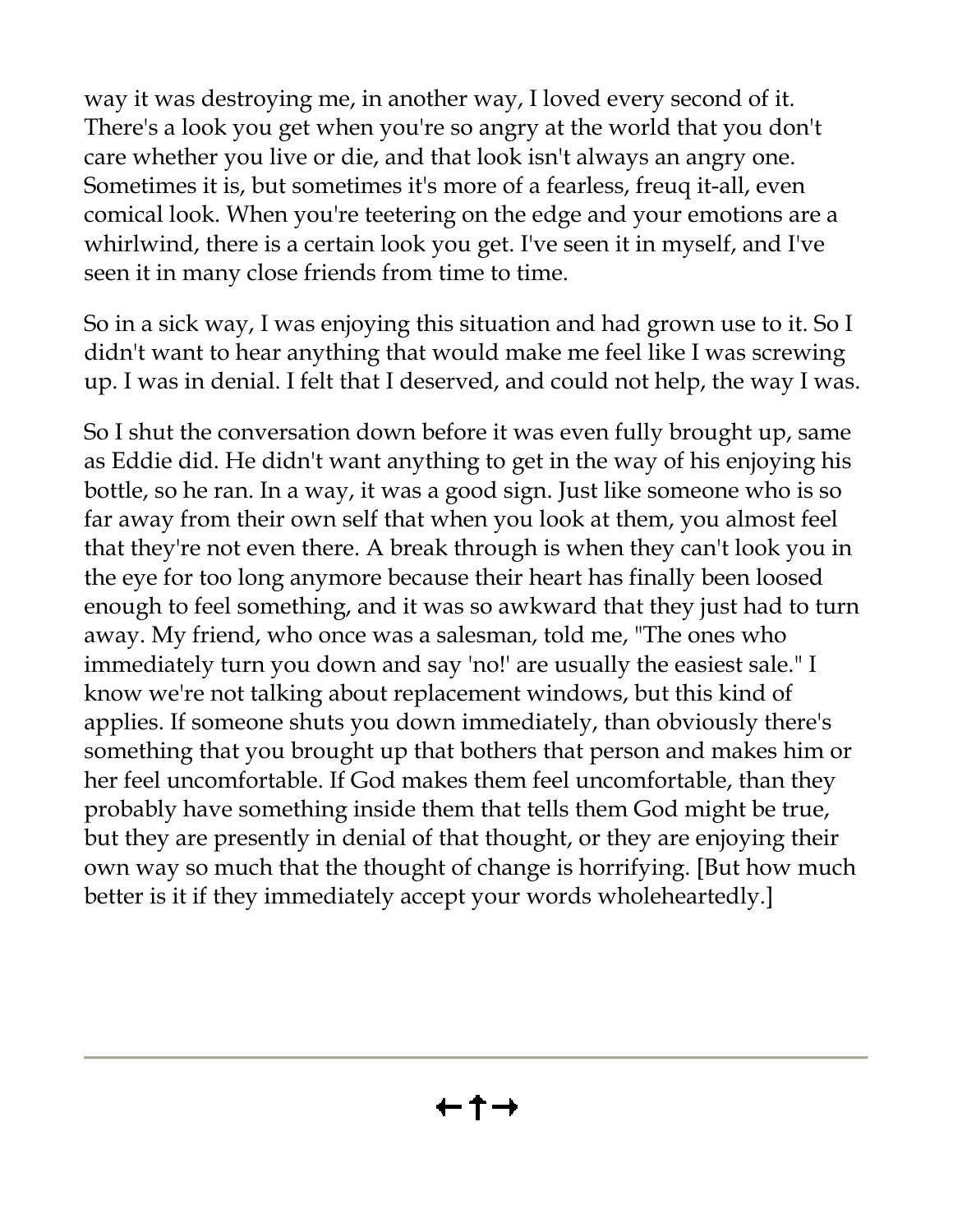### **31) Morals**

"It goes against my morals to rip off people in homes; it's the businesses that I'll con into giving me their money." This was my potential boss' pep talk.

 $+ + +$ 

#### **32) Coyest of Infirmities**

I called Beyonda – for the second time in a long while. She was busy and blew me off both times. It didn't seem to bother me either time. Of course I'd rather she screamed in ecstasy when I called, but she didn't. I hope she still doesn't believe that I'm obsessed with her. I still love her, but can let her go free to do whatever she wants to do also. She doesn't hold my future; though at times, in the past, I treated our relationship as if it was my only hope for a future. Not now, God holds my future. If we're to be together then great, if not, then hey, that's the way it is.

I started seeing this other girl. She's really a sweet girl. I really don't see us going anywhere together, though. She'll be moving away to a far away land soon, and all I want to do is go to Paris Island for the Marines, but I figure I'll give it a shot with her. At worst I'll gain a friend if it doesn't work out between us. I also can't see myself ever loving anyone the way I love Beyonda, and I hope I wouldn't drag anyone into a long term relationship with me if I still really loved someone else more. So I'll play it by ear and see where it goes. Anyway, I love female companionship – just to hang out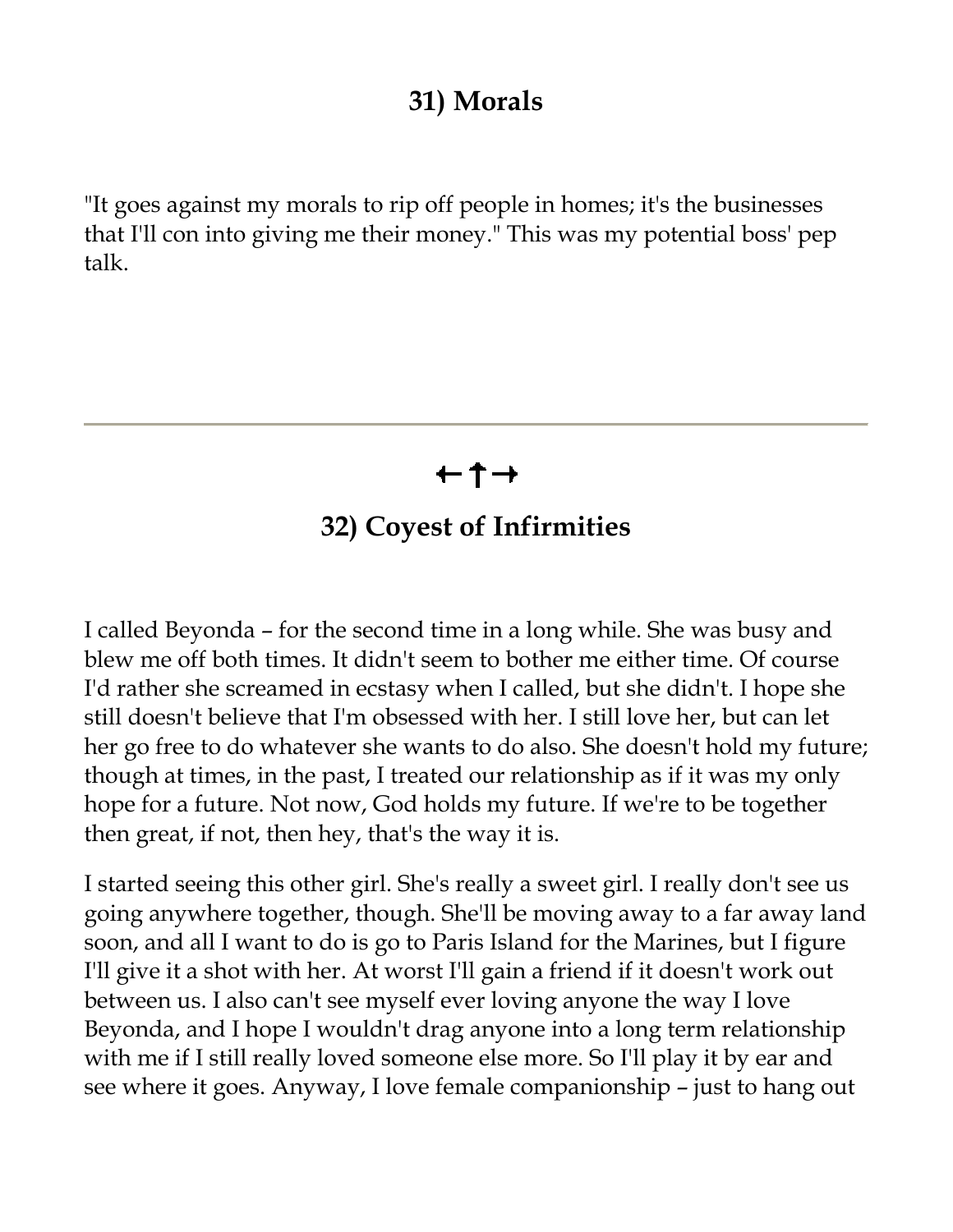with them. I don't want to run from a relationship before I even give it a chance. Who knows what will happen? I sure don't.

Deep down, I know I still want Beyonda. She said she still wants to be friends, and so do I. I care about her so much that to see her happy, with or without me, would be a dream come true.

I feel so damn strong. I don't know what the heck happened to me (well, I do know: God's strength). Before, if she blew me off, I'd get pissed off and it would wreck my whole day. If she mentioned she has company, or I heard a male voice in the background, when before I would have gone into a rage of childish anger or a deep depression, now it doesn't seem to faze me. I can't control her; she can do whatever she wants. I now trust in God, not in our potential relationship or my abilities to change things between us for the better.

I feel released from the hold she once had on me, not that she even tried to gain a hold on me in the past (though maybe she did). It's just that I put so much responsibility for my happiness on her shoulders that I was emotionally swayed by the swing of our relationship. If it was going well, I'd be happy; if it was going bad, I'd be sad. My total mood would depend on us, on how we were relating together.

Being this, the case, I'd try too hard to manipulate and control the situation between us to be a good one. Whenever I tried too hard and trusted my own calculations on how to act as to get her to react a certain way, instead of (yeah, using my mind, but more) just letting things happen and trusting God...

Trust in the LORD with all your heart and lean not on your own understanding; in all your ways acknowledge him, and he will make your paths straight. Do not be wise in your own eyes; fear the LORD and shun evil.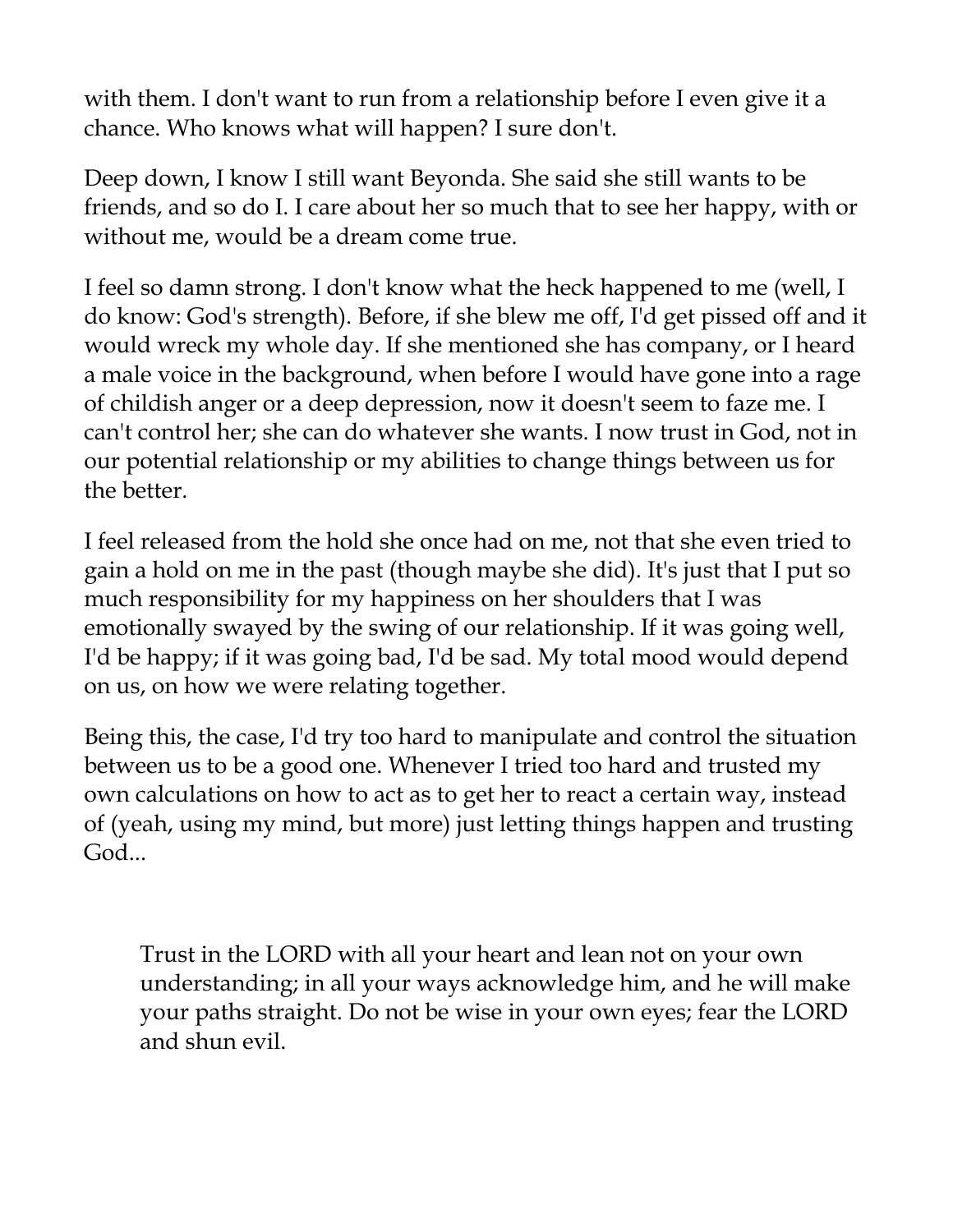...things would always get screwed up. I was so busy trying to figure out what kind of man she wanted, and trying to become that man, that I forgot to be myself. She could probably sense that I was putting too much weight on the relationship and depending on her for too much – depending on her to fill my empty void, the same way a drunk may depend on whiskey, or a businessman on money and power. Her love was my addiction; I wanted her love to fill that empty void in me. This is totally unfair to ask. I was asking her to fill the space that only God could completely and steadfastly fill. People read the Bible and hear about, "sins of idolatry,"...

And God spoke all these words: "I am the LORD your God, who brought you out of Egypt, out of the land of slavery. You shall have no other gods before me. You shall not make for yourself an idol in the form of anything in heaven above or on the earth beneath or in the waters below. You shall not bow down to them or worship them; for I, the LORD your God, am a jealous God, punishing the children for the sin of the fathers to the third and fourth generation of those who hate me, but showing love to a thousand [generations] of those who love me and keep my commandments."

(Exodus 20:1-6, NIV version)

...and think to their selves, "I don't worship a brass statue of a horse with a head of an eagle and a baby's arm for a tail, so I don't commit idolatry." But any time we put something (or someone) else in the place of God, whether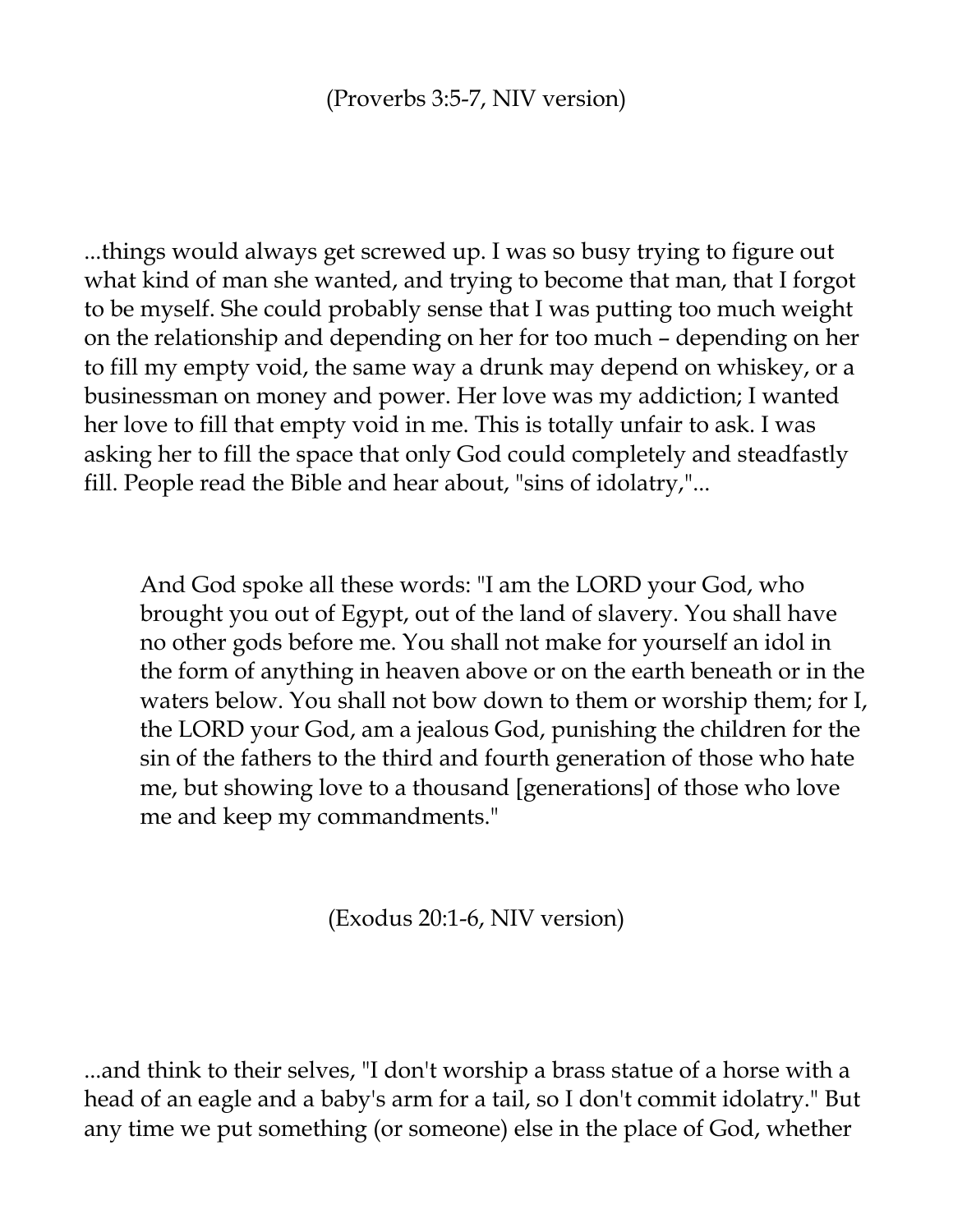it be money, drugs, your work, your car, your woman or your man, food, knitting, anger, your dick or your pussy, your beauty, the beauty of your house, your love for music, anything before God, we commit idolatry – and I was, in a sense, doing this.

How can anyone (even your mate) take on such responsibility for your stability and happiness? There's so much want needing to be met by the other person that it's frightening. You shouldn't lay that much need on someone; it's unfair. It's also impossible to ever entirely meet your needs, because your mate isn't as big as God. Though some will love this, to be your drug, to be needed; but normally, they'll run from you.

You both need to be depending on God for your happiness, and to meet both your needs. This way, every little thing won't swing the relationship up and down, over and over, with little arguments eating up both your lives.

Do everything without complaining or arguing, so that you may become blameless and pure, children of God without fault in a crooked and depraved generation, in which you shine like stars in the universe as you hold out the word of life–in order that I may boast on the day of Christ that I did not run or labor for nothing.

(Philippians 2:14-16, NIV version)

If you come to a relationship strong from God's strength, it's so much easier to be yourself and to express yourself and your love freely, because you're not as afraid of rejection as you were before. Your whole world won't collapse if she (or he) doesn't respond the way you want her to (or if they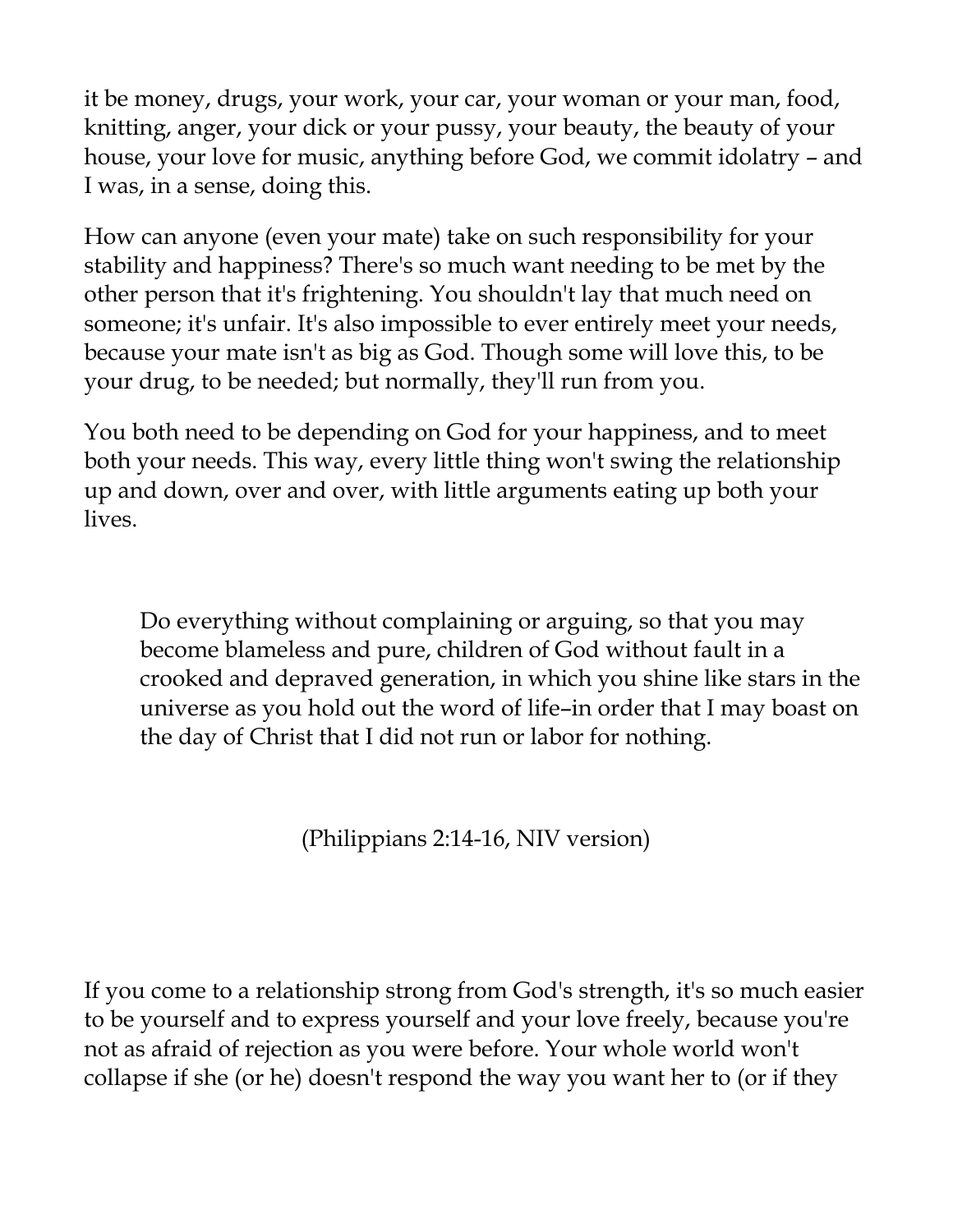won't see you tonight). Your self-worth isn't based on the responses of the opposite sex or n anyone. You're Free!

To the Jews who had believed him, Jesus said, "If you hold to my teaching, you are really my disciples. Then you will know the truth, and the truth will set you free."

(John 8:31-32, NIV version)

Only when you're free can you truly love your mate the way God had intended for you to love them.

Now, I feel free. Knowing the one who controls my destiny is perfect and loves me relieves truckloads of fear. When fear is killed, freedom is born. God is the only thing I have ever found that can truly take away fear. False confidence and acting strong and aggressive can work for a while, but it only goes so far until it collapses into a cloud of destruction and brings forth even greater insecurities and fears than before.

I love Beyonda; I truly love her from the bottom of my heart. She could put my love to the test and put on two hundred pounds, shave off her beautiful blonde hair, lose her personality to a grave depression, develop a hideous skin disease, loose all her teeth and never be able to have sex again due to a medical disorder. The whole world could hate her guts and run from her hideousness, but I would still love her and take her gladly to the church alter to be my wife.

She is not my addiction anymore. She no longer has the power to make me happy or make me miserable (like I said in the letter that I wrote to her), God does. But I still love her, freely I do.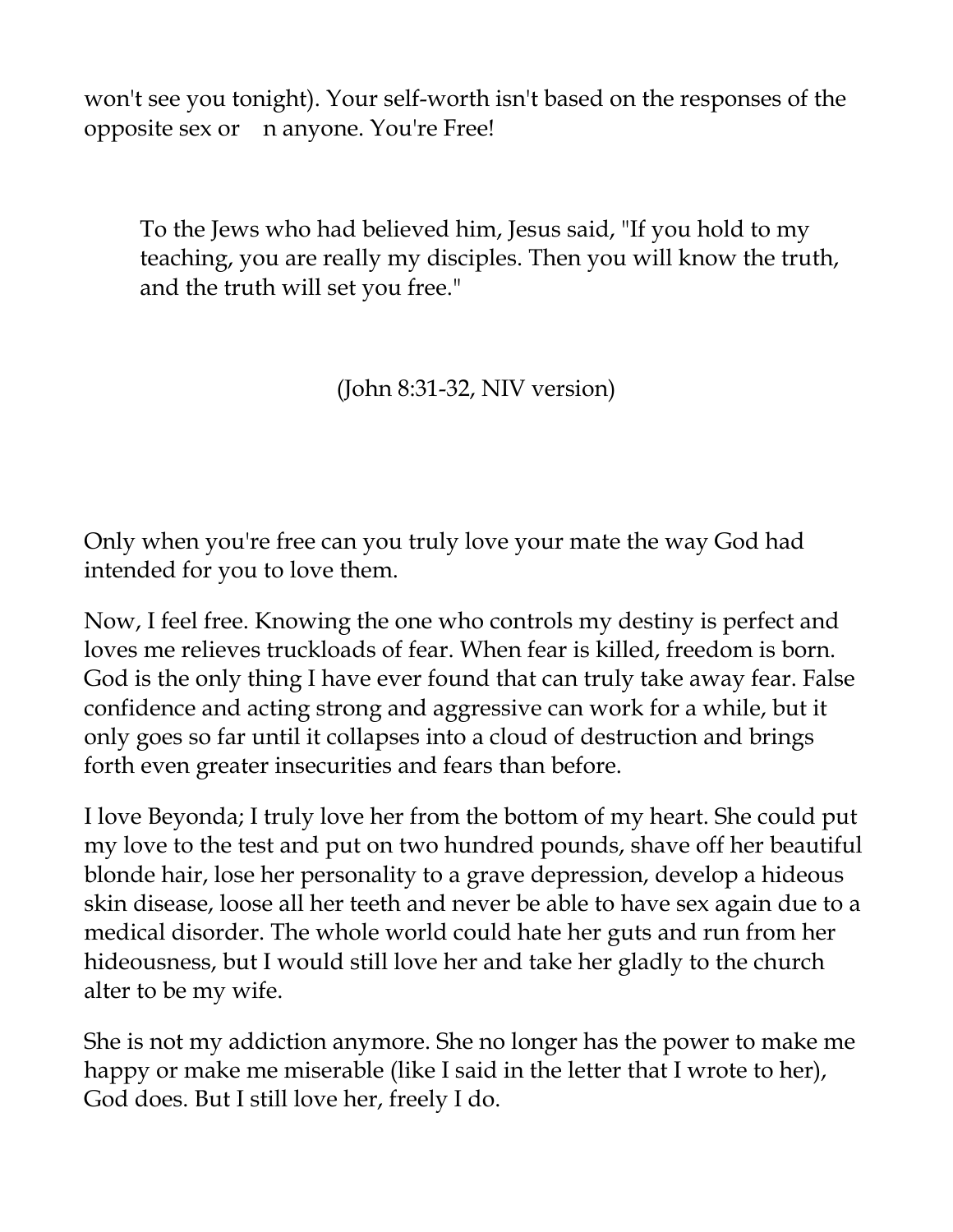If she wanted to be friends, than I could be her friend without getting obsessed. Now is the best time ever for us to truly be friends. Before there was too much unsaid, too much inside that I wasn't expressing, so it came out in strange ways. Now that I'm not so wrapped up in her, I can relax and be myself. If she relaxes and knows I'm not crazed and obsessed with her, and doesn't play head games, it makes it easier and more comfortable for me (and between us). Then we could finally become friends (at a deeper level then we are at). All this unexpressed bullcrap and fear have gotten in the way for too long. Now that I don't need her so desperately, we can finally get to know each other, if we're both honest with each other.

The funny thing is that when you feel you've changed for the better, and you act towards most people in a new and better way, and you run into people that are more used to the way you used to be, and you also are more used to the way that the relationship used to be when you were a bit of a different person, you tend to automatically relate the way you used to relate (or are used to relating) with those persons from the past – but this can change.

### $+ + +$

### **33) Better Than Back**

This may sound strange, but I could describe my spiritual situation, today, by comparing it to drinking a glass of vitamin C filled orange juice while feeling the onset of a cold coming on.

I've been so close to God and have been trying so hard to obey him that I feel God's power combating my natural tendency to get depressed or angry, or to sin when circumstances aren't going my way – and the good is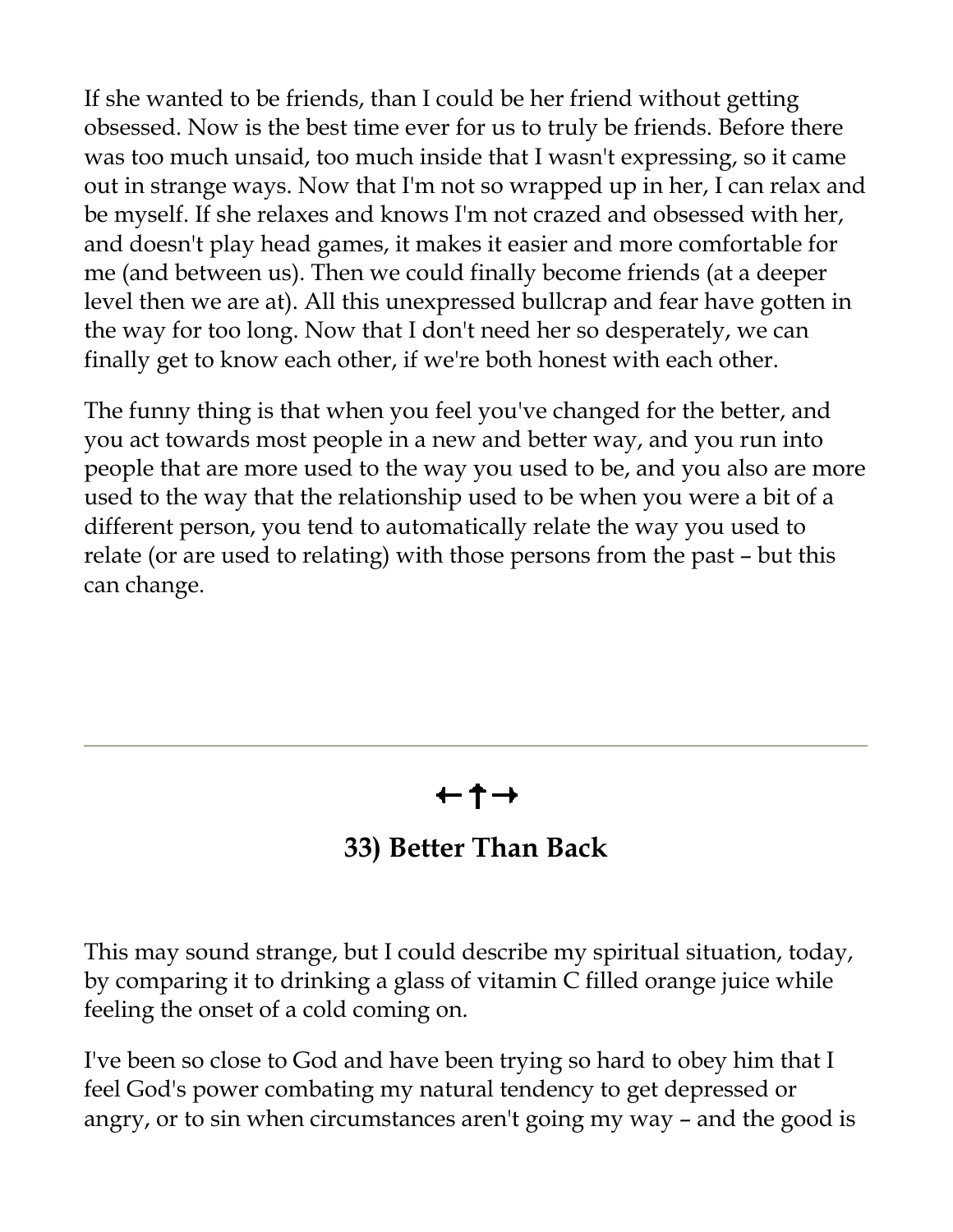winning. I feel myself getting stronger and stronger each day as I try to follow him instead of my sinful desires. It becomes easier, though sometimes harder, but more so easier.

### $+ + +$

## **34) Royal Pond**

My pond of rain is for your will Thou think of all and all is done

My hand is weak, my brow is warm The longing streaks in quiet storms

A laughing heart of sturdy steel A laughing

### ←↑→

### **35) Morons**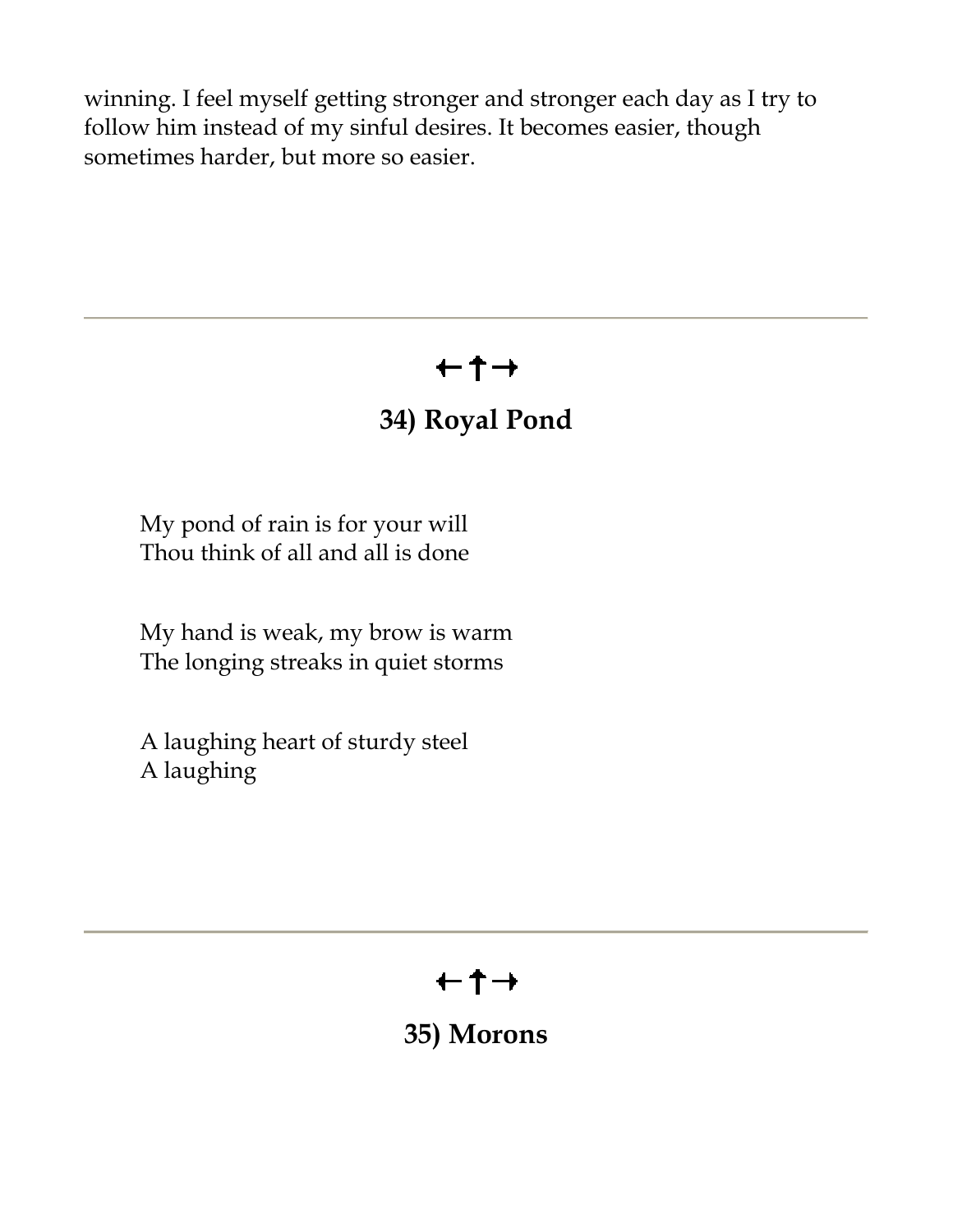Why are some Christians such morons? Why are they so damn annoying that they make your skin crawl? Why do so many seem like brainwashed, misfit cartoon characters – phony, mindless, smiling pinheads or closed minded stuffed shirts? They're either so nice to you that you feel like smacking them and their posed compassion, or they're yelling like deranged madmen at you `cause you're wearing evil make-up and consort in bars with the devil's own lot, regular people.

The unbelievers say, "Who would want to go to heaven and hang out with such pathetic, plastic, socially inept, sideshows anyway?"

The believers say, "We are not of this world, and this is why the world does not accept us."

This may be true, `cause true believers only remind the unbelievers of the possibility that they're running down the wrong road.

"Blessed are you when men hate you, when they exclude you and insult you and reject your name as evil, because of the Son of Man. Rejoice in that day and leap for joy, because great is your reward in heaven. For that is how their fathers treated the prophets."

(Luke 6:22-23, NIV version)

Who wants to hang out with someone with such a burdensome, but really life giving, message: That you must follow Christ and believe in him as the only Begotten Son of God, and follow after him when the way he goes, goes directly against most of our docile, contented, comfortable, selfish ways.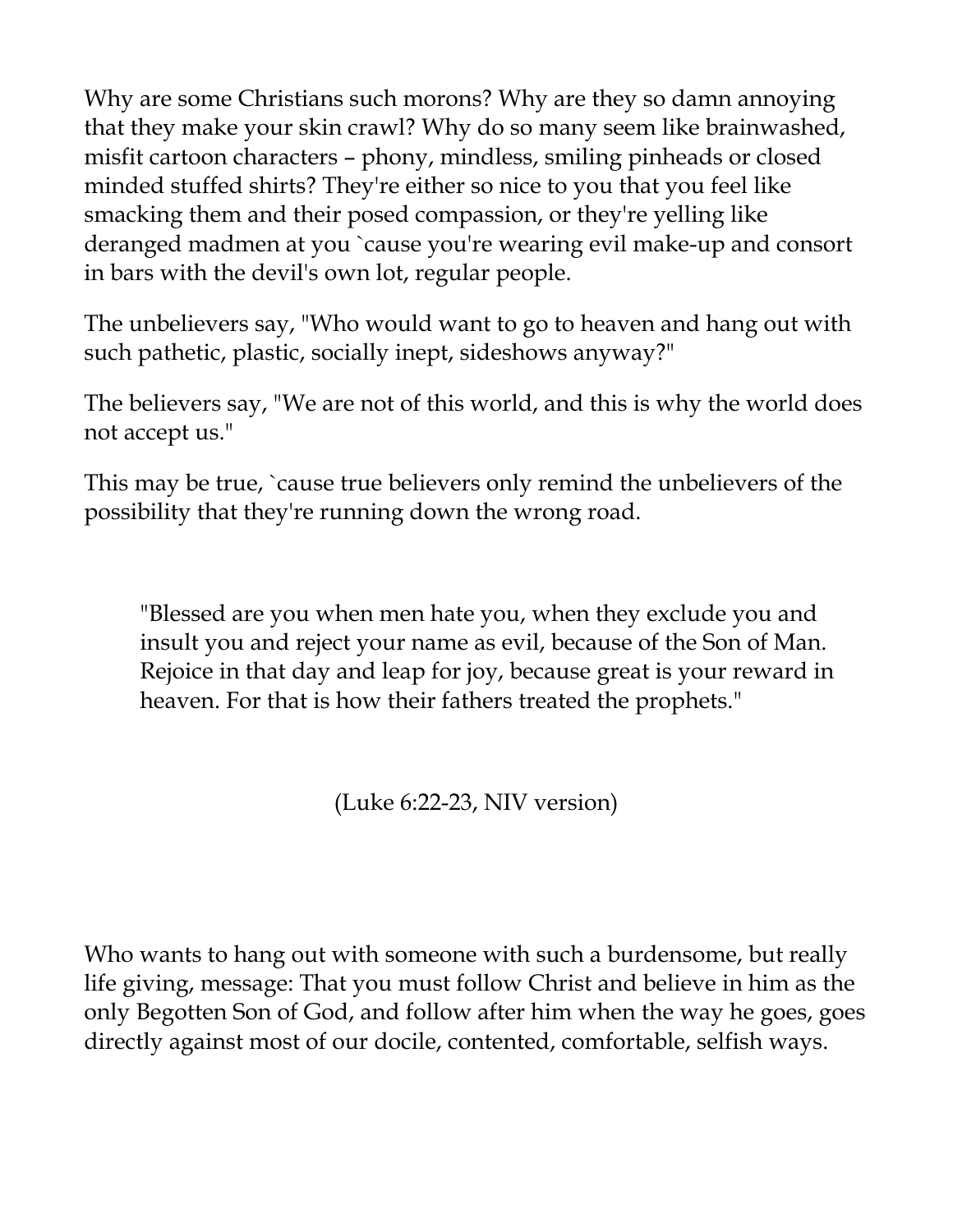That's not always the only reason some Christians aren't accepted by some people. A lot of Christians really are morons; or at least some have the wrong (or a confused) idea about what being a Christian is about.

When I first started to follow Christ in the... (I was a moron, and I still am today – not finished yet).

 $+ + +$ 

#### **36) Fate Hath No Folly**

God is good. I could have survived if she hated my guts, but it was nice to know that we're still friends – Beyonda and me that is. It's a relief to be on good terms with someone you really care about. Maybe it's some type of payback for having been making an effort to be on good terms with those who really care about me -...

"Blessed are the merciful, for they will be shown mercy."

(Matthew 5:7, NIV version)

...with those, who in the past, I would have taken for granted and overlooked and not have made any effort towards in the relationship.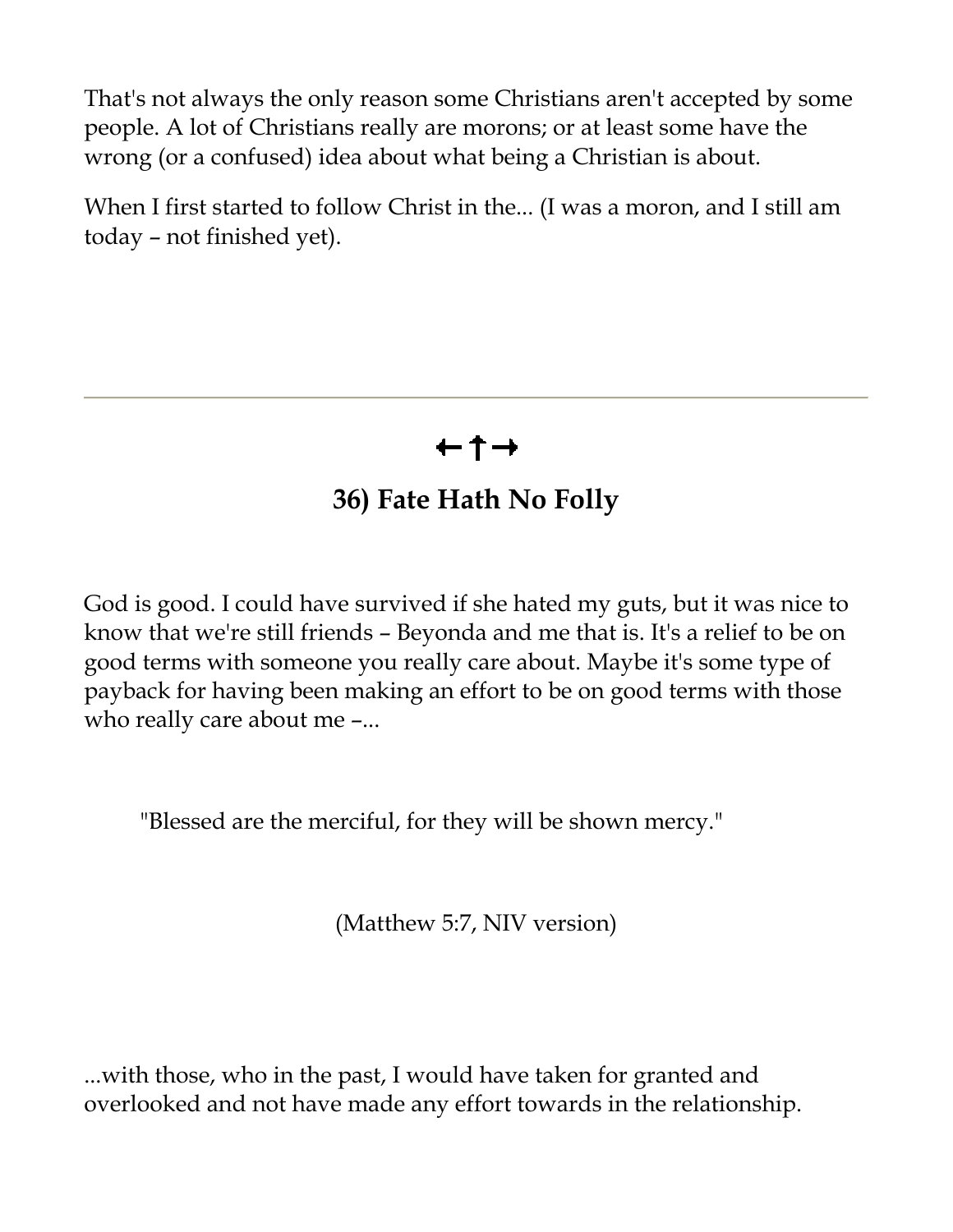It was kind of Beyonda to open up a little bit and put me at ease. Plus, I didn't need her, as in an addiction type way, so it frees up our communications. I told her this, and how strong I felt, and how amazed I was that I wasn't depressed over what happened between us. She said that's good.

There are times of life that are good. To follow Christ is not always an uphill battle with the advantage of good hiking boots representing God. God, being just support in a never-ending struggle. Although that alone (God's support, strength, love... et cetera in the face of conflict) is in itself worth believing in God for, there is more than just support that you receive. I know that my heavenly Father determines the outcome of all my small battles and my great ones. Although he does discipline me and is hard on me at times (so that I learn to depend more on his foresight than on mine), he is not over burdensome. He does not whip me long after I've learned my lesson just to get his kicks. He is not an abusive father.

My son, do not despise the LORD's discipline and do not resent his rebuke, because the LORD disciplines those he loves, as a father the son he delights in.

(Proverbs 3:11-12, NIV version)

If he did not discipline me and teach me his way of living (no matter what suffering is involved), then I would be robbed of being the man he wants me to be, as well of the joy that comes as a result of doing things God's way. God set up the rules, and the effects of obeying or not obeying are the effects that he invokes; so to obey is wise, the rewards are great.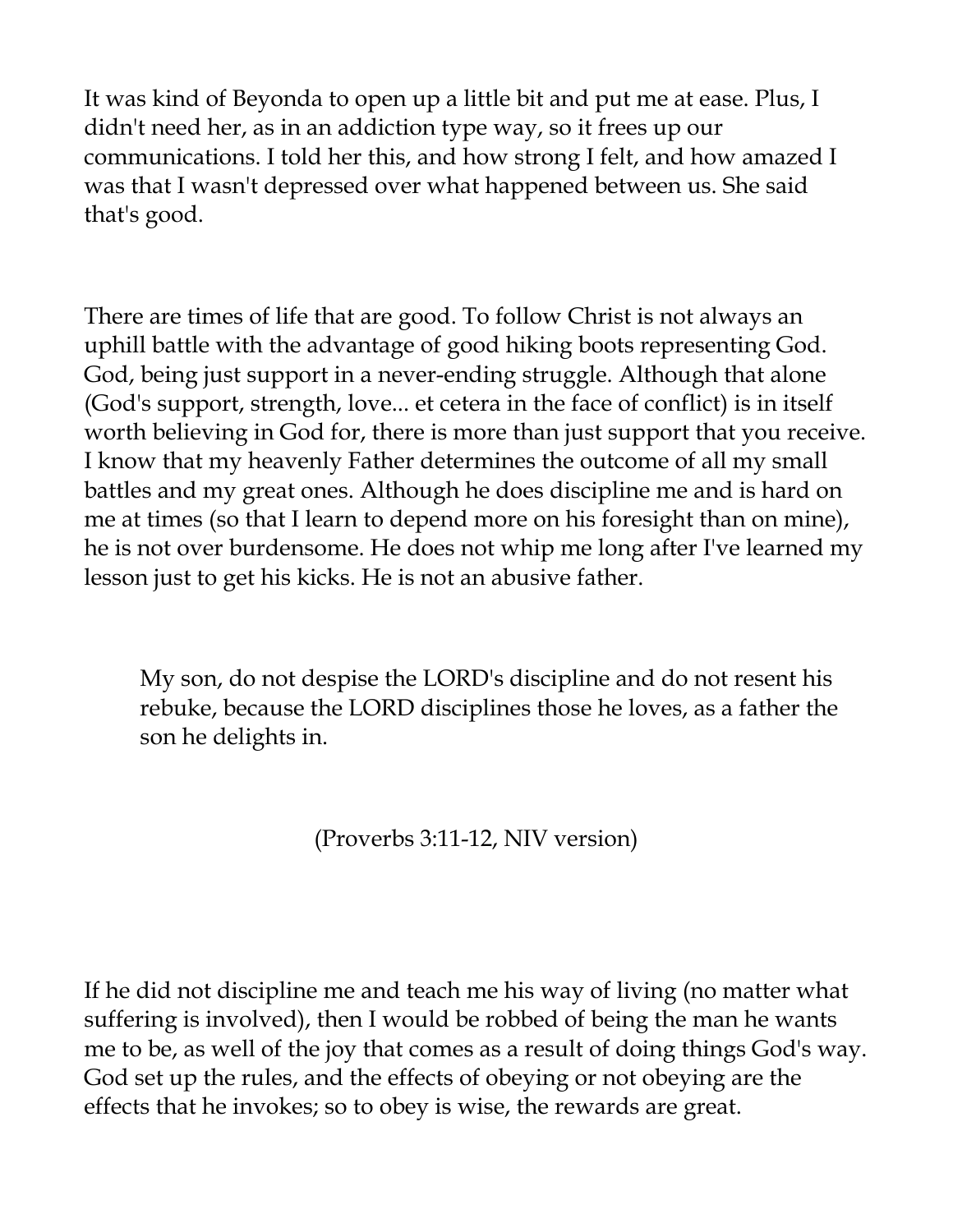But God does have mercy when mercy's needed.

At that time Jesus said, "I praise you, Father, Lord of heaven and earth, because you have hidden these things from the wise and learned, and revealed them to little children. Yes, Father, for this was your good pleasure. All things have been committed to me by my Father. No one knows the Son except the Father, and no one knows the Father except the Son and those to whom the Son chooses to reveal him. Come to me, all you who are weary and burdened, and I will give you rest. Take my yoke upon you and learn from me, for I am gentle and humble in heart, and you will find rest for your souls. For my yoke is easy and my burden is light."

(Matthew 11:25-30, NIV version)

There is rest from the fight. There are tears of joy that come – true joy, and the uninhibited, thunderous laughter of victory. God controls the battle no matter how treacherous the enemy is or how long you've been fighting a seemingly never-ending battle. God knows just the time to trip the enemy up as you rush in to victory. In small or great battles, he knows exactly which ones you are to win, and which ones you are to lose, to bring you to the place that he wants you to be. (But you must play your part by letting yourself be led by the Spirit and by trusting and obeying God.) This is truly the place that you would want to be if you were as all knowing as God; but you're not, so that's why you must trust in the Lord.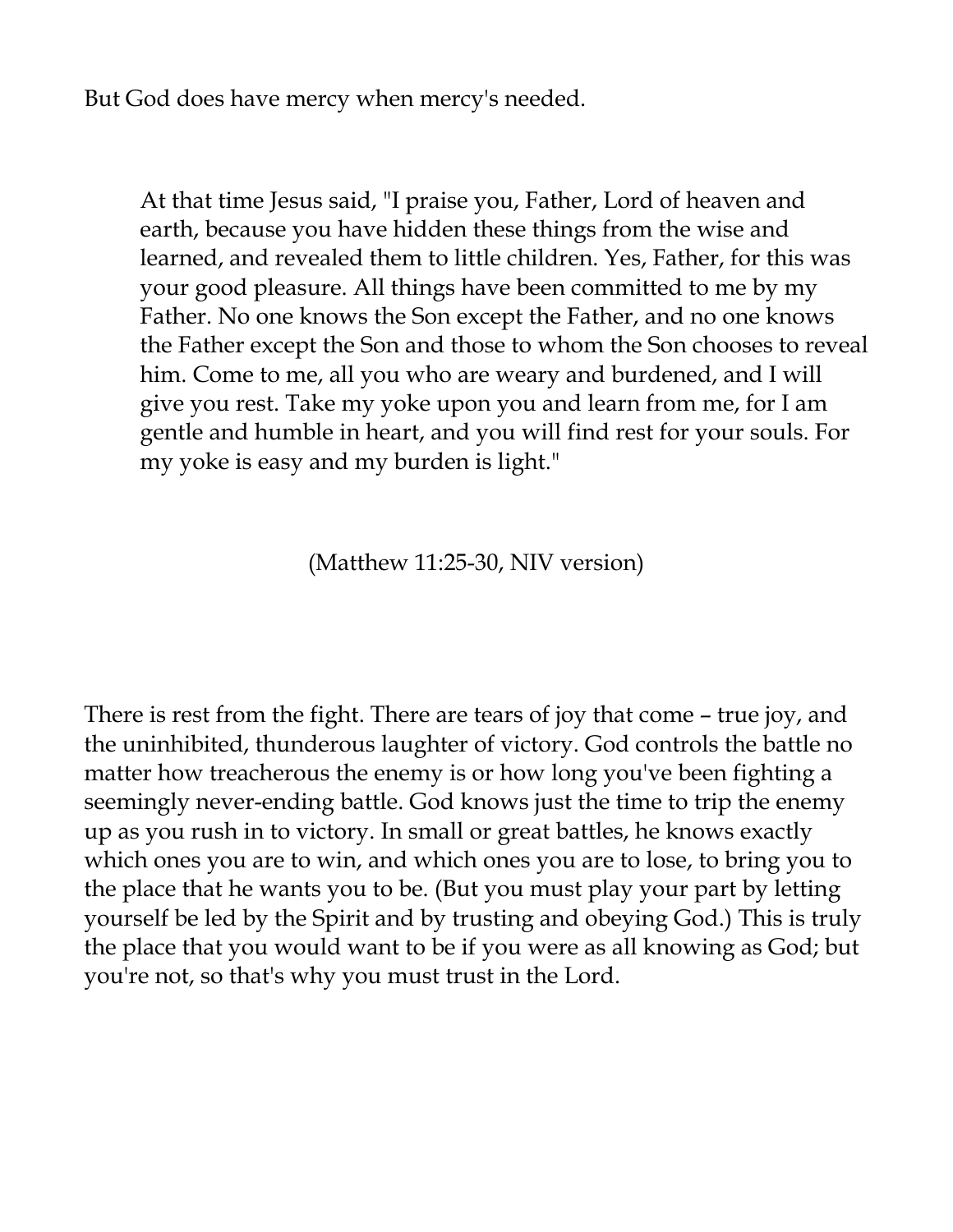Trust in the LORD with all your heart and lean not on your own understanding; in all your ways acknowledge him, and he will make your paths straight.

(Proverbs 3:5-6, NIV version)

This is what the LORD says: "Restrain your voice from weeping and your eyes from tears, for your work will be rewarded," declares the LORD. "They will return from the land of the enemy. So there is hope for your future," declares the LORD. "Your children will return to their own land. I have surely heard Ephraim's moaning: `You disciplined me like an unruly calf, and I have been disciplined. Restore me, and I will return, because you are the LORD my God. After I strayed, I repented; after I came to understand, I beat my breast. I was ashamed and humiliated because I bore the disgrace of my youth.' Is not Ephraim my dear son, the child in whom I delight? Though I often speak against him, I still remember him. Therefore my heart yearns for him; I have great compassion for him," declares the LORD. "Set up road signs; put up guideposts. Take note of the highway, the road that you take. Return, O Virgin Israel, return to your towns. How long will you wander, O unfaithful daughter? The LORD will create a new thing on earth–a woman will surround a man."

(Jeremiah 31:16-22, NIV version)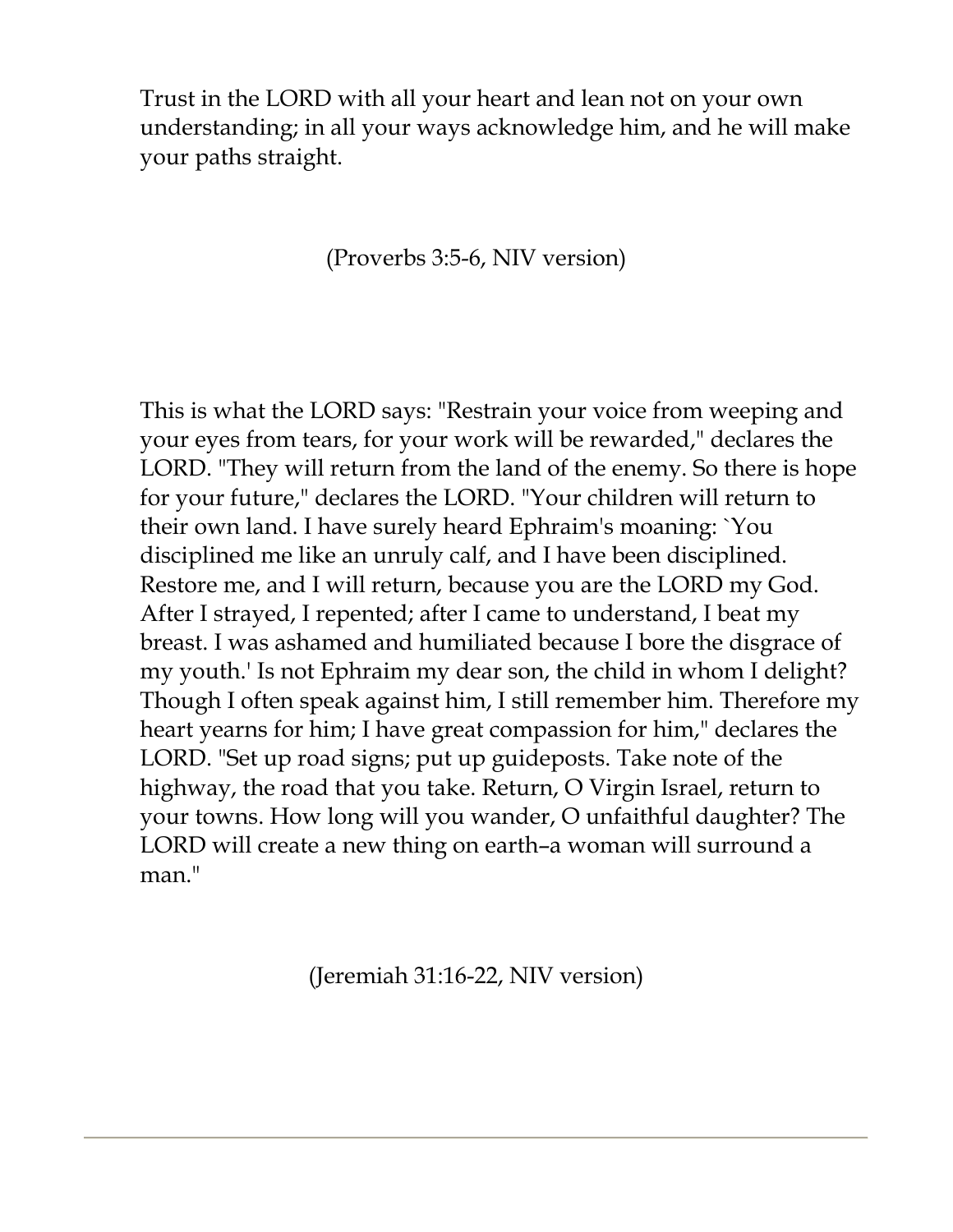## $+$  1  $+$

### **37) Balance**

Sometimes it's good not to think so much. I'm tired of thinking, I just feel like enjoying how good I feel; but if I do nothing but enjoy myself, than I'll get nothing done. So I've gotten to, with God's help, force myself to, at least, have a good balance between work and pleasure.

If all I do is work, I'll get burnt out and collapse and not get to work anymore. If my only endeavor is pleasure, than no work will be done and I'll feel bad for being so lazy. So somewhere in the middle I must land – a hard day's work and a healthy dose of relaxation and enjoyment. It's not that work is not enjoyable, it is (or can be); but it can be tiresome.

### $+ + +$

### **38) One Man**

A man or woman completely dependent on God is what God wants. A person who needs no other outside forces for his satisfaction, one who is not swayed greatly by circumstances or emotionally bankrupt after hardship has hit him (or her). Neither is he one who is annoyingly gleeful in a bothersome way when events veer in his favor.

A stable man or woman, because their stability is their faith, their faith is in their God, and their God does not falter. Their God does not play unnecessary head games, nor engage them in petty disputes over nothing.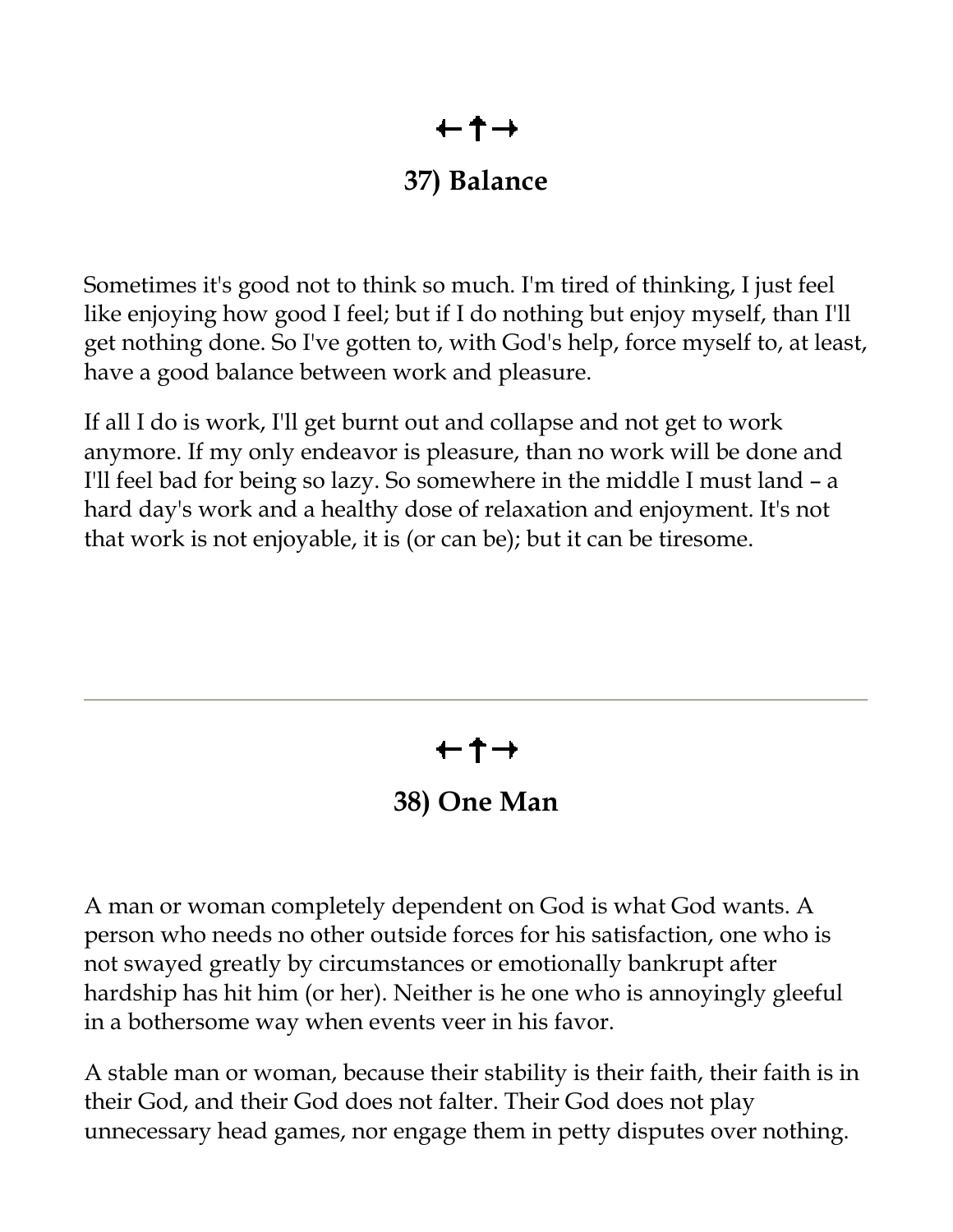Their God is the "A to Z," the "Alpha and the Omega." He is, "I AM," he says.

God said to Moses, "I AM WHO I AM. This is what you are to say to the Israelites: `I AM has sent me to you.'" God also said to Moses, "Say to the Israelites, `The LORD, the God of your fathers–the God of Abraham, the God of Isaac and the God of Jacob–has sent me to you.' This is my name forever, the name by which I am to be remembered from generation to generation."

(Exodus 3:14-15, NIV version)

He is not a God that will betray you to gain favor with someone else; he's God. He has no one to impress by doing such things.

The one who is totally dependent on God and relies not on drink, nor mate, nor money, nor power, more than God (to bring him happiness), this is a powerful man or woman of God. This is one who obeys God and is not separated so distantly by sin.

The same man may fall away, but when this man is in this state of reliance with faith and obedience in action, this is a powerful man (or woman).

He's the most open to letting the Spirit of God work through him. His mere presence changes the whole tone of any gathering. He is truly the salt of the earth.

"You are the salt of the earth. But if the salt loses its saltiness, how can it be made salty again? It is no longer good for anything, except to be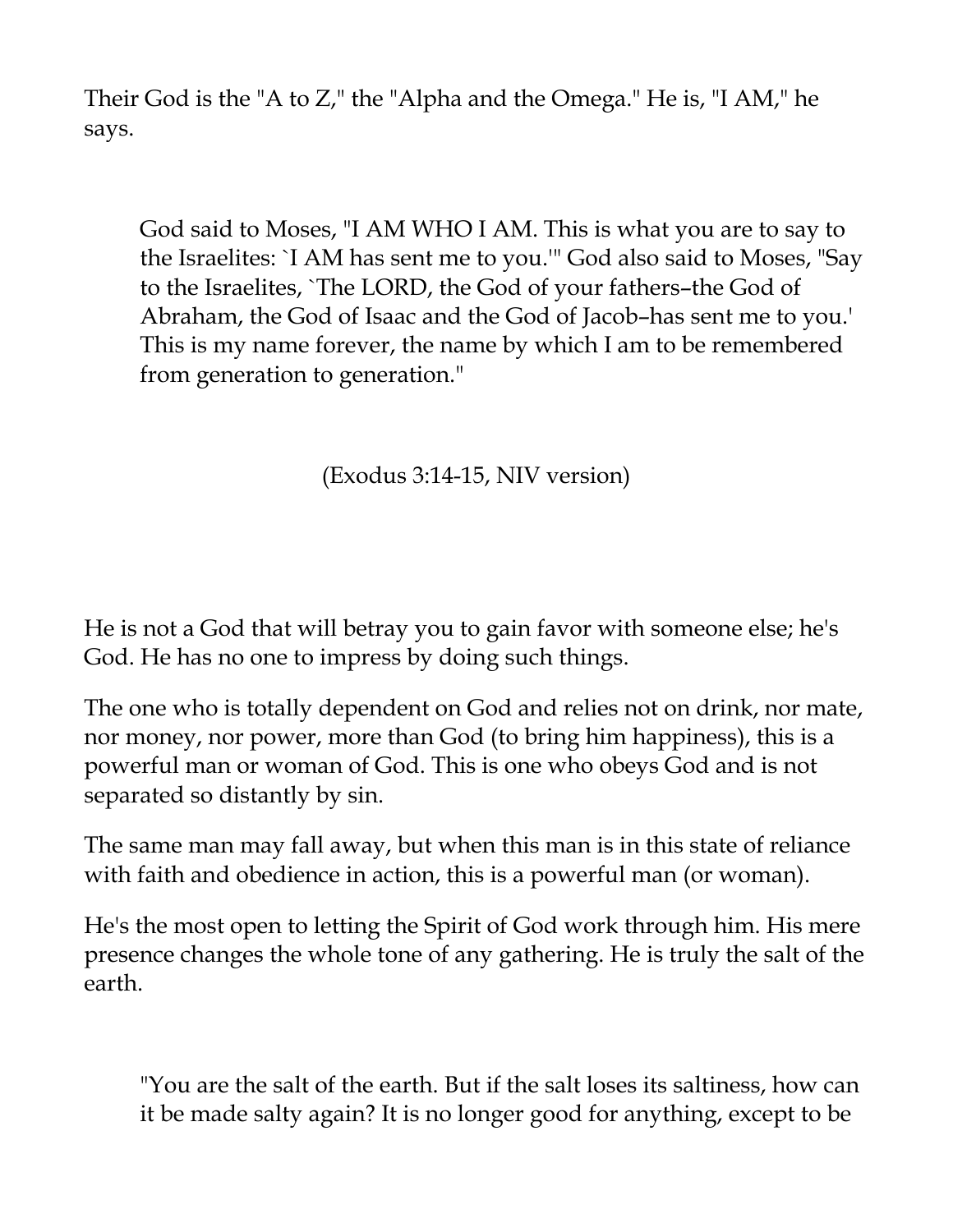thrown out and trampled by men. You are the light of the world. A city on a hill cannot be hidden. Neither do people light a lamp and put it under a bowl. Instead they put it on its stand, and it gives light to everyone in the house. In the same way, let your light shine before men, that they may see your good deeds and praise your Father in heaven."

(Matthew 5:13-16, NIV version)

As I was waiting for a train one day, I saw a funny man. He was dancing and talking the words after the recorded music sung them. They were Christian songs. He'd tap his microphone to the beat and do the silliest dance I've ever seen, and repeat some of the most cliché corny lyrics I've ever heard. I had to laugh. I wasn't laughing at him, like the others seemed to be doing. As silly as he was, I felt he was sincere and he made me feel so good that I had to laugh out loud, out of, I don't know what, relief I guess (or maybe joy).

Therefore confess your sins to each other and pray for each other so that you may be healed. The prayer of a righteous man is powerful and effective. Elijah was a man just like us. He prayed earnestly that it would not rain, and it did not rain on the land for three and a half years. Again he prayed, and the heavens gave rain, and the earth produced its crops. My brothers, if one of you should wander from the truth and someone should bring him back, remember this: Whoever turns a sinner from the error of his way will save him from death and cover over a multitude of sins.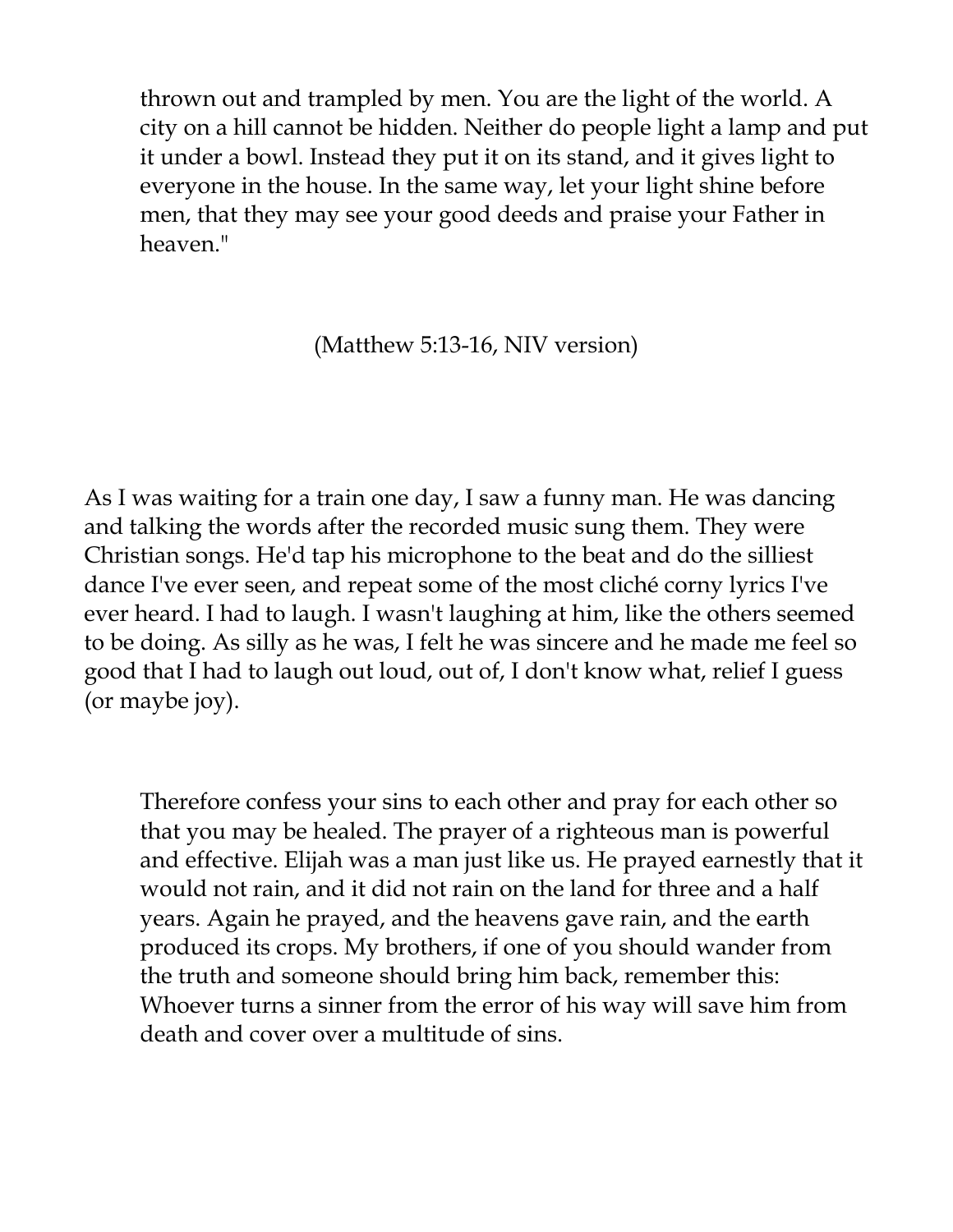This was his sermon in a second theme, after the music climaxed to a corny, choral high note. I thought to myself: He speaks the truth. The things that one person can do if he is truly feeding on the Spirit of God are great. Such a man is relinquished from his ego, maybe not one hundred percent, but maybe so. He is not tied down by the things that tie most of us down. Whether he is respected by man or not is of little or no consequence to him.

"Do not be afraid of those who kill the body but cannot kill the soul. Rather, be afraid of the One who can destroy both soul and body in hell."

(Matthew 10:28, NIV version)

He may, nonetheless, be respected by many because of the honesty and integrity that he manifests in his being, but he is interested in what God thinks of him more so than his peers, young girls, or the rich. He's not corrupted by his selfishness. He knows his heavenly Father will provide for him more than he could possibly dream of having, so he need not scrounge desperately – like a filthy rat, pushing away anything or anyone that gets in the way of his union with his maggot infested meal. Such a man or woman of God doesn't have to scrounge.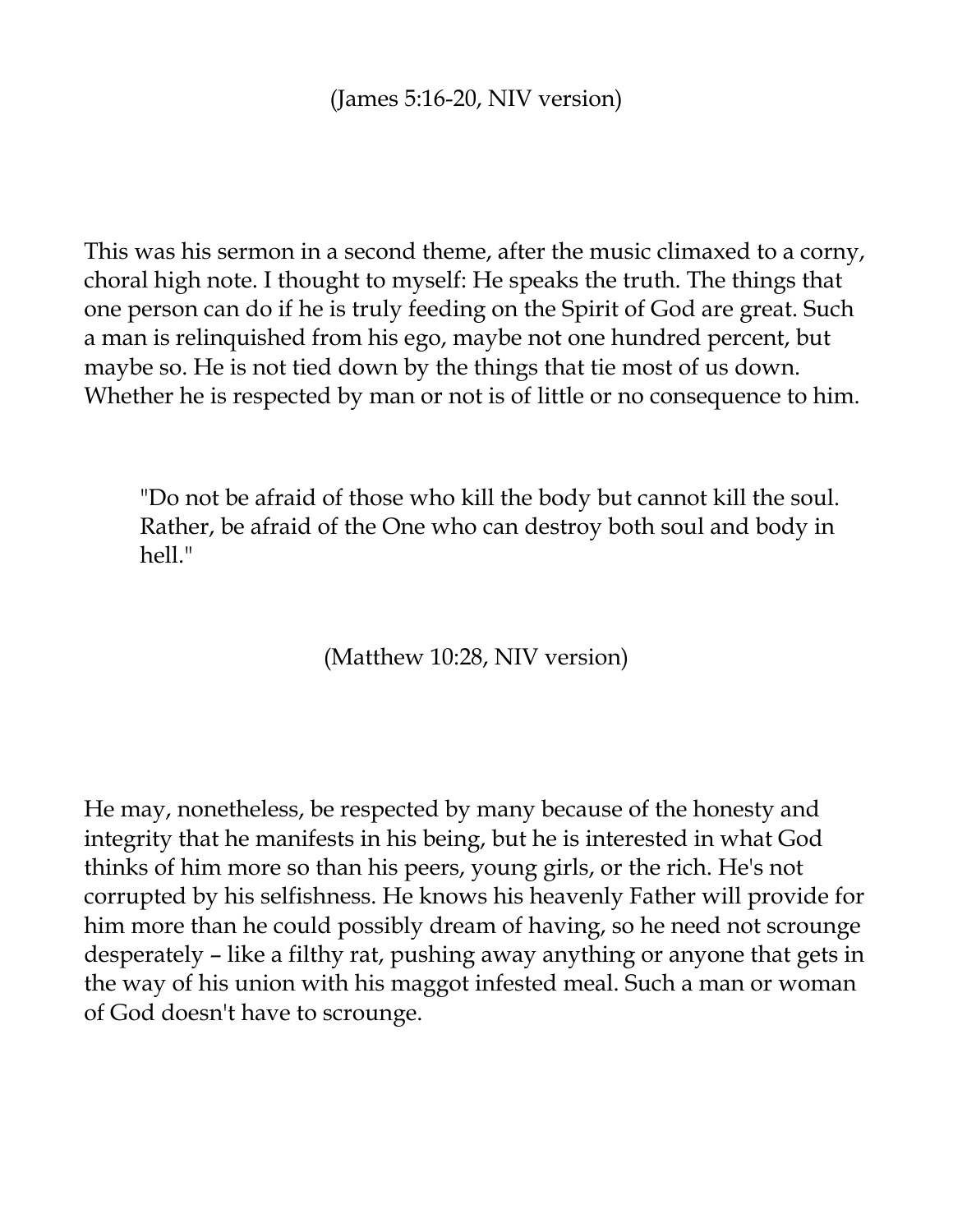"Therefore I tell you, do not worry about your life, what you will eat or drink; or about your body, what you will wear. Is not life more important than food, and the body more important than clothes? Look at the birds of the air; they do not sow or reap or store away in barns, and yet your heavenly Father feeds them. Are you not much more valuable than they? Who of you by worrying can add a single hour to his life? And why do you worry about clothes? See how the lilies of the field grow. They do not labor or spin. Yet I tell you that not even Solomon in all his splendor was dressed like one of these. If that is how God clothes the grass of the field, which is here today and tomorrow is thrown into the fire, will he not much more clothe you, O you of little faith? So do not worry, saying, `What shall we eat?' or `What shall we drink?' or `What shall we wear?' For the pagans run after all these things, and your heavenly Father knows that you need them. But seek first his kingdom and his righteousness, and all these things will be given to you as well. Therefore do not worry about tomorrow, for tomorrow will worry about itself. Each day has enough trouble of its own."

(Matthew 6:25-34, NIV version)

Such a man need not worry; nor does such a man need to manipulate all that is around him in order to have things "go his way." He need not sweat over every last detail that he has planned, or ordered to be carried out, in a worrisome manner to see his plan succeed.

Such are the actions of a faithless man.

Oh, the lives he could change, or should I say, the lives God could change through him.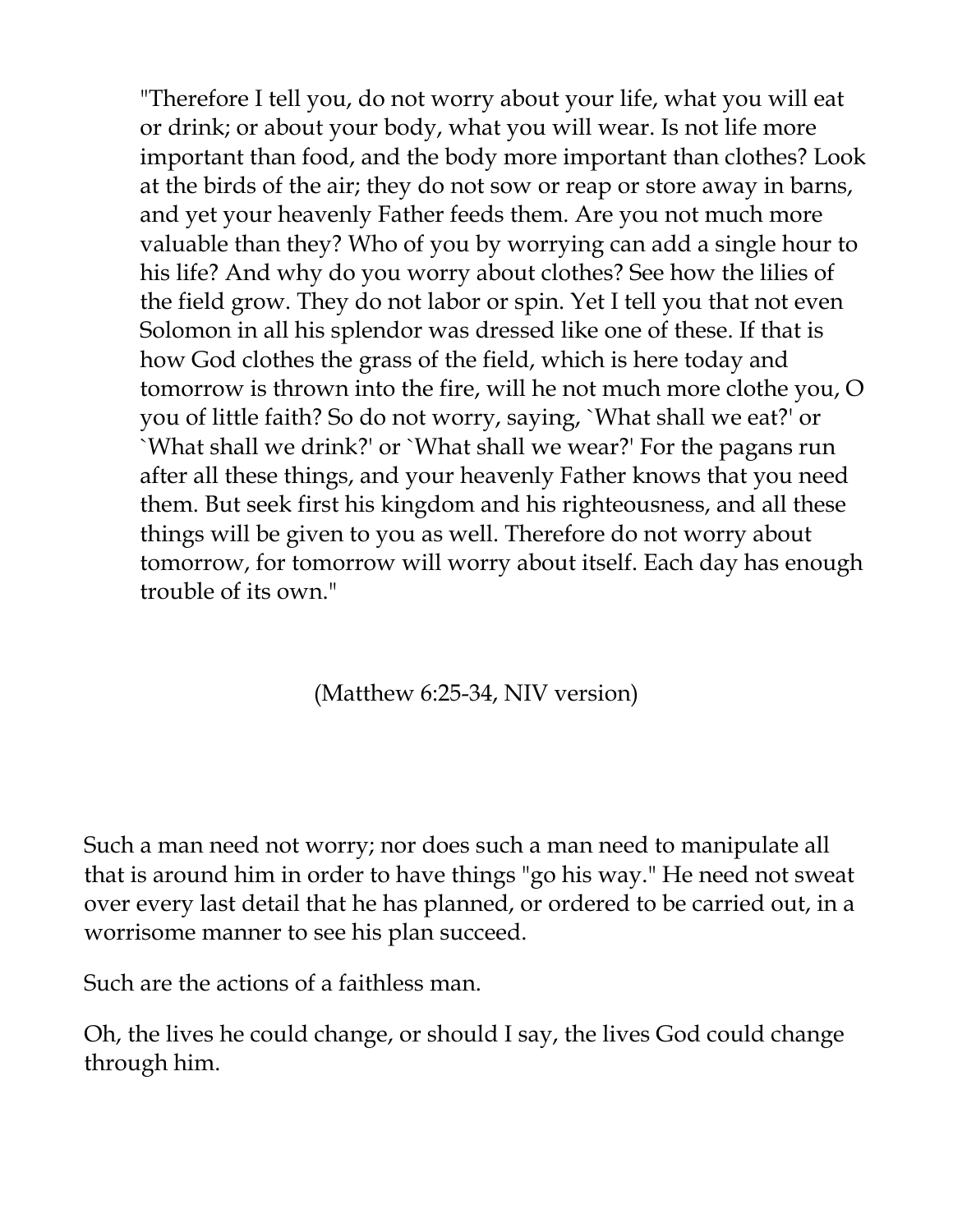"Are not two sparrows sold for a penny? Yet not one of them will fall to the ground apart from the will of your Father. And even the very hairs of your head are all numbered. So don't be afraid; you are worth more than many sparrows."

(Matthew 10:29-31, NIV version)

 $+$  1  $+$ 

#### **39) Redundancy of Will**

So what do you do when the circumstances around you aren't going well, and you don't feel the strength of God in you either? That's when you go crazy, or at least that's when you give in to the world's way of dealing with life regardless of God's way – though, you may still go to a church gathering and pet God on the head once in a while.

While, there must be another way – maybe sheer patience, faith without feeling. When you don't feel that God is with you, and you don't feel the power and love of his Spirit in you, this is when it's the most difficult to follow him and his way.

"Why don't I feel his Spirit when I am a true believer in Christ and have already been spiritually reborn?" is a good question.

Maybe it's sin. Sin, I feel, encompasses a lot more than most people think. Many will say, "I'm a good person, I don't hurt anybody and I donated a large portion of my income to the church this year," but that doesn't necessarily please God in itself.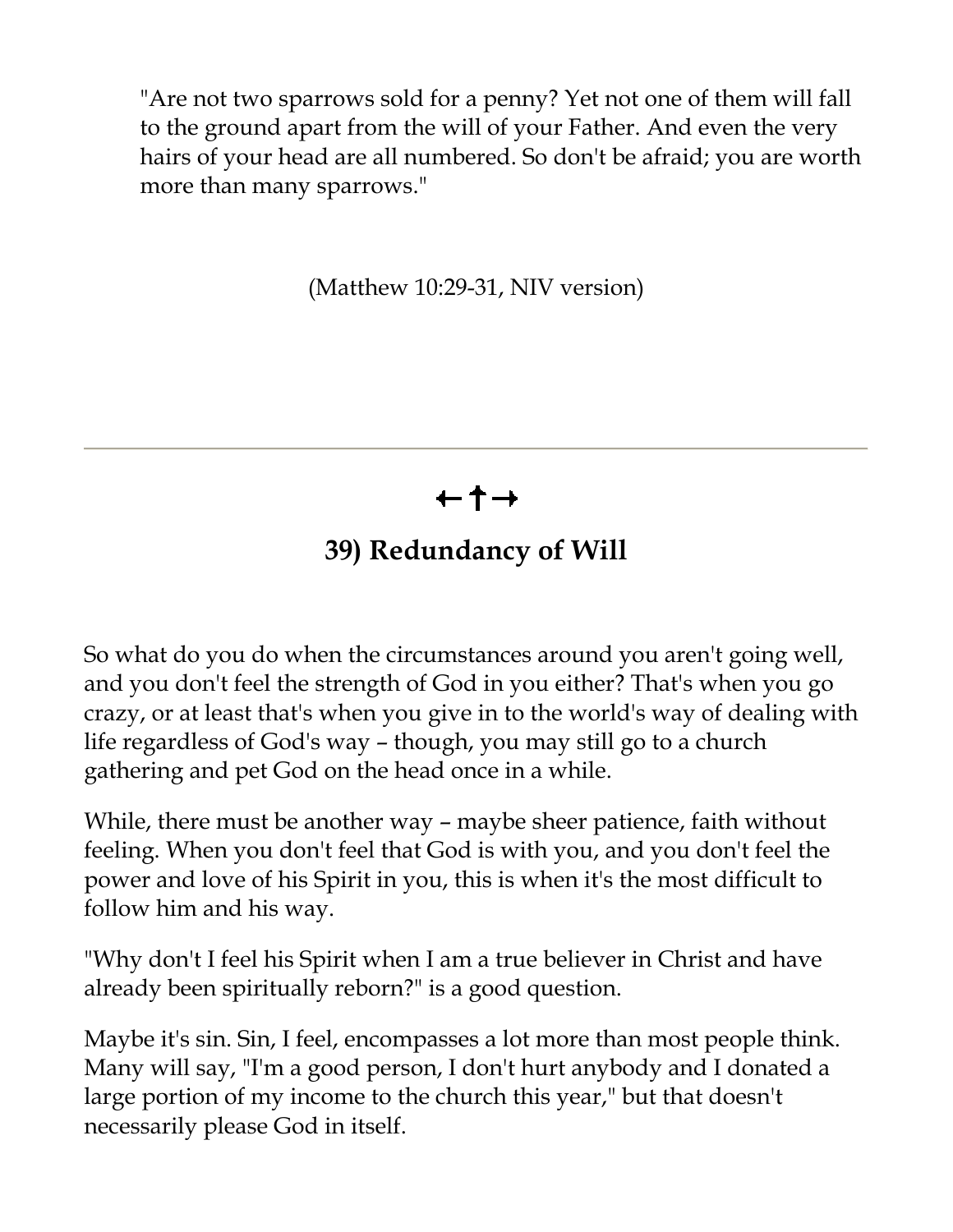But Samuel replied: "Does the LORD delight in burnt offerings and sacrifices as much as in obeying the voice of the LORD? To obey is better than sacrifice, and to heed is better than the fat of rams. For rebellion is like the sin of divination, and arrogance like the evil of idolatry. Because you have rejected the word of the LORD, he has rejected you as king."

#### (1 Samuel 15:22-23, NIV version)

We commit idolatry (putting anything before God) when we drift away and forget to include him in our lives, when we don't pray and talk to him and ask his help and guidance, when we neglect to be thankful for his goodness and mercy. For in these actions of neglect, we're revealing our dependence on things other than God, and also reveal our arrogance by thinking that we can get by without God's help.

Do not be anxious about anything, but in everything, by prayer and petition, with thanksgiving, present your requests to God. And the peace of God, which transcends all understanding, will guard your hearts and your minds in Christ Jesus.

(Philippians 4:6-7, NIV version)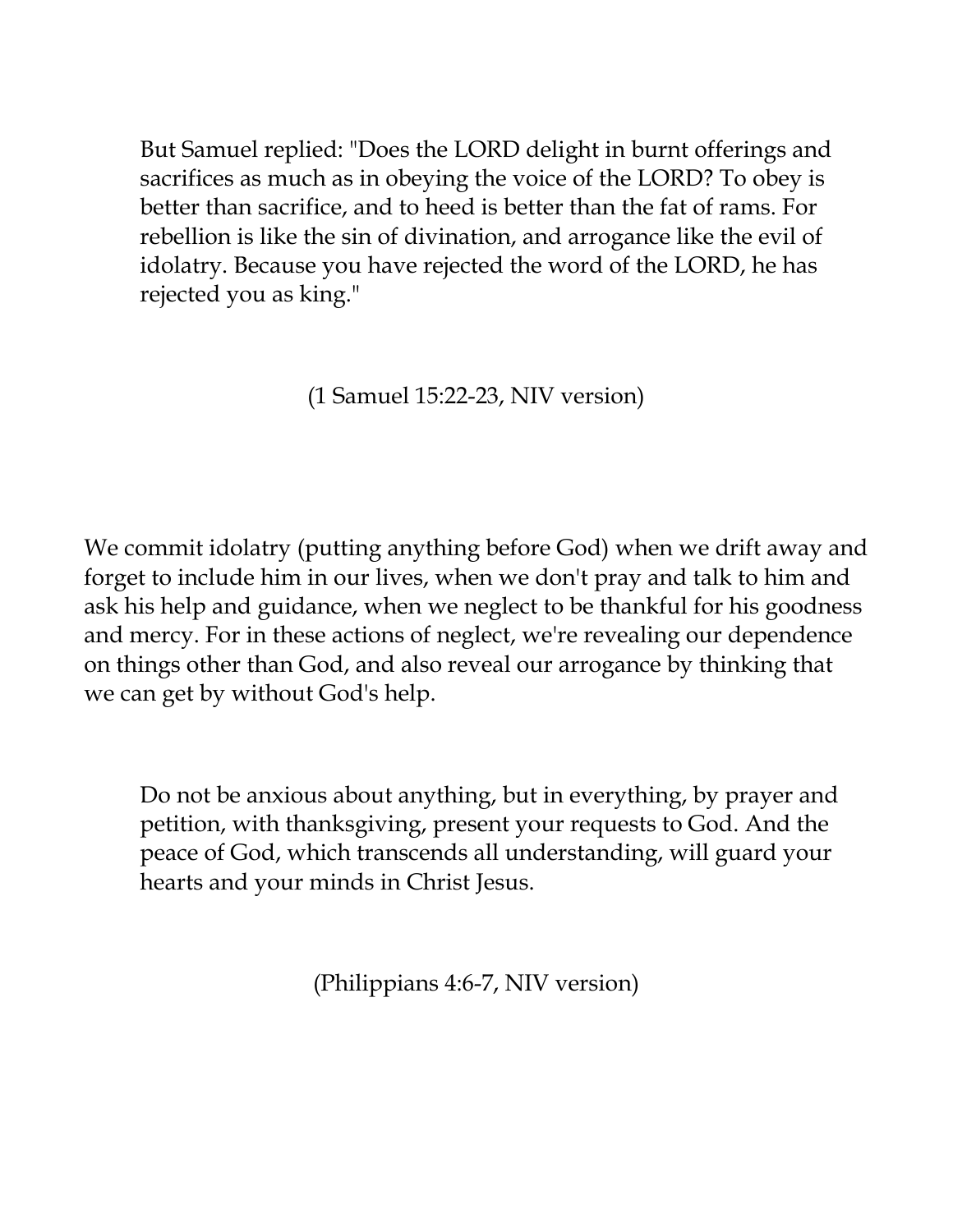When we forget God, that unearthly spiritual high is slowly (or quickly) grounded and tied back down to the wretched, dreadful, depressing earth.

When you kept God dear to you and near to you, you had such strength that the whole world could laugh at you in scorn and spit at you angrily as you walked down Main Street in your home town, and you would not be ruffled. You'd smile confidently in the face of rejection and hardship. You were so strong because you were doing the best thing you could possibly be doing for successful, fulfilling living: depending entirely on God for your self-worth, for your safety, for your food, for everything.

You were an island of fortitude. "How could someone have such confidence and even love in the face of such bad circumstances?" they all asked themselves of you. You needed no one for your approval; you were approved by God; ... a son of God.

You are all sons of God through faith in Christ Jesus, for all of you who were baptized into Christ have clothed yourselves with Christ. There is neither Jew nor Greek, slave nor free, male nor female, for you are all one in Christ Jesus.

(Galatians 3:26-28, NIV version)

You were so strong that eventually these people that had spit on you took notice of your unearthly, astounding behavior. They saw your unshakable confidence and began to admire you. If you believed so much in yourself, they figured there must be something good and likable in you, so they made efforts to know you.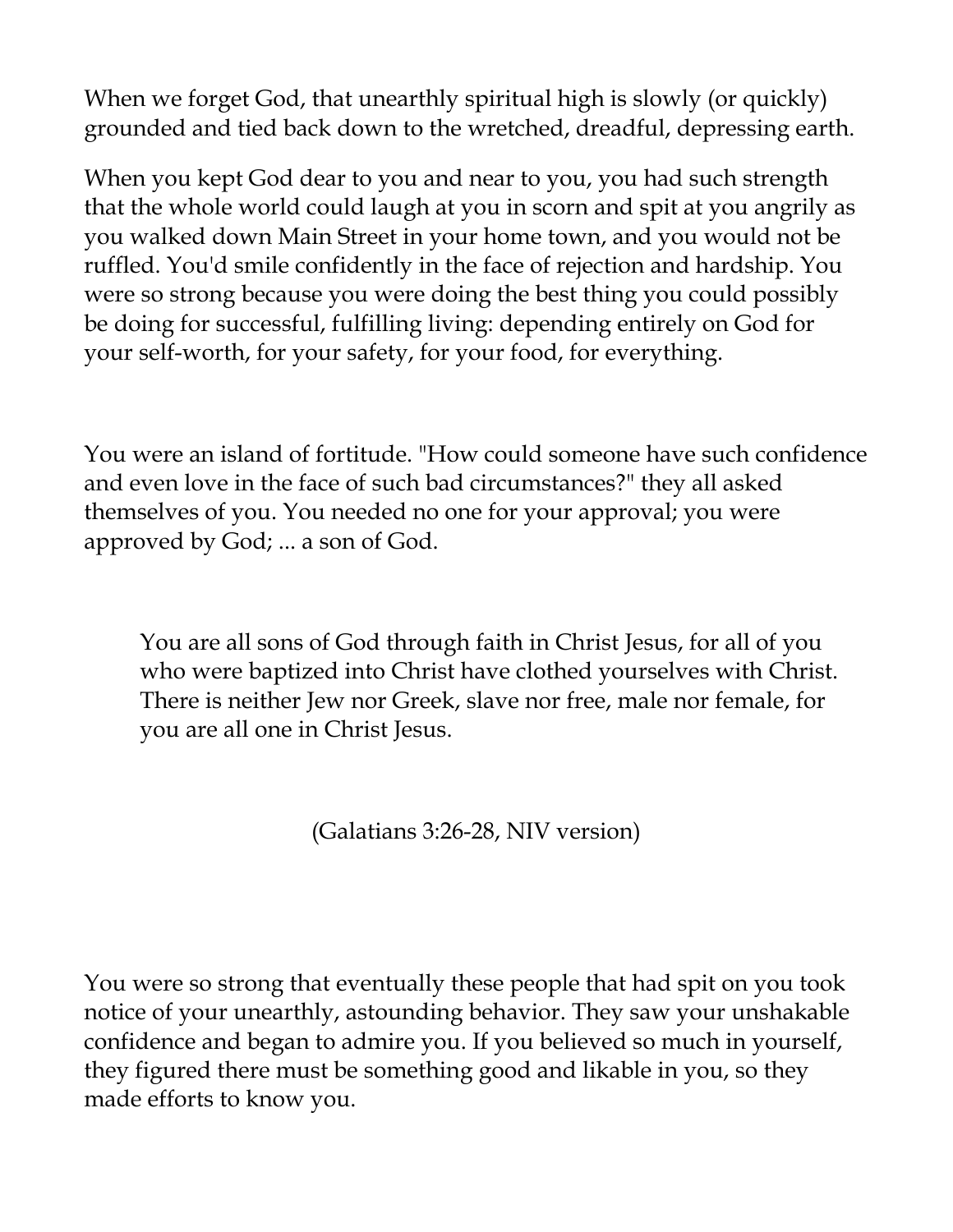Soon you became well accepted by most or all around you. Their eyes changed from hostile slits to honoring, open circles of attentiveness. Every word you uttered was well accepted in the way you wanted it to be accepted. Your jokes fell into a bed of laughter. Your reprimands were taken to heart and listened intently to. All, who were around you, looked up to you. You found a beautiful girl and a successful, lucrative career. God snatched you from the gutter seconds before the street cleaner came roaring by to sweep you into a memory.

But God chose the foolish things of the world to shame the wise; God chose the weak things of the world to shame the strong. He chose the lowly things of this world and the despised things–and the things that are not–to nullify the things that are, so that no one may boast before him.

#### (1 Corinthians 1:27-29, NIV version)

Things were going so well that (well, anyone can guess what happened quite easily) you forgot about God, even after God had allowed you to be lifted high. He showed you his power. You felt so good (due to all the wonderful things surrounding you), you felt so secure in yourself (how could you not, everyone told you how wonderful you were on an hourly basis), you felt so lofty, so in control, that you (maybe without even realizing it) forgot about God and the reason that you have all that you have. You think you've committed no sin, but you've forgotten about the sin of idolatry. You've also forgotten what Jesus said.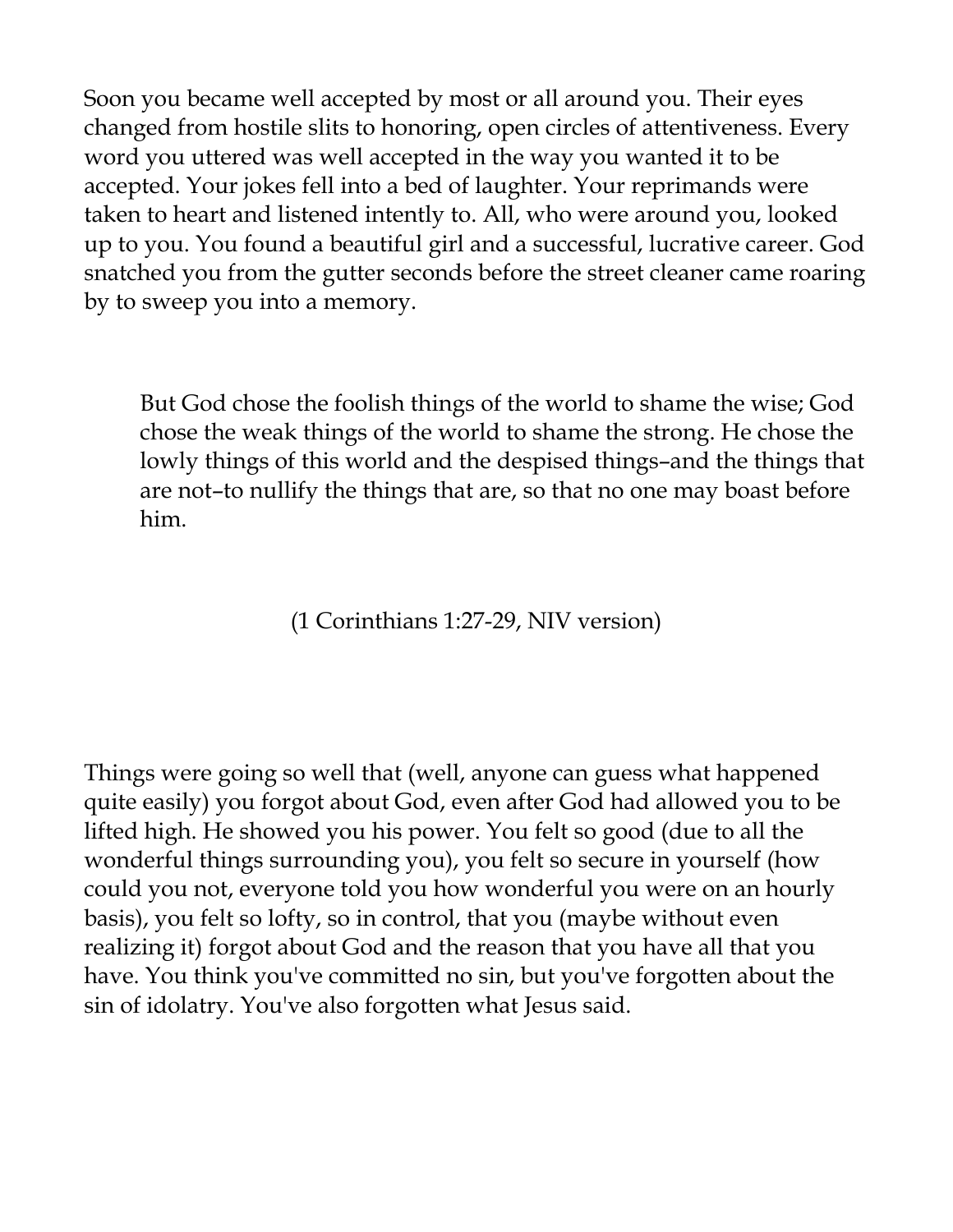"The most important one," answered Jesus, "is this: `Hear, O Israel, the Lord our God, the Lord is one. Love the Lord your God with all your heart and with all your soul and with all your mind and with all your strength.'"

(Mark 12:29-30 [Deuteronomy 6:4-5], NIV version)

You used God. You used him till you had enough earthly things to fill your sinful heart that you switched sides somewhere along the road. The temptations were too great; the women were too beautiful; the power was so sweet. You felt such control that you no longer felt it necessary to fulfill the role that you were created for: to give glory to God and fellowship with him.

"Since you are precious and honored in my sight, and because I love you, I will give men in exchange for you, and people in exchange for your life. Do not be afraid, for I am with you; I will bring your children from the east and gather you from the west. I will say to the north, `Give them up!' and to the south, `Do not hold them back.' Bring my sons from afar and my daughters from the ends of the earth–everyone who is called by my name, whom I created for my glory, whom I formed and made."

(Isaiah 43:4-7, NIV version)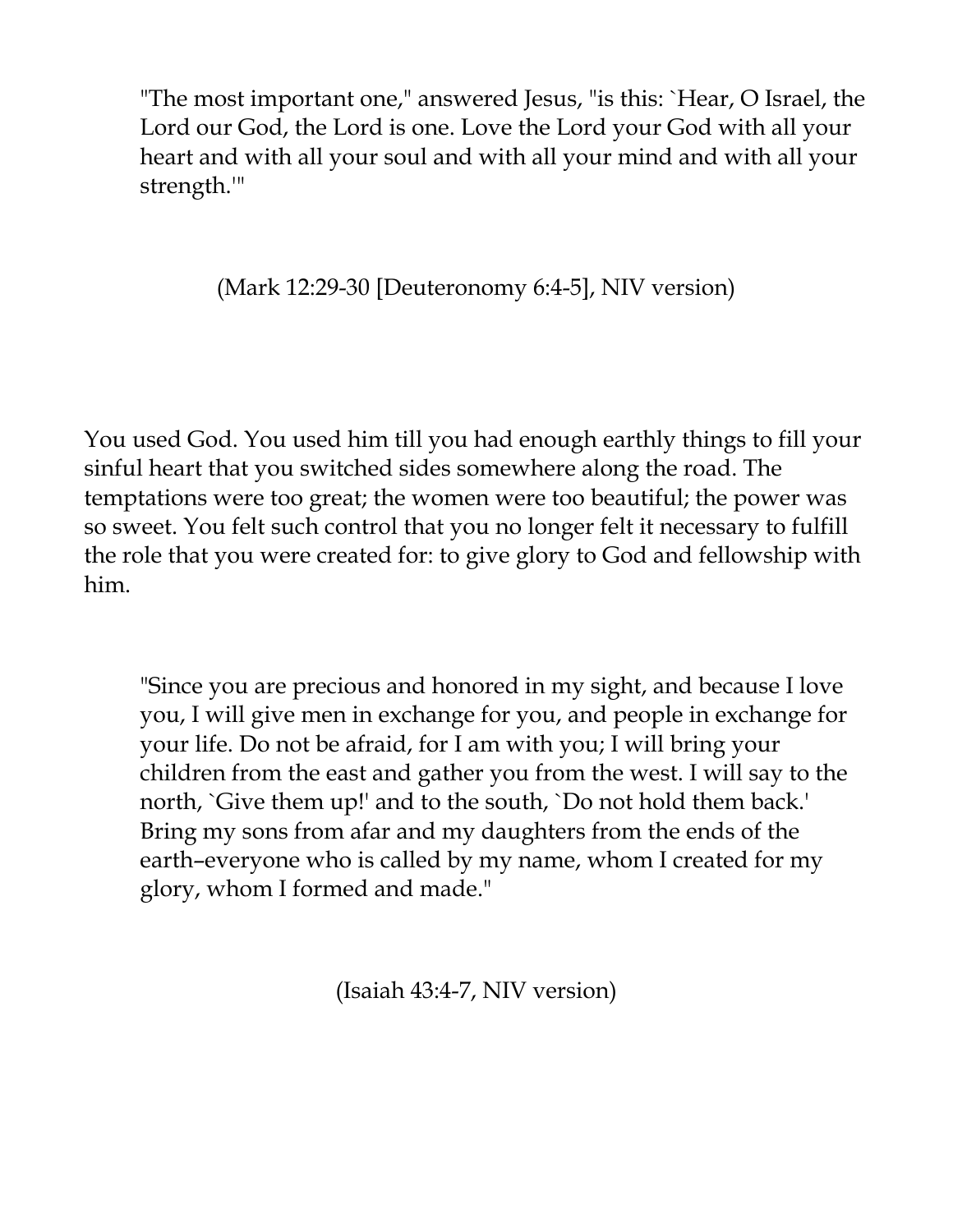He just wanted to hang out with you, to have your respect and love and to give you his respect and love. He wanted to guide you in the right direction, but you had enough love and respect from all the people around you. They'd even worship you if it didn't look so funny bowing to you and all. You forgot that God created even their love for you. In fact, you personally felt so omnipotent that you knocked God off the throne of your life. You (though you probably won't admit it), in a sick and twisted way that is common to most if not all people (at one time or another), wanted yourself on God's throne; you wanted to be God. You didn't run out and tell everyone you're God or even think that you created the world, but you did take back from God the things that he wants to be in charge of. You did forget to include him.

God doesn't want you out of malicious intent, but he does want you. He does want his rightful place. After all, he made you. Even if you feel smarter and more powerful than a self-distanced God, you're only fooling yourself and making Satan's mistake.

It is said that Satan was God's number one angel. So wonderful was he that it went to his head. He eventually deemed himself (more praiseworthy and) independent of his maker, so he broke off – and it is thought that a third of the angels followed him, now called demons.

Then another sign appeared in heaven: an enormous red dragon with seven heads and ten horns and seven crowns on his heads. His tail swept a third of the stars out of the sky and flung them to the earth. The dragon stood in front of the woman who was about to give birth, so that he might devour her child the moment it was born.

(Revelation 12:3-4, NIV version)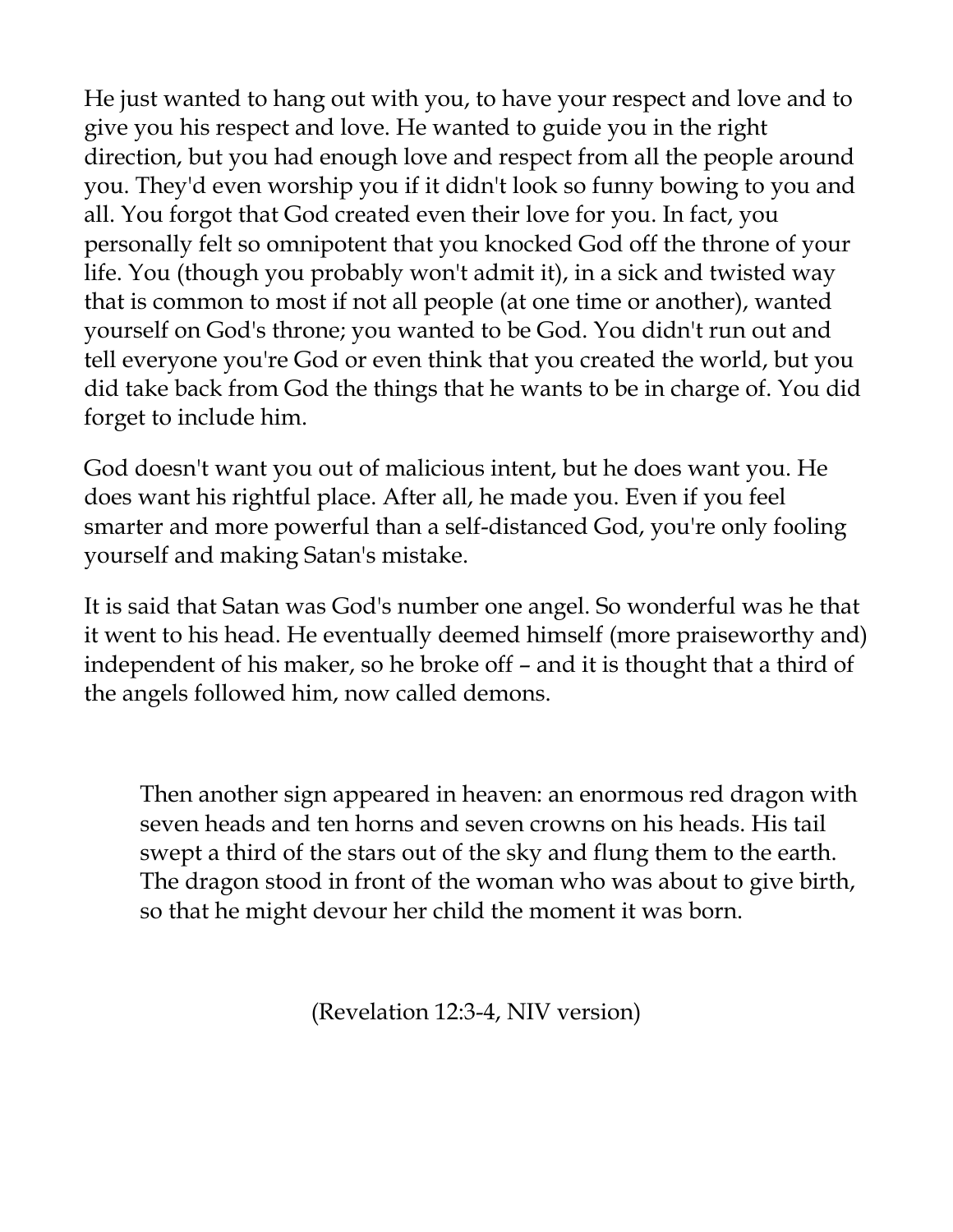And there was war in heaven. Michael and his angels fought against the dragon, and the dragon and his angels fought back. But he was not strong enough, and they lost their place in heaven. The great dragon was hurled down–that ancient serpent called the devil, or Satan, who leads the whole world astray. He was hurled to the earth, and his angels with him.

(Revelation 12:7-9, NIV version)

I fret to even use the devil, demons and angels as examples to help illustrate my point because of all the pre imposed conclusions immediately drawn when such fantastic images are used, but I did anyway.

So, the one that's lifted up by God to success is still in danger (maybe even more so than before) of falling away, of backsliding. You'd be better off being knocked back down to the gutter again and start over. Better to suffer a little now than to die in the grotesque indulgence of your own perverted God-robbing stance while reveling in self-defeating arrogance. I've done it, I know; and I thank God that I was put back in my place. I really prefer it here. Life is good and heaven awaits me when I have my priorities straight and God is God. I wouldn't consciously trade the joy of his way for all the power in the world (but I might in a state of insanity, though I pray I never do again).

Jesus was offered the world...

Again, the devil took him to a very high mountain and showed him all the kingdoms of the world and their splendor. "All this I will give you," he said, "if you will bow down and worship me." Jesus said to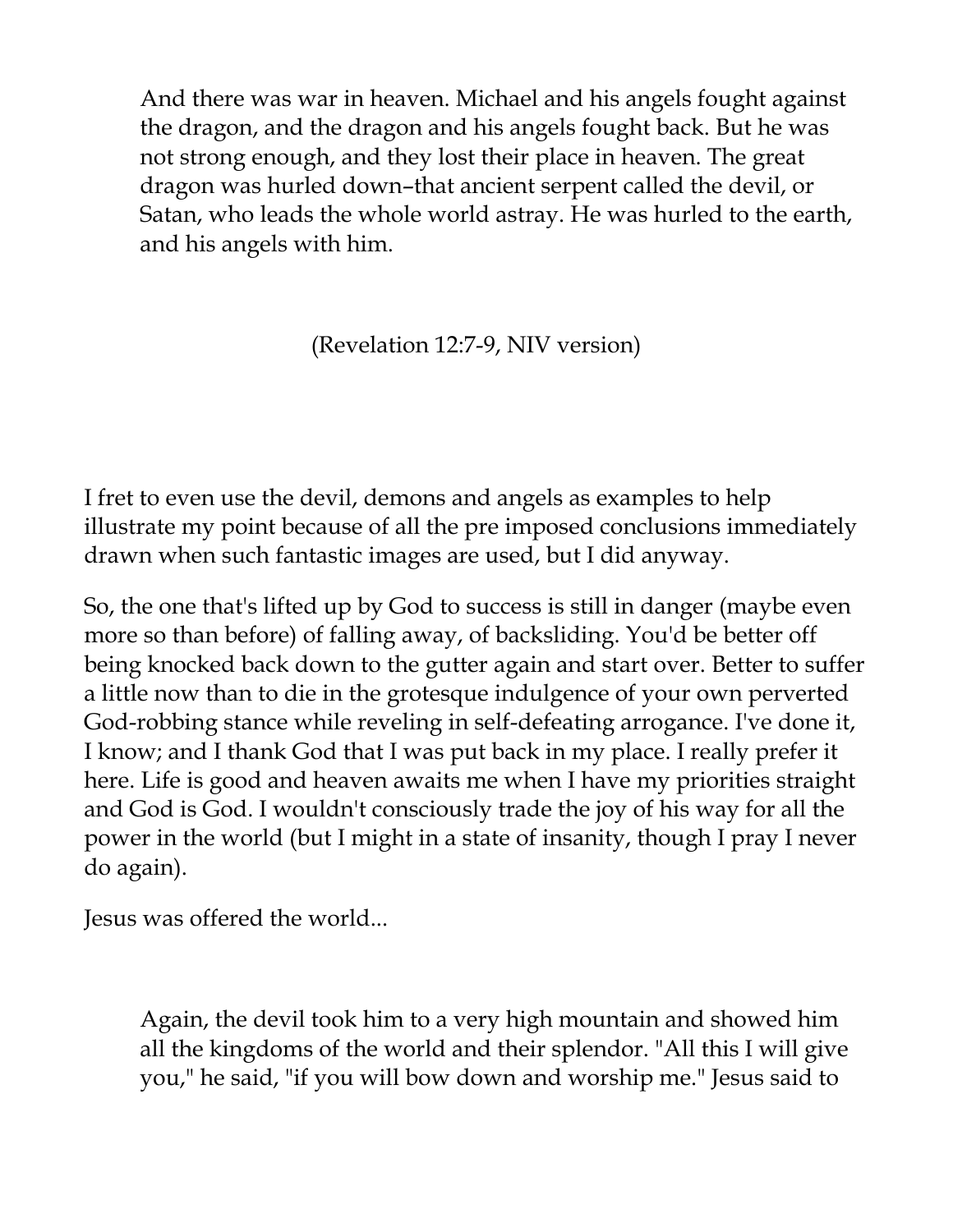him, "Away from me, Satan! For it is written: `Worship the Lord your God, and serve him only.'"

(Matthew 4:8-10 [Deuteronomy 6:13], NIV version)

...but he was no dummy, for he also said:

"What good is it for a man to gain the whole world, yet forfeit his soul? Or what can a man give in exchange for his soul?"

(Mark 8:36-37, NIV version)

But I got away from my original topic: not feeling God's power and facing hardship.

Then again, maybe I didn't.

On second thought, maybe I did.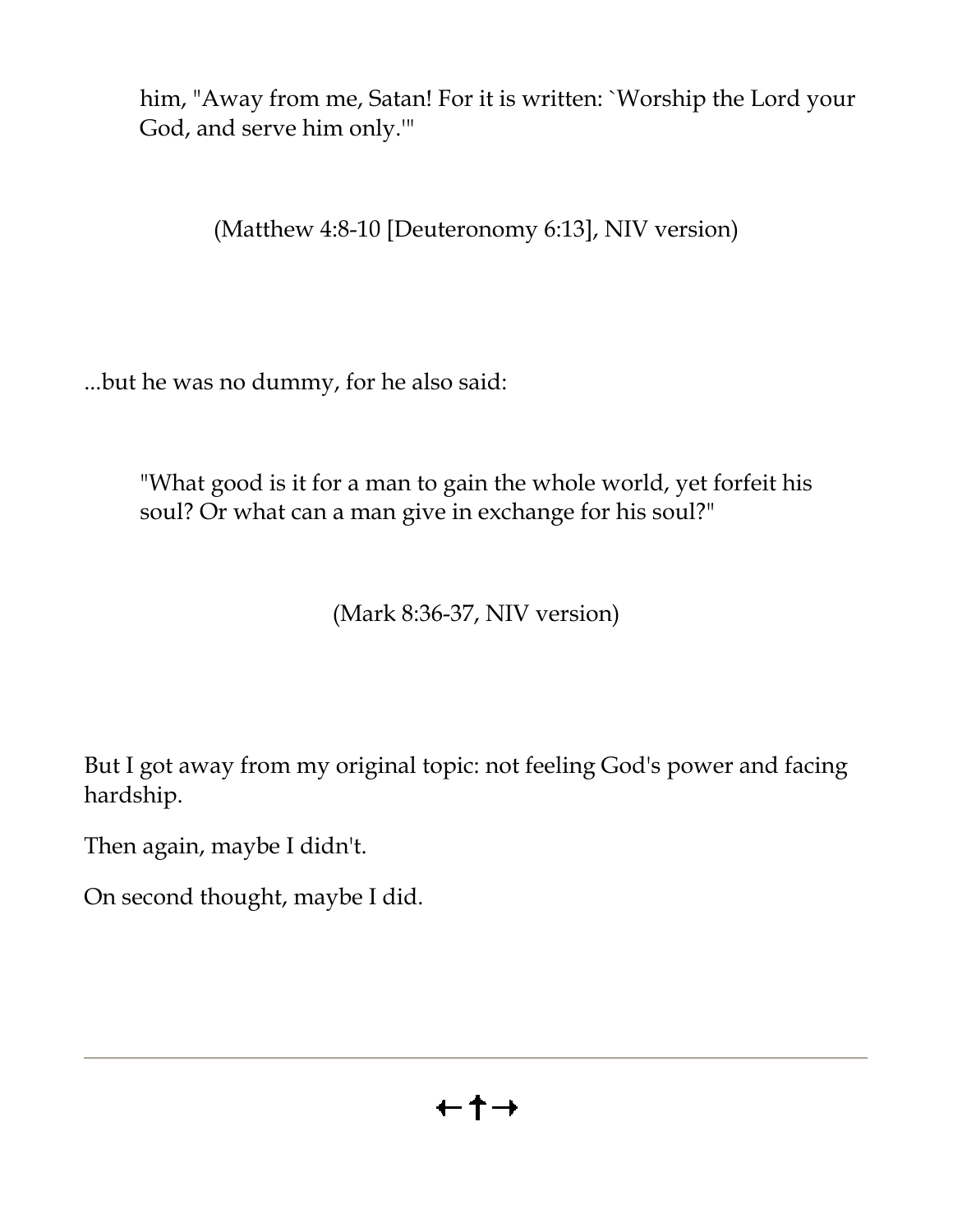# **40) "Stifling," I Thought**

It seems to me that we're all just standing around, picking our roles and playing our parts, not being true to our real selves, playing a dismal, boring game of selfishness while practicing our acting skills that have been practiced for so long that you'd mistake them for natural (to help us fit in), waiting for someone to tear off their mask and say, "What the freuq are we doing!"

We've all been playing the same game for so long that if you chose a higher way, there would be very few to meet you up there – you might become foreign to the others so you don't risk it.

A lot of people may think the same way (feel themselves and a lot of people around them are phony), but few actually have the courage or the selfperception (or the whatever) to go against the norm – to be real, true to their selves, true to God, to be honest.

### $++$

# **41) Levity of Being**

Could it be that I take things too seriously? While I know I do exaggerate (and also generalize) things sometimes to express the point more emphatically. Also, to keep from saying things like, "All (well, maybe not all) are running (not in a literal sense, but in more of an escapism metaphor) to (which is as bad as from) the worst (well, there could be a place worse, but it is pretty bad) house (not as in white picket fence, but more like a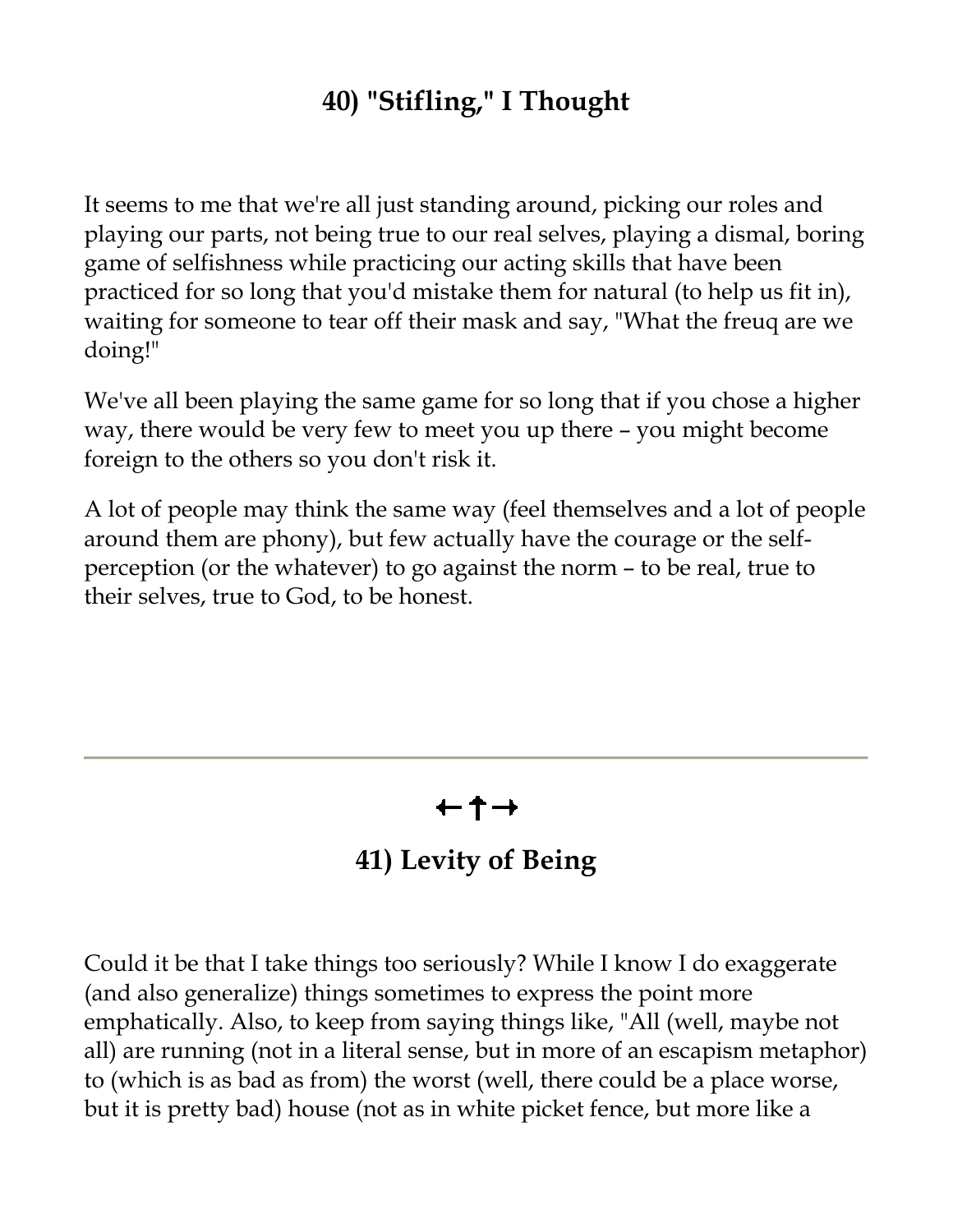quintessential commune)." I'd never be able to finish one sentence if I took into account all possible exceptions to the point I was trying to make.

Only after the matters of the spiritual are truly dealt with, does true levity of being, lightheartedness, occur.

Jesus was depicted and prophesied as a man of many hardships.

Who has believed our message and to whom has the arm of the LORD been revealed? He grew up before him like a tender shoot, and like a root out of dry ground. He had no beauty or majesty to attract us to him, nothing in his appearance that we should desire him. He was despised and rejected by men, a man of sorrows, and familiar with suffering. Like one from whom men hide their faces he was despised, and we esteemed him not. Surely he took up our infirmities and carried our sorrows, yet we considered him stricken by God, smitten by him, and afflicted. But he was pierced for our transgressions, he was crushed for our iniquities; the punishment that brought us peace was upon him, and by his wounds we are healed. We all, like sheep, have gone astray, each of us has turned to his own way; and the LORD has laid on him the iniquity of us all. He was oppressed and afflicted, yet he did not open his mouth; he was led like a lamb to the slaughter, and as a sheep before her shearers is silent, so he did not open his mouth. By oppression and judgment he was taken away. And who can speak of his descendants? For he was cut off from the land of the living; for the transgression of my people he was stricken. He was assigned a grave with the wicked, and with the rich in his death, though he had done no violence, nor was any deceit in his mouth. Yet it was the LORD's will to crush him and cause him to suffer, and though the LORD makes his life a guilt offering, he will see his offspring and prolong his days, and the will of the LORD will prosper in his hand. After the suffering of his soul, he will see the light [of life] and be satisfied; by his knowledge my righteous servant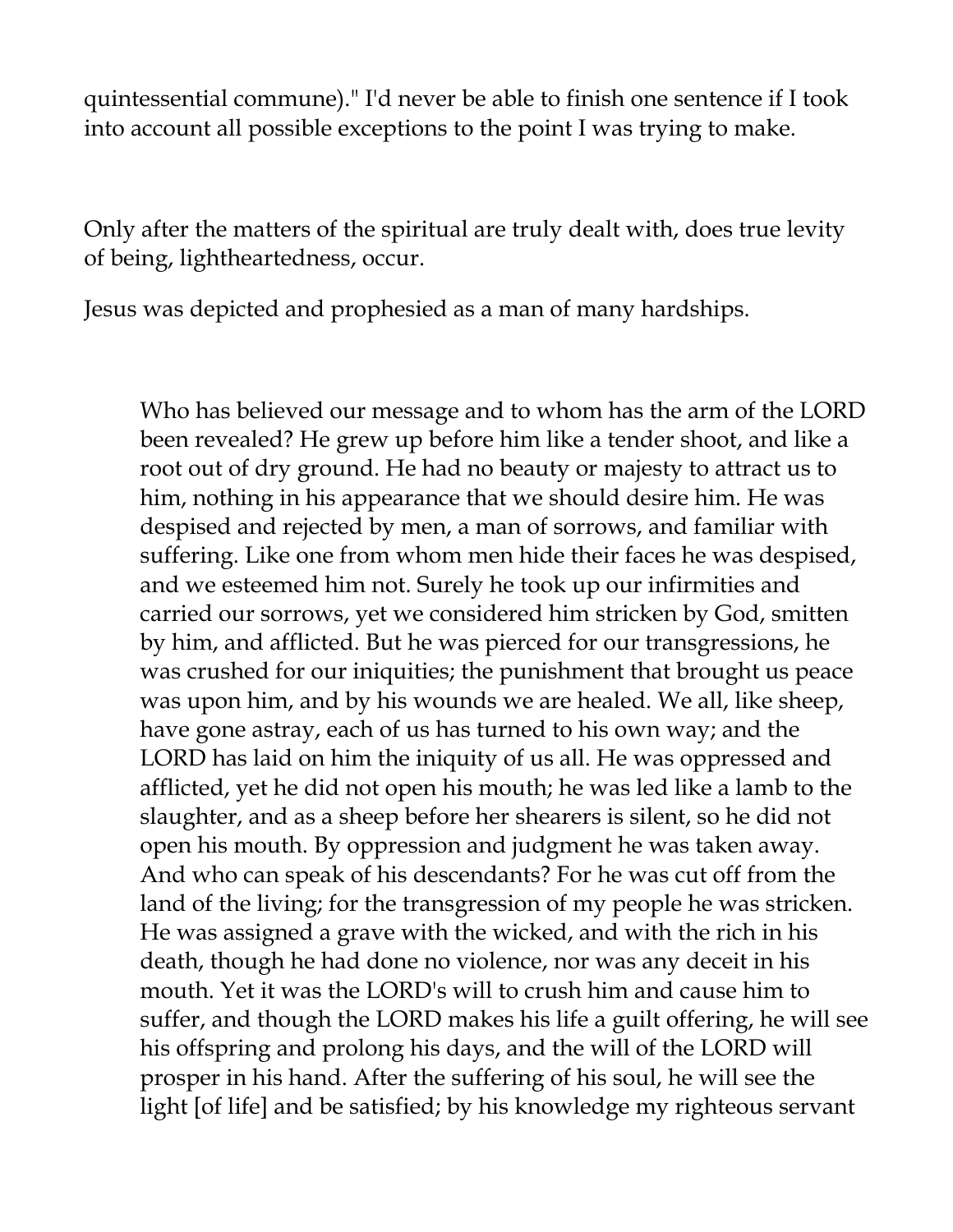will justify many, and he will bear their iniquities. Therefore I will give him a portion among the great, and he will divide the spoils with the strong, because he poured out his life unto death, and was numbered with the transgressors. For he bore the sin of many, and made intercession for the transgressors.

(Isaiah 53, NIV version)

(It is worthy to take note that the last passage quoted, Isaiah 53, was written hundreds or thousands of years before the birth of our Lord Jesus Christ, and that these words outline the events and circumstances of his life and the reason for his coming, depicted in the gospels Matthew, Mark, Luke and John, with absolute accuracy.) (How could these words not have been breathed by God?)

By his dealing with this world with an honest, though seemingly grave at times, approach, and by staying true to the course his Father set before him, he knows true joy. He chose freely to walk in obedience and not to join in the overindulgence of false merriment. Because of his doing things his Father's way instead of taking the easy way out, we now have, through his work on the cross, a way of forgiveness of sins, a way of wiping away forever the sins of our life (as far away as the east is from the west)...

Praise the LORD, O my soul; all my inmost being, praise his holy name. Praise the LORD, O my soul, and forget not all his benefits– who forgives all your sins and heals all your diseases, who redeems your life from the pit and crowns you with love and compassion, who satisfies your desires with good things so that your youth is renewed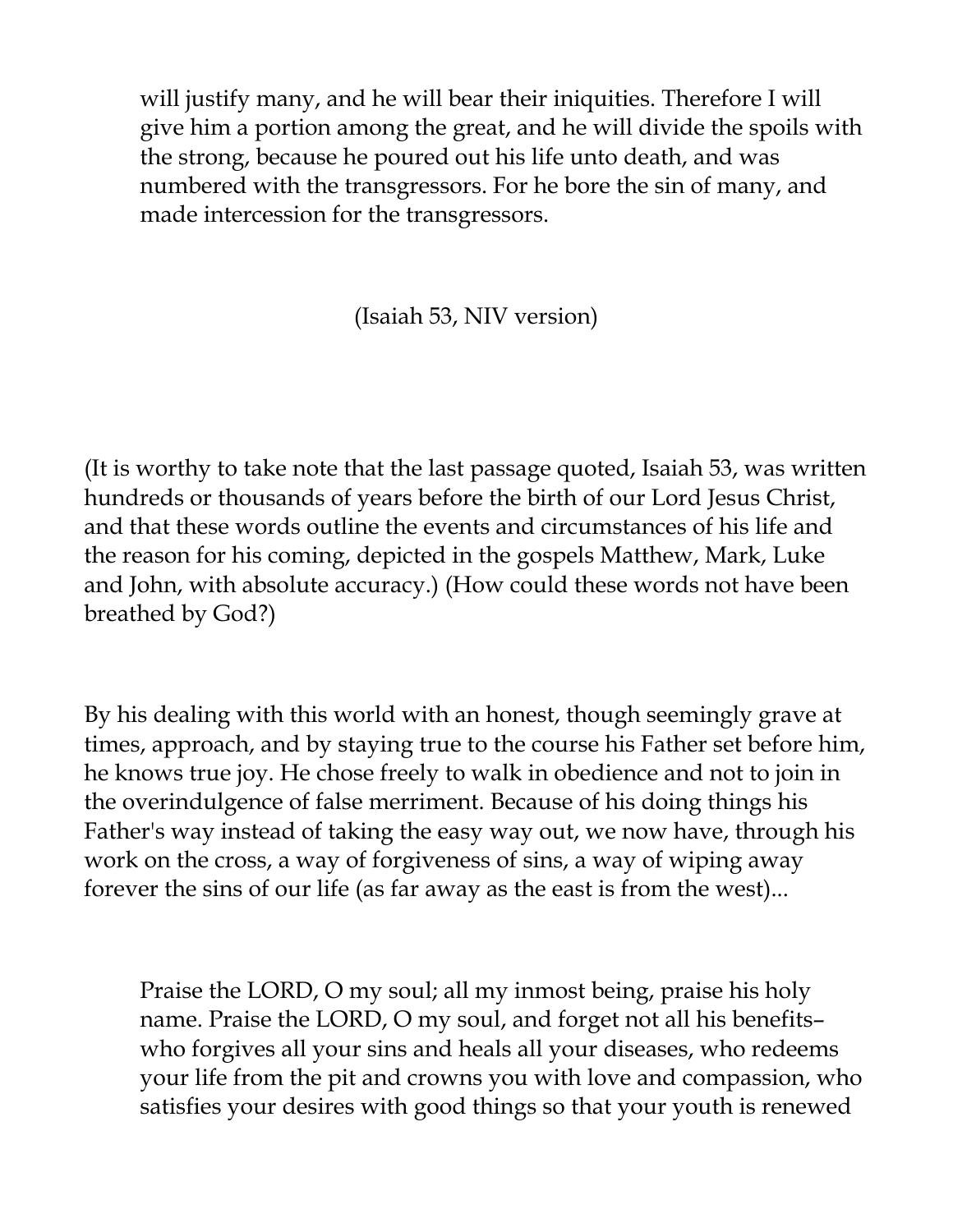like the eagle's. The LORD works righteousness and justice for all the oppressed. He made known his ways to Moses, his deeds to the people of Israel: The LORD is compassionate and gracious, slow to anger, abounding in love. He will not always accuse, nor will he harbor his anger forever; he does not treat us as our sins deserve or repay us according to our iniquities. For as high as the heavens are above the earth, so great is his love for those who fear him; as far as the east is from the west, so far has he removed our transgressions from us. As a father has compassion on his children, so the LORD has compassion on those who fear him; for he knows how we are formed, he remembers that we are dust. As for man, his days are like grass, he flourishes like a flower of the field; the wind blows over it and it is gone, and its place remembers it no more. But from everlasting to everlasting the LORD's love is with those who fear him, and his righteousness with their children's children–with those who keep his covenant and remember to obey his precepts. The LORD has established his throne in heaven, and his kingdom rules over all. Praise the LORD, you his angels, you mighty ones who do his bidding, who obey his word. Praise the LORD, all his heavenly hosts, you his servants who do his will. Praise the LORD, all his works everywhere in his dominion. Praise the LORD, O my soul.

(Psalms 103 [Of David.], NIV version)

...a way to eternal life.

"Do not let your hearts be troubled. Trust in God; trust also in me. In my Father's house are many rooms; if it were not so, I would have told you. I am going there to prepare a place for you. And if I go and prepare a place for you, I will come back and take you to be with me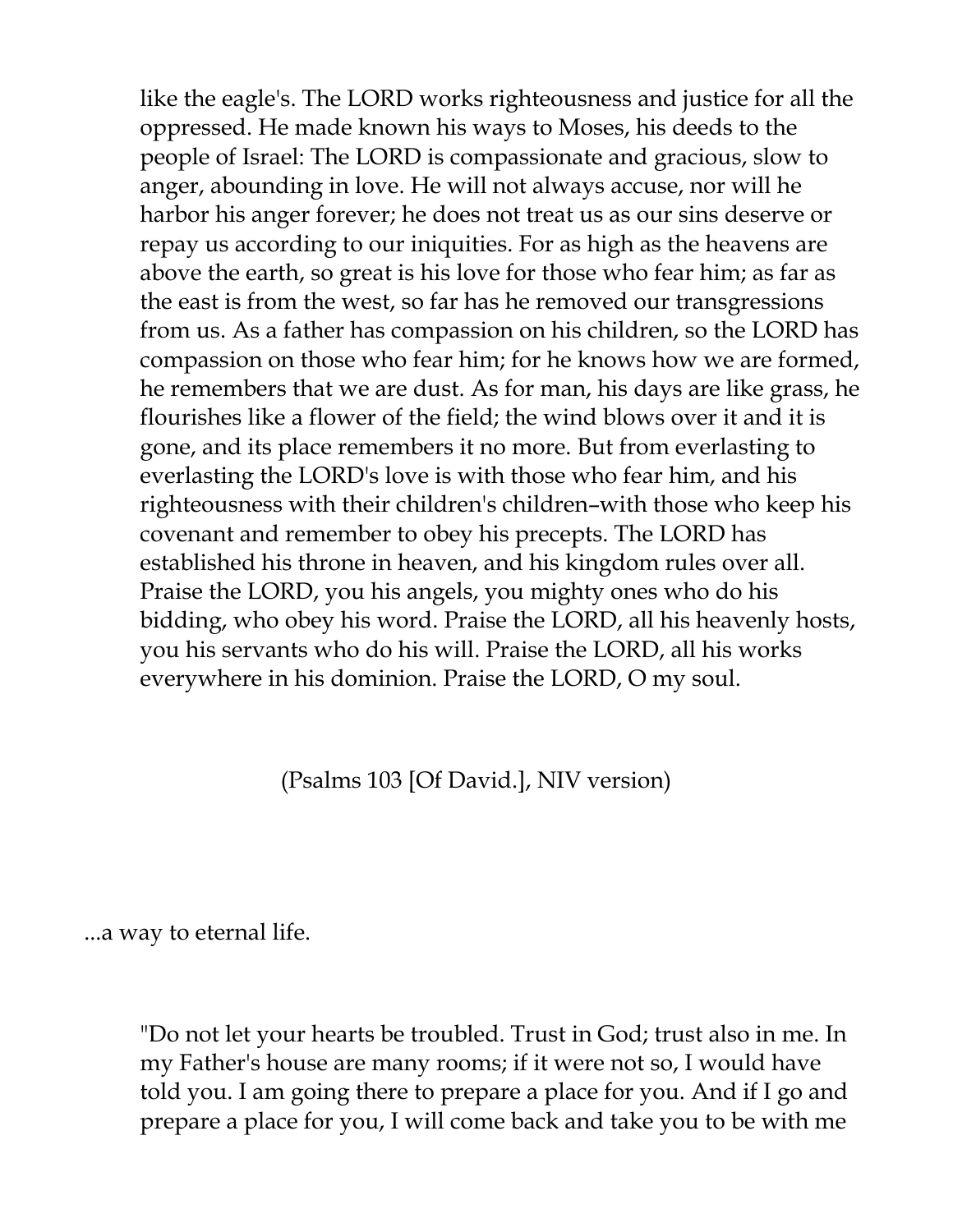that you also may be where I am. You know the way to the place where I am going." Thomas said to him, "Lord, we don't know where you are going, so how can we know the way?" Jesus answered, "I am the way and the truth and the life. No one comes to the Father except through me. If you really knew me, you would know my Father as well. From now on, you do know him and have seen him."

(John 14:1-7, NIV version)

The earth dries up and withers, the world languishes and withers, the exalted of the earth languish. The earth is defiled by its people; they have disobeyed the laws, violated the statutes and broken the everlasting covenant. Therefore a curse consumes the earth; its people must bear their guilt. Therefore earth's inhabitants are burned up, and very few are left. The new wine dries up and the vine withers; all the merrymakers groan. The gaiety of the tambourines is stilled, the noise of the revelers has stopped, the joyful harp is silent. No longer do they drink wine with a song; the beer is bitter to its drinkers. The ruined city lies desolate; the entrance to every house is barred. In the streets they cry out for wine; all joy turns to gloom, all gaiety is banished from the earth. The city is left in ruins, its gate is battered to pieces. So will it be on the earth and among the nations, as when an olive tree is beaten, or as when gleanings are left after the grape harvest.

(Isaiah 24:4-13, NIV version)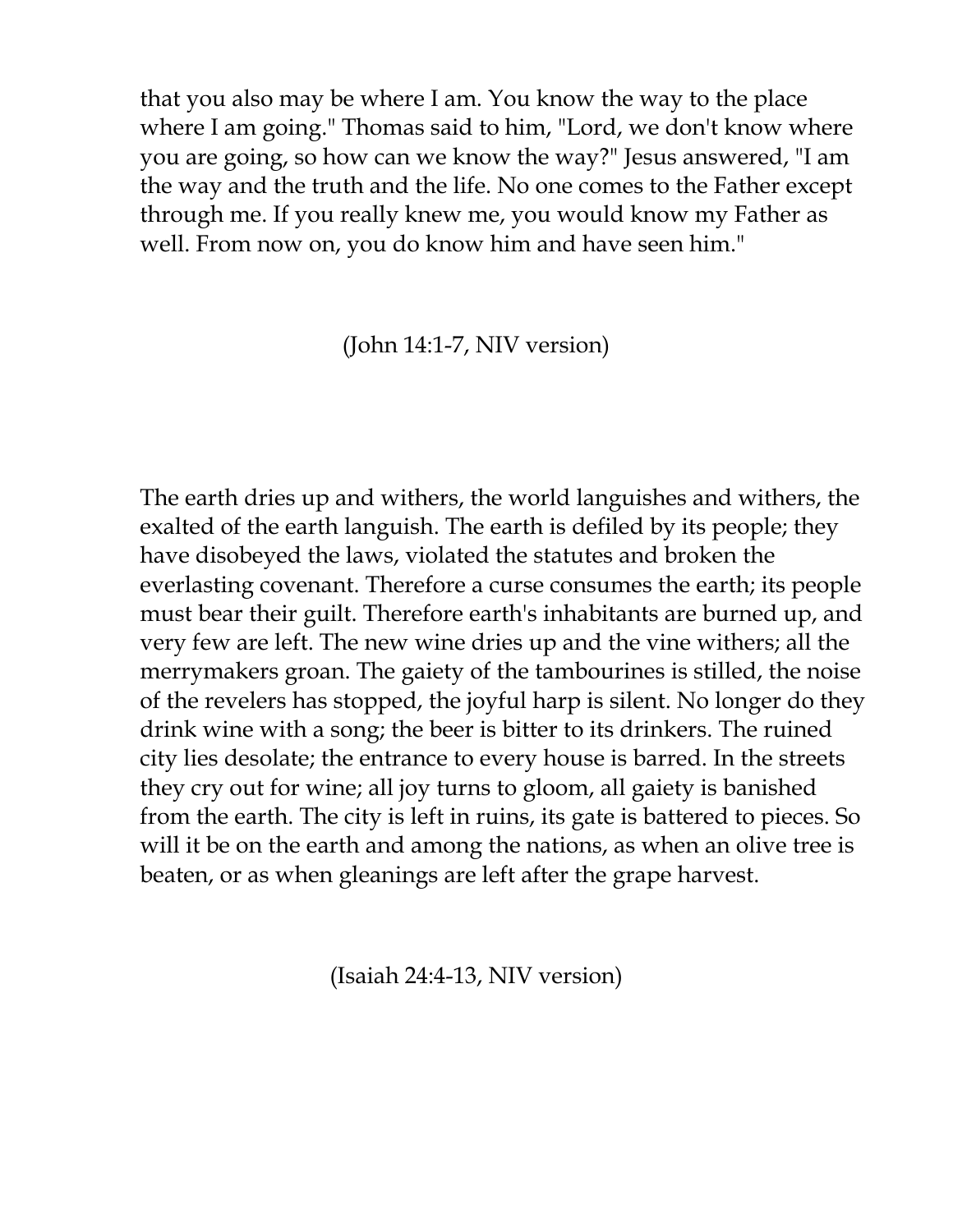You women who are so complacent, rise up and listen to me; you daughters who feel secure, hear what I have to say! In little more than a year you who feel secure will tremble; the grape harvest will fail, and the harvest of fruit will not come. Tremble, you complacent women; shudder, you daughters who feel secure! Strip off your clothes, put sackcloth around your waists. Beat your breasts for the pleasant fields, for the fruitful vines and for the land of my people, a land overgrown with thorns and briers–yes, mourn for all houses of merriment and for this city of revelry. The fortress will be abandoned, the noisy city deserted; citadel and watchtower will become a wasteland forever, the delight of donkeys, a pasture for flocks, till the Spirit is poured upon us from on high, and the desert becomes a fertile field, and the fertile field seems like a forest. Justice will dwell in the desert and righteousness live in the fertile field. The fruit of righteousness will be peace; the effect of righteousness will be quietness and confidence forever. My people will live in peaceful dwelling places, in secure homes, in undisturbed places of rest. Though hail flattens the forest and the city is leveled completely, how blessed you will be, sowing your seed by every stream, and letting your cattle and donkeys range free.

(Isaiah 32:9-20, NIV version)

# $+ \uparrow \rightarrow$

### **42) In Absence of Honor**

If you want to help, help, but don't be so damn annoying about it.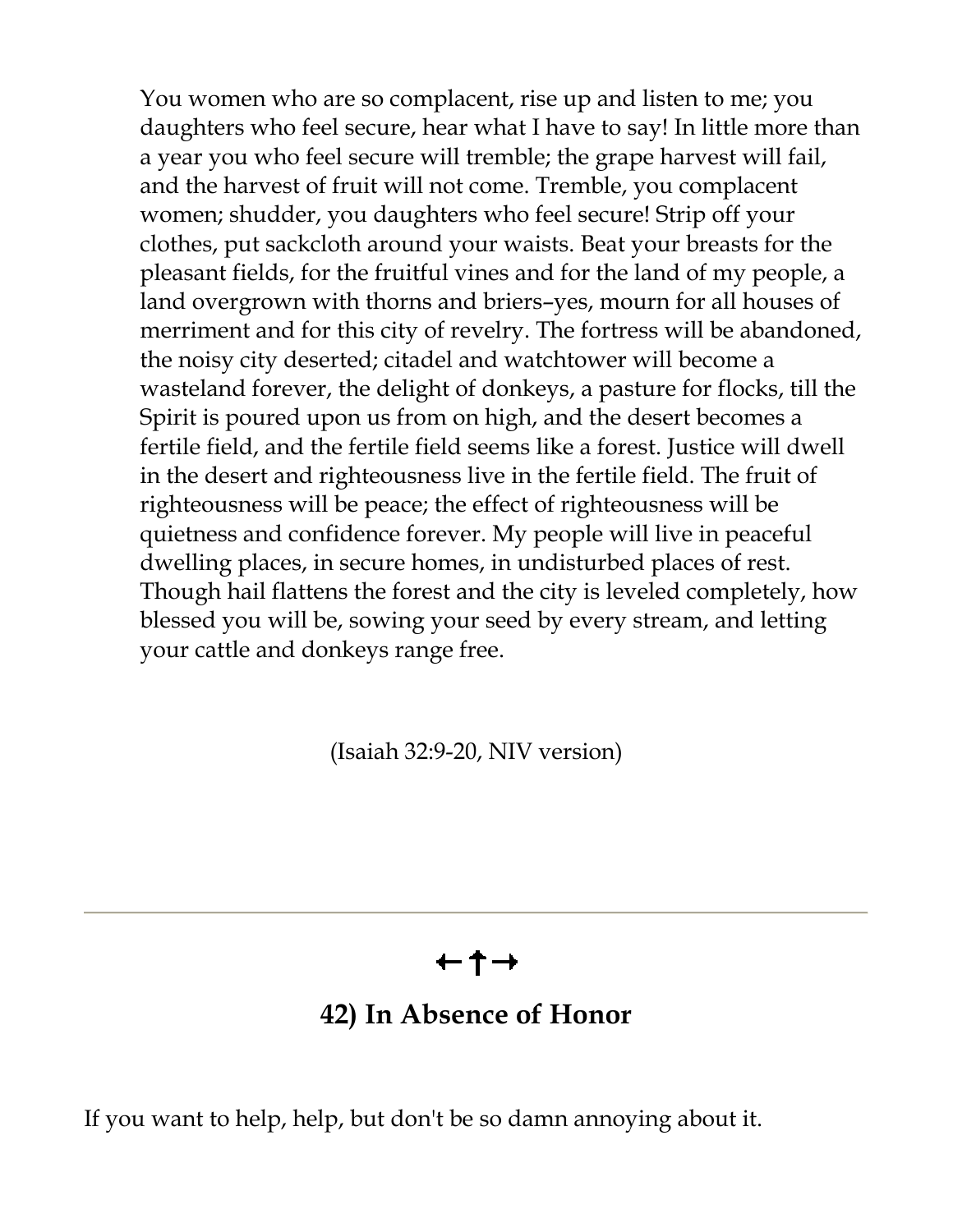Some people get such a feeling of self-wonderfulness as they reach out in a fake fatherly (or motherly), overly compassionate manner. So phony, it makes you wonder why they're even helping: to fulfill their self-visualized caring image of themselves, or to actually help.

Though some may open up to such an approach, it bugs the hell out of me; and I have been guilty of the same counterfeit imaging of love.

Posed compassion: What good is compassion if you are belittling your target of irritating warmth in the process? What is love without respect? It may still be love, but if it is, it's certainly not as strong (though maybe it isn't even love). Why would you bother to pretend to be acting in a loving way if you can't see your victim of false care as a human being instead of a pathetic creature, or a mindless, helpless child? If someone is acting like a child, if you treat that person as an annoyance or a sideshow of amusement (and so devoid of respect), this won't help to do anything but drive that person away from you and keep him or her a child. A spoiled brat will remain a spoiled brat, for their actions may only be practiced as to antagonize your lack of love and respect for them. A twisted dance of unmet needs, that you only prolong; for behind their petty stands and childish taunting is a silent, disguised pleading for love and respect. But you're too smart to bend in anyway whatsoever to temper-tantrums or irrational behavior, and refuse to show them any love. You only see the surface and ignore the roots. This will only make them resent you, show you nothing but a cold shoulder or false, begrudging appreciation, and continue on in their destructive behavior.

"Stop judging by mere appearances, and make a right judgment."

(John 7:24, NIV version)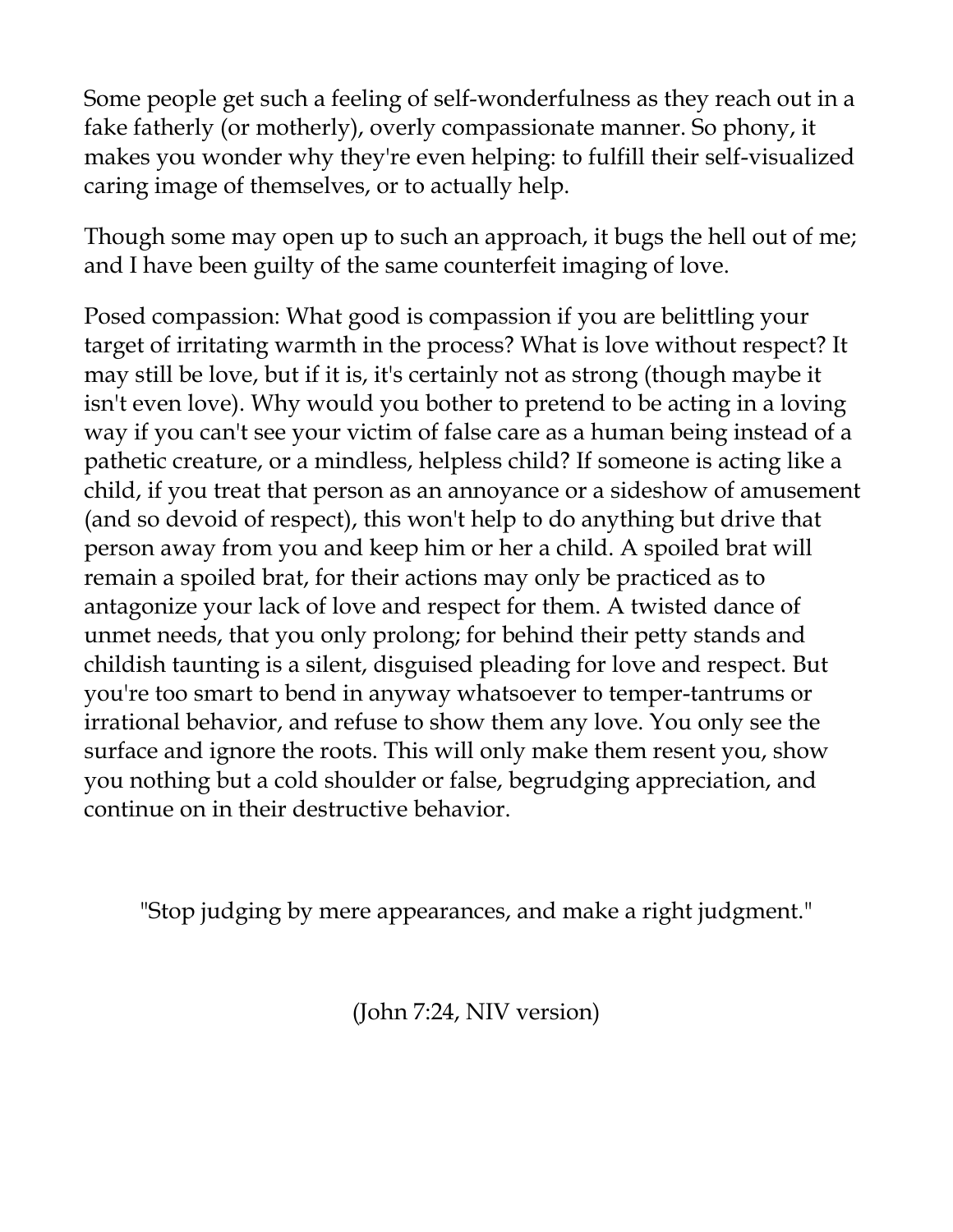Brothers, if someone is caught in a sin, you who are spiritual should restore him gently. But watch yourself, or you also may be tempted.

(Galatians 6:1, NIV version)

If someone is a bit screwed up and can't relate well to others, the answer to that person has most frequently been to treat them as an outcast. If for some reason you are forced to be in contact with such a person (as in a blood tie, or a job orientated relationship), our answer has been to treat them like a pet.

Do not only love the unloved, but also show respect to the un-respected, to those downcast souls whose feet are not firmly placed, to those whom the world regards as worthless and whose only purpose is considered to provide others with something to talk about and laugh at. Are they not just as much a part of creation as you are? Dare you mock God's handiwork and mercilessly scorn their very existence, or even worse, smile in loathing and patronize the confused, keeping them stagnant? Respect them, and they may feel worthy of respect and thus respect themselves. Who knows, they may be raised up, with God's help, and someday lord over you?

Then they came to Jericho. As Jesus and his disciples, together with a large crowd, were leaving the city, a blind man, Bartimaeus (that is, the Son of Timaeus), was sitting by the roadside begging. When he heard that it was Jesus of Nazareth, he began to shout, "Jesus, Son of David, have mercy on me!" Many rebuked him and told him to be quiet, but he shouted all the more, "Son of David, have mercy on me!" Jesus stopped and said, "Call him." So they called to the blind man,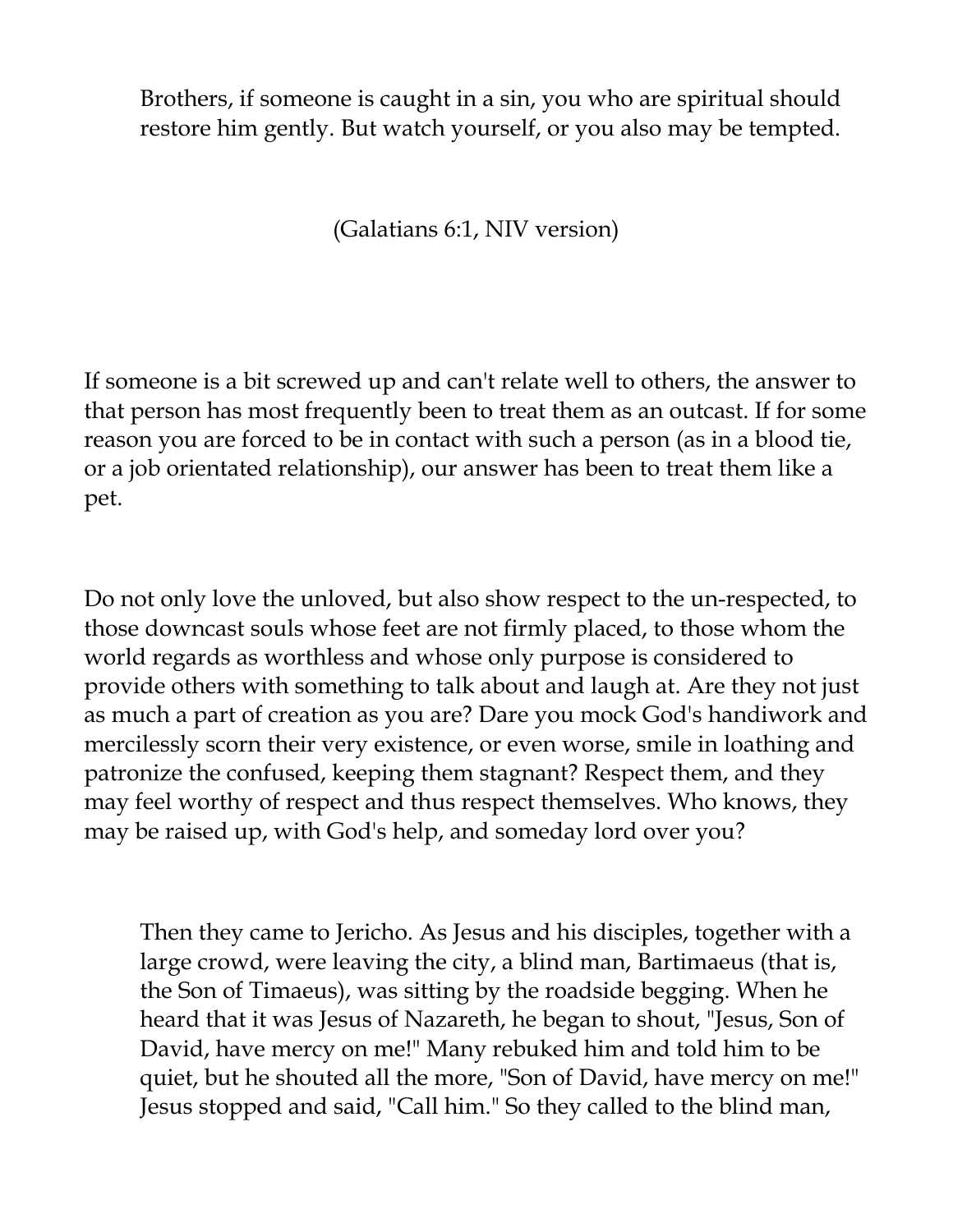"Cheer up! On your feet! He's calling you." Throwing his cloak aside, he jumped to his feet and came to Jesus. "What do you want me to do for you?" Jesus asked him. The blind man said, "Rabbi, I want to see." "Go," said Jesus, "your faith has healed you." Immediately he received his sight and followed Jesus along the road.

(Mark 10:46-52, NIV version)

 $+ + +$ 

# **43) River**

God, give me strength. I need to listen to people more and bend to their needs or moods instead of always imposing mine on them – or at least feel them out and meet them on common ground.

Selfishness is ugly, and it drives many away. We all talk to ourselves, throwing words out of our mouths at what might as well be a wall in front of us – though it really is a person. There is no union, no sense of fellowship, no feeling of two spiritual beings meeting on a deeper level and weighing each other's presence as if in gold.

There's also the other side: of overdoing it, of over intensifying and therefore destroying the good, peaceful, underlying with love, relaxed, unified situations.

Love is very evident if it is real. It need not be forced down each other's throats. Love is as obvious as hate. You may even glow.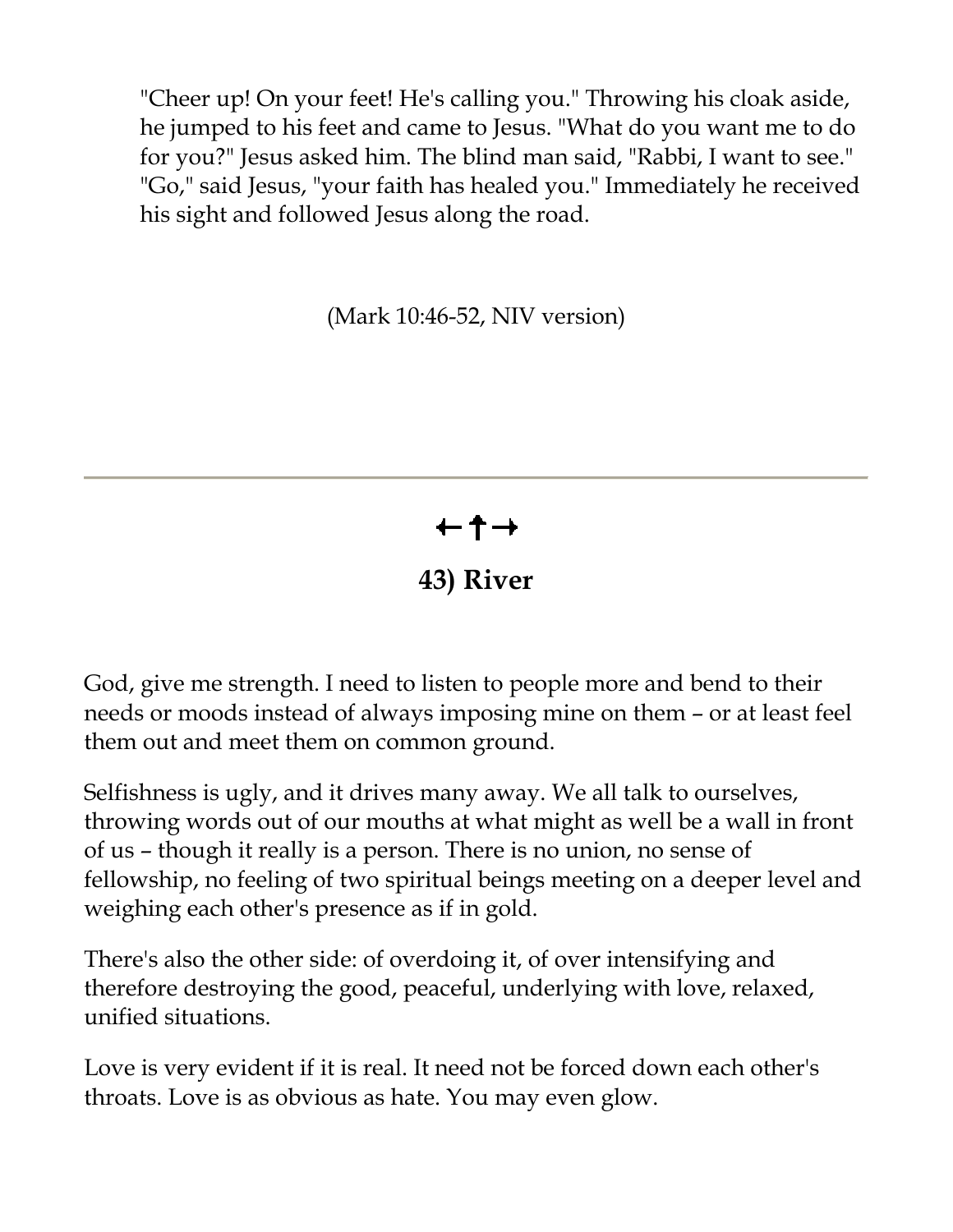When God's love runs through your veins, your aura will almost always give you away immediately – without even thanking someone eighteen times for giving you change for a dollar to prove your loving Christ like demeanor (seventeen is plenty).

When you're open to the Spirit of God through obedience and selflessness and prayer, God's love and power flow through you like a river flows to the gulf. Confident and strong, the river needs no multicolored lights or florescent signs explaining how powerfully the river flows. All you have to do is come across the river's path to feel the calm, yet powerful, undercurrent flowing freely into the mouth of the gulf to realize its might.

# $\leftarrow$  ተ $\rightarrow$

# **44) The Lusts of Pieces**

I'm burdened to write, yet burdened by what I've written. I pray to God that he leads me to stop writing if all I'm doing is turning people off to him. If God likes what I'm writing and he wants me to continue, even if it does offend people because of the true message of the gospel, than I hope I will write anyway. If all I'm doing is painting a bad picture (only bad because of me), and God is not pleased, I pray he stops me.

I honestly would love to see people around me have peace and eternal life (as well as myself). If I could best serve this purpose by shutting up and doing dishes, and God leads me to do so, I pray I shut up and wash.

I feel so inadequate to speak of the things of God. I feel myself the worst of all examples of a faithful believer – people even tell me this (that I don't seem to be dedicated). I sometimes, when trying to express my faith, come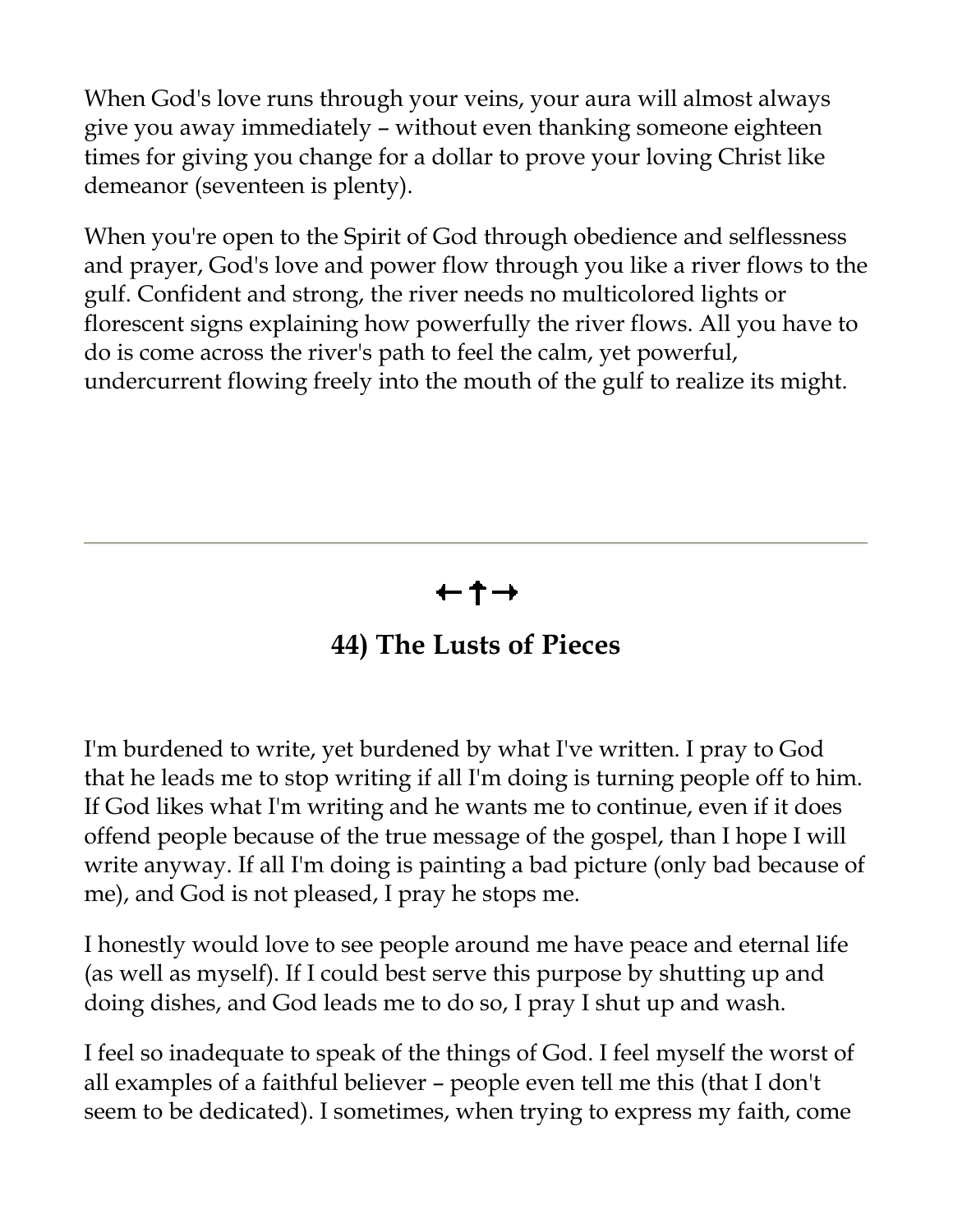off close-minded and uncaring. I also have been guilty of being a bad listener, and of not trying hard enough to understand where others are coming from. I'm a poor witness, and many times my actions have been far from holy (and may well be again).

I would tear these pages up and throw them into the Charles River if it were best. What do I care? I want to be happy and am convinced that God through Christ is the answer. As annoying as my way of writing the message is, I still believe it's true, but will only write it if I feel God wants me to – or at least doesn't stop me, and it helps some people around me (the ones I care about, and even those that I personally don't have the capacity to care for) to know the peace of God.

If God made everything, than he can eventually put all the pieces together so everything fits: so there is no odd man out, no need for jealousy, no downcast soul nor defensive arrogance, so everyone has a place and is perfectly content with that place and not secretly lusting after another's place.

It took me a long time to get to the point where I no longer want everything and everyone to worship me – me above the rest, me in command. I don't want that now; it would only end up in my ruin. I only want my piece, my share. I resign. Christ is the king, not me. I'm through trying to fight my way to widespread approval. My old desires have slowly and oh so painfully fallen away; but now that I stand released of the awful, repulsive (no matter how well disguised) sores of self-heightening, I dance like a child. A drunken child of God, drunk with the Spirit of truth, drunk with inner peace not even explainable if I dedicated three thousand pages to its revealing.

I long to see those I love know the love of God, as corny as it sounds. So that they may be happy too; and in the process only make me happier to see those so dear to me being so happy. Those I love, able, now, to relate and have fellowship with me at the deepest, most gratifying level, as well as the small byproduct of eternal life together, with God and man finally joined in complete fellowship with one another.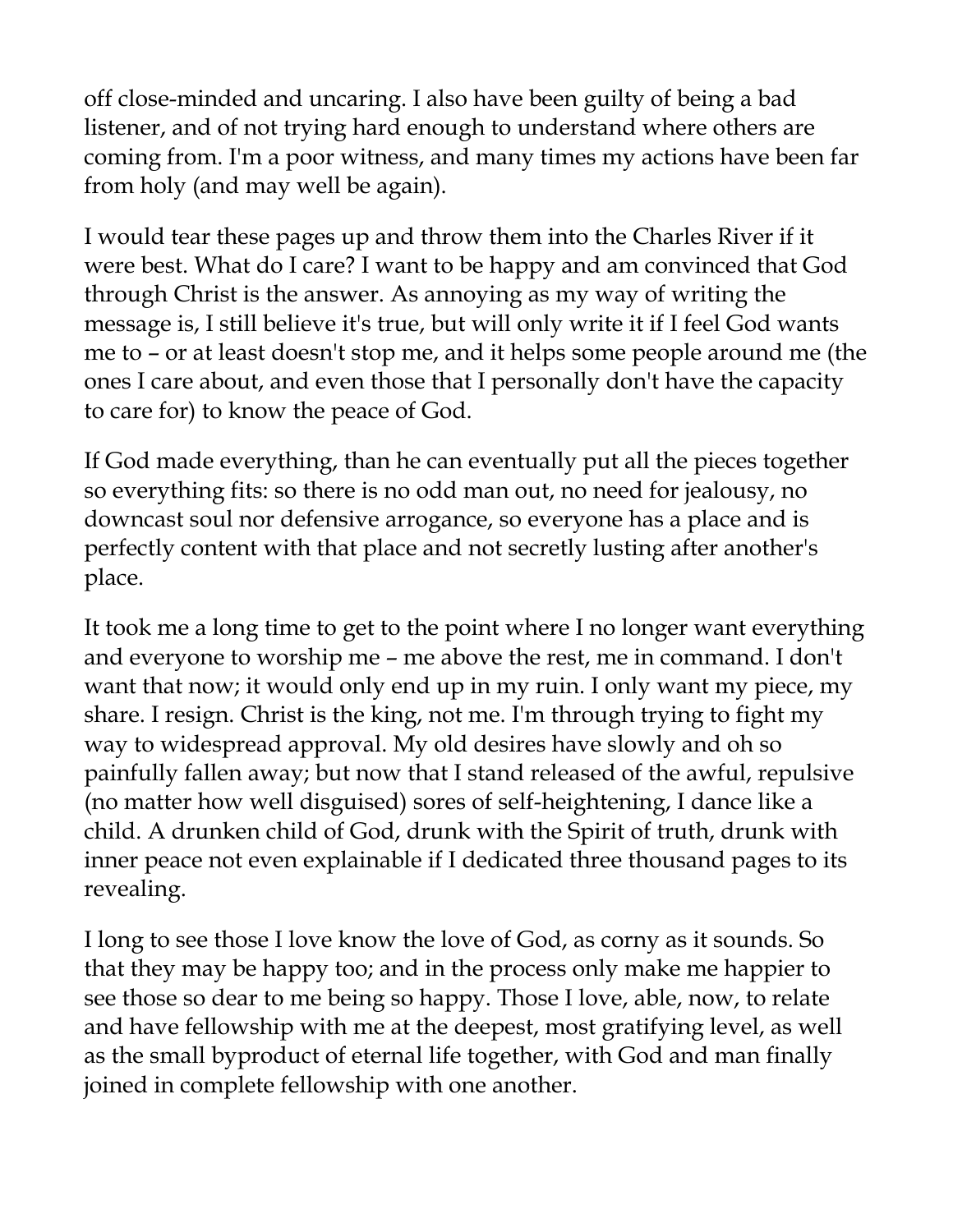The painful void of emptiness we carry with us that we only can manage, on our own, to slightly dilute or lessen its torture by filling it with fleshly pleasures or false gods (such as people we give the responsibility of God hood to), only to find that such things, after brief relief, rip the void even farther apart once leaned upon, finally eradicated, sealed up forever, gone.

There is such a time made possible by the blood and resurrection of our Lord Christ Jesus.

Christ silenced the ominous gong of foreboding that rings forth the horrifying reality of our own unrighteousness and tendency to disobey God. Our infatuation with sin is self evident in all who walk this planet. For there is not one man or woman (other than Christ Jesus himself) to ever conquer life free and unscathed by sin and guiltless of disobeying God.

As it is written: "There is no one righteous, not even one; there is no one who understands, no one who seeks God. All have turned away, they have together become worthless; there is no one who does good, not even one."

(Romans 3:10-12 [Psalms 14:1-3; 53:1-3; Ecclesiastes 7:20], NIV version)

This righteousness from God comes through faith in Jesus Christ to all who believe. There is no difference, for all have sinned and fall short of the glory of God, and are justified freely by his grace through the redemption that came by Christ Jesus. God presented him as a sacrifice of atonement, through faith in his blood. He did this to demonstrate his justice, because in his forbearance he had left the sins committed beforehand unpunished–he did it to demonstrate his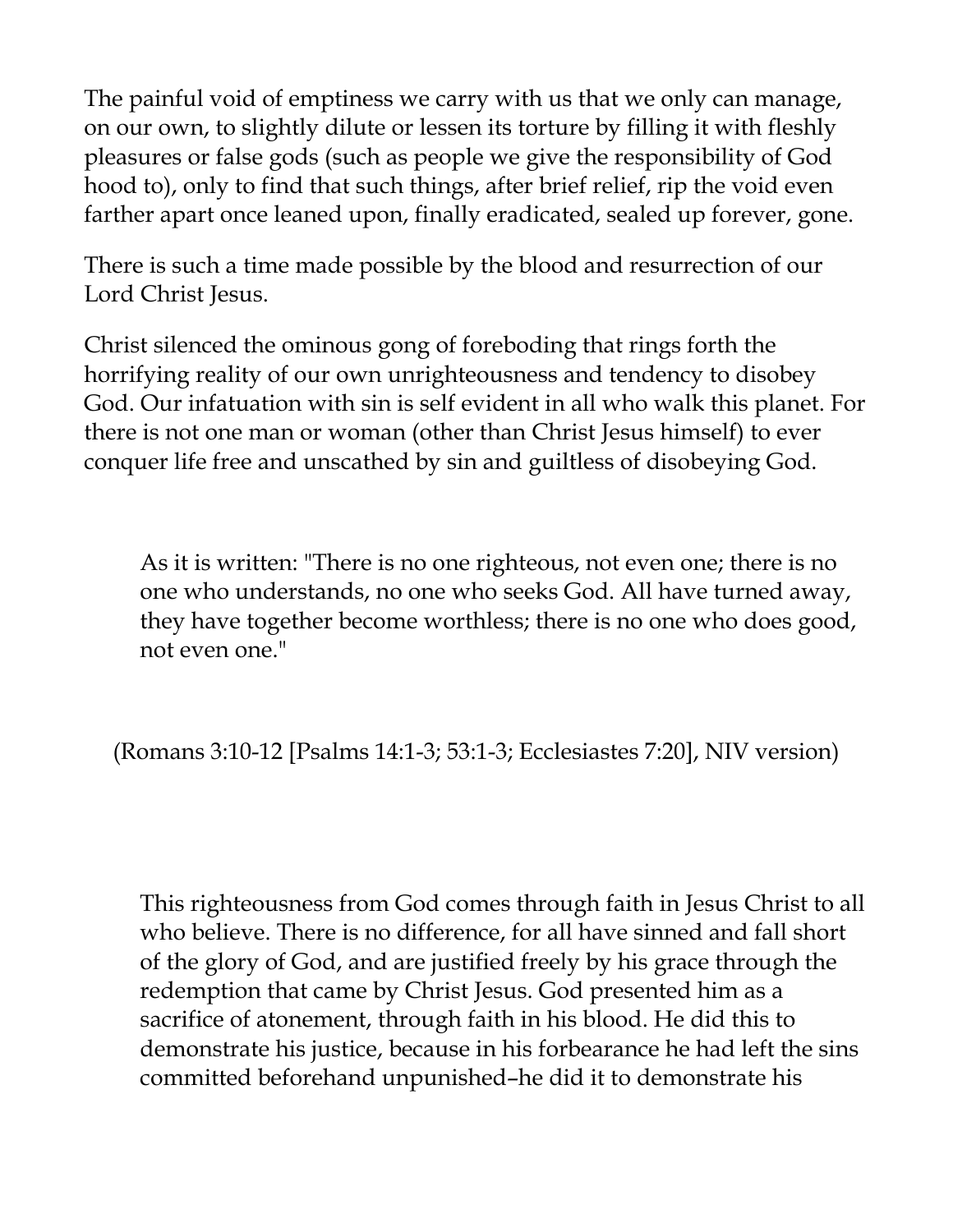justice at the present time, so as to be just and the one who justifies those who have faith in Jesus.

(Romans 3:22-26, NIV version)

Christ has conquered sin. The only begotten Son of God came down from the right hand of his Father in heaven and took on an earthly body, a Godman if you like. He took on our struggles and our hardships.

For we do not have a high priest who is unable to sympathize with our weaknesses, but we have one who has been tempted in every way, just as we are–yet was without sin. Let us then approach the throne of grace with confidence, so that we may receive mercy and find grace to help us in our time of need.

(Hebrews 4:15-16, NIV version)

He did not stay behind the scenes laughing at our stupidity and inability to obey the word of God. He saw that we couldn't obey the word of God. He saw that it was impossible for man to obey perfectly, every letter of the law, and to have fellowship and union with their heavenly Father in this sinful state of disobedience; this was impossible. In fact, I believe God set it up this way, so that man depends on Christ as his Savior and as his only means to eternal life, and not on his own works.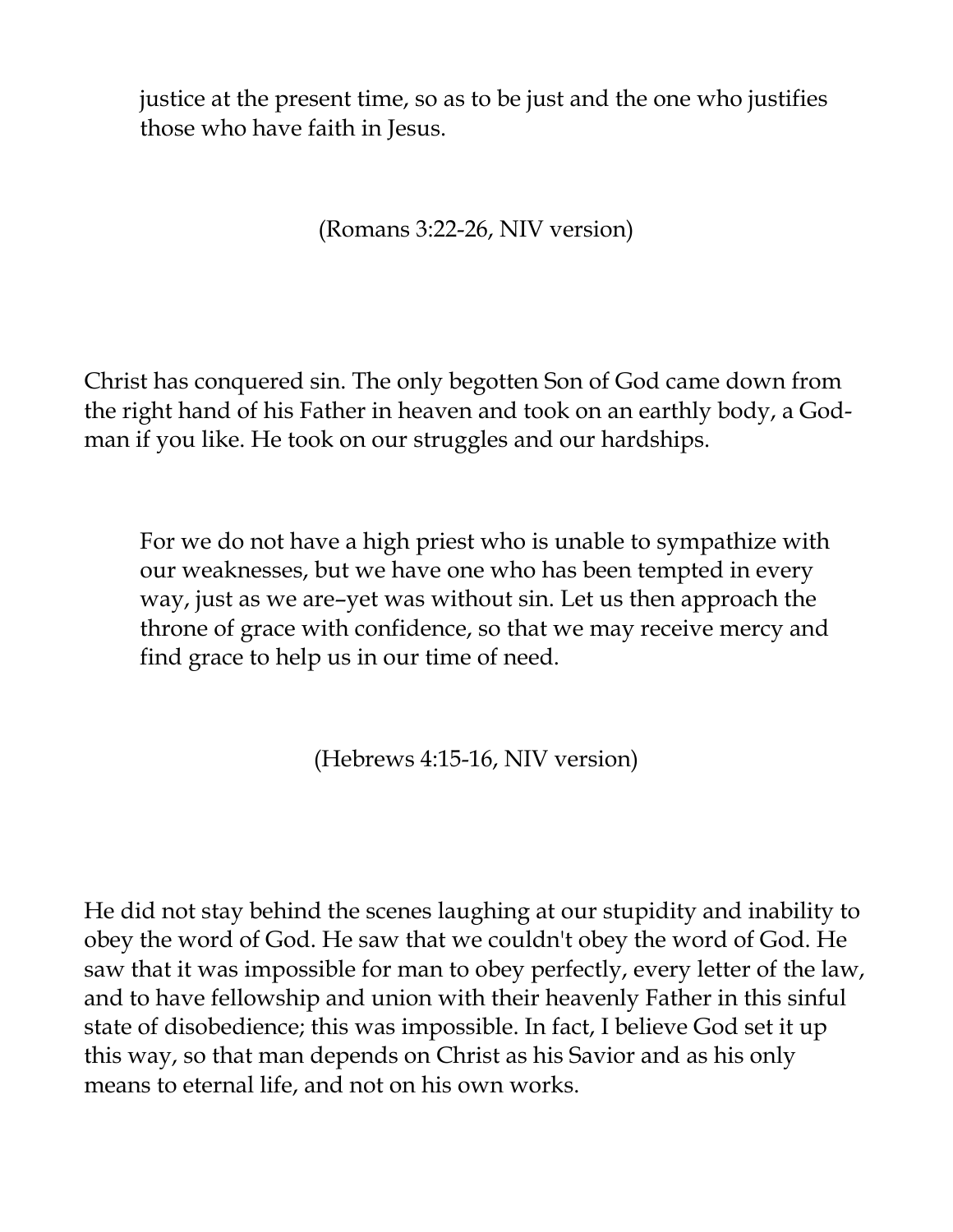Where, then, is boasting? It is excluded. On what principle? On that of observing the law? No, but on that of faith. For we maintain that a man is justified by faith apart from observing the law.

(Romans 3:27-28, NIV version)

Man was separated from God by his sin since the Garden of Eden; and God is a holy God, he cannot fellowship with sin between you and him. Something had to be done. Man could never muster enough power to obey God and never to sin; and God, being perfect and righteous, could not help being distant from us in our sinful state. There was a huge canyon of emptiness that kept man from his maker – that kept the potter from his clay. Was there no man who could stand before God? A veil was drawn closed on the Inner chambers where Jehovah dwelt.

The LORD said to Moses: "Tell your brother Aaron not to come whenever he chooses into the Most Holy Place behind the curtain in front of the atonement cover on the ark, or else he will die, because I appear in the cloud over the atonement cover."

(Leviticus 16:2, NIV version)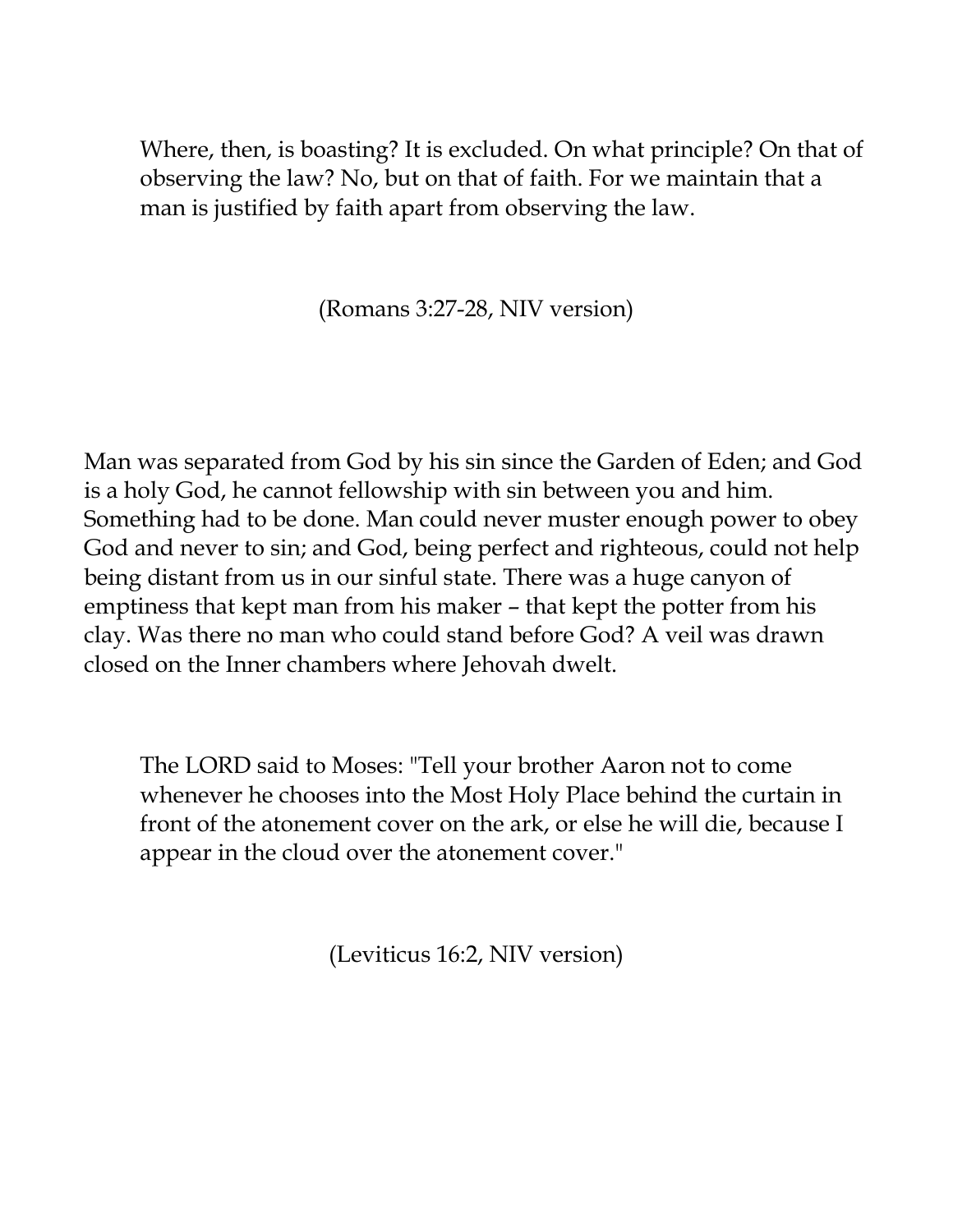God is righteous, but also loving. He longed to see his children, whom he created, know and fellowship with him, and to know the joy he intended for them.

But God demonstrates his own love for us in this: While we were still sinners, Christ died for us.

(Romans 5:8, NIV version)

For the wages of sin is death, but the gift of God is eternal life in Christ Jesus our Lord.

(Romans 6:23, NIV version)

So God sent his only begotten Son to end this horrid separation that sin had caused between God and man.

Jesus lived a perfect life. He did not falter; he did not stray. He is the unblemished Lamb of God. He lived a sinless life.

God made him who had no sin to be sin for us, so that in him we might become the righteousness of God.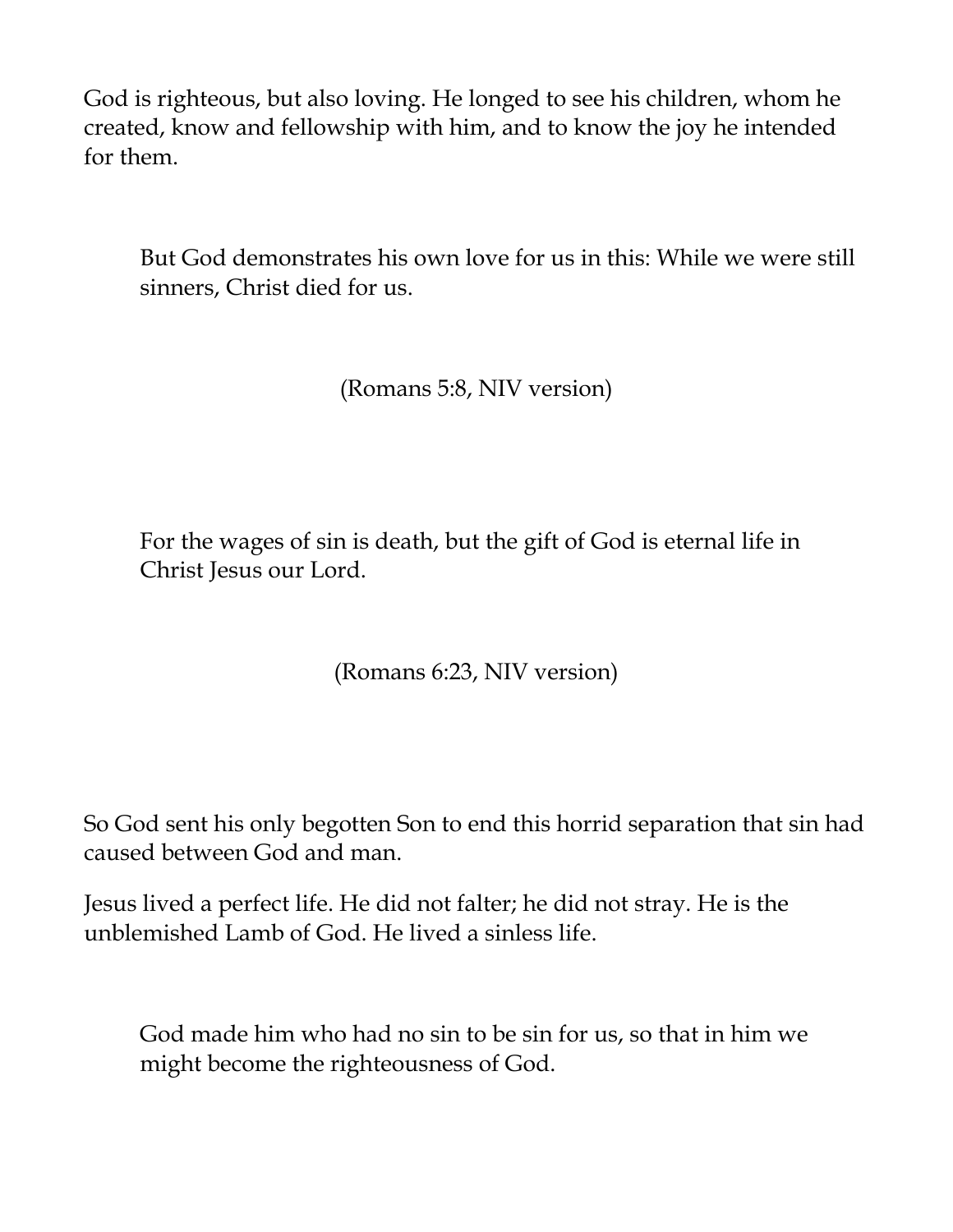#### (2 Corinthians 5:21, NIV version)

He was the only one capable of bearing the sins of the world on his shoulders. The sacrifices of the Old Testament days were done for forgiveness of sins but were only temporary. God, through his Son, provided a final, once and for all, sin sacrifice.

And by that will, we have been made holy through the sacrifice of the body of Jesus Christ once for all.

(Hebrews 10:10, NIV version)

Christ came and suffered torture and disgrace.

Then Pilate took Jesus and had him flogged. The soldiers twisted together a crown of thorns and put it on his head. They clothed him in a purple robe and went up to him again and again, saying, "Hail, king of the Jews!" And they struck him in the face.

(John 19:1-3, NIV version)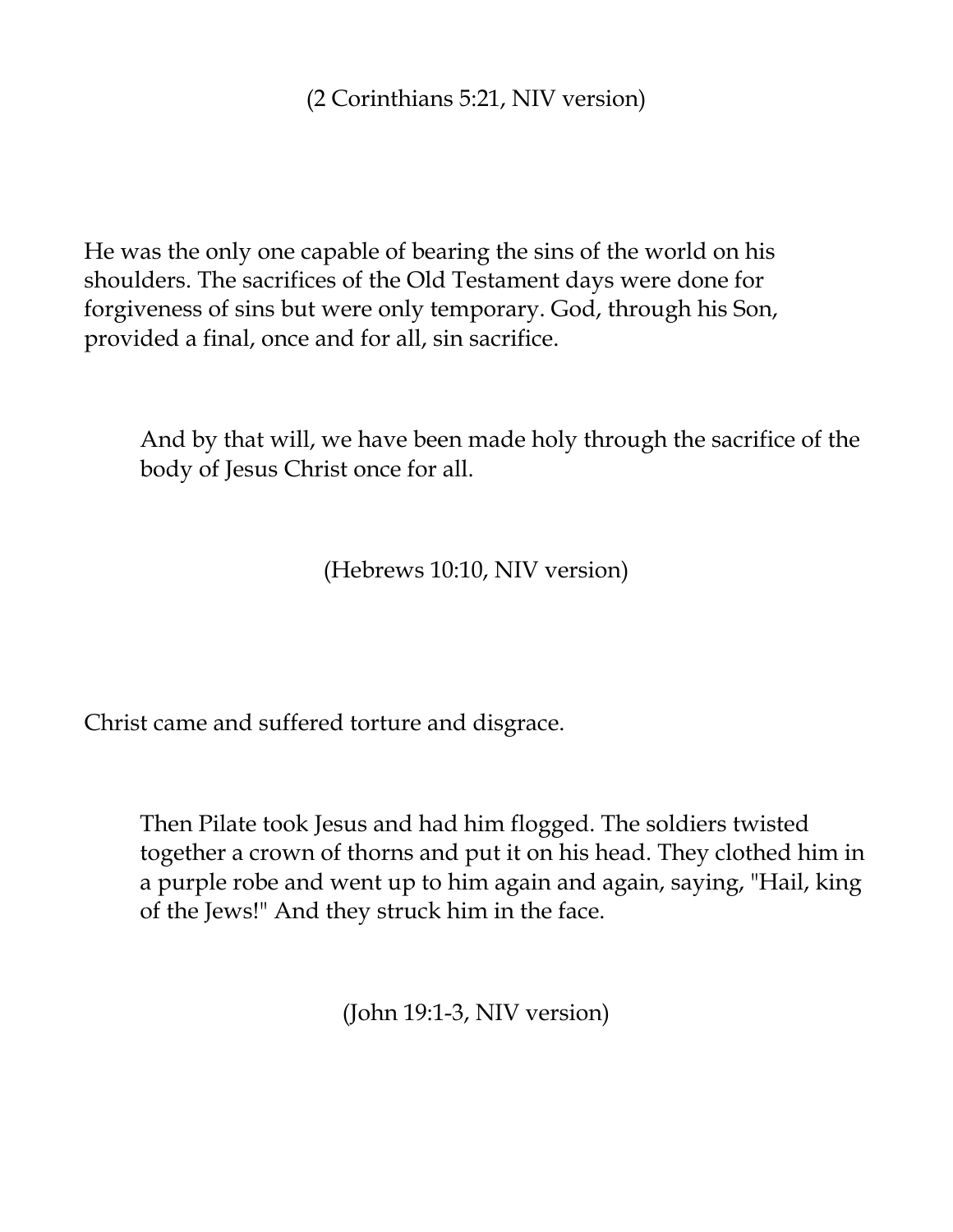They spit on the Son of God.

They spit on him, and took the staff and struck him on the head again and again.

(Matthew 27:30, NIV version)

Christ knew what terrible treatment he would face; the Scriptures of the Old Testament prophesied it. His entire life's course was predicted and fulfilled to the letter, hundreds to thousands of years later.

Jesus took the Twelve aside and told them, "We are going up to Jerusalem, and everything that is written by the prophets about the Son of Man will be fulfilled. He will be handed over to the Gentiles. They will mock him, insult him, spit on him, flog him and kill him. On the third day he will rise again."

(Luke 18:31-33, NIV version)

He knew what suffering and rejection he was to face, but this did not stop him. His mission was you; his goal was your soul. His aim was to provide a way that you may be released and forgiven of your sins. He saw the crowds laughing at him, mocking him, and he thought of you. He could have turned back before he was captured and crucified, but he walked steadily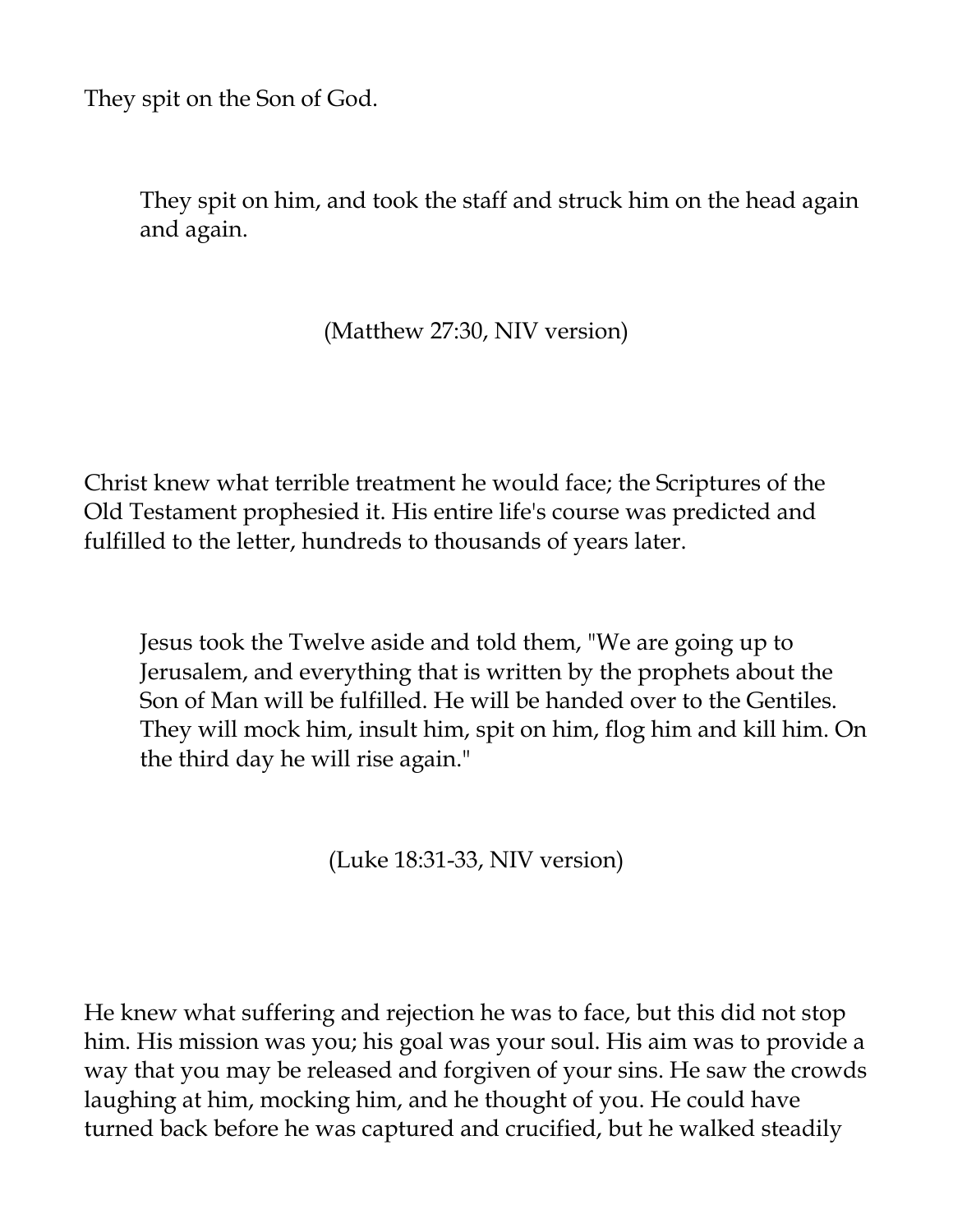towards Jerusalem. Jesus, the very Son of God, in fact God himself, bore the penalty of your sins so you won't have to.

This is good, and pleases God our Savior, who wants all men to be saved and to come to a knowledge of the truth. For there is one God and one mediator between God and men, the man Christ Jesus, who gave himself as a ransom for all men–the testimony given in its proper time.

(1 Timothy 2:3-6, NIV version)

So the veil of sin that separated God from man could be ripped in two, so they may be with one another, to hang out together, to have fellowship. He did this for you.

"For God so loved the world that he gave his one and only Son, that whoever believes in him shall not perish but have eternal life."

(John 3:16, NIV version)

But what does it say? "The word is near you; it is in your mouth and in your heart," that is, the word of faith we are proclaiming: That if you confess with your mouth, "Jesus is Lord," and believe in your heart that God raised him from the dead, you will be saved.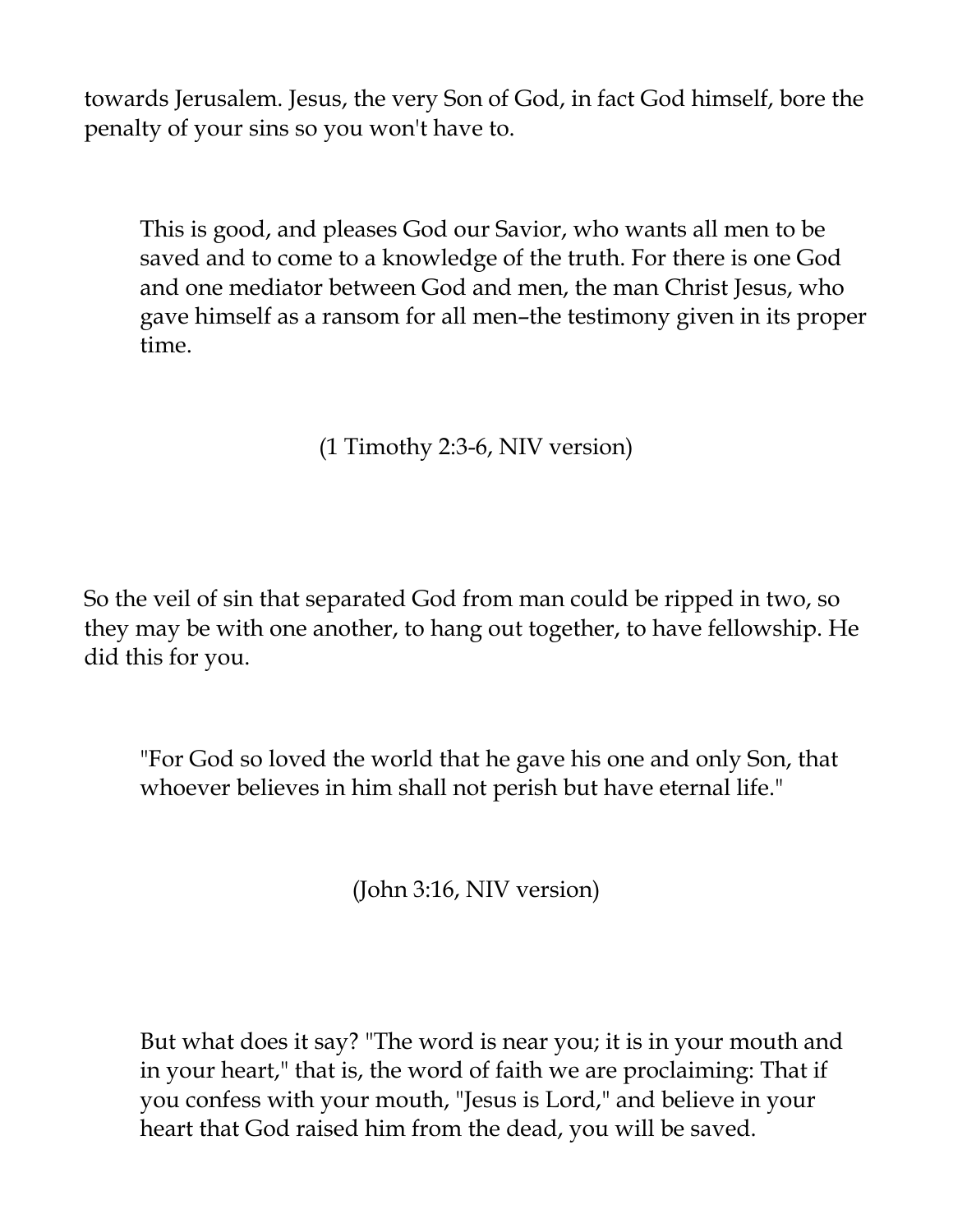(Romans 10:8-9 [Deuteronomy 30:14], NIV version)

I've heard it was customary of these times to be nailed through the palms of the hands to the crucifix.

He wore a mock crown of thorns on his head, placed there to make fun of him.

They stripped him and put a scarlet robe on him, and then twisted together a crown of thorns and set it on his head. They put a staff in his right hand and knelt in front of him and mocked him. "Hail, king of the Jews!" they said.

(Matthew 27:28-29, NIV version)

They called out in black sarcasm.

There was a written notice above him, which read: THIS IS THE KING OF THE JEWS.

(Luke 23:38, NIV version)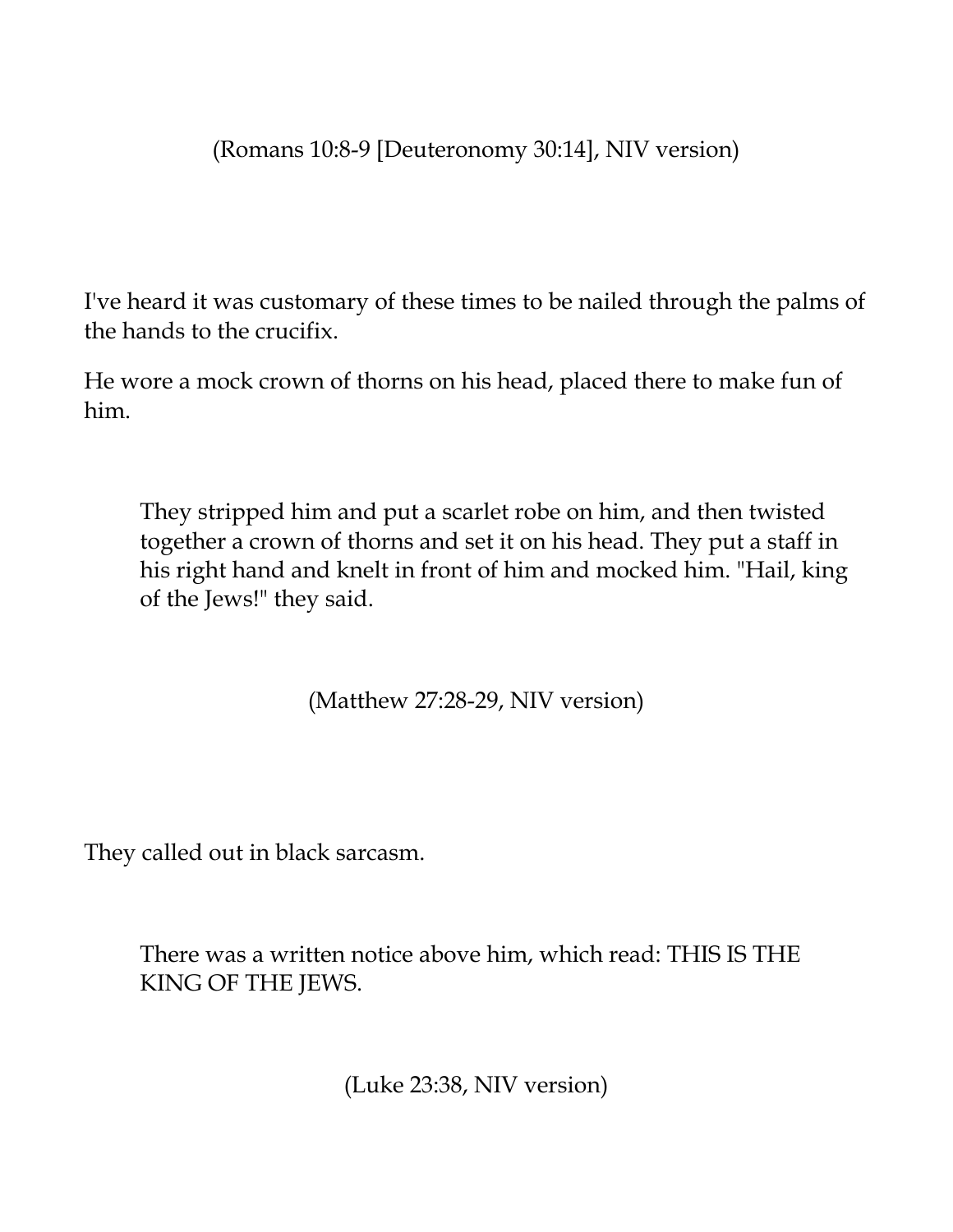He was quoted as saying the following.

Jesus said, "Father, forgive them, for they do not know what they are doing." And they divided up his clothes by casting lots.

(Luke 23:34, NIV version)

He hung there from the cross until darkness overtook the land.

It was now about the sixth hour, and darkness came over the whole land until the ninth hour, for the sun stopped shining.

(Luke 23:44-45, NIV version)

At that instant, the veil in the temple, separating the outer chambers from the innermost chamber (the Holy of Holies, where the Lord God Jehovah himself appeared) was ripped in two.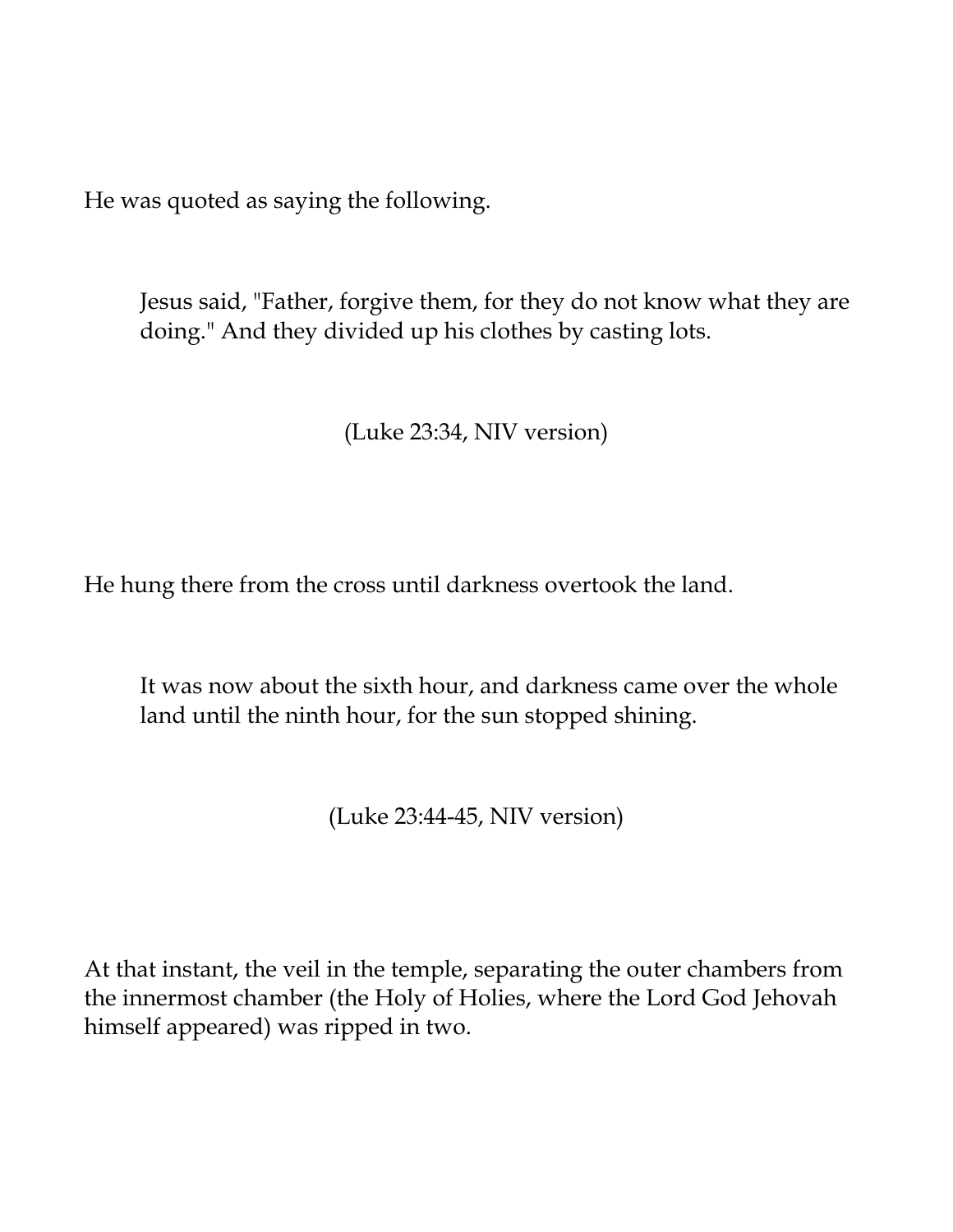And the curtain of the temple was torn in two. Jesus called out with a loud voice, "Father, into your hands I commit my spirit." When he had said this, he breathed his last.

(Luke 23:45-46, NIV version)

"Separation from God" could now be changed to "Fellowship with God." Death was conquered. Everlasting life was now obtainable through the blood of Christ. Through his sacrifice on the cross, forgiveness of sins (once and for all) was made possible. For in three days he rose from the dead, victorious over the death that sin had caused.

 $+ \uparrow \rightarrow$ 

### **45) Street Corner Kids**

The street corner kids were dancing. They seemed free and happy for a brief moment of time as a white car pulled up and blared a Rap song, "Oh, boy, I love you so – never, ever, ever gonna let you go." They all danced.

I went to a blues jam at a club in Boston. Everyone got along; no one tried to rule or unnecessarily dominate the show. We were all so humble and accepting of one another: no arrogance, no selfishness (or at least none that I could see in extreme measures). Everyone had their place and didn't lust after anyone else's place. Everyone had a great time.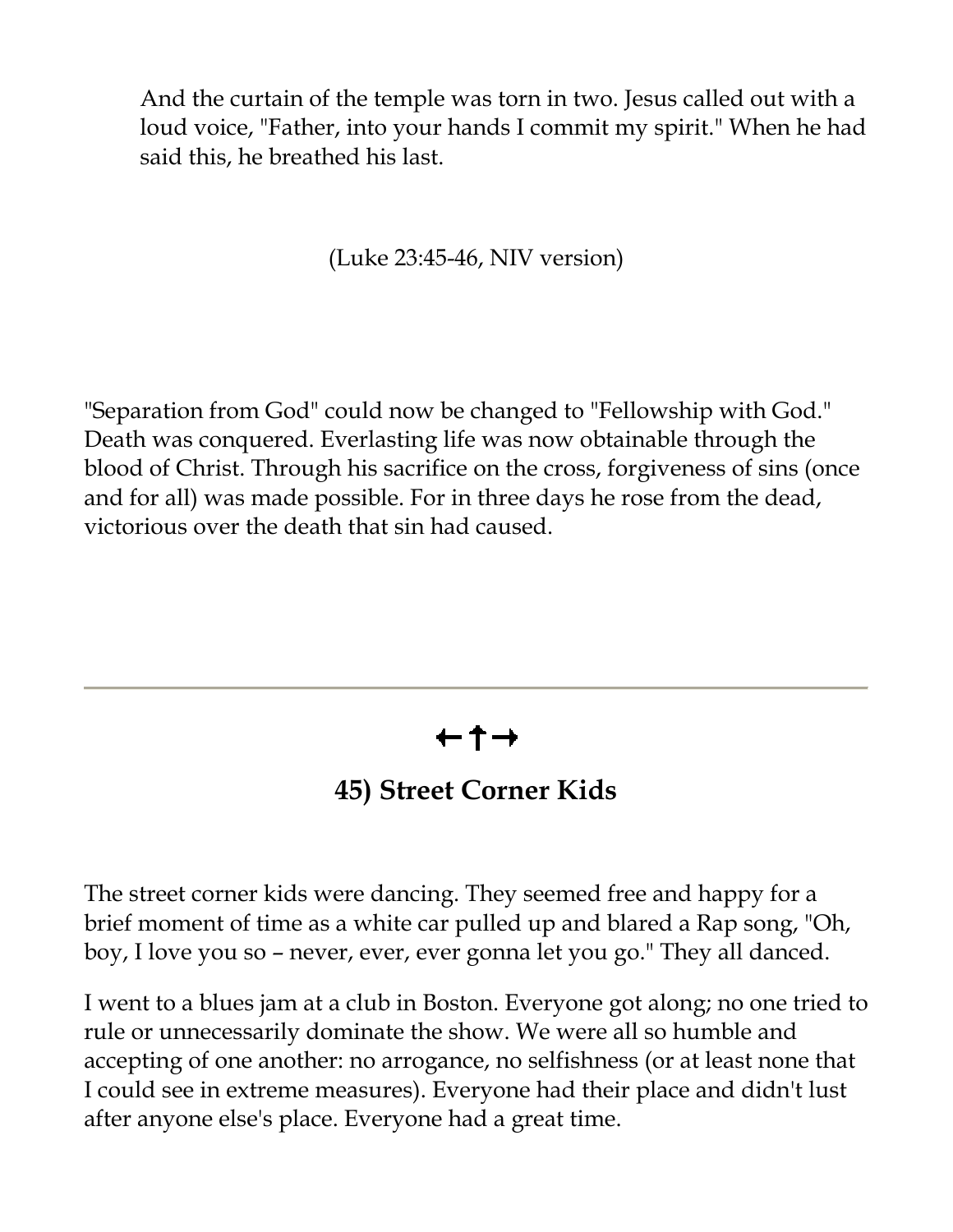I feel that that street corner and that bar were both better representations of what heaven is like than a lot of churches are. Some churches are very exclusive and extremely un-open to new people who don't act precisely the way they do. People grow up in different backgrounds and act very dissimilar, but the church, in general, often seems only able to open its arms to those who act as cliquey and sheltered as they do. There is little acceptance of different behavior.

A lot of churches hide themselves from the world. They develop a subculture of society as un-accepting of foreigners (those who don't fit into their world as they see it) as the Ku Klux Klan or the Neo-Nazi movement. They'll preach till they're blue in the face that God loves us all and will talk freely of the evils of prejudice, but what about behavioral prejudice? What about those who believe in Christ but have come from different backgrounds and therefore express their faith, and act, in different ways than the clique would normally expect? Much of the church may not physically close its doors on these people, but it certainly has little idea at all on how to relate to them.

Exclusiveness is a form of selfishness. Some churches are so content with their happy little group of believers (or pretenders, I don't know which) that they don't want their stagnant little family to be altered in any way. I have heard of, and have experienced, greater horror stories and tales of prejudicial rejection about churches than I have about clubs, bars, or parties. That's a crying shame, when the bars act more like the kingdom of heaven than many churches will.

Christ was not exclusive in the same manner. He did not hide himself in a safe little environment of sheltered, wide-eyed, grimacing, contented with themselves people. He hung out with sinners. He had the company of prostitutes, adulterers, and, worst of all, tax collectors. He did not go and kiss the butt of the religious leaders, like the Pharisees or the Sadducees. In fact these so-called religious leaders were his greatest targets of disdain.

He saw their evil hearts wrapped up in holy clothing. He saw that the reason they were involved with religion, or God, was to extract honor for themselves from the people and not for God.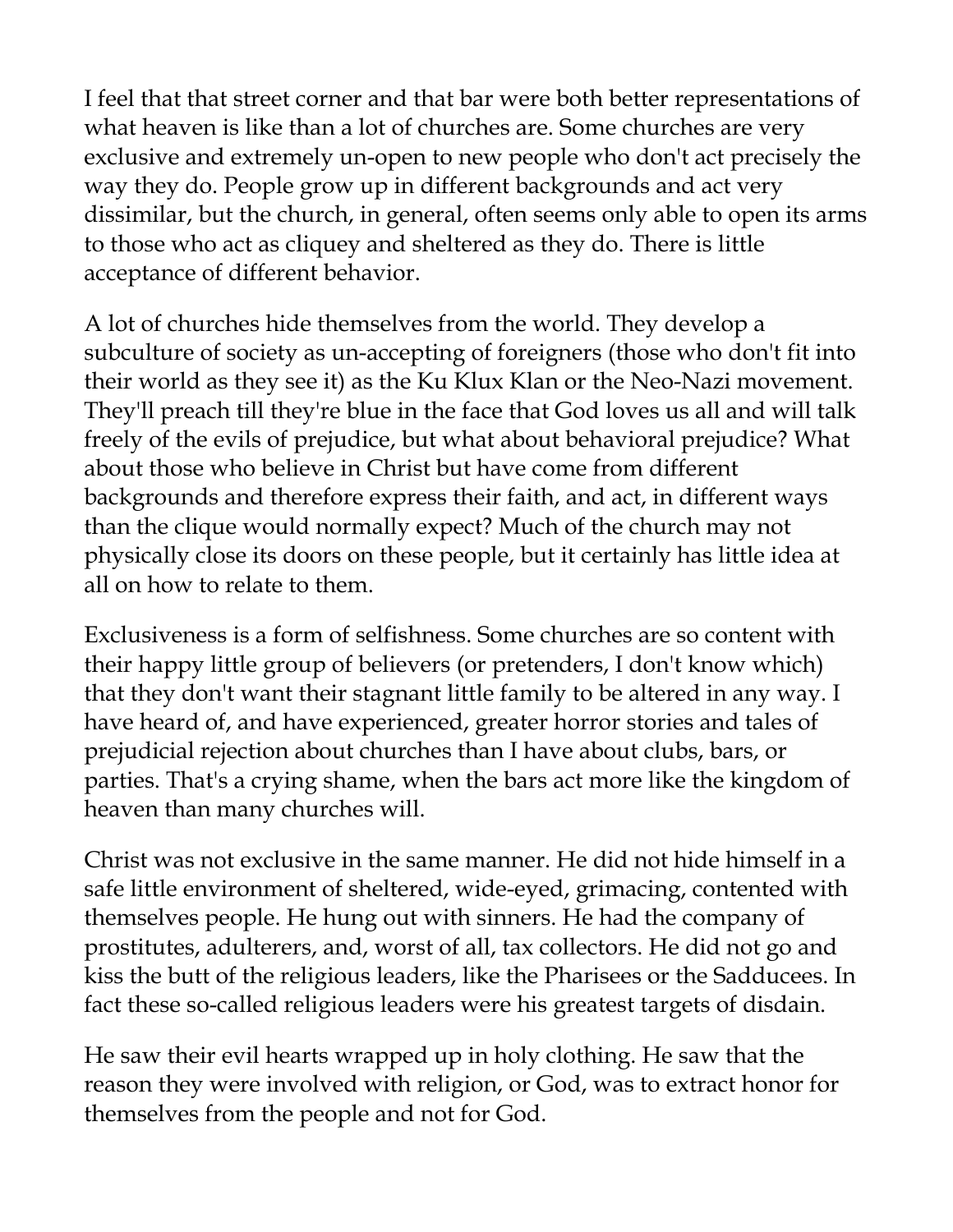"And when you pray, do not be like the hypocrites, for they love to pray standing in the synagogues and on the street corners to be seen by men. I tell you the truth, they have received their reward in full. But when you pray, go into your room, close the door and pray to your Father, who is unseen. Then your Father, who sees what is done in secret, will reward you."

(Matthew 6:5-6, NIV version)

Christ came for those who don't believe themselves holy and pure enough to receive the kingdom of heaven on their own merits of goodness.

"Many will say to me on that day, `Lord, Lord, did we not prophesy in your name, and in your name drive out demons and perform many miracles?' Then I will tell them plainly, `I never knew you. Away from me, you evildoers!'"

(Matthew 7:22-23, NIV version)

God requires of you the humbleness in word and spirit to accept what Christ has done on the cross for you as your only chance of salvation, not on your own measly good works.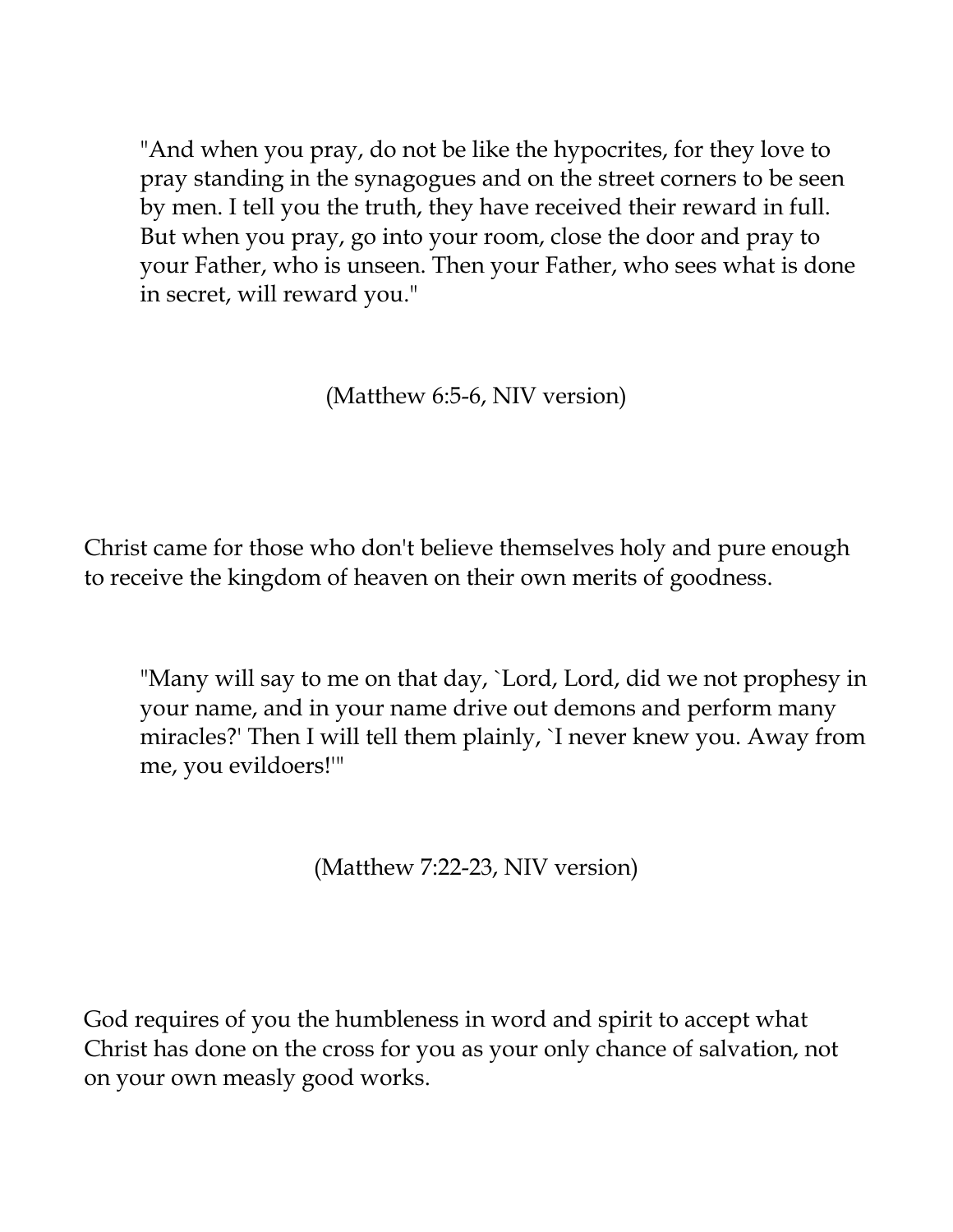David says the same thing when he speaks of the blessedness of the man to whom God credits righteousness apart from works: "Blessed are they whose transgressions are forgiven, whose sins are covered. Blessed is the man whose sin the Lord will never count against him."

(Romans 4:6-8 [Psalms 32:1-2], NIV version)

He wants us to admit that we're unworthy and rely on him. That's how God set it up; so Christ, then, can make you worthy by the power of what he did for you on the cross. This way, God gets the glory, not you. Then in turn God glorifies you, for doing it his way and trusting him and not seeking after the glory for yourself.

"For everyone who exalts himself will be humbled, and he who humbles himself will be exalted."

(Luke 14:11, NIV version)

"'And everyone who calls on the name of the Lord will be saved.'"

(Acts 2:21 [Joel 2:32], NIV version)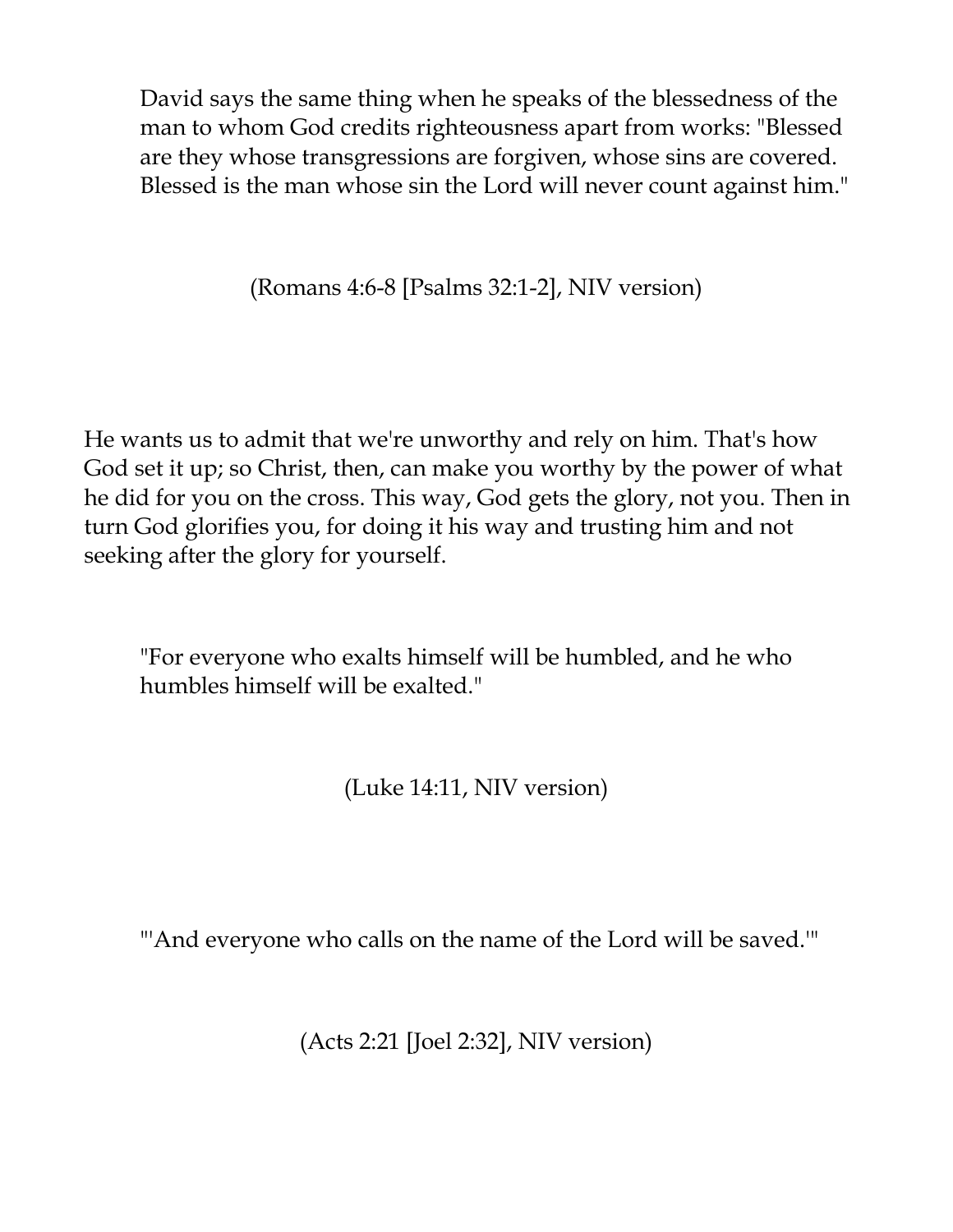God made it impossible for you to go to heaven on your own merits. You need to rely on God through Christ's sacrifice on the cross for your salvation.

God wants more than just correct behavior; he wants a reliance on him. He wants your heart, your love, to know you personally. Is this so much to ask, that you do nothing but believe in him and love him? You're required no good works, no pure past or future record. After you seek him and find him and come to him (with yourself), God will take you in any sinful condition that you may be in, and through the leading and power of the Holy Spirit, guide you, however slowly or quickly it may be, into living your life the way he wants you to. If and how quickly this happens depends on your openness to him and his Spirit, your submission to his will and his guiding hand, and your determination to obey, but to come to him requires nothing on your part but a true belief in Christ as the Son of God. Make a request for the forgiveness of your sins. Pray that he comes into your heart and takes over your life. That's it. You don't have to give up prostitution or arrogance or selfishness first and then come to God; come to God and he will give you the strength and the power and the love to change your habits if he wants them to be changed. For only after you have God's Spirit working in you, is when all things are possible. Your old addictions, you'll soon laugh at as you wonder what made you so dependent on such silly things, or what forces made you so angry that you reacted to everyone in such a bitter, selfish way.

Then they asked him, "What must we do to do the works God requires?" Jesus answered, "The work of God is this: to believe in the one he has sent."

(John 6:28-29, NIV version)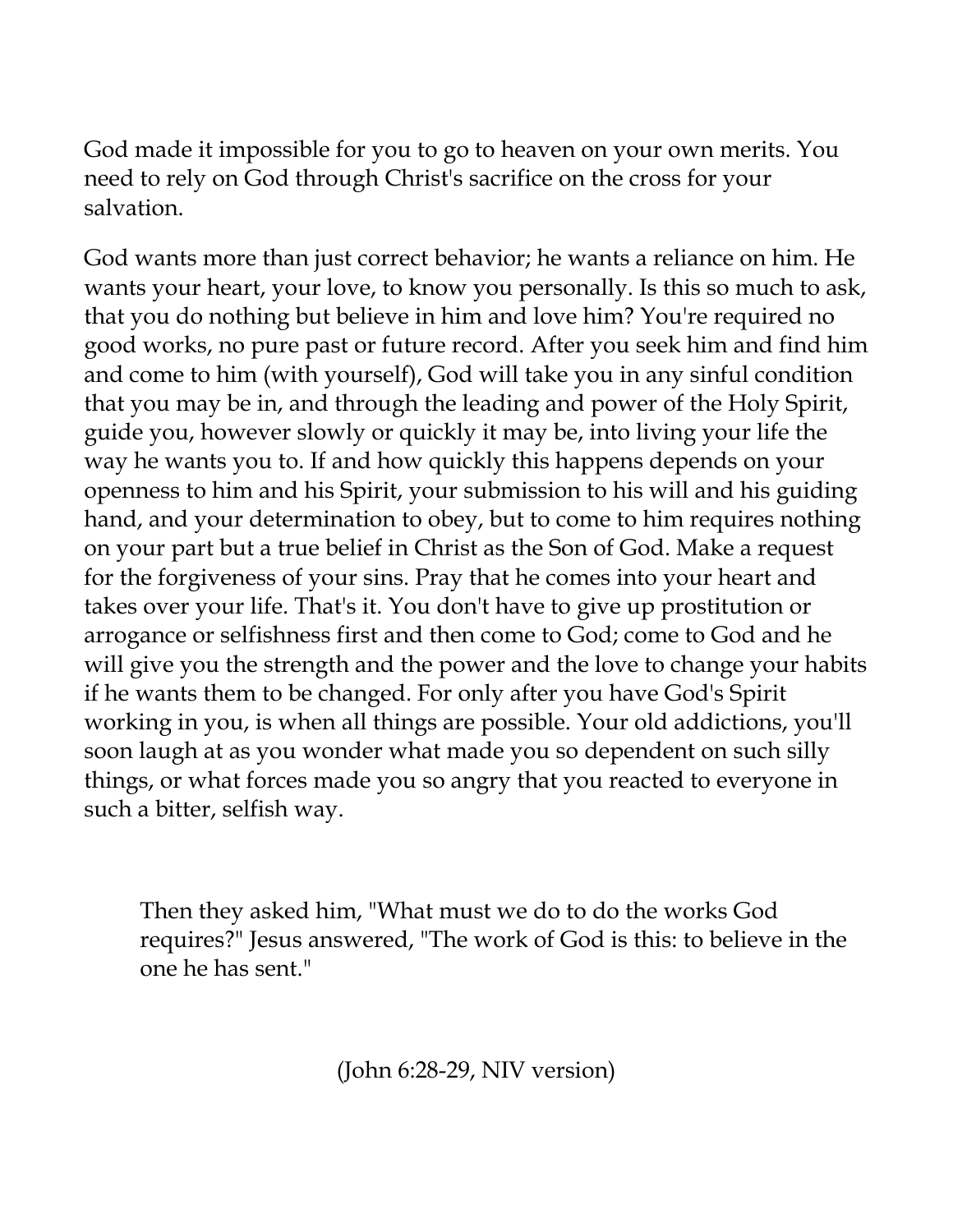# ←↑→

# **46) The Validity of the Unseen**

Well, it seems not all bars or clubs are a good representation of the kingdom of God. After leaving the blues jam and writing the above, and feeling very good, I ventured on over to a strip joint where my roommate works as a bartender. The club was closed when I arrived at quarter past two, but the doorman let me in anyway as I mentioned my roommate's name and my intentions of driving him home.

I sat down next to the stool that the doorman was now occupying; and after a while, we started talking. The conversation somehow turned to Jesus; and my roommate, Jimmy, soon instigated an all-out, free-for-all, Christianity and God hood debate. Jimmy likes to get people going. He'll say a few baited words to lead you on as to amuse him, and then just sit back and enjoy, with enormous laughter, the antics that follow.

As I was talking to Lester the doorman, or, "Lester the molester," as Jimmy calls him, about God and whatnot, Jimmy yelled out to the manager of the club something like, "What's your opinion of this Adam and Eve thing we were discussing?" He gave his opinion, and summed it up as a fable and didn't believe in God anyway. Well, this opened up the gate for the entire staff to offer their two cents on the topic.

The manager reiterated that all life traces back to an African woman ("Some Niger," were his exact words). Then the sweeper (who is black, but claims not to be black – and also claims that the rest of the Caucasians, or Griffins, as he calls them, still left at the club were not actually white) offered his opinions. I knew then that I was no match for the intrinsic wisdom and insight that he possessed and would not attempt to refute any abstract or practical theological concept that he subsequently put forth. Who could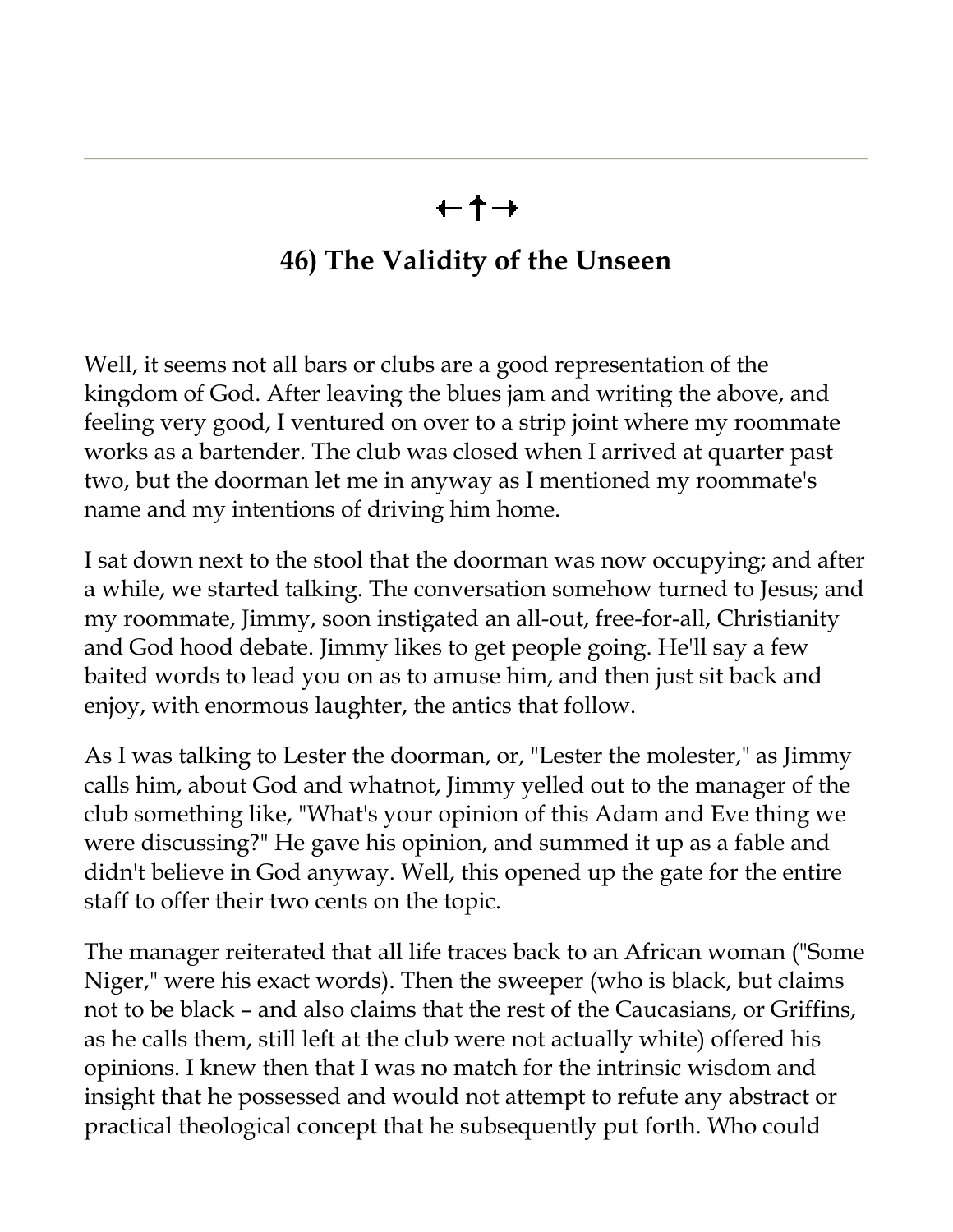argue with such logic? What could I say? He was right. No longer when applying for a job will I check white anymore; I'll cross it out and scratch in, "Darker than white, but lighter than beige with little, light, brown speckles randomly dispersed." But anyway, I soon found out that his comments about God were as thought provoking as his revolutionary views on race classification – but this did not end the conversation. [I'm only being sarcastic about his views, like I thought he was being – maybe he really had something.] The manager and the police officer on duty somehow found their way to where I was standing, and we, with Jimmy's encouragement, went deeper into the subject. The manager said something like, "I am a god that walks among men." He later challenged this callused God that would let disease and death and evil run so rampant in the world, to fight him in a three round bout. Three rounds were all he wanted, and even challenged God to kill him on the spot.

The manager said all these things in great levity, but there was an underlying disdain for the false picture of God that seemed to be painted on his mind. The police officer generally chuckled with amusement at whatever the manager said. If the manager was the officer's meal ticket, or at least important for the officer to get free drinks, I would not have been surprised. If the manager fell to his knees and prayed in thankfulness for the blessing of his very life, I believe the cop would have joined him, or at least have acted as if he respected the manager's decision to do so. Unfortunately, the cop had placed his open will in the hands of hardened disbelief.

We talked, though at points it seemed like argued, for quite a while longer. The manager came up with a few tough questions such as: "Do you believe that Jonah was actually in the belly of a whale?" (Though actually, I think the Scripture says, "a great fish," and not specifically a whale.) He said this was impossible since the width of a whale's throat was much less then the width of a human body, and therefore could not accept such a large morsel. Since I had been so irresponsible and neglected to measure the width of a whale's throat when I last had the chance to, I was forced to accept his figures, and thus, renounce all my beliefs on the spot. I had overlooked this one simple mathematical impossibility all this time; and now I apologize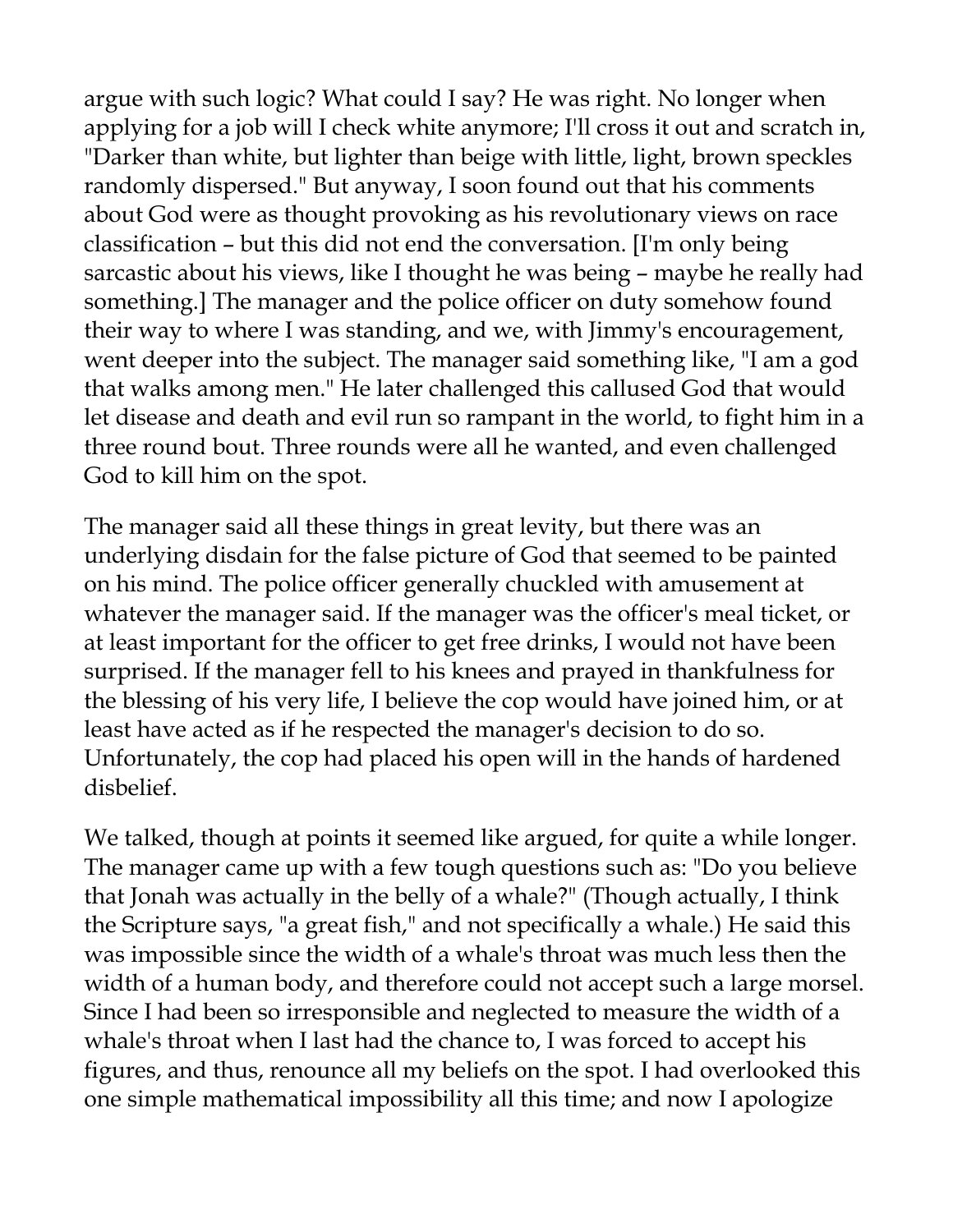for having taken up any of your time on these matters and will end my hapless, hopeless seeking of the kingdom of God. Bye, Bye.

Well, I've reconsidered, and I am a believer again. But if such trick questions, though I believe worth addressing (and I'm sure I could find a lot of the answers to in this lifetime, and the others in the next), were all answered, the answers could still not convince a self hardened heart to turn to God. Such questions as: "Is God so great that he can make a rock so big that even he can't pick it up?" or "If God made man, then who made God?" or "Why is there pain in the world?" or "What did the serpent represent in the Garden of Eden?" or "Did Jesus really rise again from death, or was he drugged and fell asleep for a while?" or "Where do dinosaurs fit in?" may all be worth asking and finding the answers to. Though some of these questions are asked out of sincerity and may show an honest confusion and a longing to know the truth, a lot of the time such questions are asked out of a guilty conscience defending its ways – or not even guilt, but just a disinterest in honestly searching for the truth for they're set and happy in their ways. Like a rat, happy in a garbage barrel, unknowing and uninterested in venturing to see whether there is more to life than just garbage. The garbage is real to them, and is in their eyes the most fulfilling life possible.

A lot who will ask such questions will have studied the bible far more intently than many a Christian. They've read the same passages that I might have read that have caused me to break down in tears over, and they'll dismiss them as sentimental malarkey. They'll refute these words as propaganda used by governments to keep people in line and act orderly. They'll patronize these verses as just well written, very poetic literature, and nothing more. I've handed over portions of the Scripture that have changed my whole focus of life and caused me to fall deeper in love with my Savior, Christ Jesus, only to see someone hand it back appearing unmoved whatsoever by these same words; but I think I know why.

"You will seek me and find me when you seek me with all your heart."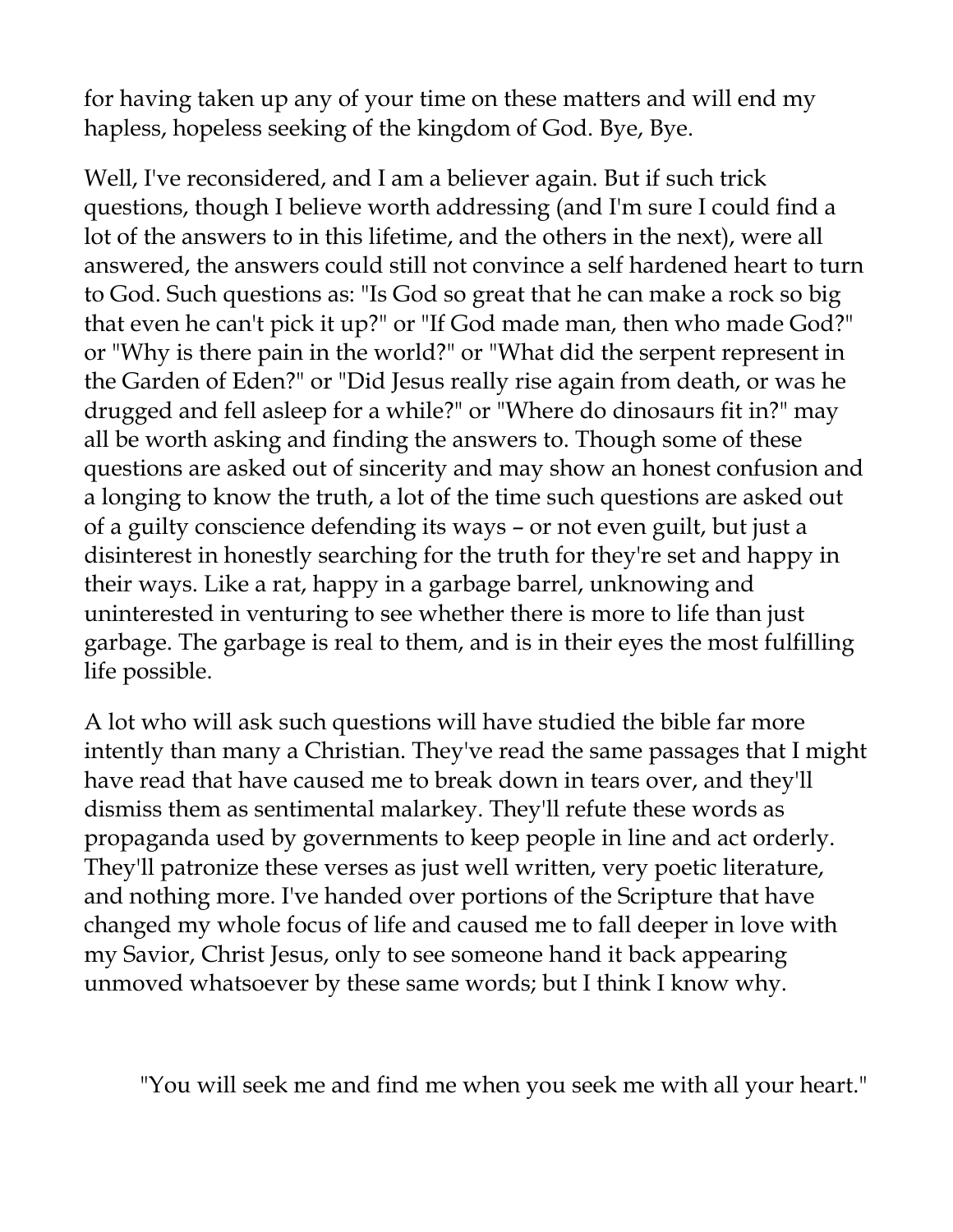#### (Jeremiah 29:13, NIV version)

The key is to seek God openly and honestly with all your heart, not with a closed mind and after already having decided in your heart that Christ is a farce and you are now studying it to prove its silliness. Though I've heard this approach led C.S. Lewis to God. I was told that he set out to disprove the validity of the gospel; but it seems he was open enough to admit if he saw the facts veer in Christ's favor, as he eventually became a leader of the Christian faith. But many will not even make an effort to seek the truth. They hear some oversimplified criticism of Christianity and hold onto it dearly, as if it's their justification for their disbelief. They don't seek with all their hearts because they know they don't want to believe, even if it were true. Why? It might change them; it might ask them to lead less selfish lives – but only if they knew the other side.

The side that doesn't need to be selfish, as their Father provides for them and keeps them in much better care than they could possibly keep for themselves. They'd rather bang their heads against the wall and fight their way out of their cells than seek God and find he holds the keys to open the cell so you can walk calmly out into freedom. Instead we want to fight viciously, openly vicious or viciously hidden, for what we want and for what we think will bring us satisfaction. We only find, once we've reached our goals, that they've not brought us true fulfillment. So the manager seemed unwilling to hear or see.

"This is why I speak to them in parables: "Though seeing, they do not see; though hearing, they do not hear or understand. In them is fulfilled the prophecy of Isaiah: `You will be ever hearing but never understanding; you will be ever seeing but never perceiving. For this people's heart has become calloused; they hardly hear with their ears,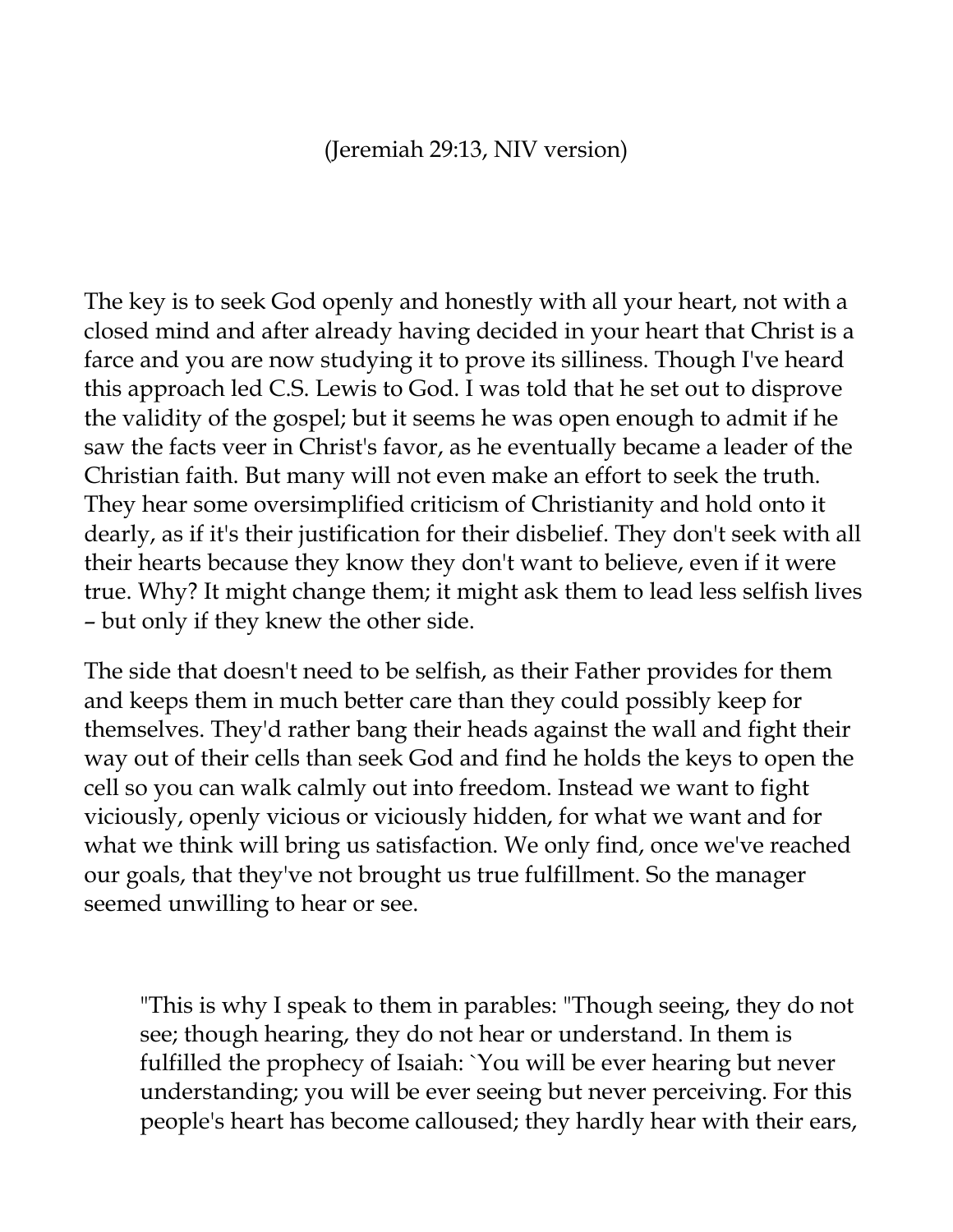and they have closed their eyes. Otherwise they might see with their eyes, hear with their ears, understand with their hearts and turn, and I would heal them.'"

(Matthew 13:13-15 [Isaiah 6:9-10], NIV version)

The Scriptures and the story of the gospel, of Christ's redemption of sinners...

Here is a trustworthy saying that deserves full acceptance: Christ Jesus came into the world to save sinners–of whom I am the worst. But for that very reason I was shown mercy so that in me, the worst of sinners, Christ Jesus might display his unlimited patience as an example for those who would believe on him and receive eternal life.

(1 Timothy 1:15-16, NIV version)

...seemed foolish (or nonsense) to him.

Where is the wise man? Where is the scholar? Where is the philosopher of this age? Has not God made foolish the wisdom of the world? For since in the wisdom of God the world through its wisdom did not know him, God was pleased through the foolishness of what was preached to save those who believe.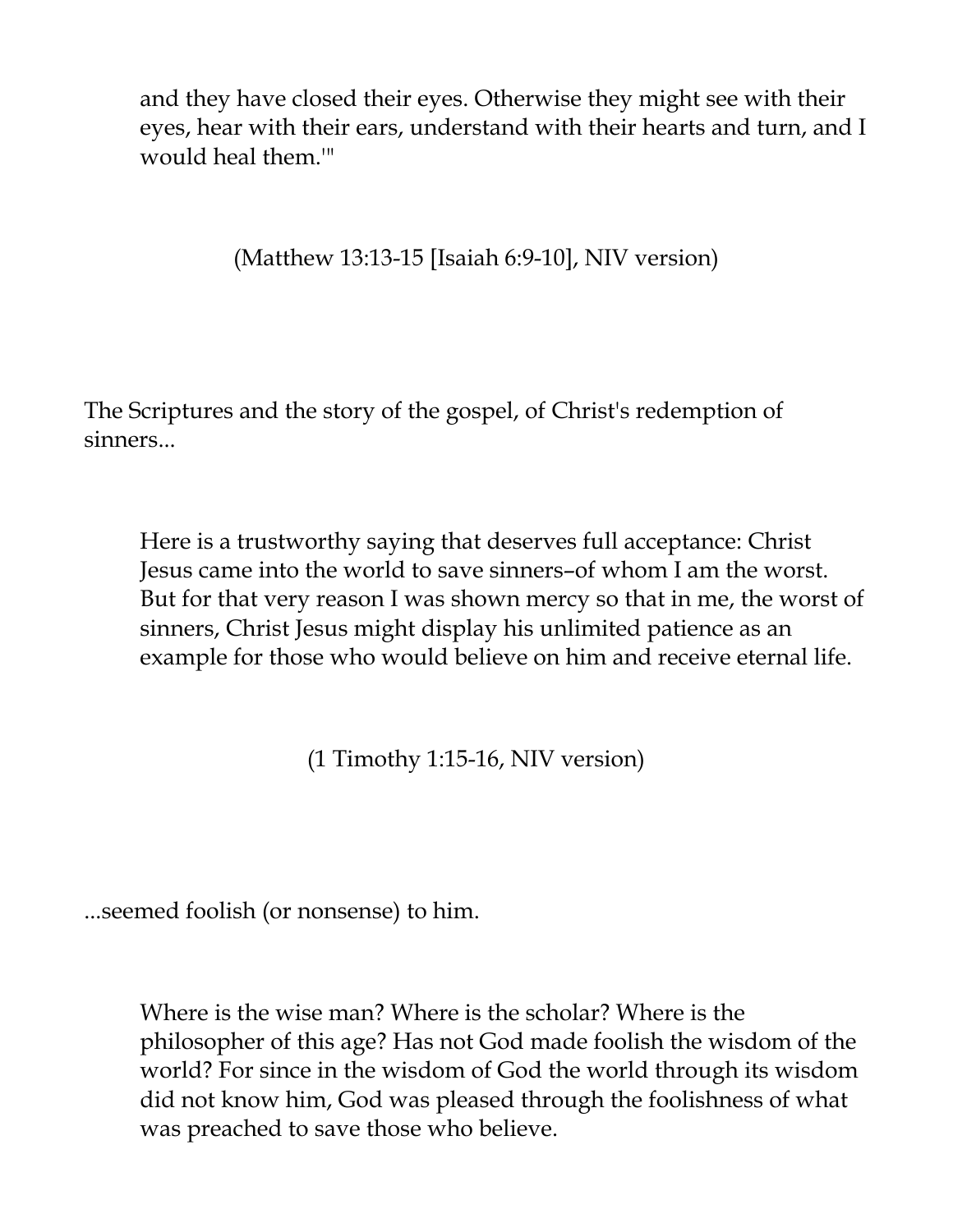#### (1 Corinthians 1:20-21, NIV version)

And, I admit, it might sound a bit far-fetched to me, also, had I not been blessed with the key ingredient to understanding such unbelievable, fairy tale like stories: the Holy Spirit.

There it is again. "What the heck is this Holy Spirit stuff about anyway?" you might ask. "If you want to disillusion yourself into believing that God lives in you and convicts you of what is truth and what is not truth, and somehow guides you in your life and fills you with love, than go ahead you narrow minded, gullible, corn ball with snow cones for brains – I'll visit you in the psycho ward and sign your straight jacket." But I truly believe that God is in me and with me.

After what seemed (and maybe was) like a futile discussion with the manager and the cop and the sweeper and the doorman and the instigator, I was a bit disheartened by the sight of the same selfishness and wanting to play God that had once so venomously kept me from the truth. The sight of the same stubbornness that laughed gleefully with me as I skipped down the road to my own destruction, now, seemed childish and ugly to me. I asked my other roommate, an older Irish man with a heavy brogue who had once lived out on the streets and had no teeth to speak of, why he believed in God. It's Amazing where wisdom will sometimes crawl out of. Out of the most unlikely sources have come some of the most profound, sheer unarguable statements of truth that I have ever heard. His answer was, "I don't wanna be alone." He said he knows someone's with him and that God has gotten him out of a lot of trouble. He also said that he talks to God every day and doesn't feel alone.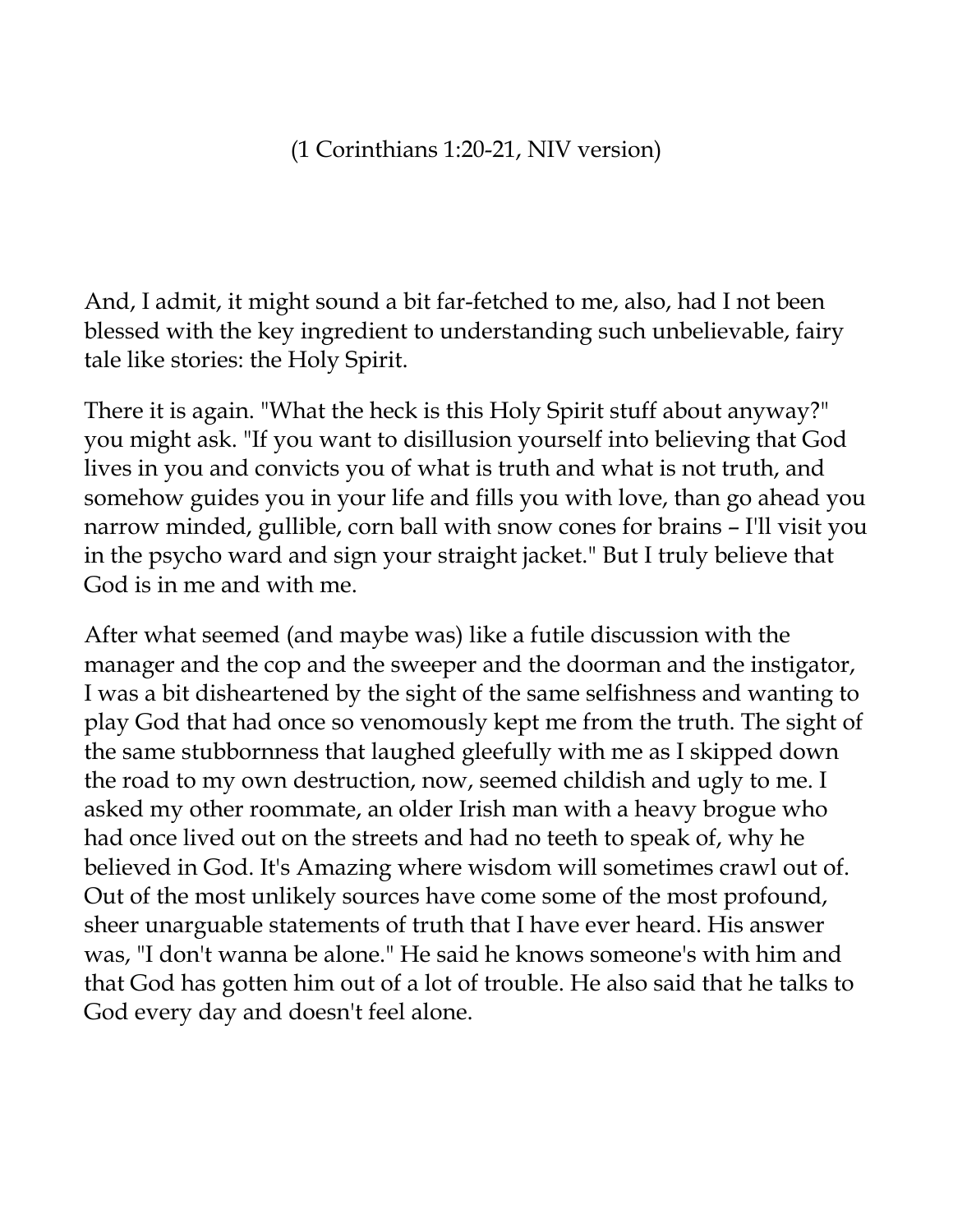Once, having been asked by the Pharisees when the kingdom of God would come, Jesus replied, "The kingdom of God does not come with your careful observation, nor will people say, `Here it is,' or `There it is,' because the kingdom of God is within you."

(Luke 17:20-21, NIV version)

If my roommate, Marty, had run into someone with all sorts of contrived questions and supposed facts disproving the validity of the word of God, he would not have been fazed in the least. He'd say, "It's what I believe." All of the arguments in the world could not argue with the fact that when he became a believer, he felt God was with him and no longer alone. He also felt that God had answered his prayers and guided him loyally through his life.

But God chose the foolish things of the world to shame the wise; God chose the weak things of the world to shame the strong. He chose the lowly things of this world and the despised things–and the things that are not–to nullify the things that are, so that no one may boast before him. It is because of him that you are in Christ Jesus, who has become for us wisdom from God–that is, our righteousness, holiness and redemption. Therefore, as it is written: "Let him who boasts boast in the Lord."

(1 Corinthians 1:27-31 [Jeremiah 9:24], NIV version)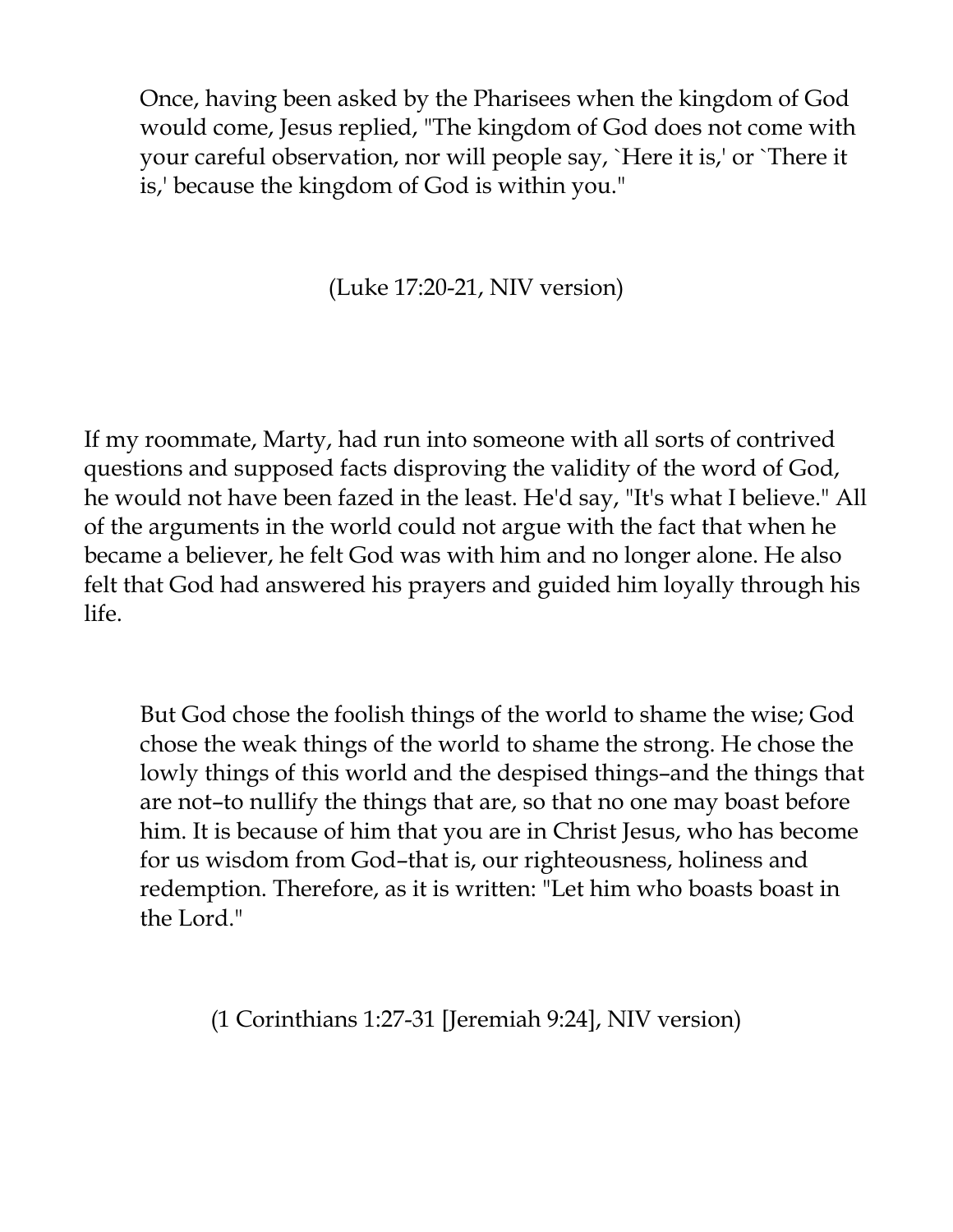All the facts in the world may not necessarily lead you to God; it's a childlike openness that unveils the greatest truth known to man.

People were bringing little children to Jesus to have him touch them, but the disciples rebuked them. When Jesus saw this, he was indignant. He said to them, "Let the little children come to me, and do not hinder them, for the kingdom of God belongs to such as these. I tell you the truth, anyone who will not receive the kingdom of God like a little child will never enter it." And he took the children in his arms, put his hands on them and blessed them.

(Mark 10:13-16, NIV version)

Not a childlike blindness or an accepting of things that you truly and honestly don't believe, but more of an openness to the possibility that there might be something previously unknown to you, like the Holy Spirit, that convicts us of truth (and that this Spirit of God might be the key to unveiling life's mysteries).

"If you love me, you will obey what I command. And I will ask the Father, and he will give you another Counselor to be with you forever–the Spirit of truth. The world cannot accept him, because it neither sees him nor knows him. But you know him, for he lives with you and will be in you. I will not leave you as orphans; I will come to you. Before long, the world will not see me anymore, but you will see me. Because I live, you also will live. On that day you will realize that I am in my Father, and you are in me, and I am in you."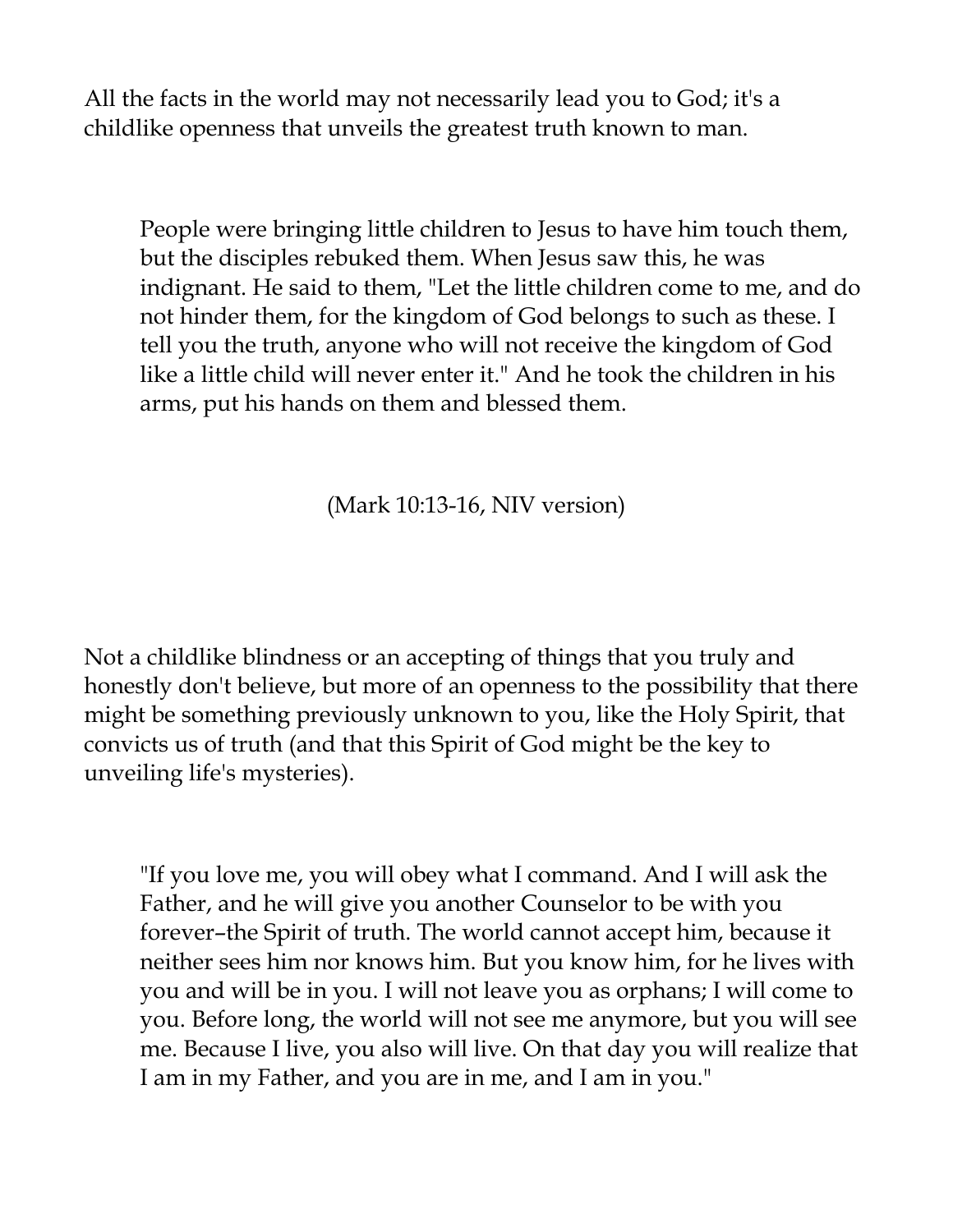My toothless companion continued to say that a lot of people (like in Hollywood or like Elvis or like the manager at the strip joint) want to play God, but these people usually end up very lonely. He said that the reason they so often commit suicide and kill themselves, in spite of experiencing what seems like great worldly success, is that after thinking themselves to be God for so long, they wake up one morning and realize they're not.

# $+ + +$

### **47) Foray My Child, Betray this Thought**

There are few things worse than a person having an emotional stronghold on you. Being under the control or manipulation of another person is a form of hell on earth; and to be the manipulator and to willingly use another for your own gain or amusement of having such power is not good either.

They are the kind who worm their way into homes and gain control over weak-willed women, who are loaded down with sins and are swayed by all kinds of evil desires, always learning but never able to acknowledge the truth.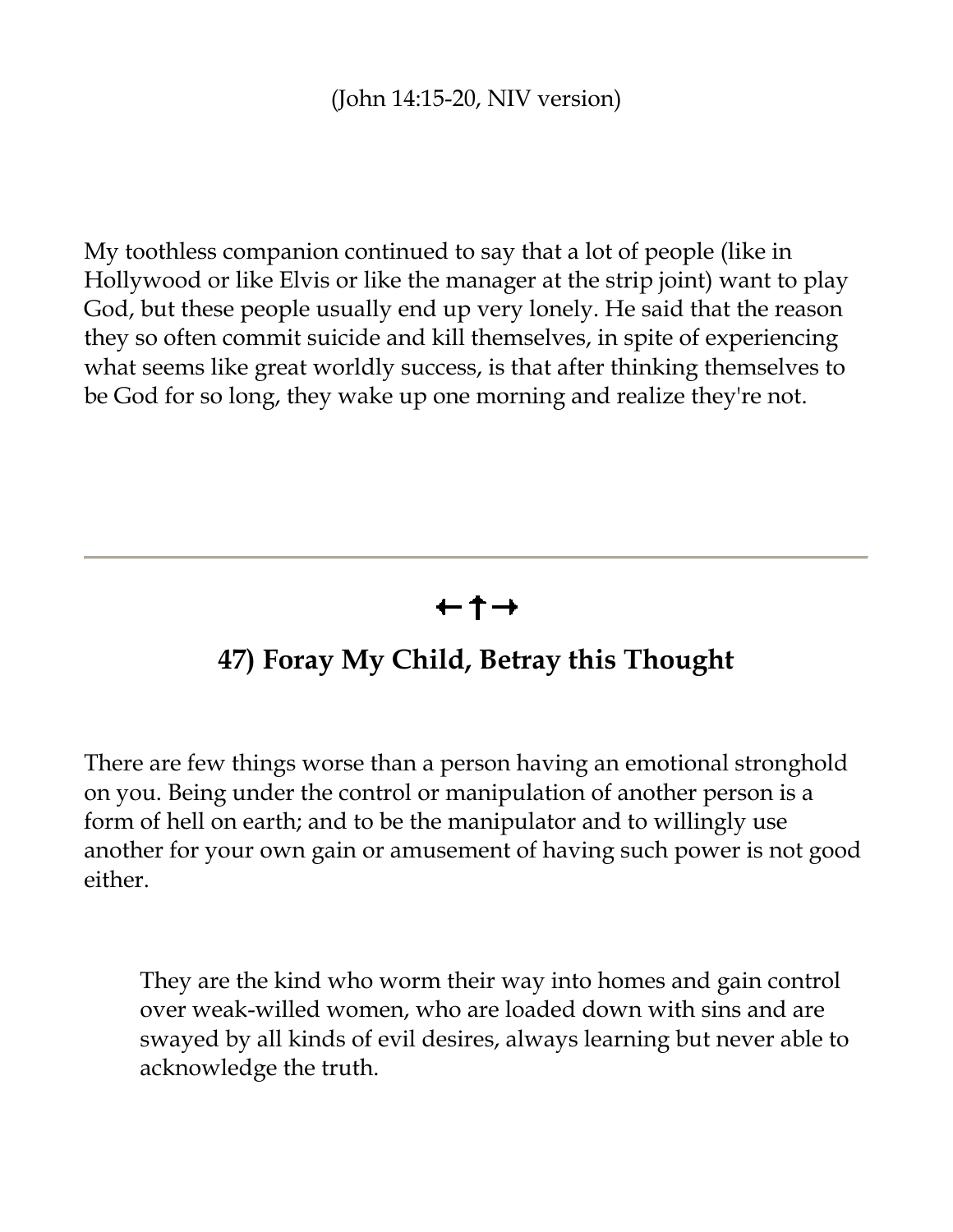#### (2 Timothy 3:6-7, NIV version)

As a wide eyed, innocent child you are very vulnerable to being controlled or emotionally swayed by your parents or by anyone you admire or fear. At any age, such control is often leased out to various people who know how to manipulate others and who don't fully understand (or even worse, do understand) the dark, evil game that they play.

In a way they again play God, but a better illustration would be that they play Satan. For Satan is the one who wants to be God, but can't. He may extract worship from many of his knowing or unknowing followers, but those who do worship him are not benefited in the same way that God would benefit them. It's a distortion to worship Satan and also a distortion for you to keep an emotional stronghold (or in a sense, a worshipping attitude) over another weak-willed individual. You should take whatever steps possible to release such a person from your domination. It's not healthy for either of you.

Manipulation rights are often freely signed over more than extracted. If you are under someone else's control (in an emotional or situational way) you should take steps to release yourself or to let God release you. The only one you should be controlled by is God, for God is the only one worthy of your will. He will bring you to the place that you want to be (or would want to be if you knew what you wanted and could see all things). He will bring you true joy, fulfillment, and also freedom.

The lions may grow weak and hungry, but those who seek the LORD lack no good thing.

(Psalms 34:10, NIV version)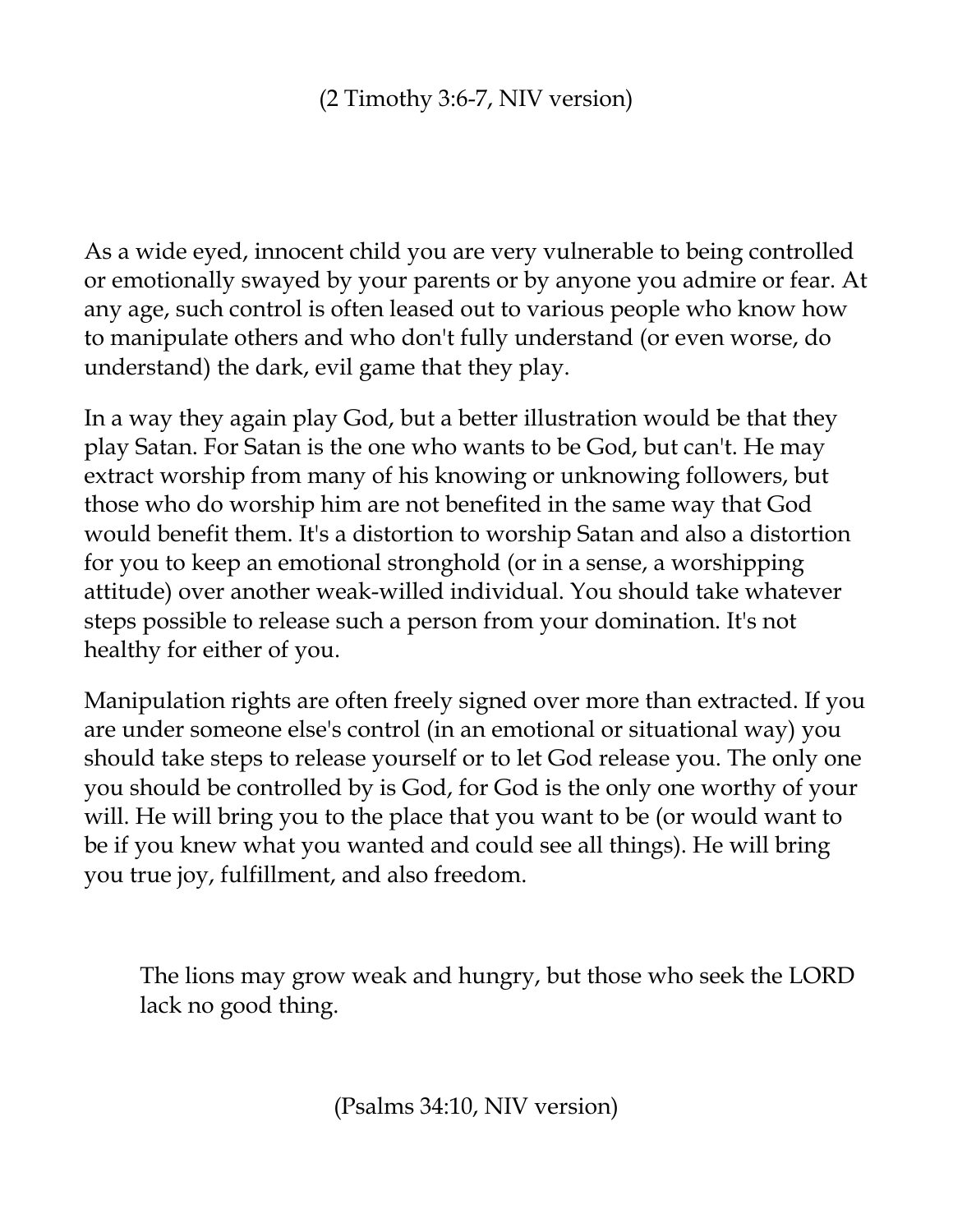God is not a loudmouthed, unrighteous, arrogant monster that seeks to control your life just to use you and throw you away after you've served your purpose. He wants "a closeness" with you, a dependence on him, as he guides you to perfection. Why would you let yourself be controlled by anyone who is incapable of dealing properly with the power that you give them?

To break the chains that they have willingly or unwillingly clasped around your emotional limbs is much easier said than done. Changing these painfully engraved patterns of a relationship can be very difficult, but well worth the effort.

Why should your self-worth be dependent on how anyone other than God thinks of you? If you build your life around another person's opinion of you, you may be living under a structurally unsound house of existence.

"Therefore everyone who hears these words of mine and puts them into practice is like a wise man who built his house on the rock. The rain came down, the streams rose, and the winds blew and beat against that house; yet it did not fall, because it had its foundation on the rock. But everyone who hears these words of mine and does not put them into practice is like a foolish man who built his house on sand. The rain came down, the streams rose, and the winds blew and beat against that house, and it fell with a great crash."

(Matthew 7:24-27, NIV version)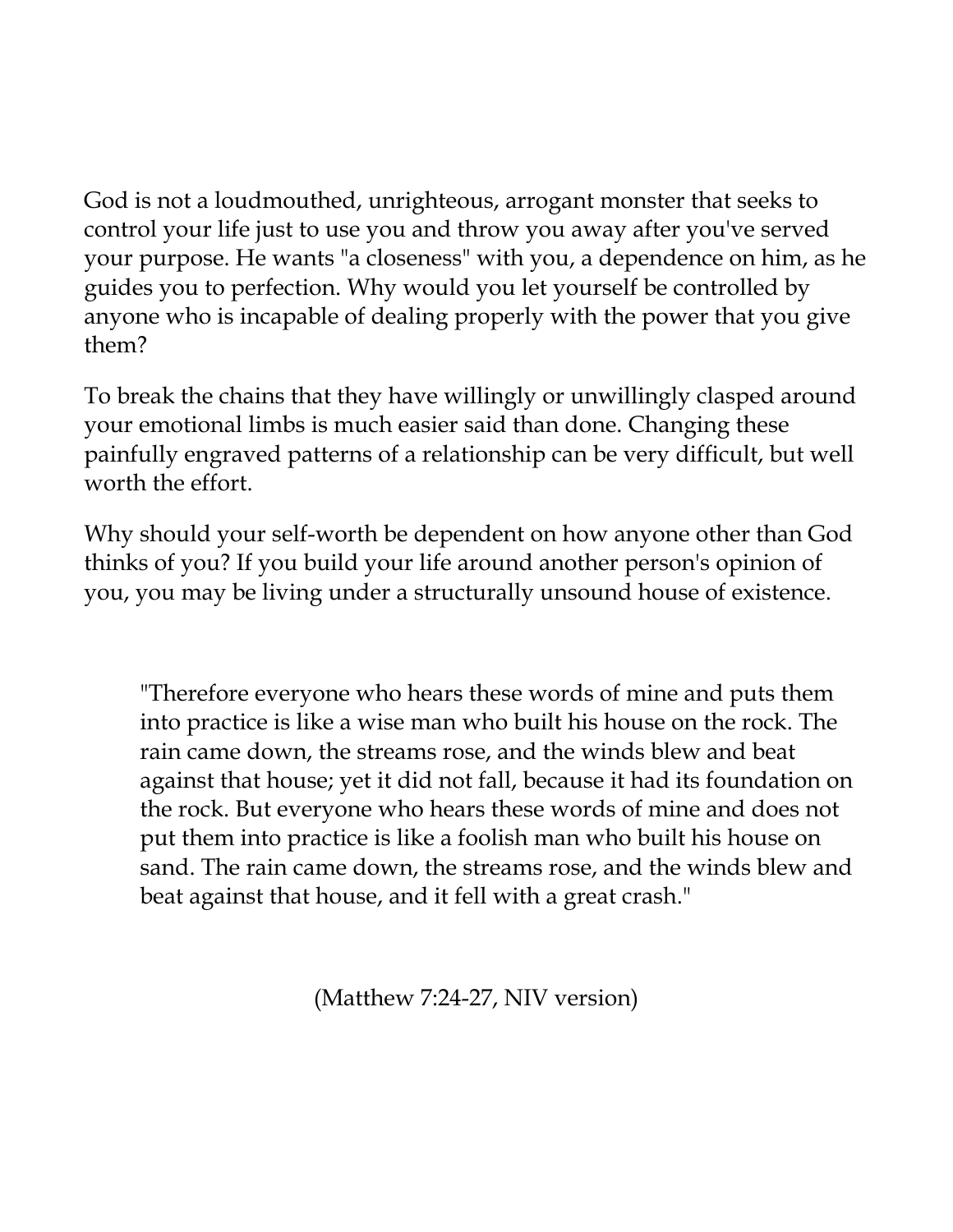If you learn to depend completely on God, these chains can be loosed. For before when you would do anything against your will just to please someone, keep them around, or save you from their wrath, now you can boldly stand up for truth and self dignity. God holds your destiny. If that person who once dominated you is to remain in your life, God can allow for it to be so; and if not, it might only be to your benefit. You have nothing to fear.

 $+ + +$ 

#### **48) Bore to Salt**

You held the hand of innocence And broke not its tender strains You saw the chance to rob its youth And passed it gently by You did not fix the light of truth To shine beyond its eyes You held its love inside your heart And kissed it not good-bye

There, there is the place where my eyes grew dim Where my walk was slowed and soul was trimmed My feet sank low in the sands of trust Along the shore where love meets dust

But who could fill such open eyes That look into the sky and wonder? Who could hold such tender hands And not abrade the skin?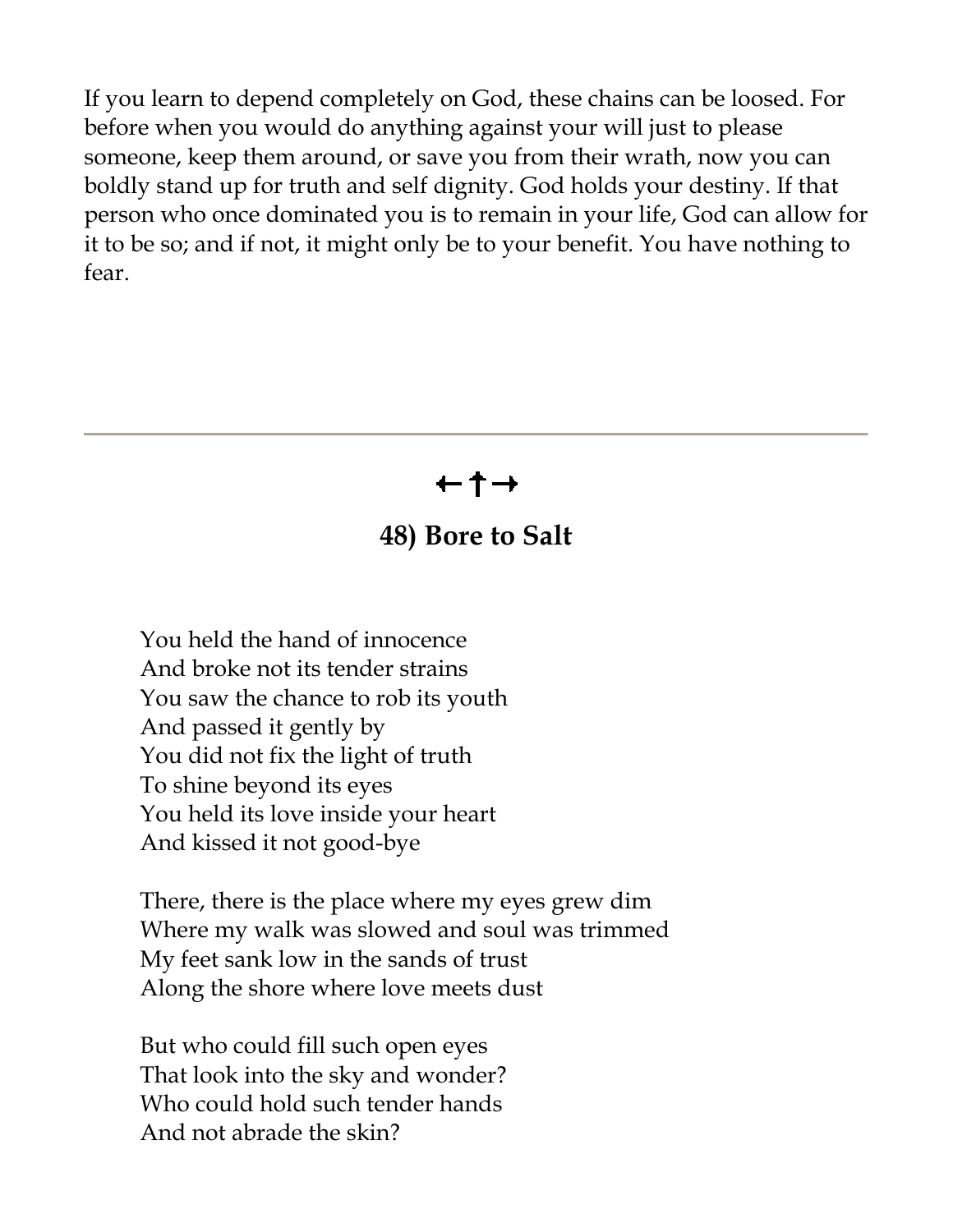# $+ + +$ **49) Barter of Fools**

There are tons of nice people, but people you can depend on are rare. It seems that the more of an attractive personality or appearance a person has the less reliable and trustworthy they are – but not always. Attractive people have so many doors opened for them that it's hard for them not to enter many of them – doing so while knowing full well that they don't have any intentions of ever returning the favor, or have any special feelings for the helpful party, while pretending that they do.

It's so easy to con, but to trade in someone's trust or affection for personal gain is foolish. The con only ends up conning himself, as the things of real value are passed over for an easier ride.

My toothless roommate, who speaks with such wisdom and verbally affirms his affections often to those who love him, also has the wonderful quality of ripping you off and then lying to you. Straight faced, eye-to-eye, he'll tell you the most elaborate story thinkable to deny the truth of what really happened, and so lessons himself in my eyes for forty bucks and a drunken stupor. Though, I've done worse.

But it's so fun to con. It feels good to be able to fool people, or to accept things not out of friendship, but out of the thrill of feeling superior or of using someone, or just for the thrill of the thing (the extracted gratuity) itself.

Then again, it feels terrible. It feels like you lose bits of yourself. It's not worth it. It doesn't feel right; but to many it may feel natural – maybe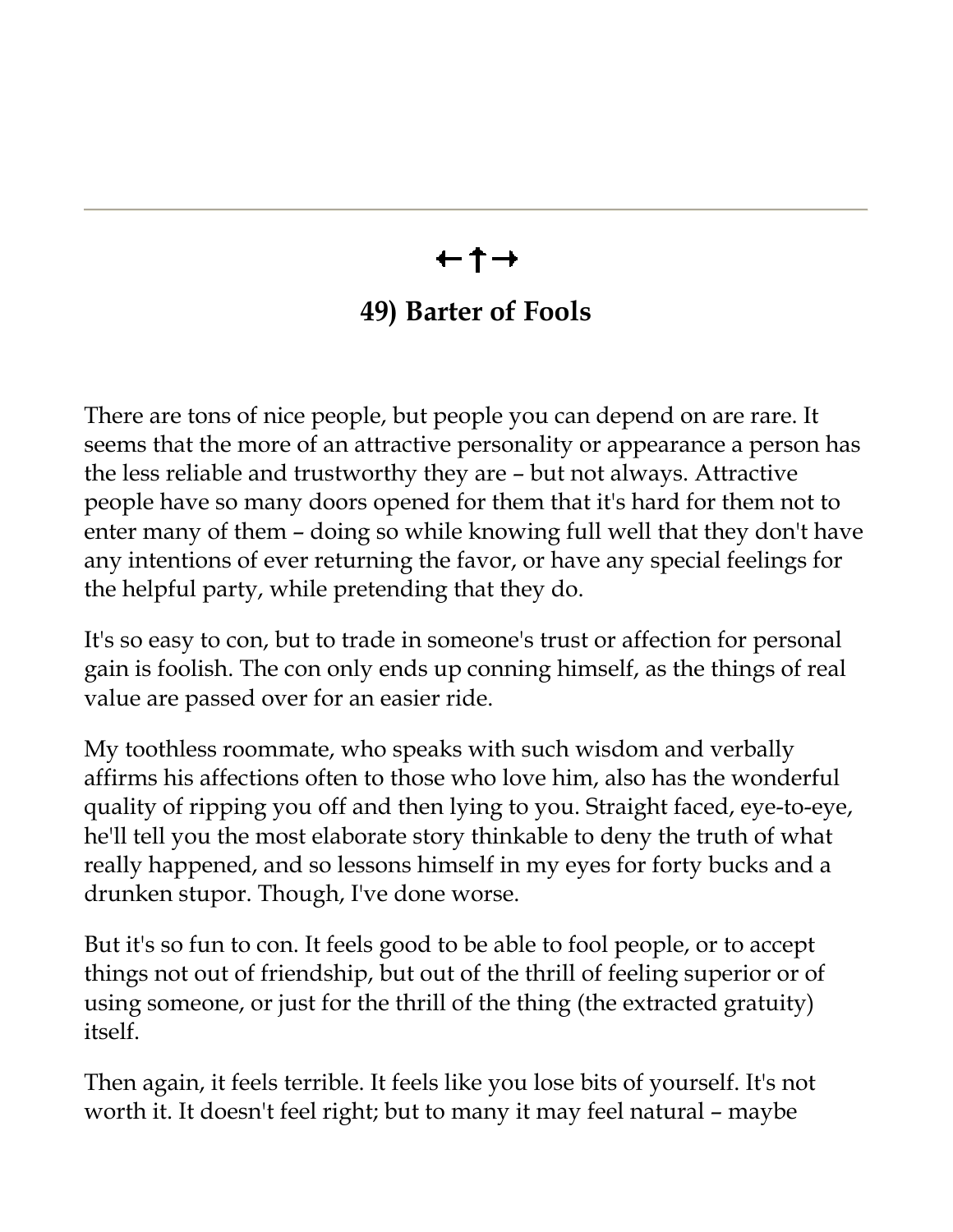because they haven't truly tasted the things of God yet. Maybe they haven't known anything of value to compare the joys of deception and manipulation to. Maybe they have no desire to find out if there is a better way; or maybe they have experienced God, but have somehow slipped away and have chosen the things of the world instead.

Many will trade love for something of much less value; but this may be because, in their present state, they don't have the ability to enjoy and cherish the love that is offered them (let alone return it). Maybe that state is away from God. Then again, many say they love and claim no allegiance to God, but does their love have the characteristics that Paul the apostle listed?

Love is patient, love is kind. It does not envy, it does not boast, it is not proud. It is not rude, it is not self-seeking, it is not easily angered, it keeps no record of wrongs. Love does not delight in evil but rejoices with the truth. It always protects, always trusts, always hopes, always perseveres. Love never fails. But where there are prophecies, they will cease; where there are tongues, they will be stilled; where there is knowledge, it will pass away.

(1 Corinthians 13:4-8, NIV version)

Or does their so-called love revolve around their own selfish wants and needs?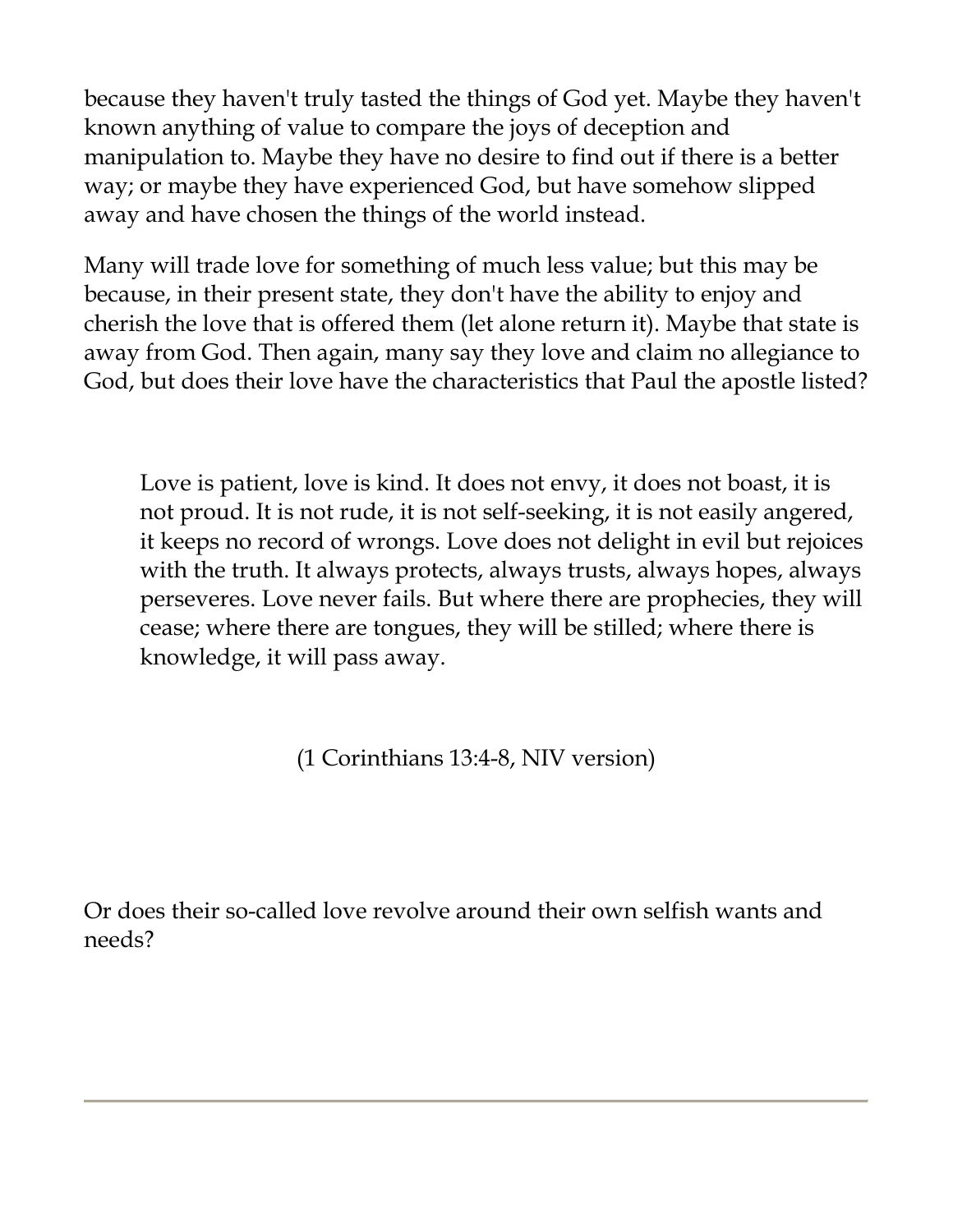## **50) Holy Veneer**

If you're a nice person for the wrong reasons, you're probably worse than a bum-crevasse; at least a bum-crevasse is honest. Some people act holy and nice and good natured and polite just to enjoy the glory they receive for being like that. They do their works of goodness for all to see. They pray aloud with long, tear jerking prayers. They love the praise they receive from all those around them.

His warm smile makes the women melt and the men admire and look up to him. "What a nice guy (or gal)," they all say to themselves as they walk through the doors being held for them.

There's nothing wrong with treating people nicely, but to act a certain way as to bring praise on your self from men is dangerous.

"Be careful not to do your `acts of righteousness' before men, to be seen by them. If you do, you will have no reward from your Father in heaven. So when you give to the needy, do not announce it with trumpets, as the hypocrites do in the synagogues and on the streets, to be honored by men. I tell you the truth, they have received their reward in full. But when you give to the needy, do not let your left hand know what your right hand is doing, so that your giving may be in secret. Then your Father, who sees what is done in secret, will reward you."

(Matthew 6:1-4, NIV version)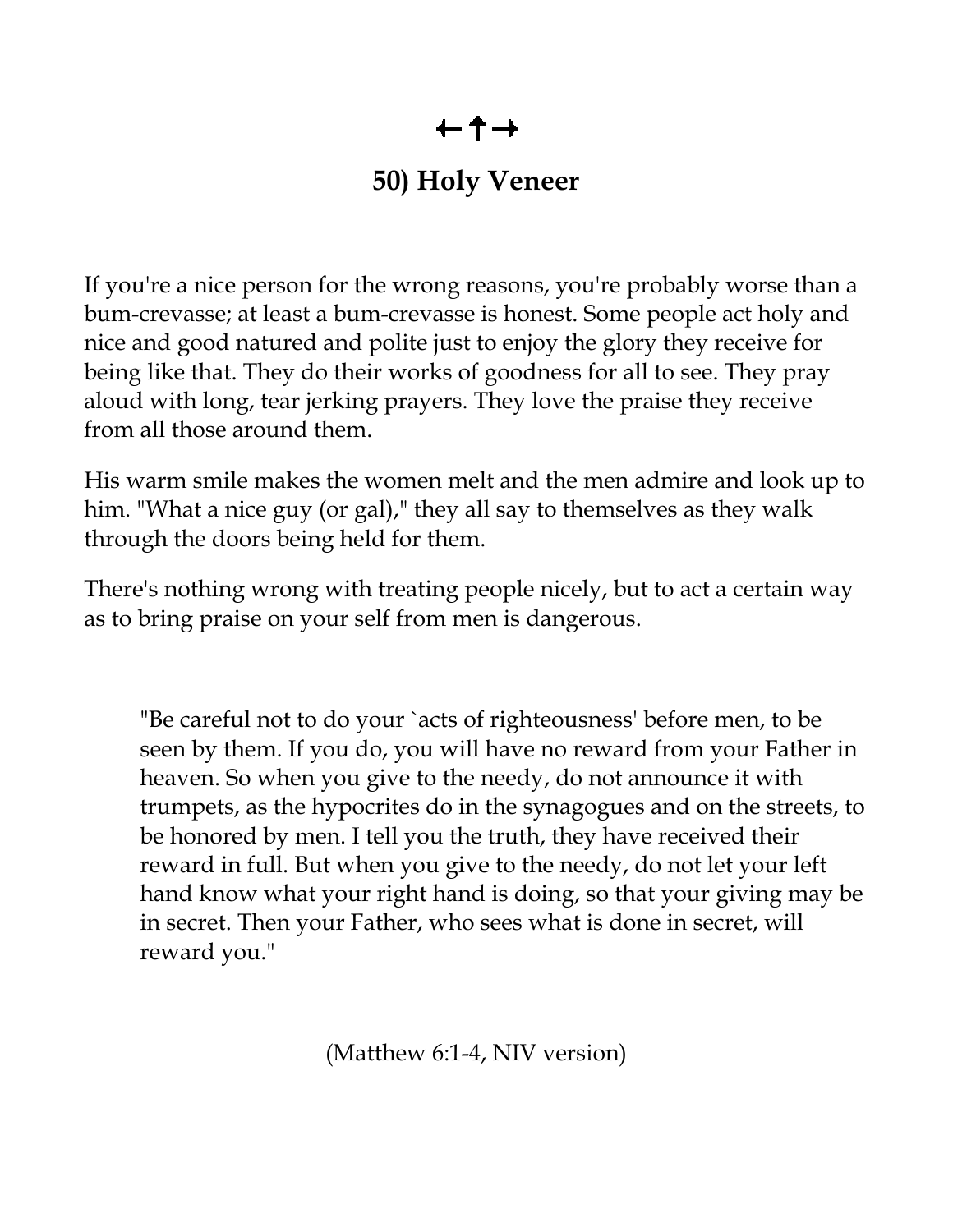I fell victim to this way of acting in the past and may again in the future. I loved being thought of as good and nice and would leap across tables to pick up someone's dropped pencil. Not because I really wanted to help, but because I wanted a certain reaction. I wanted to be honored and thought of in a certain way. I think this is as bad (or worse) as when I would do something foolish or rude or mean for attention or for a certain reaction. It's really the same thing, just more covered up.

If I'm to love, then love I will. But I hope not to love in a phony way as to bring glory to myself.

Many enjoy the church life, not particularly because they love God, but more so because they enjoy the way of life that many churches offer. It best serves their selfish wants and desires, and it gives them a feeling of superiority.

# $+ + +$

### **51) Volley of Ignorance**

People seem to have very little understanding for those they don't understand. We seem all too quick to judge and look down upon others when the only help we have to offer is a cold snarl and the words, "Just pull yourself together."

No one comes from the same background or circumstances. No two people have the exact same ability to deal with misfortune (or fortune, for that matter). We all think we know exactly what someone else's problem is, and could sum up, completely, their ailments and faults for them over breakfast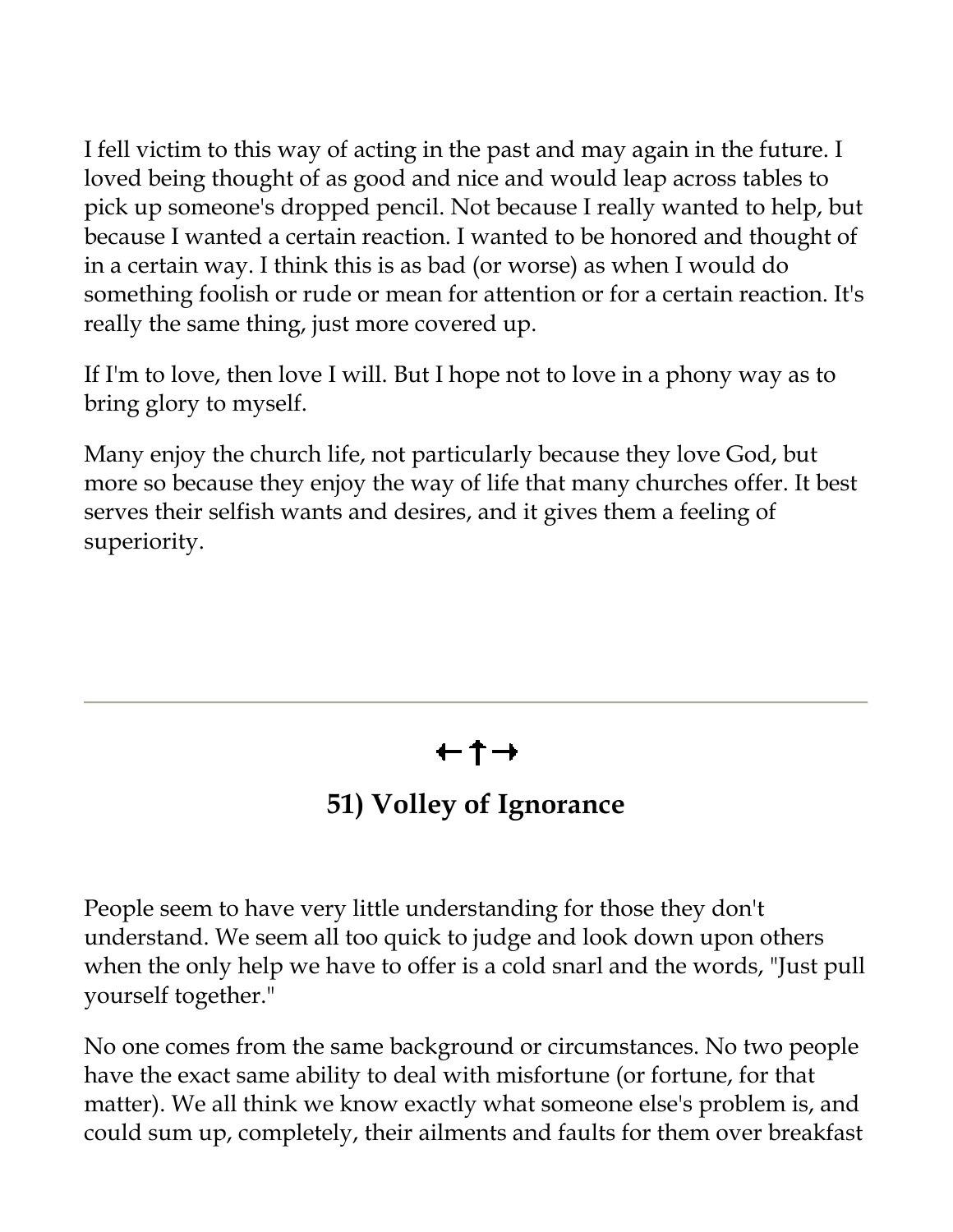with such brilliant, compassionate advice as, "All he needs is a good, swift kick in the butt," or such in-depth, analytical, benign, deductions of behavioral patterns as, "What a jerk he is."

We only see the surface. If what another has experienced (and therefore has been led to a different state of being) is foreign from what we've experienced, we rarely take this into account. If we do, we only do so falsely, as in, "I didn't have it easy and I got through all right," not even considering whether it was actually the same circumstances at all, and also neglecting to realize that people have different emotional anatomies and tolerances for pain and hardship.

"Stop judging by mere appearances, and make a right judgment."

(John 7:24, NIV version)

Such fore mentioned callused advice is more often given out of a superiority complex and the desire to hear one's own self talk, than out of truly wanting to steer a lost soul in the right direction. Sure, sometimes, hard words to another will help wake them up and do them some good, but to judge so thoughtlessly and as quickly as your knee jerks in reaction to a doctor's knee jerking device is usually futile – or even detrimental. We need to genuinely consider all aspects of a situation in greater detail, and also examine our own motives before we offer our opinions so abruptly and with such self-righteousness.

"Do not judge, or you too will be judged. For in the same way you judge others, you will be judged, and with the measure you use, it will be measured to you."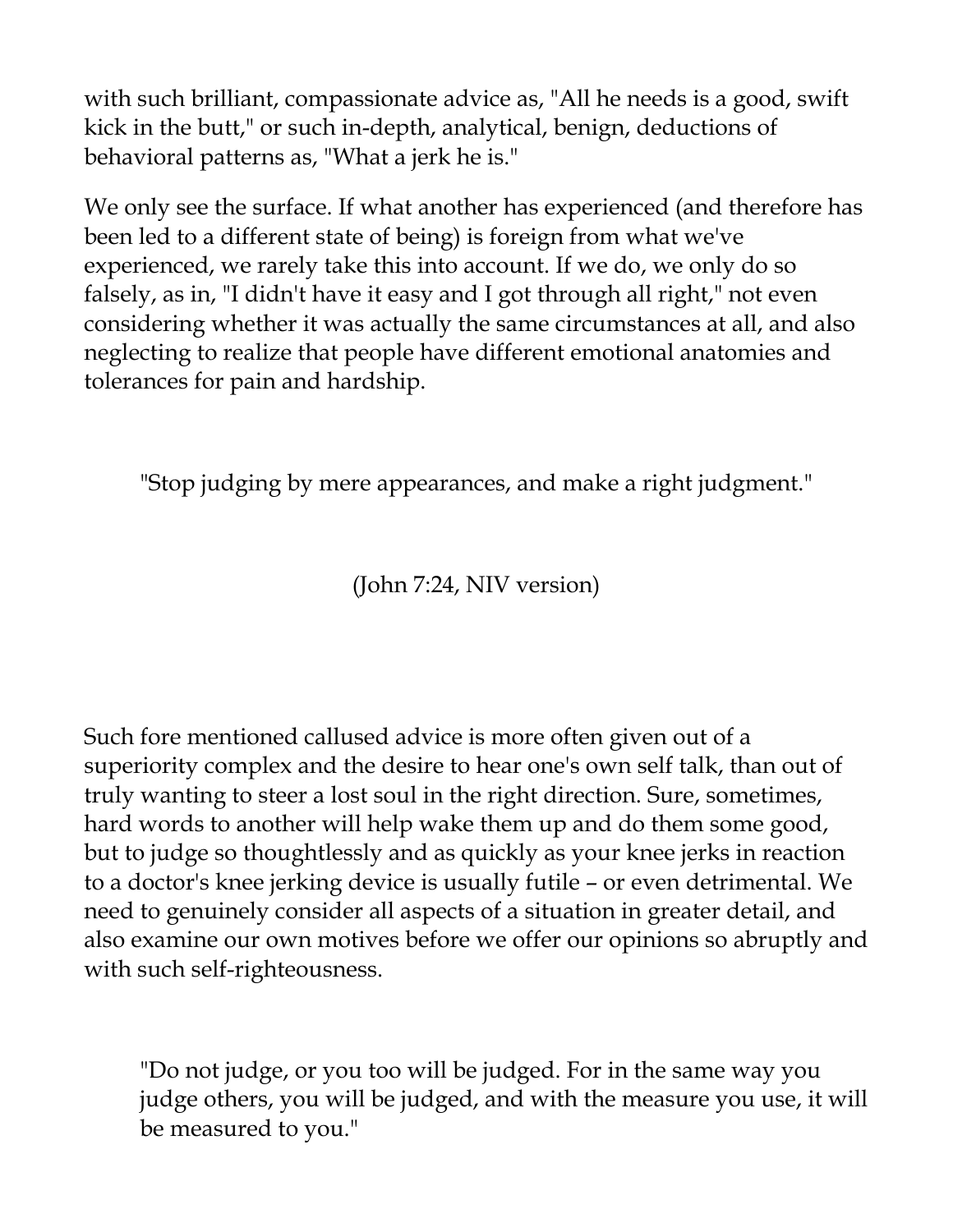#### (Matthew 7:1-2, NIV version)

Fear not, all you outcasts of the organized church and unjustly judged hooligans and rebels; God is not as devoid of compassion or as thoughtless. God is the only perfect judge.

Sam and Jill both took the same test and Sam scored a 95, while Jill scored a 50. The human teacher looked at their papers and deduced that Sam would receive an "A" mark, and Jill would receive an "F" (for fail) mark. What else could the teacher do? He had no tool to measure the brain capability of each of the two students, nor had he the insight to understand each of their pasts and how this has effected the development of their brains and their ability to study. This teacher is not even positive if one or the other has cheated. He only has so much information to go by and judges accordingly; but God has all the information to judge perfectly.

We're not all given the same abilities or circumstances, and God takes this into account.

"Again, it will be like a man going on a journey, who called his servants and entrusted his property to them. To one he gave five talents of money, to another two talents, and to another one talent, each according to his ability. Then he went on his journey. The man who had received the five talents went at once and put his money to work and gained five more. So also, the one with the two talents gained two more. But the man who had received the one talent went off, dug a hole in the ground and hid his master's money. After a long time the master of those servants returned and settled accounts with them. The man who had received the five talents brought the other five. `Master,' he said, `you entrusted me with five talents. See, I have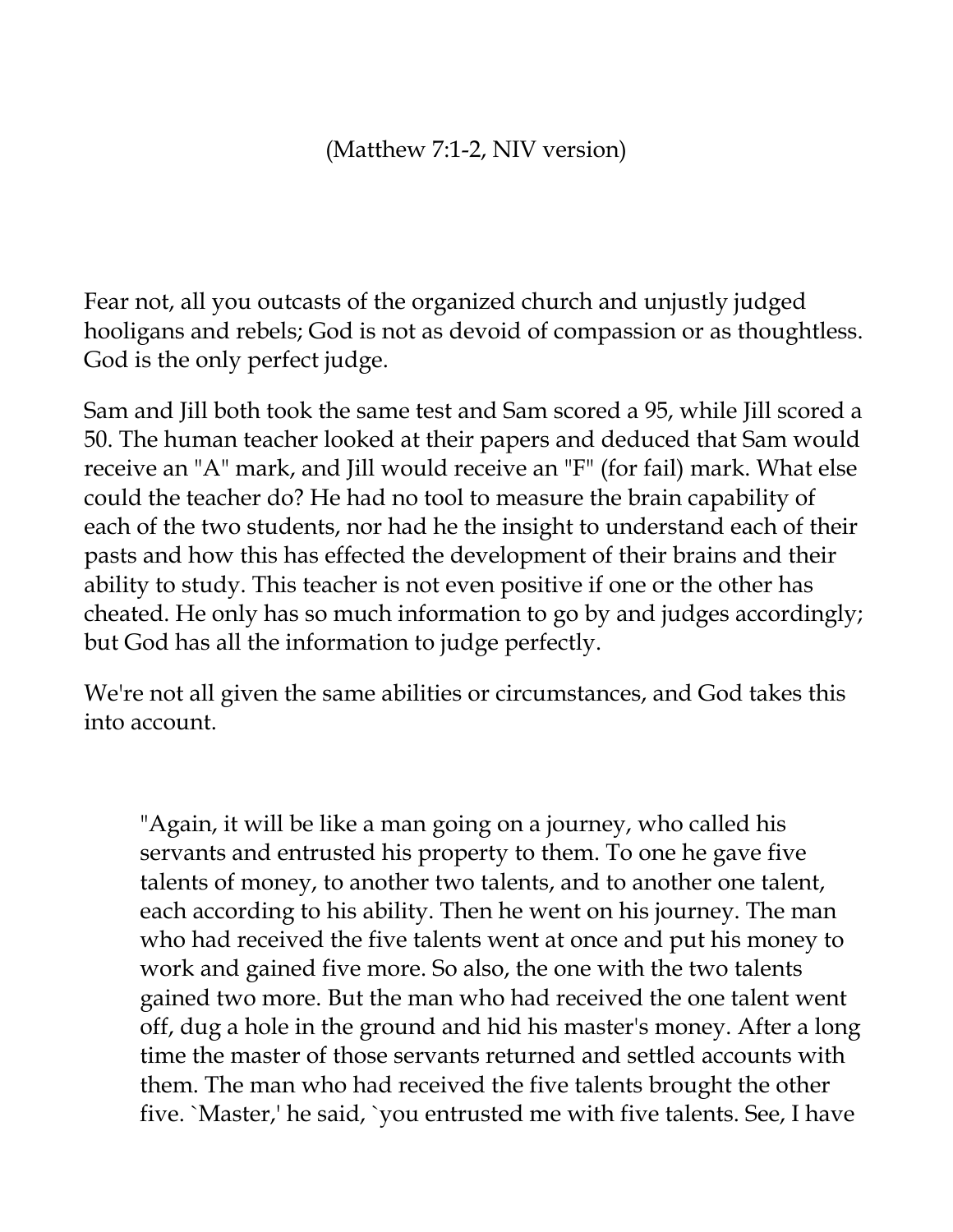gained five more.' His master replied, `Well done, good and faithful servant! You have been faithful with a few things; I will put you in charge of many things. Come and share your master's happiness!' The man with the two talents also came. `Master,' he said, `you entrusted me with two talents; see, I have gained two more.' His master replied, `Well done, good and faithful servant! You have been faithful with a few things; I will put you in charge of many things. Come and share your master's happiness!' Then the man who had received the one talent came. `Master,' he said, `I knew that you are a hard man, harvesting where you have not sown and gathering where you have not scattered seed. So I was afraid and went out and hid your talent in the ground. See, here is what belongs to you.' His master replied, `You wicked, lazy servant! So you knew that I harvest where I have not sown and gather where I have not scattered seed? Well then, you should have put my money on deposit with the bankers, so that when I returned I would have received it back with interest. Take the talent from him and give it to the one who has the ten talents. For everyone who has will be given more, and he will have an abundance. Whoever does not have, even what he has will be taken from him. And throw that worthless servant outside, into the darkness, where there will be weeping and gnashing of teeth.'"

#### (Matthew 25:14-30, NIV version)

God can see what humans can't, so rest assured that that mean minister who used to yell at you in Sunday school will not be your judge. Also, don't hold a grudge against God just because this screwed up minister yelled at you. Rest assured that God knows your difficulties and is merciful and understanding. He also offers his power to overcome even the most severe circumstances. Just ask for his help.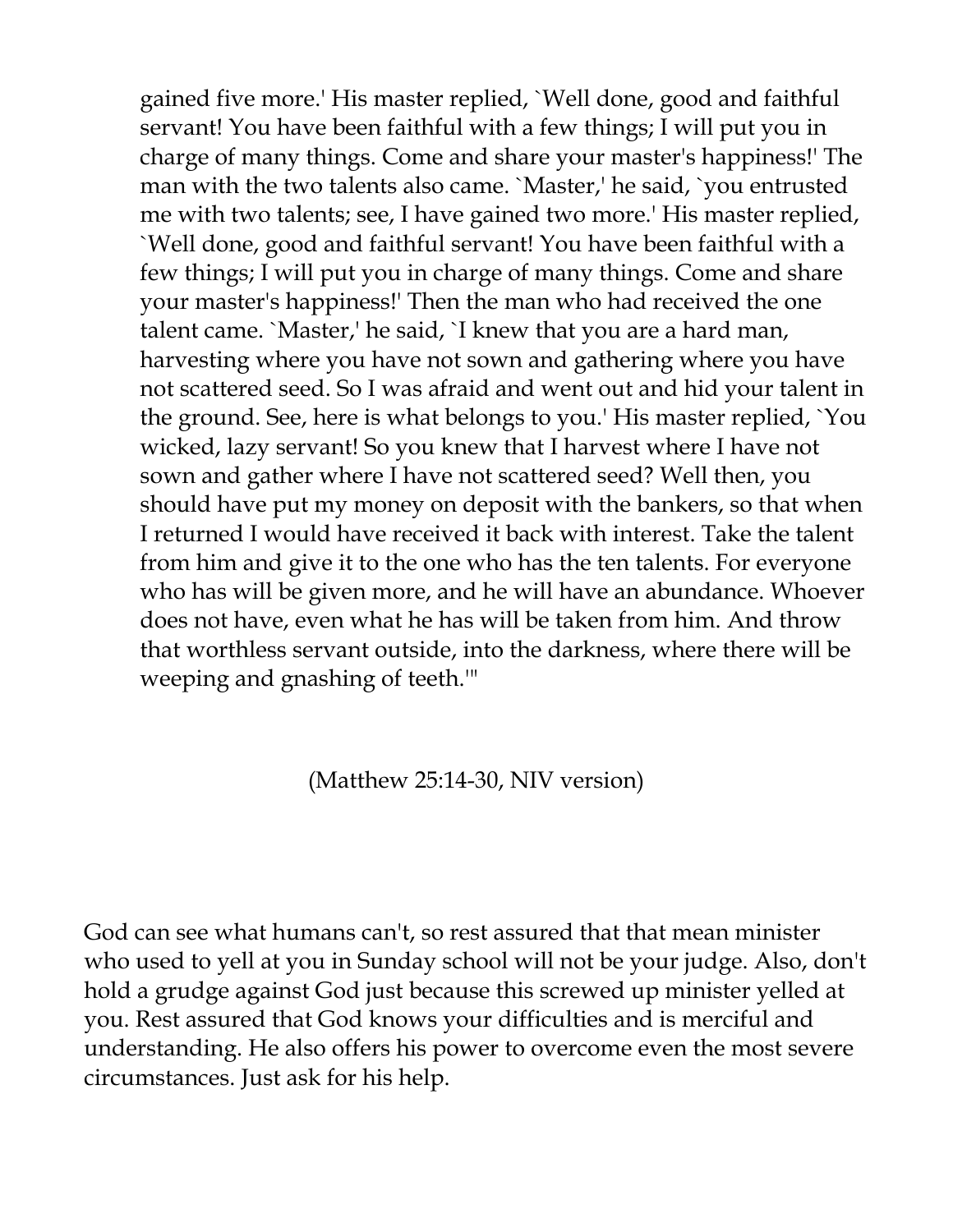It seems things have come full circle. When Jesus came to this earth as a lowly carpenter slash savior, his main adversaries were the religious leaders of the day. Jesus admonished the self-righteous and justified the sinner who realized his need for forgiveness.

When the Pharisees saw this, they asked his disciples, "Why does your teacher eat with tax collectors and `sinners'?" On hearing this, Jesus said, "It is not the healthy who need a doctor, but the sick. But go and learn what this means: `I desire mercy, not sacrifice.' For I have not come to call the righteous, but sinners."

(Matthew 9:11-13 [Hosea 6:6], NIV version)

Those who were self-content and thought they were right with God were way off the mark. Their self-righteousness and pride gave them away. Humility was only a concept unpracticed (or falsely practiced and coyly imitated). Jesus called them "whitewashed tombs" and "brood of vipers,"...

"Woe to you, teachers of the law and Pharisees, you hypocrites! You give a tenth of your spices–mint, dill and cummin. But you have neglected the more important matters of the law–justice, mercy and faithfulness. You should have practiced the latter, without neglecting the former. You blind guides! You strain out a gnat but swallow a camel. "Woe to you, teachers of the law and Pharisees, you hypocrites! You clean the outside of the cup and dish, but inside they are full of greed and self-indulgence. Blind Pharisee! First clean the inside of the cup and dish, and then the outside also will be clean. "Woe to you, teachers of the law and Pharisees, you hypocrites! You are like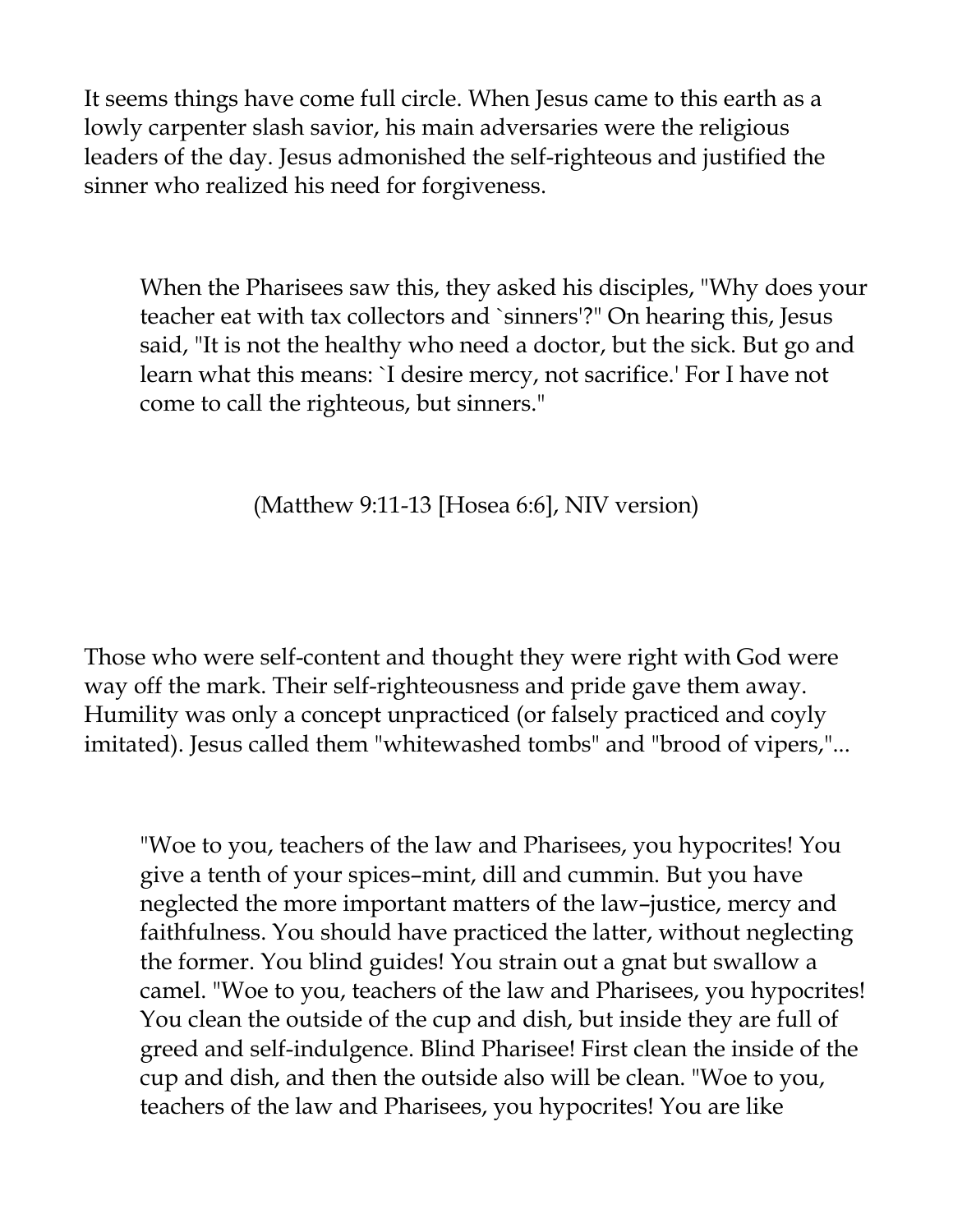whitewashed tombs, which look beautiful on the outside but on the inside are full of dead men's bones and everything unclean. In the same way, on the outside you appear to people as righteous but on the inside you are full of hypocrisy and wickedness. "Woe to you, teachers of the law and Pharisees, you hypocrites! You build tombs for the prophets and decorate the graves of the righteous. And you say, 'If we had lived in the days of our forefathers, we would not have taken part with them in shedding the blood of the prophets.' So you testify against yourselves that you are the descendants of those who murdered the prophets. Fill up, then, the measure of the sin of your forefathers! "You snakes! You brood of vipers! How will you escape being condemned to hell? Therefore I am sending you prophets and wise men and teachers. Some of them you will kill and crucify; others you will flog in your synagogues and pursue from town to town. And so upon you will come all the righteous blood that has been shed on earth, from the blood of righteous Abel to the blood of Zechariah son of Berekiah, whom you murdered between the temple and the altar. I tell you the truth, all this will come upon this generation. "O Jerusalem, Jerusalem, you who kill the prophets and stone those sent to you, how often I have longed to gather your children together, as a hen gathers her chicks under her wings, but you were not willing. Look, your house is left to you desolate. For I tell you, you will not see me again until you say, 'Blessed is he who comes in the name of the Lord.'"

(Matthew 23:23-39, NIV version)

...while accepting with open arms: prostitutes, commoners, tax collectors... etcetera (those who loved Jesus and knew they needed him and his forgiveness).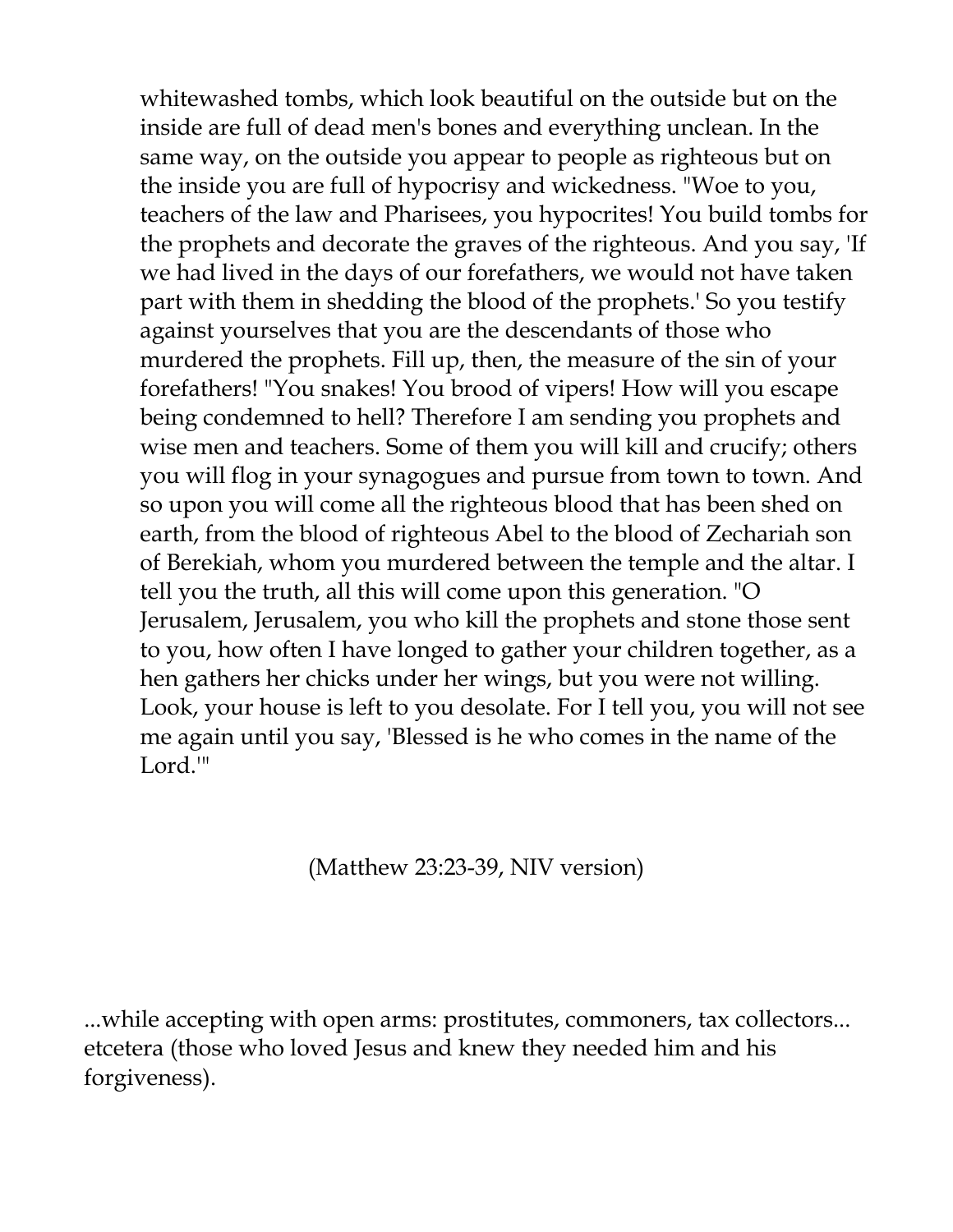While talking to the chief priests and the elders of the people, the following has been quoted.

Jesus said to them, "I tell you the truth, the tax collectors and the prostitutes are entering the kingdom of God ahead of you. For John came to you to show you the way of righteousness, and you did not believe him, but the tax collectors and the prostitutes did. And even after you saw this, you did not repent and believe him."

(Matthew 21:31-32, NIV version)

In fact, the religious leaders even accused Jesus himself of hanging out with the wrong crowd and of being a drunkard and a glutton.

"To what can I compare this generation? They are like children sitting in the marketplaces and calling out to others: `We played the flute for you, and you did not dance; we sang a dirge, and you did not mourn.' For John came neither eating nor drinking, and they say, `He has a demon.' The Son of Man came eating and drinking, and they say, `Here is a glutton and a drunkard, a friend of tax collectors and "sinners."' But wisdom is proved right by her actions."

(Matthew 11:16-19, NIV version)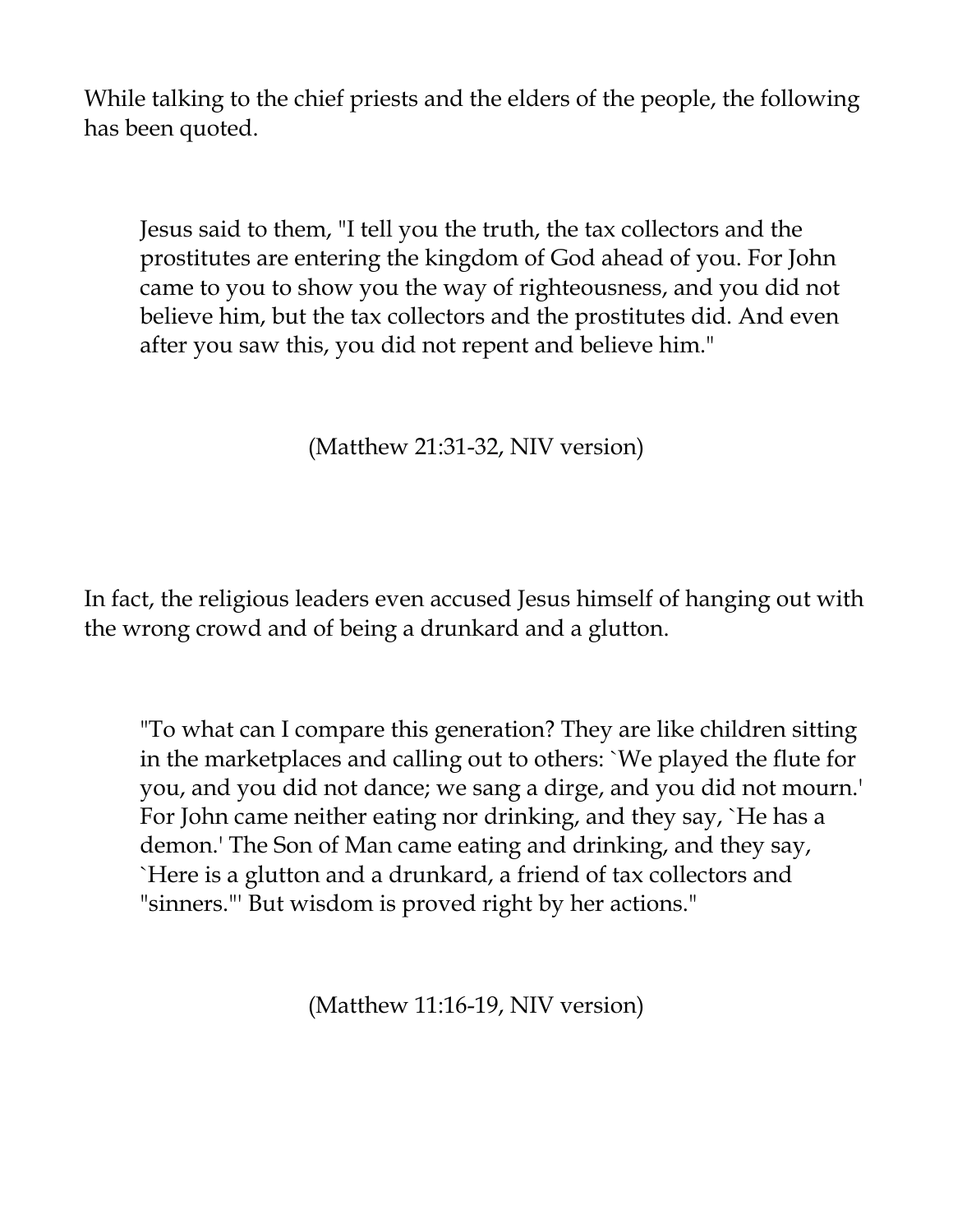Now today, things seem to have come back to the way they used to be. Much of the so-called church, that is supposed to be built around the cornerstone of Christ Jesus, has decided to ignore his teachings and mimic those of the selfish religious leaders of Christ's day instead. How could this be? How could the supposed followers of Christ praise Christ's name with such conviction and yet ignore his teaching?

"If you love me, you will obey what I command."

(John 14:15, NIV version)

In fact, many will preach Christ's teachings, but turn around and ignore them (knowingly or unknowingly). Either way, it reveals a distance in their selves from the Spirit of God.

"Not everyone who says to me, `Lord, Lord,' will enter the kingdom of heaven, but only he who does the will of my Father who is in heaven. Many will say to me on that day, `Lord, Lord, did we not prophesy in your name, and in your name drive out demons and perform many miracles?' Then I will tell them plainly, `I never knew you. Away from me, you evildoers!'"

(Matthew 7:21-23, NIV version)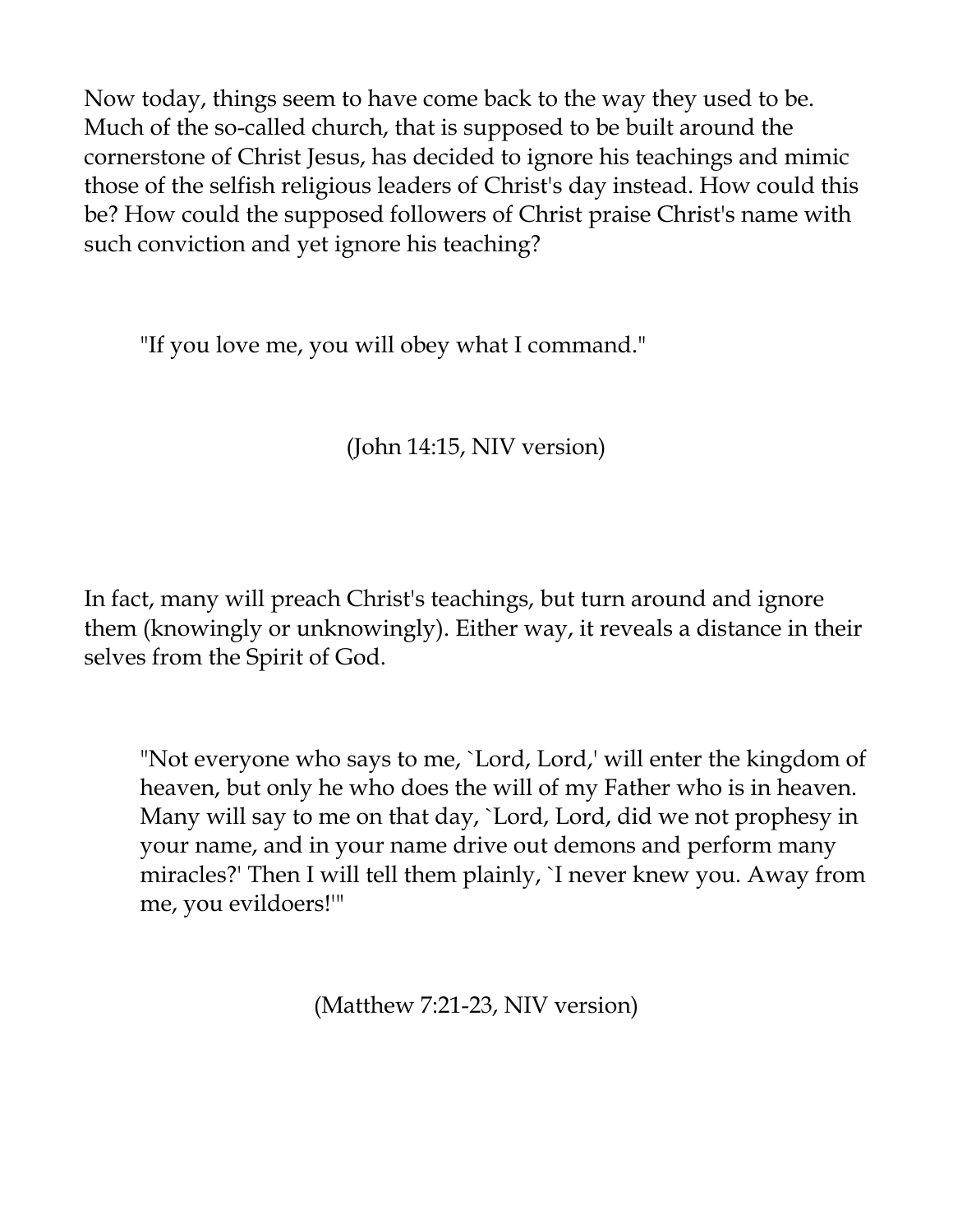This is a general painting, on my part, of some of the so-called church. I can't say precisely who is way off and who is on target because I'm unequipped to judge correctly. That's God's job (and I, myself, am aware of my own ability to be way off the mark). But I can rely on the Spirit's power of discernment and the word of God.

Dear friends, do not believe every spirit, but test the spirits to see whether they are from God, because many false prophets have gone out into the world.

(1 John 4:1, NIV version)

### $+ + +$

### **52) Pink Grenades**

Heaven's gates are stormed within Pink grenades with female pins The wholesome stores have signed their wills Gouged their eyes and spanked their pills

Who are you to lie to me, and I to float in water? Who are they to boil the sea, and taste the tails of otters?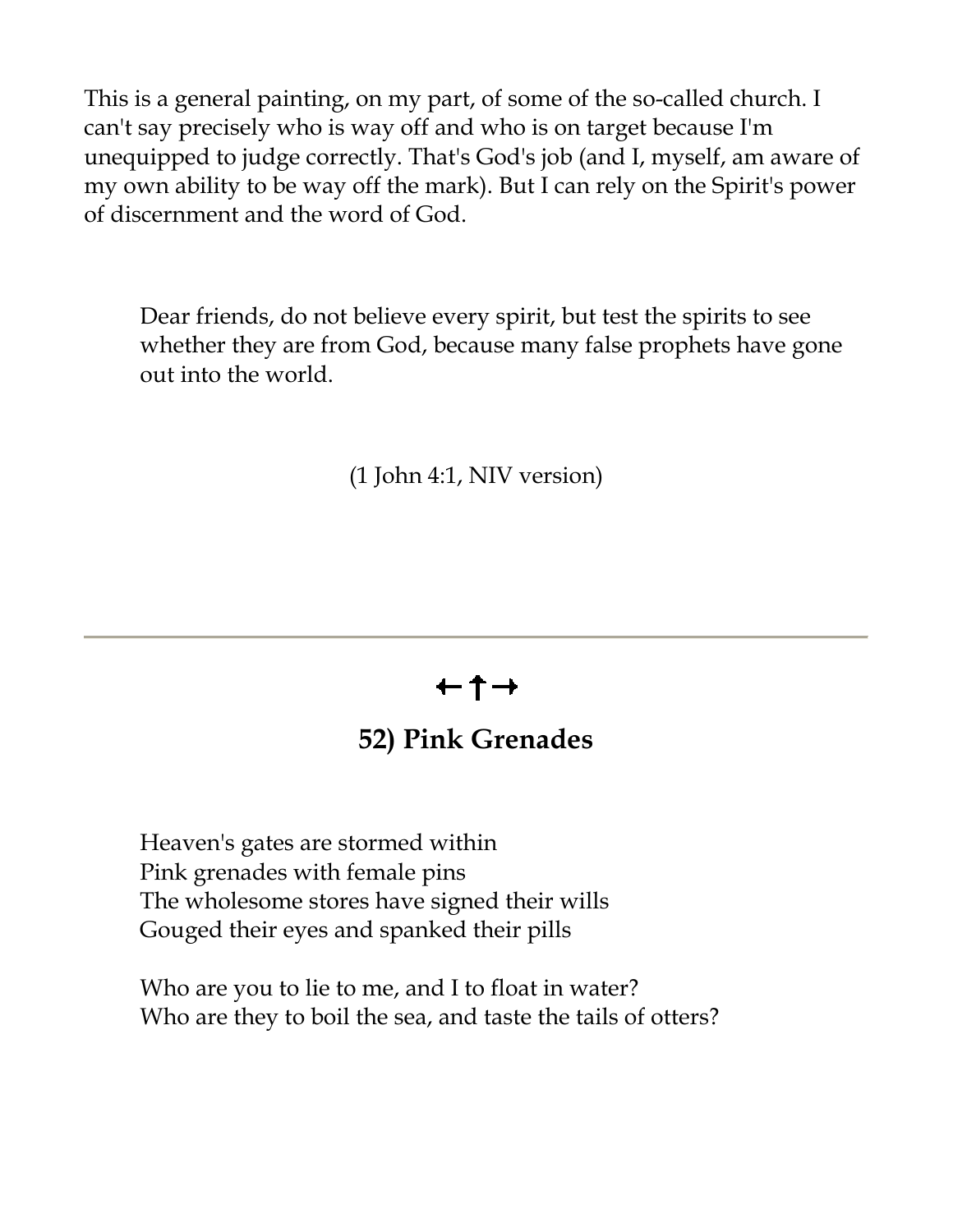# $+ \uparrow \rightarrow$

# **53) Enlightened Darkness?**

So, which is better: to try too hard to be liked by everyone, rub niceness in their faces and risk being looked upon as phony or wishy-washy; or to display all your natural reactions no matter how impolite, impatient, sinful or selfish they may be and so try too hard to be honest? Well, maybe Solomon has the answer.

In this meaningless life of mine I have seen both of these: a righteous man perishing in his righteousness, and a wicked man living long in his wickedness. Do not be overrighteous, neither be overwise–why destroy yourself? Do not be overwicked, and do not be a fool–why die before your time? It is good to grasp the one and not let go of the other. The man who fears God will avoid all [extremes].

(Ecclesiastes 7:15-18, NIV version)

As I watch an Alice Cooper Trashes the World video, I think to myself, as he commands thousands of adoring fans with his arrogant snarls and touches them with tender moments of insanity, "What honesty he has." In a way I admire his honesty. His lyrics touch on touchy subjects such as: necrophilia, women abuse, insanity and murder. It seems he's not commending such behavior nor condemning it, but rather commenting (as an actor in a play) on a theme.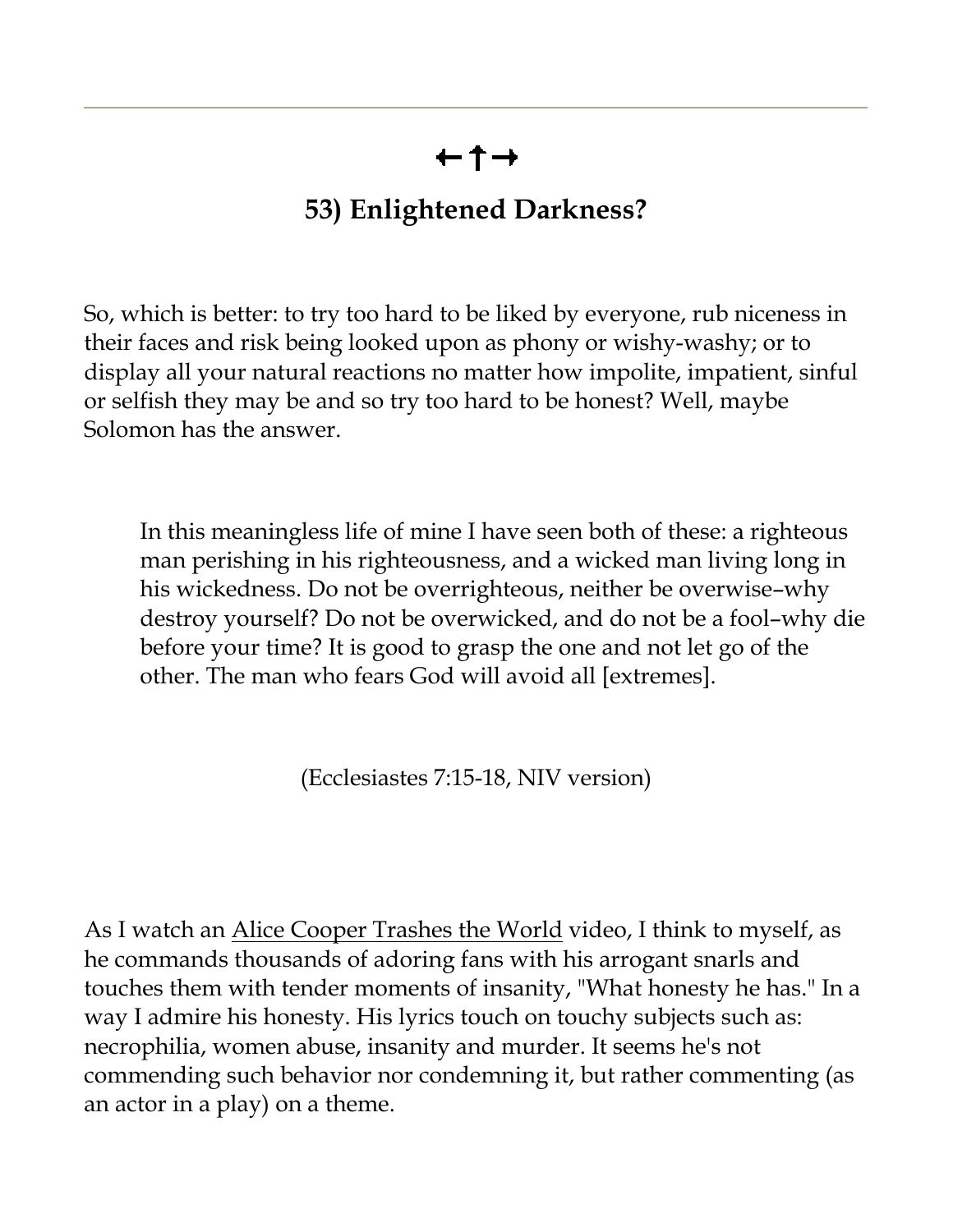I no longer write specifically about Alice Cooper for I don't know all the facts surrounding his life's experience, philosophies and point of view, nor do I even know him. I've never met him so I can't judge him or claim that the previous or following remarks have anything to do with him. They may or they may not; I don't know. I'm just talking about a general outlook on life that many seem to have, and I have had in the past.

Some would say, "By merely presenting such antics, he's commending them," and maybe he is, but the mere mention of such topics (with sometimes the addition of an answer) is all over the Scriptures. Such things exist and deserve to be dealt with. For example, listen to the harsh language God uses to illustrate his intense displeasure with an adulterous and promiscuous nation.

"Yet she became more and more promiscuous as she recalled the days of her youth, when she was a prostitute in Egypt. There she lusted after her lovers, whose genitals were like those of donkeys and whose emission was like that of horses. So you longed for the lewdness of your youth, when in Egypt your bosom was caressed and your young breasts fondled. Therefore, Oholibah, this is what the Sovereign LORD says: I will stir up your lovers against you, those you turned away from in disgust, and I will bring them against you from every side–the Babylonians and all the Chaldeans, the men of Pekod and Shoa and Koa, and all the Assyrians with them, handsome young men, all of them governors and commanders, chariot officers and men of high rank, all mounted on horses. They will come against you with weapons, chariots and wagons and with a throng of people; they will take up positions against you on every side with large and small shields and with helmets. I will turn you over to them for punishment, and they will punish you according to their standards."

(Ezekiel 23:19-24, NIV version)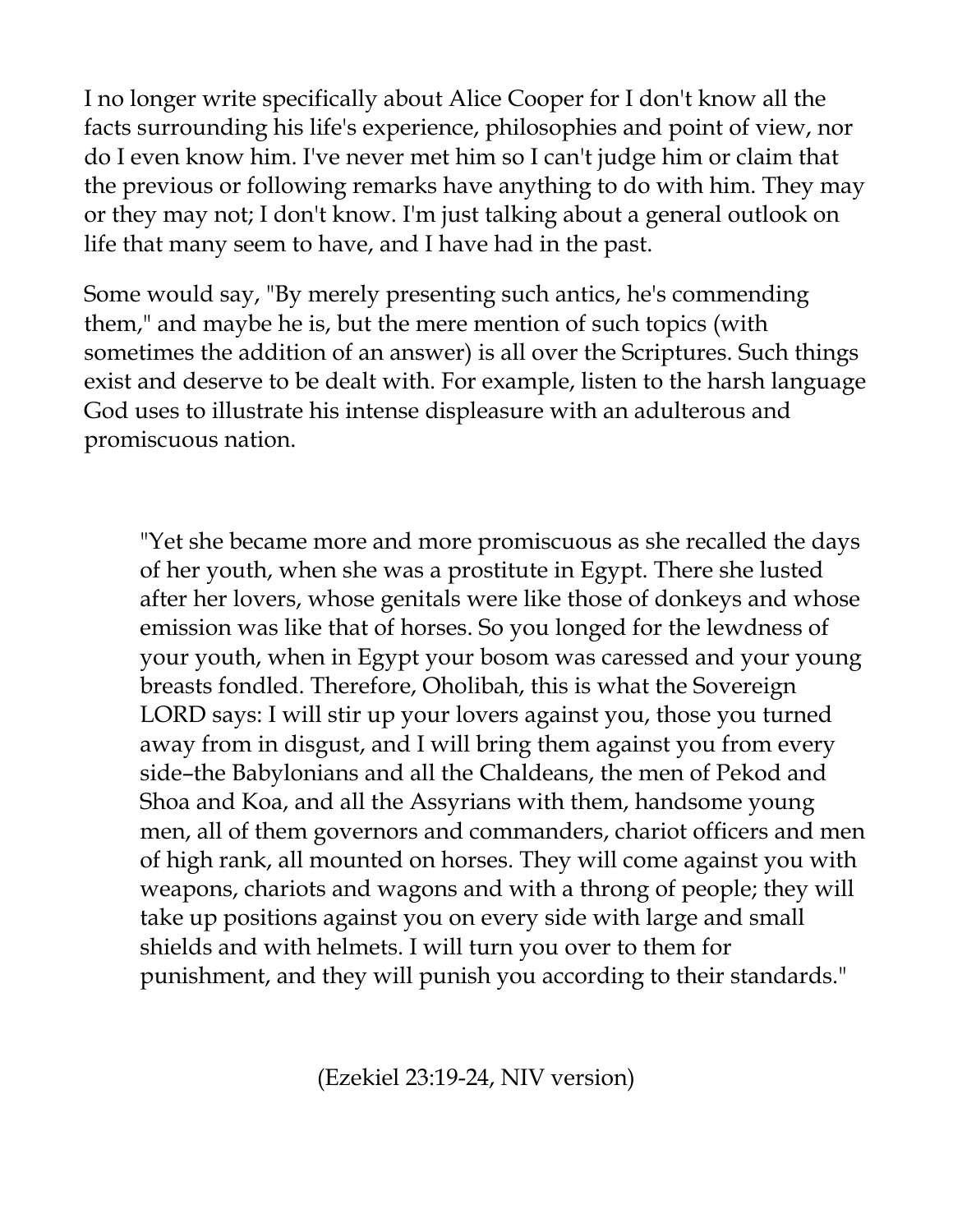"They will deal with you in hatred and take away everything you have worked for. They will leave you naked and bare, and the shame of your prostitution will be exposed. Your lewdness and promiscuity have brought this upon you, because you lusted after the nations and defiled yourself with their idols."

(Ezekiel 23:29-30, NIV version)

To merely relish in dark and evil things for their own enjoyment may show honesty with one's earthly nature, but also dishonesty with one's spiritual nature.

We may all have violent feelings and selfish, lustful, sinful desires; but to fertilize these thoughts, help them grow and let them engulf our lives, to bathe in the honesty of our own depravity without wanting or looking for an even deeper truth, may feel, in a sense, freeing for a moment, but will not lead you to the best place you could be. It's an extreme, an acknowledging of our own sinful state and relishing in it.

One who thinks such ways and acts such ways may be very persuasive and will draw many to their side. They reveal man's fleshly nature and natural selfish desires. They may try to make others feel that such desires are natural and wrongfully suppressed by God.

Honesty is often suppressed by the so-called church, but not by God. God realizes our inbred sinful desires; he acknowledges them, but also provides a way in which victory can be had over them. How? The answer is the blood of Christ and the Holy Spirit.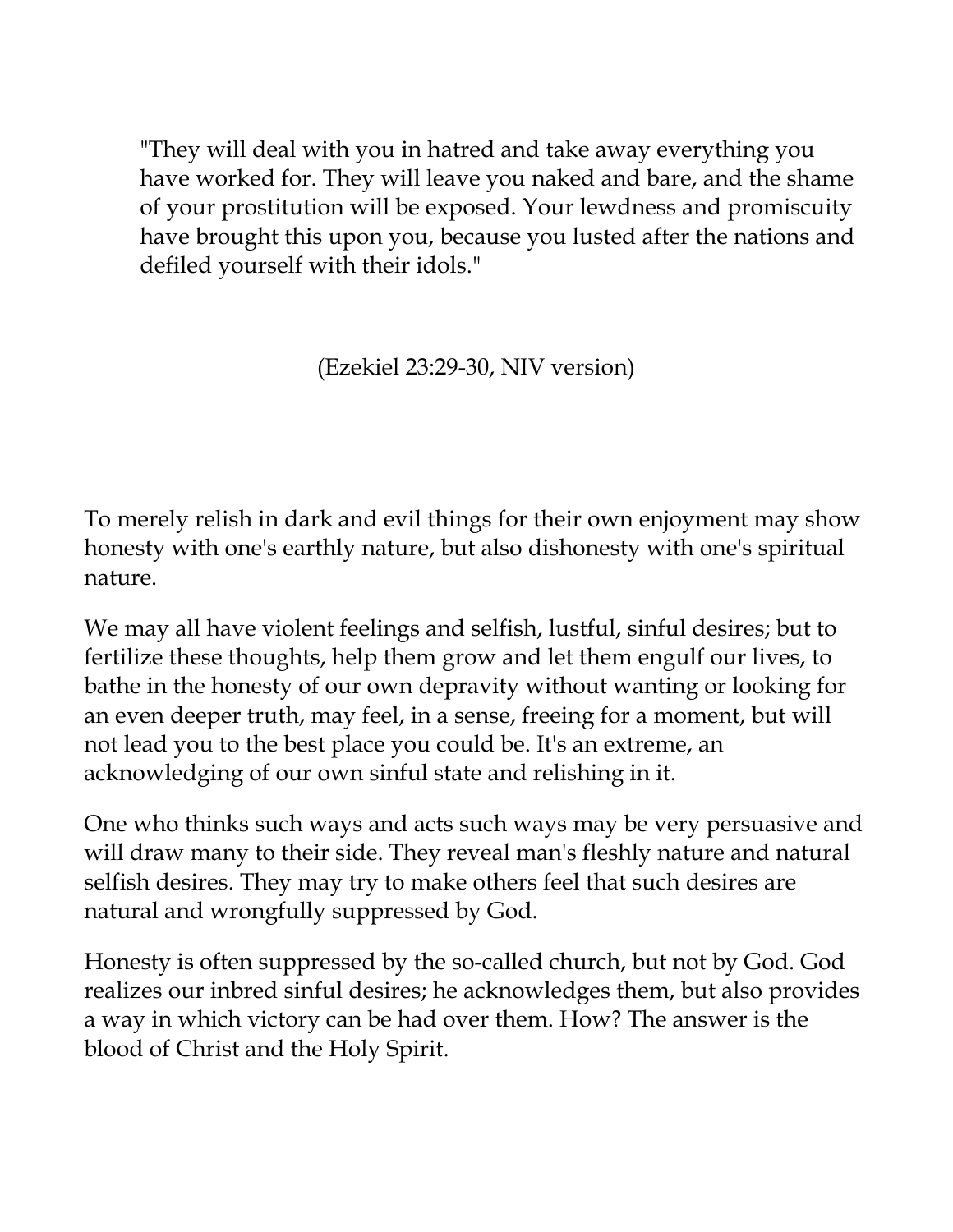# $+$  1  $+$ **54) Gray**

But what is sin, and what isn't, may be a very large, undefined, gray area. Not all things are black and white, though some are. Once the church, or anyone, starts defining the gray areas of what's right and wrong, I think they sometimes make the same mistake the Pharisees made in their day.

The Pharisees and the teachers of the law had tons of rules. Every gray area or unclear situation was made "clear" by man; and to disagree with their clarifications of such gray areas would be considered (it seems in some cases beyond a thought of the matter) wrong.

Again, the church often chooses to mimic Jesus' adversaries rather than Jesus himself, or his disciples and apostles. Today we have (in many churches) a clearly defined list describing what certain actions, which are not specifically defined in Scripture, should be treated as.

Jesus replied, "And you experts in the law, woe to you, because you load people down with burdens they can hardly carry, and you yourselves will not lift one finger to help them."

(Luke 11:46, NIV version)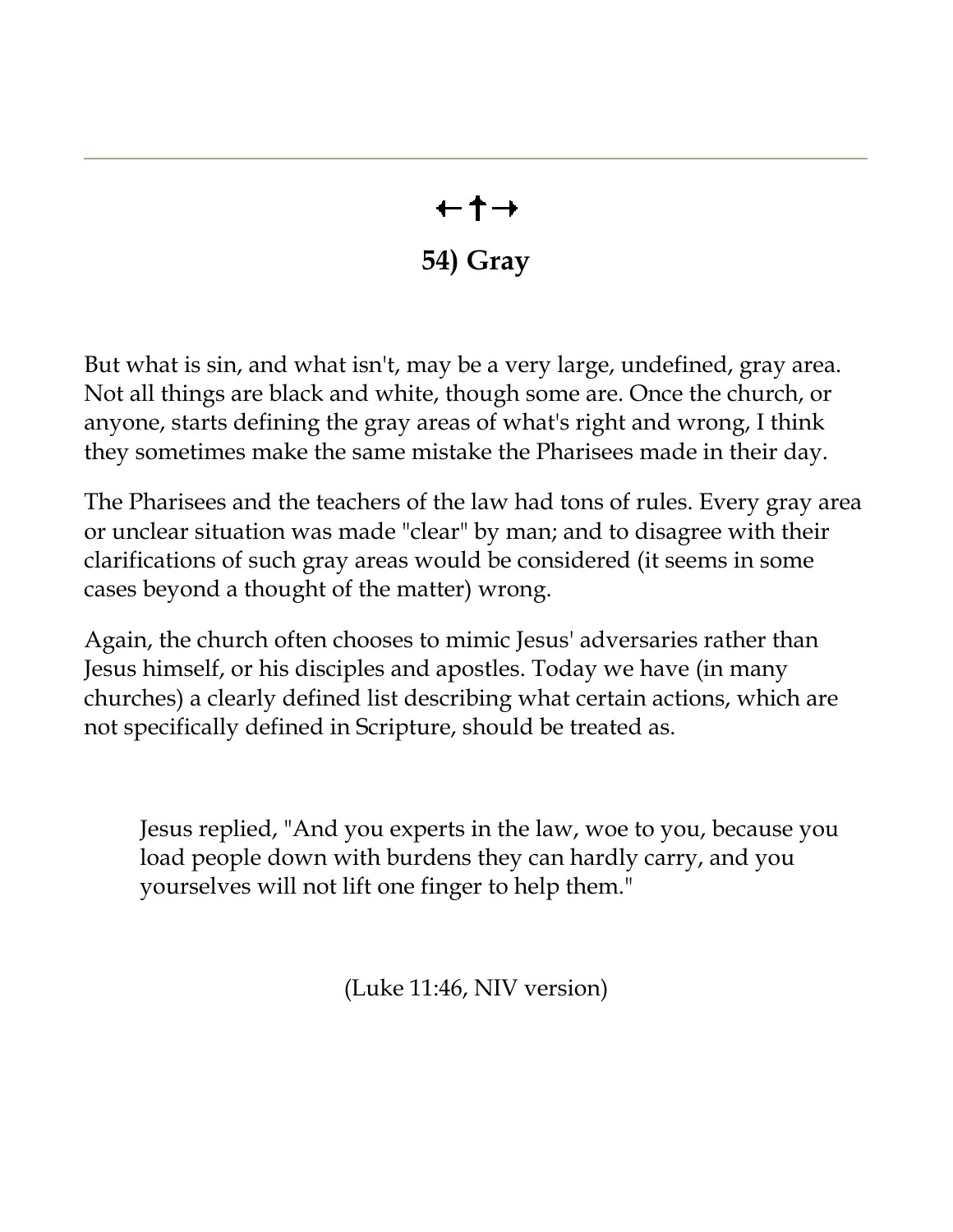We need to depend on the Holy Spirit to convince each of us individually what color gray should be turned into or not turned into.

Accept him whose faith is weak, without passing judgment on disputable matters. One man's faith allows him to eat everything, but another man, whose faith is weak, eats only vegetables. The man who eats everything must not look down on him who does not, and the man who does not eat everything must not condemn the man who does, for God has accepted him. Who are you to judge someone else's servant? To his own master he stands or falls. And he will stand, for the Lord is able to make him stand. One man considers one day more sacred than another; another man considers every day alike. Each one should be fully convinced in his own mind. He who regards one day as special, does so to the Lord. He who eats meat, eats to the Lord, for he gives thanks to God; and he who abstains, does so to the Lord and gives thanks to God. For none of us lives to himself alone and none of us dies to himself alone. If we live, we live to the Lord; and if we die, we die to the Lord. So, whether we live or die, we belong to the Lord. For this very reason, Christ died and returned to life so that he might be the Lord of both the dead and the living. You, then, why do you judge your brother? Or why do you look down on your brother? For we will all stand before God's judgment seat. It is written: "`As surely as I live,' says the Lord, `every knee will bow before me; every tongue will confess to God.'" So then, each of us will give an account of himself to God. Therefore let us stop passing judgment on one another. Instead, make up your mind not to put any stumbling block or obstacle in your brother's way. As one who is in the Lord Jesus, I am fully convinced that no food is unclean in itself. But if anyone regards something as unclean, then for him it is unclean. If your brother is distressed because of what you eat, you are no longer acting in love. Do not by your eating destroy your brother for whom Christ died. Do not allow what you consider good to be spoken of as evil. For the kingdom of God is not a matter of eating and drinking, but of righteousness, peace and joy in the Holy Spirit, because anyone who serves Christ in this way is pleasing to God and approved by men. Let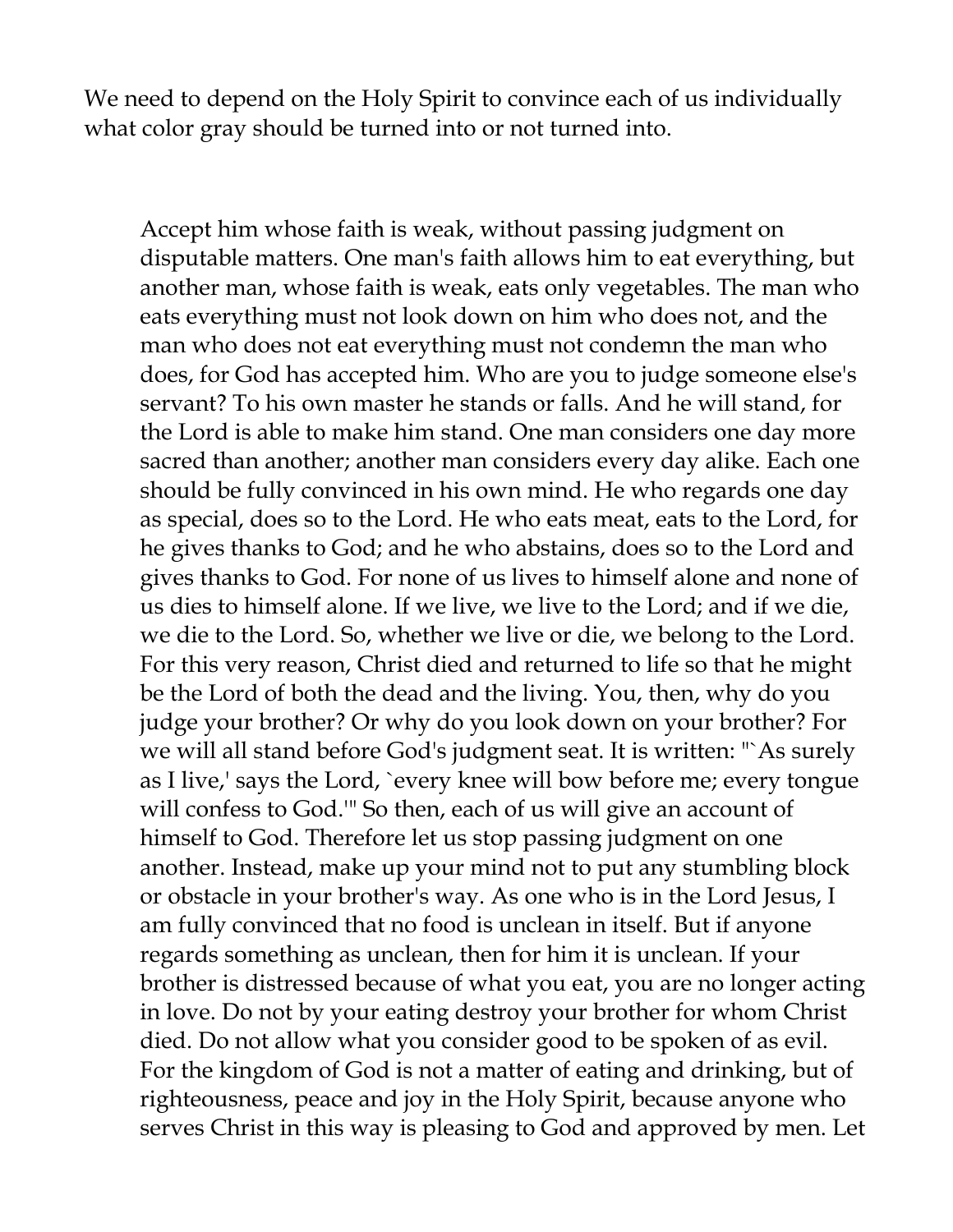us therefore make every effort to do what leads to peace and to mutual edification. Do not destroy the work of God for the sake of food. All food is clean, but it is wrong for a man to eat anything that causes someone else to stumble. It is better not to eat meat or drink wine or to do anything else that will cause your brother to fall. So whatever you believe about these things keep between yourself and God. Blessed is the man who does not condemn himself by what he approves. But the man who has doubts is condemned if he eats, because his eating is not from faith; and everything that does not come from faith is sin.

(Romans 14 [Isaiah 45:23], NIV version)

# $+ + +$ **55) Pointless Ritual**

A pointless ritual: to even try to find a job in this freuqing economy. For those who are sick of me writing about how strong I feel by the Spirit's power, you may soon have good news. I feel anger having its way with me again. It seems there's a conspiracy: everyone has gotten together and decided that I am never to win.

The best thing I could do is lie on the floor (or my bed) and cry for help and comfort from my God; I know he would hear me. Instead, I have purchased a bottle of Sambuca, after an angry, frustrated walk to the liquor store, hoping all the way that someone would say something discourteous to me so I could explode.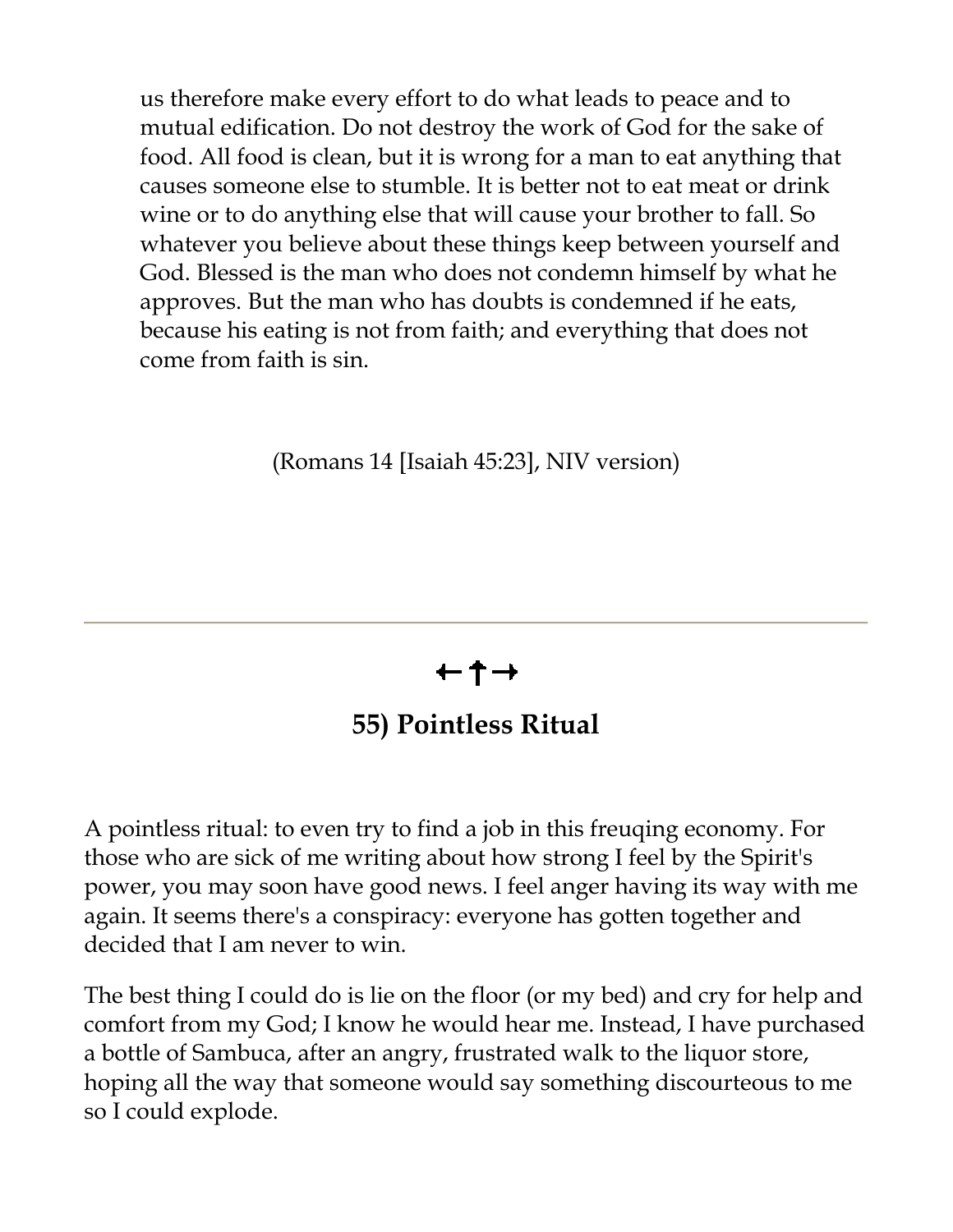But before you sing dirges and put on sackcloth for my account, I'll stop complaining. I was going to say I'm sick of writing, but I'm afraid you'd rise from your seat and applaud in agreement.

While things aren't so bad, God seems a little further away from me than before. This is only my fault, I realize. I have given into sin and have not leaned heavily on God for help to deliver me from my dreary circumstances. I also realize that to go down the road of anger, lust, booze and depression is futile, and have already decided in the course of writing this not to indulge myself farther on this or any road that God has not built – but I will finish my Sambuca, it's only 50 milliliters.

I see that I know very little and have much to learn. The more that I think I know, the less I really know. I also see that I could use a break.

When I get miserable and angry, I'm better off away from people (though people do respect you when you're angry). I'd rather have respect than false sympathy or fake hellos, but respect deemed from anger is more so fear not respect – so God, help me.

### $+ + +$

### **56) Majestic Overtones**

Scripture (the Bible – Old and New Testaments) never seems to exhaust its treasures of knowledge, wisdom and inspiration. The more that I make the effort to stay close to God (which can take very little effort at all, equal to that of making a friend feel welcome) and do not give into my bent towards disobeying God (therefore sin), the more Scripture seems to open up to me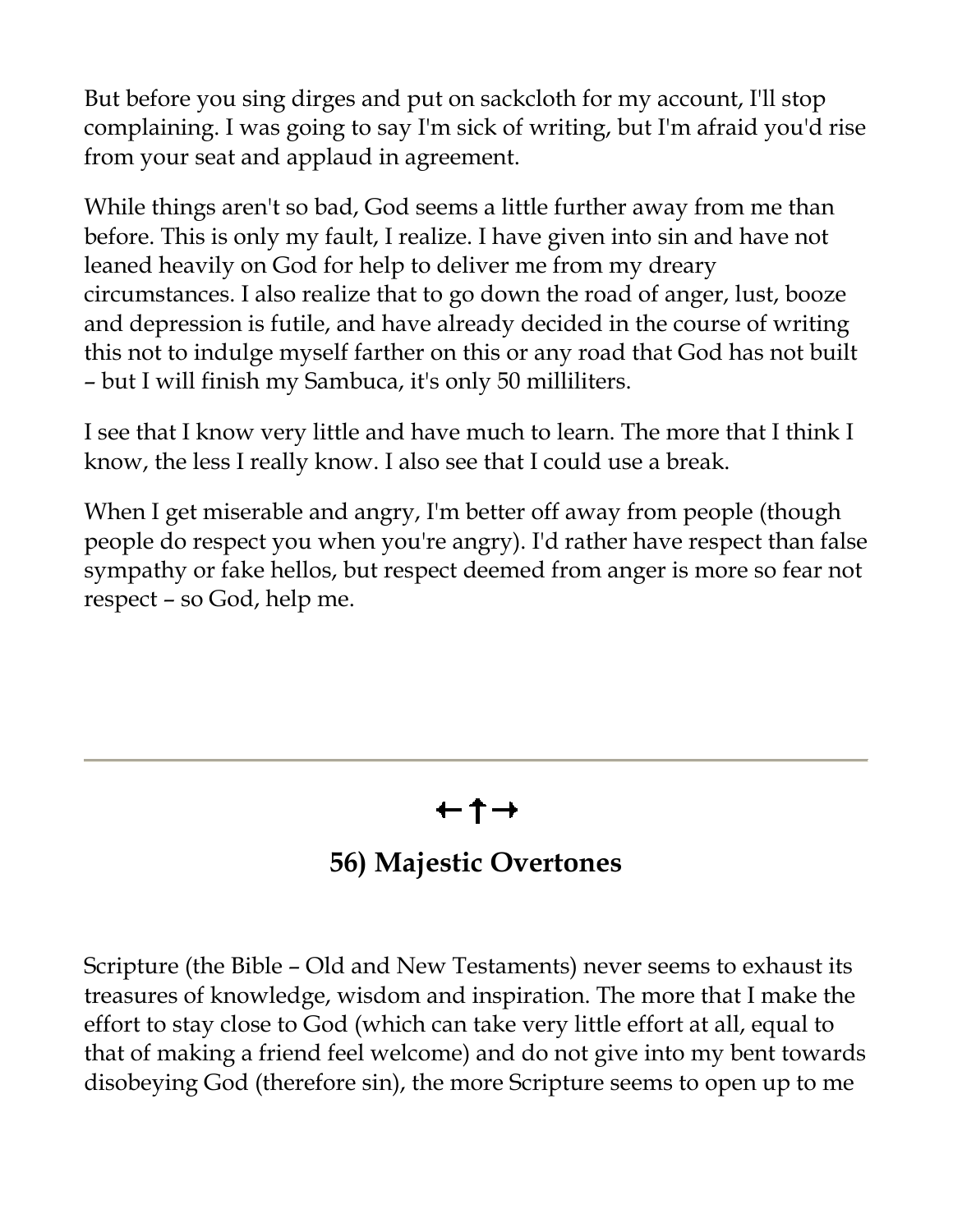– showing me unfathomable truths, so clear and applicable to my life that it is frightening, as if God is speaking directly to me.

I believe God uses the Scriptures to speak to us individually, as well as by using newspaper, radio, baby drool, soap scum or whatever he chooses. There may be a divine message behind much more than what we are willing to see. Being open to God is the key to reading the signs he places around us (and maybe the deciding factor in whether these signs, to aid us, are even placed at all), as the Holy Spirit interprets these every day or extraordinary occurrences into road signs of his plan for our lives.

But anyway, one chapter really hit me the other day.

I am the man who has seen affliction by the rod of his wrath. He has driven me away and made me walk in darkness rather than light; indeed, he has turned his hand against me again and again, all day long. He has made my skin and my flesh grow old and has broken my bones. He has besieged me and surrounded me with bitterness and hardship. He has made me dwell in darkness like those long dead. He has walled me in so I cannot escape; he has weighed me down with chains. Even when I call out or cry for help, he shuts out my prayer. He has barred my way with blocks of stone; he has made my paths crooked. Like a bear lying in wait, like a lion in hiding, he dragged me from the path and mangled me and left me without help. He drew his bow and made me the target for his arrows. He pierced my heart with arrows from his quiver. I became the laughingstock of all my people; they mock me in song all day long. He has filled me with bitter herbs and sated me with gall. He has broken my teeth with gravel; he has trampled me in the dust. I have been deprived of peace; I have forgotten what prosperity is. So I say, "My splendor is gone and all that I had hoped from the LORD." I remember my affliction and my wandering, the bitterness and the gall. I well remember them, and my soul is downcast within me. Yet this I call to mind and therefore I have hope: Because of the LORD's great love we are not consumed, for his compassions never fail. They are new every morning; great is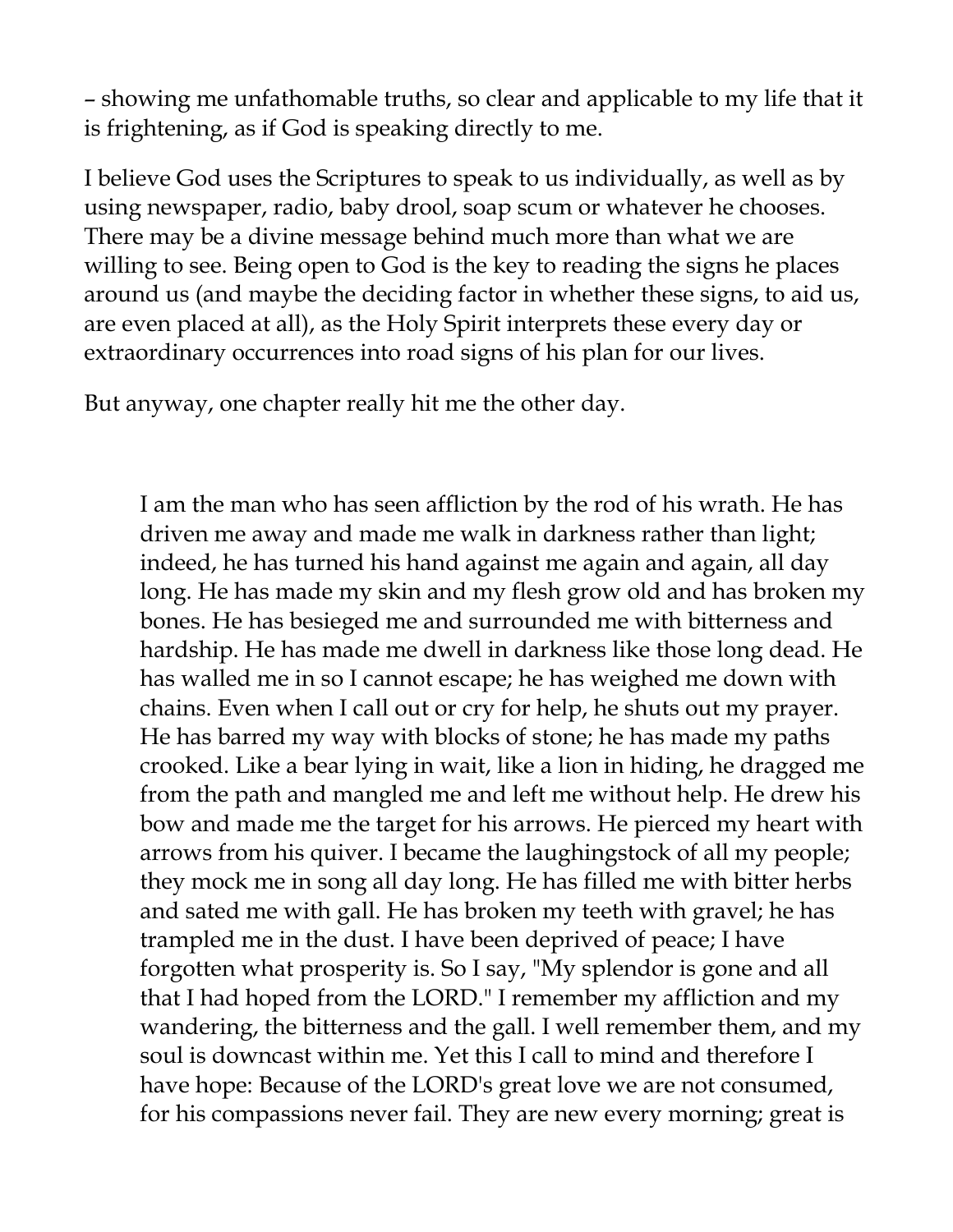your faithfulness. I say to myself, "The LORD is my portion; therefore I will wait for him." The LORD is good to those whose hope is in him, to the one who seeks him; it is good to wait quietly for the salvation of the LORD. It is good for a man to bear the yoke while he is young. Let him sit alone in silence, for the LORD has laid it on him. Let him bury his face in the dust–there may yet be hope. Let him offer his cheek to one who would strike him, and let him be filled with disgrace. For men are not cast off by the Lord forever. Though he brings grief, he will show compassion, so great is his unfailing love. For he does not willingly bring affliction or grief to the children of men. To crush underfoot all prisoners in the land, to deny a man his rights before the Most High, to deprive a man of justice–would not the Lord see such things? Who can speak and have it happen if the Lord has not decreed it? Is it not from the mouth of the Most High that both calamities and good things come? Why should any living man complain when punished for his sins? Let us examine our ways and test them, and let us return to the LORD. Let us lift up our hearts and our hands to God in heaven, and say: "We have sinned and rebelled and you have not forgiven. You have covered yourself with anger and pursued us; you have slain without pity. You have covered yourself with a cloud so that no prayer can get through. You have made us scum and refuse among the nations. All our enemies have opened their mouths wide against us. We have suffered terror and pitfalls, ruin and destruction." Streams of tears flow from my eyes because my people are destroyed. My eyes will flow unceasingly, without relief, until the LORD looks down from heaven and sees. What I see brings grief to my soul because of all the women of my city. Those who were my enemies without cause hunted me like a bird. They tried to end my life in a pit and threw stones at me; the waters closed over my head, and I thought I was about to be cut off. I called on your name, O LORD, from the depths of the pit. You heard my plea: "Do not close your ears to my cry for relief." You came near when I called you, and you said, "Do not fear." O Lord, you took up my case; you redeemed my life. You have seen, O LORD, the wrong done to me. Uphold my cause! You have seen the depth of their vengeance, all their plots against me. O LORD, you have heard their insults, all their plots against me–what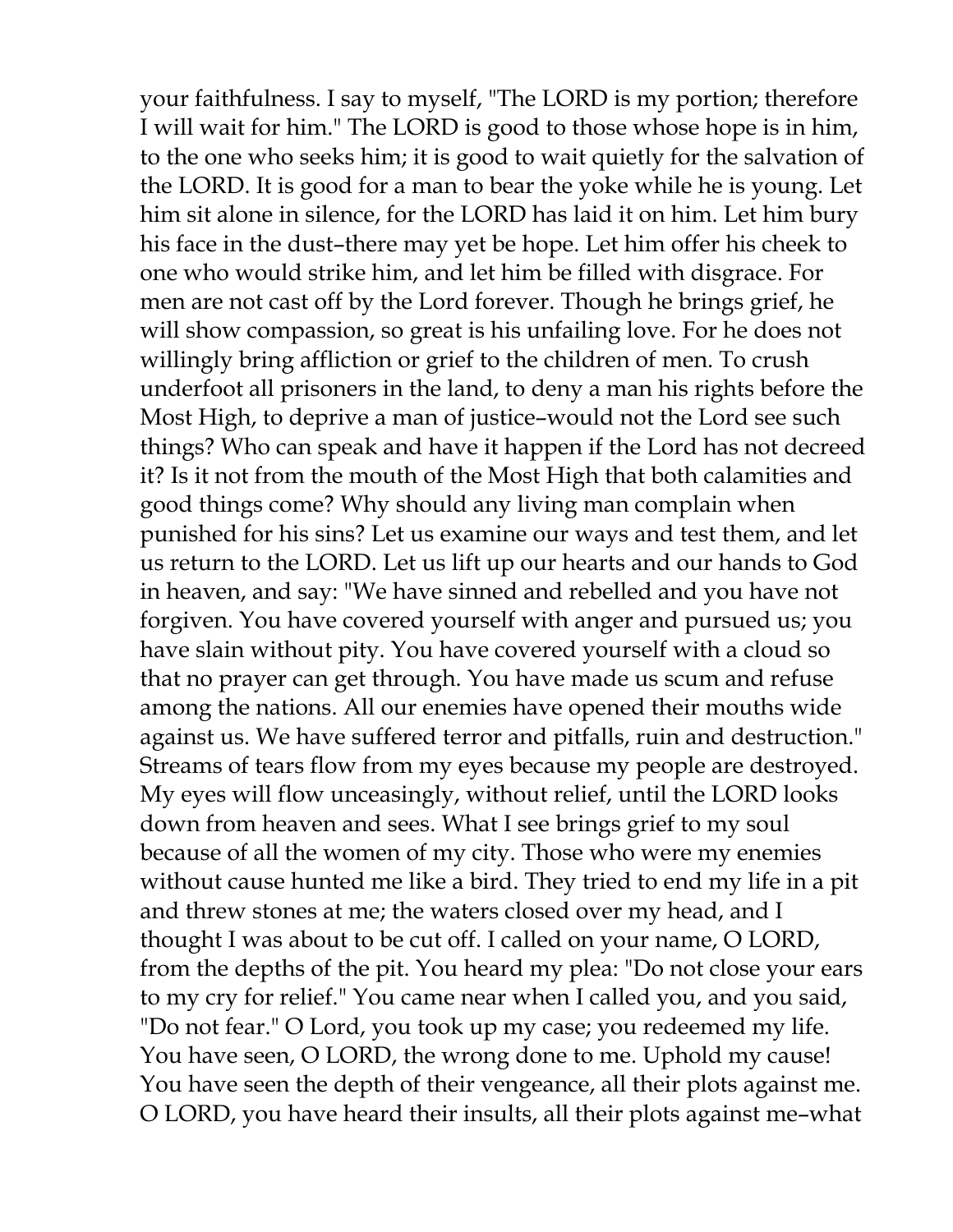my enemies whisper and mutter against me all day long. Look at them! Sitting or standing, they mock me in their songs. Pay them back what they deserve, O LORD, for what their hands have done. Put a veil over their hearts, and may your curse be on them! Pursue them in anger and destroy them from under the heavens of the LORD.

(Lamentations 3, NIV version)

The ability to rub our faces in the dust and wait quietly for the Lord to come and free us from our present dismal situation is as rare as the commonness of our inclination to explode into fits of childish rage, to submit to depression, or to fill our senses with fleshly pleasures. To sit still and have patience for God's emancipation goes directly against many, if not all, of our seemingly natural reactions to adversity. To watch our lives almost as an observer of where God leads us, almost as an actor in a movie, knowing our fate has been decided and written by someone we trust – doing this not in a resigned pacifistic manner, but rather in a trusting one.

To resist exploding with anger if a particular door is slammed shut in our face and walk to the next door. To try again at the last door or find a back door to the same place, but all the while looking at every good or (seemingly) bad turn as a point on a connect-the dots picture that God has drawn to perfection.

And do not grieve the Holy Spirit of God, with whom you were sealed for the day of redemption. Get rid of all bitterness, rage and anger, brawling and slander, along with every form of malice. Be kind and compassionate to one another, forgiving each other, just as in Christ God forgave you.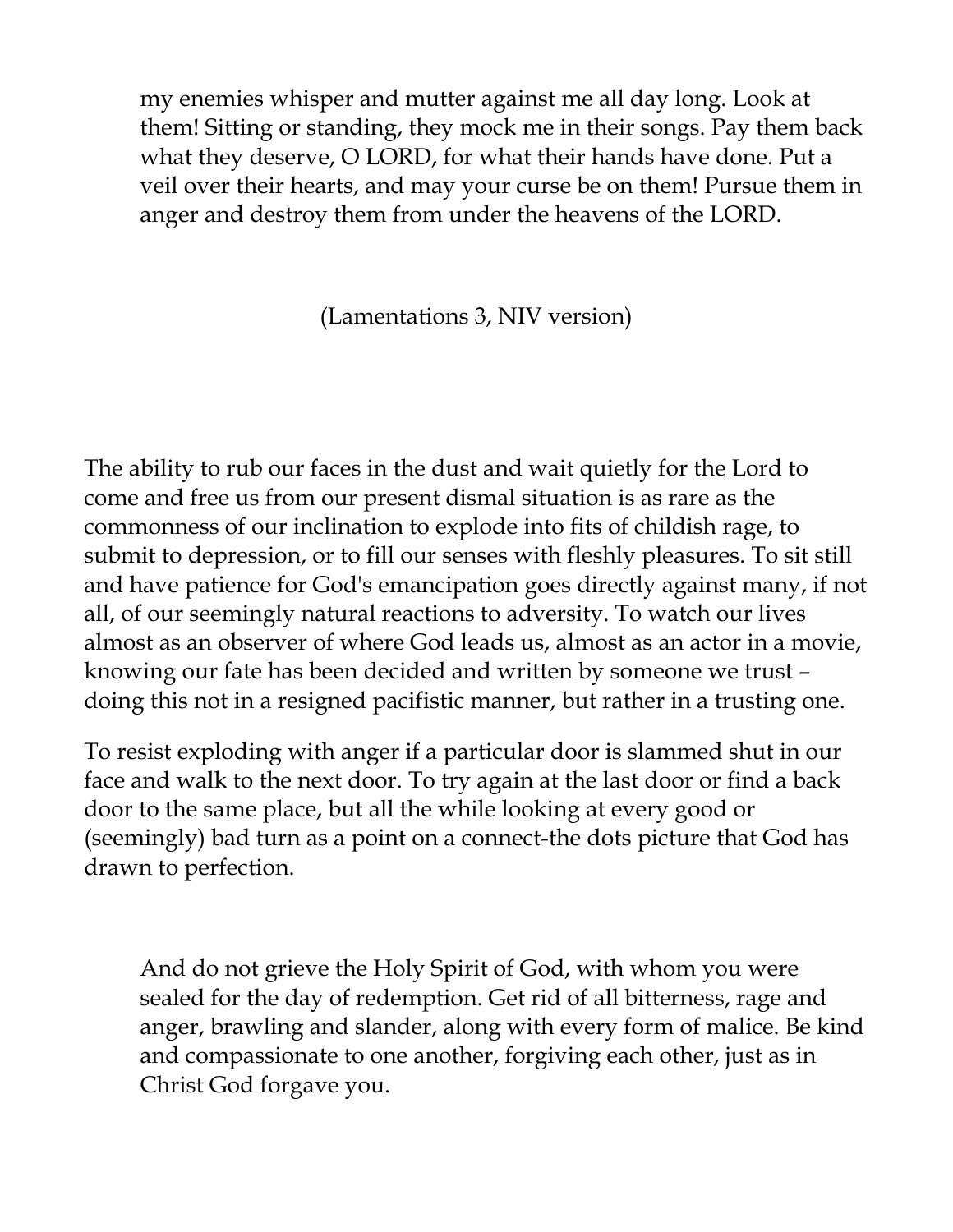#### (Ephesians 4:30-32, NIV version)

To walk in wonder of where God will lead you and not already have your mind set on exactly where you're going or how you'll get there (though you should always make your desires known to God).

"Which of you, if his son asks for bread, will give him a stone? Or if he asks for a fish, will give him a snake? If you, then, though you are evil, know how to give good gifts to your children, how much more will your Father in heaven give good gifts to those who ask him!"

(Matthew 7:9-11, NIV version)

Have the openness to follow his guidance when there is a discrepancy between your two wills – though if you are close to his Spirit, there should be little trouble here, you'll be as one. This is all sometimes difficult, but well worth doing.

There is one body and one Spirit–just as you were called to one hope when you were called–one Lord, one faith, one baptism; one God and Father of all, who is over all and through all and in all.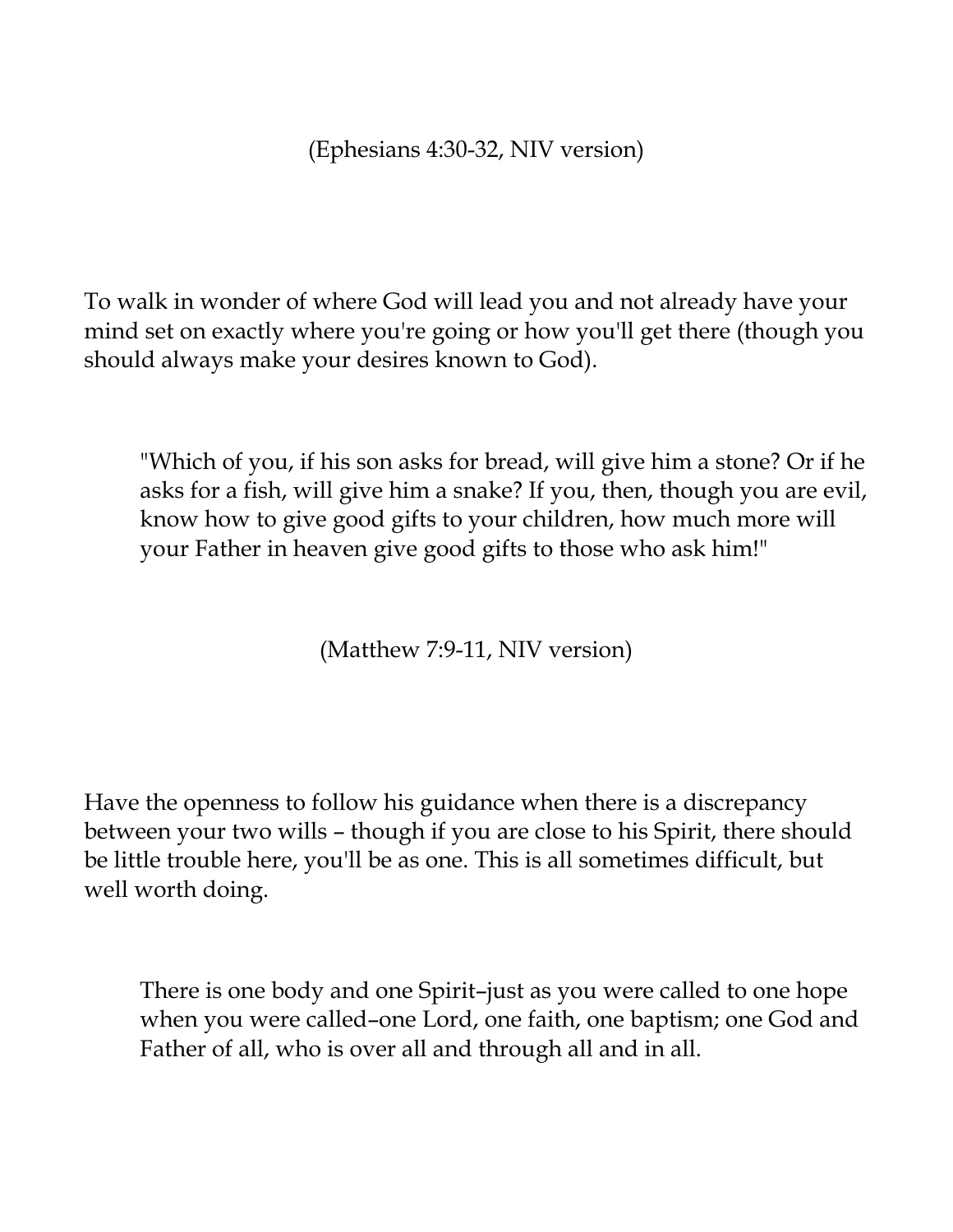# $+ + +$

### **57) Seedy Whites**

I am not a circled vow I am here to save your bows In the chest of seedy whites I'll comb the steps that bend to night And see you

Rubbish! All my words are rubbish! I fall on my hands and blame the curb I leap in vain at all that's cured I am ashamed and proud of it!

It's frightening to realize How much our deeds affect our lives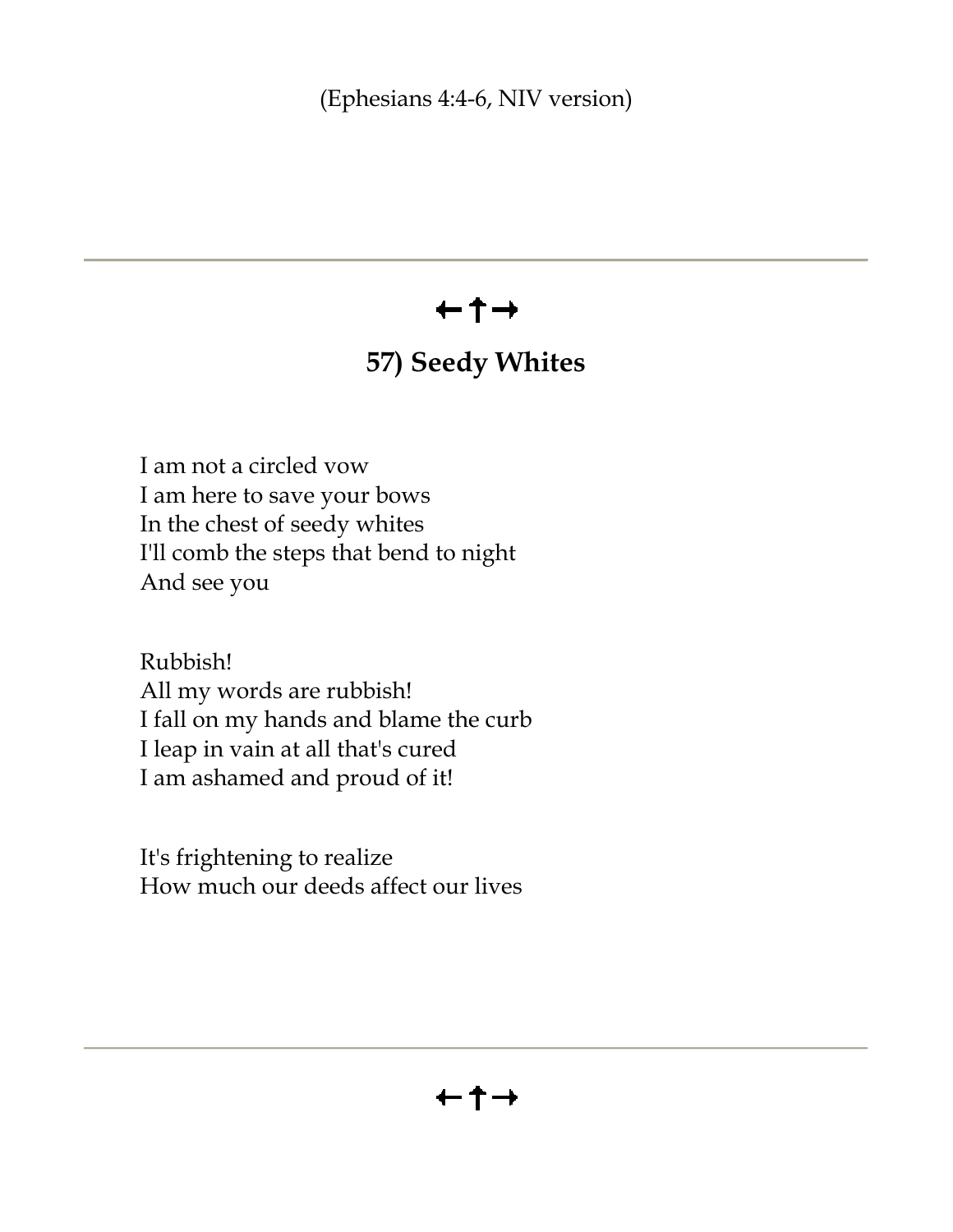### **58) Abandoned Wants**

Life is tasteless apart from God. I could have the most seemingly successful, happy life, but inside be miserable. I'd prefer outside circumstance to be terrible and be close to God on the inside, as to having outside things be great while on the inside I feel like I'm dying.

It's so easy to lose touch with God that it is frightening to consider; but God tells me, flat out, when I am drifting away. For as I drift away, he becomes farther and farther away from me; and I feel the separation. I begin, again, to be bombarded by the worries of this life – so much as to miss the point of life.

If I had not been so fortunate as to experience the true joy of a life in harmony and oneness with the Lord, I would most likely be far less aware of the difference between being caught up in the world and caught up in the kingdom of heaven. I would have nothing to compare my pointless life too, so I might not even venture to consider the emptiness of it. The emptiness might feel natural, and there would still be moments of joy (or what seems like joy, but maybe only an imitation). These moments (when experienced apart from God) seem more like rich candy that makes your stomach turn as opposed to a three-course meal (when close to God). It is better to be alone and close to God than to be with many people and away from God.

Apart from God, you can't enjoy people to the fullest anyway; but close to God, you can enjoy people to the fullest. Close to God there are no worries, insecurities, there is no defensiveness, selfishness or arrogance; while apart from God we are knocked to the floor in agony by a friendly insult, or even by a compliment that doesn't blanket our entire image of ourselves.

You can only go so long on the high of what others think of you, or your own grandiose image of yourself. It runs out like a drunkard's merriment. He closes his eyes and feels the room spinning, as his joy was magnified, so now his sorrow. The effects of his shallowness slap him in the face as he realizes the lack of depth that has been achieved with those he cares about,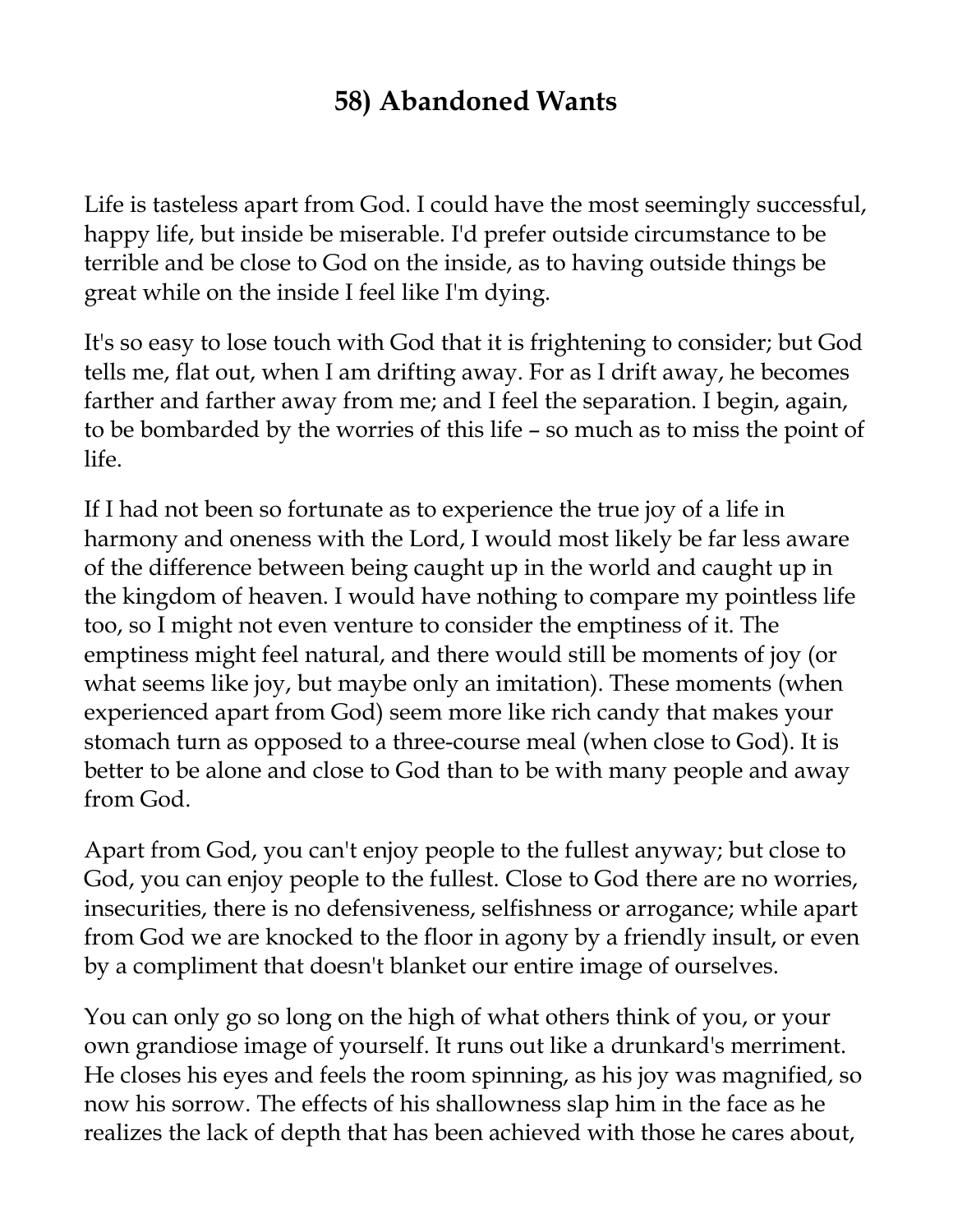or could care about someday. He climbed a tree of joy that was rooted in pudding. Inevitably, the higher he climbed, the lower it sank to the ground.

Second best is not an option. To settle for less than what the Spirit leads you towards is to settle for a paper napkin instead of a sponge to wash dishes with. The napkin will push the water around for a second or two, but soon it will fall apart into bedraggled pieces of mush.

As my thoughts turn to God, so my spirit is uplifted. As I appeal in prayer for a bit of color in my colorless world, soon I see the gray flowers turn bright pink. The honest eyes of the children, so honest as to scare my eyes away, now turned to sparkling pools of wonder and acceptance.

True success in life, real fulfillment, can occur in fifteen minutes – as I fall on the floor (symbolically or literally) and pray for forgiveness for all my evil ways. Even if the world doesn't recognize my evil ways, the Holy Spirit convinces me of my rebelliousness.

I don't want to dwell on shallow planes anymore. It's like walking on a cold, soggy marshland. Apart from God, life sucks. I could rule the world, be loved by millions, marry my pick of thousands, accomplish great feats and be adored for my wisdom by all the world, but if my soul did not rub against the Spirit of God I would still be as empty as a barren gymnasium on a winter's day – filled only with broken memories of a losing High School basketball season.



**59) Position**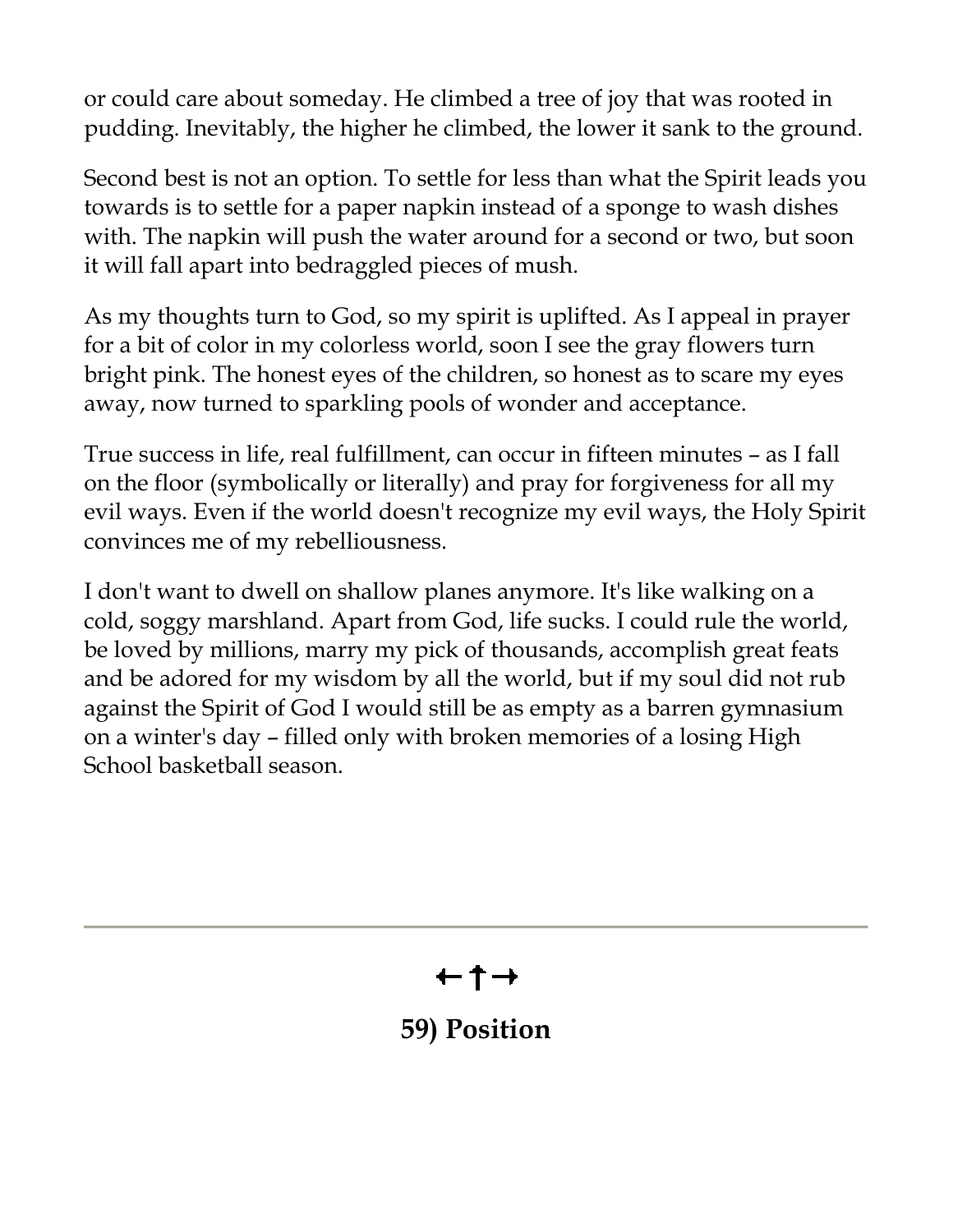I am no longer only a musician or a security guard or an engineer or a writer or a dishwasher, now I am a worker for God. I am a servant of God who manifests his position in many different ways.

# $+ \uparrow \rightarrow$

# **60) As Death's Pure Justice Breathes Life**

The more I live, the more I realize I have to die. For, once I die to myself, then I truly live. I must kill myself, hang myself on a cross and beat down my selfishness, put a gun to my head and let God live through me with the least resistance to his Spirit.

If I live for myself, then I will surely die. So it is better to die first and then live – die to myself and live for God.

If we have been united with him like this in his death, we will certainly also be united with him in his resurrection. For we know that our old self was crucified with him so that the body of sin might be done away with, that we should no longer be slaves to sin–because anyone who has died has been freed from sin.

(Romans 6:5-7, NIV version)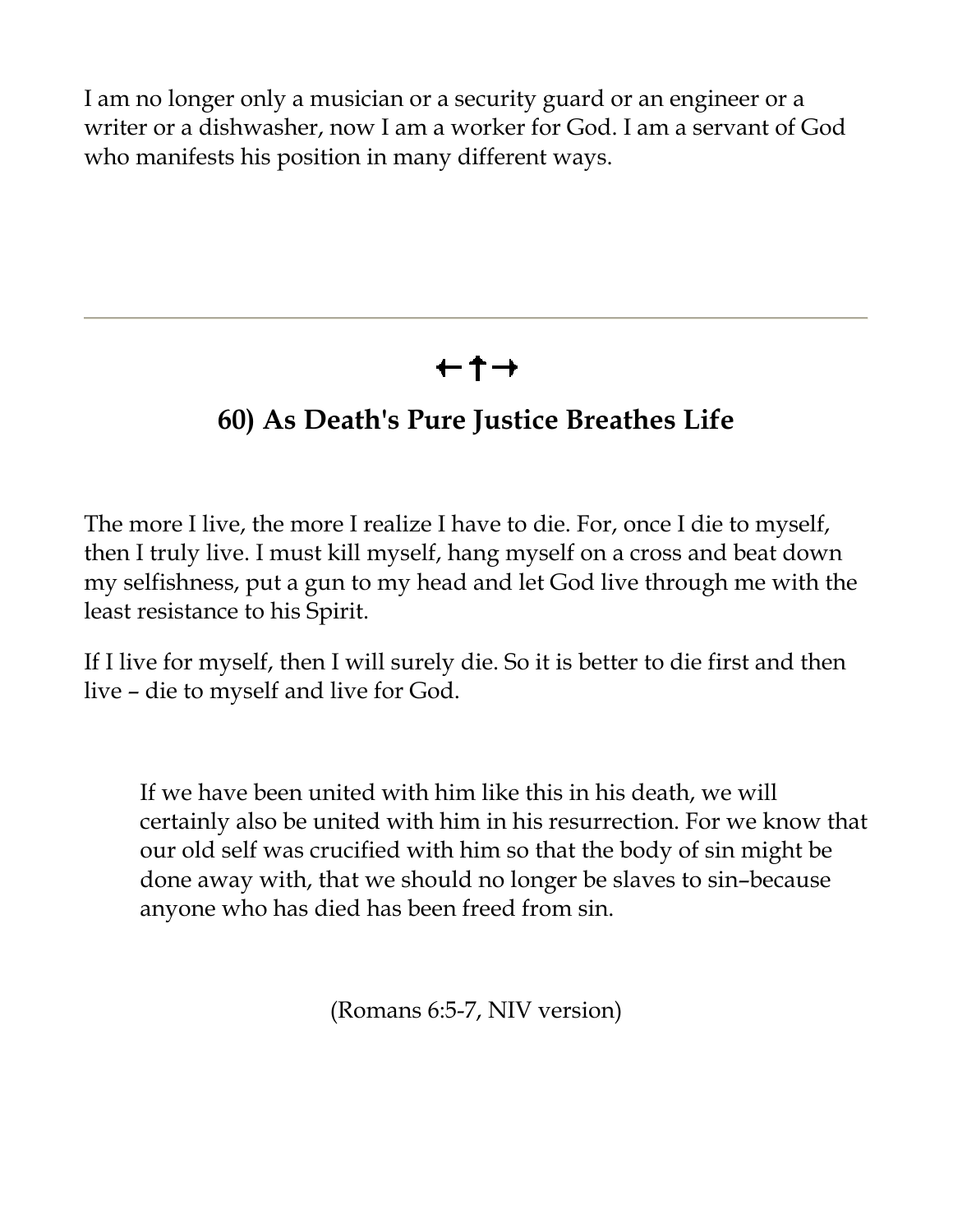My childish wants and desires haunt me. The spoiled brat that demands his mother to pretend the spaghetti wrapped around a fork is a helicopter or else to scream and kick his feet in a unilateral tantrum must be silenced. This child must go. This child may pop his angry, attention demanding head into my life till the day I die, but I must resolve to myself that I am a new man and my life is no longer my life. For if I try to save my life, I will lose it; and if I give my life away, I will save it.

Then he said to them all: "If anyone would come after me, he must deny himself and take up his cross daily and follow me. For whoever wants to save his life will lose it, but whoever loses his life for me will save it. What good is it for a man to gain the whole world, and yet lose or forfeit his very self?"

(Luke 9:23-25, NIV version)

"The man who loves his life will lose it, while the man who hates his life in this world will keep it for eternal life. Whoever serves me must follow me; and where I am, my servant also will be. My Father will honor the one who serves me."

(John 12:25-26, NIV version)

It's a matter of trust. Whom do you trust – yourself? Can you manipulate your surroundings so well that you feel secure in this?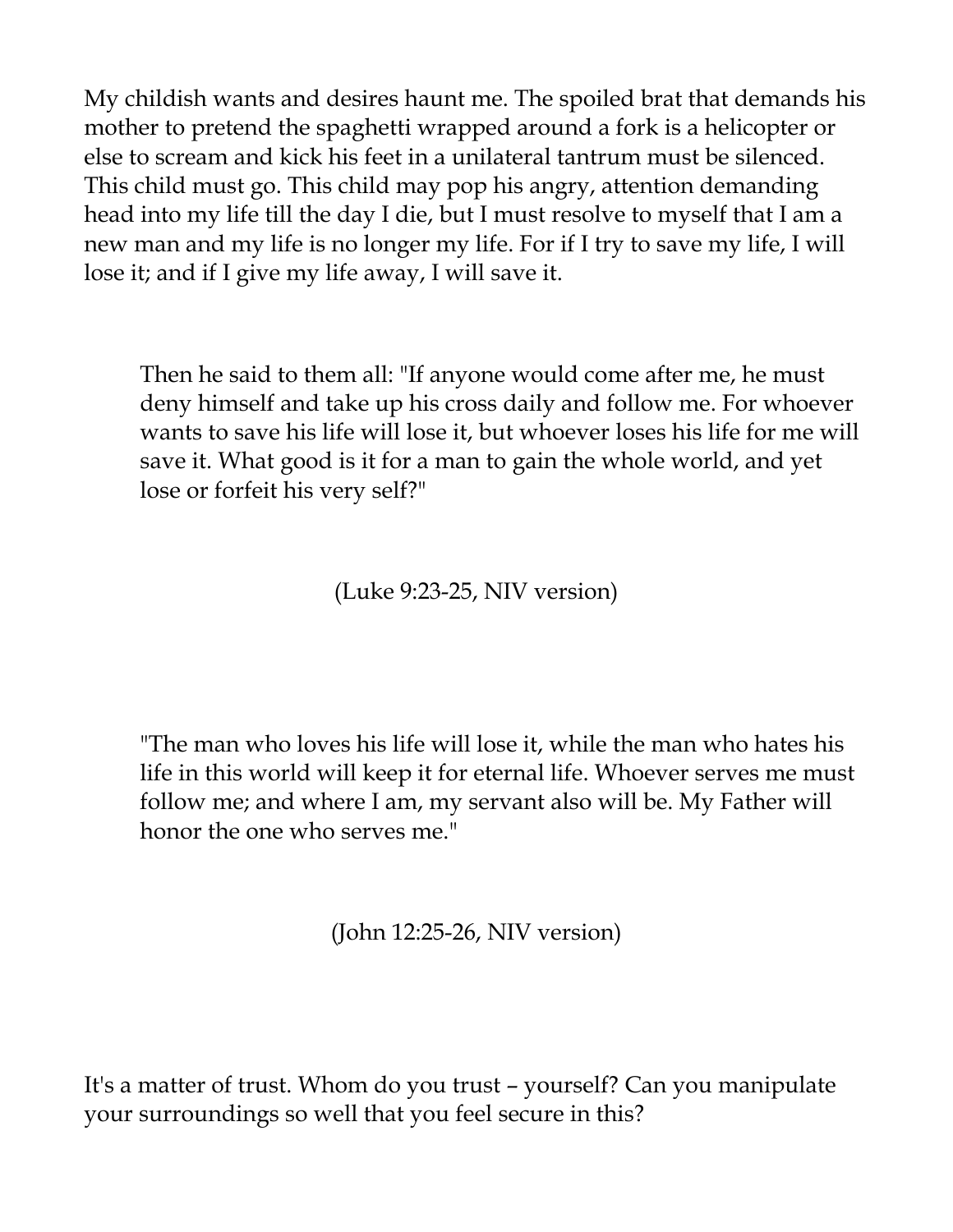Oh, the dangers of getting your way, of being created beautifully or of having any earthly power that has fallen on your lap; these are incredibly dangerous predicaments. You may forfeit life for death! You may pass by joy for a cheap imitation!

Whom do you trust? Whom or what do you rely on? Do you trust God to bring you your daily bread and to provide for your needs, or do you scrape for every piece of bread you have? Do you fight your way; do you demand your way? Is your whole life consumed by nothing more than your own whimsical desires? Are you unable to indulge in love completely, as you are too busy making what you think you want to happen, happen – running frantically after your self prescribed brand of happiness, only to find (hopefully before it's too late) that you're running in the exact opposite direction of the road that truly leads to fulfillment?

On such a sprinter, life's joy lies in one more goal away, and then again one more, and then one more – never completely satisfied, there's always some mysterious thing missing. Like our childhood visions of utter and complete, ecstatic joy that is to be shoveled on us by all the presents that we will receive on Christmas Day. After all the wrappers have been torn into, and all the secrets are disclosed, we realize that our expectations have far outweighed reality.

Is there such a plan where reality far outweighs our expectations?

However, as it is written: "No eye has seen, no ear has heard, no mind has conceived what God has prepared for those who love him"–but God has revealed it to us by his Spirit. The Spirit searches all things, even the deep things of God.

(1 Corinthians 2:9-10 [Isaiah 64:4], NIV version)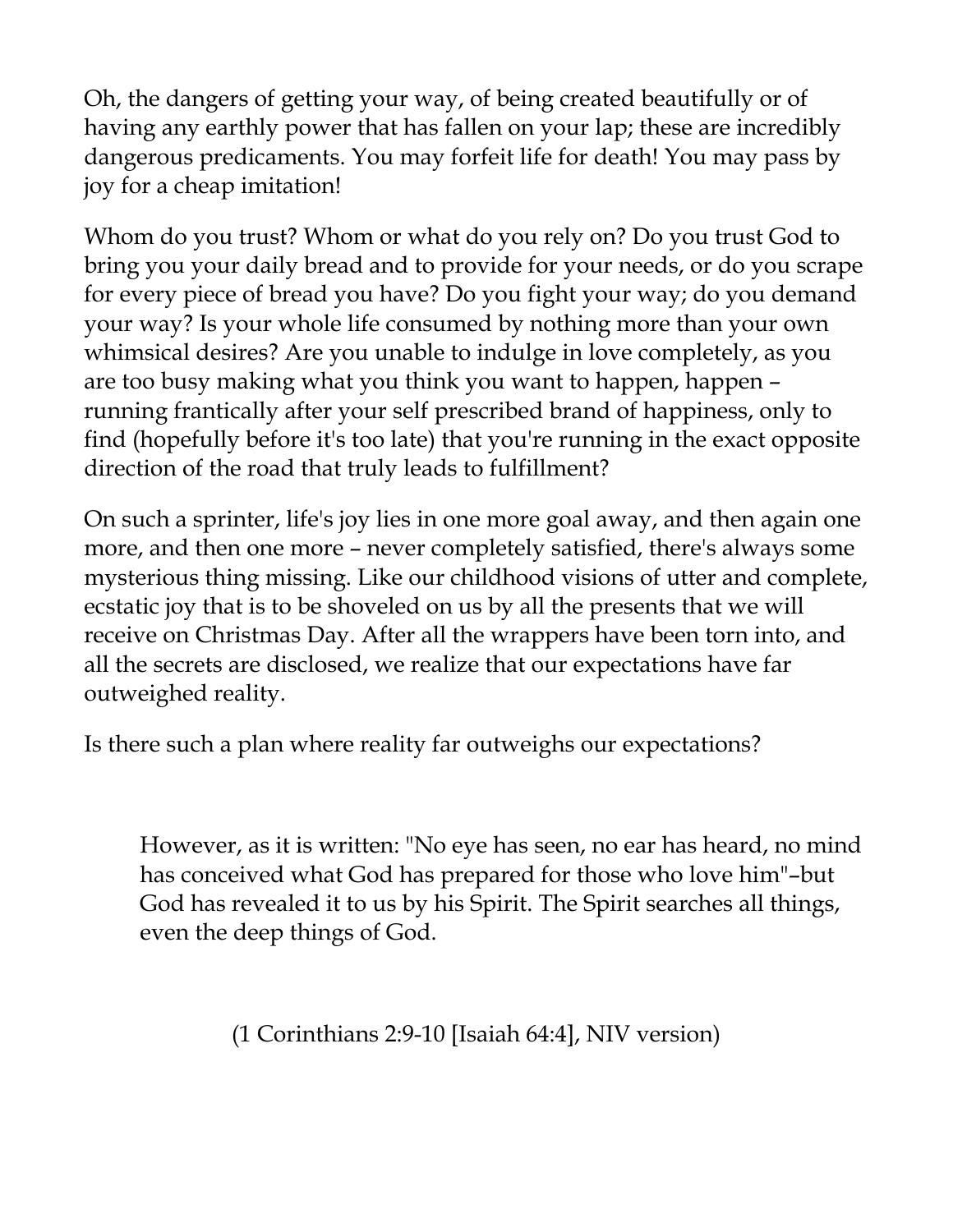# $+ + +$

### **61) Vacant Intimacy**

If where I live is indeed a microcosm of the entire world, then surely there is little hope. The world is collapsing, self-destructing. For every great accomplishment modern man has achieved, there are ten thousand shattered lives to match it.

Only the strong survive, while the weak are pushed lower. So we are forced to suppress our weakness, and also our vulnerability (therefore, openness to love), to survive. We are turned to stone. It's either that or to be trampled under foot by the soldiers of distress and hatred.

"Because of the increase of wickedness, the love of most will grow cold, but he who stands firm to the end will be saved."

(Matthew 24:12-13, NIV version)

Yes.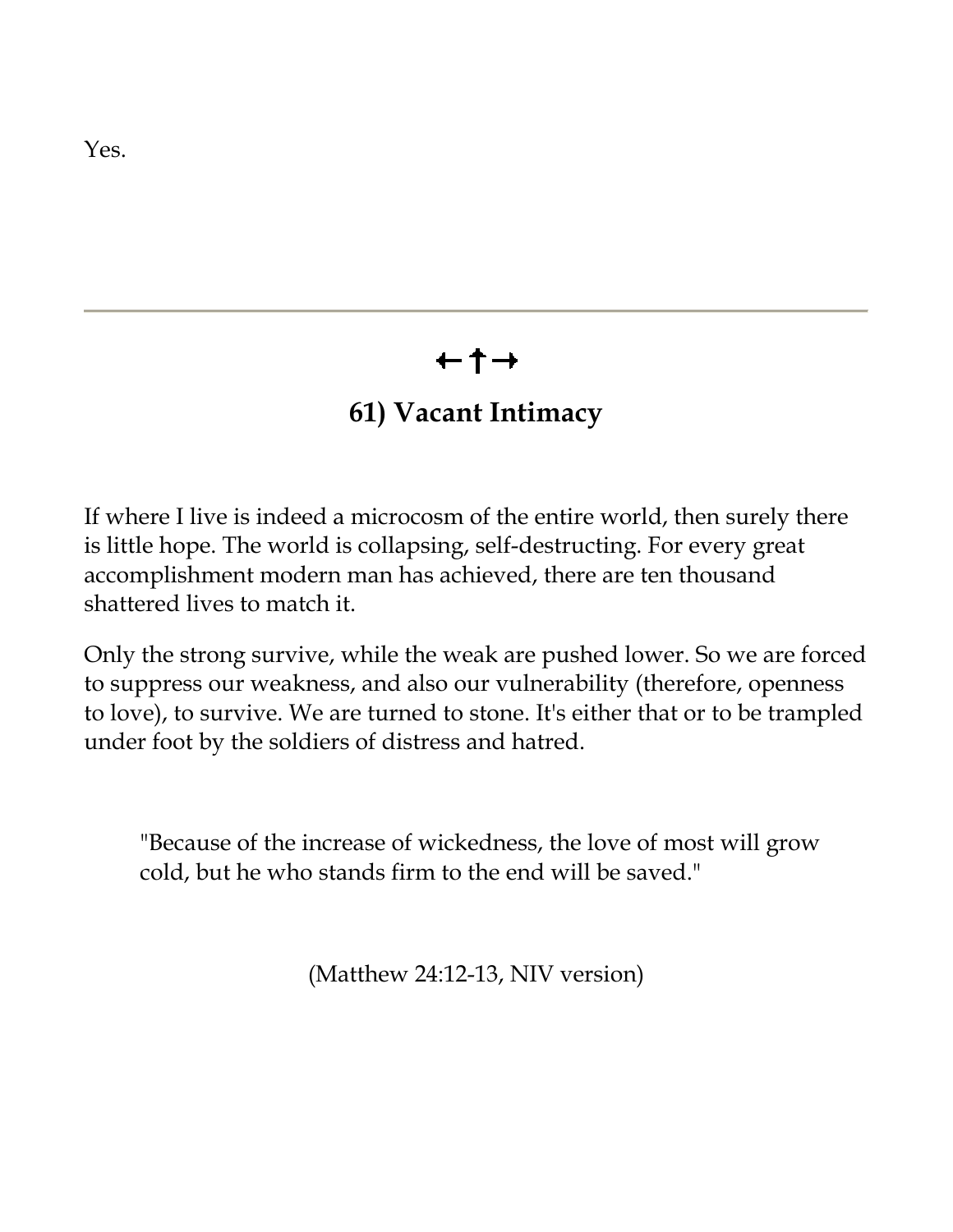We're forced to match hate with hate, arrogance with arrogance, selfishness with selfishness, ignorance with ignorance, and inflicted pain with induced pain. We seldom tap into the resources that would allow us to fight hate with love, arrogance with humility, selfishness with generosity, ignorance with knowledge, and pain with forgiveness and mercy.

Our souls are like distant relatives that are awkward to spend time with. We barely recognize their existence. We recognize our flesh, our wants, our reproductive organs, which need to be recognized correctly; but we do not recognize or acknowledge the very core of who we are. Our souls are strangers. If they called us on the telephone, we would quickly think of an excuse to end the conversation as soon as possible. "I've got to do the laundry," we'd abruptly say. (We've gotten our laundry to do, no time for a silly soul, no time to satisfy our soul's need to be at one with its maker.)

We feed our faces, we feed our children, we feed our cats, some even feed their noses; but we seldom feed our souls. So they wither away due to malnutrition. We don't even know our souls are there anymore.

### $+ + +$

### **62) Red War**

War has come as come it would The choirs of peace will sing no more Their hopeful tongues have been silenced

The sons and daughters lay stake their blood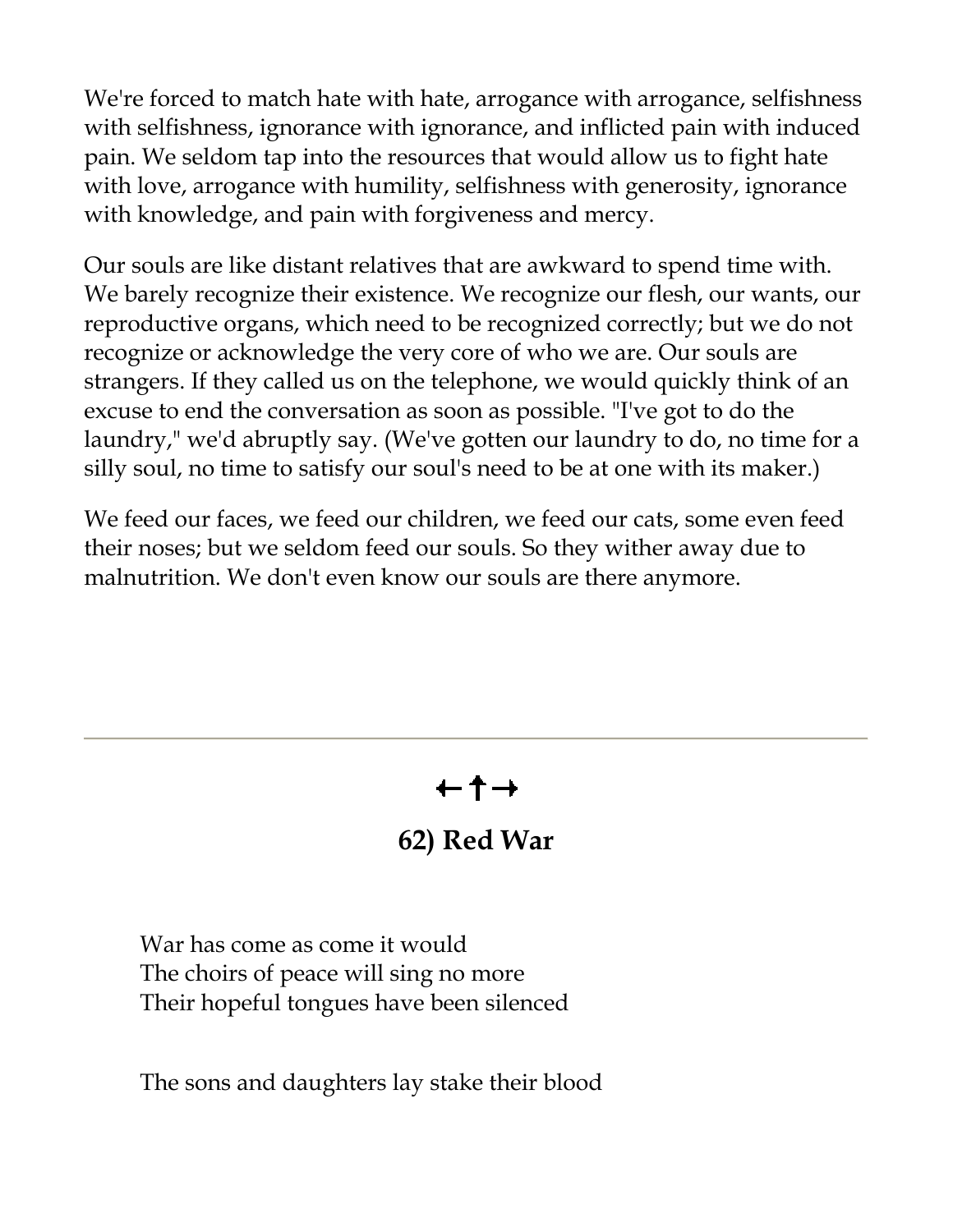The children of foreign lands are amassed against the leader of indignation

# $+ + +$

### **63) Lament**

The strength of our own souls are spent On shadows of our fear's lament

We lie in siege by hesitance We live and breathe beneath its stench

The lovers' hands grow cool to touch As they stare at dreams that cost too much For them to dare to grasp them

# $+ + +$

### **64) The Courtship of Fear**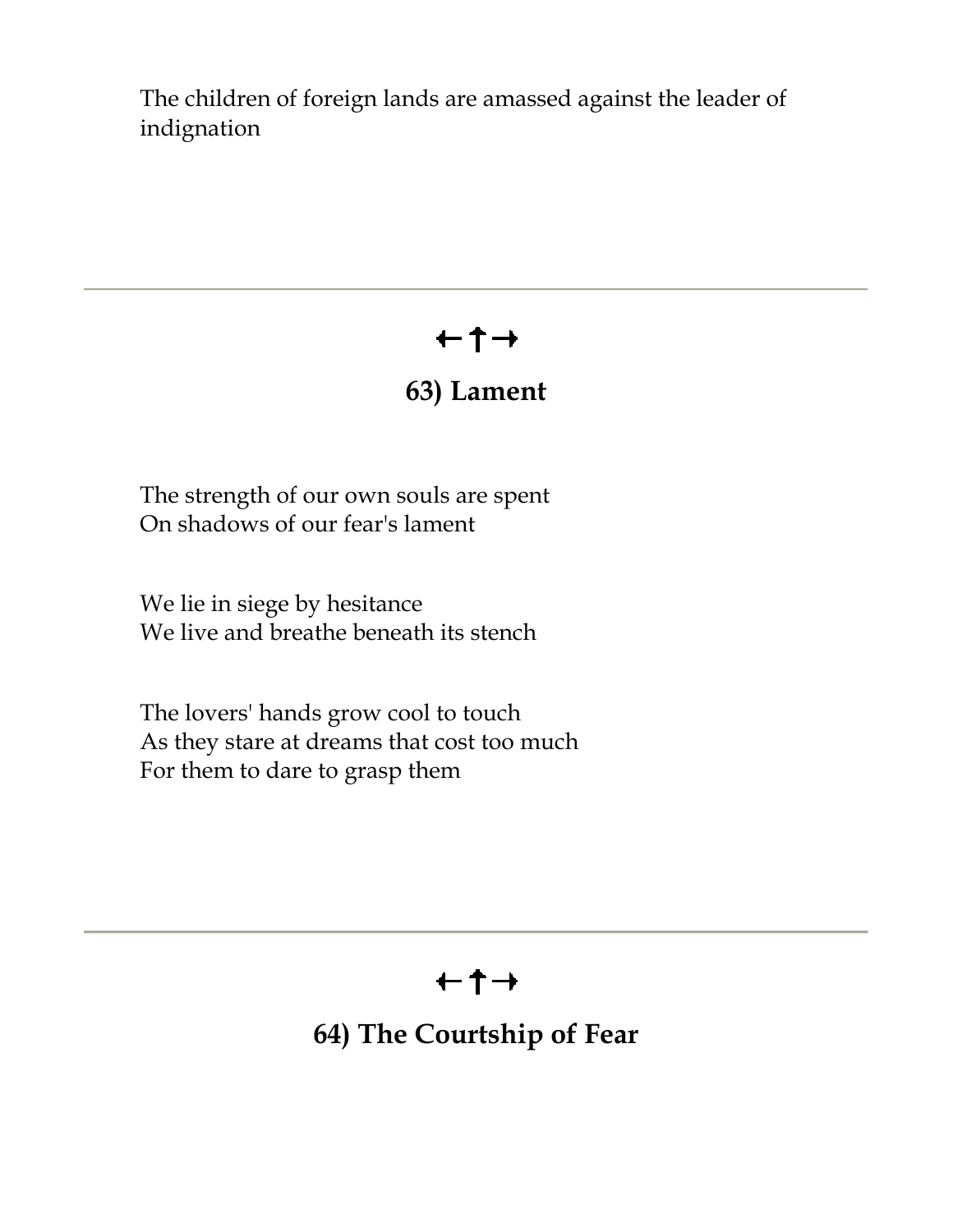Who is fear to tame your love? Who is fear to dampen your outrage? To what species of fear have you given the power of your will unto?

Pay tribute, in this manner To none other than the Lord of Hosts

Fear should be yours if your feet do not tread On the path that he has laid before you But if your journey is his journey Why do you fear?



What is a man? Is a man defined by whether he chooses to fight or not to fight? Is a man one who goes to war, or is he one who stays home and chooses not to? I believe the answer is not found in any answer to either question, but rather in one's own determination to do what one truly feels is right, regardless of any consequence and in the face of any adverse circumstances.

One may be led to war, while another is convinced that aggression is not the answer; and both may follow their hearts. But it is the one who, deep down, feels it is his responsibility to serve in a war (though he may not want to), and is adequately fit to do so effectively and has no greater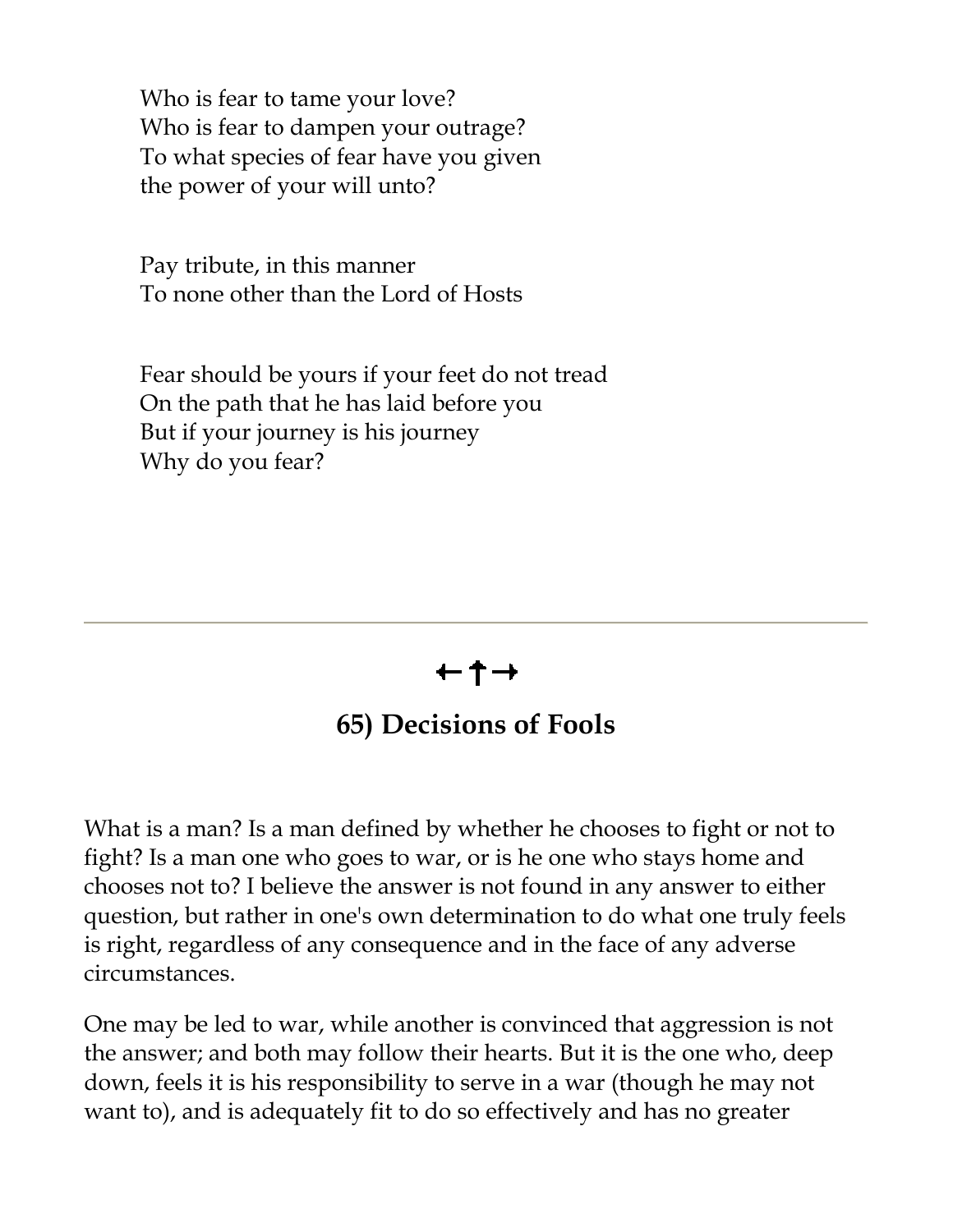responsibilities to attend to, and still refrains from doing so that bends to a spirit of compromise and bargains with his values. He risks bringing on himself, and his soul, the weight of cowardliness and the gnawing of the rats of regret.

His mind may scurry with the velocity of a computer printout machine to defend his decision if confronted. So well oiled are his defensive mechanisms and justification pinwheels that sometimes even he is convinced of his own lies, and that his arguments are valid. Yet even if his own mind is persuaded to believe such self-made excuses, I do not think his being can escape the consequences (unless he comes to terms with his fear and becomes honest with his former dishonesty – there is complete forgiveness).

But if you have not God, then by all means fear. Fear not only for your life, but also for your soul.

"Do not be afraid of those who kill the body but cannot kill the soul. Rather, be afraid of the One who can destroy both soul and body in  $he$ ll $"$ 

(Matthew 10:28, NIV version)

If you have not God, nor a belief in him or of an afterlife, than there may be little reason for you to do what you feel is right and honorable anyway. Life is more a matter of self-preservation and of an amassing of things, acquaintances or accomplishments, that give you pleasure, security or honor, to bring your self to the highest position possible (or maybe to the safest, depending on your personality and what you want). If one feels that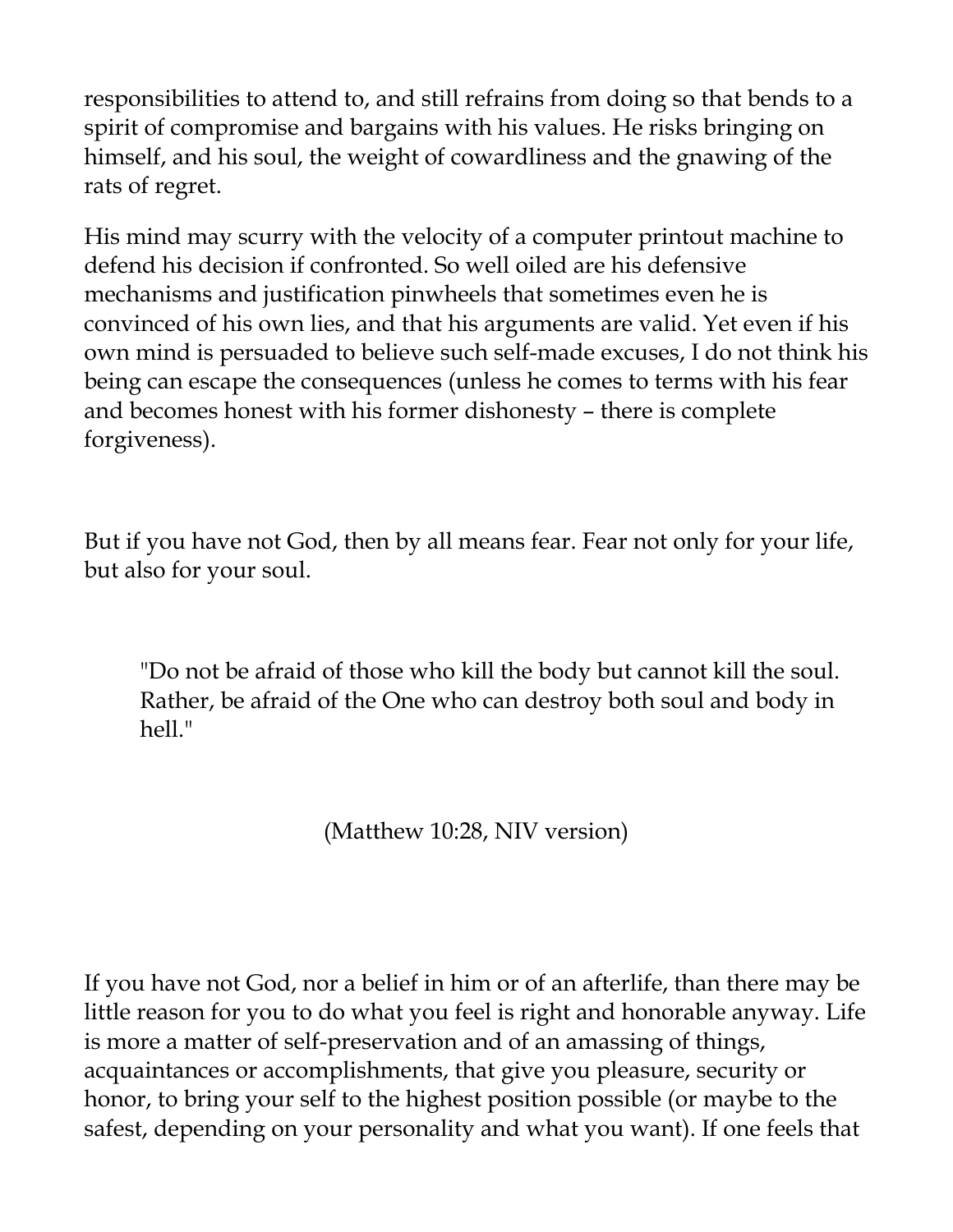life on earth is all there is, why would they risk the only life they have, even if they felt it a just cause, and that the just cause was just enough to constitute the shedding of blood and the casualty of human life?

However, there are many brave men, or seemingly brave men, that claim no allegiance to God. "Warriors of hell," they boast. But what good is bravery if it is married to stupidity or to evil?

There is also the case of a man who supports a war (or anything) that he feels is unjust, only because of his fear of certain people's opinion of him if he decides to refrain from serving the cause. He also commits compromise.

But to the one who has God through Christ, and is convinced by the Spirit of the course that he must follow: Soar on the wings of grace and fight with the power of love. Your destiny is not thrown to the hands of jackals, and your life is not ebbed by the decisions of fools (even if this seems to be). Nothing can touch you, which is not permitted by your heavenly Father to do so.

A thousand may fall at your side, ten thousand at your right hand, but it will not come near you. You will only observe with your eyes and see the punishment of the wicked. If you make the Most High your dwelling–even the LORD, who is my refuge–then no harm will befall you, no disaster will come near your tent.

(Psalms 91:7-10, NIV version)

"Because he loves me," says the LORD, "I will rescue him; I will protect him, for he acknowledges my name. He will call upon me, and I will answer him; I will be with him in trouble, I will deliver him and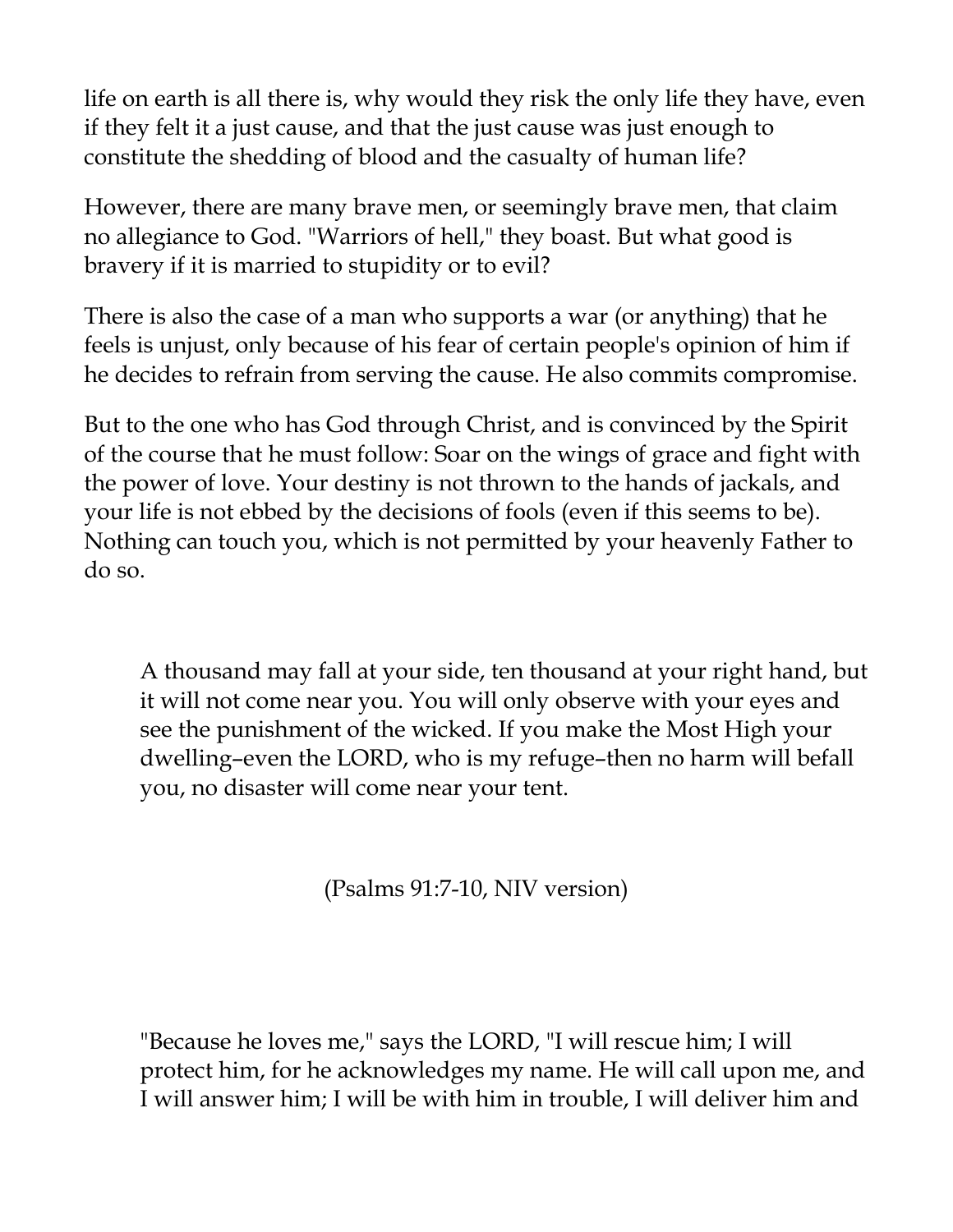honor him. With long life will I satisfy him and show him my salvation."

(Psalms 91:14-16, NIV version)

### $+ + +$

### **66) Weary Lifts**

Their withered eyes peak from beneath the freezing snow Should I not lock mine eyes with such a pitiful glance?

Their age has rendered them helpless and needy Is not my arm worthy as any to aid them in stature?

Their open palms lay claim to my scraps The tassels of my remnants Can I not even spare them these?

Their hearts lie barren Encased by stone walls And the ripping torrents of passed fortunes

Am I so righteous as to forget The emptiness of sin's regret?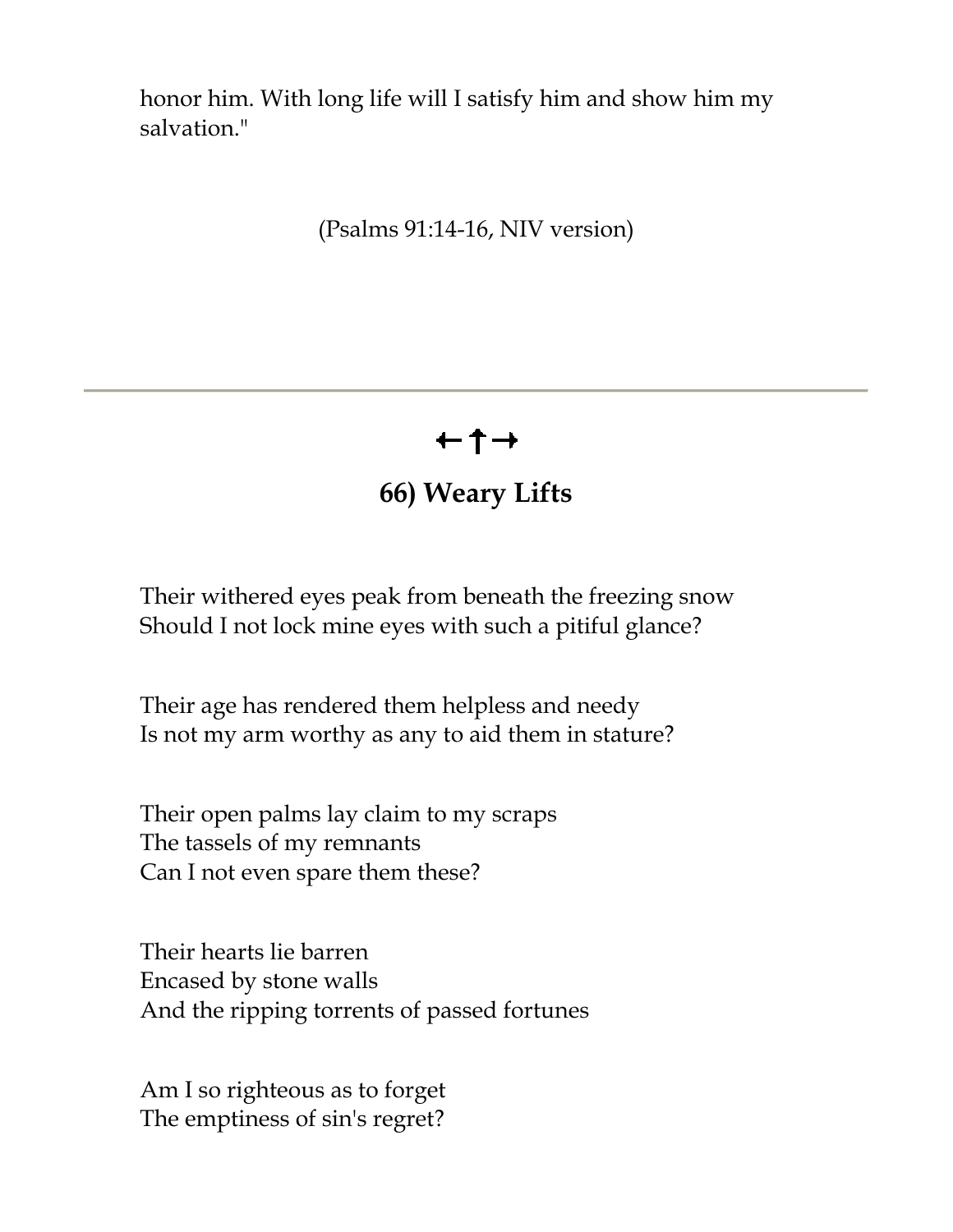Am I so pure that I reject To join them in their soul's lament And tell them of forgiveness?

To lose myself in others' plight Is to find myself amidst the night

 $+ + +$ 

### **67) The Question Considered**

"I live for this," my superintendent friend said to me as he looked through his toolbox for a screwdriver for me to borrow. "Live for what, screwdrivers?" I asked. He didn't bother to answer my silly response, but continued his helpful search to aid me. He didn't have to answer; he lives to help others. He does not consider it a nuisance when someone asks something of him, but rather an opportunity. To the question, "Can you help me?" his automatic response is, "Yes," when mine so often is, "No," or, "Yes, but I've got to do this and this first; can you ask someone else, and if I have to I'll help you tomorrow?"

Do not withhold good from those who deserve it, when it is in your power to act. Do not say to your neighbor, "Come back later; I'll give it tomorrow"–when you now have it with you.

(Proverbs 3:27-28, NIV version)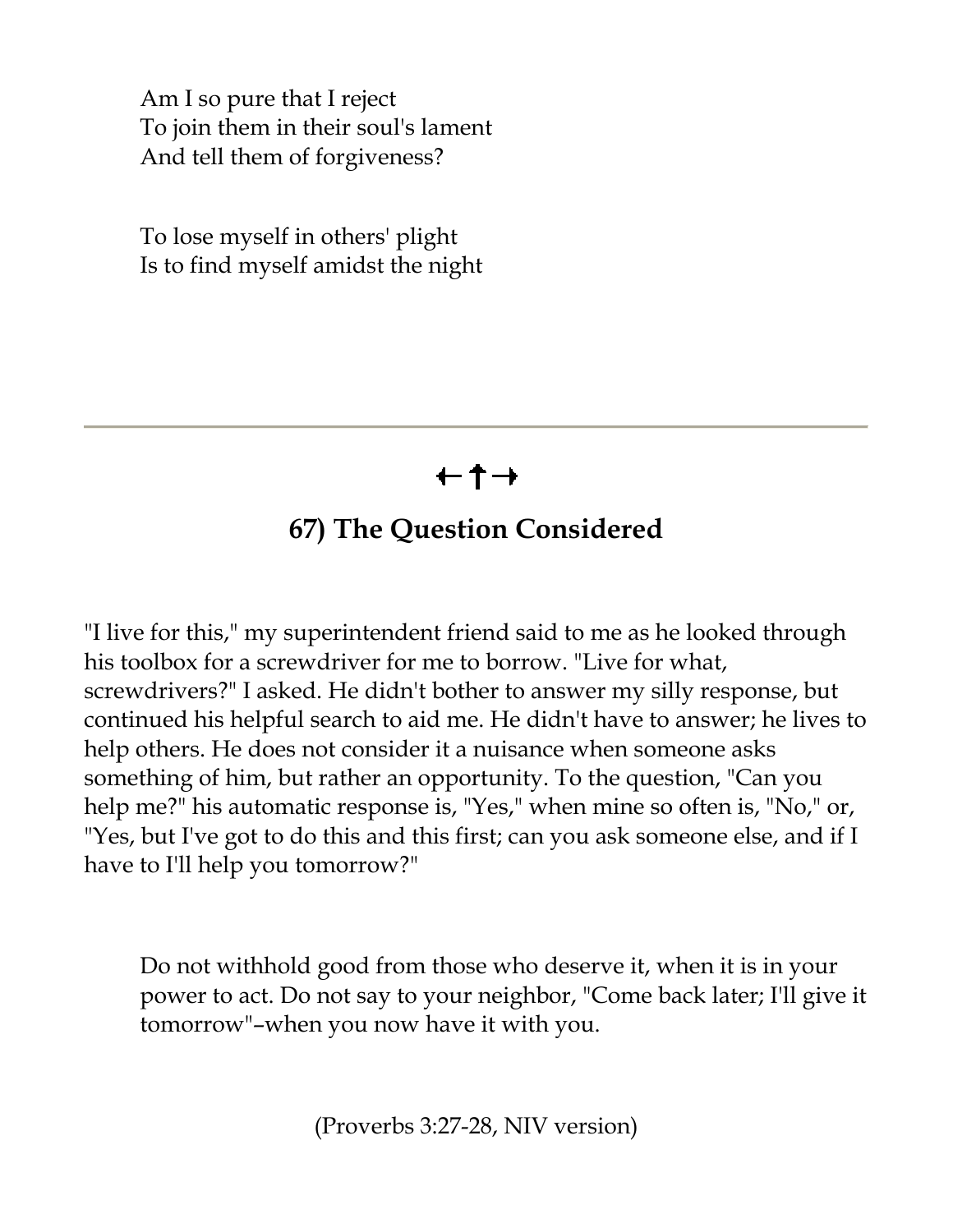"Give to the one who asks you, and do not turn away from the one who wants to borrow from you."

(Matthew 5:42, NIV version)

We miss the core, yes the girth, of living when we consider our own little life's events so high on our list of priorities that it is beyond our capacity to help the needy. Is not to help a reason for living, then should not living be a reason to help? Yes, none other than the fact that you live is reason enough for you to help those who need you – out of thankfulness for your very life. You did nothing to gain life; it is merely a gift. Should one who receives such a gift laugh in scorn when the giver of the gift asks something of the bearer of the gift? It might be true that sometimes, in severe circumstances, it is almost impossible to give – as we're so confused and hurting ourselves. We may need to seek help for ourselves before we have the ability and privilege to help others. To help yourself, or to let God help you, may be the greatest thing that you could do for others and those who love you. For soon you will be able to be a positive factor in their lives, instead of someone whom they love, but are constantly concerned about – and also eventually be able to help others yourself.

"Why do you look at the speck of sawdust in your brother's eye and pay no attention to the plank in your own eye? How can you say to your brother, `Let me take the speck out of your eye,' when all the time there is a plank in your own eye? You hypocrite, first take the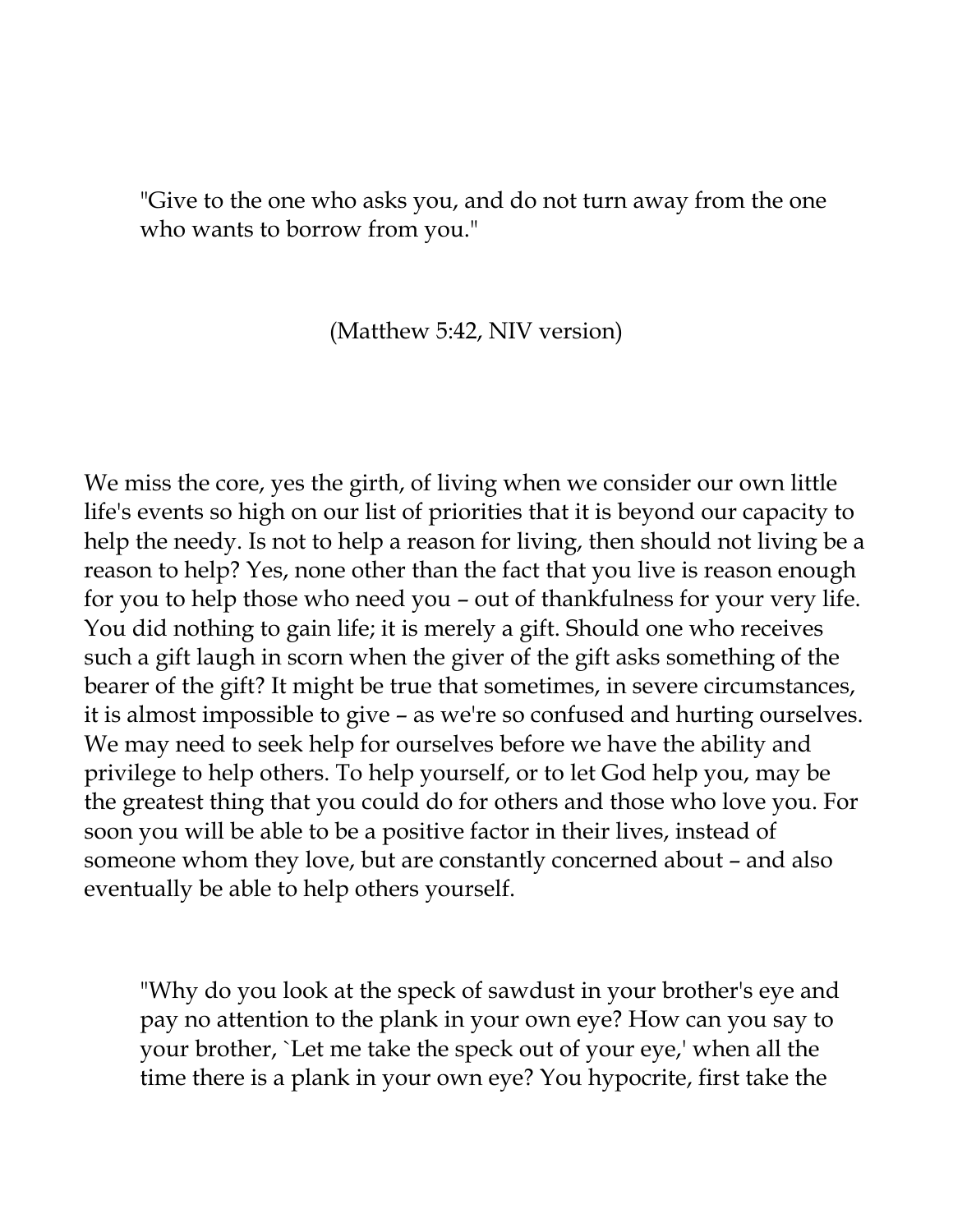plank out of your own eye, and then you will see clearly to remove the speck from your brother's eye."

(Matthew 7:3-5, NIV version)

The giver asks of you to help those in need, as if those in need were the giver of life, the giver of your life.

"When the Son of Man comes in his glory, and all the angels with him, he will sit on his throne in heavenly glory. All the nations will be gathered before him, and he will separate the people one from another as a shepherd separates the sheep from the goats. He will put the sheep on his right and the goats on his left. Then the King will say to those on his right, `Come, you who are blessed by my Father; take your inheritance, the kingdom prepared for you since the creation of the world. For I was hungry and you gave me something to eat, I was thirsty and you gave me something to drink, I was a stranger and you invited me in, I needed clothes and you clothed me, I was sick and you looked after me, I was in prison and you came to visit me.' Then the righteous will answer him, `Lord, when did we see you hungry and feed you, or thirsty and give you something to drink? When did we see you a stranger and invite you in, or needing clothes and clothe you? When did we see you sick or in prison and go to visit you?' The King will reply, `I tell you the truth, whatever you did for one of the least of these brothers of mine, you did for me.' Then he will say to those on his left, `Depart from me, you who are cursed, into the eternal fire prepared for the devil and his angels. For I was hungry and you gave me nothing to eat, I was thirsty and you gave me nothing to drink, I was a stranger and you did not invite me in, I needed clothes and you did not clothe me, I was sick and in prison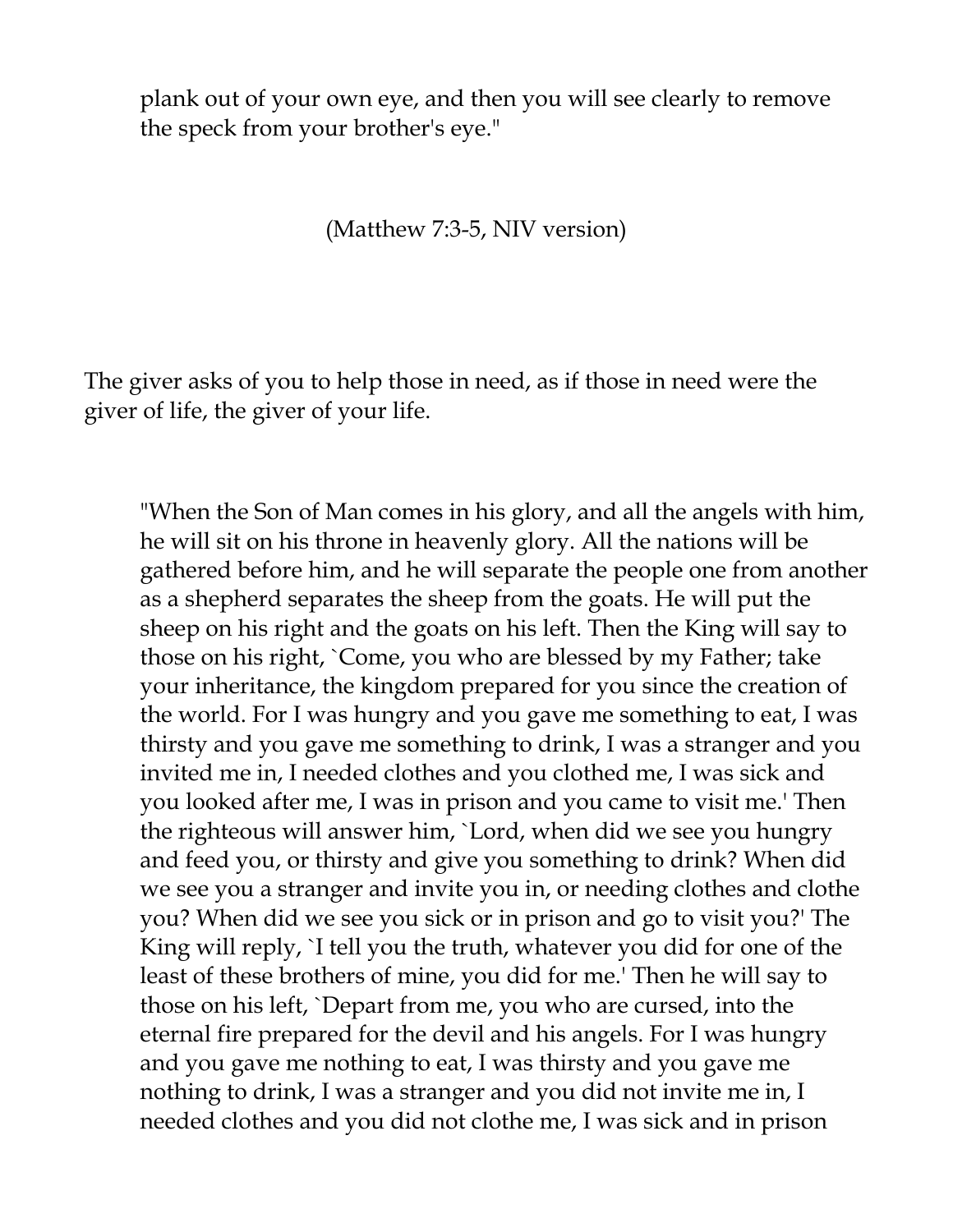and you did not look after me.' They also will answer, `Lord, when did we see you hungry or thirsty or a stranger or needing clothes or sick or in prison, and did not help you?' He will reply, `I tell you the truth, whatever you did not do for one of the least of these, you did not do for me.' Then they will go away to eternal punishment, but the righteous to eternal life."

(Matthew 25:31-46, NIV version)

We are to look at every opportunity to help others as an opportunity to help Christ, as if that needy person is Christ in disguise, not a pesky annoyance to be dealt with abruptly. Should not our schedules be made to include unscheduled opportunities for good? Is this not the believer's task? For his words are empty words if not backed by a spirit of action, a spirit of helpfulness. A loud chatterbox of words, though capable of leading to the redemption of men's souls, made a mockery of and zapped of its full power by a lack of adherence to its own words – revealed by a lack of action, a lack of good works.

"No good tree bears bad fruit, nor does a bad tree bear good fruit. Each tree is recognized by its own fruit. People do not pick figs from thornbushes, or grapes from briers. The good man brings good things out of the good stored up in his heart, and the evil man brings evil things out of the evil stored up in his heart. For out of the overflow of his heart his mouth speaks."

(Luke 6:43-45, NIV version)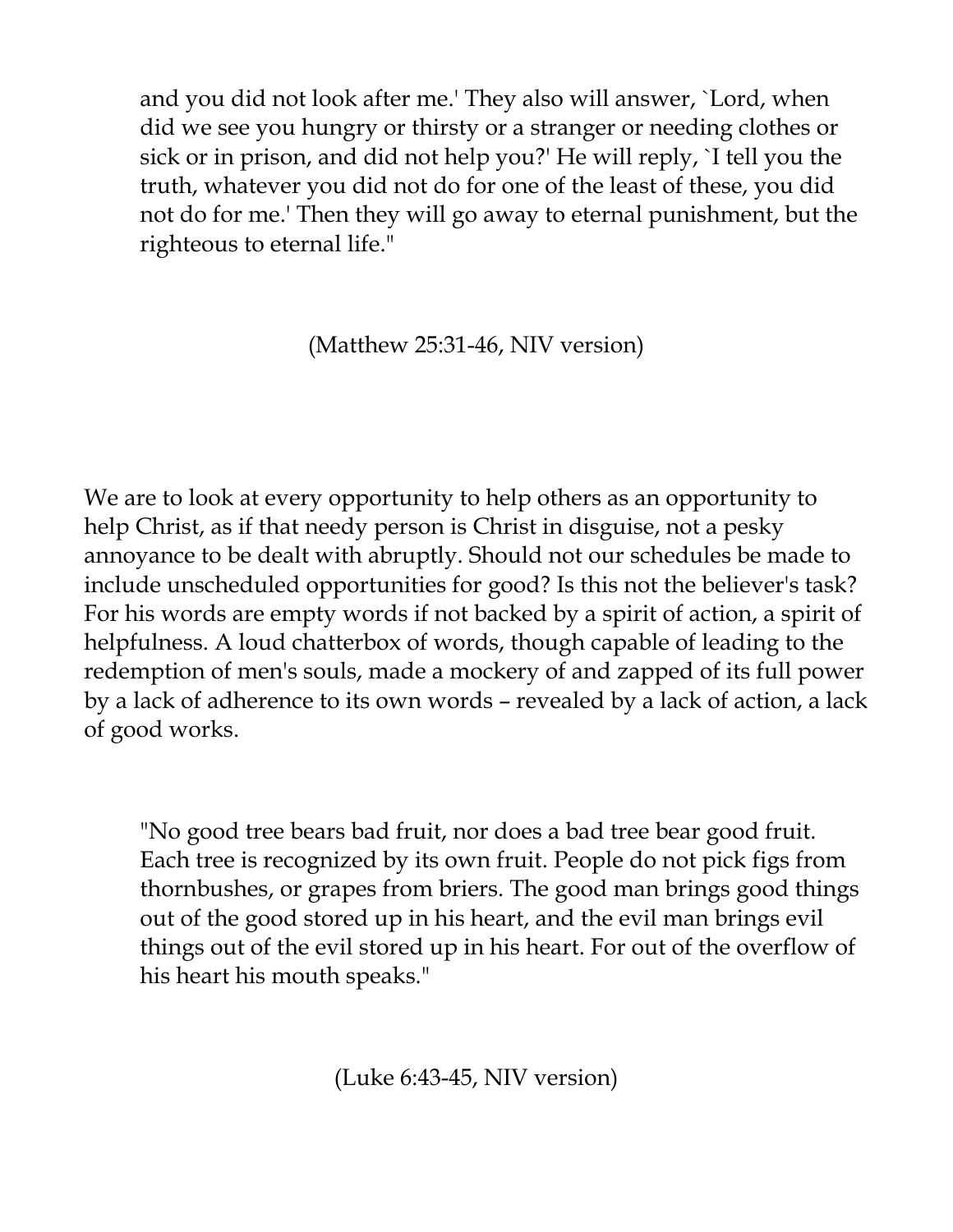What good is it, my brothers, if a man claims to have faith but has no deeds? Can such faith save him? Suppose a brother or sister is without clothes and daily food. If one of you says to him, "Go, I wish you well; keep warm and well fed," but does nothing about his physical needs, what good is it? In the same way, faith by itself, if it is not accompanied by action, is dead.

(James 2:14-17, NIV version)

# $+ + +$

### **68) Agonies of Discontent**

We expect so much, and appreciate so little. We swim in the agonies of our discontent. The self magnifies its misfortunes and concentrates all of its energy on these. There is no pain like our own pain, but when a missed bus is given more emotional energy then is given to the suffering of the forgotten homeless, or even to the real distress of a true friend, we're probably exaggerating our own problems too much.

But what is more natural than to focus our selves on ourselves. To suggest fault in this seems almost strange. To be selfless seems like more of a theoretical concept to be admired then something that is possible to achieve. To strive for selflessness sounds strange, for if you don't look out for yourself, who will? We all have to brush our own teeth, nobody else will do it for us; but sometimes we look out for ourselves too much and forget about others.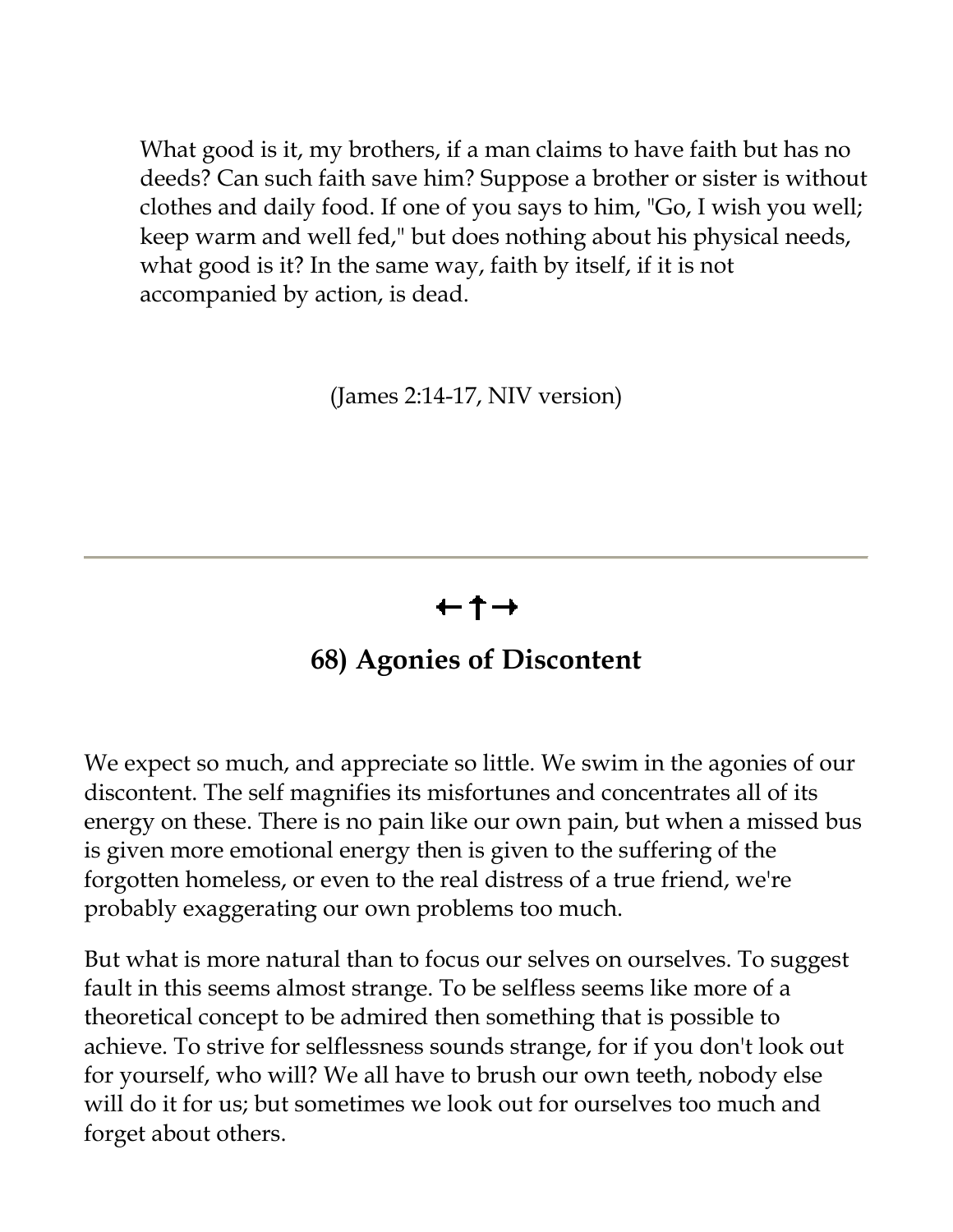If we feel that no one looked out for us, we often feel no obligation to look out for others. We feel that everything we have, we have attained for ourselves, even at the hindrance of others, so there is little feeling of a need to give to anyone. Sometimes we have more than we think we do, and sometimes we could give a freuq. If we're in such emotional distress that we can barely get out of bed, or deal with life without the pleasures of revenge or hurting, how can we help others? But God has the power to change this.

Look at the benefits of selflessness, first without even considering that God smiles on such behavior, and then while considering that he does.

To be selfless is to be without ego; and to be without ego is to be confident – for there is no high or exaggerated image of one's self to be knocked down. There is nothing that can be stripped from you, for you have cultivated the essence of who you are rather than a self-imposed image constructed and maintained by beams as strong as straws and having windows as clear as haze.

# $+ + +$

## **69) Softening of Blows**

Is there no justice? Is there no mercy for one such as I? Is there no softening of blows dealt by life's un-pardoning bat?

I lie in service to my wants unmet So much as to seek solace in my disobedience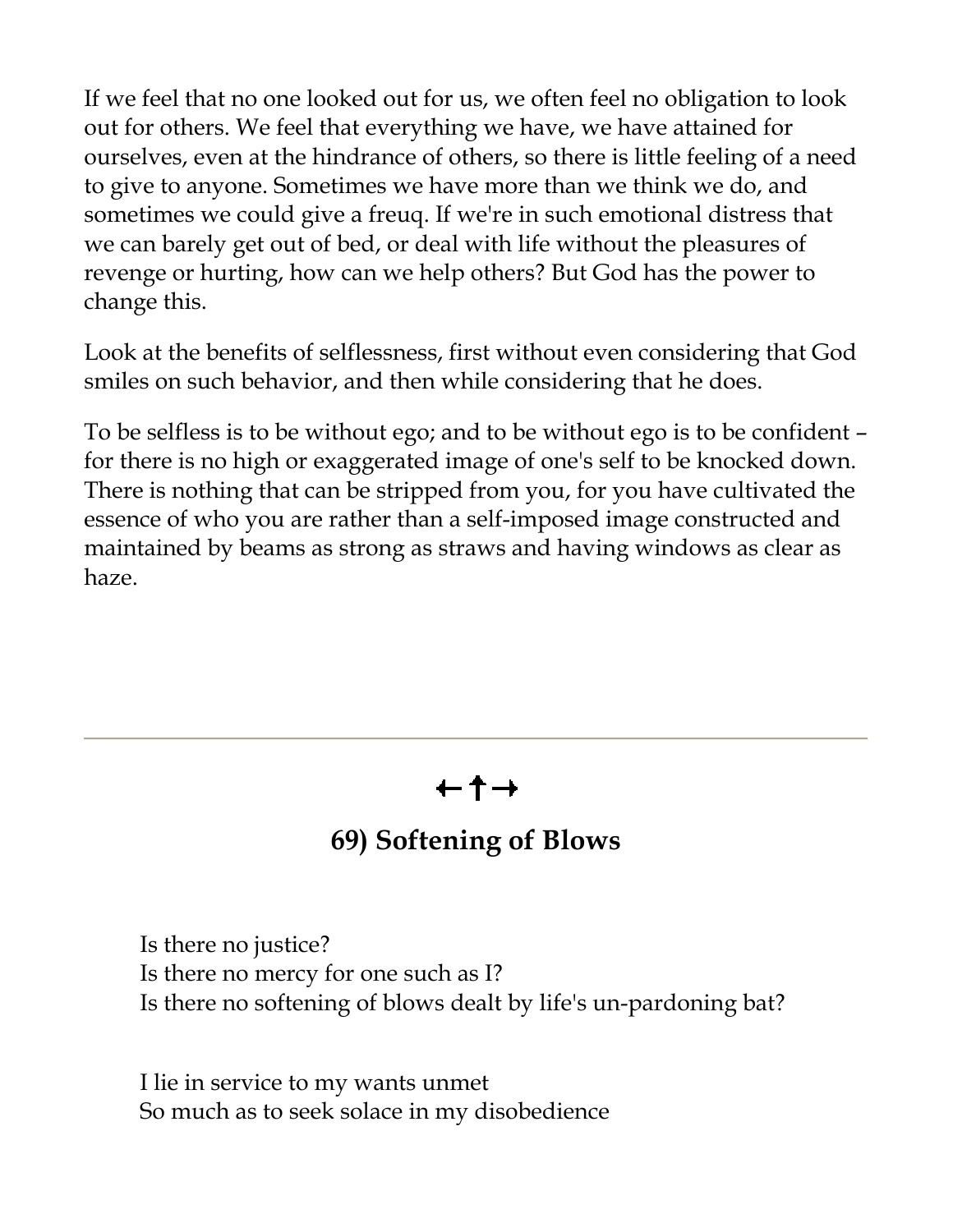In my sin And then am distanced from my Lord And stand alone With my wants, my sins, and my guilt

Lord, restore me Forgive me of my sins! My sins of desperation, and my sins of escape My sins of rebelliousness, and those of neglect Give me patience to wait for your saving grace And not turn from you in disgust Only seconds before your hour of salvation

I am not worthy of you But please look upon me with mercy and then favor

Help me, O Lord!

# ←↑→ **70) Sin**

Possibly the reason that the Christian church, in general, has been unable to adequately deal with and provide a viable option to a life married with sin may be due to its unwillingness to deal honestly with its own bent towards sin, and also to deal compassionately and without judgment of the sins of others.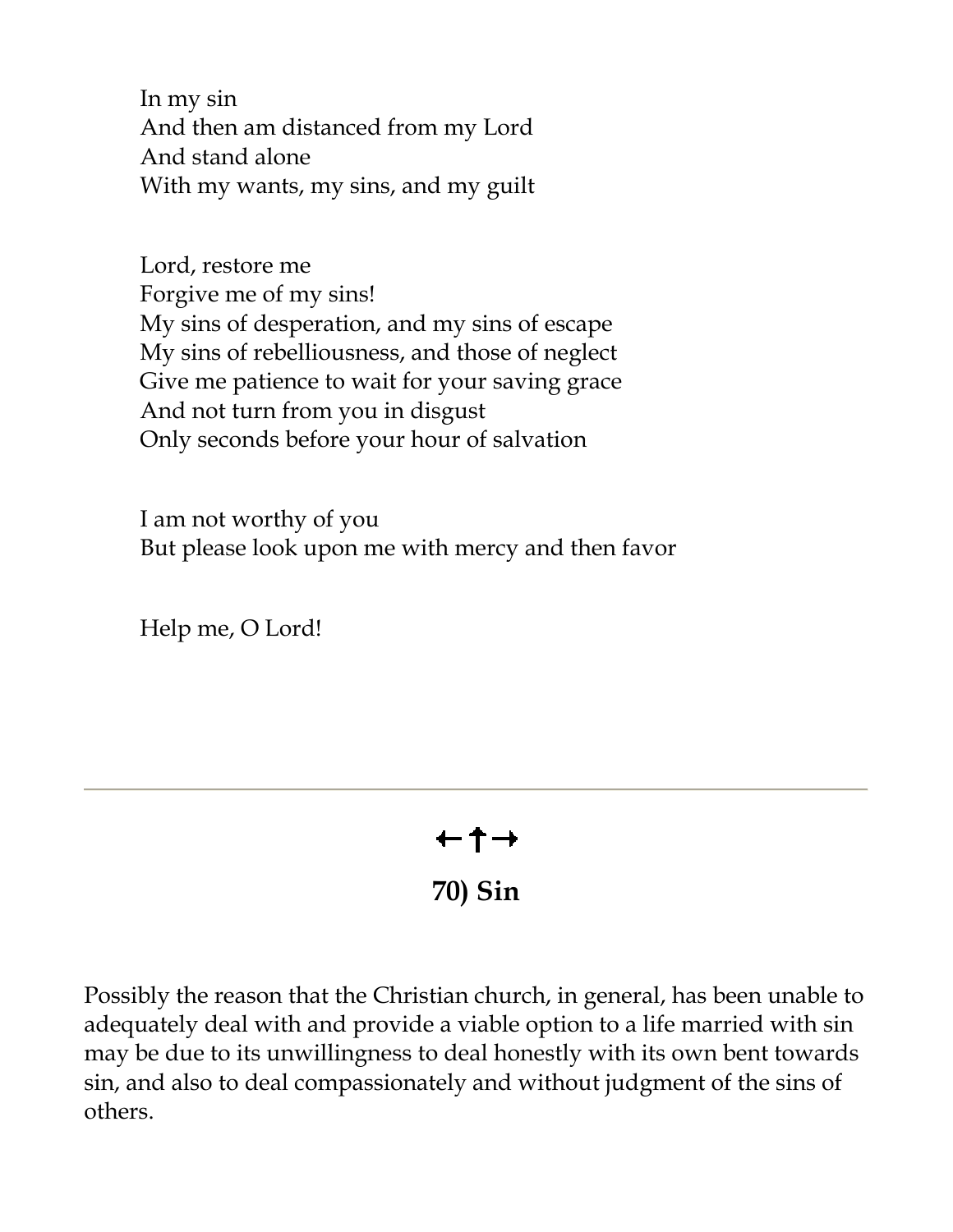# $+ \uparrow \rightarrow$ **71) Thought**

Should our every thought be of our own wants and desires, our own dreaming and nothing else?



I often shy away from writing about love for it's more comfortable to skirt the issue or to only slightly brush on it. But is not love the reason for living, is not to love and to be loved the greatest goals?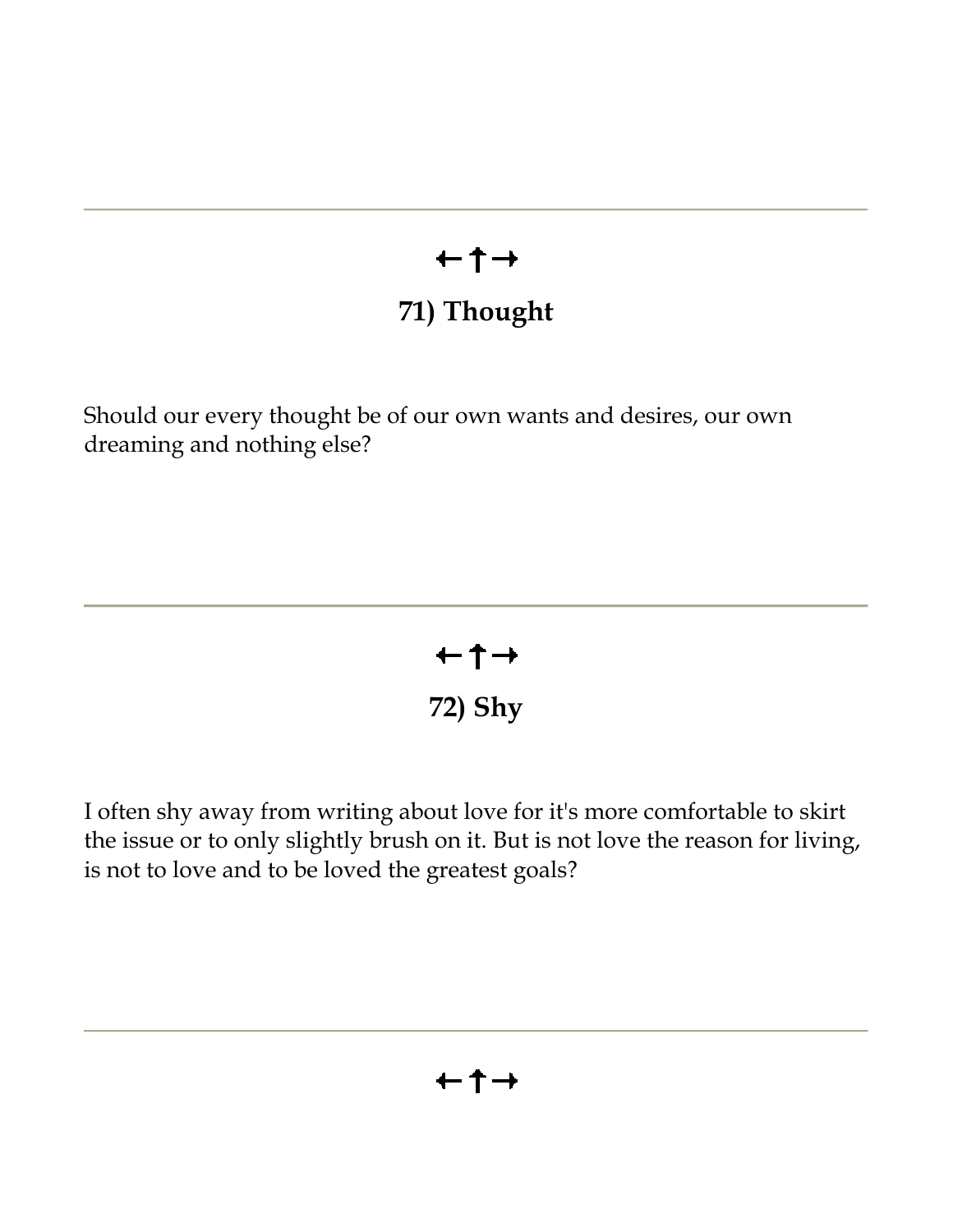### **73) Torture**

Lock me in the torture chamber of your love I will sink with you to the most ugly corners of your soul

and smile

"Is that all?" I'll say

I'll hold hands with your anger And blow kisses at your stubbornness You can show me the knife that you had planned to kill me with And show me the bed where you slept with the football team

for \$2.50 a piece I will not turn away and hide my face from you in disgust I will thank you for your honesty My love is not stopped For I see you in me

Let us ride in the car of death together If we must Let your hand reach to kill us both The car will swerve, but not my love

Your ugliness is not ugly to me Your venom is not deadly I long to see you see yourself as beautiful And long to see you free I will go with you anywhere My love it will not leave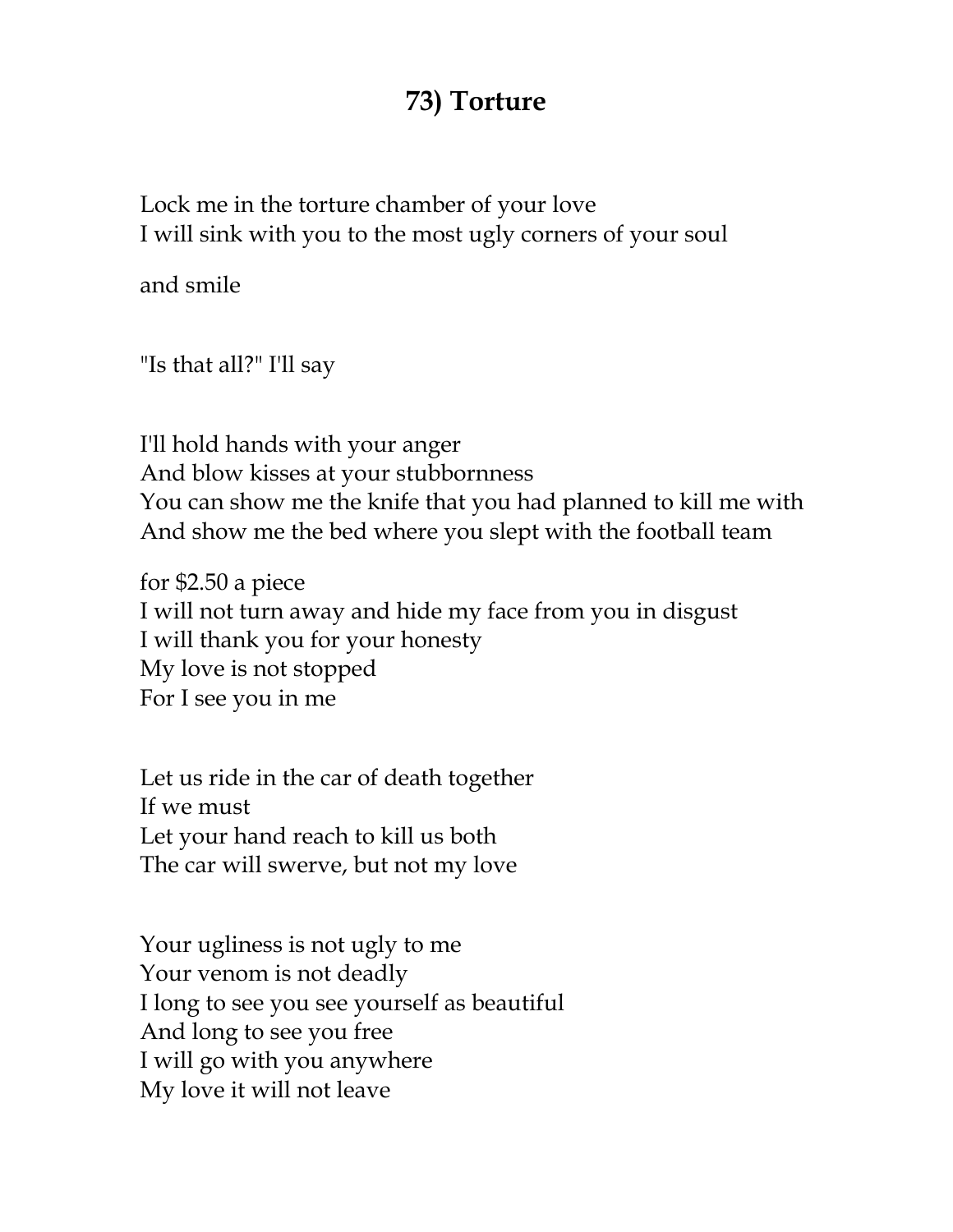I do not want your pain But will take it if I must I'll go with you insane To one day gain your trust

For love is eternal And life has to die But my love will not die

### $+ + +$

### **74) Benign Contrite**

As I read the sound of my own words, I shutter to think of their emptiness, their callousness and harshness. I am not moved; I'm shattered, shattered by my own inability to describe what I want to describe, relay what I want to relay. I have so much to say, but no way to say it.

I am in agony at the site of people's distress, which shows progress for me. For it wasn't long ago that I hadn't the ability to feel compassion or agony for what someone else was going through – all I could feel for was myself, and that feeling wasn't a good one. But by some miracle or operation, some seed of caring has been implanted in me. Not to say I couldn't completely squelch it tomorrow, or I haven't partially covered it today, but it seems to have been planted and has grown recently.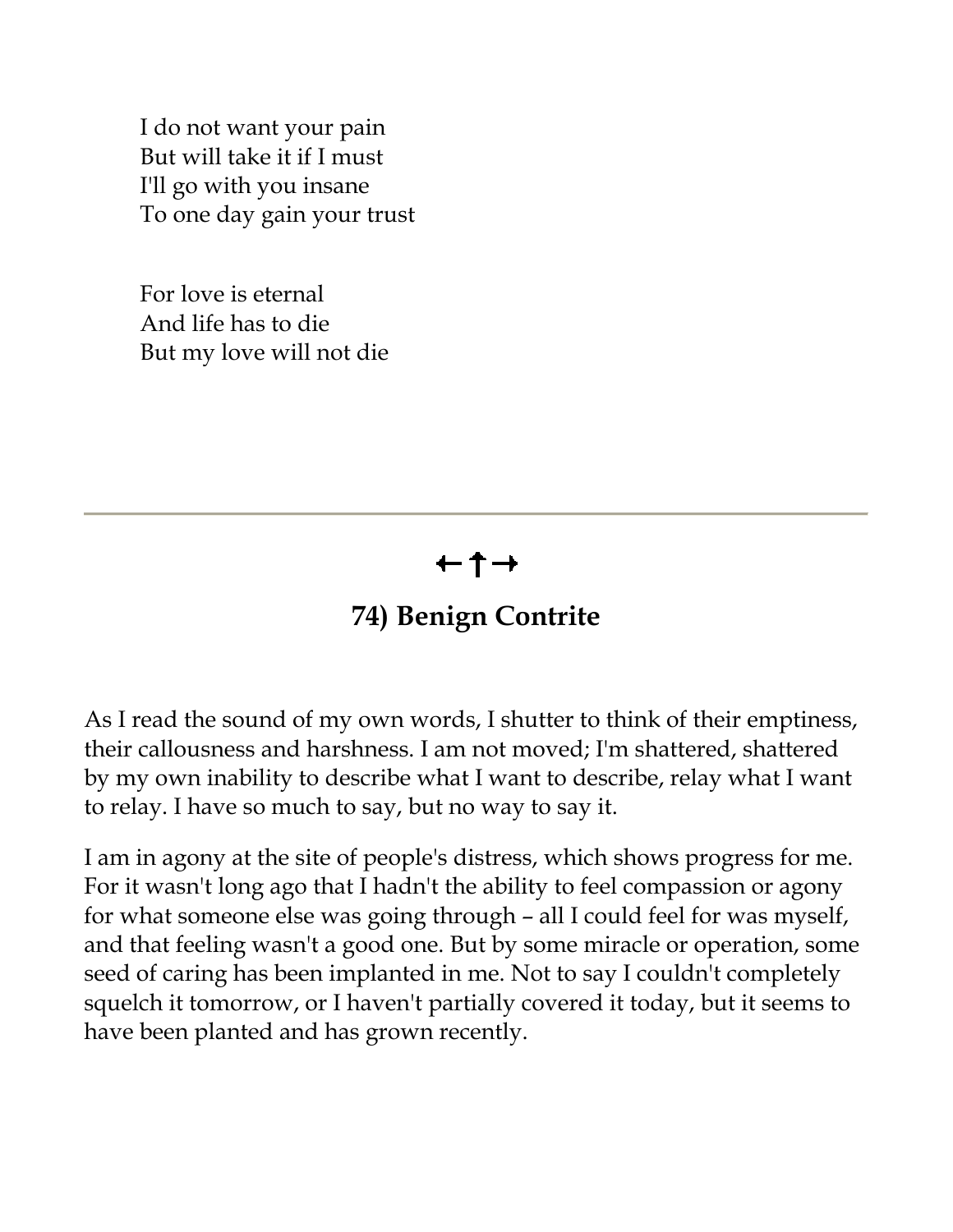The souls of our children are at stake, as we whittle our effectiveness to help them away. The angels and the demons may fight endlessly and tirelessly over the fate of our loved ones, while we idly fumble through our futile daily tasks and hurry to our appointments of meaninglessness. Our children are dying before our eyes, and we have not a word to console them, nor a tissue to dry their tears. How could we help our children if the reason they're so freuqed up is greatly our own fault? To reach out and try to heal would mean having to come to terms with what ails them; and this would mean admitting fault. Who could be so honest as to admit: The reason my child is lost is because of something that I did?

So you will always see that same unresolved, fake, half-happy smile on your child's face. Unresolved, because there is something underneath left smoldering, something felt but not always spoken, something eating away at your child that they may not even be aware of, every time they see you. All because of you, the parent, because of your inability to admit fault and seek forgiveness.

No wonder we're all so selfish and arrogant, look at how we're brought up. The family is a big joke, and the laugh is on the children. We have to fend for ourselves. There is no understanding hand of guidance, but rather cold aloofness or posed congeniality. The father is an endangered species. Has anyone grown up with a father actually living in the house? Please, call in. Oh, you have; was he an alcoholic or a wife beater, or maybe a child molester? For these seem to be the only ones who stick around for over five years. If your father did leave, was he thrown out or did he have rambling on his mind? Freuq the children! They're all pains in the butt anyway. They're just the latest link in the snowballing cycle of depravity, of which the parents were the previous victims. So whom do you blame?

We think we've come so freuqing far with relationships between man and woman (husband and wife – yeah right), but we've only gone, not backwards but rather, to new heights of futile behavior. Women are no longer women, but rather drill sergeants, nagging endlessly at every innocent error in judgment that their man makes. She thinks of him more as a stupid dog than anything else, and treats him accordingly.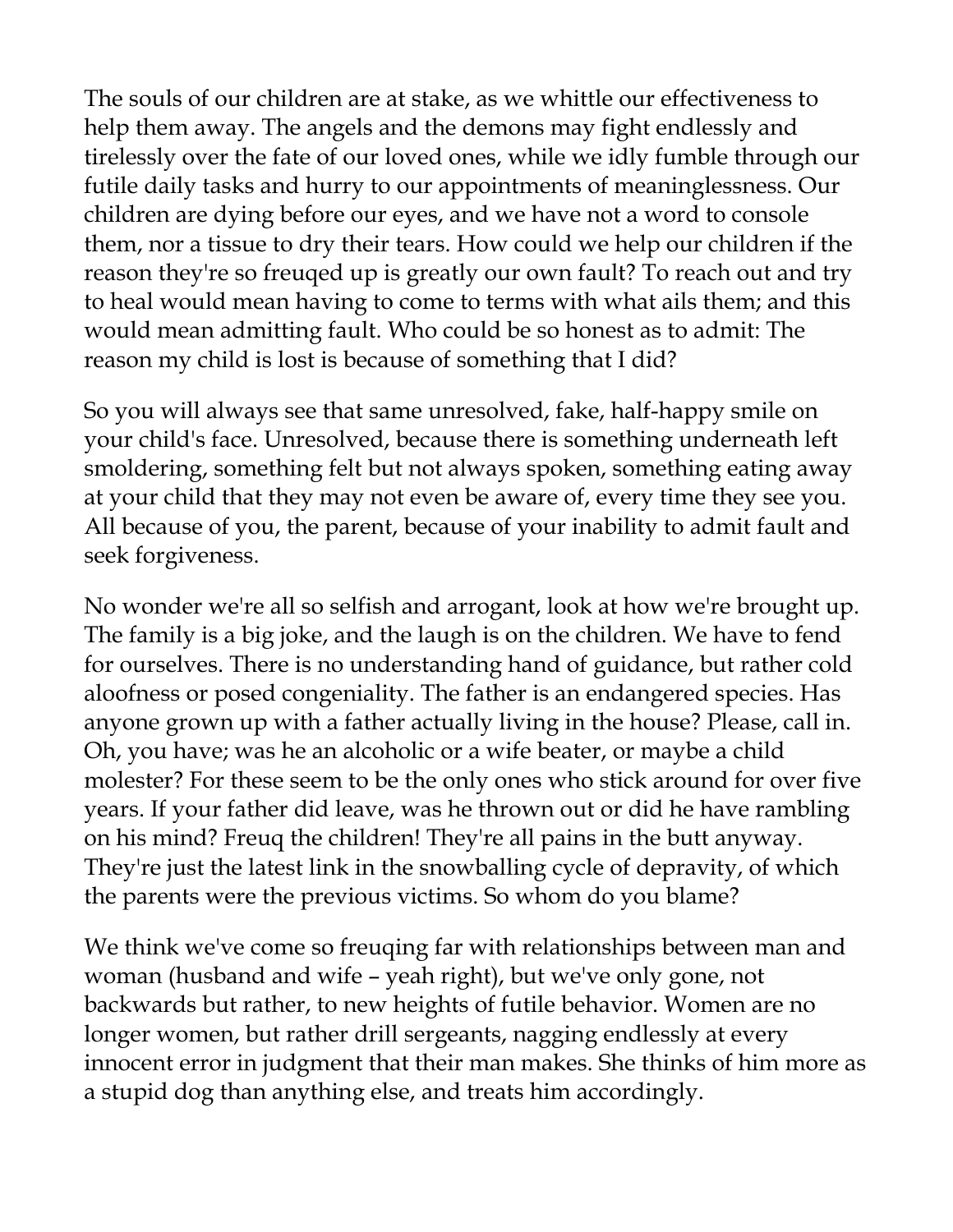It's less strenuous to endure military training than it is to endure a road trip to the next state with your girl. "Why did you go that way?" "I told you we should of gone left." "Pull over." "Do this." "Do that." "Don't touch me." "You're so stupid." These are the affirmations that many of today's men are left with. Respect is reserved for those we fear, not for those we love. But what is love without respect? Politeness, thankfulness, graciousness and charm are lavished on those we have yet conquered, or those we can get something from. To those who have already pledged their eternal love to us, why bother being nice to these pitiful creatures? They're claimed territory, chartered ground. They're annoying mutts who hold their love in their drooling mouths. Don't they realize that no one wants what they know they can have?

Compassion is a lost art form; understanding is a buried treasure. Patience has been withdrawn from the dictionary due to lack of use. Love is a misused word; mutual abuse is a better description.

Control, control, control, we're all so worried about who's in control. We've all got to have the last word; the last punch must be ours. Like little children who have so little real, in-depth confidence that we have to rip it out for ourselves by winning petty disputes and demanding our way on the silliest, most minute points. As if, if we didn't get our way, the world would end and World War III would ensue, when really the dispute is over which restaurant to pull into and eat.

Some women don't want to be equal, but rather to be boss, and are extremely annoyed if their sovereign law that has been uttered is disobeyed. The wrath that is incurred on that poor dog that disobeys is surely worse than the wrath of Godzilla with a hangover, woken up too early to film a scene. Her horns come up and appear on her head; smoke gushes out of her ears. Her eyes glare with intense fury as she pronounces condemnation and then judgment on your insubordinate crimes of disobedience.

After you have been convicted on all counts against her (the judge and jury), then comes your sentencing, which is usually very severe as to ensure that next time she will get her way without any ifs, ands, or butts about it. If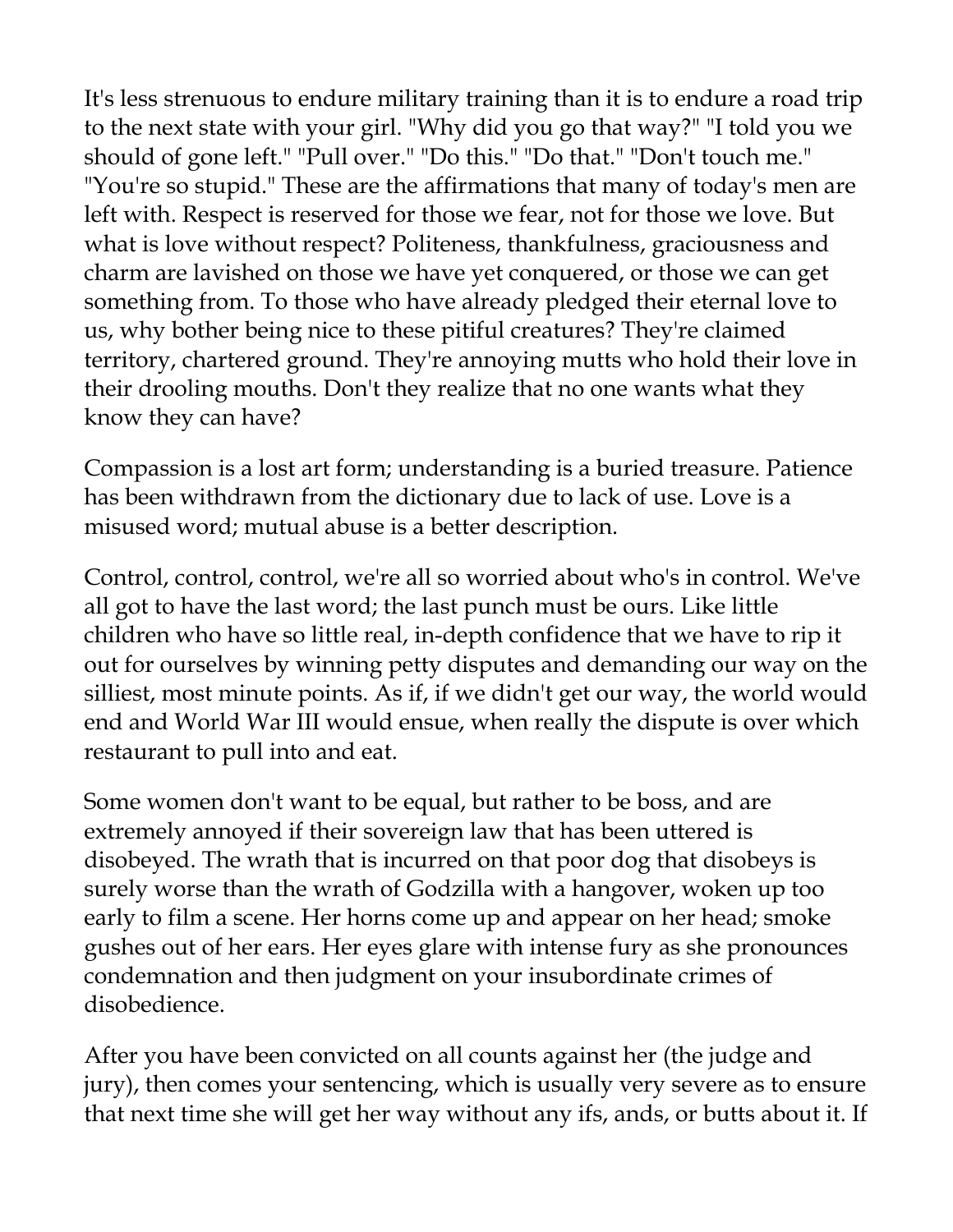you're lucky, you'll only serve time under her domination, which could be a life sentence if you let it be; but if you've really pissed her off, you'll get the death penalty. You may not die, but you'll be dead to her – written off and forgotten forever.

Of course if you love her, this will make you feel terrible and you'll wonder if maybe you did do something terribly wrong and make desperate attempts to win her back. (Now you're exactly where she wants you, you groveling mutt!)

The woman Folly is loud; she is undisciplined and without knowledge. She sits at the door of her house, on a seat at the highest point of the city, calling out to those who pass by, who go straight on their way. "Let all who are simple come in here!" she says to those who lack judgment. "Stolen water is sweet; food eaten in secret is delicious!" But little do they know that the dead are there, that her guests are in the depths of the grave.

(Proverbs 9:13-18, NIV version)

A wife of noble character is her husband's crown, but a disgraceful wife is like decay in his bones.

(Proverbs 12:4, NIV version)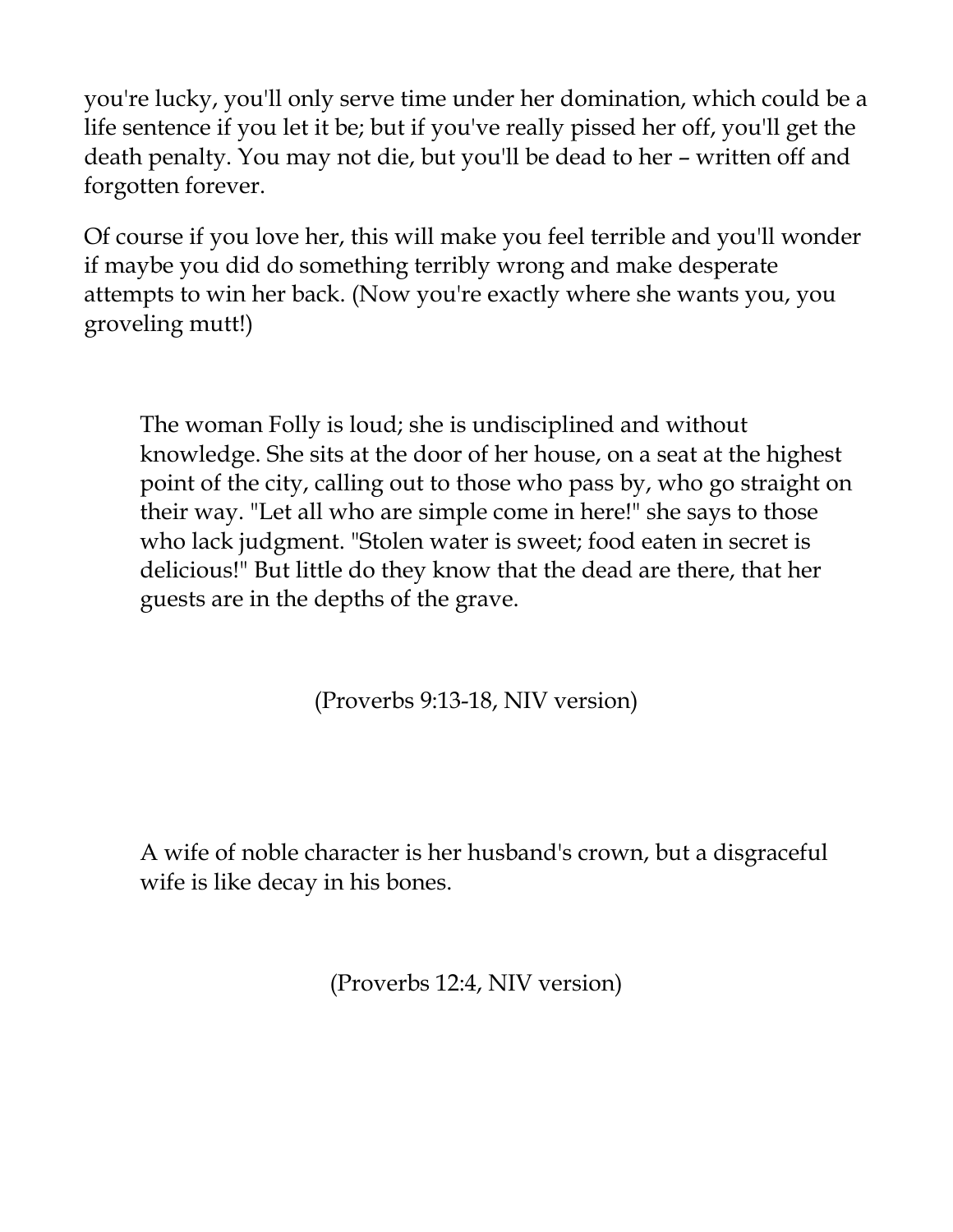Better to live in a desert than with a quarrelsome and ill-tempered wife.

(Proverbs 21:19, NIV version)

A quarrelsome wife is like a constant dripping on a rainy day; restraining her is like restraining the wind or grasping oil with the hand.

(Proverbs 27:15-16, NIV version)

A wife of noble character who can find? She is worth far more than rubies. Her husband has full confidence in her and lacks nothing of value. She brings him good, not harm, all the days of her life.

(Proverbs 31:10-12, NIV version)

She opens her arms to the poor and extends her hands to the needy. When it snows, she has no fear for her household; for all of them are clothed in scarlet. She makes coverings for her bed; she is clothed in fine linen and purple. Her husband is respected at the city gate, where he takes his seat among the elders of the land. She makes linen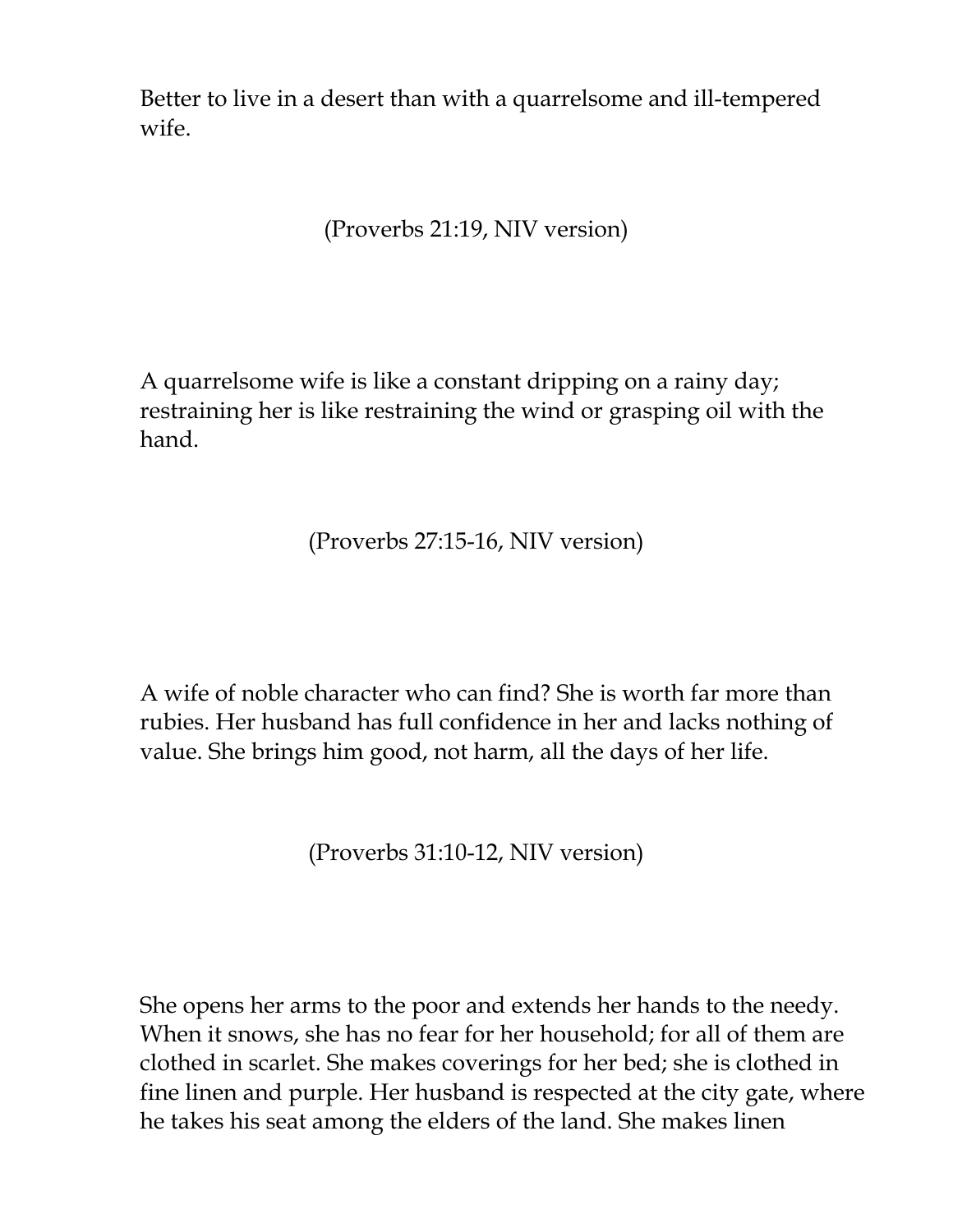garments and sells them, and supplies the merchants with sashes. She is clothed with strength and dignity; she can laugh at the days to come. She speaks with wisdom, and faithful instruction is on her tongue. She watches over the affairs of her household and does not eat the bread of idleness. Her children arise and call her blessed; her husband also, and he praises her: "Many women do noble things, but you surpass them all." Charm is deceptive, and beauty is fleeting; but a woman who fears the LORD is to be praised. Give her the reward she has earned, and let her works bring her praise at the city gate.

(Proverbs 31:20-31, NIV version)

There's nothing wrong with a woman having strength or confidence, there is nothing wrong with a woman who wants fair treatment, but why can't these traits be manifest in a calm (dare I say, even, quiet – sometimes) spirit, rather than in an impatient rage? Why is "leaving power" more practiced then "staying power?" Why is forgiveness so far out of reach? Why is perfection required in an imperfect and unbalanced bond? This seems impossible to achieve.

Why can't these women with such incredible strength transform this strength as to strengthen their men as well as keeping, even increasing, their own strength? It is possible. Why can't they breathe life into their walking dead men instead of sucking out what's left of their dwindling existence? Women have this power. To hurt or to heal is their choice, to destroy or to create, to make their man feel like a woman or make him feel like a man, a servant or a hero. [This sentence in no way indicates that women are servants and men are heroes; it's just what flew out of my mouth.]

A man is not necessarily born with confidence or strength, but rather acquires it through outside (or inside, therefore spiritual) circumstances. If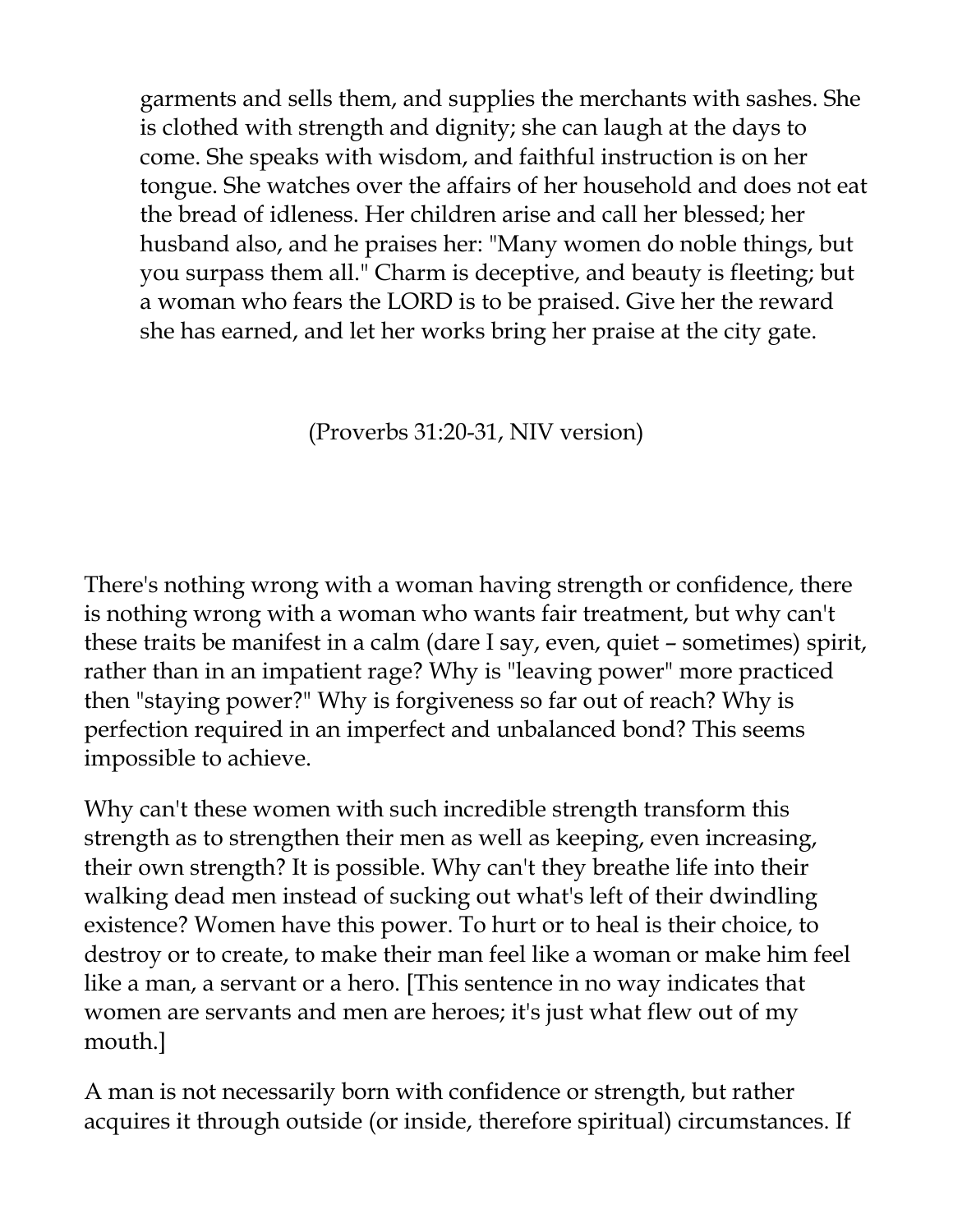you treat your man with respect, he may come to respect himself. If you give him love, he may love himself someday. If you give him understanding and patience, he may come to understand himself and have patience with others.

Instead of honing in on your man's insecurities like a laser guided missile, and exploiting them until he's left a failure or a broken spirited, defeated, lifeless wimp (or a callused man, made a foreigner to his own emotions), why not fill his insecurities with loving assurance and see him transform into someone that even you can respect?

I'm not suggesting that the woman becomes a mindless adoration machine, hysterically praising her man's slightest passing of gas, nor that she becomes an excess of flesh without opinion, only speaking when spoken to, and that she kisses her man's butt in a pathetic, spineless manner, but rather that she loves and respects him.

But the men are often the reason that women are the way they are. Men can often be either: a spineless, wishy-washy, uncourageous, devoid of confidence, incapable of leadership, whimpering, lazy loser, or they're a phony silhouette of masculine repose. Actors, so unsure and worried about their own masculinity (and sexuality) that they (having not the inner strength and confidence to risk looking sensitive, therefore less manly or even feminine – they think, but if done right makes them look even more masculine) overdo their leader, strong, hardened roles and become, not men, but rather dolls, modeling their false bravado and performing as many manly-maneuvers (things that phony, macho men will do, like fight over nothing, yell at a cat, or walk like a robot) as the day will allow them to perform.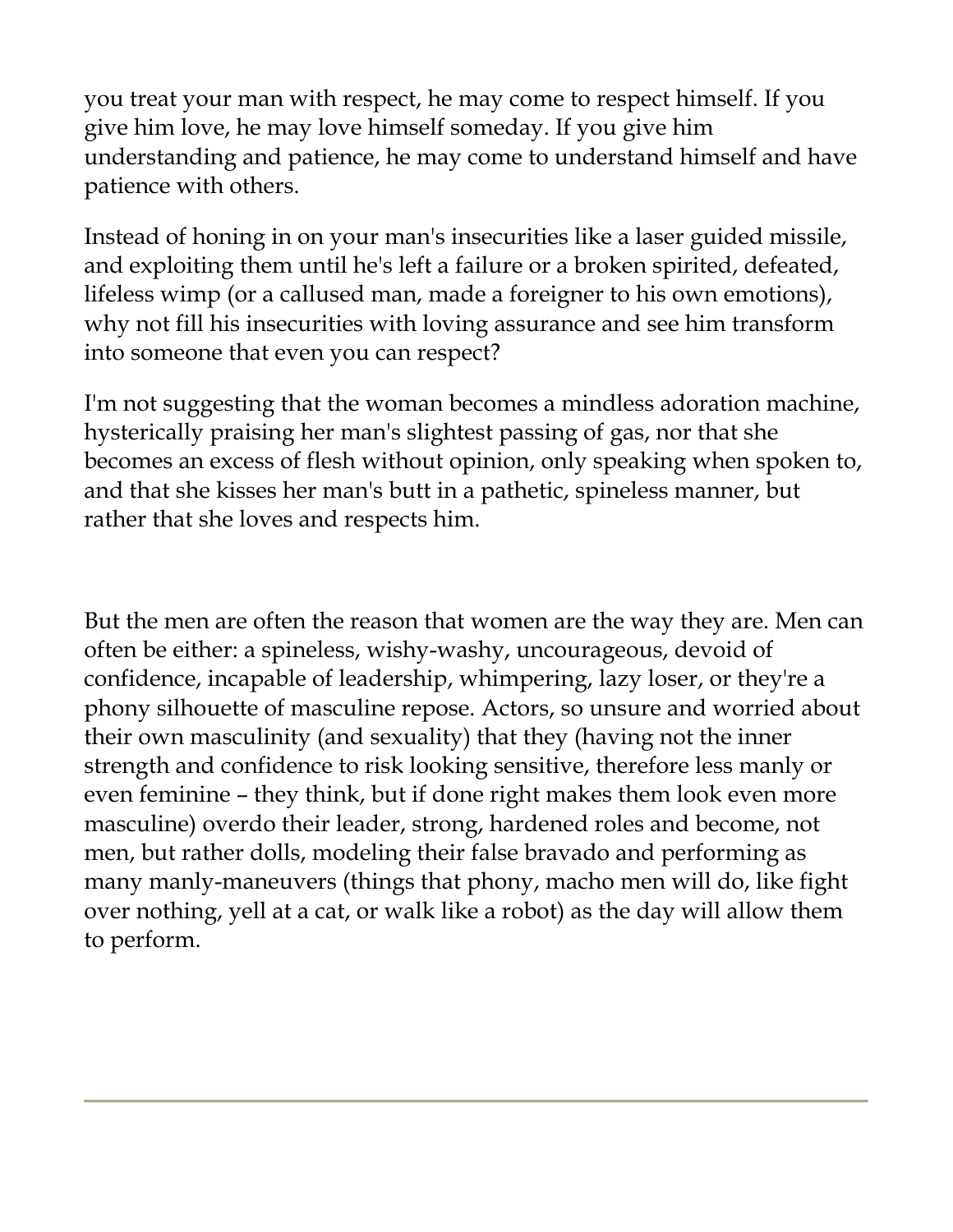## **75) The Endeavors of Pain**

Why is there pain in the world? How can God let a two-year-old baby be run over by a truck? How can this so-called God permit disease and famine to starve our children? How can he create such people who are so inclined to go on murder sprees as if on fishing trips? How could he create a world where it is possible for a father to force sexual relations on his daughter, or even his son? Can he not put an end to filth and injustice?

Why, then, is a seemingly good man struck down with cancer, while a seemingly wicked man permitted to flourish and have a long and prosperous life? How, then, could two countries play cards with their children's lives as the stakes, and continue into war as if to prove their own courage and manhood? What do the players care; they're only the players, not the ante? How could this be permitted?

Why does he even give us life when the life we come into is so full of agony and heartache and torture? Why doesn't God make damn sure that when we're born, we're born into stable families that love us? Instead, we're thrust into the supervision of madmen and witches.

If love is so impossible to attain, why did God create us with such a need for it – like putting cows in the desert where there is no grass to graze, or bearing fish in the air with a string tied to their tails (to dangle only inches away from their heart's desire, water)? Is this not how love is portrayed to us, a tease of all that we are craving for, only to make us want all the more what is so impossible to attain?

"Love, a dream not even worth dreaming, for that dream only seems to crush us."

Is this what you had in mind, God? Is this your perfect plan: To beat us silly, to mangle us beyond recognition, to play with our lives as an angry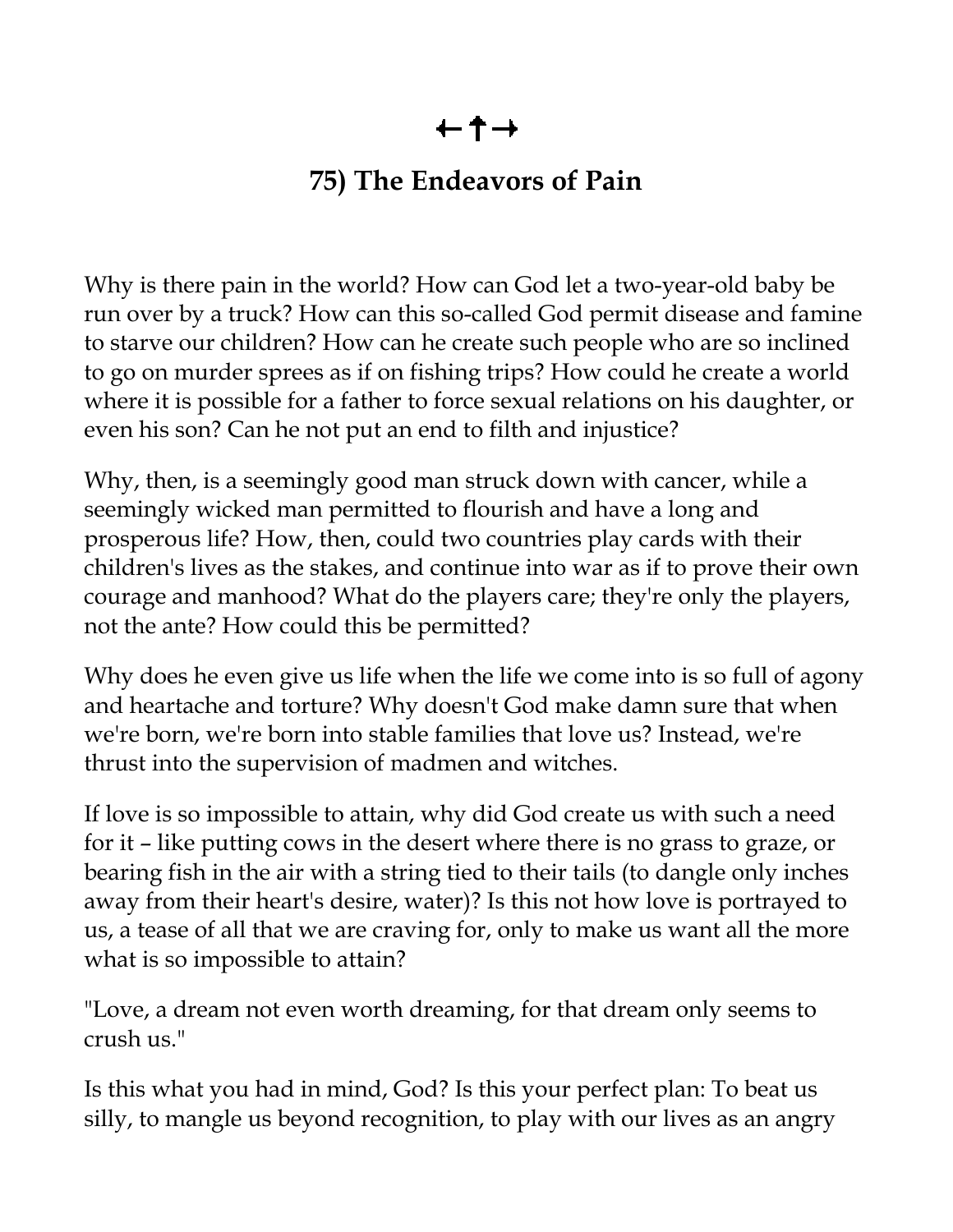child plays god of the ants, feeding them ice cream and then crushing them at random?

A merciless God, you say, one that is not worthy of your favor, let alone your love and worship; a callused dictator, fiendishly dreaming up ways to trip you up, is this your opinion?

If you are to criticize God, then surely you have an alternative to his thoughtless, uncaring ways. Then let us consider what would happen if you were God.

You do not possess the power that God does, but you do possess power – minute in comparison, but enough to examine your qualifications for the job of God.

Does your love blanket perfectly and unquestionably amongst all those whose love extends to you? Are all those who love you returned with love – even greater portions, tenfold maybe? I do not ask yet if you love your enemies, but only if your love is returned to all who love you. I ask again as to provoke deeper consideration of the question. Do you love every single person that loves you or has attempted to love you, or does your love go towards only those that you feel serve you best?

Does your love casually pass by the unattractive and beat relentlessly on the door of the beautiful? If others despise one who loves you, do you not restrain your love from one such outcast – as to save your favor with those whose love that you would prefer?

Is power and position and money truly disdain and considered rubbish in your eyes when compared with the value of hearts and the love of men's souls?

If you are so compassionate and loving, as to never inflict pain, then how can you keep the order when a discrepancy or a violation of peace has occurred? If you cannot keep the order, then how can you stop the pain that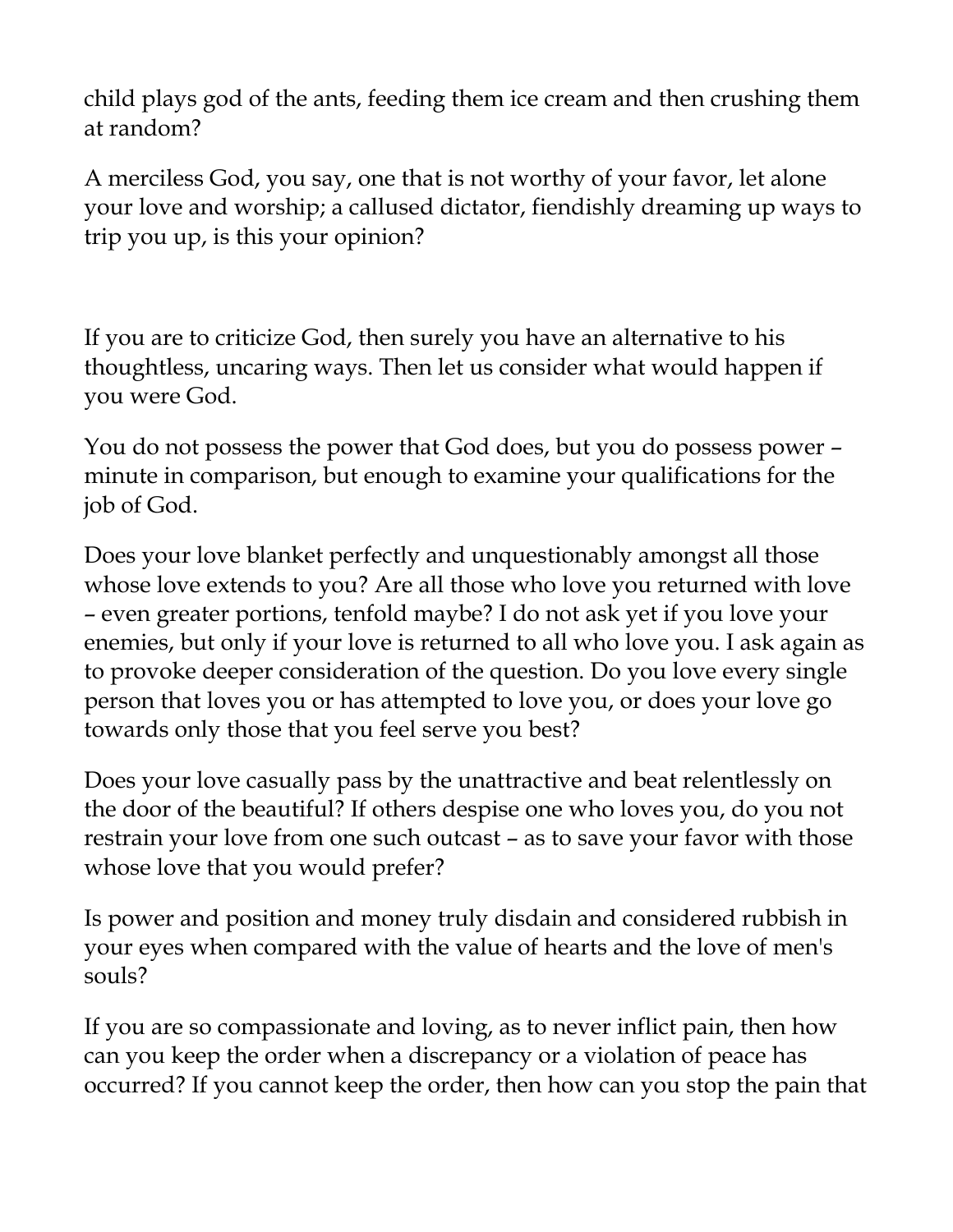results from disorder and lack of adherence to the laws created to maintain the peace and order?

If you are now willing to distribute discipline to those under your supervision and rule, what measuring device will you use to measure out your wrath as to ensure peace? How are you sure that the measure you use is precisely the measure needed to bring about justice and is not an unfair or sadistic punishment? Or is your measure too light, and your authority is laughed at as to promote future disturbances of the peace that you so boastfully claim the ability to parent?

Now if some under your domination agree with your measure, and some feel that your measure was too severe, if some feel that no measure was necessary at all, and some feel that your measure was too light, to which group of individuals, so privileged to be under your command, do you bend or adhere to: To those who agree with you, as to maintain their allegiance, or to those who oppose you, as to gain their future approval? Do you bend to those who love you, or do you give ear to those whom you love? Do you consider their influence and power, or do you consider their number?

Do you not consider any of them, or do you consider all of them and have a personal one-on-one, heart-to-heart talk with every single person in your kingdom, and hold their hands and explain in extreme detail your every reasoning, your every thought and justification for every move that you've ever made?

We want God to sit down with us and show us everything and all the reasons behind all the mysteries. For some mysterious reason, God leaves many things a mystery.

When I was a child, I talked like a child, I thought like a child, I reasoned like a child. When I became a man, I put childish ways behind me. Now we see but a poor reflection as in a mirror; then we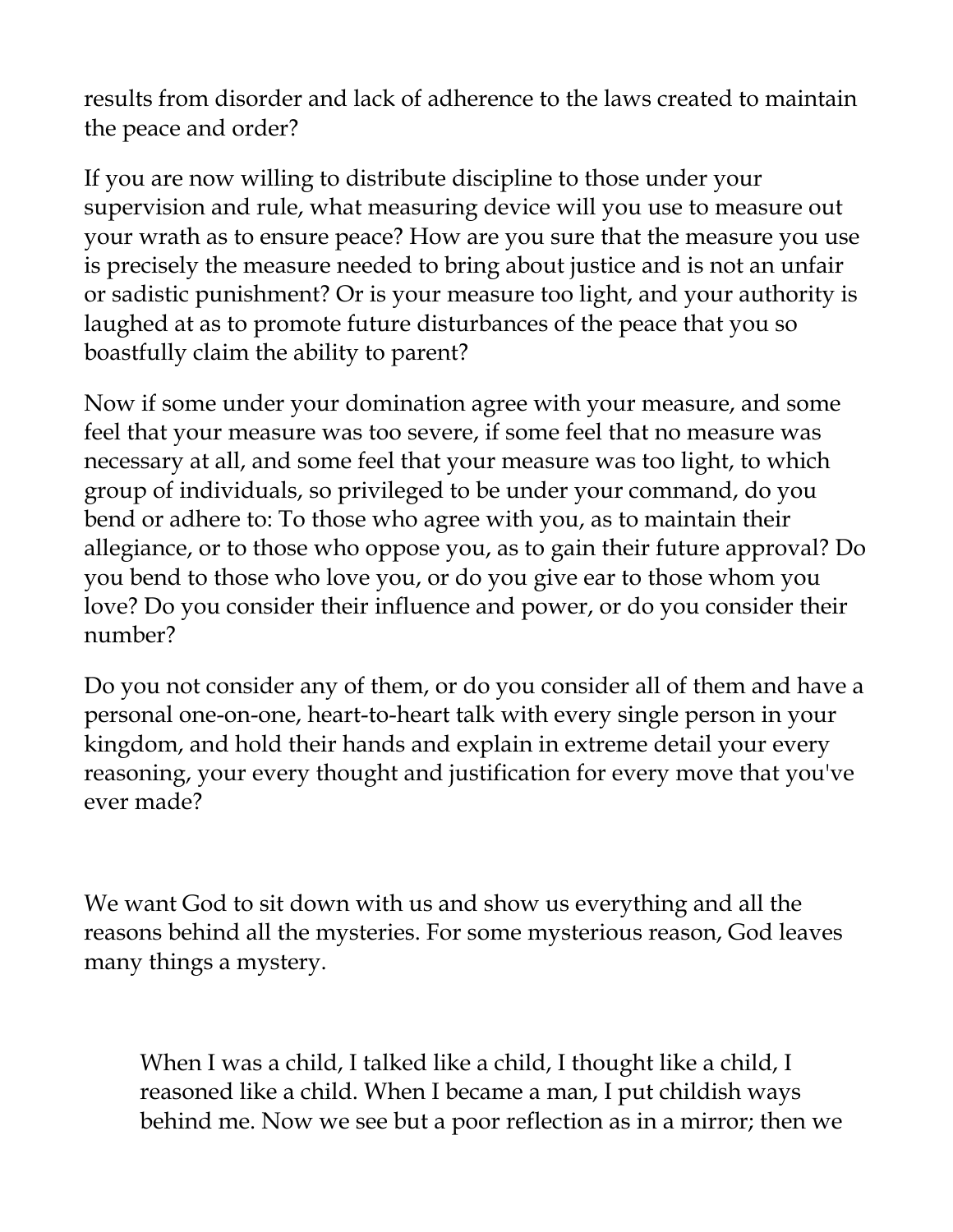shall see face to face. Now I know in part; then I shall know fully, even as I am fully known.

(1 Corinthians 13:11-12, NIV version)

"For my thoughts are not your thoughts, neither are your ways my ways," declares the LORD. "As the heavens are higher than the earth, so are my ways higher than your ways and my thoughts than your thoughts."

(Isaiah 55:8-9, NIV version)

The LORD said to Job: "Will the one who contends with the Almighty correct him? Let him who accuses God answer him!" Then Job answered the LORD: "I am unworthy–how can I reply to you? I put my hand over my mouth. I spoke once, but I have no answer–twice, but I will say no more." Then the LORD spoke to Job out of the storm: "Brace yourself like a man; I will question you, and you shall answer me. Would you discredit my justice? Would you condemn me to justify yourself? Do you have an arm like God's, and can your voice thunder like his? Then adorn yourself with glory and splendor, and clothe yourself in honor and majesty. Unleash the fury of your wrath, look at every proud man and bring him low, look at every proud man and humble him, crush the wicked where they stand. Bury them all in the dust together; shroud their faces in the grave. Then I myself will admit to you that your own right hand can save you."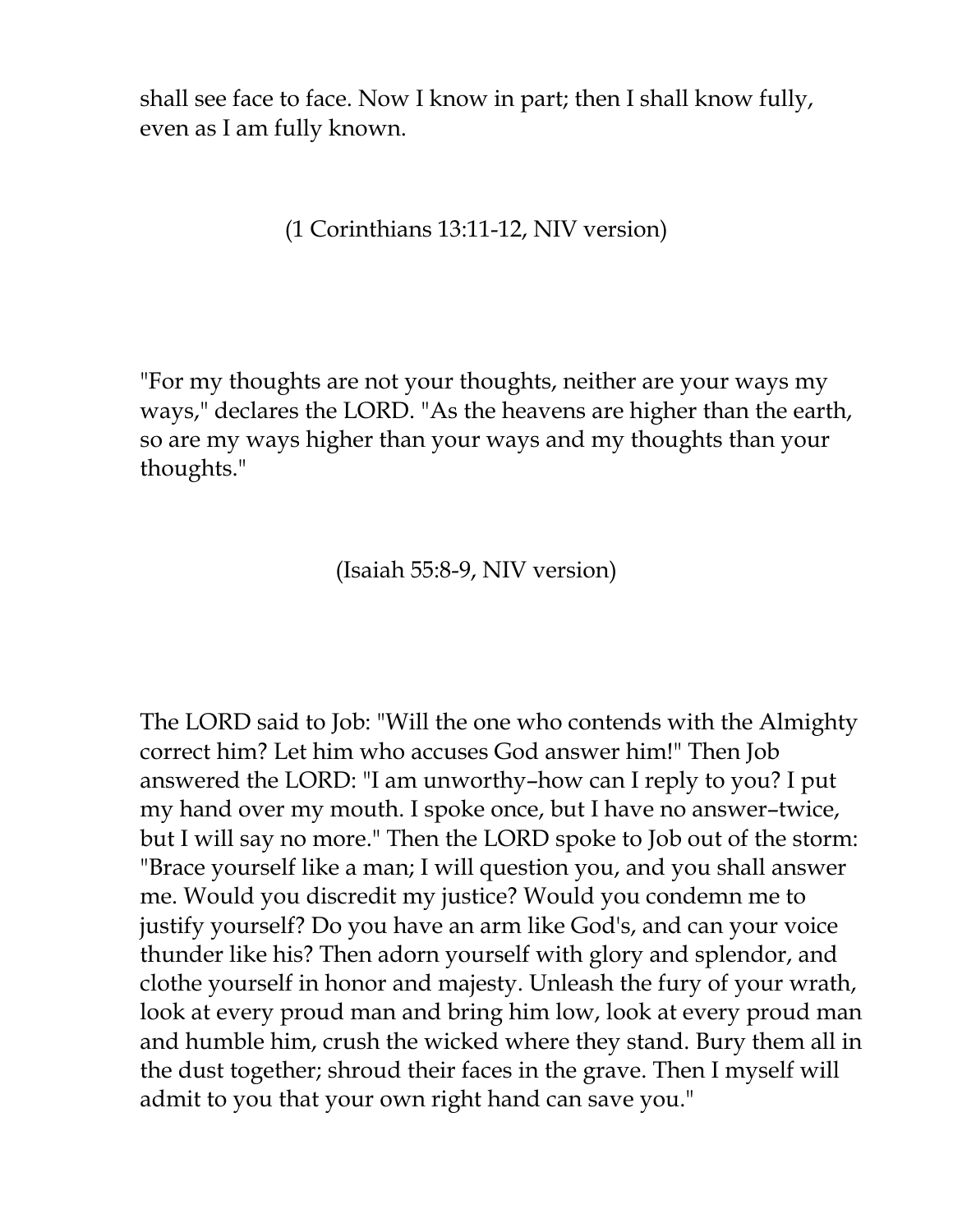#### (Job 40:1-14, NIV version)

"Can you pull in the leviathan with a fishhook or tie down his tongue with a rope? Can you put a cord through his nose or pierce his jaw with a hook? Will he keep begging you for mercy? Will he speak to you with gentle words? Will he make an agreement with you for you to take him as your slave for life? Can you make a pet of him like a bird or put him on a leash for your girls? Will traders barter for him? Will they divide him up among the merchants? Can you fill his hide with harpoons or his head with fishing spears? If you lay a hand on him, you will remember the struggle and never do it again! Any hope of subduing him is false; the mere sight of him is overpowering. No one is fierce enough to rouse him. Who then is able to stand against me? Who has a claim against me that I must pay? Everything under heaven belongs to me."

(Job 41:1-11, NIV version)

Then Job replied to the LORD: "I know that you can do all things; no plan of yours can be thwarted. [You asked,] `Who is this that obscures my counsel without knowledge?' Surely I spoke of things I did not understand, things too wonderful for me to know. [You said,] `Listen now, and I will speak; I will question you, and you shall answer me.' My ears had heard of you but now my eyes have seen you. Therefore I despise myself and repent in dust and ashes."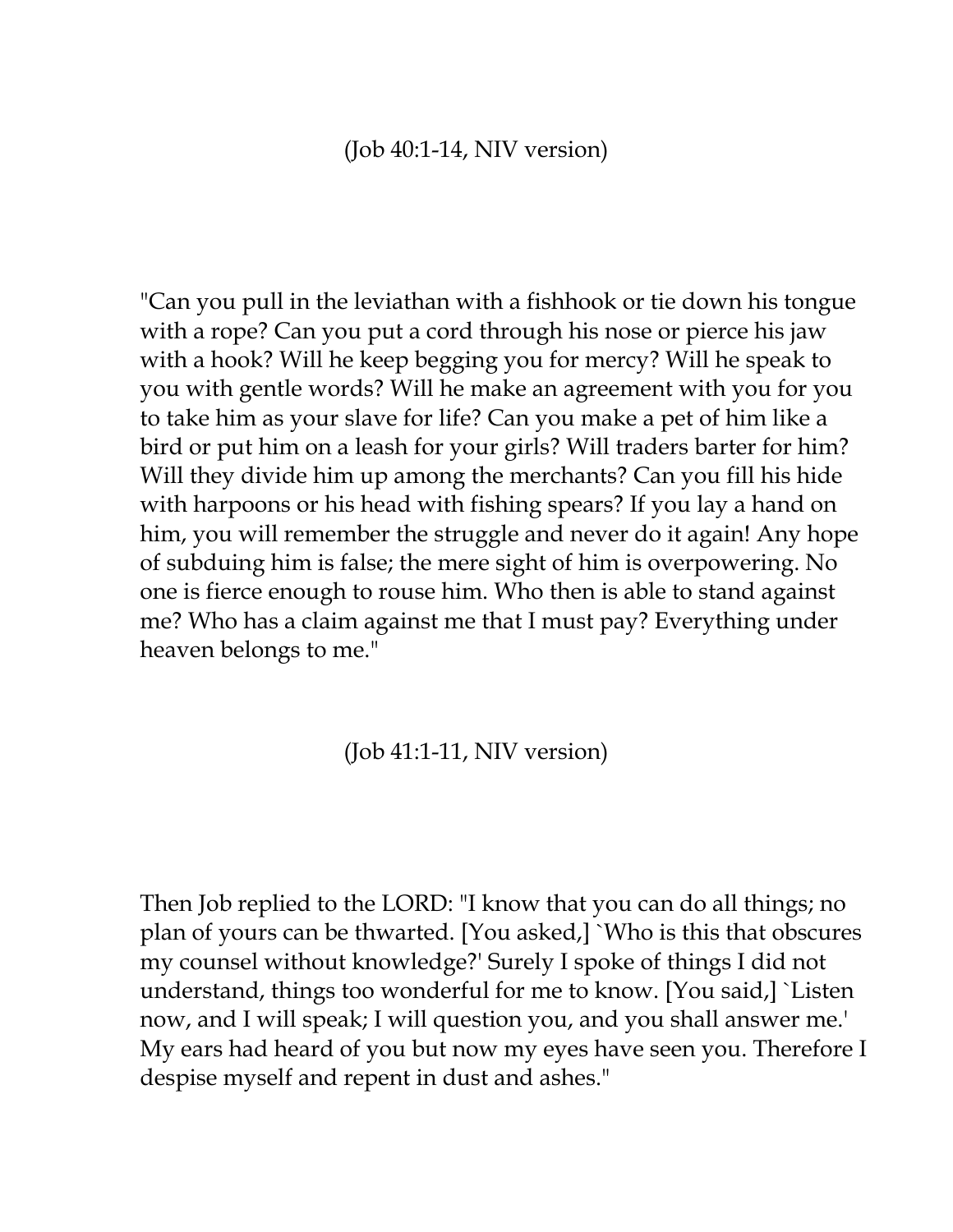How can we even pretend to possess more mercy than the creator of mercy himself? How can we feel that justice is more adequately distributed from our hands than from God's? Can we see more clearly than the one who sees what is done in the dark and behind closed doors, yes, even the on goings of our hearts and minds? Yet we entertain the thought that our judgment would be wiser. Have we the knowledge to even attempt to second-guess God? Is there something we know that is hidden from him?

What percentage of all the information in the world that there is to know do you feel you know? Is it 10 percent or 1 percent, or closer to .00001 percent and not being totally sure of half of that .00001 percent?

Now consider all the information not just in the world but in spiritual planes as well, and to the outer reaches of the universe. Now make your judgment again. If you choose not to judge, then you make the right judgment.

Use your judgment to judge that you trust in the Lord and trust in his judgment, and then judge no further.

Do not close your mind but open it; open it enough to realize that it does not open wide enough to take in everything. And when your mind is uncertain, then follow your heart. If the facts are unclear, then consult your soul. If the figures add up to emptiness, and your calculations pile up to refuse and hollow nothings, then ask the Lord for his love, and to convince your soul what your mind could not be convinced of.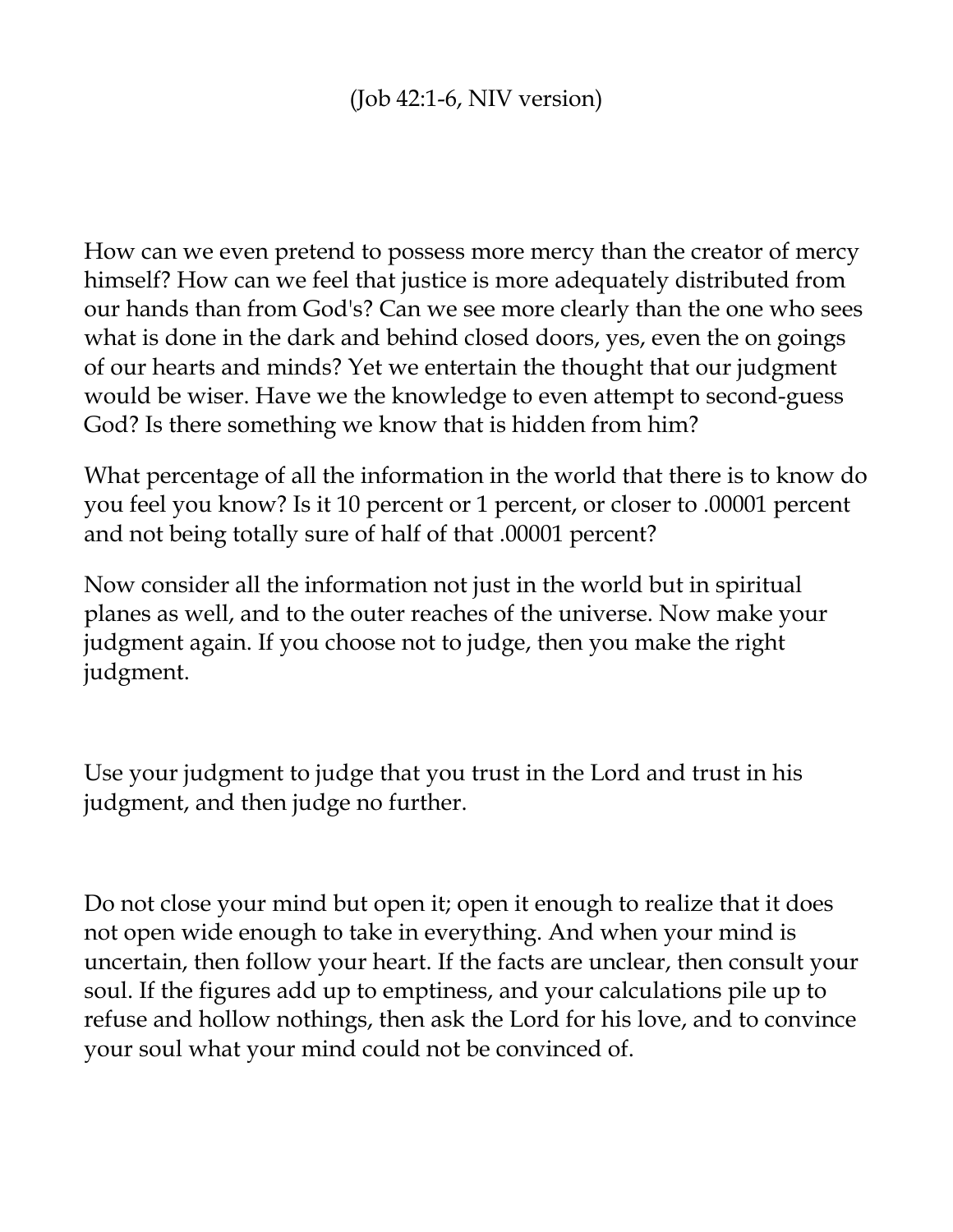I came to you in weakness and fear, and with much trembling. My message and my preaching were not with wise and persuasive words, but with a demonstration of the Spirit's power, so that your faith might not rest on men's wisdom, but on God's power.

(1 Corinthians 2:3-5, NIV version)

For since in the wisdom of God the world through its wisdom did not know him, God was pleased through the foolishness of what was preached to save those who believe.

(1 Corinthians 1:21, NIV version)

"Ask and it will be given to you; seek and you will find; knock and the door will be opened to you. For everyone who asks receives; he who seeks finds; and to him who knocks, the door will be opened."

(Matthew 7:7-8, NIV version)

"Those whom I love I rebuke and discipline. So be earnest, and repent. Here I am! I stand at the door and knock. If anyone hears my voice and opens the door, I will come in and eat with him, and he with me."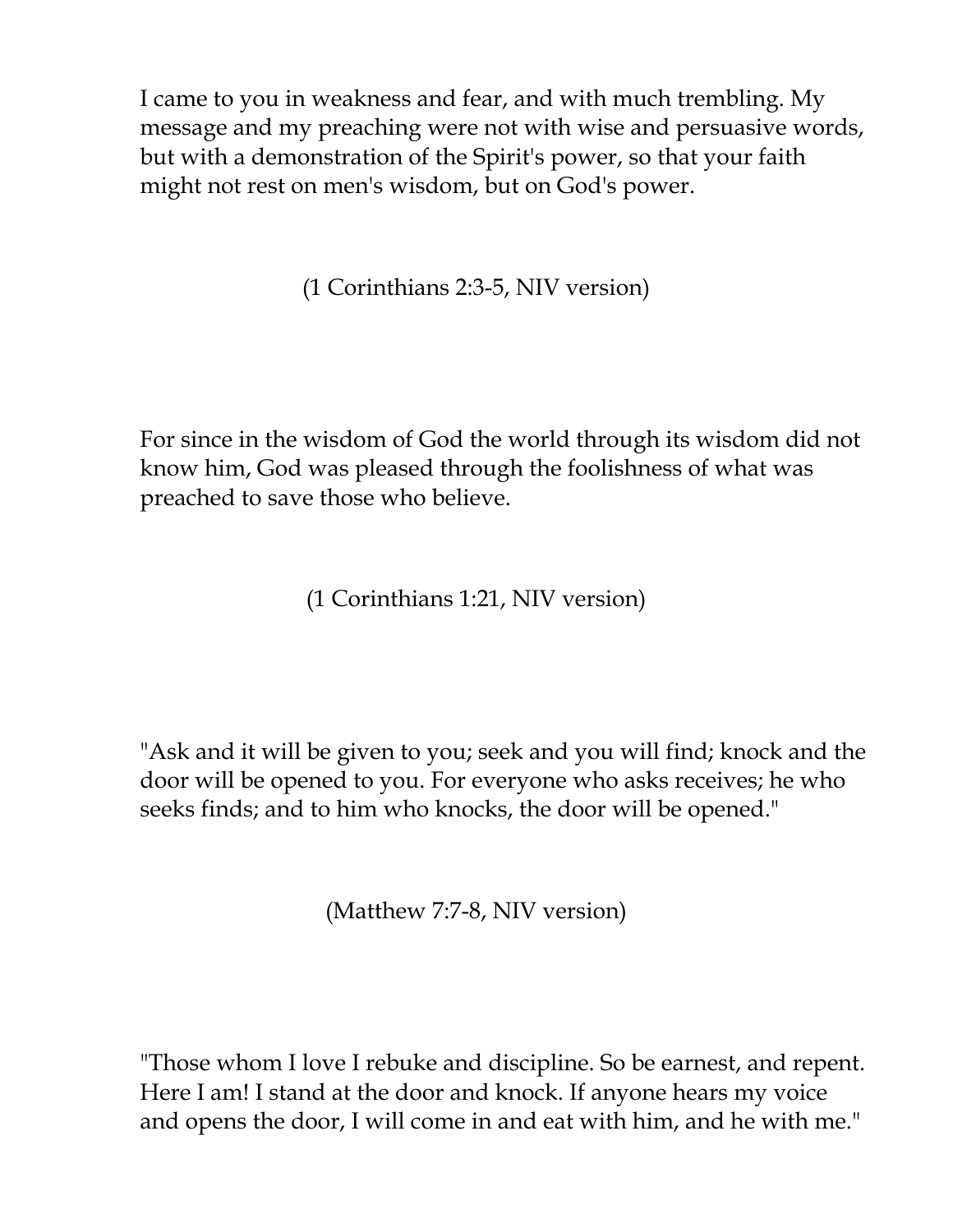(Revelation 3:19-20, NIV version)

"For God did not send his Son into the world to condemn the world, but to save the world through him. Whoever believes in him is not condemned, but whoever does not believe stands condemned already because he has not believed in the name of God's one and only Son."

(John 3:17-18, NIV version)

Ask God to forgive your sins and take you in.

You're a hopeless refugee of life, longing for life, true life. You've stumbled like a drunk to many doors searching for the answer to life.

You've knocked on the door of power and were eventually permitted to enter. You rose to the top and were respected and honored. This was okay while it lasted, but you had not yet been given the gift of love, so your rule became secretly hated. Those you so ordered around in such an unloving manner soon banned against you and knocked you off of your throne.

It seems that the man with razor sharp tongue Grows in strength and in power The people offended may soon ban as one His reign will quickly turn sour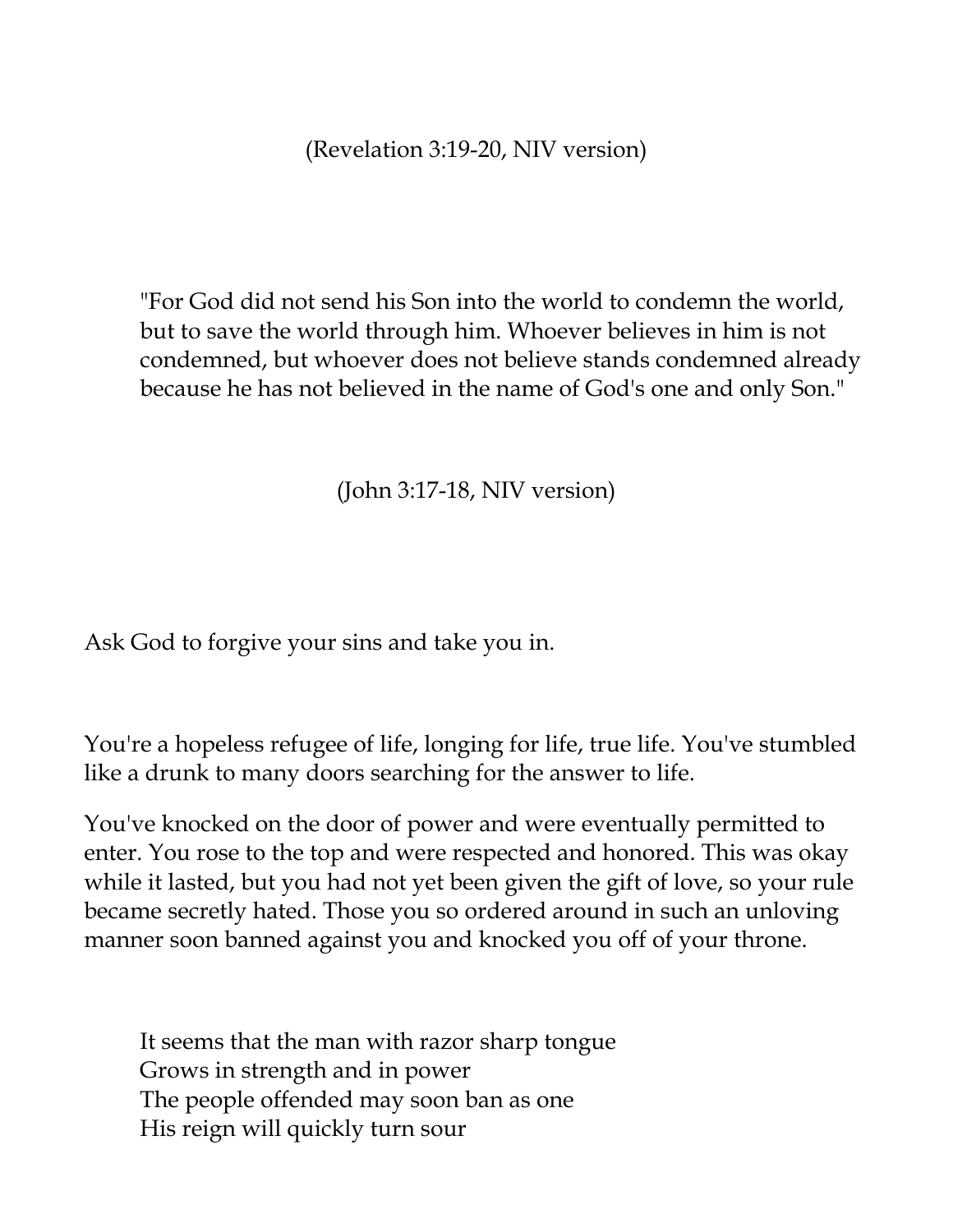So you stumbled over to the door of not love, but what seemed like love. You fell into a religion that blanketed everything with a blanket of acceptance.

Everything is beautiful, and all are one One is beautiful, and all is everything Everything is one, and so on and so on

Love was posed but not practiced. Love was imitated, and peace was love's theme.

There were no harsh rules Nor judgments incurred Tranquil and passive And truth a white blur

This white blur, you found, encompassed contradictions: If this is my truth, and that is your truth, and one refutes the other, than what is truth? Do we all have our own separate universes where each of our chosen truths is observed?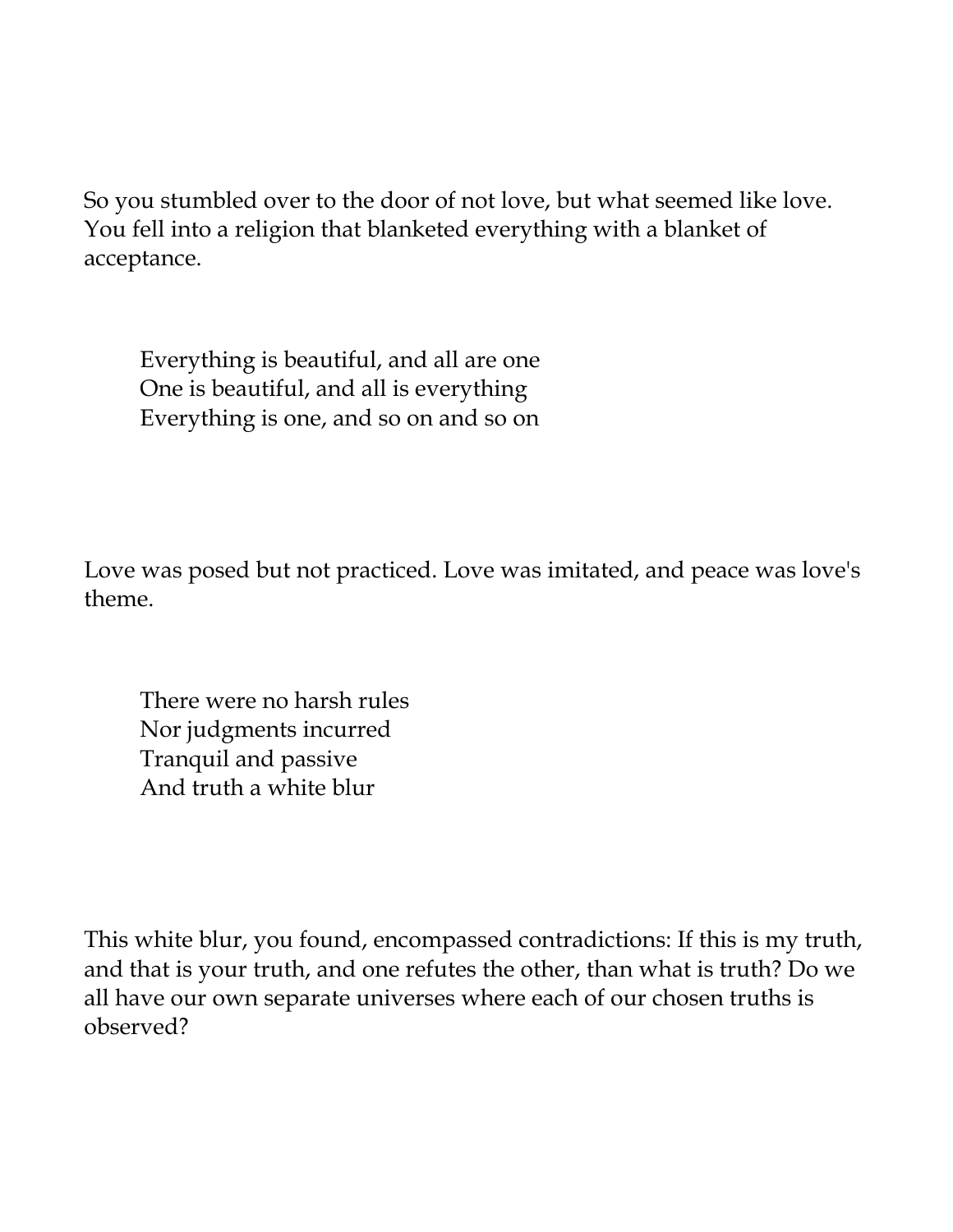Confusion set in your brain. "Maybe truth isn't so simple," you thought to yourself. Until you got so frustrated in trying to solve what is truth that you decided that it is a futile exercise to even bother.

So you knocked on the door of ignorance: the door of thoughtless unspiritual life, a door of existence but not of living... a door of vague being but not one of defined and tangible presence, a mellifluous drifting towards unclear goals.

Until you realized that you are not an animal... that you cannot live only on: food, shelter, clothing, sex and money alone...

Remember how the LORD your God led you all the way in the desert these forty years, to humble you and to test you in order to know what was in your heart, whether or not you would keep his commands. He humbled you, causing you to hunger and then feeding you with manna, which neither you nor your fathers had known, to teach you that man does not live on bread alone but on every word that comes from the mouth of the LORD.

(Deuteronomy 8:2-3, NIV version)

...that you may be married but not in love, that you may be in a crowded shopping mall but still alone, that you may be living but a better description would be dying – slowly, every day, till your life grinds to an uneventful conclusion. That conclusion is: That in all your life, you never learned to live, but only did what came easiest to you.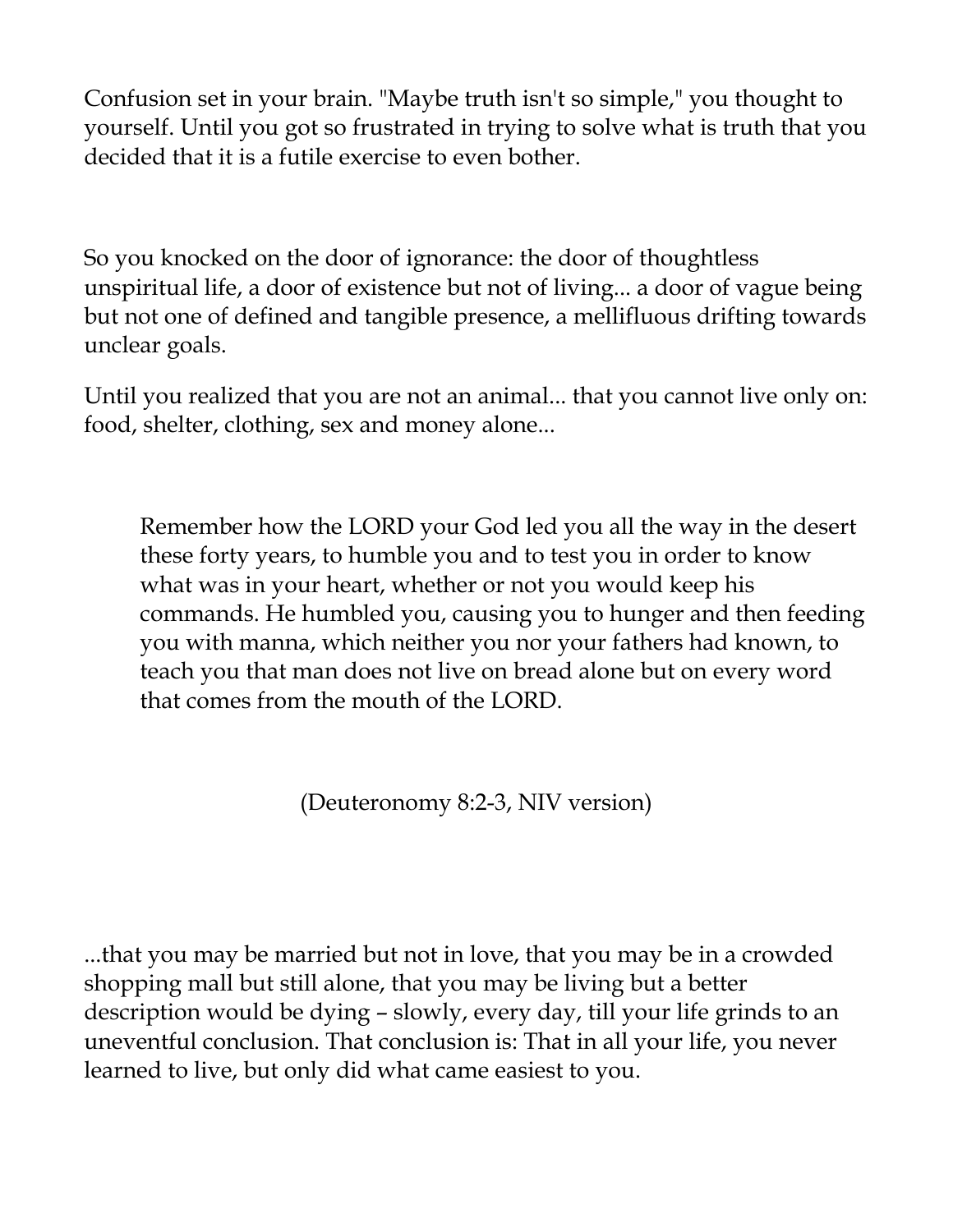"The thief comes only to steal and kill and destroy; I have come that they may have life, and have it to the full."

(John 10:10, NIV Version)

But by some miracle, and by some great work of God, you stumbled to the door of God.

You weren't sure if you wanted to knock or not at first, you wondered if God would steal your personality and rob you of your fun. You later learned that you were not completely yourself, and your personality was only accepted with love and thus it flourished under these conditions, and your fun was only increased tenfold.

You wondered if you would be turned into some kind of a freak, like all the weirdo believers you had met before. Later, you found out that not all who say they believe actually believe, and also that you and God are you and God and you do not have to mimic the behavior of others who link themselves to God. There may be many believers whom you do admire, while others, you are embarrassed by their presence – but you have to decide what is more important to you.

Are you embarrassed of your maker, of the one who loves you to the depth of your soul?

"If anyone is ashamed of me and my words, the Son of Man will be ashamed of him when he comes in his glory and in the glory of the Father and of the holy angels."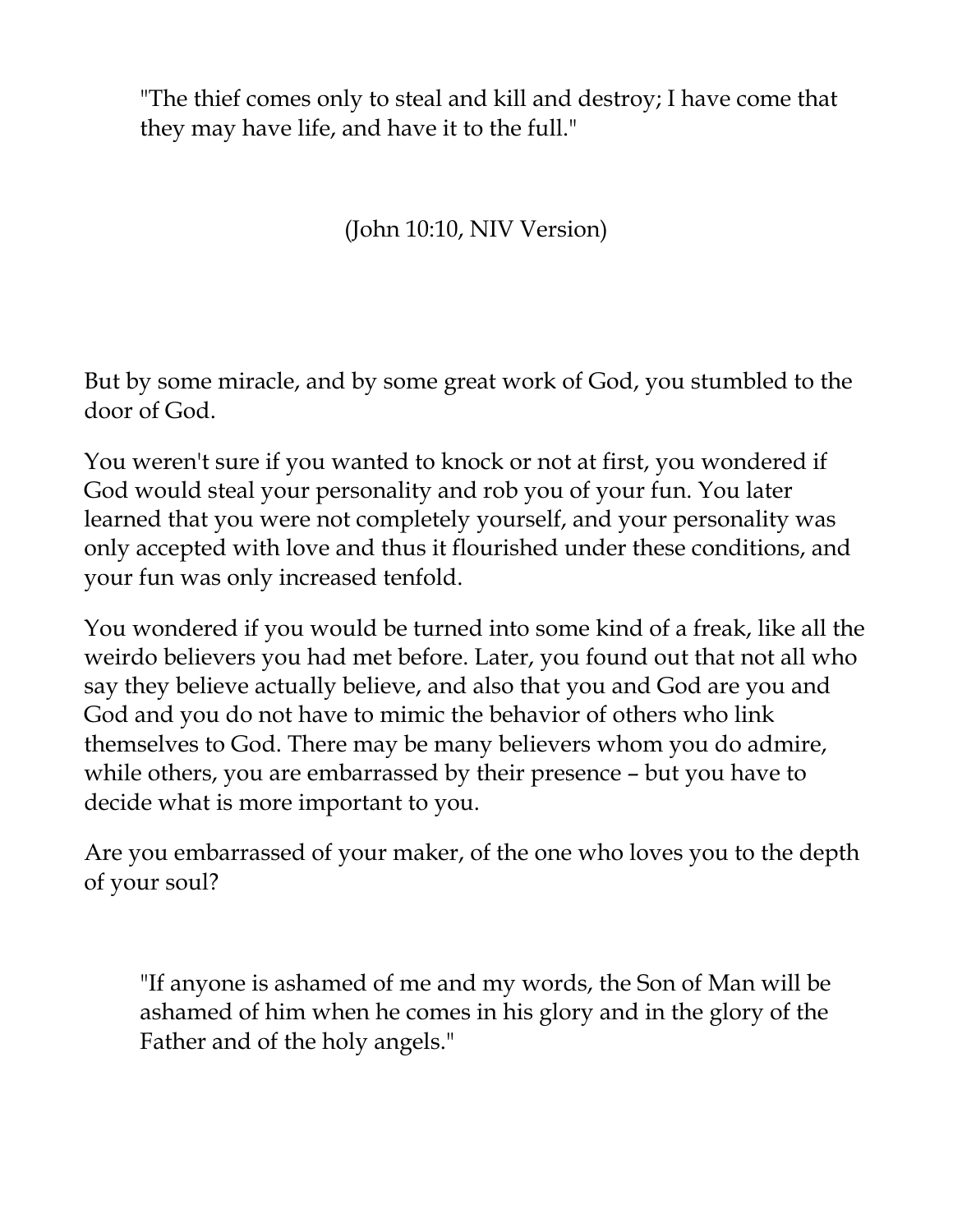Are you so worried what others think of you that you would turn your head and close your eyes and block your ears to truth and love? Is the kingdom of heaven such a meaningless place that you would pass it up for those who care nothing for you and their opinion of you? If anyone loves you, truly loves you, their love is not shed so easily – and for those whose love is, then their love was weak or false. Better to understand the true character of those who surround you as soon as possible.

Again I shudder to think of the emptiness of my words. I fall so short in words of what I feel.

All these words and all your uncertainties, all your questions and all your doubts may be moments from being dealt with.

For if I did not put stake in the Spirit of God and the love that is given from his bosom, then I would rest my case on other points – like the fulfillment of prophecy, or the wonder of nature and the complexities that could not have happened by chance.

If I did not believe that a man must be spiritually reborn through Christ and the Spirit of God...

In reply Jesus declared, "I tell you the truth, no one can see the kingdom of God unless he is born again."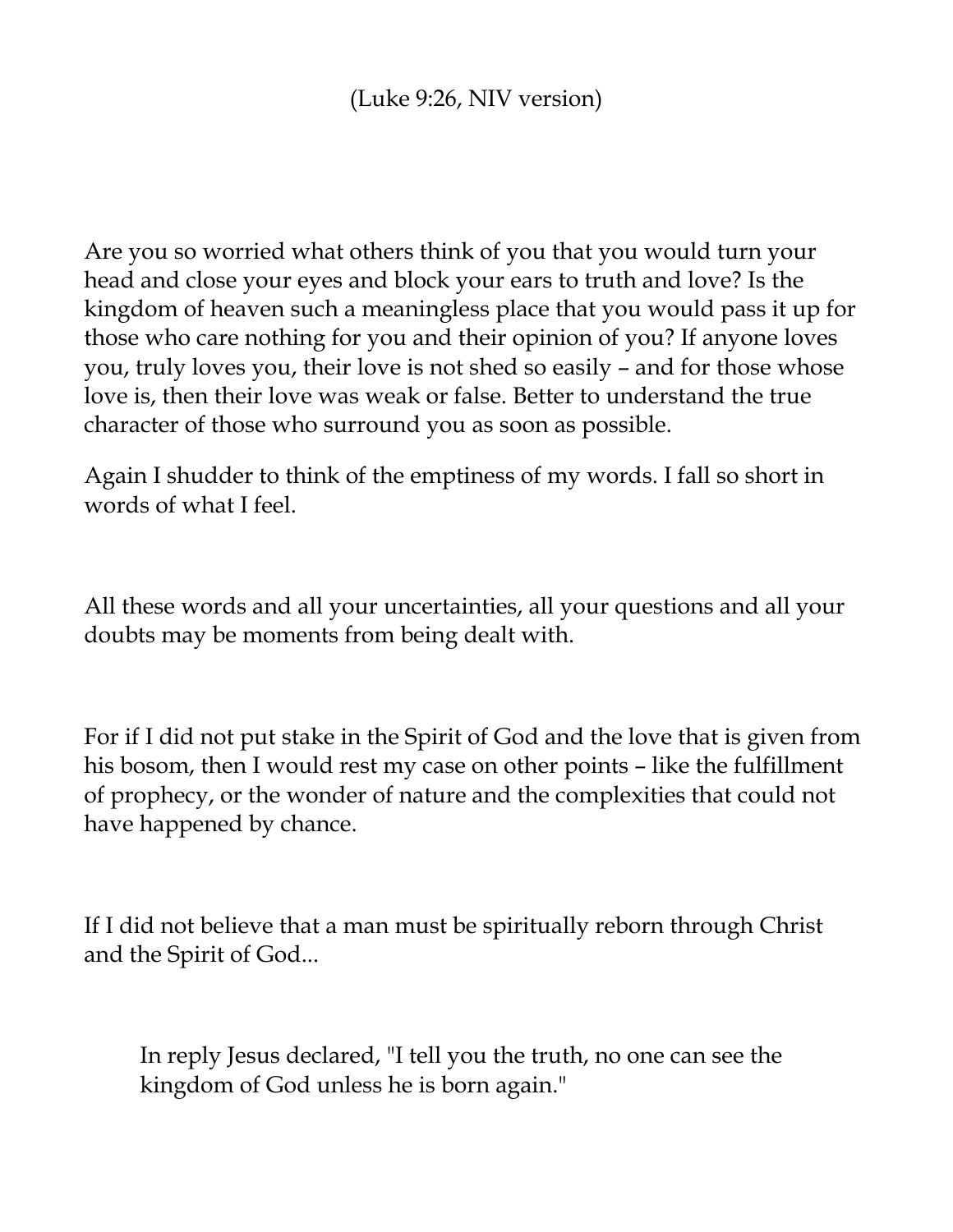#### (John 3:3, NIV version)

...then I would make greater effort to emphasize the discrepancies between all other religions, or belief systems, and the one I speak of.

If God is not alive, then my argument is dead.

For if you earnestly and honestly ask nothingness to come into your heart and lead your life in the position of God, if you accept the air as your savior and ask the mist to cover your sins and to bring you forgiveness, if you ask emptiness to fill you with love and a black void to heal you from hate and anger, if you beg with tears of longing to a painting or a religious concept for the gift of everlasting life, to be with God and with loved ones in paradise, to finally know true satisfaction and to save you from the fires of hell, if you scream a horrendous scream and beat on the door and call out for love and meaning and truth and an answer to this tormented and torturous life to an impersonal white blob that has not the capacity to know and love you personally, even as a friend, even closer than your closest friend...

"I no longer call you servants, because a servant does not know his master's business. Instead, I have called you friends, for everything that I learned from my Father I have made known to you."

(John 15:15, NIV version)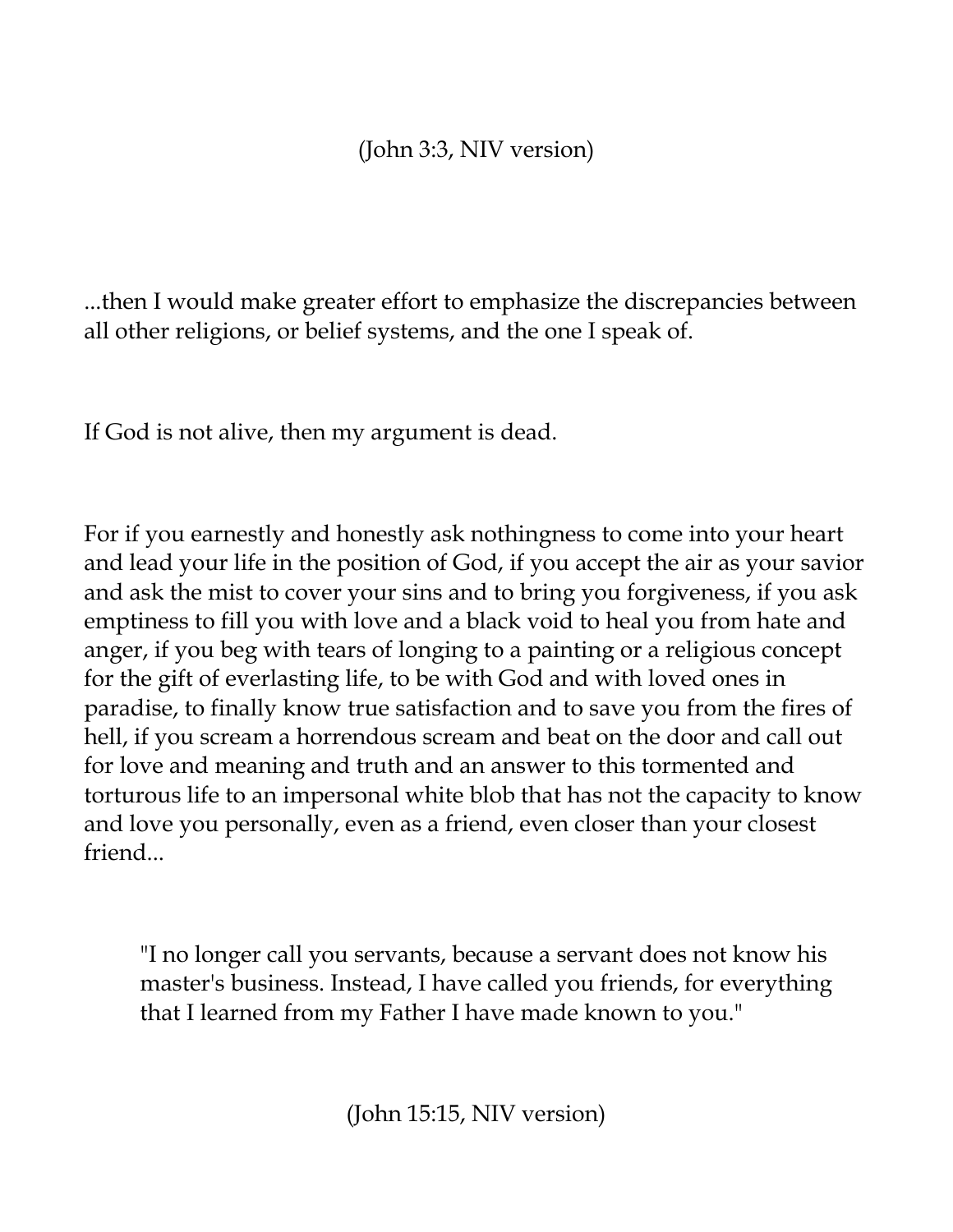...I don't think it would do you much good.

If it could, then I might try to fool you into believing some other way.

But the truth is...

HE IS.

If you believe, believe that Jesus Christ is the only begotten Son of God, and lay claim to the blood that he shed for you on the cross as the only way to cover your sins and obtain forgiveness, lay claim to this work that he did for you as your salvation and means of being granted eternal life and happiness, and ask God to fill you with his Spirit...

"I tell you the truth, whoever hears my word and believes him who sent me has eternal life and will not be condemned; he has crossed over from death to life."

(John 5:24, NIV version)

Then Jesus declared, "I am the bread of life. He who comes to me will never go hungry, and he who believes in me will never be thirsty."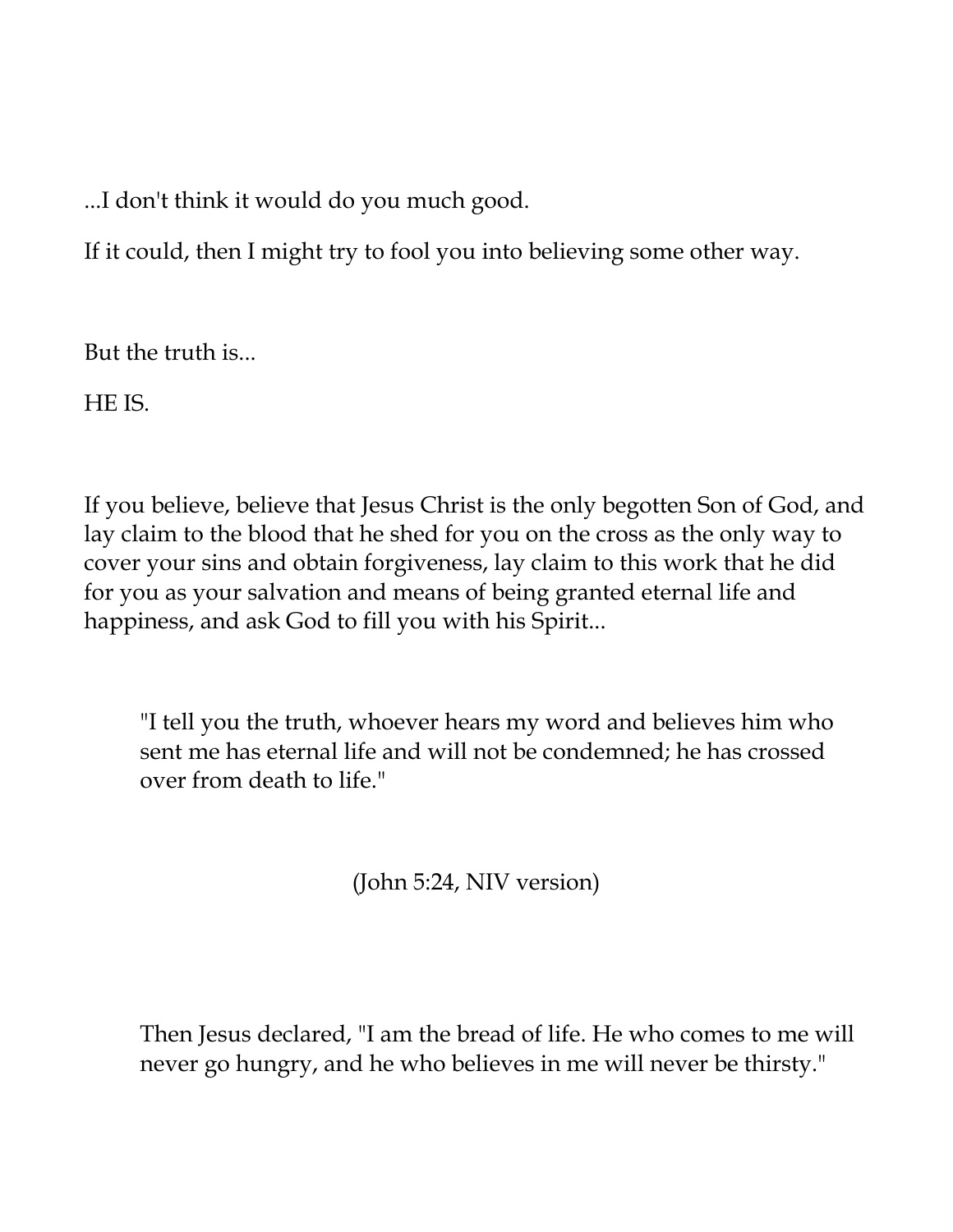"For my Father's will is that everyone who looks to the Son and believes in him shall have eternal life, and I will raise him up at the last day."

(John 6:40, NIV version)

Then Jesus told them, "You are going to have the light just a little while longer. Walk while you have the light, before darkness overtakes you. The man who walks in the dark does not know where he is going. Put your trust in the light while you have it, so that you may become sons of light." When he had finished speaking, Jesus left and hid himself from them.

(John 12:35-36, NIV version)

Ignoring what they said, Jesus told the synagogue ruler, "Don't be afraid; just believe."

(Mark 5:36, NIV version)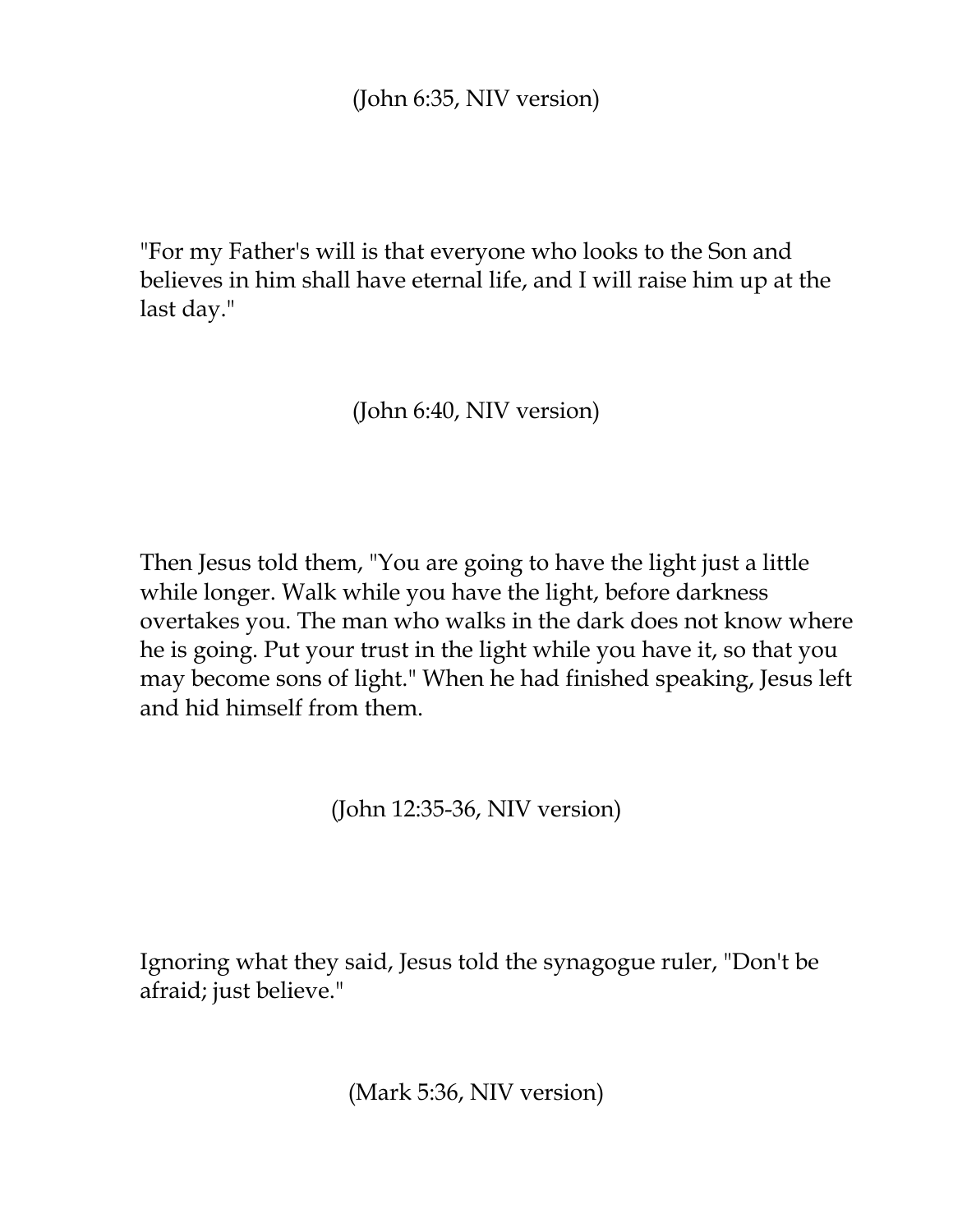...then you will finally understand what all this gibberish is all about.

If you take a step in faith and seek him and ask God through Christ to enter the door of your heart and soul and fill you with love...

...then we can laugh together at all my stupid words.

 $+ + +$ 

### **76) Save**

Again I say, what is love without respect? If you say you love someone, but you look down on them, is this not love but rather pity?

If you say you love your husband and yet treat him like a dog, will he not grow to resent you?

If your wife asks something of you and without even thinking or considering her point of view you shut her down coldly and impolitely, will she not harbor resentment?

If you pat your child on the head and praise him in front of others, yet treat him as if he weren't even there, as if the child were a goldfish in a tank, incapable of communicating, will not the child run away to resist being smothered and neglected? He's kind of like a cat running from an aggressive, adoring bear that wants to sit on him out of love.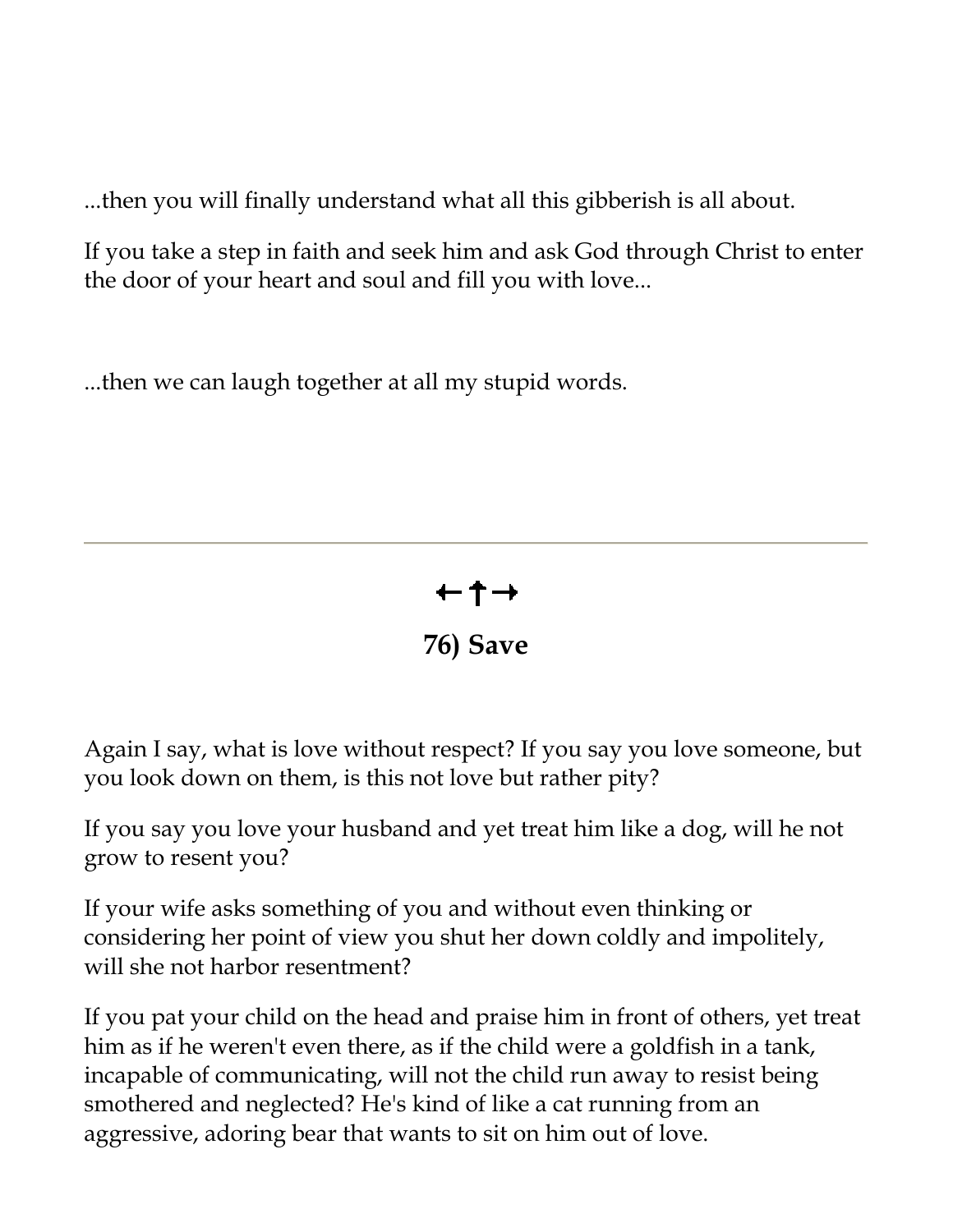Why would you smother in a neglectful manner what you say you love, even if it annoys the hell out of them? [But if they like being smothered, that's a different story.]

Why do we consider what irritates others only as childish mumblings to be ignored, while what we see as annoying is a greater matter? Even if the exasperation of someone else seems silly to us, we neglect to realize that we would be bothered in a similar manner if the same blood curdling affections were hurled on ourselves.

Love builds, it doesn't bind; love heals, it doesn't tease annoyingly; love preserves, it doesn't cut down; love carefully constructs and supports, it doesn't look for holes to capitalize on.

If I speak in the tongues of men and of angels, but have not love, I am only a resounding gong or a clanging cymbal. If I have the gift of prophecy and can fathom all mysteries and all knowledge, and if I have a faith that can move mountains, but have not love, I am nothing. If I give all I possess to the poor and surrender my body to the flames, but have not love, I gain nothing. Love is patient, love is kind. It does not envy, it does not boast, it is not proud. It is not rude, it is not self-seeking, it is not easily angered, it keeps no record of wrongs. Love does not delight in evil but rejoices with the truth. It always protects, always trusts, always hopes, always perseveres. Love never fails. But where there are prophecies, they will cease; where there are tongues, they will be stilled; where there is knowledge, it will pass away. For we know in part and we prophesy in part, but when perfection comes, the imperfect disappears.

(1 Corinthians 13:1-10, NIV version)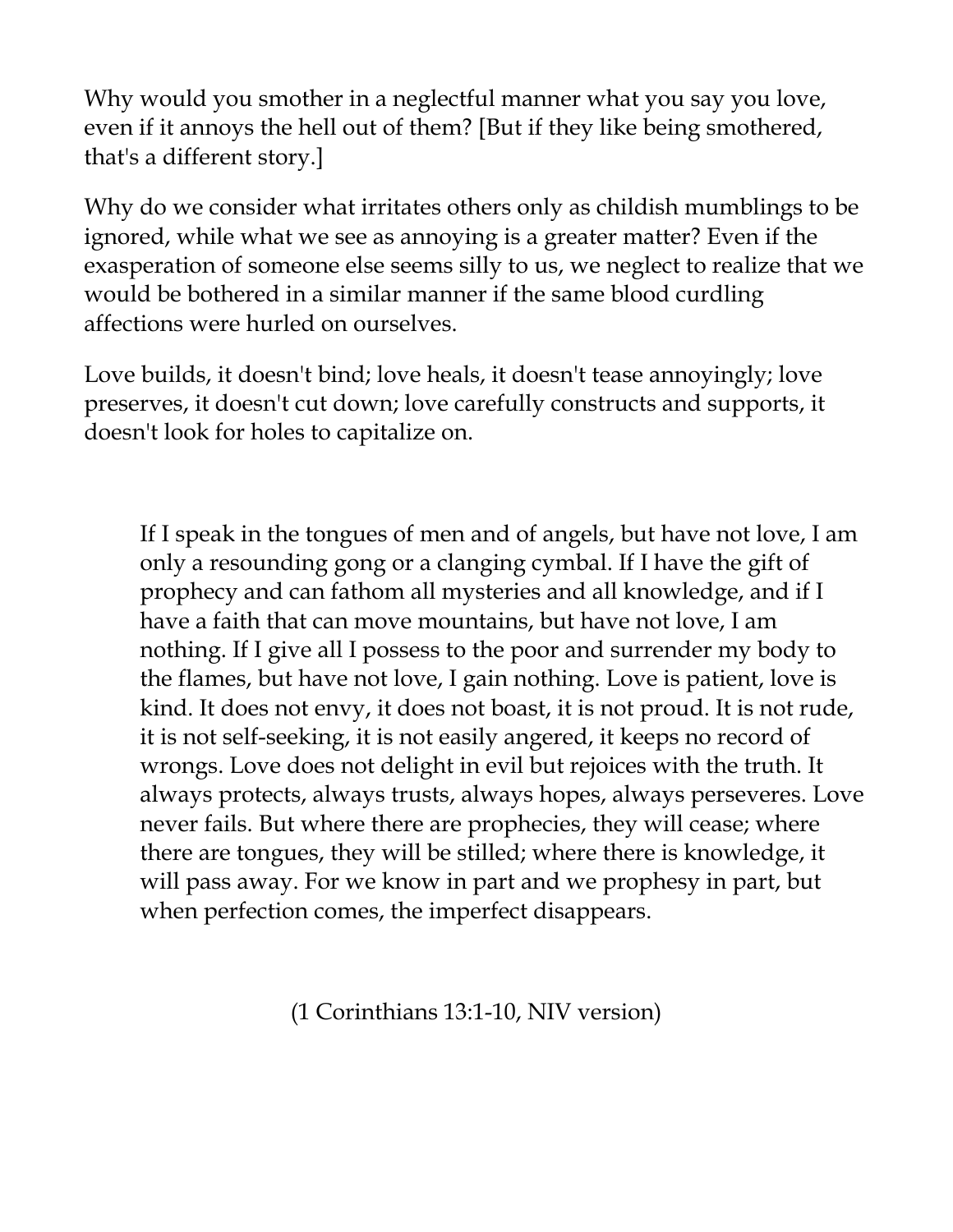Should love be always imposing or aggressive, or shouldn't it sometimes seek common ground on which to grow together?

# $+ + +$

## **77) Wants and Desires**

Does God care? Are your needs and wants considered by him as only selfish, childlike desires to be ignored?

Does the Lord not care if you want to be a fireman or a fisherman, a beautician or a bouncer?

Is his desire for you only to see you do what he wants you to do without any attention paid to your wants?

Does he go so far as to force us to do what we don't want to do and not to do what we do want to do?

Are sacrifice and sufferings his only offering to us?

Is his path a long tedious path of giving up everything and stifling our natural indwelt longings, one of convincing our selves every day that we really don't want those things that our heart cries out for?

Does he drown our personal wishes and block out any prayer that asks for an individual need to be met?

Does he not want to hear about whom you love and whom you want to marry?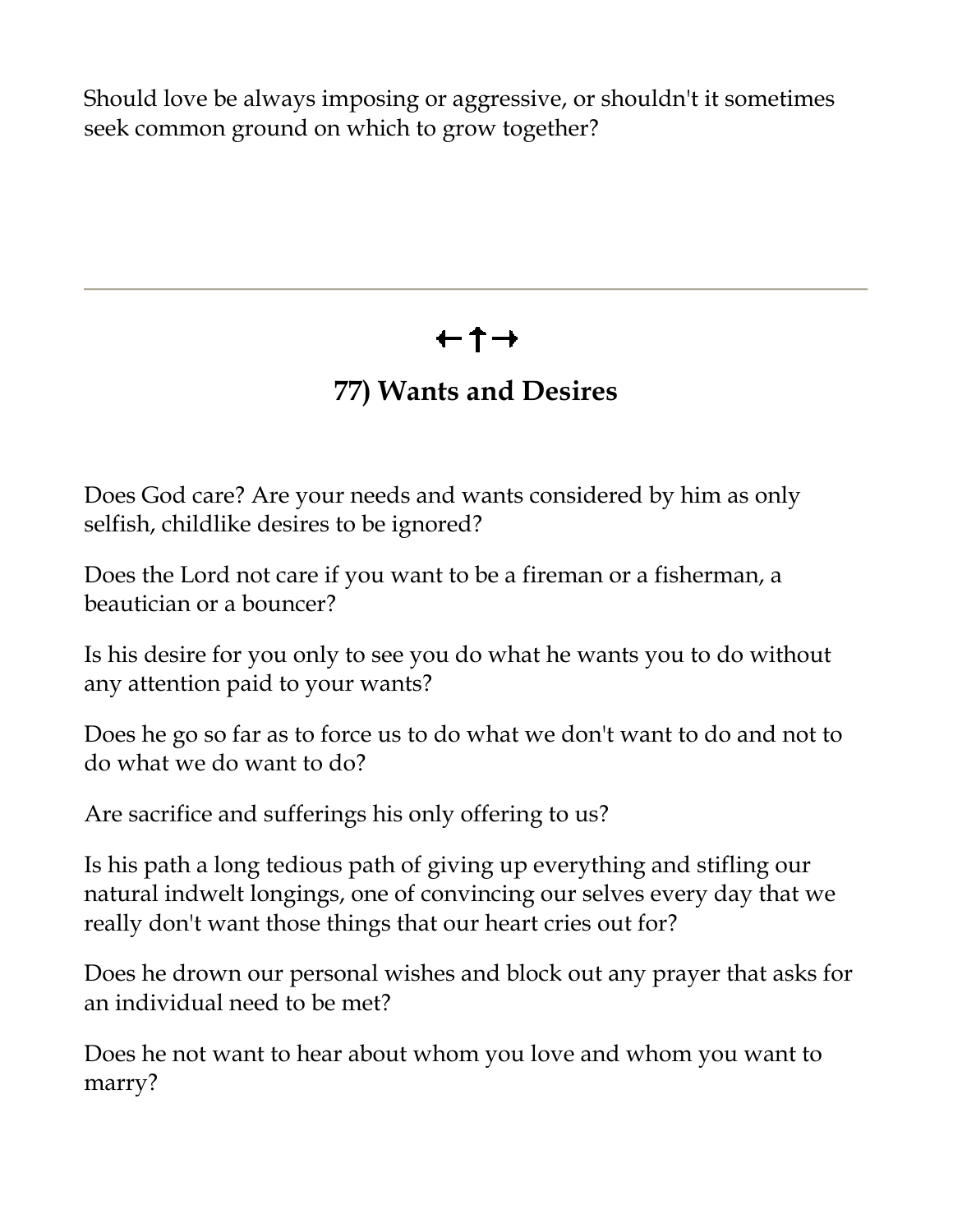Are your prayers for a child to him but the pathetic whimpering of an undisciplined disciple?

Are we not to want? Are our wills shriveled up and thrown away when we come to the service of the Almighty?

Is denial our inheritance; is prolonged torture our only expectation?

Shall we sing dirges, and celebrate loneliness?

Shall we withdraw from living and walk quietly down the dark corridors of separation, quietly and mournfully walking to our graves – and tip motionlessly into an even greater abyss, falling into a cold afterlife of boring, stagnant existence, prolonged and dragged out to the ends of eternity?

#### NO!

If God asks anything of you, it's only because he wants to give it back to you one hundredfold (or that what he asks is truly for your benefit).

He wants to increase your joy, not diminish it.

He wants to free you, not enslave you.

He wants your leaping love, and not your begrudging resignation.

He does not desire to see your face robbed of all expression, and to see your wants as unmet as a broken winged bird's desire to fly.

He does not take pleasure in your hardships.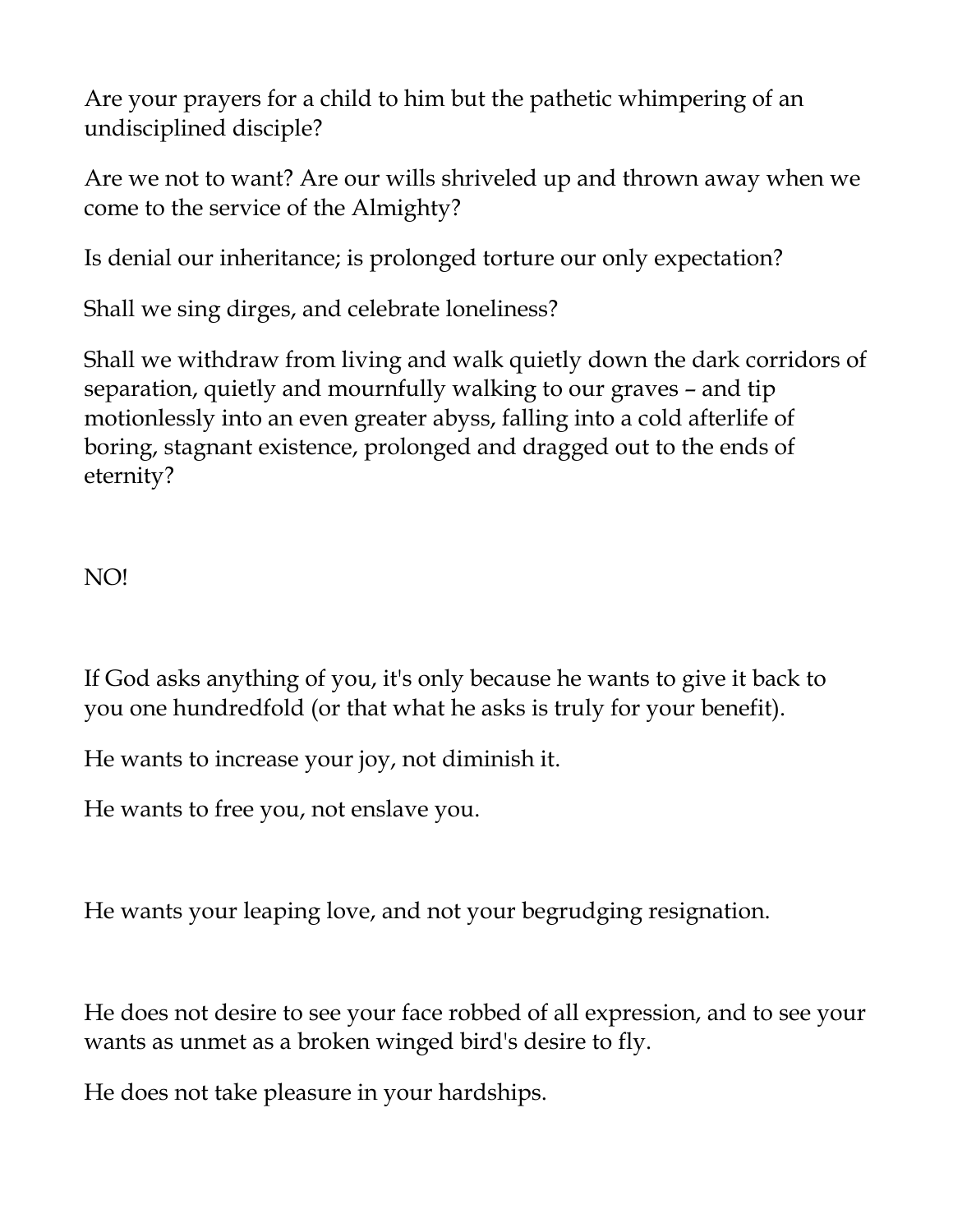He does not laugh hardily at your shattered innocence, nor poke fun at your broken heart.

"Oh, that's too bad you little cry baby, you didn't have a chance with her anyway," he does not taunt us at the sight of love unmet.

Give ear to my words, O LORD, consider my sighing. Listen to my cry for help, my King and my God, for to you I pray. In the morning, O LORD, you hear my voice; in the morning I lay my requests before you and wait in expectation. You are not a God who takes pleasure in evil; with you the wicked cannot dwell.

(Psalms 5:1-4, NIV version)

If God created you, then he also created your inner desires and will eventually fulfill them if you do trust in him and do things his way.

If you were made to love, will he not provide a way in which you may drink of the cup of love till you're drunk with it?

If he made you to be attracted to the opposite sex, will he not hear your prayers of joining?

If he gave you your desire to lie with the one you love, to have sex, and share in this most intimate closeness known to man, will he not provide a way in which this can be enjoyed to the fullest?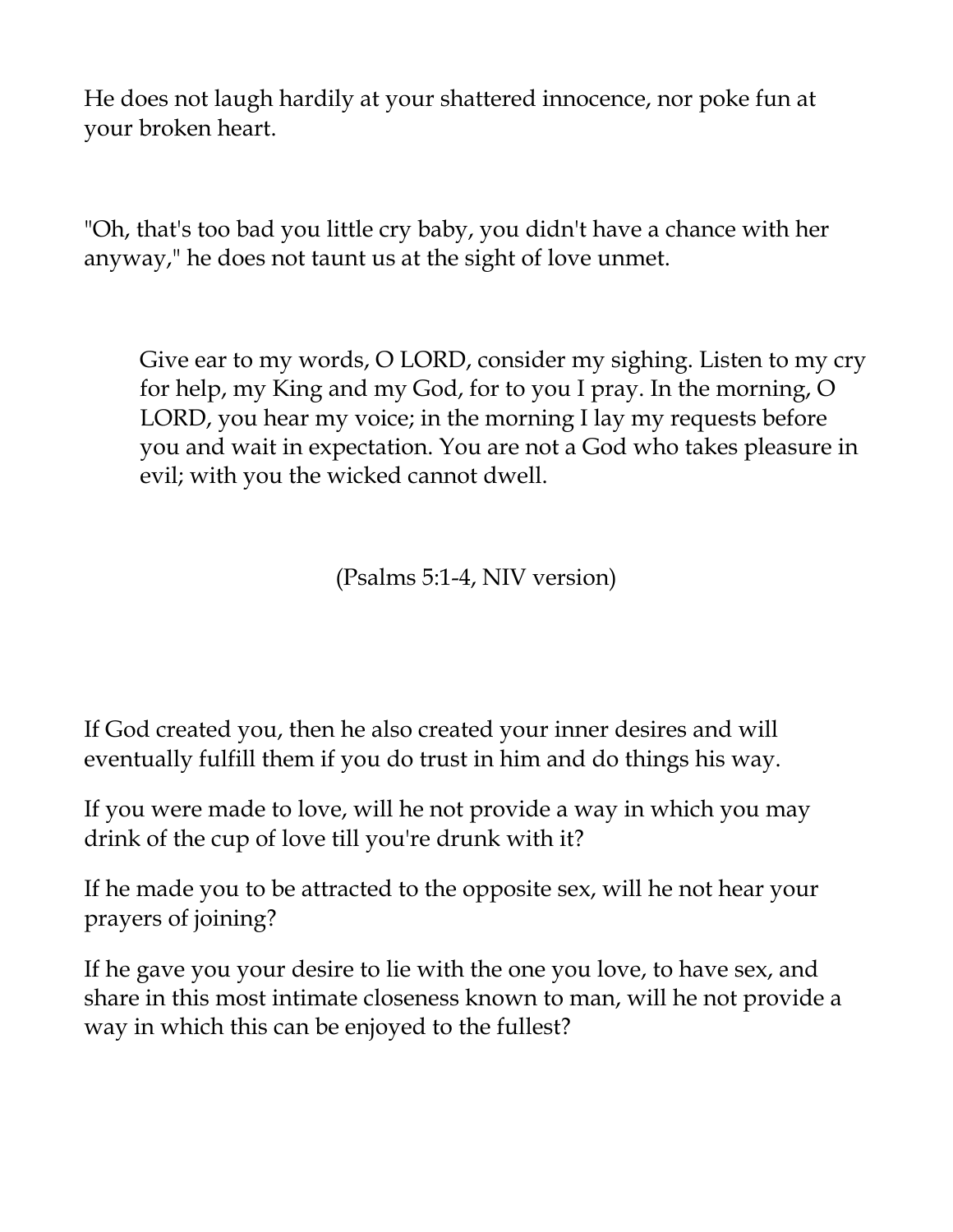Satan may want you to believe that sex is something that God is ashamed of and doesn't want his creation to experience. What could be further from the truth?

Some will say that in the Garden of Eden, the tree of the knowledge of good and evil, strictly off limits for Adam and Eve to eat from, represented having sex.

Dare I say that it was not the desire for sex that caused the fall of man, but rather man's disobedience and stubbornness in believing that maybe man knows better than God.

God said: Don't. The serpent said: It's to your benefit to do it. Eve said: Duh, okay. Adam said: Sure, I'll try it. And they all suffered the consequences – and we are still suffering the consequences.

God created sex and your desire to have it. He longs to see you enjoy it. God is not embarrassed and red-faced by men and women wrestling in unity. He applauds in agreement and is glad to see you enjoy this gift that he has created and given to you.

Sex is so much in harmony with God's plan that he uses marriage and sex as an illustration of his love for us. Maybe it is to emphasize the intimacy that he desires with us.

So as man shall leave his father and mother and cleave to his wife, and the two shall become one flesh, so it is with God and man. He also called the church his bride.

For this reason a man will leave his father and mother and be united to his wife, and they will become one flesh.

(Genesis 2:24, NIV version)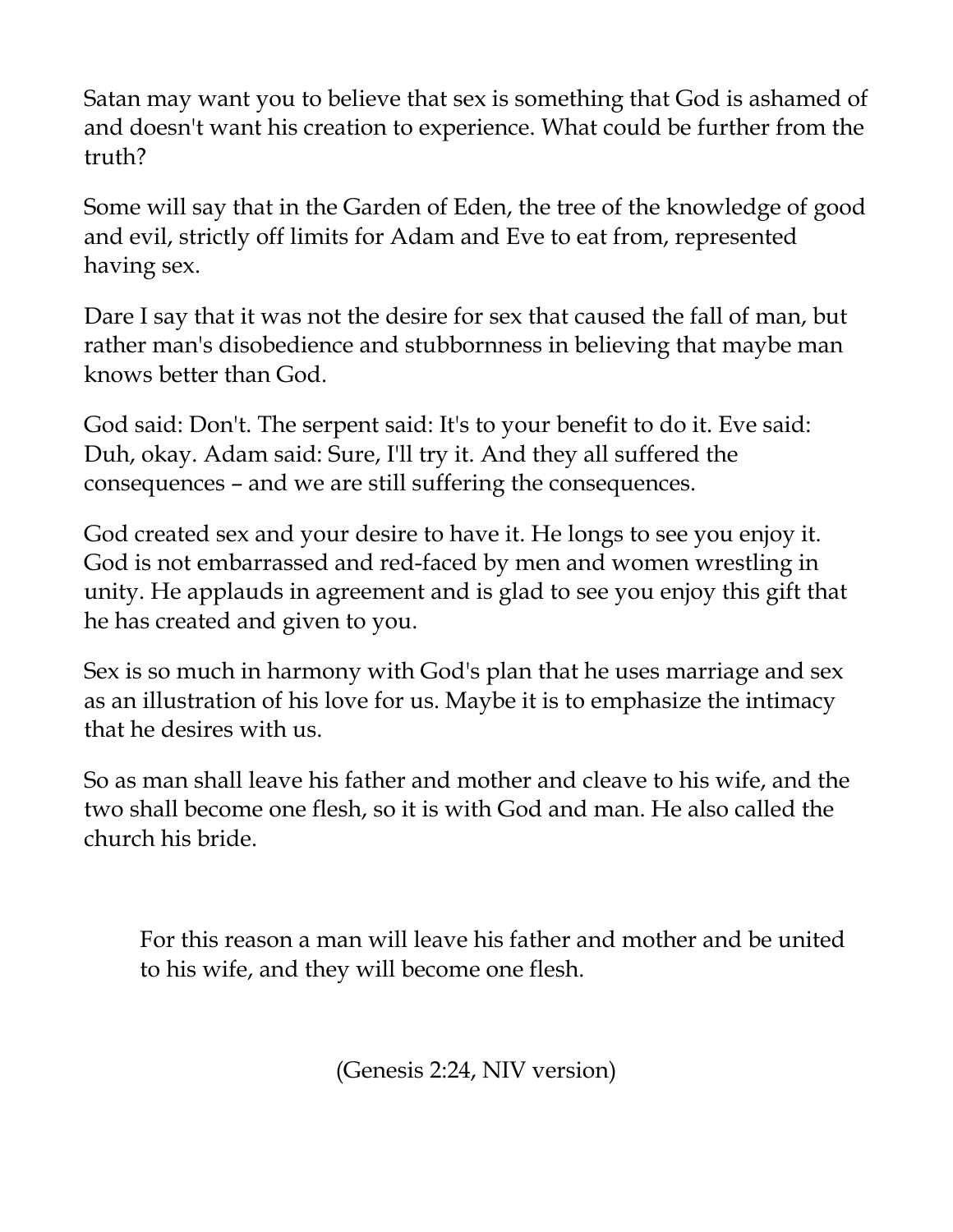Then I heard what sounded like a great multitude, like the roar of rushing waters and like loud peals of thunder, shouting: "Hallelujah! For our Lord God Almighty reigns. Let us rejoice and be glad and give him glory! For the wedding of the Lamb has come, and his bride has made herself ready. Fine linen, bright and clean, was given her to wear." (Fine linen stands for the righteous acts of the saints.) Then the angel said to me, "Write: `Blessed are those who are invited to the wedding supper of the Lamb!'" And he added, "These are the true words of God."

(Revelation 19:6-9, NIV version)

God even gives us tips on how to enjoy sex to the fullest. Such tips, though, are often ignored – no, not ignored, but mocked.

Heaps of laughter is shoveled on those tips or rules till they are buried. We are afraid to even mention these tips or regulations for fear of being ridiculed.

"For better or for worse, till death do us part," and to not commit adultery we agree before God. We take a freuqing oath and then piss on the wedding documents.

What good is our word? It is as meaningless as an infant's burping and belching. It is as stable and trustworthy as that of a fly's obedience. Who can predict where the fly will go next? Who can call to it and trust it will come?

Marriage is a game we like to play. We'll play house until we don't want to anymore. We'll toast our broken vows and smile in self-satisfaction. We'll just say, "He (or she) didn't please me anymore." Even his (or her) next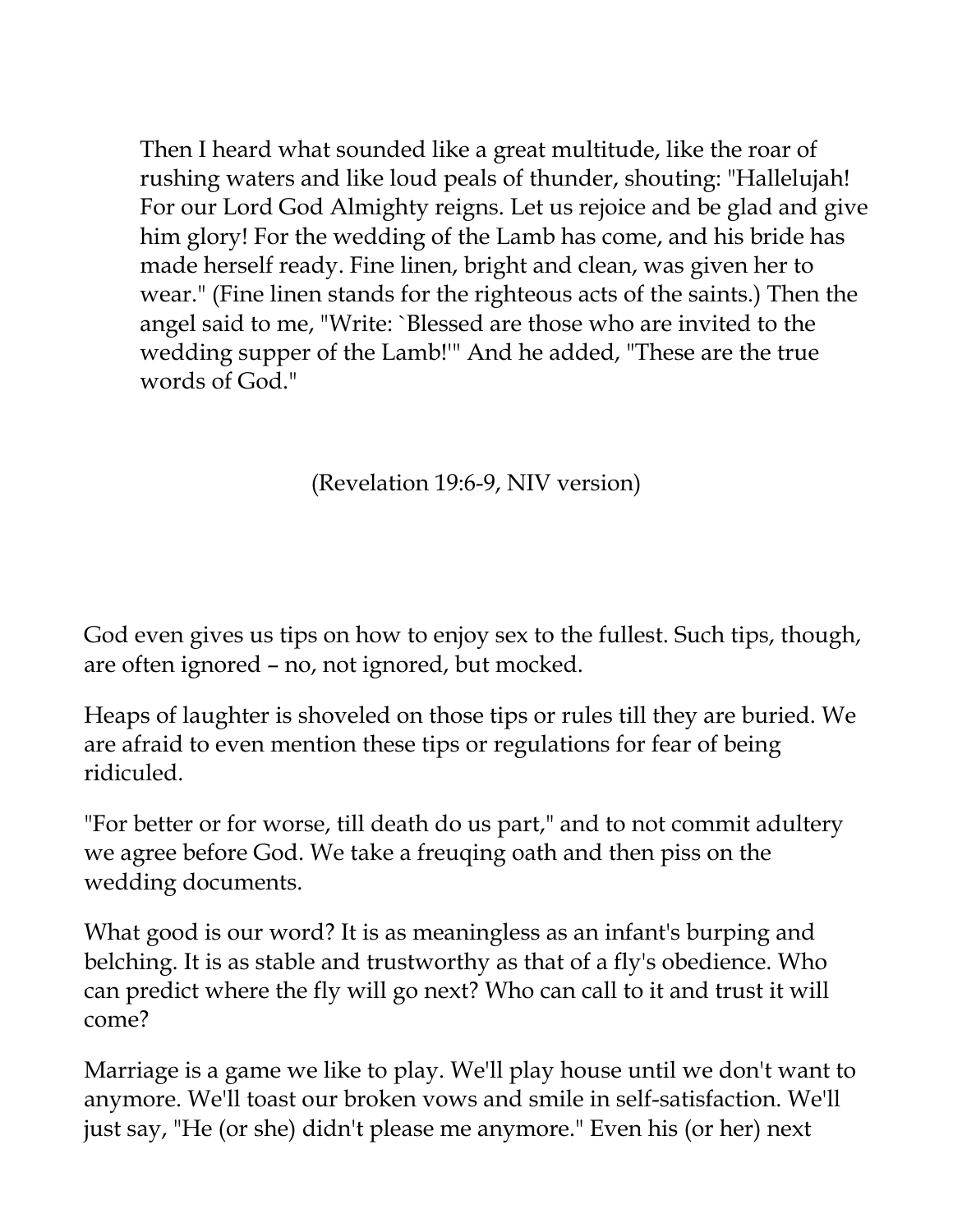victim of shortsighted affection will grin a knowing grin, as if to say, "That's great, now destroy me."

It's just like a salmon infatuated with his own death, which likes himself as much as an ice sculpture likes the jungle, or a deer fancies a shotgun. (I know they die to breed or something, but you get the idea.)

Do we hate ourselves so much that we look for misfortune, that we consider sorrow our only friend? Are self-destruction and outward destruction our only pastime?

What are we trying to attain? Do we feel that the more lives we destroy, the more points we'll gain to raise the score high enough to enter into the great torture chamber in the sky?

Do we strive after disaster and pestilence so much that we desire an afterlife where even sharper stripes of pain are lashed on our backs, a place where we are rewarded with being made that much more skillful in inflicting wounds on others?

## $+ + +$

### **78) Children of Derision**

Laughing, laughing, laughing, all I hear is incessant mindless laughing, laughing, laughing. What the freuq is so funny? I wish someone would tell me what the freuq is so funny. Is life that beautiful or are we so far from reality that we grin, our stupid lives, away – or am I just a gloomy bumcrevasse?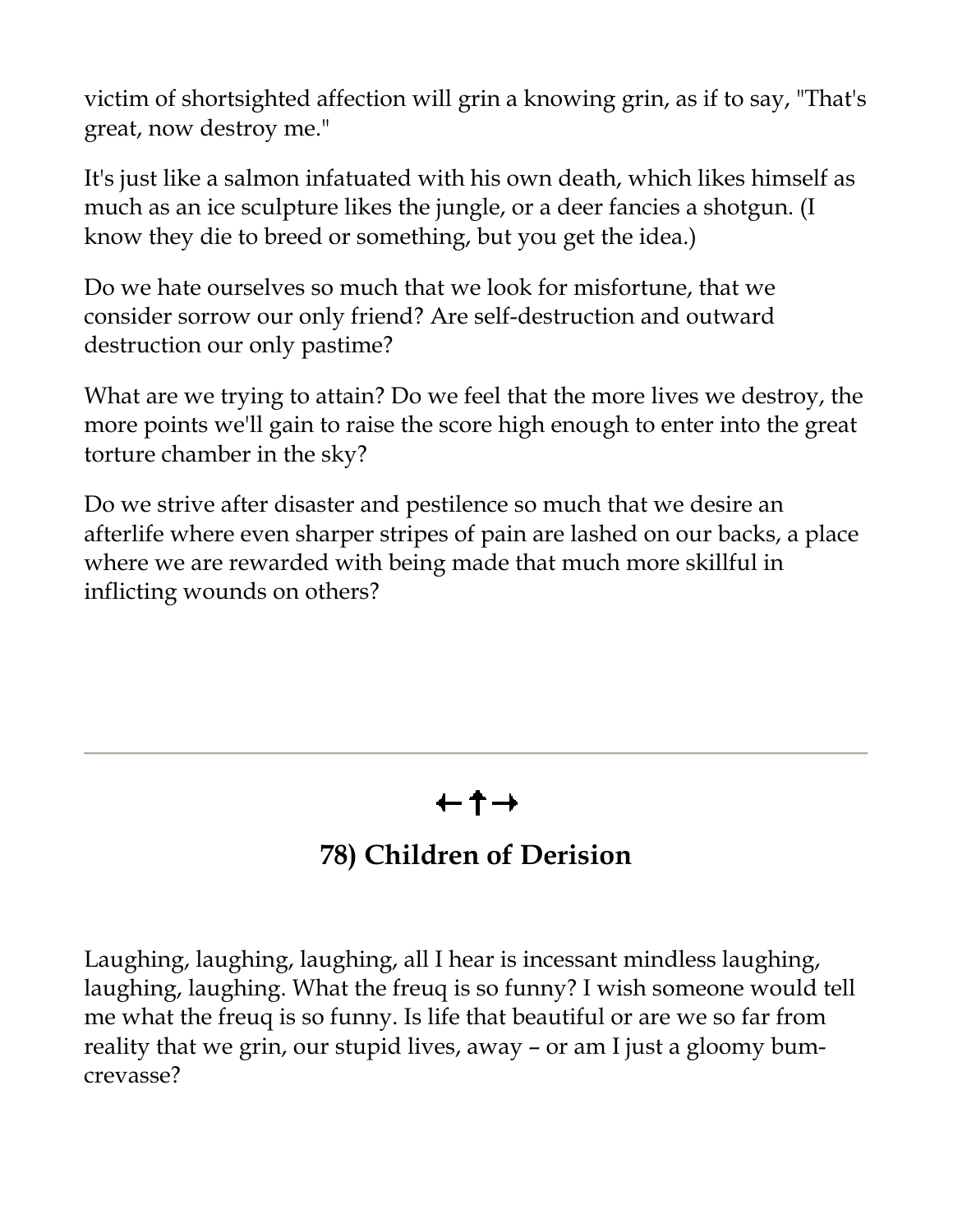The desire to hurt, the desire for revenge, is great – especially towards those you love that have hurt you. They are our targets. To get them back we will get pregnant; we will destroy our rooms; we will run away; we will slit our wrists; we will become a disgrace. To get them back we will kill, as if to kill them. We will throw our lives away for no other reason than to exasperate someone whom we love who has hurt us.

We will find new people to take out our anger and hurt on, and hurt them. We feel that by hurting someone else for what a former loved one (or presently, a hated one) has done to us, that we are justified in this action – that this is fair play.

We seek and destroy; for we were destroyed and could not care less about ourselves, let alone others. Broken hearts have become our food; to shatter them is our form of recreation. All because we're all little babies with unmet needs and unresolved anger, and no matter how hard we try to rise above it, we fail.

God, save us from the fate of revenge. Save us from ourselves. Forgive us and give us the strength to forgive others. For if we don't forgive and release them from our eternal wrath, we will still be slaves to them. We think we are freeing ourselves by offending our loved ones who have hurt us, or their representatives in the form of other people, but we are only enslaving ourselves to them and to anger.

Break these chains and free us. Take these scared children into your arms and heal us, for we have found no other healing. We have nurtured our anger until it has become bigger than ourselves, so big that it encompasses us.

We strike out as if in striking we are healed; and maybe the striking feels good, so good, but it does not free us if it controls us. Stalwart behavior and courage can be useful; but let not anger and revenge rob us of what we're deserving and designed for (and from our greatest potential).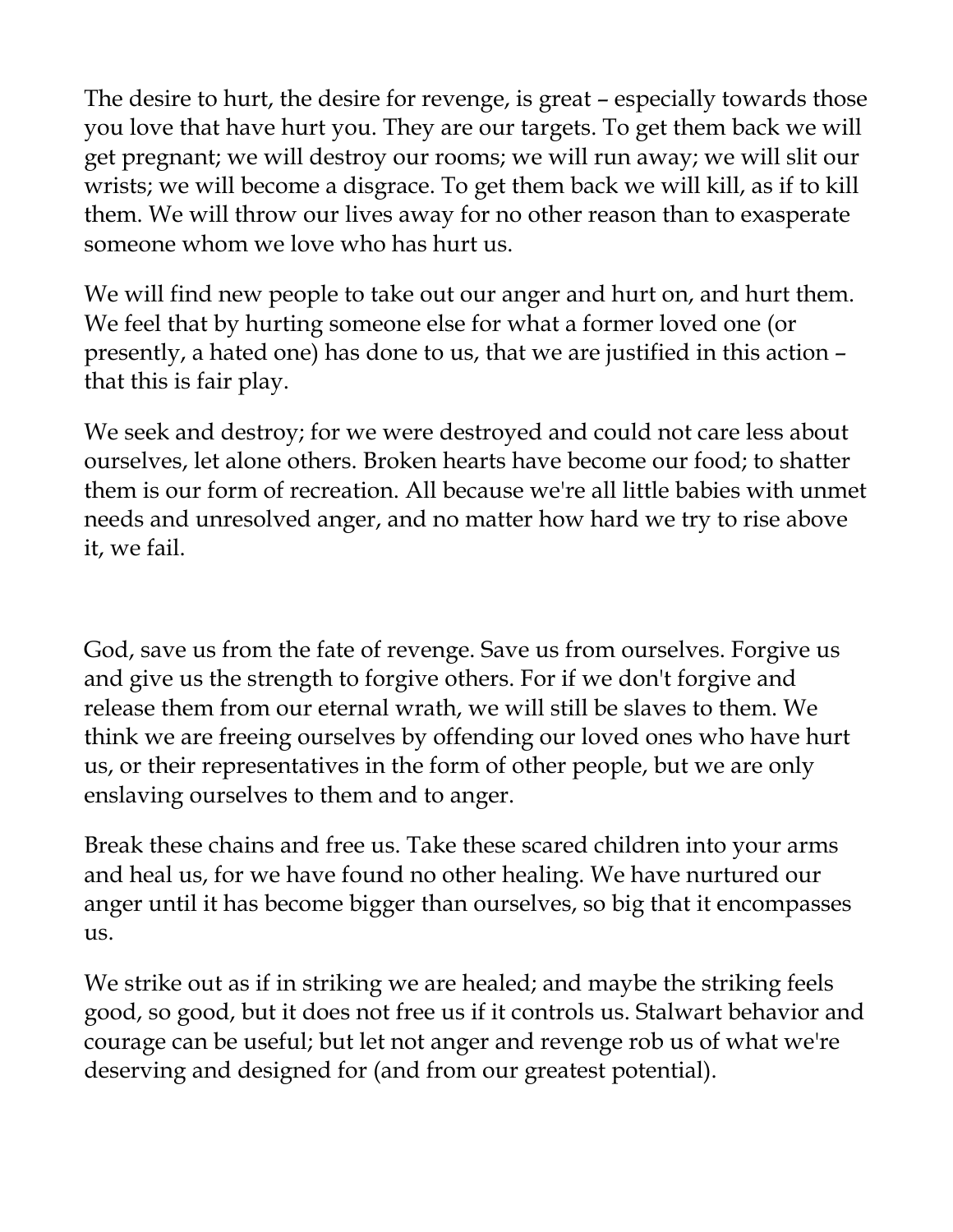If love and hate stood up eye-to-eye, hate could be melted by the pain. Dear God, let us not let anger take away from the joy that you had intended for us. Help us forgive others and forgive ourselves, for without forgiveness we will always be children – angry, mean, hurting children.

The time has come to stop playing games. The time has come to reckon with your aggressor. There are no days left to throw away – every one is precious. Tomorrow may be eternity, and to waste one could be to waste the other. Do not dance with what persuades you; do not flirt with your destruction. Come on over to the other side and sit with me. I feel happier than the richest, most honored men on earth, and I have nothing. Imagine if I had something; I'd probably explode with joy. I feel as steady as the passing of days, while the enemy shoots arrows at me all day long. Imagine if his fury was silenced; I'd become peace itself. And I know both will come to pass.

So what are you: A believer in Christ? And what am I: A believer in Christ? So what are we: Believers in Christ? Yes, we are believers in Christ. Then what is our law: The word of God? Yes, our law is the word of God. What is the word of God? How do we know what the word of God is: The Holy Spirit? Yes, the Holy Spirit, the Spirit of truth. And how do we interpret the word: The Holy Spirit? Yes, the Holy Spirit, the Spirit of truth and the word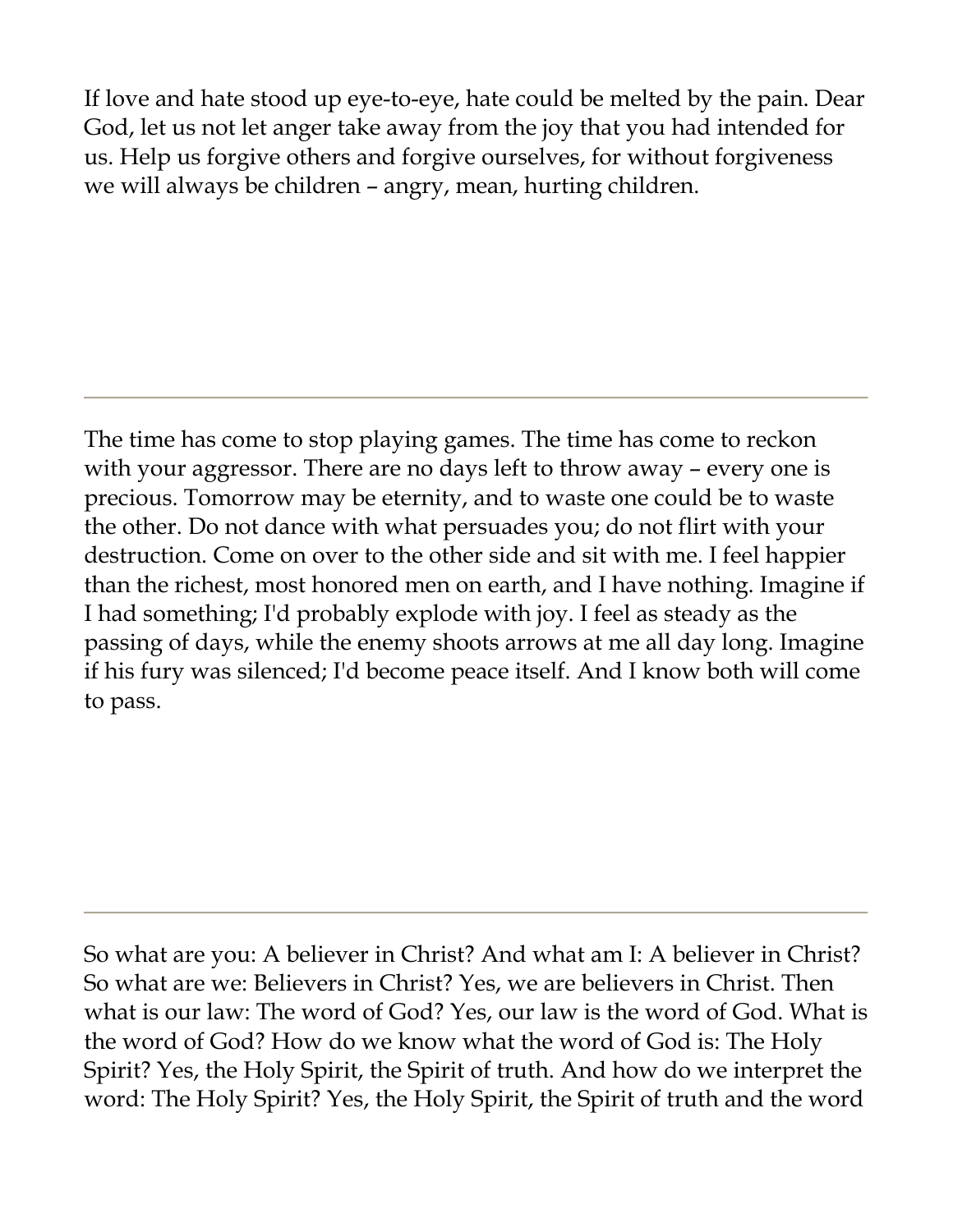of God. How do we receive the Holy Spirit: By believing in Christ? Yes, we receive the Holy Spirit by believing in Christ.

She'll freuq with you Just to bring you down She'll bring you down Just to freuq with you

Women don't want to marry men anymore; they want to marry control. They want control as their lifelong companion. But control can't very well love you back or listen to you when you need an ear to bend. Nor can you hold control in your arms and feel its warm embrace. Is control so dear to us that we will run from love for fear of losing control? [What if God in control is better than you in control?]

Is not the mind the passageway to the soul? Are not our thoughts our lives? If we feed our minds with the word of God and are constantly in prayer, a constant state of communication with our Lord, if our ambitions are the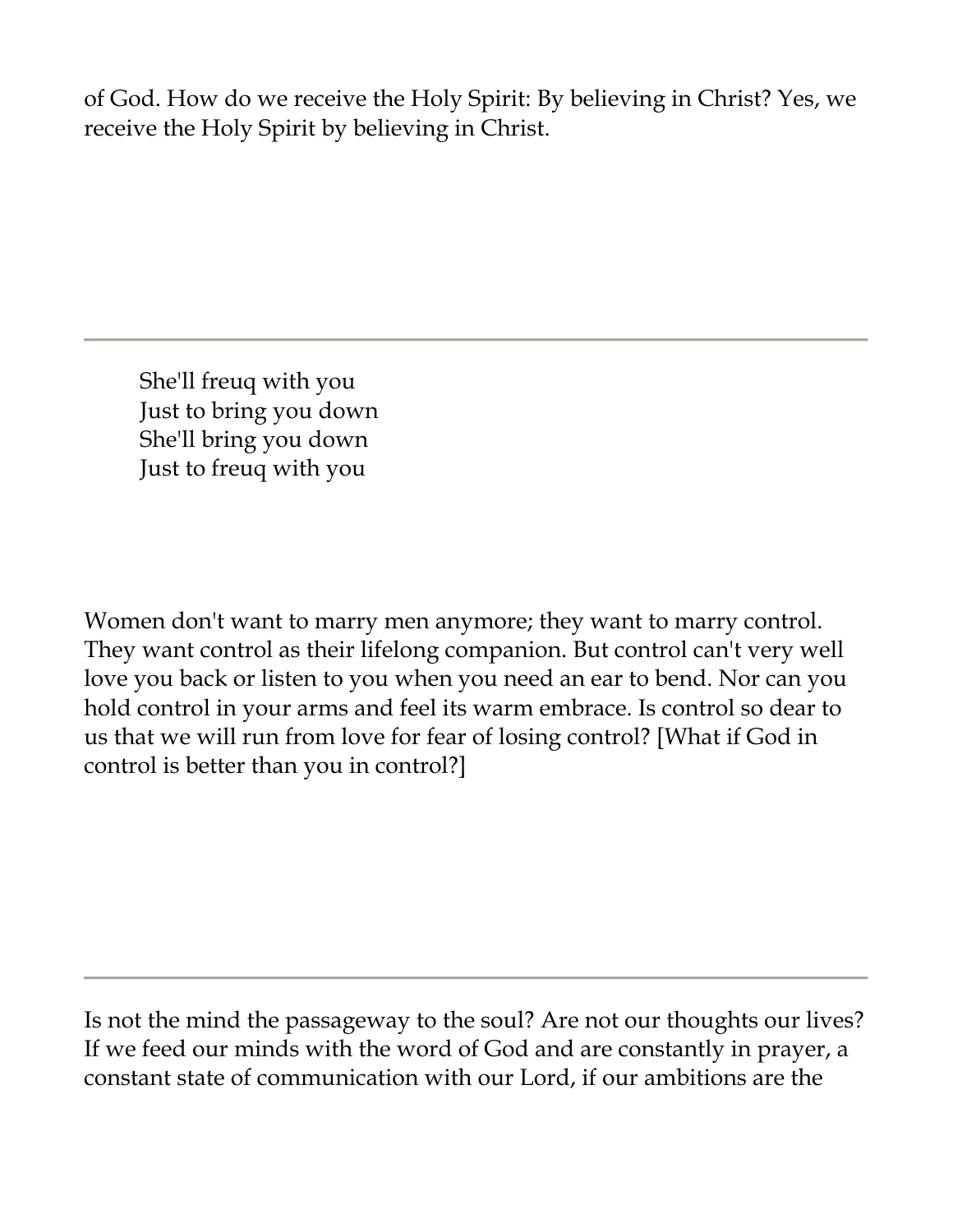souls of loved ones and all those around us, will not these actions benefit our souls?

So, the mind or our thoughts – what we concentrate and meditate on – may define the state of our souls.

If our minds or our thoughts put up a blockage against heaven with all sorts of evil or complacent thoughts, how can God break through this barrier and feed our souls with his loving, comforting Spirit?

If our thoughts are full of unrighteous lust and anger, arrogance and maniacal plans, then we, in passing, kiss a cross on the way to an errand of deceit, how can God contend with this?

God is not a whore. He does not give himself away to those who only pretend their affections towards him.

Are not our thoughts the necessary prelude to God's comforting that allows him and invites him by our own freewill to enter the passageway to our soul and fill us?

Once our souls are filled with the Spirit of God, then our bodies are enabled to obey God's commands, to restrain us from sin and empower us to do good works.

When the Holy Spirit is at work in our bodies (the temple of the Holy Spirit), who we are becomes obvious, as obvious as the brightness of the sun. No longer do we have to ask ourselves, "Who should I be?" "What am I?" or, "Who do I want to act like?" For the Spirit can make this plain. No longer do we have to worry about whom we've offended, or if we acted a different way, we might have gone over better. For if we are truly living in the Spirit, correct behavior can become automatic (though there may be stages of spiritual growth to go through, and there can always be mistakes made along the path). Even if you are not accepted there is still no need for an intense reevaluation of personality, for you know you're living in the Spirit and are confident of whom you are. Even if who you might be is something someone else doesn't like, you are strong in yourself and will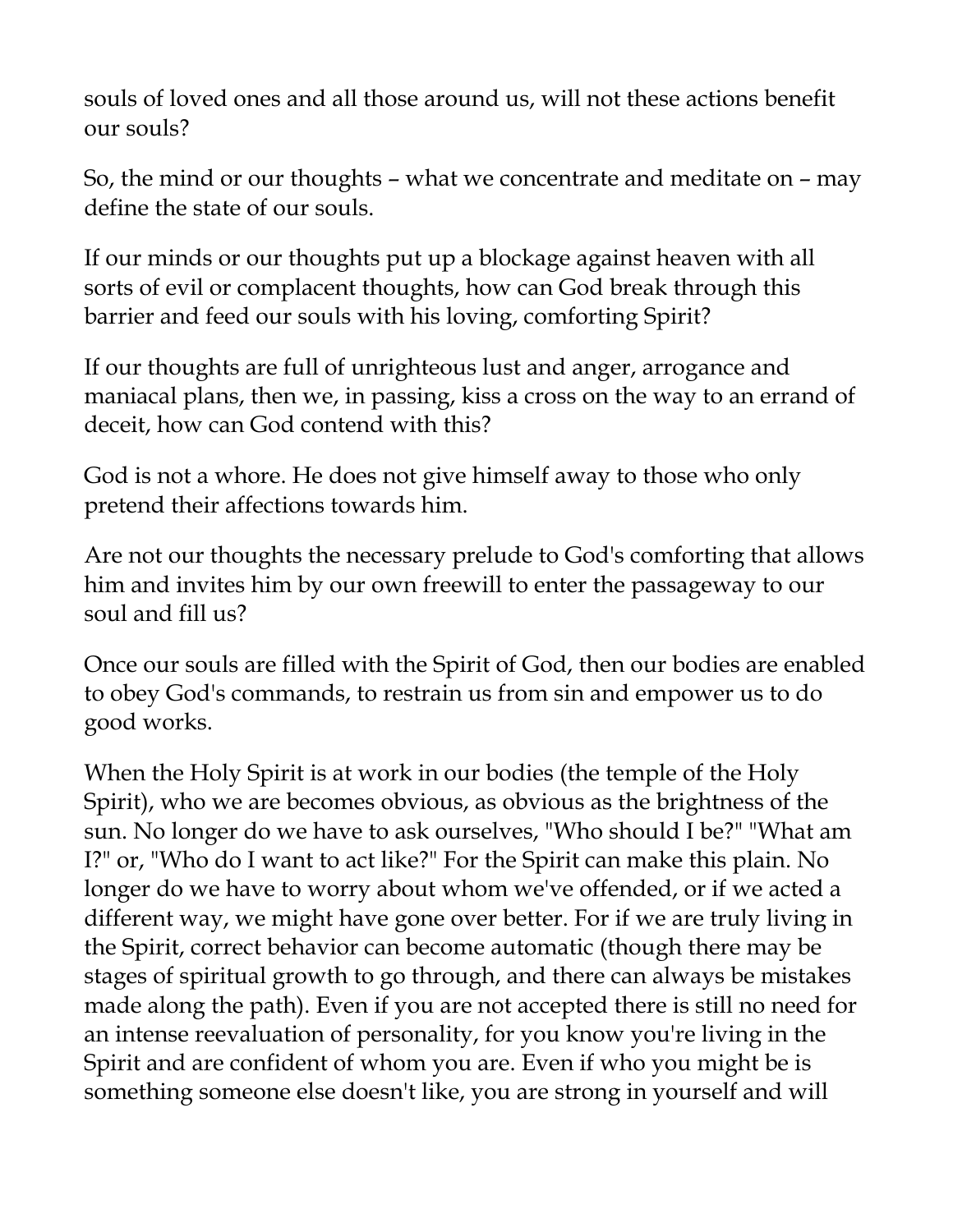accept them if they accept you and even accept them if they don't; but you do not need to bend to them and how you think they think you should be.

We no longer need to drastically change our entire personalities after every movie we see, as we imitate each new actor that overtakes the screen with a vengeance. Christ is our number one movie star and no one else.

He is our example. We will never become Christ and we are not to be pawns, but if we strive to achieve his outlook on life and to imitate his actions, it will lead us to the greatest place that our individual personalities could possibly end up. We will then all still end up individuals and with differences, but only interesting differences and not disunifying differences.

We will all end up ourselves and unique, but our natural selves combined with the striving to be Christ like, by the power of the Holy Spirit, will result in the greatest potential that we could possibly attain, fulfilled. And with the Spirit, this, yes even this, becomes possible.

But staying close to the Spirit of God is sometimes difficult. To rely on the Spirit, when the world offers so many options and alternatives to rely on, is the difficult part. But nothing is so sweet, as the Lord.

T.O.I.

 $+$  1  $+$